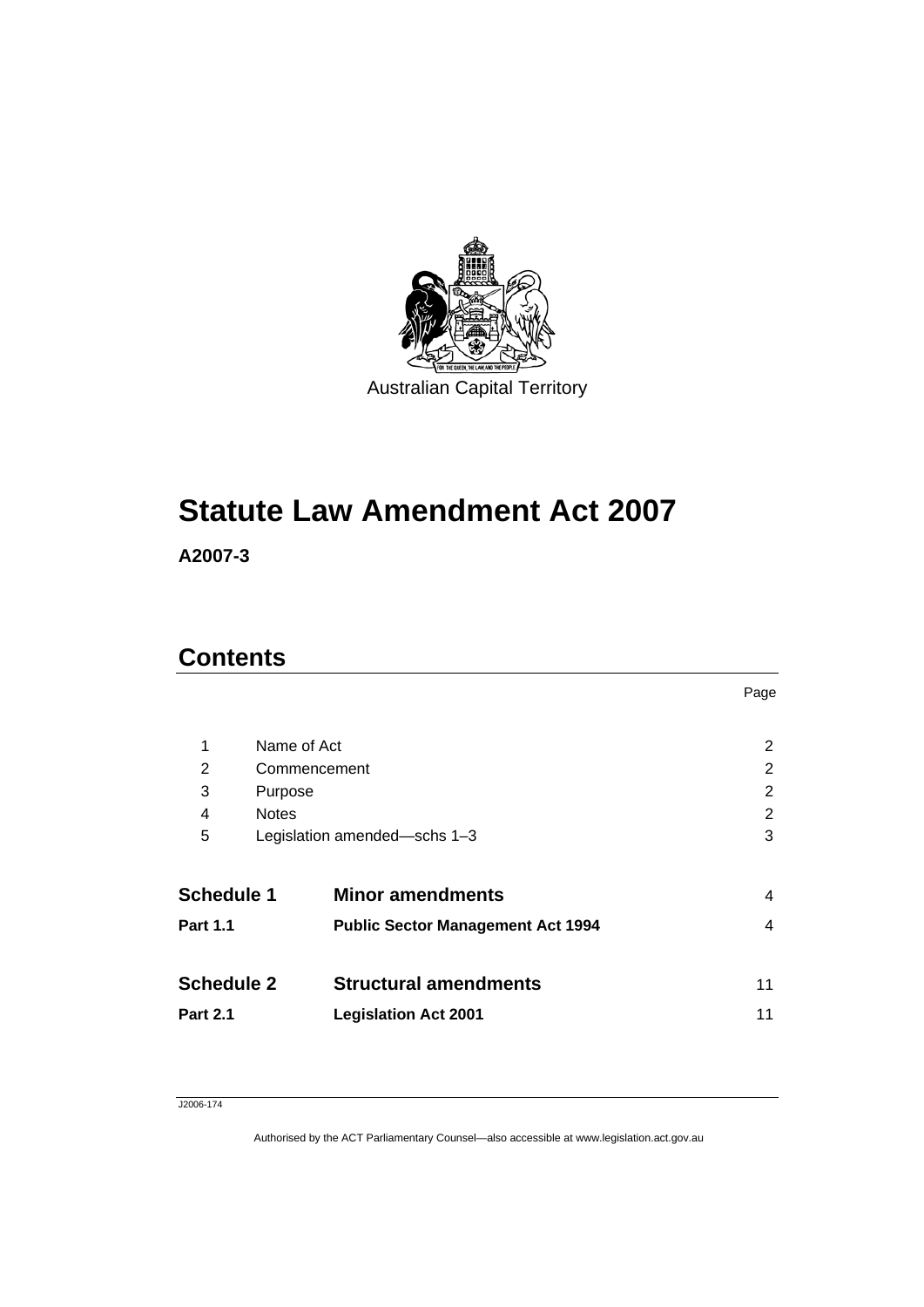#### **Contents**

|                   |                                                                                                 | Page |
|-------------------|-------------------------------------------------------------------------------------------------|------|
| <b>Schedule 3</b> | <b>Technical amendments</b>                                                                     | 13   |
| <b>Part 3.1</b>   | <b>ACTEW/AGL Partnership Facilitation Act 2000</b>                                              | 13   |
| <b>Part 3.2</b>   | <b>Administration and Probate Act 1929</b>                                                      | 14   |
| <b>Part 3.3</b>   | <b>Administrative Appeals Tribunal Act 1989</b>                                                 | 19   |
| <b>Part 3.4</b>   | <b>Agents Act 2003</b>                                                                          | 23   |
| <b>Part 3.5</b>   | <b>Anglican Church of Australia Constitution Act 1961</b>                                       | 24   |
| <b>Part 3.6</b>   | Anglican Church of Australia Trust Property Act 1917                                            | 25   |
| <b>Part 3.7</b>   | <b>Annual Leave Act 1973</b>                                                                    | 25   |
| <b>Part 3.8</b>   | <b>Associations Incorporation Act 1991</b>                                                      | 30   |
| <b>Part 3.9</b>   | <b>Australian-American Education Foundation Act 1966</b>                                        | 34   |
| Part 3.10         | <b>Betting (ACTTAB Limited) Act 1964</b>                                                        | 35   |
| Part 3.11         | <b>Blood Donation (Transmittable Diseases) Act 1985</b>                                         | 37   |
| <b>Part 3.12</b>  | <b>Boilers and Pressure Vessels Regulation 1954</b>                                             | 40   |
| Part 3.13         | <b>Boxing Control Act 1993</b>                                                                  | 41   |
| Part 3.14         | <b>Business Names Regulation 1966</b>                                                           | 44   |
| Part 3.15         | Canberra Institute of Technology Act 1987                                                       | 46   |
| Part 3.16         | <b>City of Canberra Arms Act 1932</b>                                                           | 47   |
| Part 3.17         | <b>Classification (Publications, Films and Computer</b><br><b>Games) (Enforcement) Act 1995</b> | 50   |
| Part 3.18         | <b>Clinical Waste Act 1990</b>                                                                  | 52   |
| Part 3.19         | <b>Commercial Arbitration Act 1986</b>                                                          | 57   |
| <b>Part 3.20</b>  | <b>Commissioner for the Environment Act 1993</b>                                                | 62   |
| <b>Part 3.21</b>  | <b>Common Boundaries Act 1981</b>                                                               | 68   |
| <b>Part 3.22</b>  | <b>Competition Policy Reform Act 1996</b>                                                       | 71   |
| Part 3.23         | <b>Consumer Credit (Administration) Act 1996</b>                                                | 72   |
| <b>Part 3.24</b>  | <b>Court Procedures Rules 2006</b>                                                              | 80   |
| Part 3.25         | <b>Crimes (Forensic Procedures) Regulation 2000</b>                                             | 81   |
|                   |                                                                                                 |      |

contents 2 Statute Law Amendment Act 2007

A2007-3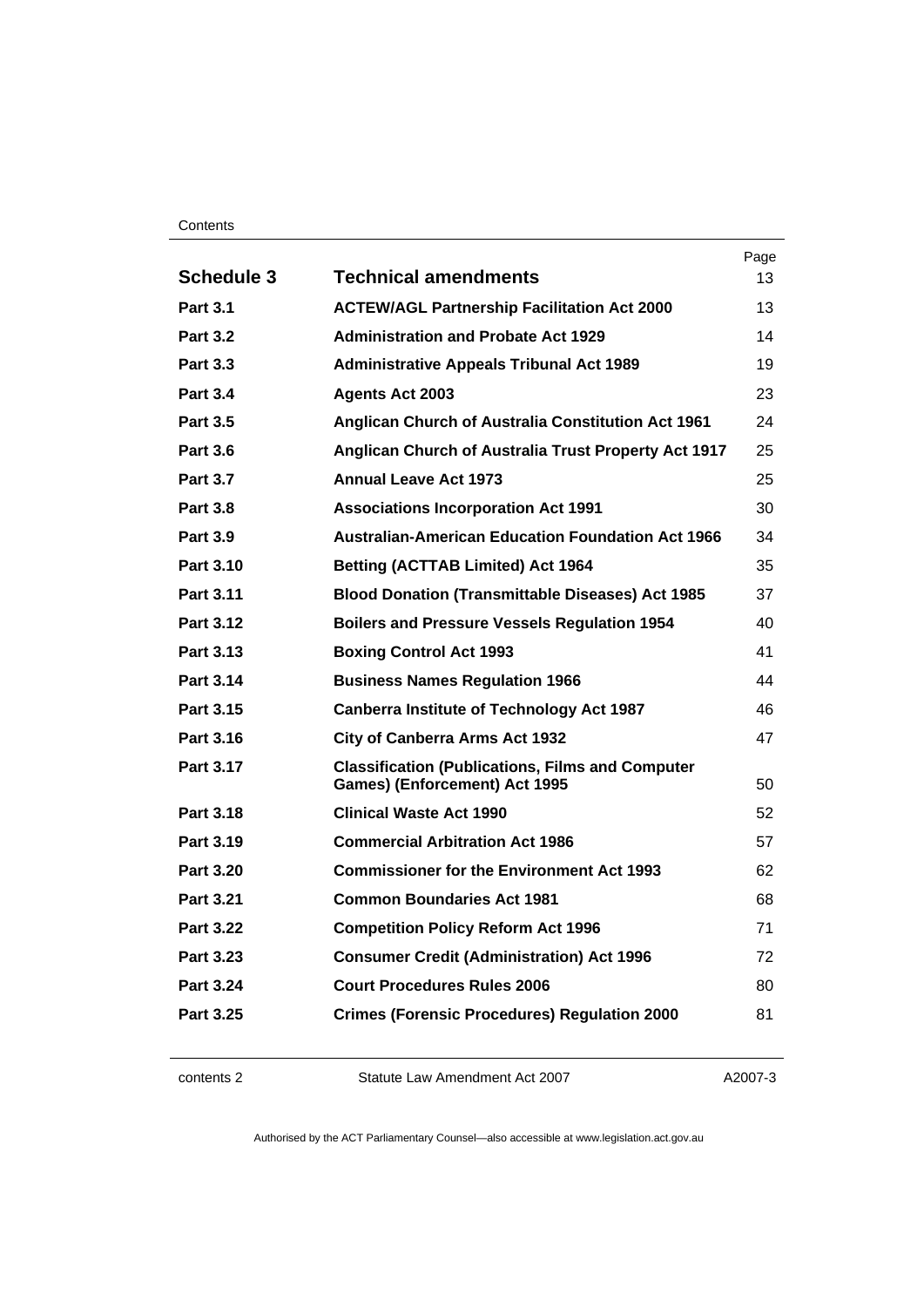| Contents |
|----------|
|----------|

|                  |                                                                     | Page |
|------------------|---------------------------------------------------------------------|------|
| Part 3.26        | <b>Crimes (Restorative Justice) Act 2004</b>                        | 83   |
| Part 3.27        | <b>Cultural Facilities Corporation Act 1997</b>                     | 83   |
| <b>Part 3.28</b> | <b>Director of Public Prosecutions Act 1990</b>                     | 84   |
| Part 3.29        | <b>Disability Services Act 1991</b>                                 | 89   |
| <b>Part 3.30</b> | <b>Domestic Relationships Act 1994</b>                              | 91   |
| Part 3.31        | Door-to-Door Trading Act 1991                                       | 96   |
| Part 3.32        | Drugs in Sport Act 1999                                             | 101  |
| Part 3.33        | <b>Duties Act 1999</b>                                              | 102  |
| Part 3.34        | <b>Electoral Regulation 1993</b>                                    | 102  |
| Part 3.35        | <b>Emergencies Regulation 2004</b>                                  | 104  |
| Part 3.36        | <b>Enclosed Lands Protection Act 1943</b>                           | 105  |
| Part 3.37        | <b>Environment Protection Act 1997</b>                              | 106  |
| Part 3.38        | <b>Environment Protection Regulation 2005</b>                       | 118  |
| Part 3.39        | <b>Epidemiological Studies (Confidentiality) Act 1992</b>           | 118  |
| Part 3.40        | <b>Epidemiological Studies (Confidentiality) Regulation</b><br>1992 | 121  |
| <b>Part 3.41</b> | <b>Fair Trading (Consumer Affairs) Act 1973</b>                     | 121  |
| <b>Part 3.42</b> | <b>Fair Trading (Fuel Prices) Act 1993</b>                          | 130  |
| Part 3.43        | <b>Family Provision Act 1969</b>                                    | 132  |
| <b>Part 3.44</b> | <b>Fertilisers Act 1904</b>                                         | 136  |
| Part 3.45        | <b>Financial Management Act 1996</b>                                | 137  |
| Part 3.46        | <b>Fisheries Act 2000</b>                                           | 138  |
| <b>Part 3.47</b> | <b>Forfeiture Act 1991</b>                                          | 138  |
| <b>Part 3.48</b> | <b>Freedom of Information Act 1989</b>                              | 140  |
| Part 3.49        | <b>Freedom of Information Regulation 1991</b>                       | 152  |
| Part 3.50        | <b>Fuels Control Act 1979</b>                                       | 153  |
| <b>Part 3.51</b> | <b>Gambling and Racing Control Act 1999</b>                         | 157  |
|                  |                                                                     |      |

A2007-3

Statute Law Amendment Act 2007

contents 3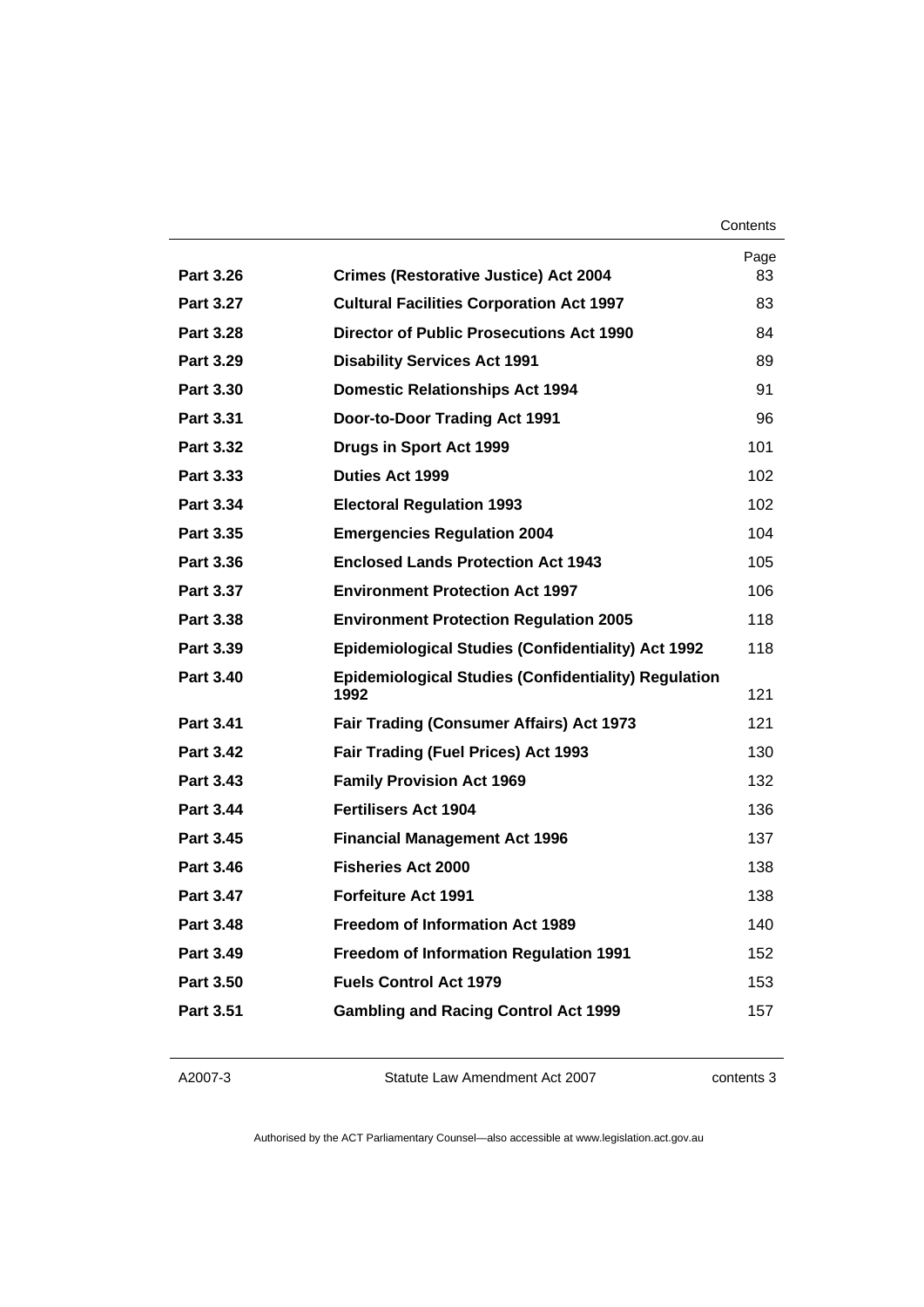#### **Contents**

| Part 3.52        | <b>Government Solicitor Act 1989</b>                                 | Page<br>157 |
|------------------|----------------------------------------------------------------------|-------------|
| <b>Part 3.53</b> | <b>Guardianship and Management of Property Act 1991</b>              | 159         |
| Part 3.54        | <b>Lands Acquisition Act 1994</b>                                    | 159         |
| Part 3.55        | <b>Land Titles Act 1925</b>                                          | 163         |
| Part 3.56        | Law Officer Act 1992                                                 | 172         |
| Part 3.57        | Lay-by Sales Agreements Act 1963                                     | 174         |
| Part 3.58        | <b>Legal Aid Act 1977</b>                                            | 176         |
| Part 3.59        | <b>Legislative Assembly (Broadcasting) Act 2001</b>                  | 182         |
| <b>Part 3.60</b> | <b>Limitation Act 1985</b>                                           | 182         |
| <b>Part 3.61</b> | Liquor Act 1975                                                      | 183         |
| <b>Part 3.62</b> | <b>Listening Devices Act 1992</b>                                    | 187         |
| Part 3.63        | <b>Long Service Leave Act 1976</b>                                   | 189         |
| Part 3.64        | <b>Machinery Act 1949</b>                                            | 191         |
| Part 3.65        | <b>Machinery Regulation 1950</b>                                     | 194         |
| <b>Part 3.66</b> | <b>Magistrates Court (Environment Protection</b>                     |             |
|                  | <b>Infringement Notices) Regulation 2005</b>                         | 198         |
| <b>Part 3.67</b> | <b>Married Persons Property Act 1986</b>                             | 199         |
| <b>Part 3.68</b> | <b>Mutual Recognition (Australian Capital Territory) Act</b><br>1992 | 200         |
| <b>Part 3.69</b> | <b>National Environment Protection Council Act 1994</b>              | 202         |
| <b>Part 3.70</b> | <b>Nature Conservation Act 1980</b>                                  | 203         |
| Part 3.71        | <b>NRMA-ACT Road Safety Trust Act 1992</b>                           | 206         |
| <b>Part 3.72</b> | <b>Ombudsman Act 1989</b>                                            | 207         |
| Part 3.73        | <b>Ombudsman Regulation 1989</b>                                     | 218         |
| Part 3.74        | Parental Leave (Private Sector Employees) Act 1992                   | 219         |
| <b>Part 3.75</b> | <b>Perpetuities and Accumulations Act 1985</b>                       | 221         |
| <b>Part 3.76</b> | <b>Planning and Land Act 2002</b>                                    | 223         |
| <b>Part 3.77</b> | <b>Powers of Attorney Act 2006</b>                                   | 223         |
|                  |                                                                      |             |

contents 4 Statute Law Amendment Act 2007

A2007-3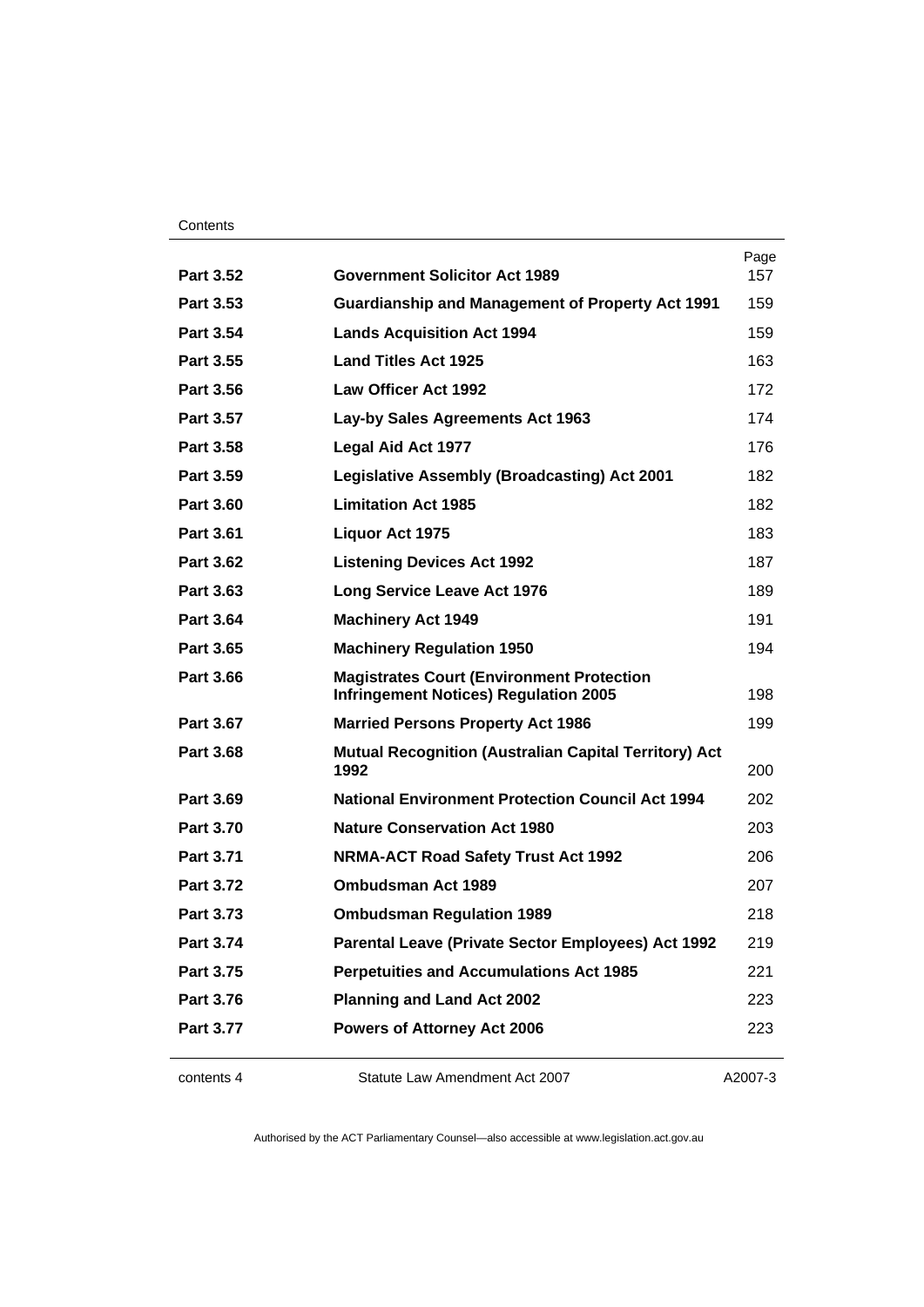|                  |                                                                            | Page |
|------------------|----------------------------------------------------------------------------|------|
| <b>Part 3.78</b> | <b>Public Baths and Public Bathing Act 1956</b>                            | 224  |
| Part 3.79        | <b>Public Place Names Act 1989</b>                                         | 229  |
| <b>Part 3.80</b> | <b>Public Roads Act 1902</b>                                               | 230  |
| <b>Part 3.81</b> | <b>Public Sector Management Act 1994</b>                                   | 232  |
| <b>Part 3.82</b> | <b>Public Trustee Act 1985</b>                                             | 242  |
| Part 3.83        | Rates Act 2004                                                             | 242  |
| Part 3.84        | <b>Referendum (Machinery Provisions) Act 1994</b>                          | 243  |
| Part 3.85        | <b>Registrar-General Act 1993</b>                                          | 245  |
| <b>Part 3.86</b> | <b>Registration of Deeds Act 1957</b>                                      | 250  |
| <b>Part 3.87</b> | Roads and Public Places Act 1937                                           | 252  |
| <b>Part 3.88</b> | Road Transport (Safety and Traffic Management) Act<br>1999                 | 253  |
| Part 3.89        | Sale of Goods (Vienna Convention) Act 1987                                 | 254  |
| Part 3.90        | Sale of Motor Vehicles Act 1977                                            | 255  |
| <b>Part 3.91</b> | <b>Scaffolding and Lifts Act 1912</b>                                      | 256  |
| Part 3.92        | <b>Scaffolding and Lifts Regulation 1950</b>                               | 258  |
| Part 3.93        | Second-hand Dealers Act 1906                                               | 261  |
| <b>Part 3.94</b> | <b>Security Industry Act 2003</b>                                          | 262  |
| Part 3.95        | <b>Superannuation (Legislative Assembly Members) Act</b><br>1991           | 262  |
| Part 3.96        | <b>Territory Records Act 2002</b>                                          | 265  |
| Part 3.97        | <b>Tertiary Accreditation and Registration Act 2003</b>                    | 267  |
| Part 3.98        | <b>Testamentary Guardianship Act 1984</b>                                  | 268  |
| Part 3.99        | Tobacco Act 1927                                                           | 272  |
| Part 3.100       | <b>Trade Measurement Act 1991</b>                                          | 277  |
| Part 3.101       | <b>Trade Measurement (Administration) Act 1991</b>                         | 277  |
| Part 3.102       | <b>Trade Measurement (Measuring Instruments)</b><br><b>Regulation 1991</b> | 280  |
|                  |                                                                            |      |

Statute Law Amendment Act 2007

contents 5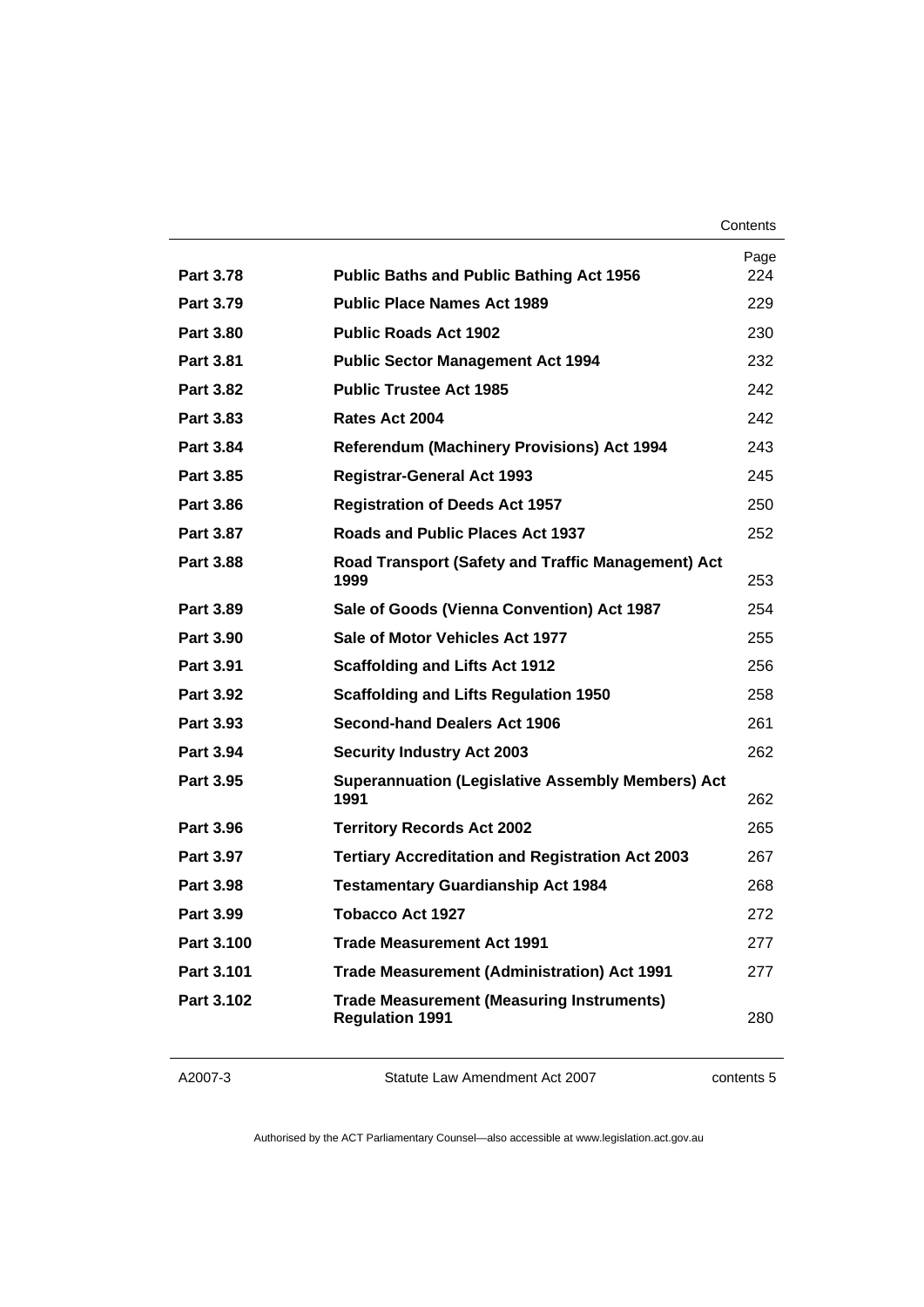| Contents |
|----------|
|----------|

|            |                                                                  | Page |
|------------|------------------------------------------------------------------|------|
| Part 3.103 | <b>Trade Measurement (Prepacked Articles) Regulation</b><br>1991 | 282  |
| Part 3.104 | Trade Measurement (Weighbridges) Regulation 1991                 | 285  |
| Part 3.105 | <b>Transplantation and Anatomy Act 1978</b>                      | 287  |
| Part 3.106 | <b>Trans-Tasman Mutual Recognition Act 1997</b>                  | 290  |
| Part 3.107 | <b>Trespass on Territory Land Act 1932</b>                       | 291  |
| Part 3.108 | <b>Truck Act 1900</b>                                            | 294  |
| Part 3.109 | Trustee Act 1925                                                 | 296  |
| Part 3.110 | <b>Uncollected Goods Act 1996</b>                                | 297  |
| Part 3.111 | Wills Act 1968                                                   | 301  |
| Part 3.112 | <b>Workers Compensation Amendment Act 2006</b>                   | 308  |

contents 6 Statute Law Amendment Act 2007

A2007-3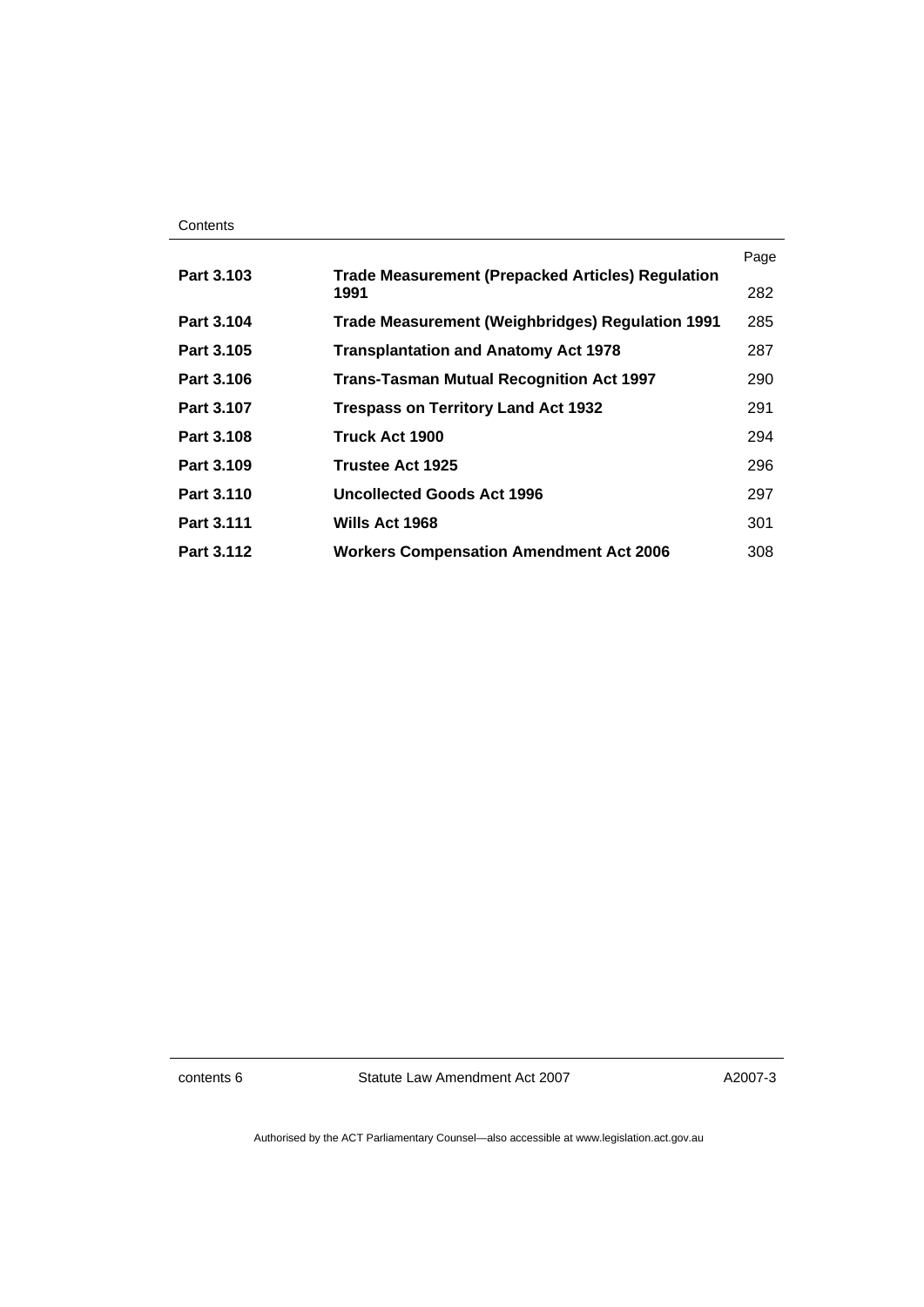

# **Statute Law Amendment Act 2007**

**A2007-3** 

ׅ֚֡֡֡֡֬֝

An Act to amend certain legislation for the purpose of statute law revision

The Legislative Assembly for the Australian Capital Territory enacts as follows:

J2006-174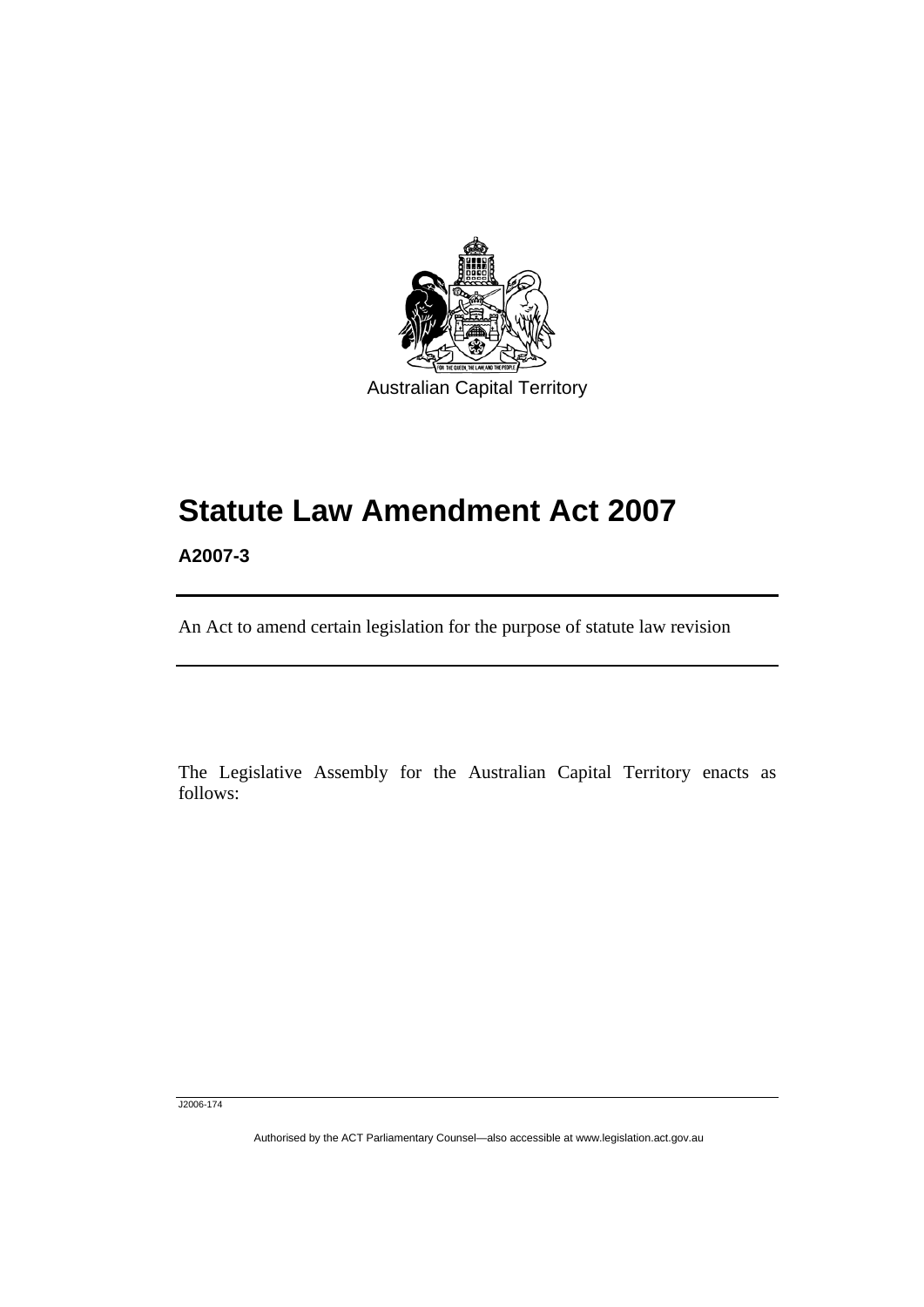#### **1 Name of Act**

This Act is the *Statute Law Amendment Act 2007*.

#### **2 Commencement**

(1) This Act commences on the 21st day after its notification day.

*Note* The naming and commencement provisions automatically commence on the notification day (see Legislation Act, s 75 (1)).

- (2) However, a date or time provided by a special commencement provision for an amendment made by this Act has effect, or is taken to have had effect, as the commencement date or time of the amendment.
- (3) In this section:

*special commencement provision*, for an amendment made by this Act, is a provision, in brackets beginning with the text 'commencement:', at the end of the amendment.

#### **Example**

An amendment followed by '(commencement: 1 July 2006)' means that the amendment is taken to have commenced on 1 July 2006.

*Note* An example is part of the Act, is not exhaustive and may extend, but does not limit, the meaning of the provision in which it appears (see Legislation Act, s 126 and s 132).

#### **3 Purpose**

The purpose of this Act is to improve the quality of the statute law of the Territory by amending legislation for the purpose of statute law revision.

#### **4 Notes**

A note included in this Act is explanatory and is not part of this Act.

*Note* See the Legislation Act, s 127 (1), (4) and (5) for the legal status of notes.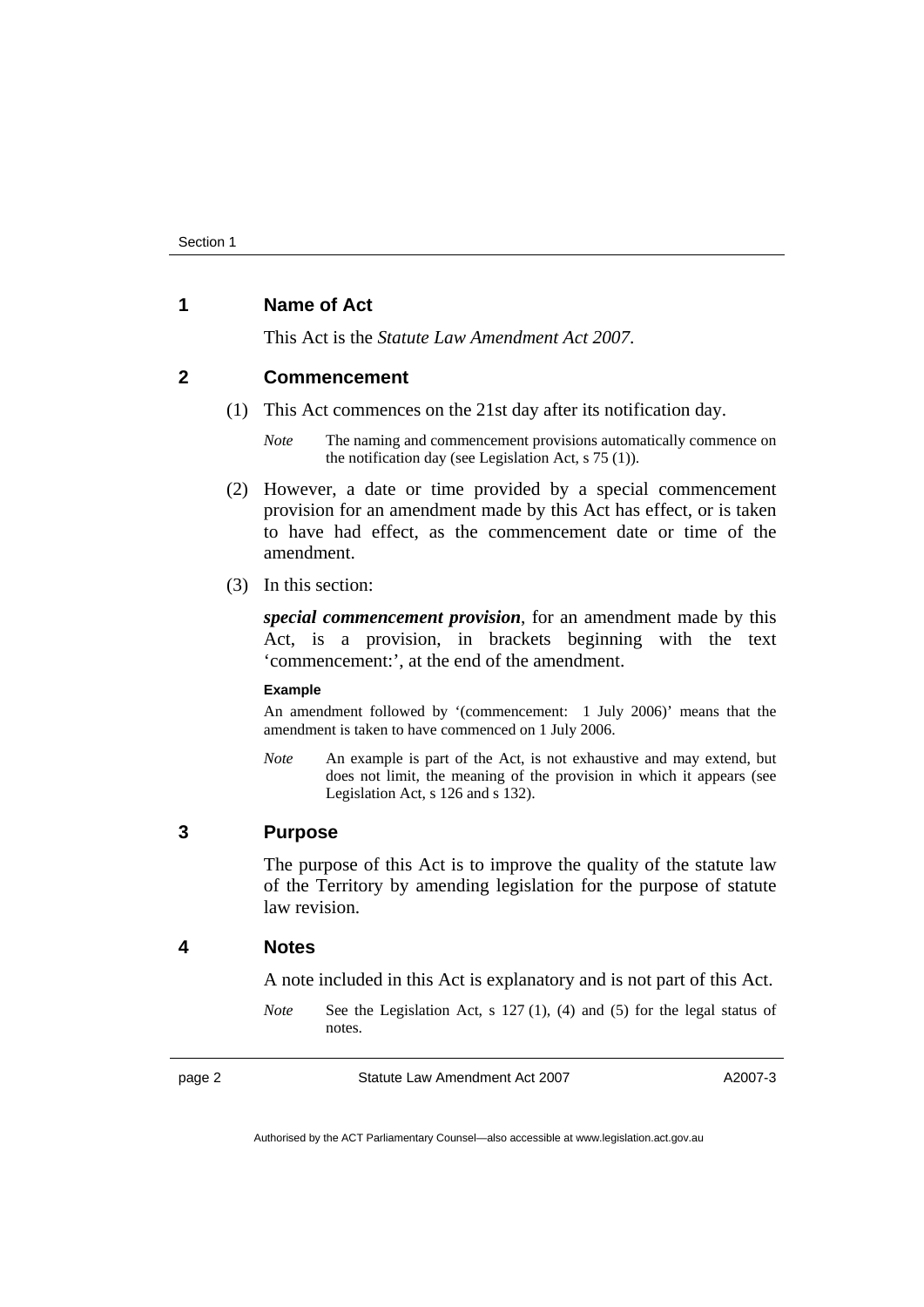Section 5

### **5 Legislation amended—schs 1–3**

This Act amends the legislation mentioned in schedules 1 to 3.

A2007-3

Statute Law Amendment Act 2007

page 3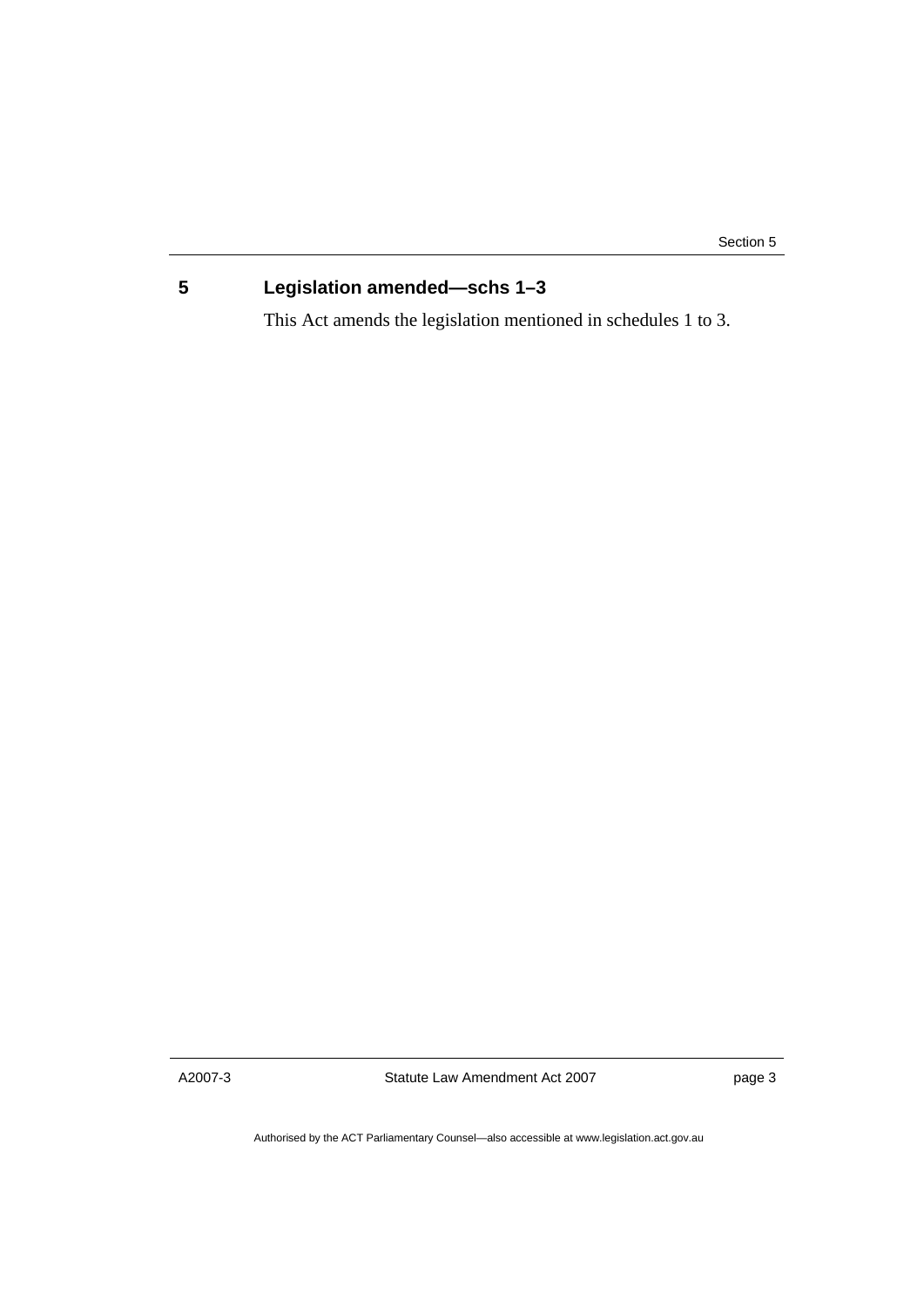## **Schedule 1 Minor amendments**

(see s 5)

### **Part 1.1 Public Sector Management Act 1994**

**[1.1] Section 3, definition of** *industrial award***, paragraph (a)** 

*after* 

an award

*insert* 

or workplace agreement

#### **Explanatory note**

This amendment provides that a workplace agreement under the *Workplace Relations Act 1996* (Cwlth) is recognised as an industrial award for the purposes of the Act.

#### **[1.2] Section 28A (5) and (6)**

*substitute* 

- (5) The employment of a chief executive who is employed under a contract under section 28 is not capable of being terminated on the ground of invalidity unless—
	- (a) if the chief executive is an eligible employee for the purposes of the *Superannuation Act 1976* (Cwlth)—
		- (i) the chief executive has not reached the chief executive's maximum retiring age within the meaning of the Act; and
		- (ii) a certificate has been given by the Commonwealth Superannuation Board of Trustees No 2 under the Act, section 54C for the chief executive; or

page 4 Statute Law Amendment Act 2007

A2007-3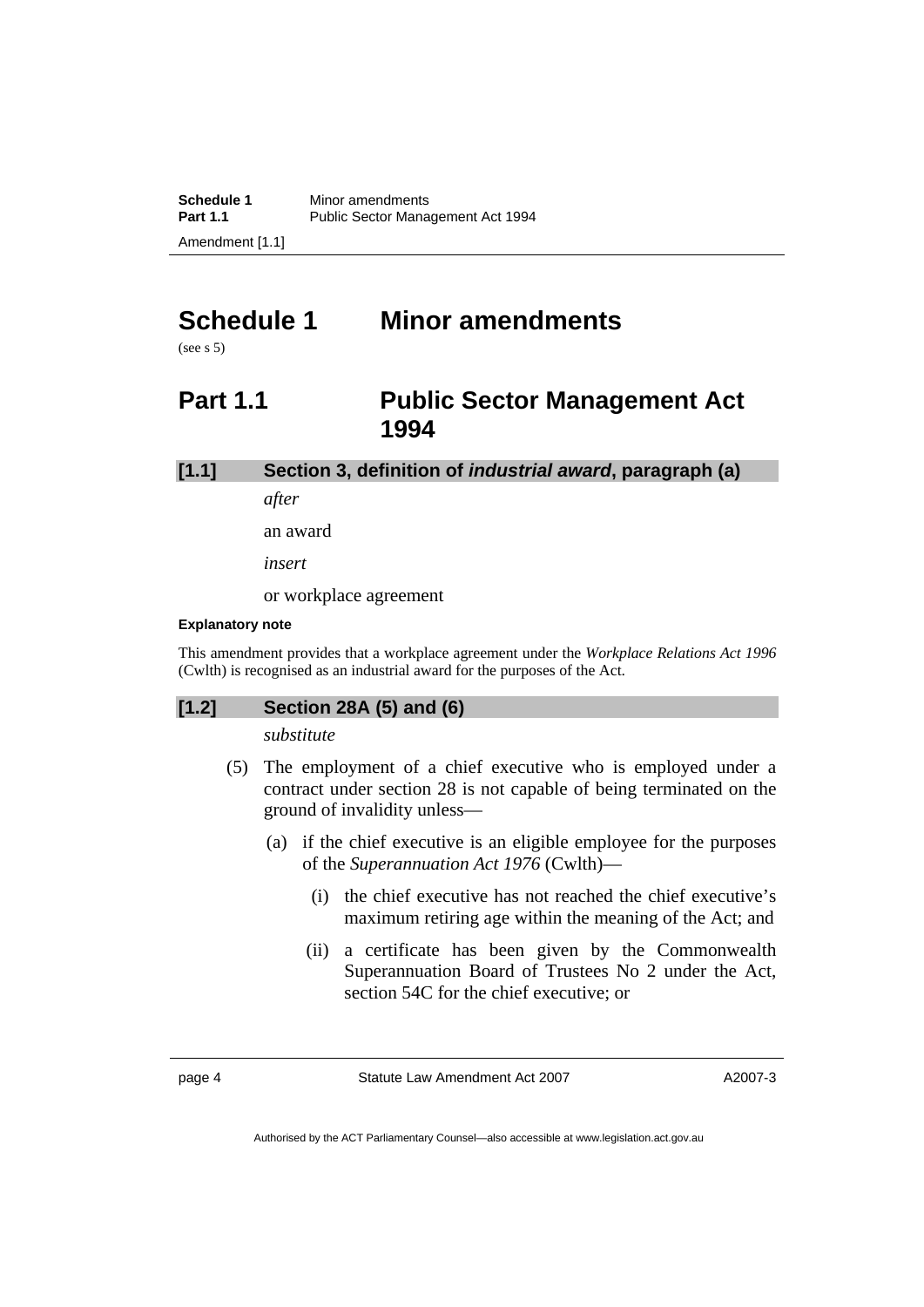- (b) if the chief executive is a member of the superannuation scheme established under the *Superannuation Act 1990* (Cwlth)—
	- (i) the chief executive is under 60 years old; and
	- (ii) a certificate has been given by the Commonwealth Superannuation Board of Trustees No 1 under the Act, section 13 for the chief executive; or
- (c) if the chief executive is an ordinary employer-sponsored member of PSSAP within the meaning of the *Superannuation Act 2005* (Cwlth)—
	- (i) the chief executive is under 60 years old; and
	- (ii) a certificate has been given by the Commonwealth Superannuation Board of Trustees No 1 under the Act, section 43 for the chief executive.
- (6) In this section:

*invalidity* means—

- (a) for an eligible employee for the purposes of the *Superannuation Act 1976* (Cwlth)—invalidity under the Act; or
- (b) for a member of the superannuation scheme established under the *Superannuation Act 1990* (Cwlth)—invalidity under the Act; or

A2007-3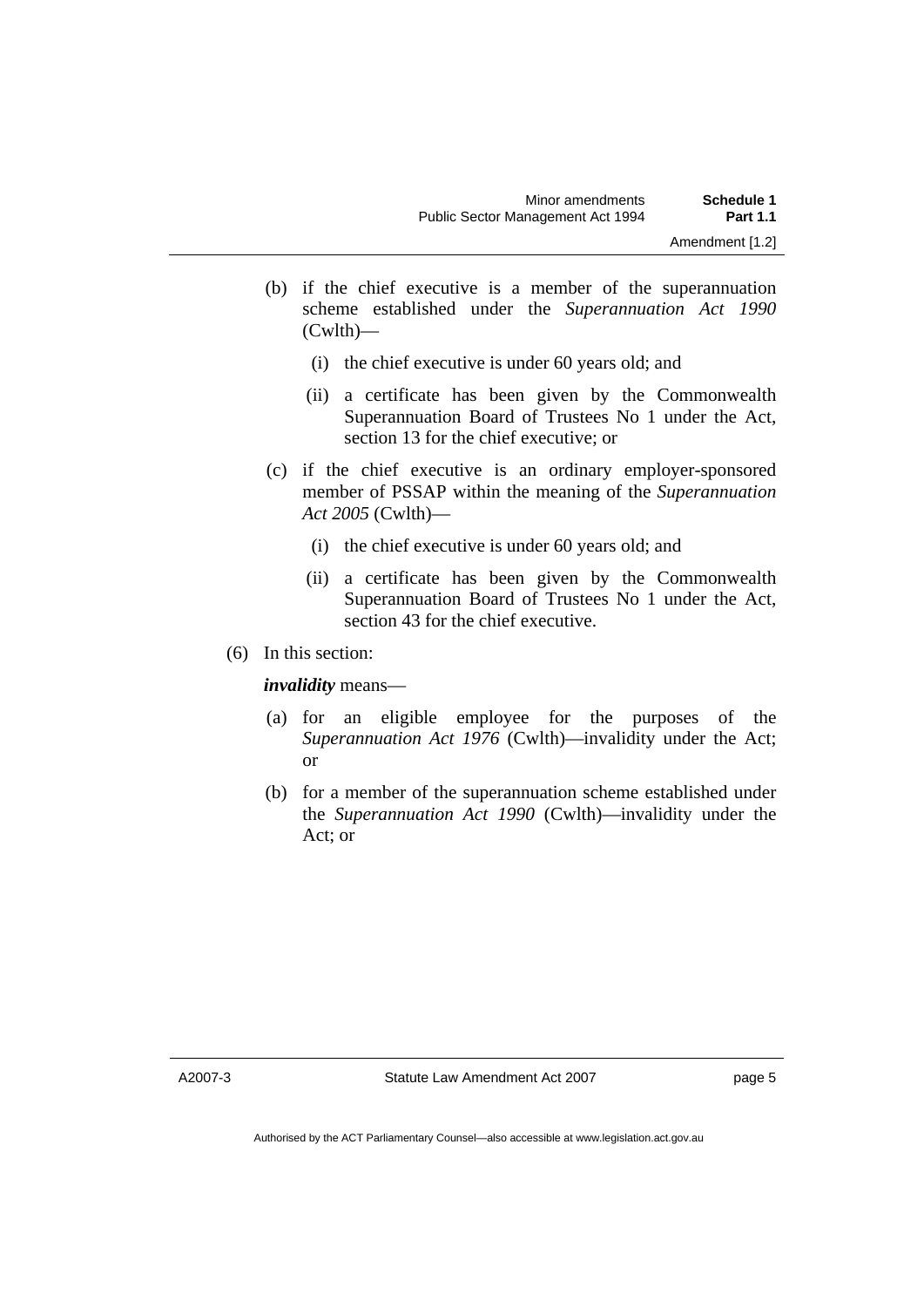| Schedule 1      | Minor amendments                  |
|-----------------|-----------------------------------|
| <b>Part 1.1</b> | Public Sector Management Act 1994 |
| Amendment [1.3] |                                   |

 (c) for an ordinary employer-sponsored member of PSSAP within the meaning of the *Superannuation Act 2005* (Cwlth) invalidity under the Act.

#### **Explanatory note**

Existing section 28A (5) and (6) limits the circumstances in which a chief executive who is a member of a superannuation scheme under the *Superannuation Act 1976* (Cwlth) or *Superannuation Act 1990* (Cwlth) may be retired on the grounds of invalidity. This amendment brings the structure of these provisions into line with current drafting practice and includes provision for a chief executive who is a member of the Public Sector Superannuation Accumulation Plan (or PSSAP) established under the *Superannuation Act 2005* (Cwlth).

#### **[1.3] Section 51 (2) and (3)**

*substitute* 

- (2) However, the clerk is not capable of being retired from office on the ground of invalidity unless—
	- (a) if the clerk is an eligible employee for the purposes of the *Superannuation Act 1976* (Cwlth)—
		- (i) the clerk has not reached the clerk's maximum retiring age within the meaning of the Act; and
		- (ii) a certificate has been given by the Commonwealth Superannuation Board of Trustees No 2 under the Act, section 54C for the clerk; or
	- (b) if the clerk is a member of the superannuation scheme established under the *Superannuation Act 1990* (Cwlth)—
		- (i) the clerk is under 60 years old; and
		- (ii) a certificate has been given by the Commonwealth Superannuation Board of Trustees No 1 under the Act, section 13 for the clerk; or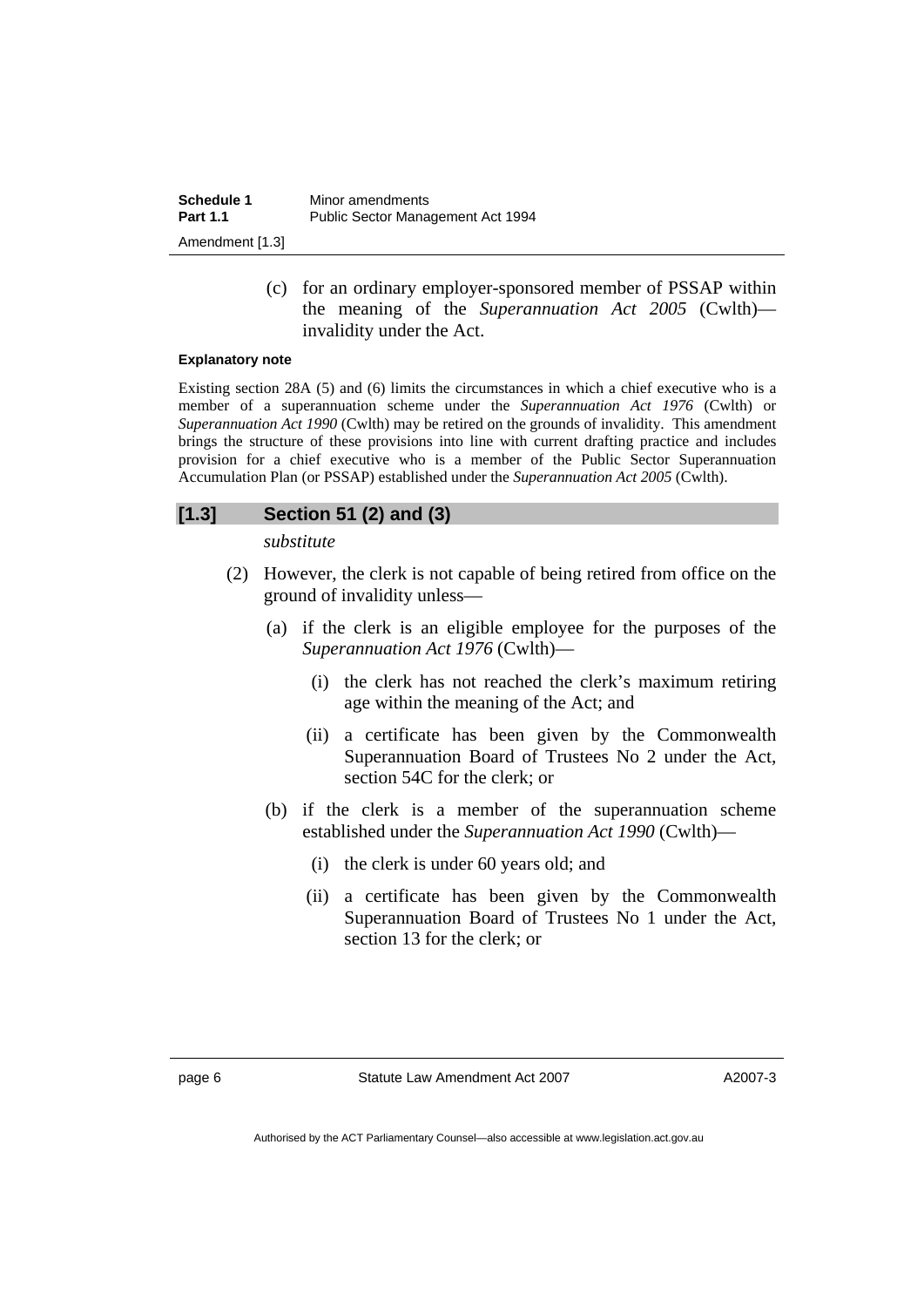- (c) if the clerk is an ordinary employer-sponsored member of PSSAP within the meaning of the *Superannuation Act 2005* (Cwlth)—
	- (i) the clerk is under 60 years old; and
	- (ii) a certificate has been given by the Commonwealth Superannuation Board of Trustees No 1 under the Act, section 43 for the clerk.
- (3) In this section:

*invalidity*—see section 28A (6).

#### **Explanatory note**

Existing section 51 (2) and (3) limits the circumstances in which a clerk who is a member of a superannuation scheme under the *Superannuation Act 1976* (Cwlth) or *Superannuation Act 1990* (Cwlth) may be retired on the grounds of invalidity. This amendment brings the structure of these provisions into line with current drafting practice and includes provision for a clerk who is a member of the Public Sector Superannuation Accumulation Plan (or PSSAP) established under the *Superannuation Act 2005* (Cwlth).

#### **[1.4] Section 73 (5) and (6)**

*substitute* 

- (5) The employment of an executive who is employed under a contract under section 72 is not capable of being terminated on the ground of invalidity unless—
	- (a) if the executive is an eligible employee for the purposes of the *Superannuation Act 1976* (Cwlth)—
		- (i) the executive has not reached the executive's maximum retiring age within the meaning of the Act; and
		- (ii) a certificate has been given by the Commonwealth Superannuation Board of Trustees No 2 under the Act, section 54C for the executive; or

A2007-3

Statute Law Amendment Act 2007

page 7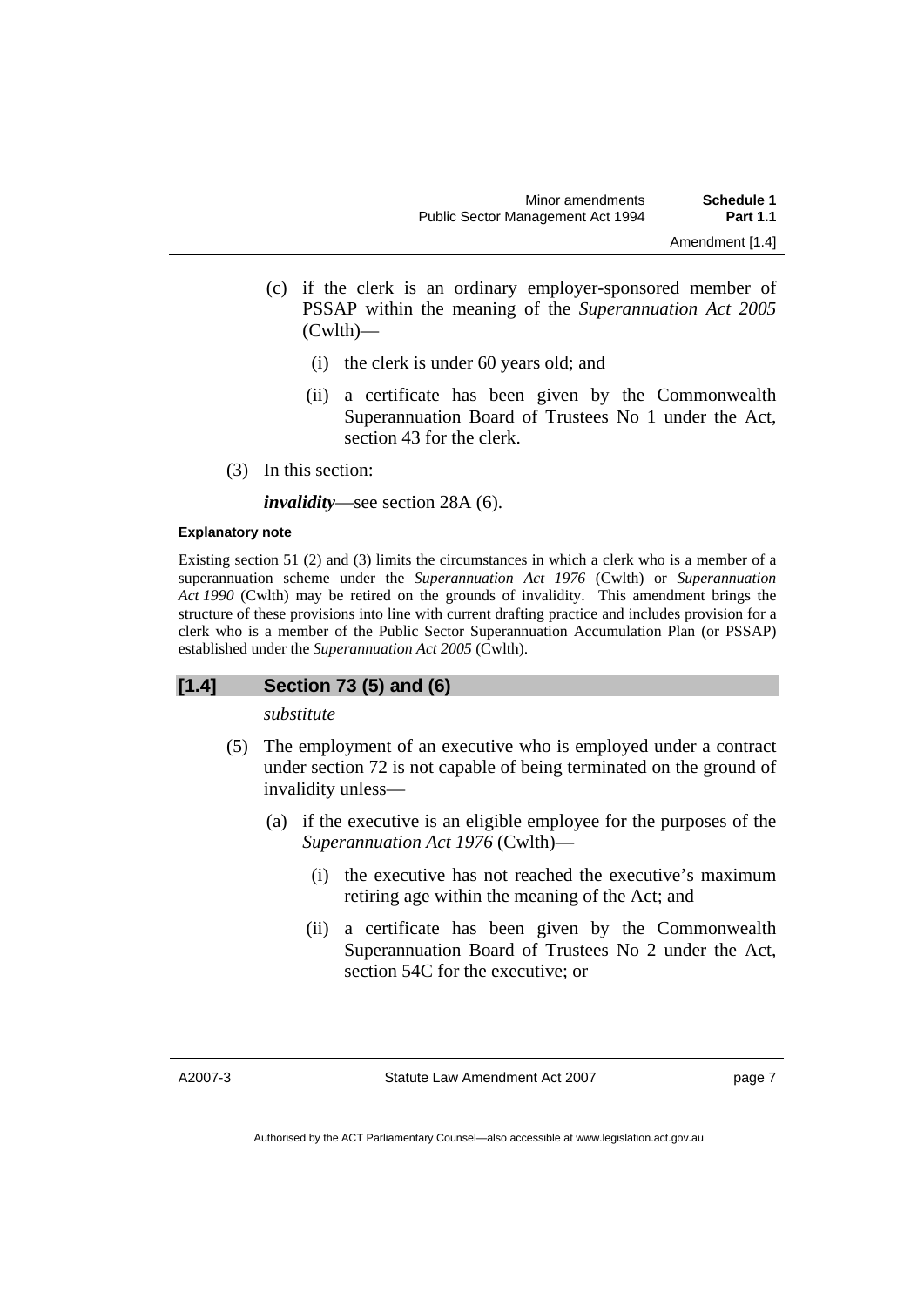- (b) if the executive is a member of the superannuation scheme established under the *Superannuation Act 1990* (Cwlth)—
	- (i) the executive is under 60 years old; and
	- (ii) a certificate has been given by the Commonwealth Superannuation Board of Trustees No 1 under the Act, section 13 for the executive; or
- (c) if the executive is an ordinary employer-sponsored member of PSSAP within the meaning of the *Superannuation Act 2005* (Cwlth)—
	- (i) the executive is under 60 years old; and
	- (ii) a certificate has been given by the Commonwealth Superannuation Board of Trustees No 1 under the Act, section 43 for the executive.
- (6) In this section:

*invalidity*—see section 28A (6).

#### **Explanatory note**

Existing section 73 (5) and (6) limits the circumstances in which an executive who is a member of a superannuation scheme under the *Superannuation Act 1976* (Cwlth) or *Superannuation Act 1990* (Cwlth) may be retired on the grounds of invalidity. This amendment brings the structure of these provisions into line with current drafting practice and includes provision for an executive who is a member of the Public Sector Superannuation Accumulation Plan (or PSSAP) established under the *Superannuation Act 2005* (Cwlth).

page 8 Statute Law Amendment Act 2007

A2007-3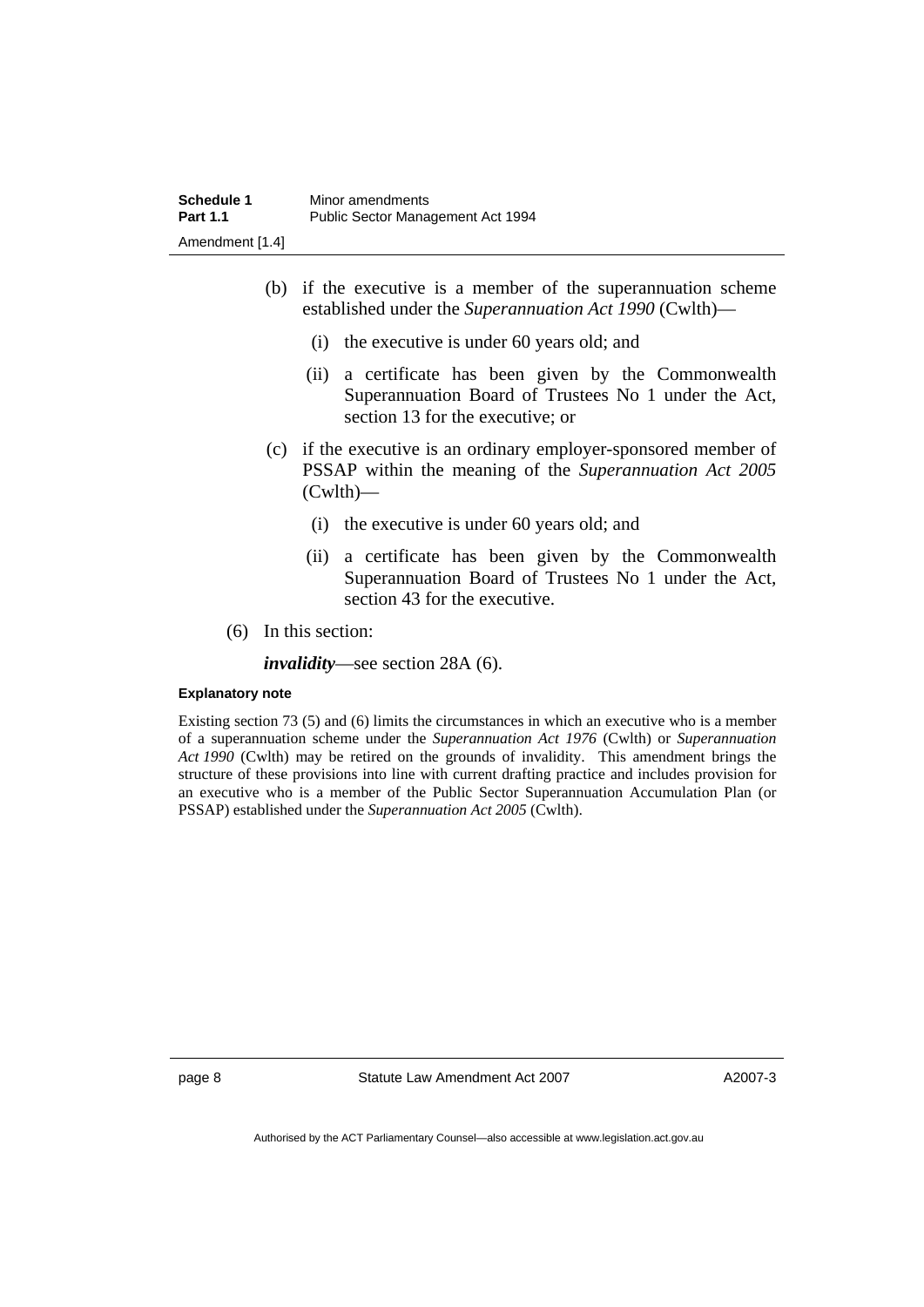Amendment [1.5]

#### **[1.5] Section 145**

*substitute* 

#### **145 Limitation on retirement on ground of invalidity**

- (1) This section applies despite anything in section 143 or section 144.
- (2) An officer is not capable of being retired from office on the ground of invalidity unless—
	- (a) if the officer is an eligible employee for the purposes of the *Superannuation Act 1976* (Cwlth)—
		- (i) the officer has not reached the officer's maximum retiring age within the meaning of the Act; and
		- (ii) a certificate has been given by the Commonwealth Superannuation Board of Trustees No 2 under the Act, section 54C for the officer: or
	- (b) if the officer is a member of the superannuation scheme established under the *Superannuation Act 1990* (Cwlth)—
		- (i) the officer is under 60 years old; and
		- (ii) a certificate has been given by the Commonwealth Superannuation Board of Trustees No 1 under the Act, section 13 for the officer; or
	- (c) if the officer is an ordinary employer-sponsored member of PSSAP within the meaning of the *Superannuation Act 2005* (Cwlth)—
		- (i) the officer is under 60 years old; and
		- (ii) a certificate has been given by the Commonwealth Superannuation Board of Trustees No 1 under the Act, section 43 for the officer.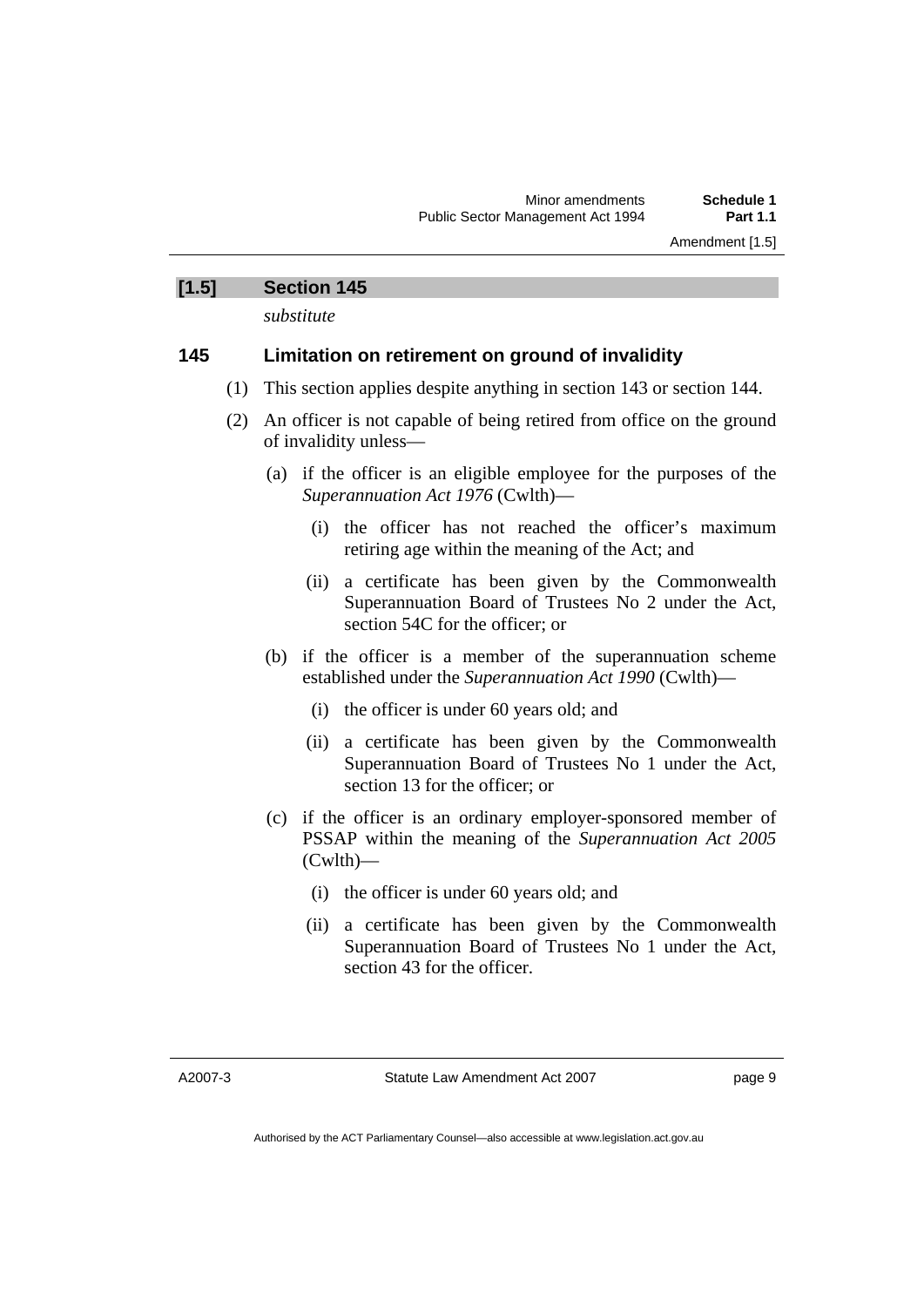| Schedule 1      | Minor amendments                  |
|-----------------|-----------------------------------|
| <b>Part 1.1</b> | Public Sector Management Act 1994 |
| Amendment [1.5] |                                   |

(3) In this section:

*invalidity*—see section 28A (6).

#### **Explanatory note**

Existing section 145 limits the circumstances in which an officer who is a member of a superannuation scheme under the *Superannuation Act 1976* (Cwlth) or *Superannuation Act 1990* (Cwlth) may be retired on the grounds of invalidity. This amendment brings the structure of the provision into line with current drafting practice and includes provision for an officer who is a member of the Public Sector Superannuation Accumulation Plan (or PSSAP) established under the *Superannuation Act 2005* (Cwlth).

page 10 Statute Law Amendment Act 2007

A2007-3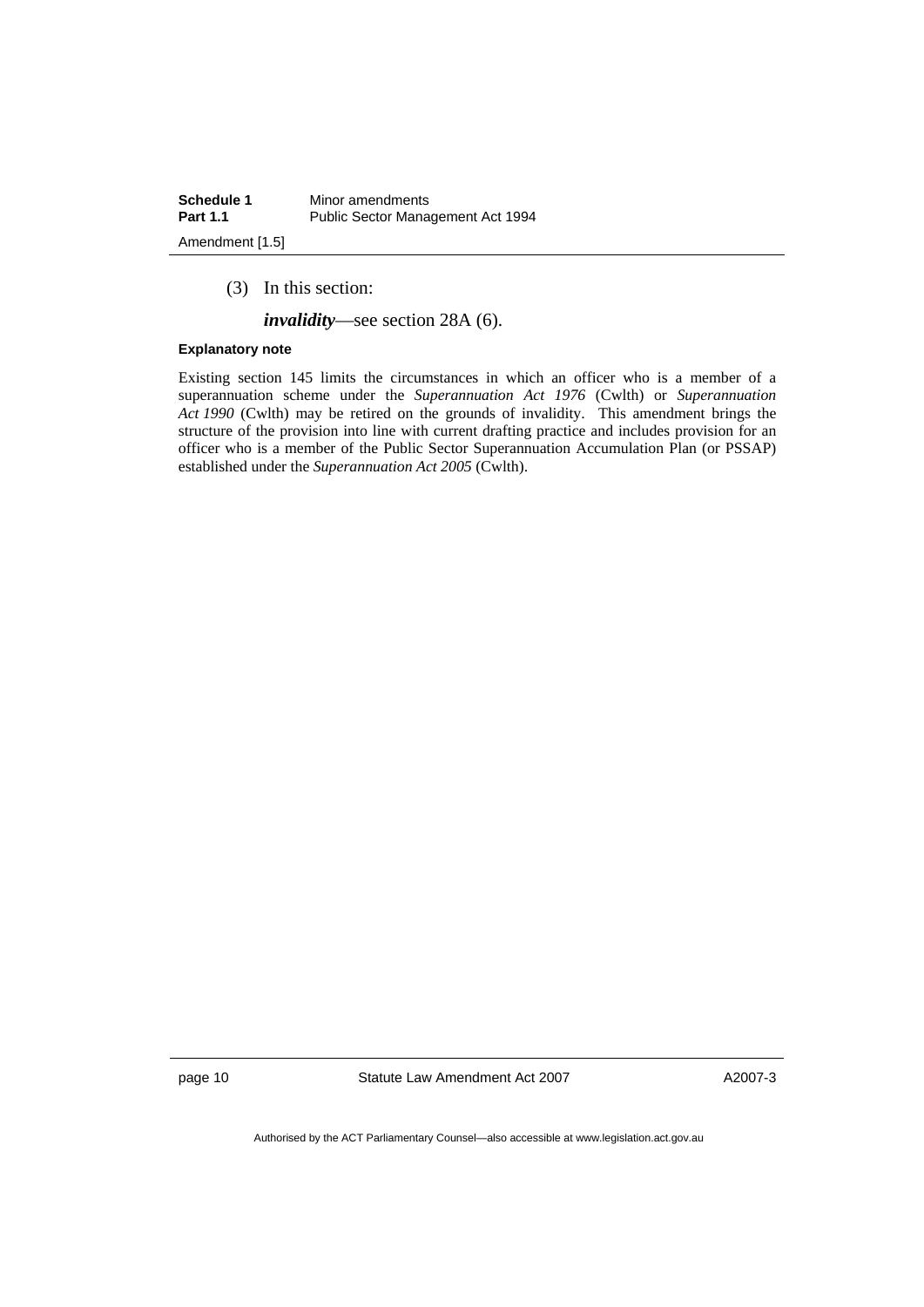## **Schedule 2 Structural amendments**

(see s 5)

## **Part 2.1 Legislation Act 2001**

#### **[2.1] Section 227 (2) (b)**

*substitute* 

 (b) a person to, or to act in, a statutory position for not longer than 6 months, unless the appointment is of the person to, or to act in, the position for a 2nd or subsequent consecutive period; or

#### **Explanatory note**

Section 227 deals with the application of division 19.3.3. The division is about consultation with Legislative Assembly committees on appointments made by Ministers to statutory positions. It also provides that the instrument making, or evidencing, an appointment to which the division applies is a disallowable instrument.

Section 227 (2) provides 3 exceptions to the application of the division. First, the appointment of a public servant to a statutory position. Second, short-term acting appointments. Third, an appointment the only function of which is to advise the Minister. This amendment is concerned with the 2nd exception.

Existing section 227 (2) (b) excludes the appointment of a person to act in a statutory position for not longer than 6 months, unless the appointment is of the person to act in the position for a 2nd or subsequent consecutive period. The provision does not presently deal with substantive appointments. The amendment extends the exception to short-term, one-off substantive appointments. The effect of the amendment is to remove the anomalous different treatment of substantive appointments. This is in keeping with the approach taken elsewhere in part 19.3 of treating substantive and acting appointments in the same way as far as possible.

A2007-3

Statute Law Amendment Act 2007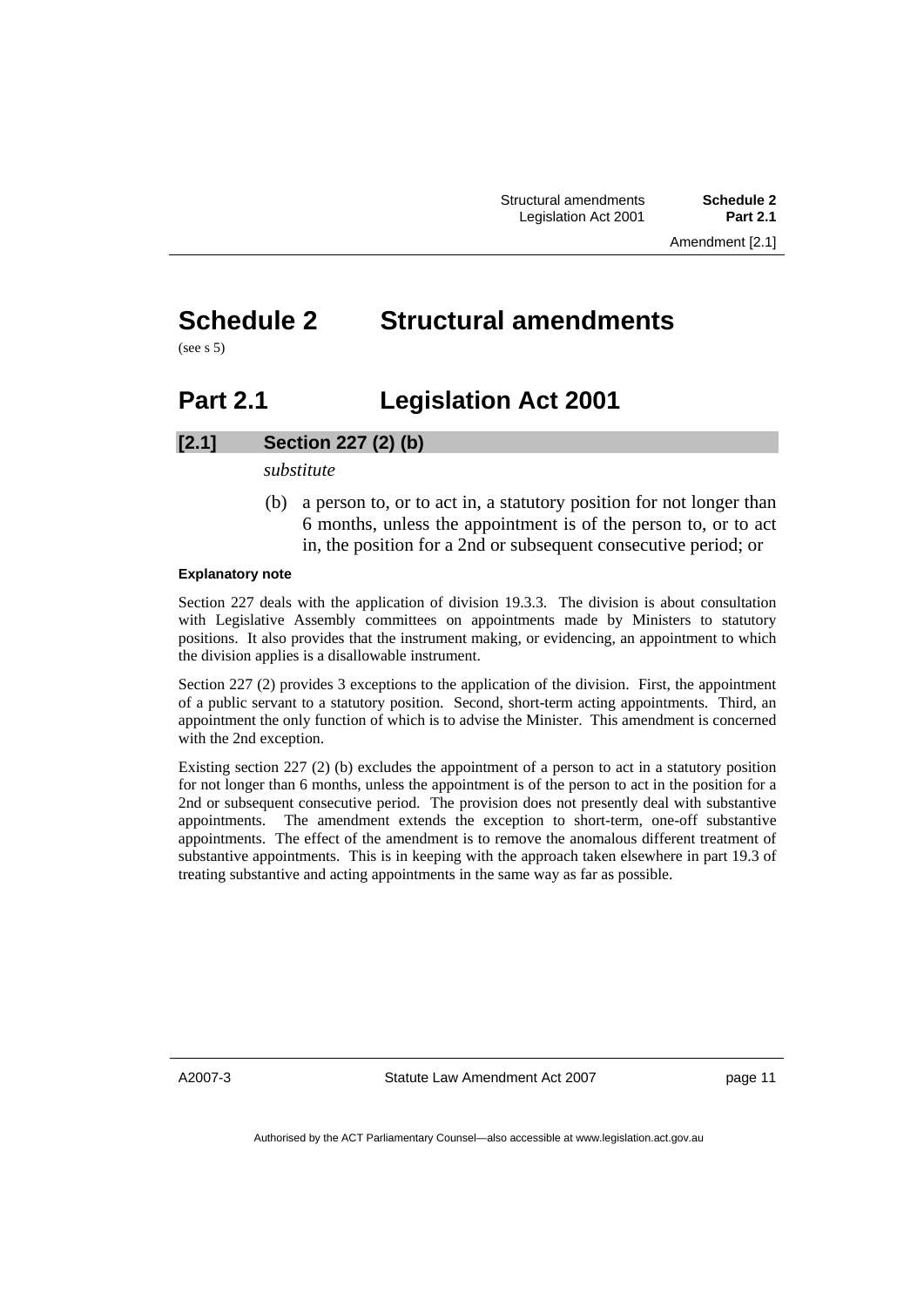**Schedule 2 Structural amendments**<br>**Part 2.1 Legislation Act 2001** Legislation Act 2001 Amendment [2.2]

#### **[2.2] Dictionary, part 1, definition of** *emergency services authority*

*omit* 

#### **Explanatory note**

This amendment omits a redundant definition. The emergency services authority was abolished by the *Administrative (Miscellaneous Amendments) Act 2006*.

#### **[2.3] Dictionary, part 1, new definition of** *institute of technology*

*insert* 

*institute of technology* means the Canberra Institute of Technology under the *Canberra Institute of Technology Act 1987*.

#### **Explanatory note**

This amendment inserts a new definition into the dictionary, part 1.

#### **[2.4] Dictionary, part 1, definition of** *territory instrumentality***, note**

*substitute* 

*Note Territory instrumentality* is defined in the *Public Sector Management Act 1994*, dict.

#### **Explanatory note**

This amendment is consequential on the insertion of a new dictionary into the *Public Sector Management Act 1994* by an amendment in schedule 3.

page 12 Statute Law Amendment Act 2007

A2007-3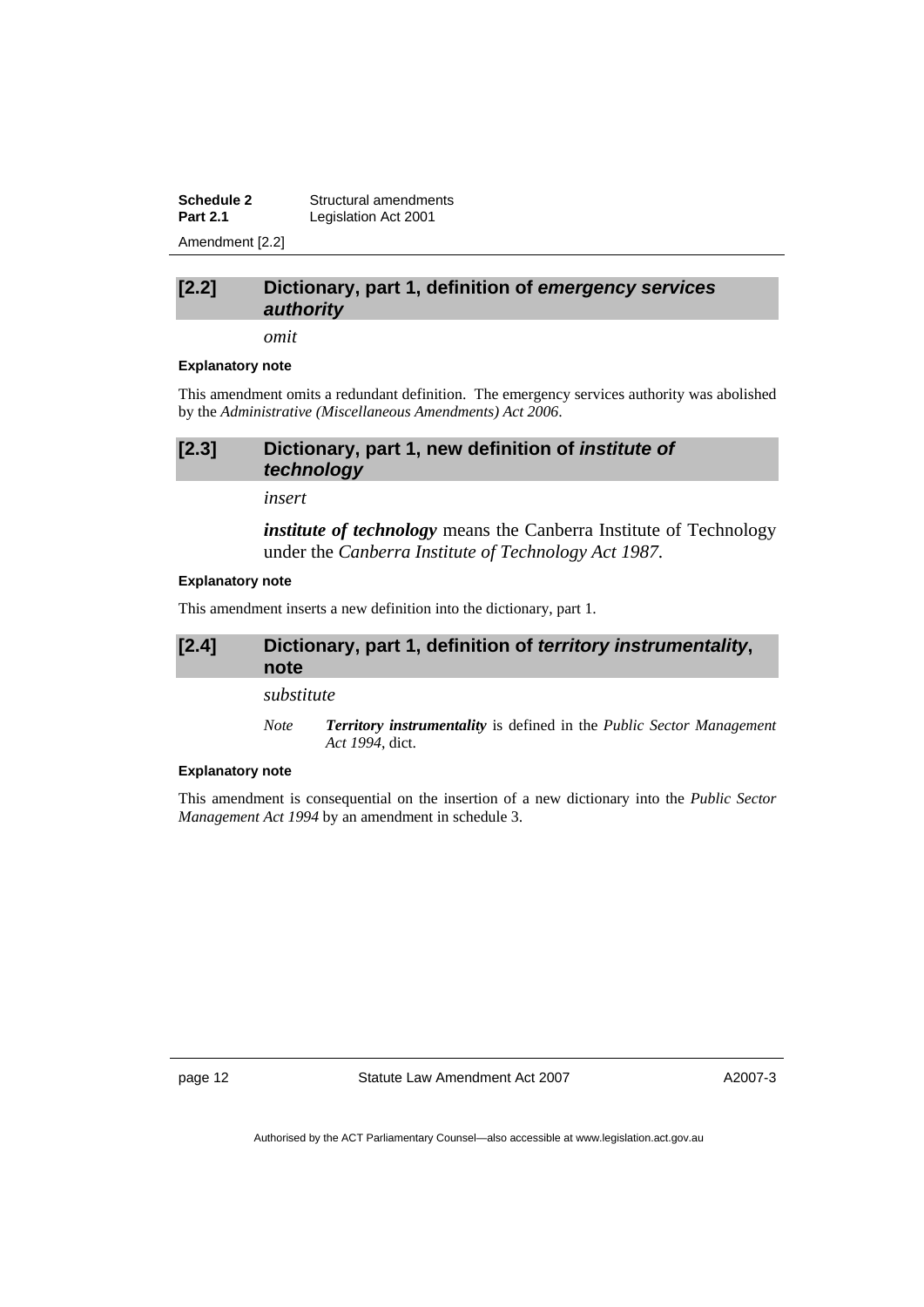Amendment [3.1]

## **Schedule 3 Technical amendments**

(see s 5)

### **Part 3.1 ACTEW/AGL Partnership Facilitation Act 2000**

#### **[3.1] Dictionary, definition of** *joint venture entity*

*substitute* 

#### *joint venture entity*—

- (a) for this Act generally, means—
	- (i) ACTEW; or
	- (ii) AGL; or
	- (iii) a company that is—
		- (A) a participant in a partnership; and
		- (B) is, under the Corporations Act, a related body corporate to ACTEW or AGL; and
- (b) for part 4 (Secondment of ACTEW employees)—see section 22.

#### **Explanatory note**

This amendment updates the definition in accordance with current drafting practice by including a signpost definition for part 4.

### **[3.2] Dictionary, new definitions**

*insert* 

*maintenance*, for a network facility, for part 2 (Rights concerning certain network facilities)—see section 8.

A2007-3

Statute Law Amendment Act 2007

page 13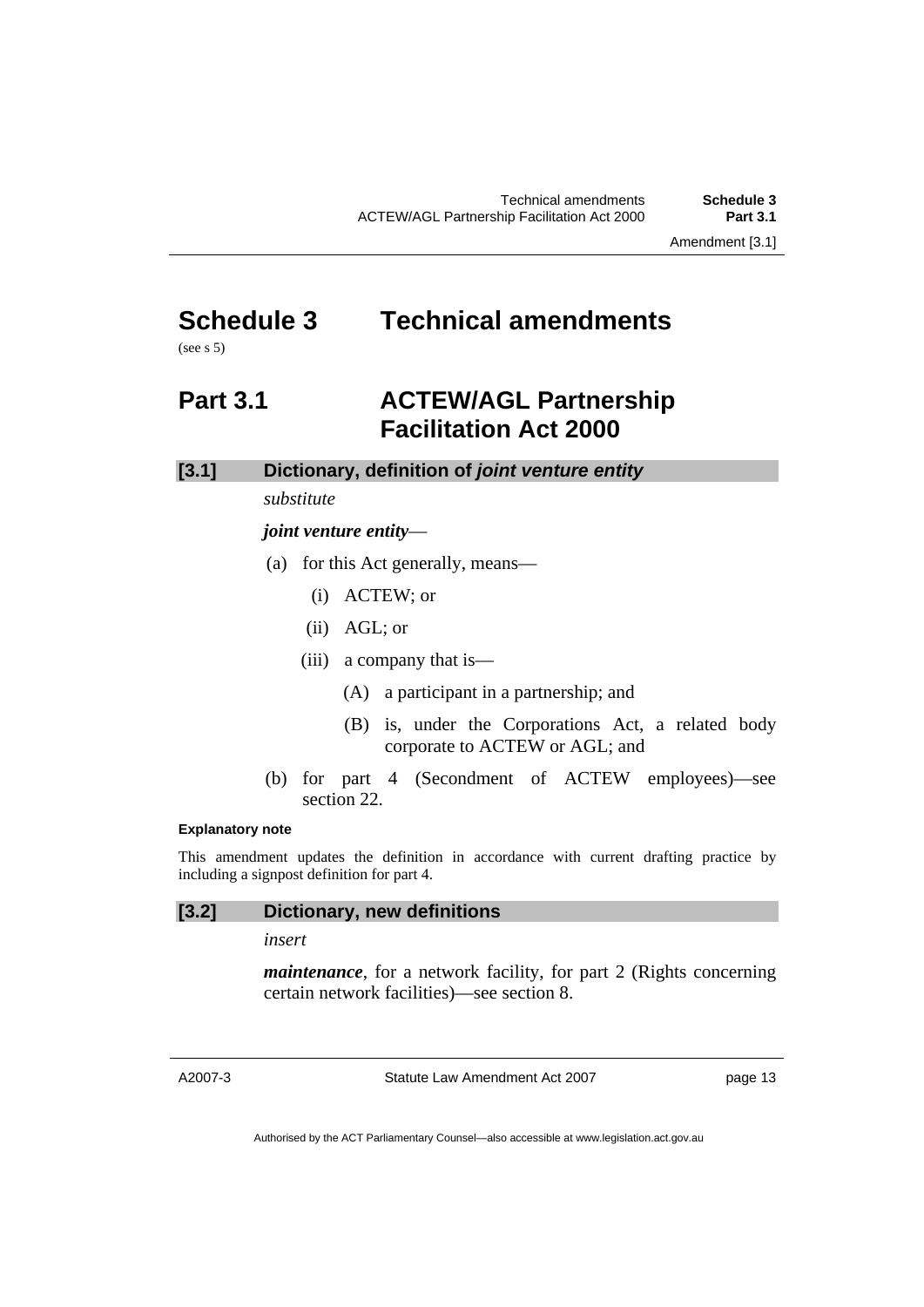| Schedule 3      | Technical amendments                |
|-----------------|-------------------------------------|
| <b>Part 3.2</b> | Administration and Probate Act 1929 |
| Amendment [3.3] |                                     |

*network facility*, for part 2 (Rights concerning certain network facilities)—see section 8.

*non-ACTEW land*, for part 2 (Rights concerning certain network facilities)—see section 8.

*non-AGL land*, for part 2 (Rights concerning certain network facilities)—see section 8.

*utility service*, for part 2 (Rights concerning certain network facilities)—see section 8.

#### **Explanatory note**

This amendment inserts signpost definitions into the dictionary in accordance with current drafting practice for terms defined for the Act, part 2.

### **Part 3.2 Administration and Probate Act 1929**

#### **[3.3] New sections 2 and 3**

*insert* 

#### **2 Dictionary**

The dictionary at the end of this Act is part of this Act.

- *Note 1* The dictionary at the end of this Act defines certain terms used in this Act.
- *Note 2* A definition in the dictionary applies to the entire Act unless the definition, or another provision of the Act, provides otherwise or the contrary intention otherwise appears (see Legislation Act, s 155 and s 156 (1)).

page 14 Statute Law Amendment Act 2007

A2007-3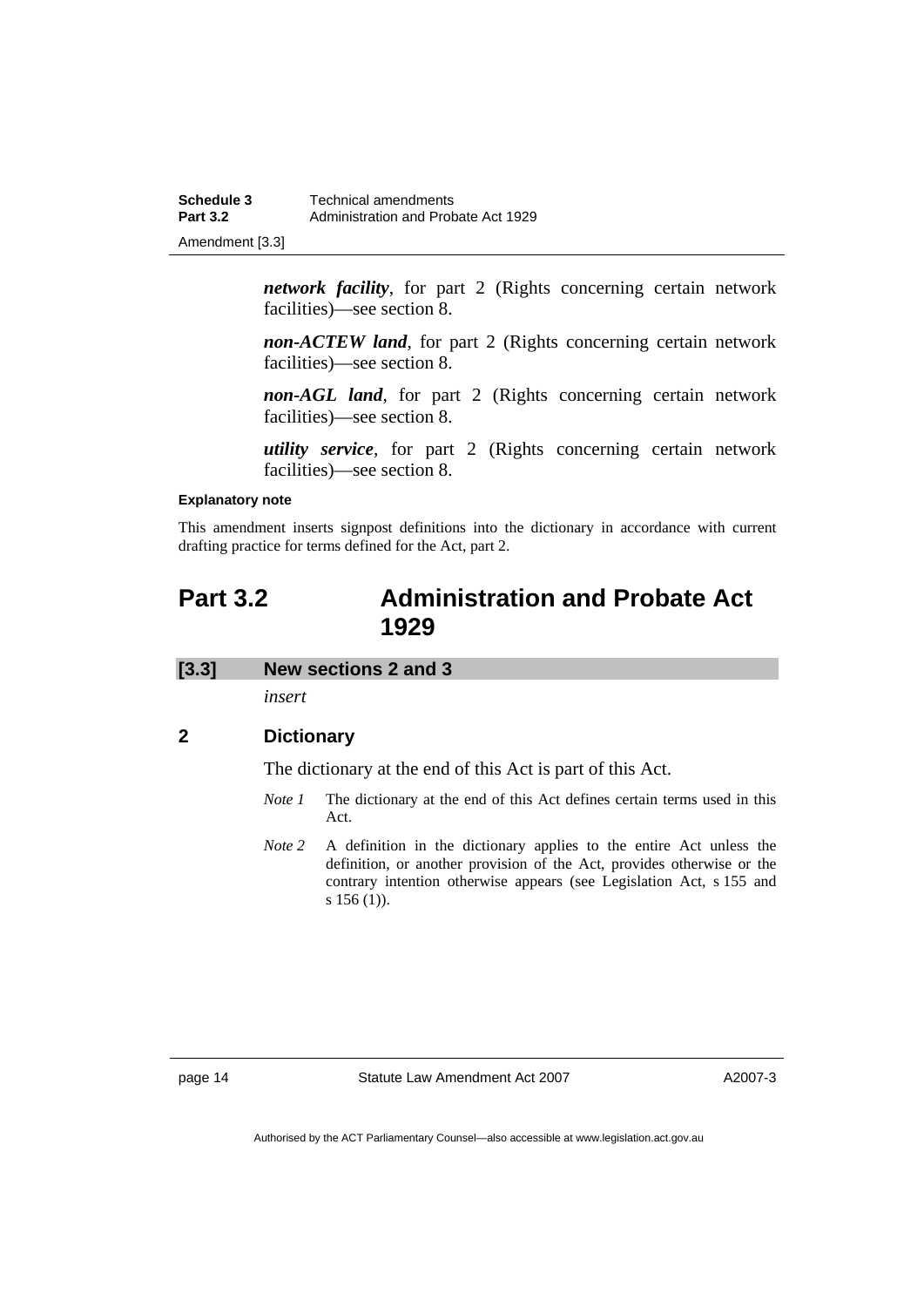Amendment [3.4]

#### **3 Notes**

A note included in this Act is explanatory and is not part of this Act.

*Note* See the Legislation Act, s 127 (1), (4) and (5) for the legal status of notes.

#### **Explanatory note**

This amendment inserts standard dictionary and notes provisions consequent on the insertion of a new dictionary by another amendment.

#### **[3.4] Section 5 (1), definition of** *court*

*omit* 

*omit* 

#### **Explanatory note**

This amendment omits a definition that is made unnecessary by other amendments.

#### **[3.5] Section 5 (1), definition of** *deceased person* **or** *the deceased*

**Explanatory note** 

This amendment omits an unnecessary definition. The definition provides that '*deceased person* or *the deceased* means a person dying on or after 1 July 1929'.

#### **[3.6] Section 5 (1), definition of** *public trustee*

*omit* 

#### **Explanatory note**

This amendment omits an unnecessary definition. The term 'public trustee' is defined in the Legislation Act, dictionary, part 1.

A2007-3

Statute Law Amendment Act 2007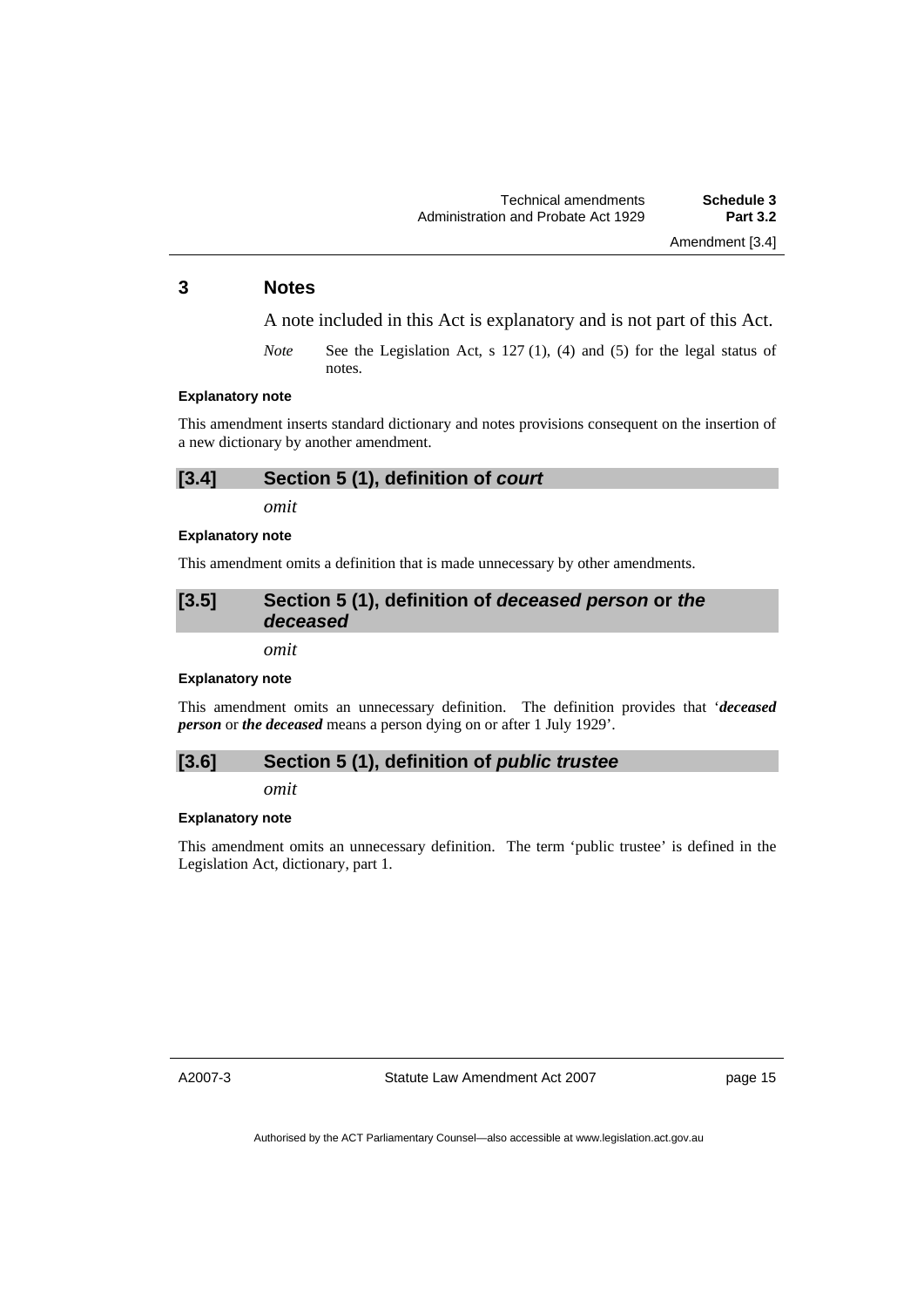**Schedule 3 Technical amendments**<br>**Part 3.2 Administration and Prob Part 3.2** Administration and Probate Act 1929 Amendment [3.7]

#### **[3.7] Section 5 (1), definition of** *rules*

*omit* 

court

*substitute* 

Supreme Court

#### **Explanatory note**

This amendment is consequential on the omission of the definition of *court* by another amendment.

#### **[3.8] Section 5 (1), definitions (as amended)**

*relocate to dictionary* 

#### **Explanatory note**

This amendment relocates the definitions to a new dictionary that is inserted by another amendment.

*omit* 

#### **Explanatory note**

This amendment is consequential on the insertion of a new dictionary by another amendment. A definition giving effect to section 5 (2) is included in the new dictionary which is inserted by another amendment.

#### **[3.10] Section 55 (1)**

*omit* 

In the administration of the estate of every person dying after 21 October 1929,

*substitute* 

In the administration of the estate of a deceased person,

#### **Explanatory note**

This amendment omits a redundant transitional provision.

page 16 Statute Law Amendment Act 2007

A2007-3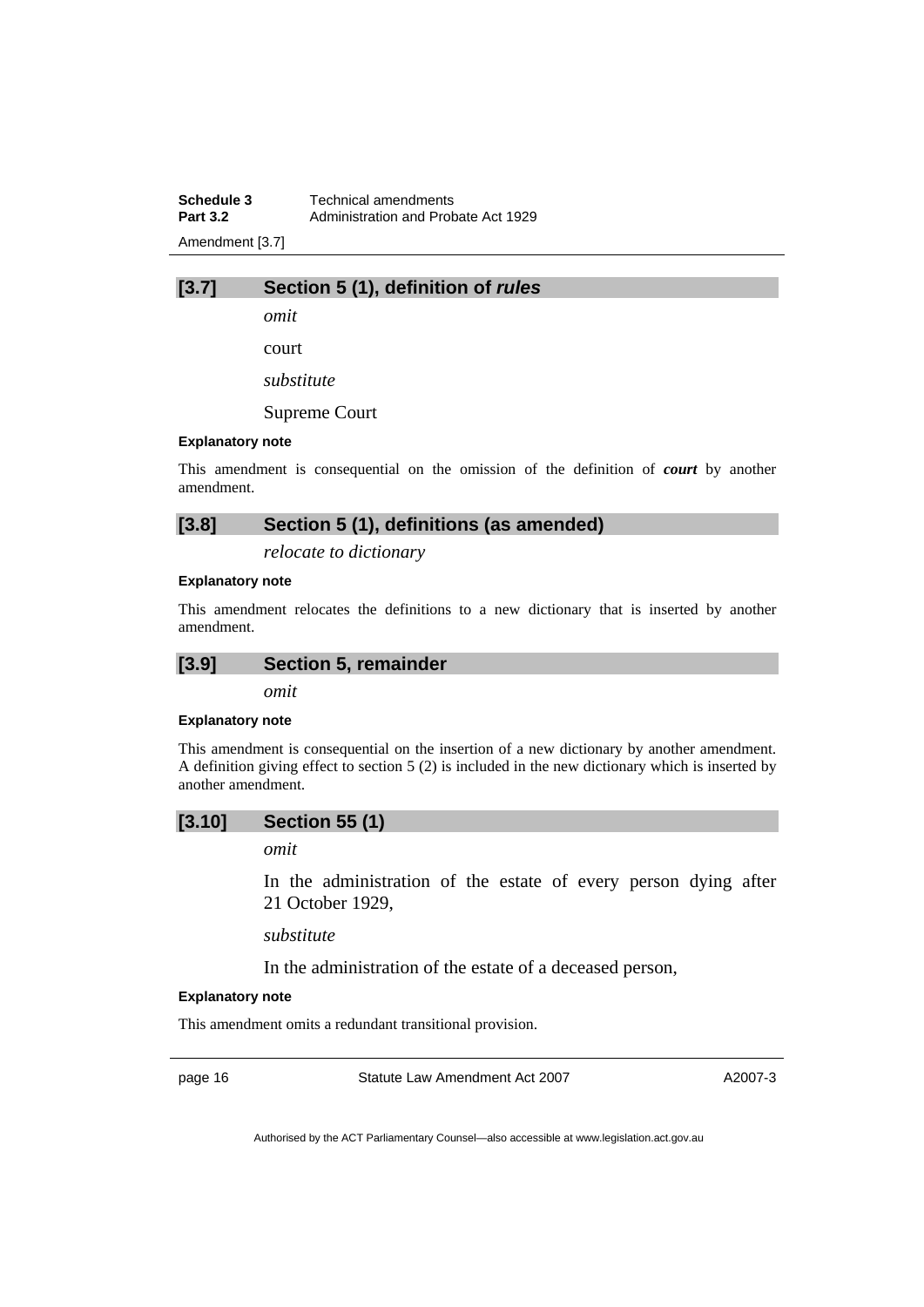Amendment [3.11]

## **[3.11] Section 55 (2)**

*omit* 

In the administration of the estate of any person dying before or after the commencement of this Act,

*substitute* 

In the administration of the estate of a deceased person

#### **Explanatory note**

This amendment omits a redundant transitional provision.

#### **[3.12] New dictionary**

*insert* 

## **Dictionary**

(see s 2)

*Note 1* The Legislation Act contains definitions and other provisions relevant to this Act.

*Note 2* For example, the Legislation Act, dict, pt 1, defines the following terms:

- ACT
- Commonwealth country
- foreign country
- land
- public trustee
- **State**
- Supreme Court.

A2007-3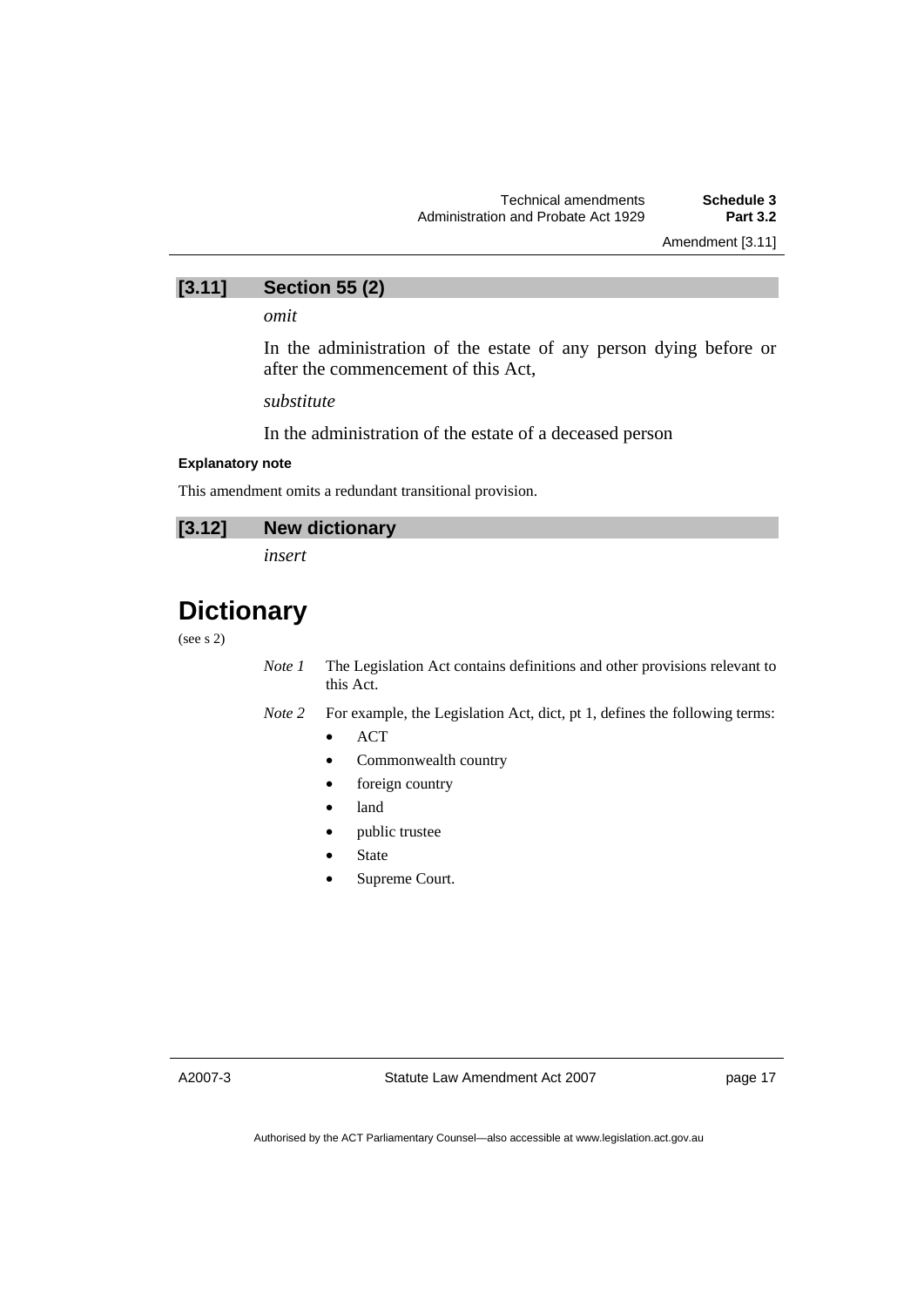| Schedule 3       | Technical amendments                |
|------------------|-------------------------------------|
| <b>Part 3.2</b>  | Administration and Probate Act 1929 |
| Amendment [3.13] |                                     |

*public trustee*, in relation to a foreign country, includes an officer of the country who is entitled under a law of the country to apply, if a deceased person has died intestate leaving no next of kin, to a court for an order that authorises the officer to administer the estate of the deceased person.

#### **Explanatory note**

This amendment inserts a new dictionary in accordance with current drafting practice. The definition of *public trustee* follows existing section 5 (2) which is omitted by another amendment but with the term 'country' changed to 'foreign country' in accordance with current drafting practice. That term is defined in the Legislation Act, dictionary, part 1.

#### **[3.13] Further amendments, references to** *court*

*omit* 

court

*substitute* 

Supreme Court

*in* 

- section  $9B(3)(b)$
- section  $21(1)(b)$

#### **Explanatory note**

This amendment is consequential on the omission of the definition of *court* by another amendment.

#### **[3.14] Further amendments, references to** *the deceased*

*omit* 

the deceased

*substitute* 

the deceased person

*in* 

section  $13(a)$ 

page 18 Statute Law Amendment Act 2007

A2007-3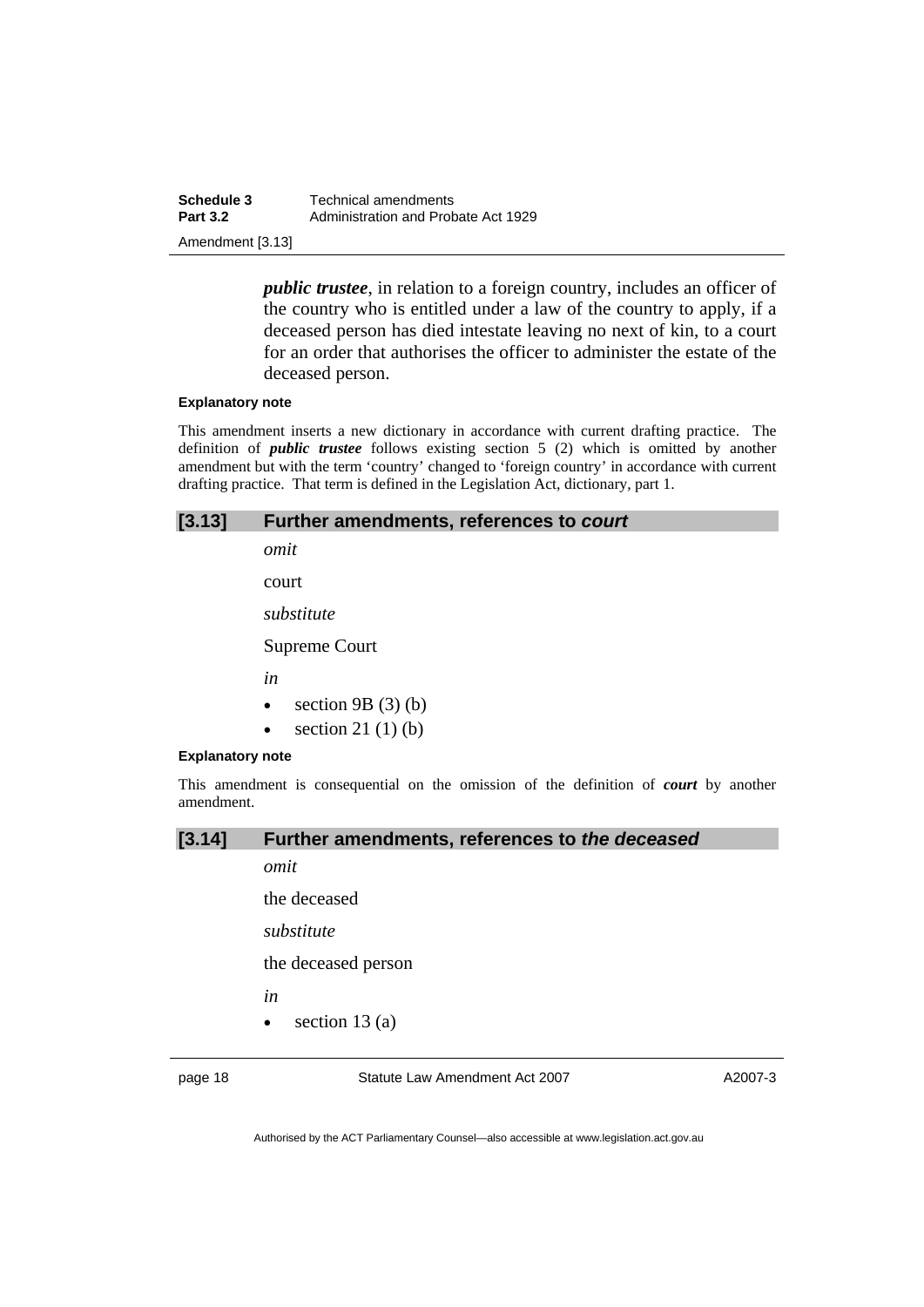- section  $23(2)$
- section 24
- section 30
- section  $64$  (2) (a) (i)
- section  $68$  (b) and (d)
- section  $76 (1) (b)$
- section  $88(1)(a)$ , (b), (c) and (h)
- section  $89(1)$  and  $(2)$
- section 91 $(2)$

#### **Explanatory note**

This amendment brings the language of these provisions more closely into line with current drafting practice and is also consequential on the omission of the definition of *deceased person* in existing section 5 (1) by another amendment.

### **Part 3.3 Administrative Appeals Tribunal Act 1989**

#### **[3.15] New section 1A**

*insert* 

#### **1A Dictionary**

The dictionary at the end of this Act is part of this Act.

*Note 1* The dictionary at the end of this Act defines certain terms used in this Act, and includes references (*signpost definitions*) to other terms defined elsewhere.

> For example, the signpost definition '*registered mediator*—see the *Mediation Act 1997*, dictionary.' means that the term 'registered mediator' is defined in that dictionary and the definition applies to this Act.

A2007-3

Statute Law Amendment Act 2007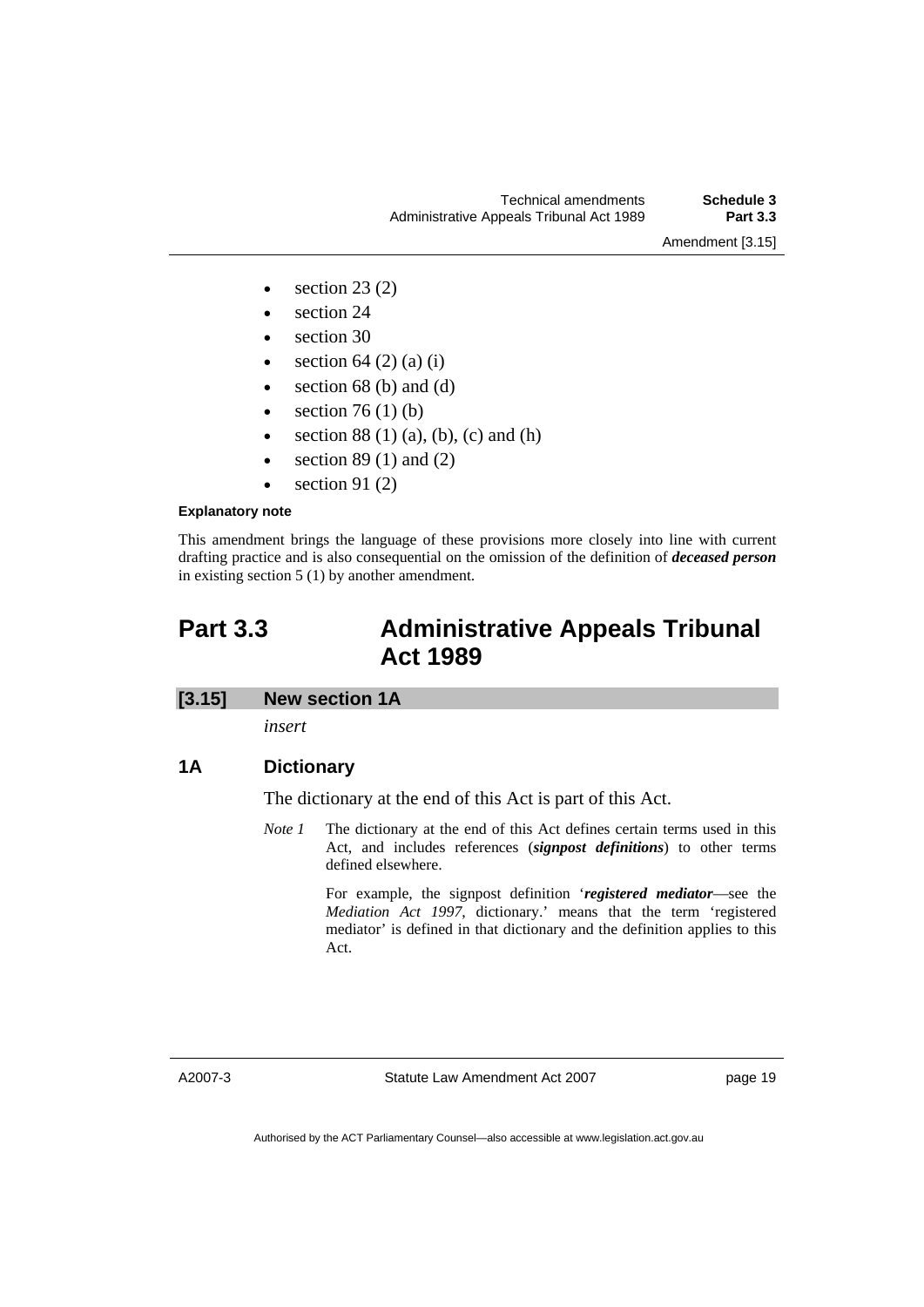| Schedule 3       | <b>Technical amendments</b>              |
|------------------|------------------------------------------|
| <b>Part 3.3</b>  | Administrative Appeals Tribunal Act 1989 |
| Amendment [3.16] |                                          |

*Note 2* A definition in the dictionary (including a signpost definition) applies to the entire Act unless the definition, or another provision of the Act, provides otherwise or the contrary intention otherwise appears (see Legislation Act,  $s$  155 and  $s$  156 (1)).

#### **Explanatory note**

This amendment inserts a standard dictionary provision consequent on the insertion of a new dictionary by another amendment.

#### **[3.16] Section 3 (1), definitions**

*relocate to dictionary* 

#### **Explanatory note**

This amendment relocates the definitions to a new dictionary that is inserted by another amendment.

#### **[3.17] Section 3, remainder**

*substitute* 

#### **3 Decisions by unincorporated bodies**

If a board, committee or other unincorporated body constituted by 2 or more people is authorised by an enactment to make decisions, this Act applies as if the board, committee or other body were a person authorised to make the decisions.

#### **Explanatory note**

This amendment remakes existing section 3 (2) as new section 3. A definition giving effect to existing section 3 (3) is included in the new dictionary which is inserted by another amendment. Existing section 3 (4) and (5) is remade by another amendment as new section 60A.

page 20 Statute Law Amendment Act 2007

A2007-3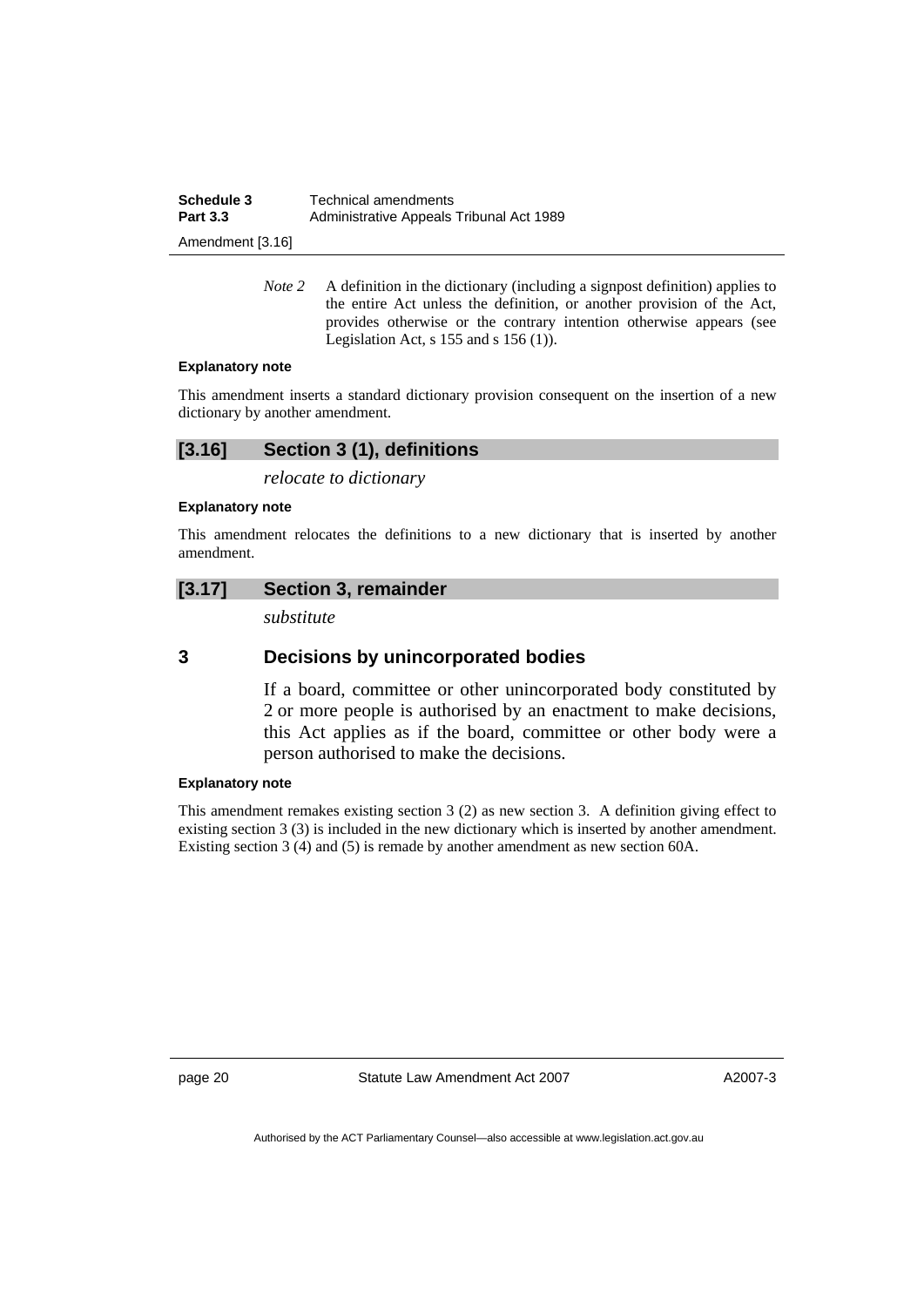#### **[3.18] Section 32 (4)**

*omit* 

in accordance with subsection (2)

*substitute* 

under section 19A (Exercise of powers of tribunal)

#### **Explanatory note**

The *Administrative Appeals Tribunal (Amendment) Act 1996* inserted section 19A (Exercise of powers of tribunal) and omitted section 32 (2). At that time, section 32 (2) provided which member of the tribunal could give a direction about the procedure to be followed in connection with the hearing of a proceeding. The explanatory statement for the amending Act indicates that the omission of section 32 (2) was consequential on the insertion of section 19A. The amending Act did not, consequent on the omission of section 32 (2), consequentially amend the reference to subsection  $(2)$  in what was then section  $(3)$   $(3)$  (now subsection  $(4)$ ). This amendment corrects that by substituting a reference to section 19A.

#### **[3.19] Section 60**

*substitute* 

#### **60 Giving of notices to decision-makers**

- (1) A notice that is required or permitted by this Act to be served (however described) on the person who made a decision may be served on the chief executive or a person nominated in writing by the chief executive.
- (2) The chief executive must give a copy of each nomination under subsection (1) to the registrar.

#### **60A Service of documents**

 (1) If a person nominates an address in Australia where documents may be served on the person, a document required by this Act to be served (however described) on the person may be sent to the person at that address.

A2007-3

Statute Law Amendment Act 2007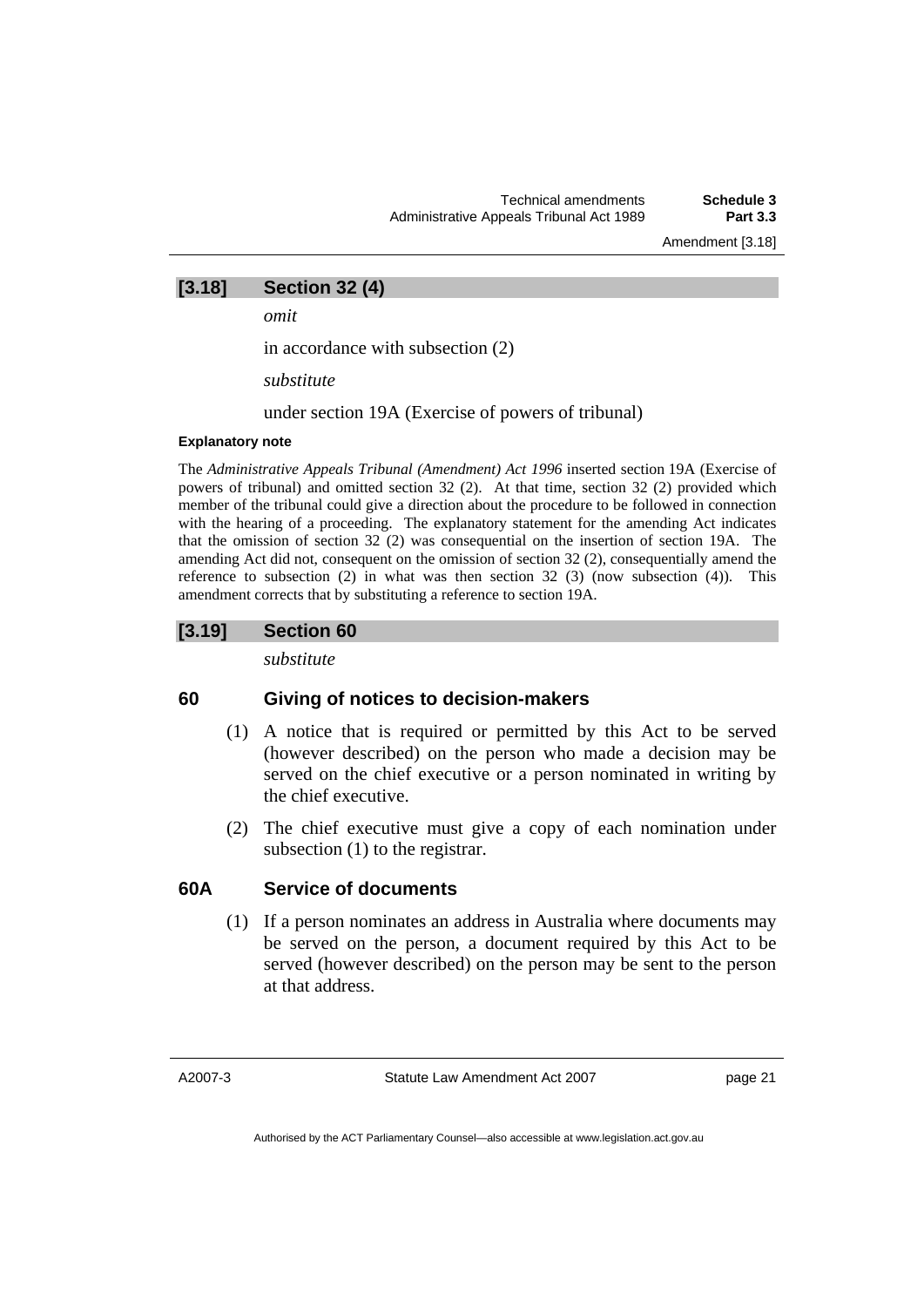| Schedule 3       | Technical amendments                     |
|------------------|------------------------------------------|
| <b>Part 3.3</b>  | Administrative Appeals Tribunal Act 1989 |
| Amendment [3.20] |                                          |

 (2) For this Act, a document is taken to be served (however described) on an individual whose place of residence or employment is unknown if it is served in accordance with a direction of the tribunal.

#### **Explanatory note**

This amendment updates existing section 60 to bring it more closely into line with current drafting practice and remakes existing section 3 (4) and (5) (which is omitted by another amendment) as new section 60A.

| [3.20]<br><b>New dictionary</b> |  |
|---------------------------------|--|
|---------------------------------|--|

*insert* 

## **Dictionary**

(see s 1A)

- *Note 1* The Legislation Act contains definitions and other provisions relevant to this Act.
- *Note 2* For example, the Legislation Act, dict, pt 1, defines the following terms:
	- ACT
	- Australia
	- document
	- **Executive**
	- exercise
	- **function**
	- Supreme Court.

#### *decision* includes—

- (a) making, suspending, revoking or refusing to make an order or determination; or
- (b) giving, suspending, revoking or refusing to give a certificate, direction, approval, consent or permission; or
- (c) issuing, suspending, revoking or refusing to issue a licence, authority or other instrument; or

page 22 Statute Law Amendment Act 2007

A2007-3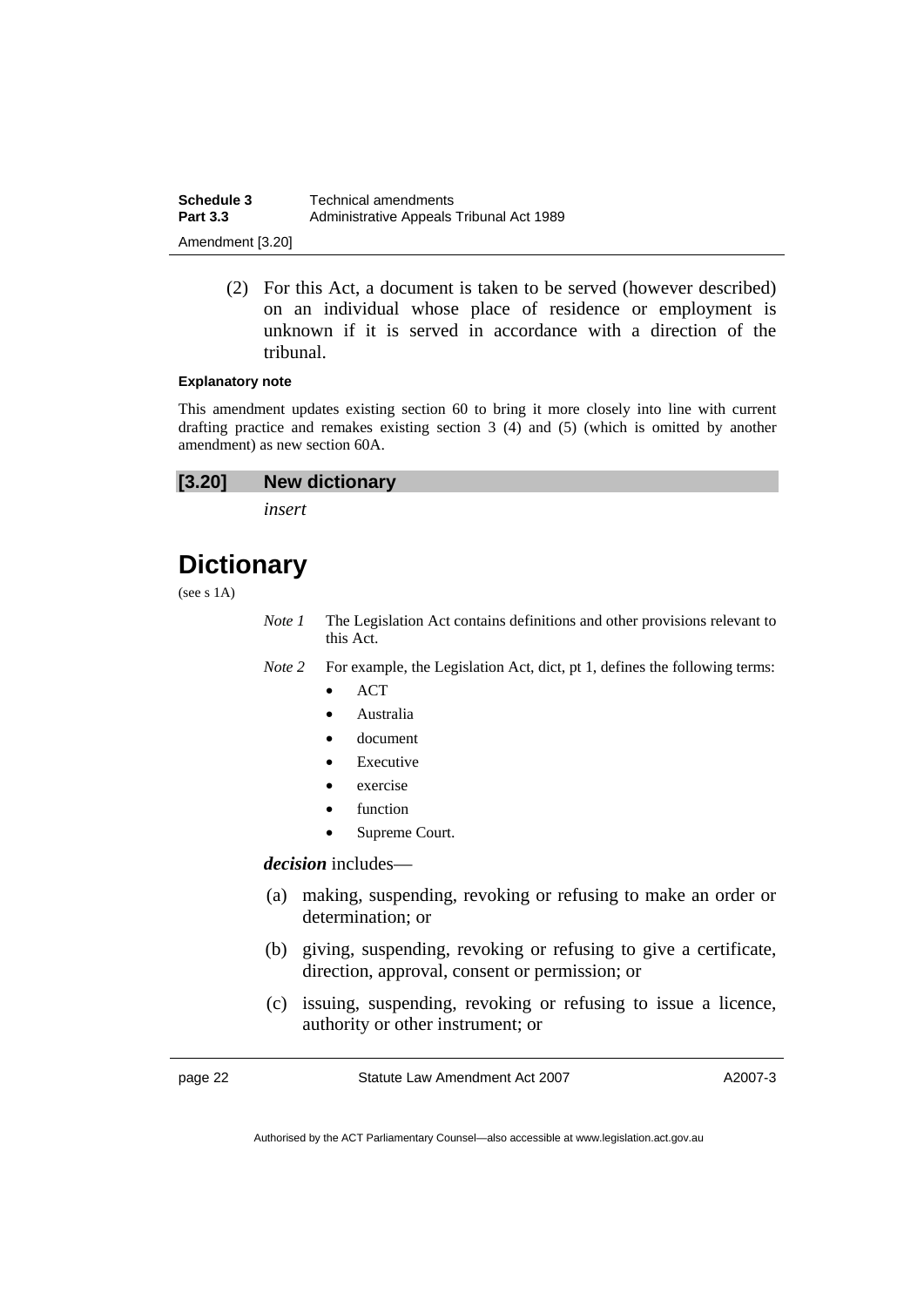- (d) imposing a condition or restriction; or
- (e) making a declaration, demand or requirement; or
- (f) keeping, or refusing to deliver up, an article; or
- (g) doing or refusing to do anything else.

#### **Explanatory note**

This amendment inserts a new dictionary in accordance with current drafting practice. The definition of *decision* follows existing section 3 (3) which is omitted by another amendment.

### **Part 3.4 Agents Act 2003**

#### **[3.21] Section 7**

*substitute* 

#### **7 Meaning of** *fair trading legislation*

In this Act:

*fair trading legislation*—see the *Fair Trading (Consumer Affairs) Act 1973*, dictionary.

*Note* This Act forms part of the fair trading legislation. Other fair trading legislation includes the *Fair Trading Act 1992*, *Fair Trading (Consumer Affairs) Act 1973* and the *Security Industry Act 2003*. As part of the fair trading legislation, this Act is subject to various provisions of the *Fair Trading (Consumer Affairs) Act 1973* about the administration and enforcement of the fair trading legislation generally.

#### **Explanatory note**

The definition of *fair trading legislation* in the *Fair Trading (Consumer Affairs) Act 1973* is relocated from section 8A to section 2 by the *Justice and Community Safety Legislation Amendment Act 2006*. This amendment is consequential on the relocation and the creation of a dictionary for the *Fair Trading (Consumer Affairs) Act 1973* by another amendment in this Act.

A2007-3

Statute Law Amendment Act 2007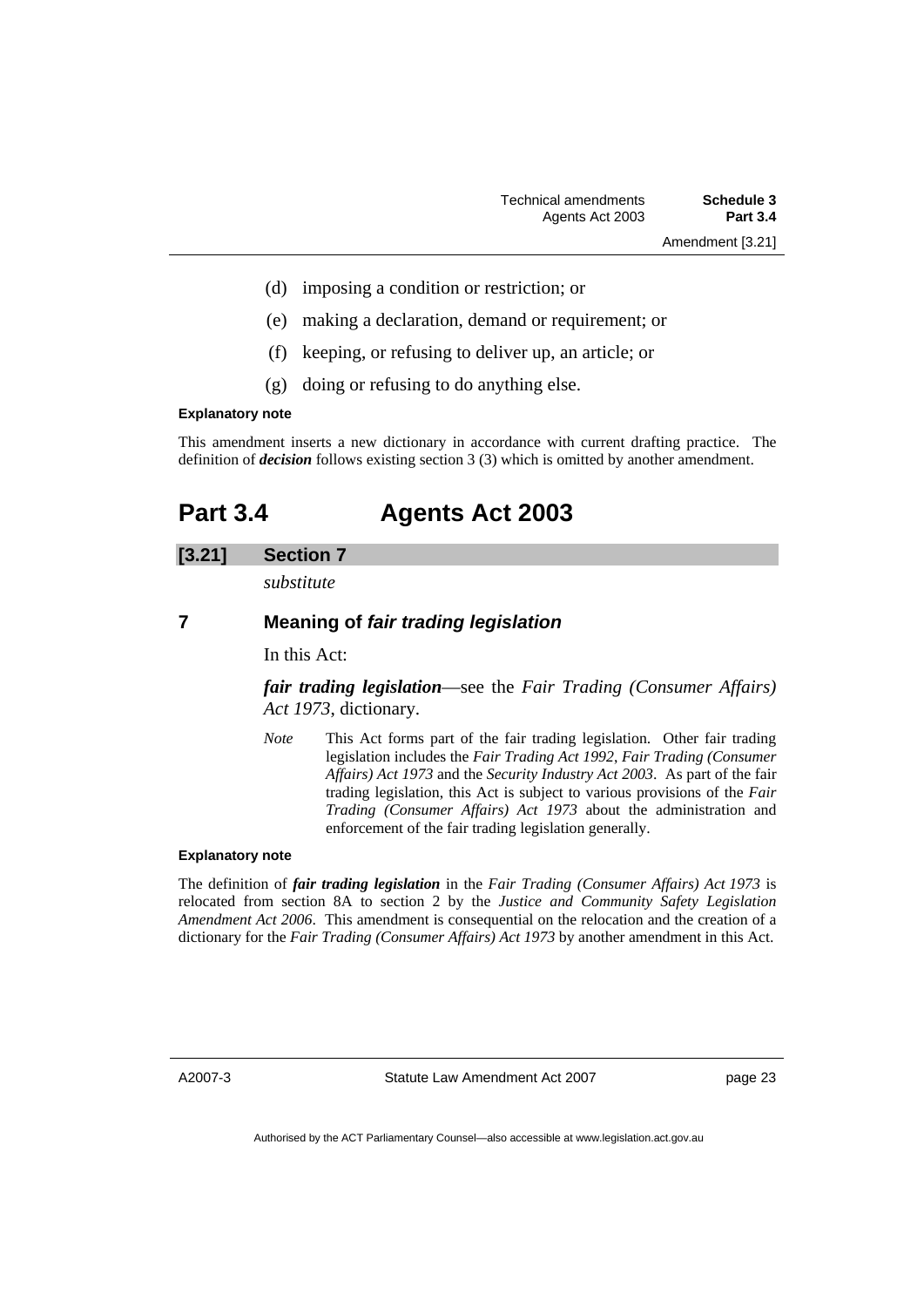| Schedule 3       | Technical amendments                               |
|------------------|----------------------------------------------------|
| <b>Part 3.5</b>  | Anglican Church of Australia Constitution Act 1961 |
| Amendment [3.22] |                                                    |

### **[3.22] Dictionary, definition of** *investigator*

*substitute* 

*investigator*—see the *Fair Trading (Consumer Affairs) Act 1973*, dictionary.

#### **Explanatory note**

This amendment is consequential on the insertion of a new dictionary into the *Fair Trading (Consumer Affairs) Act 1973* by another amendment.

## **Part 3.5 Anglican Church of Australia Constitution Act 1961**

#### **[3.23] New section 1AA**

*before section 1A, insert* 

#### **1AA Name of Act**

This Act is the *Anglican Church of Australia Constitution Act 1961*.

#### **Explanatory note**

This amendment inserts a naming section for the Act in accordance with current drafting practice.

page 24 Statute Law Amendment Act 2007

A2007-3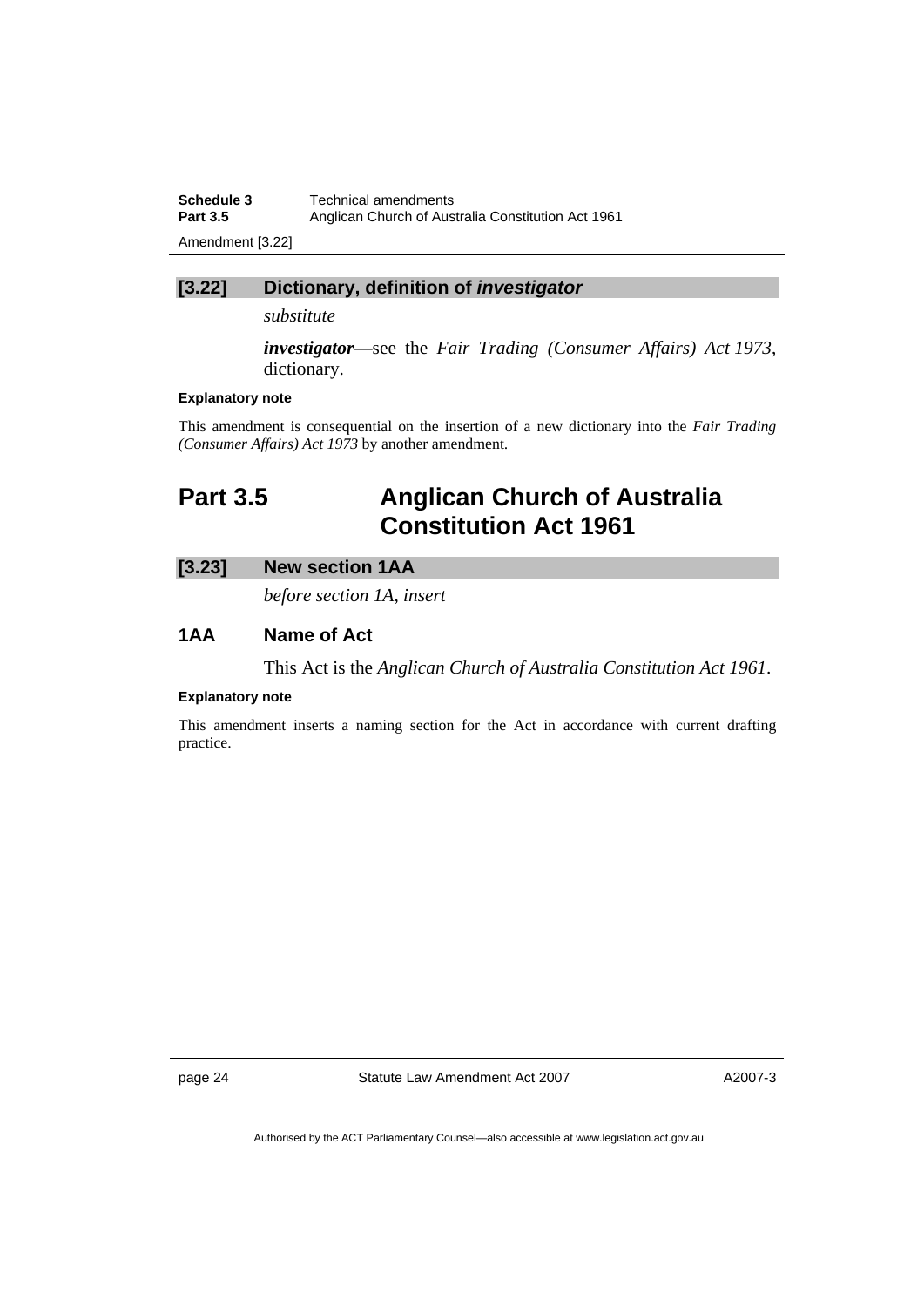### **Part 3.6 Anglican Church of Australia Trust Property Act 1917**

#### **[3.24] New section 1**

*insert* 

#### **1 Name of Act**

This Act is the *Anglican Church of Australia Trust Property Act 1917*.

#### **Explanatory note**

This amendment inserts a naming section for the Act in accordance with current drafting practice.

### **Part 3.7 Annual Leave Act 1973**

#### **[3.25] Section 2 (1), definitions**

*relocate to dictionary* 

#### **Explanatory note**

This amendment relocates the definitions to a new dictionary that is inserted by another amendment.

#### **[3.26] Section 2, remainder**

*substitute* 

#### **2 Dictionary**

The dictionary at the end of this Act is part of this Act.

*Note 1* The dictionary at the end of this Act defines certain terms used in this Act, and includes references (*signpost definitions*) to other terms defined elsewhere.

A2007-3

Statute Law Amendment Act 2007

page 25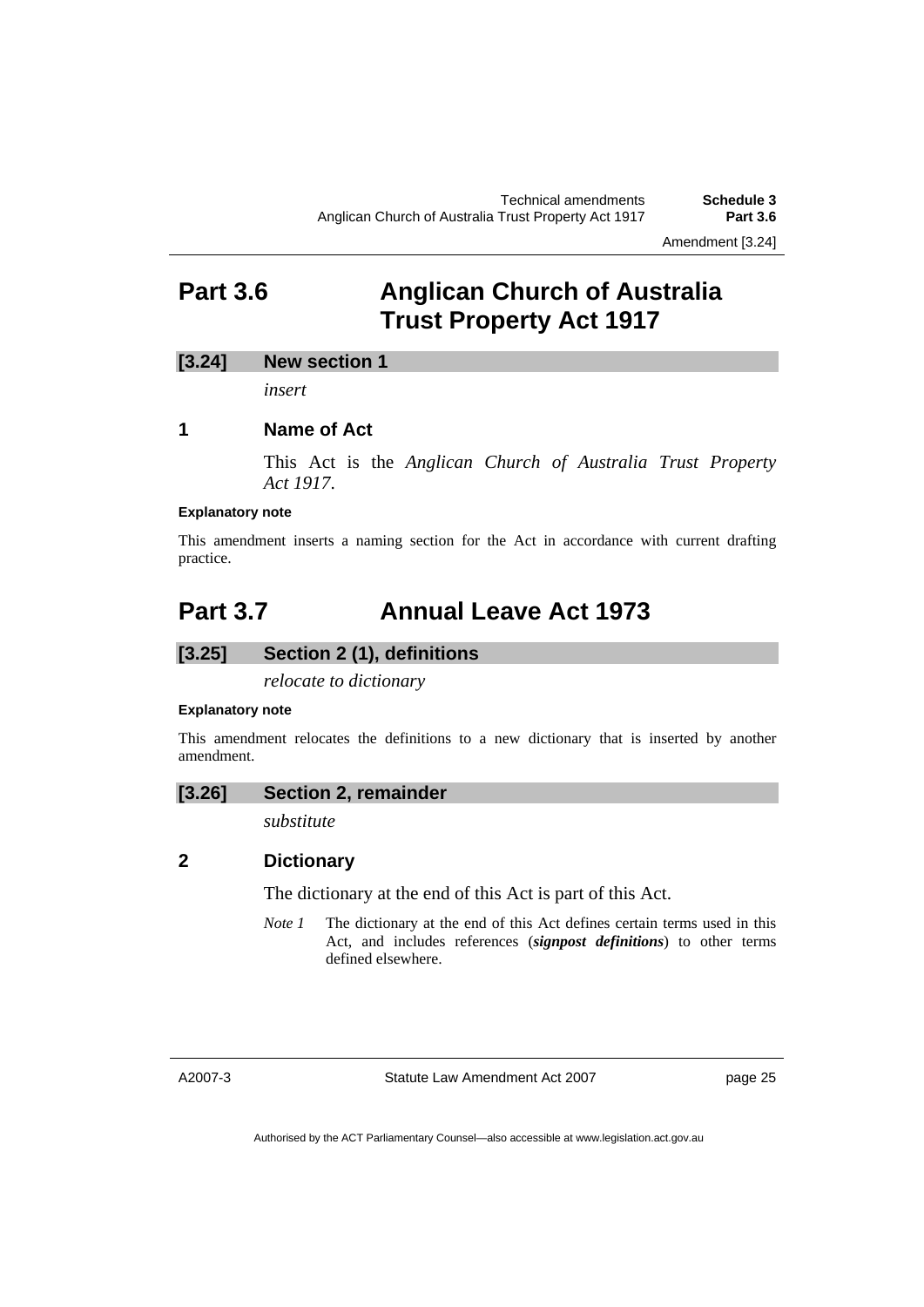| Schedule 3       | Technical amendments  |
|------------------|-----------------------|
| <b>Part 3.7</b>  | Annual Leave Act 1973 |
| Amendment [3.27] |                       |

 For example, the signpost definition '*approved training contract—*see the *Vocational Education and Training Act 2003,* dictionary.' means that the term 'approved training contract' is defined in that dictionary and the definition applies to this Act.

*Note 2* A definition in the dictionary (including a signpost definition) applies to the entire Act unless the definition, or another provision of the Act, provides otherwise or the contrary intention otherwise appears (see Legislation Act, s  $155$  and s  $156$  (1)).

#### **Explanatory note**

This amendment inserts a standard dictionary provision consequent on the insertion of a new dictionary by another amendment. A definition giving effect to existing section 2 (2) is included in the new dictionary.

#### **[3.27] Section 6 (3)**

*relocate as section 6 (5)* 

#### **Explanatory note**

This amendment relocates the definitions to a new dictionary that is inserted by another amendment.

#### **[3.28] Section 6 (4) and (5)**

*renumber as section 6 (3) and (4)* 

#### **Explanatory note**

This amendment is consequential on the previous amendment.

#### **[3.29] Section 7 (4), new notes**

*insert* 

- *Note 1* For the making of appointments (including acting appointments), see the Legislation Act, pt 19.3.
- *Note 2* In particular, an appointment may be made by naming a person or nominating the occupant of a position (see Legislation Act, s 207).

#### **Explanatory note**

This amendment adds standard notes about appointments in accordance with current drafting practice.

page 26 Statute Law Amendment Act 2007

A2007-3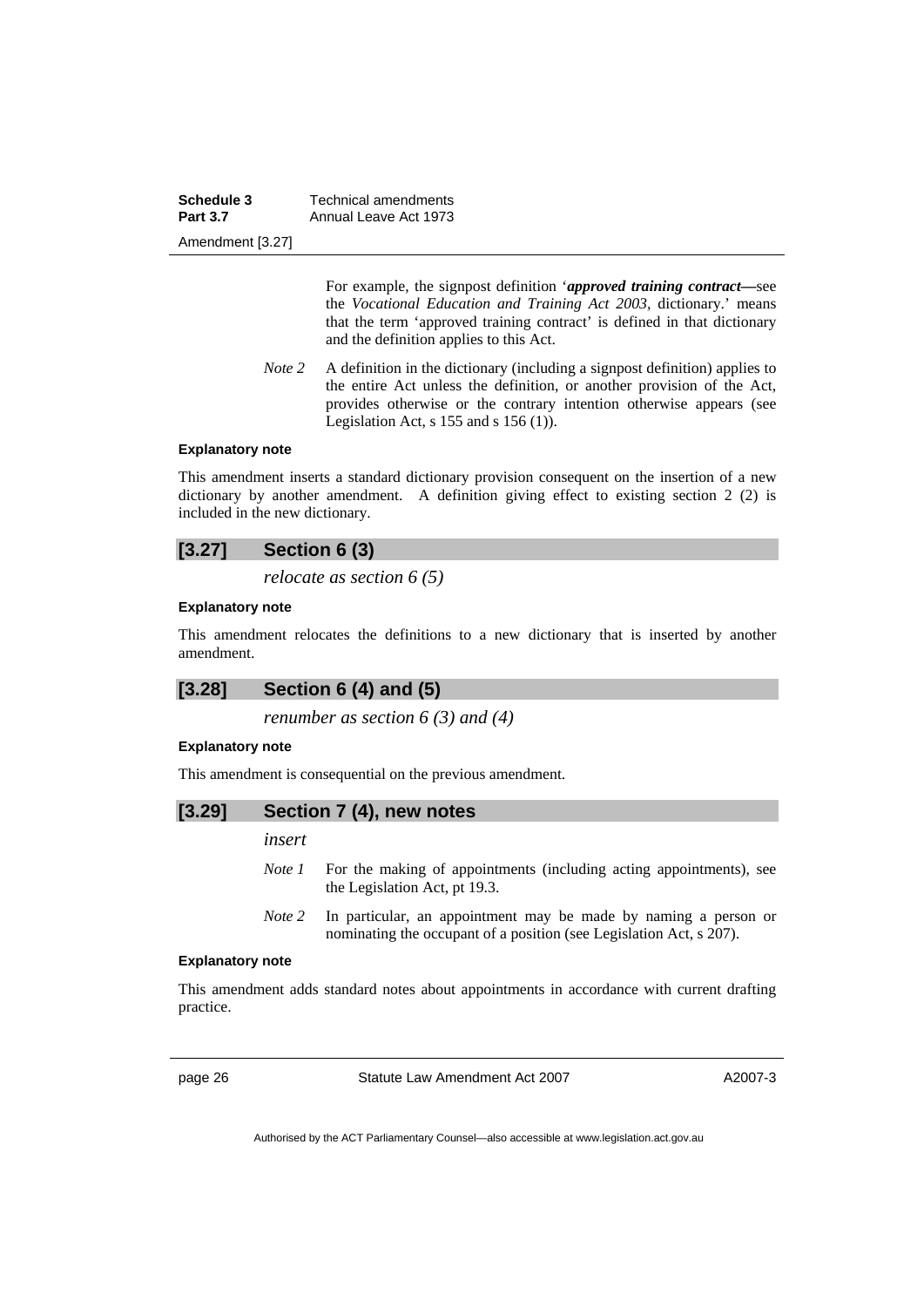Amendment [3.30]

#### **[3.30] Section 12 (3)**

*omit* 

#### **Explanatory note**

This amendment omits a redundant transitional provision about the giving of notices at the commencement of the Act.

#### **[3.31] Sections 14A and 14B**

*substitute* 

#### **14A Registrar of Annual Leave**

- (1) The chief executive must appoint a public servant as the Registrar of Annual Leave.
	- *Note 1* For the making of appointments (including acting appointments), see the Legislation Act, pt 19.3.
	- *Note 2* In particular, an appointment may be made by naming a person or nominating the occupant of a position (see Legislation Act, s 207).
- (2) In addition to exercising the functions of the registrar under this Act, the registrar must exercise the other functions that the Minister directs.
	- *Note* A reference to an Act includes a reference to the statutory instruments made or in force under the Act, including a regulation (see Legislation Act, s 104).
- (3) Until the chief executive makes an appointment under subsection (1), the registrar is the public servant for the time being exercising the duties of the public service office the duties of which include exercising the functions of the registrar.
- (4) Subsection (3) is a law to which the Legislation Act, section 88 (Repeal does not end effect of transitional laws etc) applies.
- (5) Subsections (3) and (4) and this subsection expire 1 year after the day this section commences.

A2007-3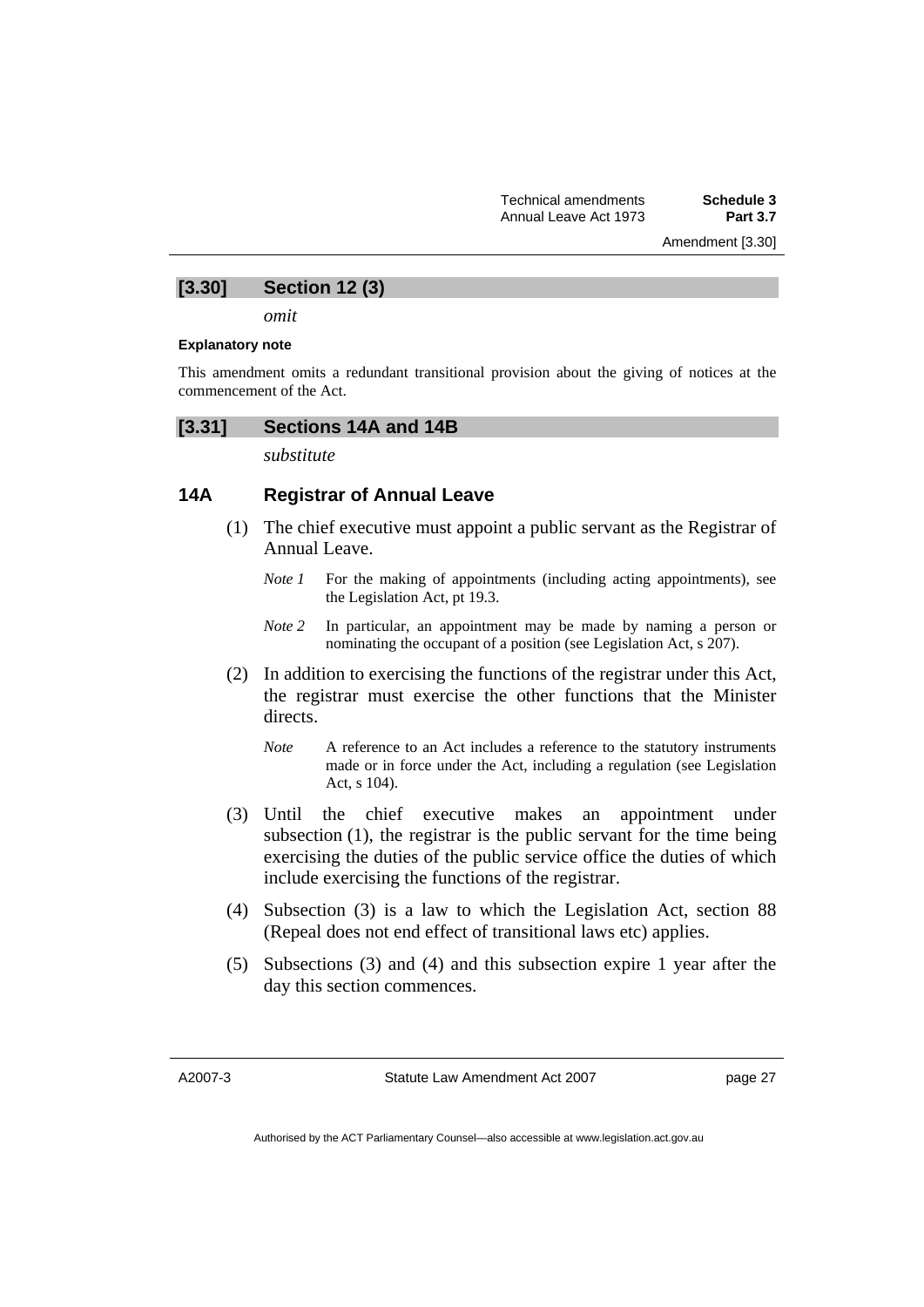**Schedule 3** Technical amendments **Part 3.7** Annual Leave Act 1973 Amendment [3.31]

#### **14B Authorised officers**

- (1) The chief executive may appoint a person (including an officer of the Australian Public Service constituted under the *Public Service Act 1999* (Cwlth)) as an authorised officer.
	- *Note 1* For the making of appointments (including acting appointments), see the Legislation Act, pt 19.3.
	- *Note* 2 In particular, an appointment may be made by naming a person or nominating the occupant of a position (see Legislation Act, s 207).
- (2) Until the chief executive makes an appointment under subsection (1), an authorised officer is—
	- (a) a public servant for the time being exercising the duties of a public service office the duties of which include exercising the functions of an authorised officer; or
	- (b) anyone else who has been appointed by the chief executive as an authorised officer.
- (3) Subsection (2) is a law to which the Legislation Act, section 88 (Repeal does not end effect of transitional laws etc) applies.
- (4) Subsections (2) and (3) and this subsection expire 1 year after the day this section commences.

#### **Explanatory note**

This amendment removes the requirement that the chief executive must create and maintain offices of registrar and authorised officer in the public service. The Legislation Act, section 207 provides that an appointment may be made by naming the person appointed or by nominating the occupant of a position (however described), at a particular time or from time to time.

The amendment includes transitional arrangements that operate until new appointments are made. Proposed section 14A (4) and section 14B (3) ensure that these transitional arrangements will, if necessary, continue to operate after the expiry of proposed section 14A (3) to (5) and section 14B (2) to (4). The amendment also inserts standard notes about appointments.

page 28 Statute Law Amendment Act 2007

A2007-3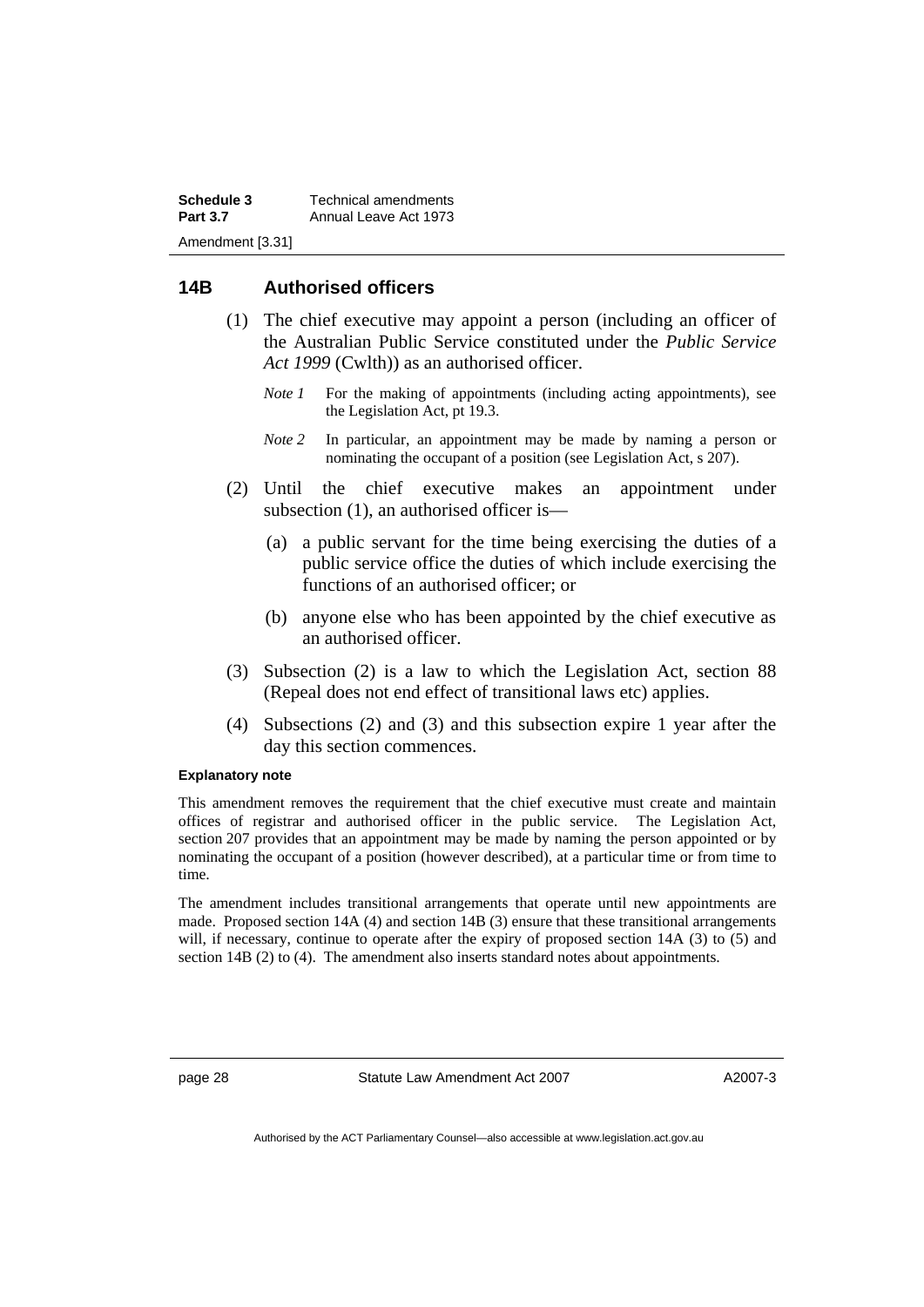Amendment [3.32]

### **[3.32] Section 14L**

*substitute* 

#### **14L Delegation by registrar**

The registrar may delegate to a person the registrar's functions under this Act, other than a function under section 14G (Review of directions by registrar).

*Note* For the making of delegations and the exercise of delegated functions, see the Legislation Act, pt 19.4.

#### **Explanatory note**

This amendment updates the delegation provision and inserts a standard note about delegations. The Legislation Act, section 232 requires a delegation to be made by writing signed by the appointer. The Legislation Act, section 234 allows the delegation of any part of functions that may be delegated.

#### **[3.33] New dictionary**

*insert* 

### **Dictionary**

(see s 2)

- *Note 1* The Legislation Act contains definitions and other provisions relevant to this Act.
- *Note 2* For example, the Legislation Act, dict, pt 1, defines the following terms:
	- person
	- public servant.

#### *authorised officer*—

- (a) for this Act generally, means a person appointed under section 14B; and
- (b) for section 7 (Leave to be taken within 6 months)—a person appointed under section 7 (4).

A2007-3

Statute Law Amendment Act 2007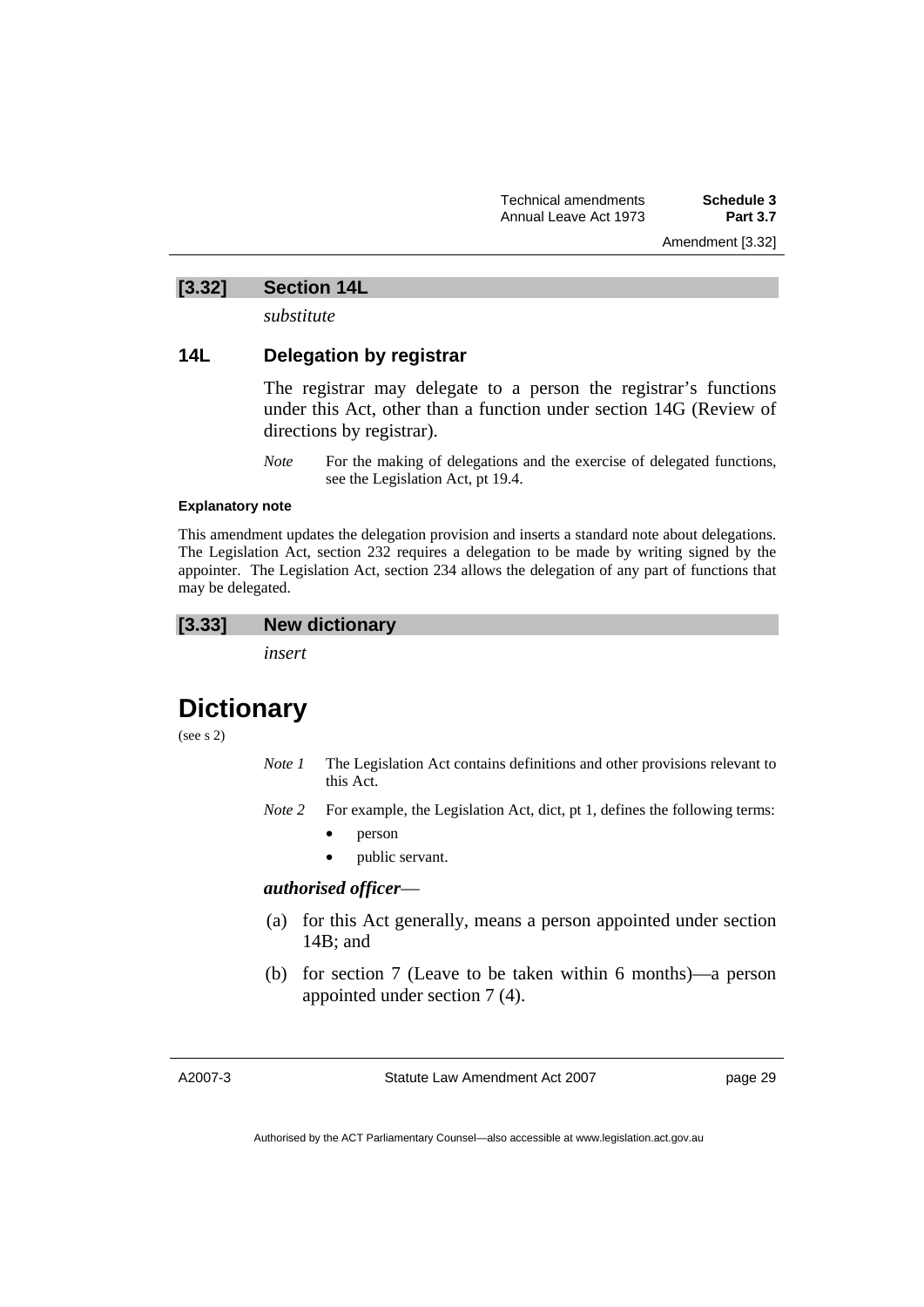*employee*—a person is taken to be an *employee* of someone else if—

- (a) the person performs work the remuneration for which is paid by the other person and consists, either in whole or part, of salary, wages or commission; or
- (b) the person is an apprentice of the other person or an employee of the other person; or
- (c) the person is a trainee with the other person or an employee of the other person.

#### **Explanatory note**

This amendment inserts a new dictionary in accordance with current drafting practice. A new definition of *authorised officer* is included in the dictionary. The definition of *employee* follows existing section 2 (2) but with the reference to 'bound apprentice' in paragraph (b) changed to 'an apprentice'.

### **Part 3.8 Associations Incorporation Act 1991**

#### **[3.34] Section 1**

*substitute* 

#### **1 Name of Act**

This Act is the *Associations Incorporation Act 1991*.

#### **Explanatory note**

This amendment brings the naming section into line with current drafting practice.

#### **[3.35] Section 3, definitions**

*relocate to dictionary* 

#### **Explanatory note**

This amendment relocates the definitions to a new dictionary that is inserted by another amendment.

page 30 Statute Law Amendment Act 2007

A2007-3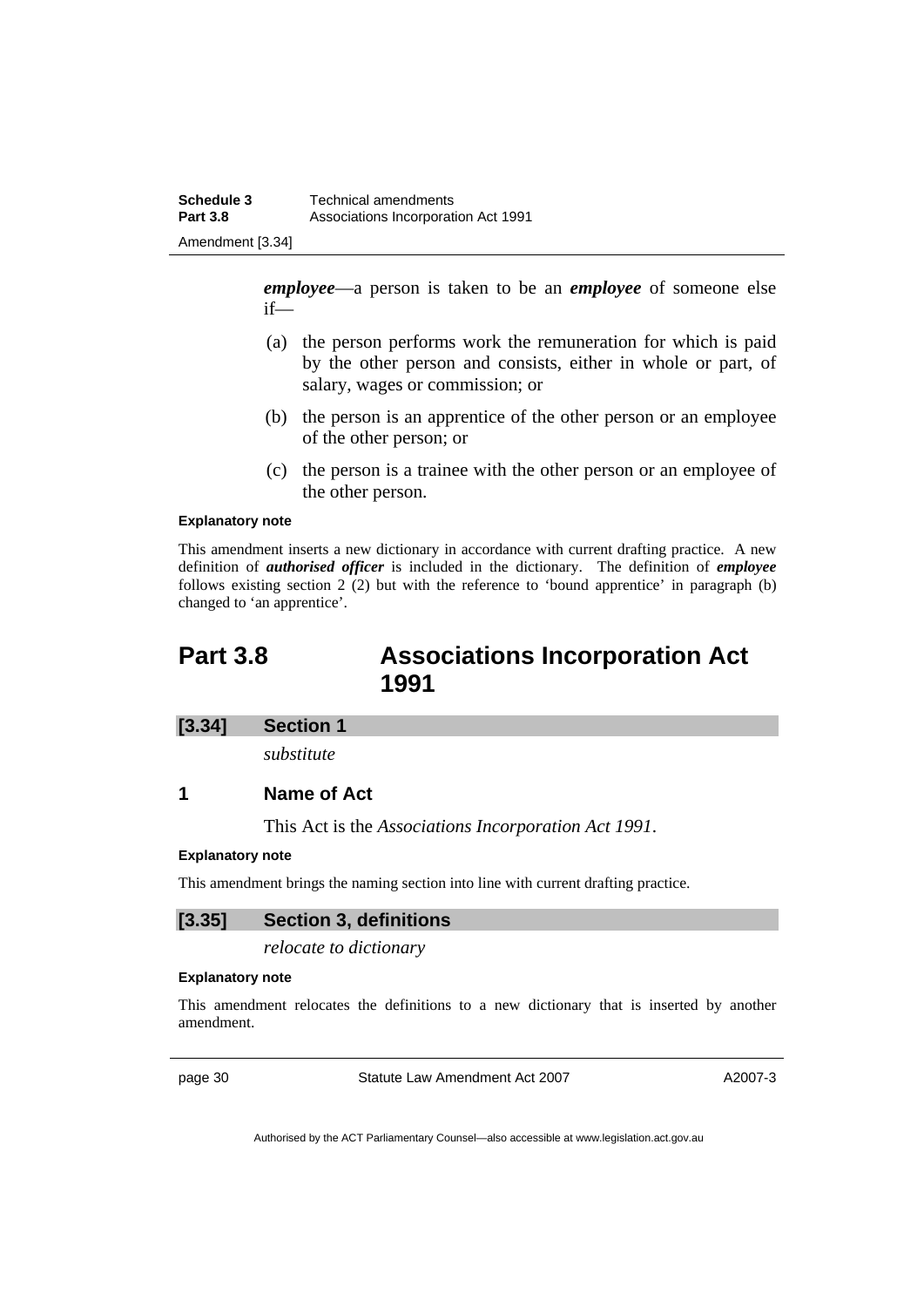Amendment [3.36]

# **[3.36] Section 3, remainder**

*substitute* 

## **2 Dictionary**

The dictionary at the end of this Act is part of this Act.

*Note 1* The dictionary at the end of this Act defines certain terms used in this Act, and includes references (*signpost definitions*) to other terms defined elsewhere in this Act.

> For example, the signpost definition '*memorandum*, for part 6 (Transfer of incorporation)—see section 81.' means that the term 'memorandum' is defined in that section for part 6.

*Note* 2 A definition in the dictionary (including a signpost definition) applies to the entire Act unless the definition, or another provision of the Act, provides otherwise or the contrary intention otherwise appears (see Legislation Act,  $s$  155 and  $s$  156 (1)).

## **3 Notes**

A note included in this Act is explanatory and is not part of this Act.

*Note* See the Legislation Act, s 127 (1), (4) and (5) for the legal status of notes.

## **Explanatory note**

This amendment inserts standard dictionary and notes provisions consequent on the insertion of a new dictionary by another amendment.

### **[3.37] Section 42**

*substitute* 

## **42 References to purported entry into contracts etc—div 3.6**

- (1) For this division, a nonexistent incorporated association purports to enter into a contract if—
	- (a) a person executes a contract in the name of an incorporated association where no incorporated association of that name exists; or

A2007-3

Statute Law Amendment Act 2007

page 31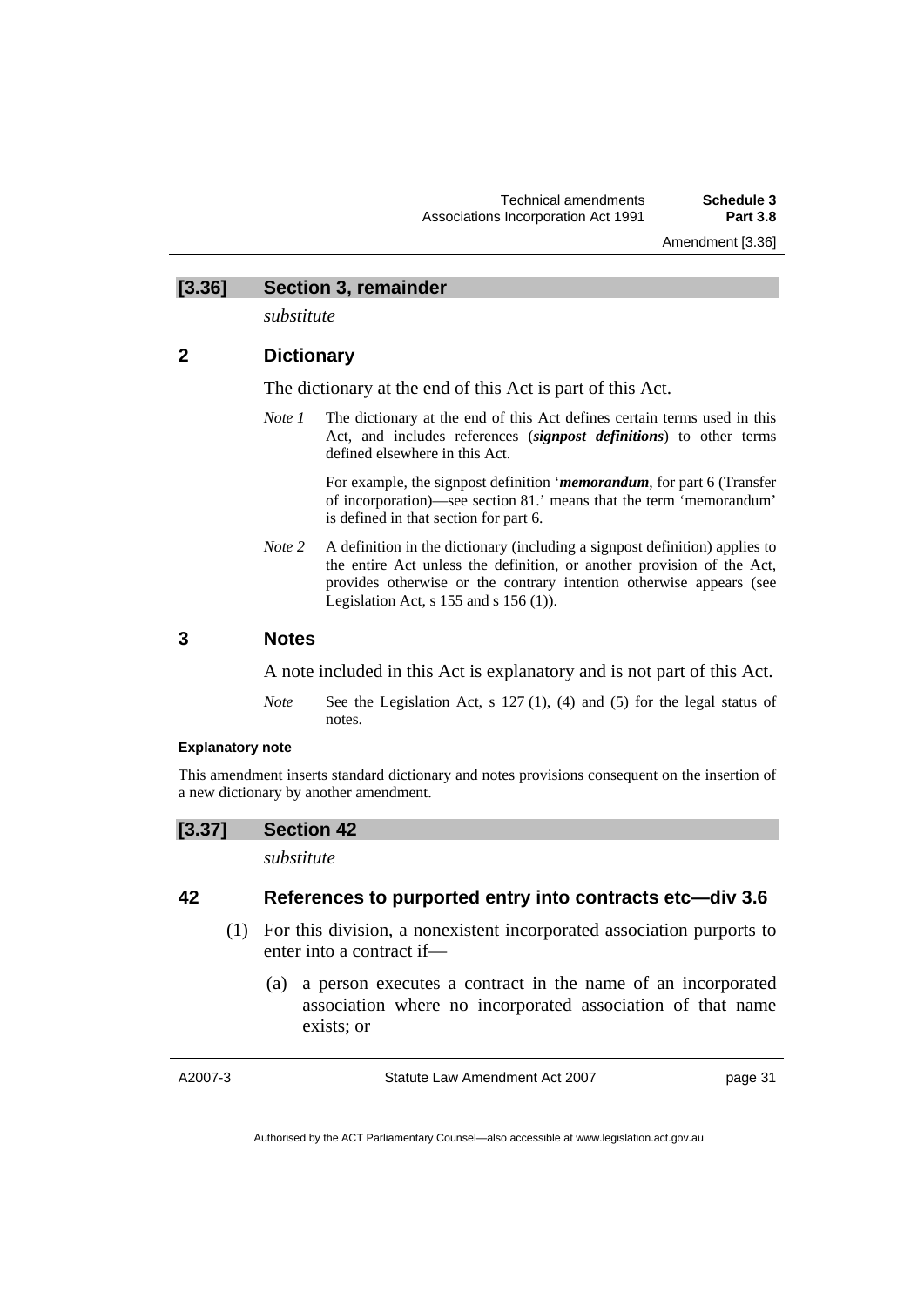- (b) a person purports to enter into a contract as agent or trustee for a proposed incorporated association.
- (2) For this division, a person purports to execute a contract as agent or trustee of a nonexistent incorporated association if the person executes a contract or purports to enter into a contract mentioned in subsection  $(1)$   $(a)$  or  $(b)$ .
- (3) For this division, the incorporation of an association in relation to the purported entry into a contract by a nonexistent incorporated association means—
	- (a) if a person has executed a contract in the name of an incorporated association where no incorporated association of that name exists—the incorporation of an association that, having regard to all the circumstances, is reasonably identifiable with the proposed incorporated association in the name of which the contract was executed; or
	- (b) if a person has purported to enter into a contract as an agent or trustee for a proposed incorporated association—the incorporation of an association that, having regard to all the circumstances, is reasonably identifiable with the proposed incorporated association.

#### **Explanatory note**

This amendment brings the section more closely into line with current drafting practice.

### **[3.38] Section 126 (2), new note**

*insert* 

*Note* For other provisions about forms, see the Legislation Act, s 255.

#### **Explanatory note**

This amendment inserts a standard note to assist users of the legislation.

page 32 Statute Law Amendment Act 2007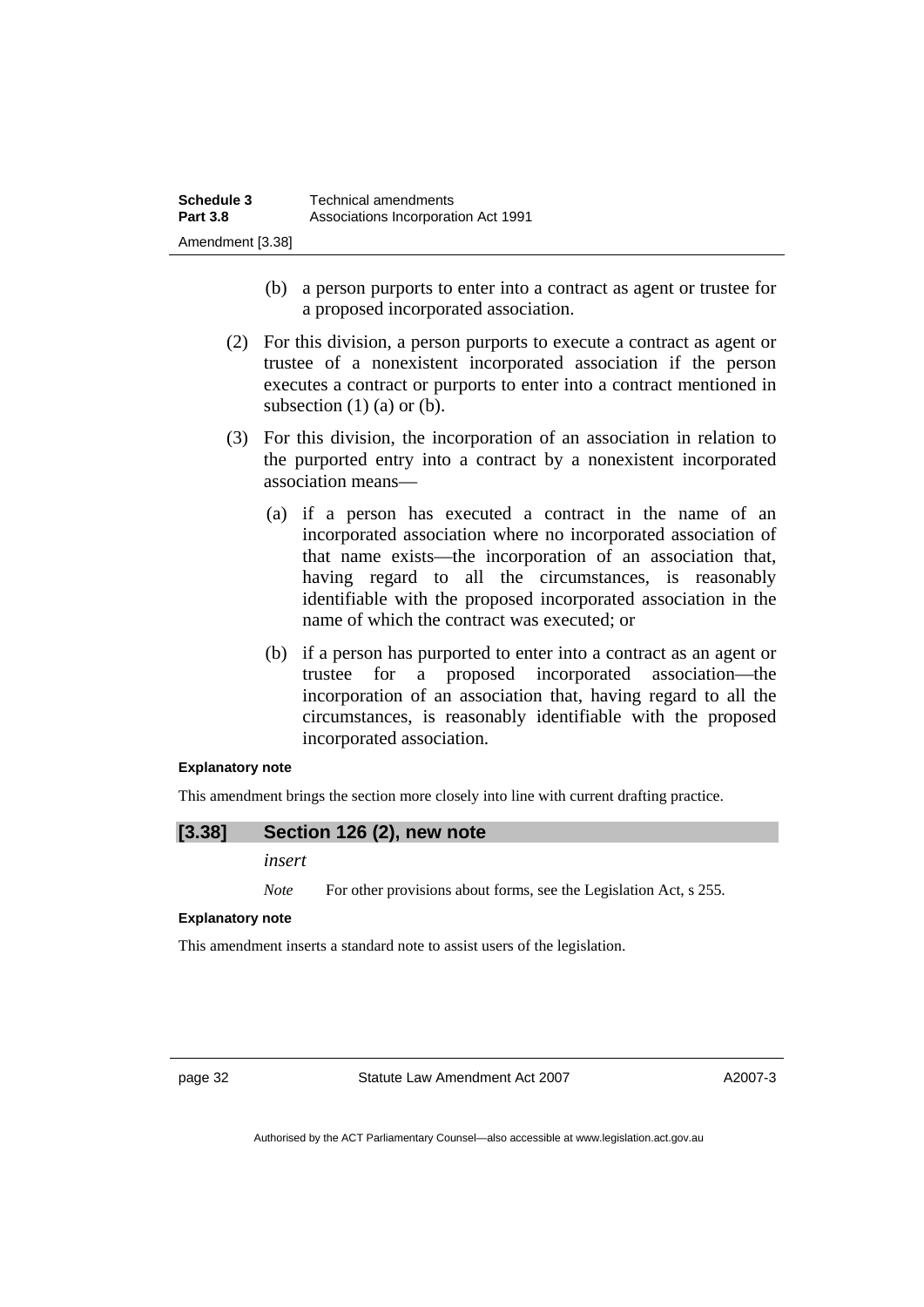Amendment [3.39]

## **[3.39] New dictionary**

*insert* 

# **Dictionary**

(see s 2)

*Note 1* The Legislation Act contains definitions and other provisions relevant to this Act.

- *Note 2* For example, the Legislation Act, dict, pt 1, defines the following terms:
	- document
	- registrar-general.

*books*, for part 8 (Investigation of association's affairs)—see section 99.

*company limited by guarantee*, for part 6 (Transfer of incorporation)—see section 81.

*incorporation*, in relation to a nonexistent incorporated association, for division 3.6 (Contracts)—see section 42.

*memorandum*, for part 6 (Transfer of incorporation)—see section 81.

*pecuniary gain*—see section 4.

## *purport*—

- (a) to enter into a contract, for division 3.6 (Contracts)—see section 42; and
- (b) to execute a contract, for division 3.6 (Contracts)—see section 42.

*trade*—see section 4.

#### **Explanatory note**

This amendment inserts a new dictionary in accordance with current drafting practice. It includes signpost definitions for terms that are not included in the existing interpretation section.

A2007-3

Statute Law Amendment Act 2007

page 33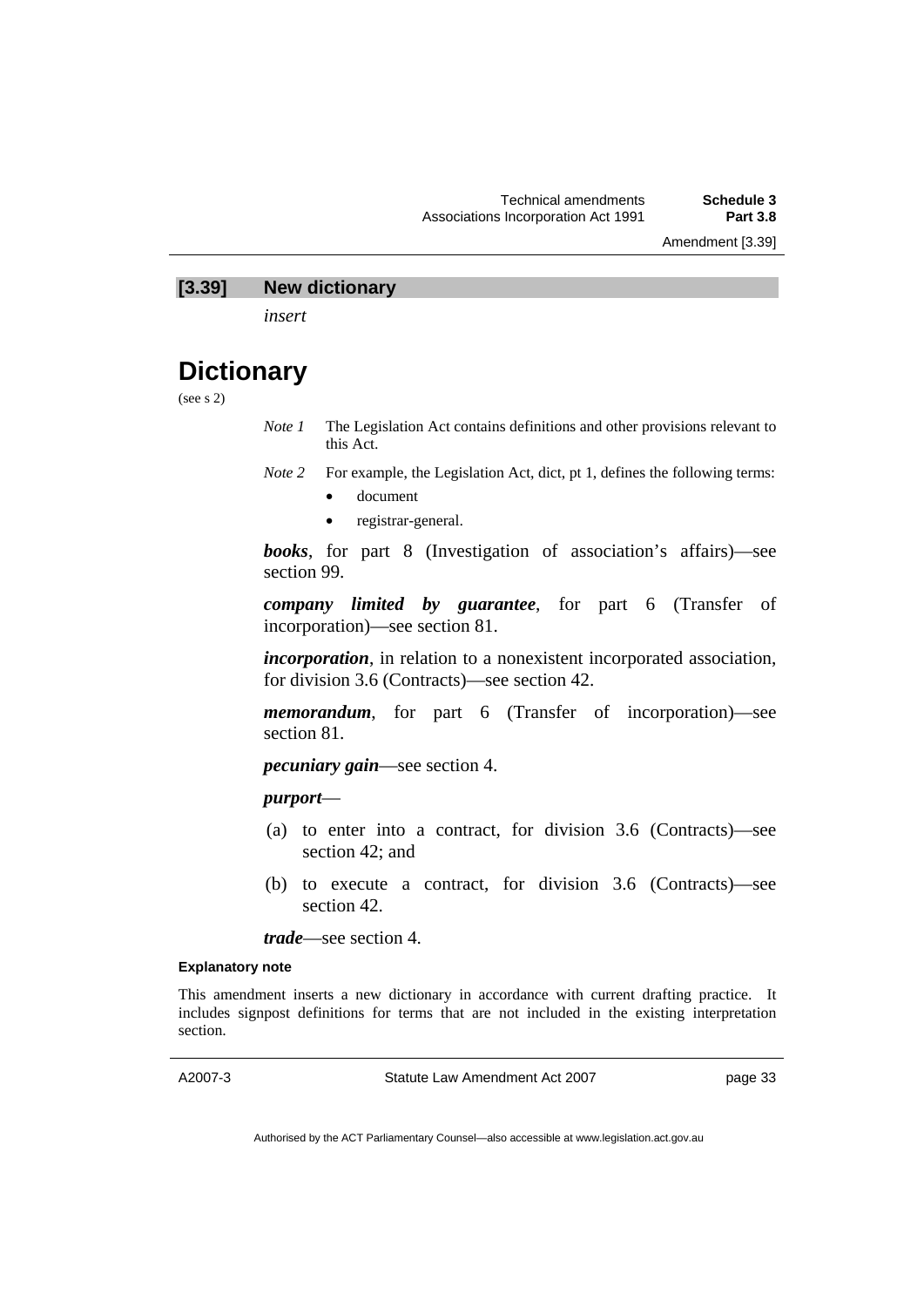| Schedule 3                                     | Technical amendments                              |
|------------------------------------------------|---------------------------------------------------|
| <b>Part 3.9</b>                                | Australian-American Education Foundation Act 1966 |
| $\Lambda$ as a solve a set $\Lambda$ $\Lambda$ |                                                   |

Amendment [3.40]

# **Part 3.9 Australian-American Education Foundation Act 1966**

## **[3.40] Section 4**

*substitute* 

## **2 Dictionary**

The dictionary at the end of this Act is part of this Act.

- *Note 1* The dictionary at the end of this Act defines certain terms used in this Act.
- *Note 2* A definition in the dictionary applies to the entire Act unless the definition, or another provision of the Act, provides otherwise or the contrary intention otherwise appears (see Legislation Act, s 155 and s 156 (1)).

## **3 Notes**

A note included in this Act is explanatory and is not part of this Act.

*Note* See the Legislation Act, s 127 (1), (4) and (5) for the legal status of notes.

### **Explanatory note**

This amendment inserts standard dictionary and notes provisions consequent on the insertion of a new dictionary by another amendment. The definitions in existing section 4 are included (in an up-to-date form) in the new dictionary.

# **[3.41] Section 6**

*omit* 

shall be deemed

*substitute* 

is taken

#### **Explanatory note**

This amendment updates language.

page 34 Statute Law Amendment Act 2007

A2007-3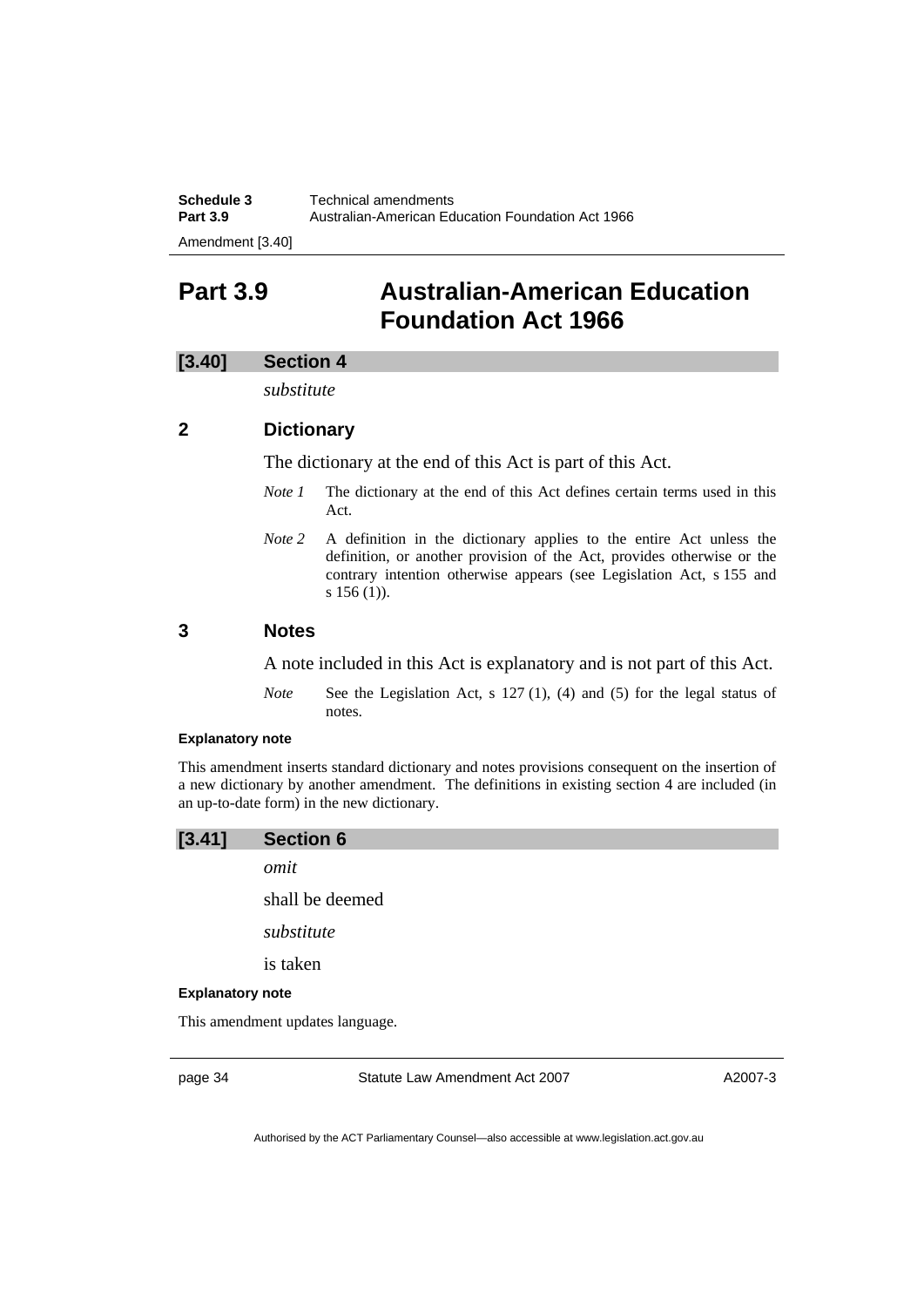Amendment [3.42]

### **[3.42] New dictionary**

*insert* 

# **Dictionary**

(see s 2)

*Note 1* The Legislation Act contains definitions and other provisions relevant to this Act.

- *Note 2* For example, the Legislation Act, dict, pt 1, defines the following terms:
	- document
	- land.

*agreement* means the agreement dated 28 August 1964, made between the Government of the Commonwealth of Australia and the Government of the United States of America for the financing of certain educational and cultural exchange programs.

*former foundation* means the Foundation referred to in the *United States Educational Foundation in Australia Ordinance 1950*.

*foundation* means the Australian-American Educational Foundation established under the agreement.

#### **Explanatory note**

This amendment inserts a new dictionary in accordance with current drafting practice. The definitions in existing section 4 are remade in the dictionary to remove the definite article before each of the terms to bring them into line with current drafting practice.

# **Part 3.10 Betting (ACTTAB Limited) Act 1964**

#### **[3.43] Section 3, definition of** *Bookmakers Act*

*omit* 

#### **Explanatory note**

This amendment omits a definition of a term which is no longer used in the Act.

A2007-3

Statute Law Amendment Act 2007

page 35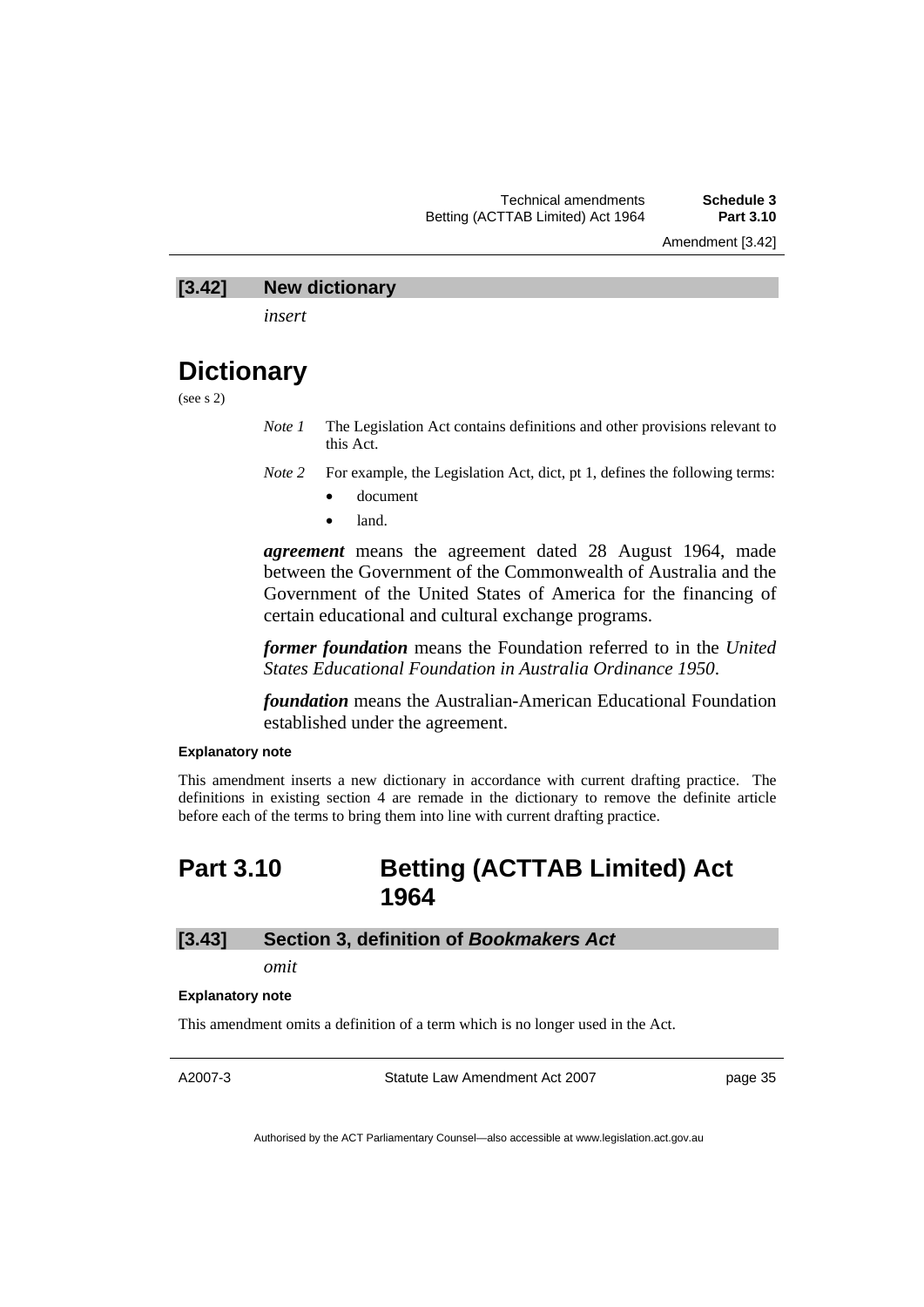**Schedule 3 Technical amendments**<br>**Part 3.10 Betting (ACTTAB Limite Part 3.10** Betting (ACTTAB Limited) Act 1964

Amendment [3.44]

### **[3.44] Section 3, definitions (as amended)**

*relocate to dictionary* 

#### **Explanatory note**

This amendment relocates the definitions to a new dictionary that is inserted by another amendment.

### **[3.45] Section 3, remainder**

*substitute* 

## **2 Dictionary**

The dictionary at the end of this Act is part of this Act.

*Note 1* The dictionary at the end of this Act defines certain terms used in this Act, and includes references (*signpost definitions*) to other terms defined elsewhere.

> For example, the signpost definition '*sports bookmaking*—see the *Race and Sports Bookmaking Act 2001*, dictionary.' means that the term 'sports bookmaking' is defined in that dictionary and the definition applies to this Act.

*Note 2* A definition in the dictionary (including a signpost definition) applies to the entire Act unless the definition, or another provision of the Act, provides otherwise or the contrary intention otherwise appears (see Legislation Act,  $s$  155 and  $s$  156 (1)).

## **3 Notes**

A note included in this Act is explanatory and is not part of this Act.

*Note* See the Legislation Act, s 127 (1), (4) and (5) for the legal status of notes.

#### **Explanatory note**

This amendment inserts standard dictionary and notes provisions consequent on the insertion of a new dictionary by another amendment.

page 36 Statute Law Amendment Act 2007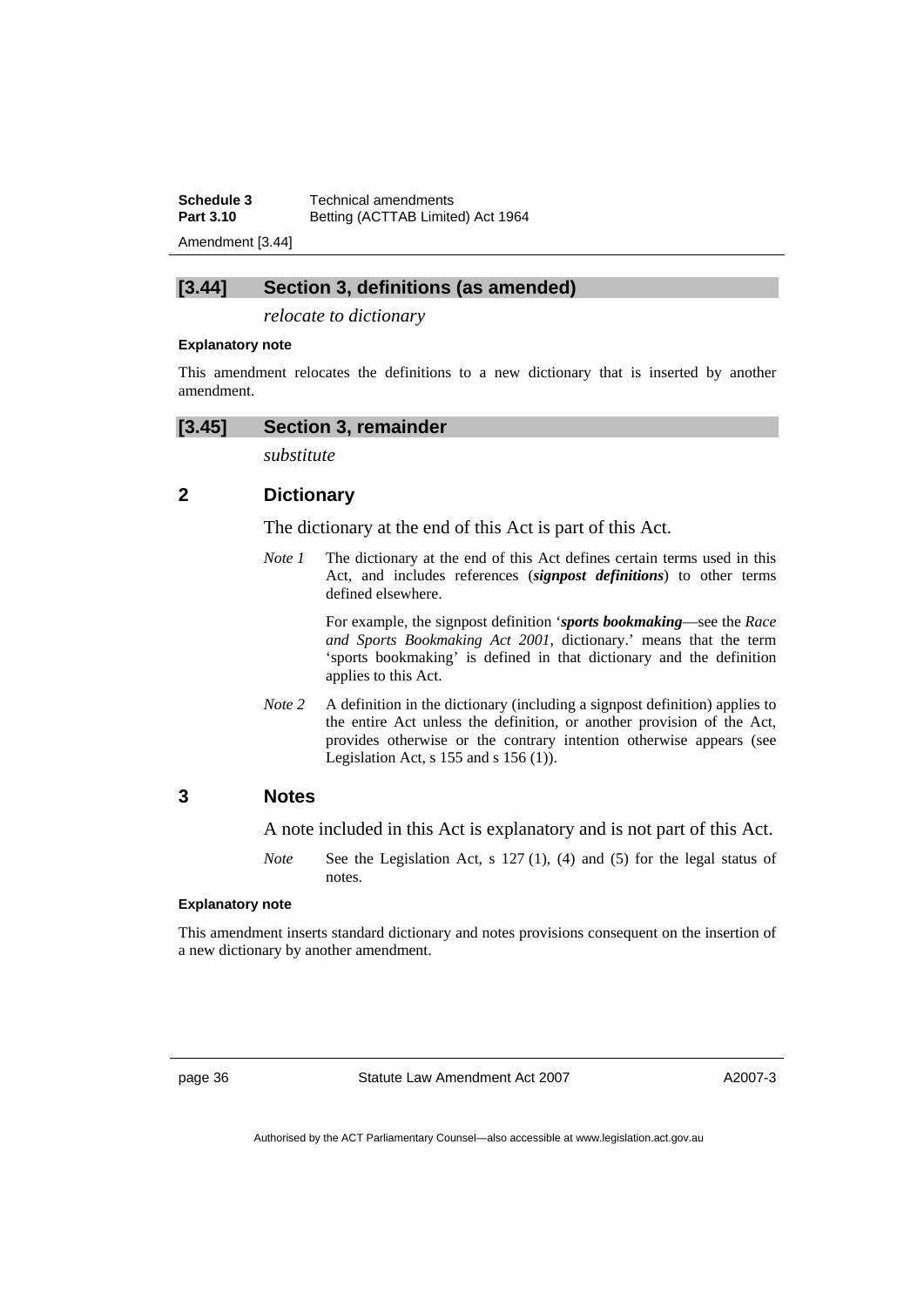Amendment [3.46]

## **[3.46] New dictionary**

*insert* 

# **Dictionary**

(see s 2)

*Note 1* The Legislation Act contains definitions and other provisions relevant to this Act.

*Note 2* For example, the Legislation Act, dict, pt 1, defines the following terms:

- body
- Minister (see s 162)
- person.

*prescribed payment*, for part 4 (Racing development fund)—see section 40.

### **Explanatory note**

This amendment inserts a new dictionary in accordance with current drafting practice. It includes a signpost definition for a term which is not included in the existing interpretation section.

# **Part 3.11 Blood Donation (Transmittable Diseases) Act 1985**

# **[3.47] Section 2, definitions**

*relocate to dictionary* 

#### **Explanatory note**

This amendment relocates the definitions to a new dictionary that is inserted by another amendment.

A2007-3

Statute Law Amendment Act 2007

page 37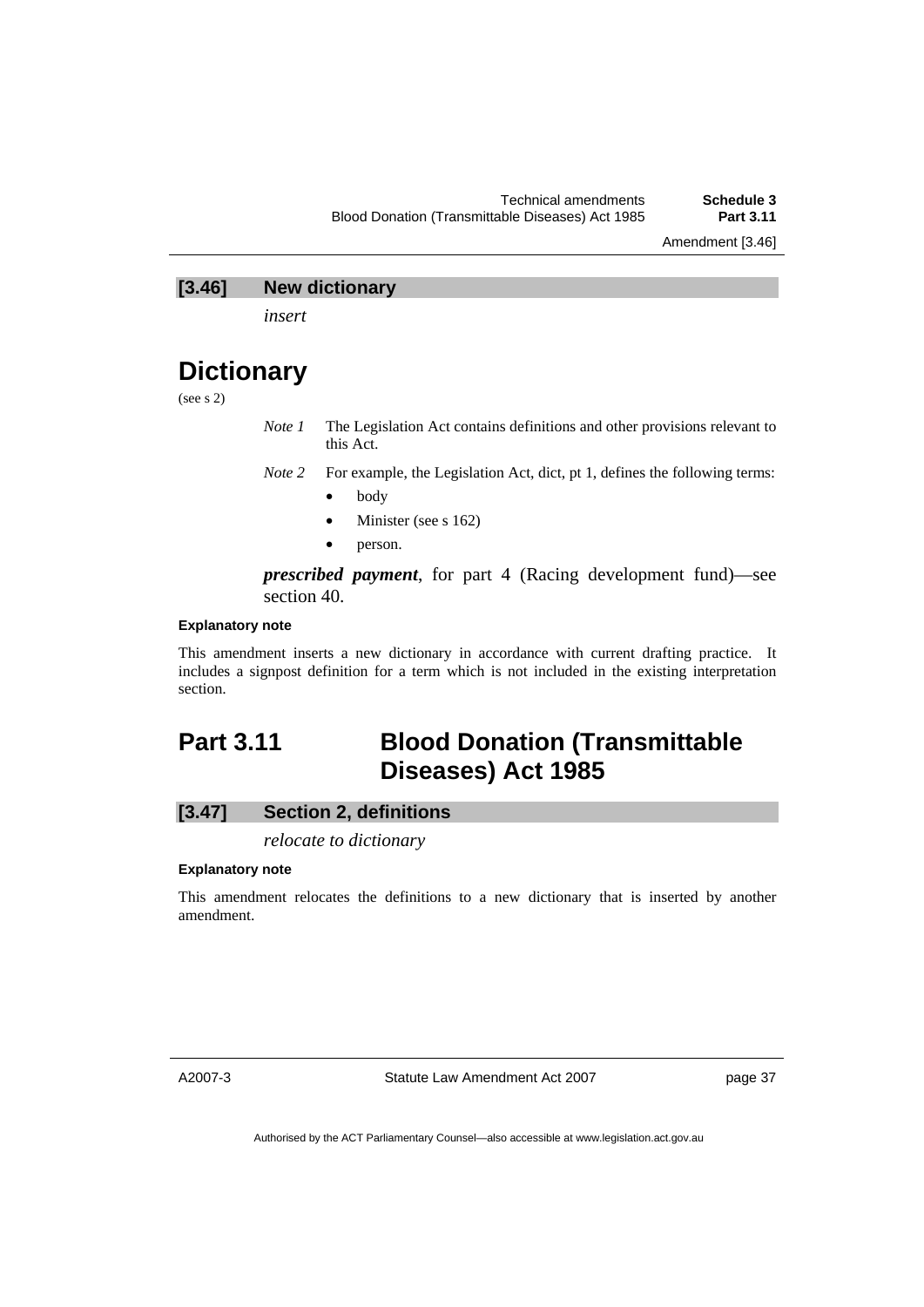**Schedule 3 Technical amendments**<br>**Part 3.11 Blood Donation (Transm Blood Donation (Transmittable Diseases) Act 1985** Amendment [3.48]

## **[3.48] Section 2, remainder**

*substitute* 

## **2 Dictionary**

The dictionary at the end of this Act is part of this Act.

- *Note 1* The dictionary at the end of this Act defines certain terms used in this Act.
- *Note 2* A definition in the dictionary applies to the entire Act unless the definition, or another provision of the Act, provides otherwise or the contrary intention otherwise appears (see Legislation Act, s 155 and s 156 (1)).

# **2A Notes**

A note included in this Act is explanatory and is not part of this Act.

*Note* See the Legislation Act, s 127 (1), (4) and (5) for the legal status of notes.

### **Explanatory note**

This amendment inserts standard dictionary and notes provisions consequent on the insertion of a new dictionary by another amendment.

#### **[3.49] Section 4 heading**

*substitute* 

## **4 Liability of hospitals and doctors**

#### **Explanatory note**

This amendment changes a reference to 'medical practitioner' to 'doctor'. *Doctor* is the drafting term that is now used. The term is defined in the Legislation Act, dictionary, part 1 to mean a person who is unconditionally registered as a medical practitioner under the *Health Professionals Act 2004*.

page 38 Statute Law Amendment Act 2007

A2007-3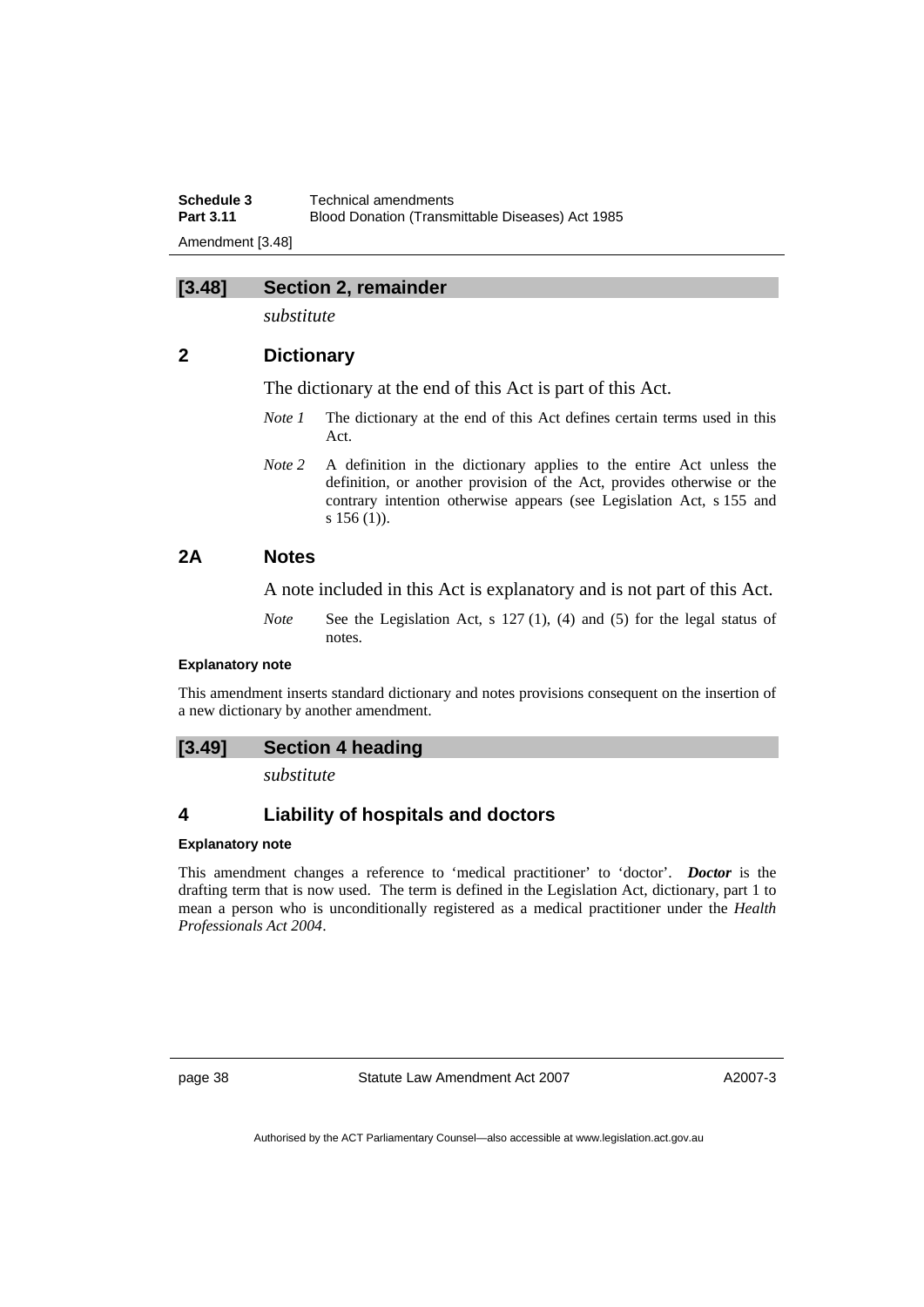Amendment [3.50]

**[3.50] Sections 4 and 6 (3)** 

*omit* 

medical practitioner

*substitute* 

doctor

#### **Explanatory note**

This amendment changes references to 'medical practitioner' to 'doctor'. *Doctor* is the drafting term that is now used. The term is defined in the Legislation Act, dictionary, part 1 to mean a person who is unconditionally registered as a medical practitioner under the *Health Professionals Act 2004*.

### **[3.51] Section 10 (2), new note**

*insert* 

*Note* For other provisions about forms, see the Legislation Act, s 255.

#### **Explanatory note**

This amendment inserts a standard note to assist users of the legislation.

**[3.52] New dictionary** 

*insert* 

# **Dictionary**

(see s 2)

*Note 1* The Legislation Act contains definitions and other provisions relevant to this Act.

*Note 2* For example, the Legislation Act, dict, pt 1, defines the following terms:

- doctor
- person
- prescribed.

### **Explanatory note**

This amendment inserts a new dictionary in accordance with current drafting practice.

A2007-3

Statute Law Amendment Act 2007

page 39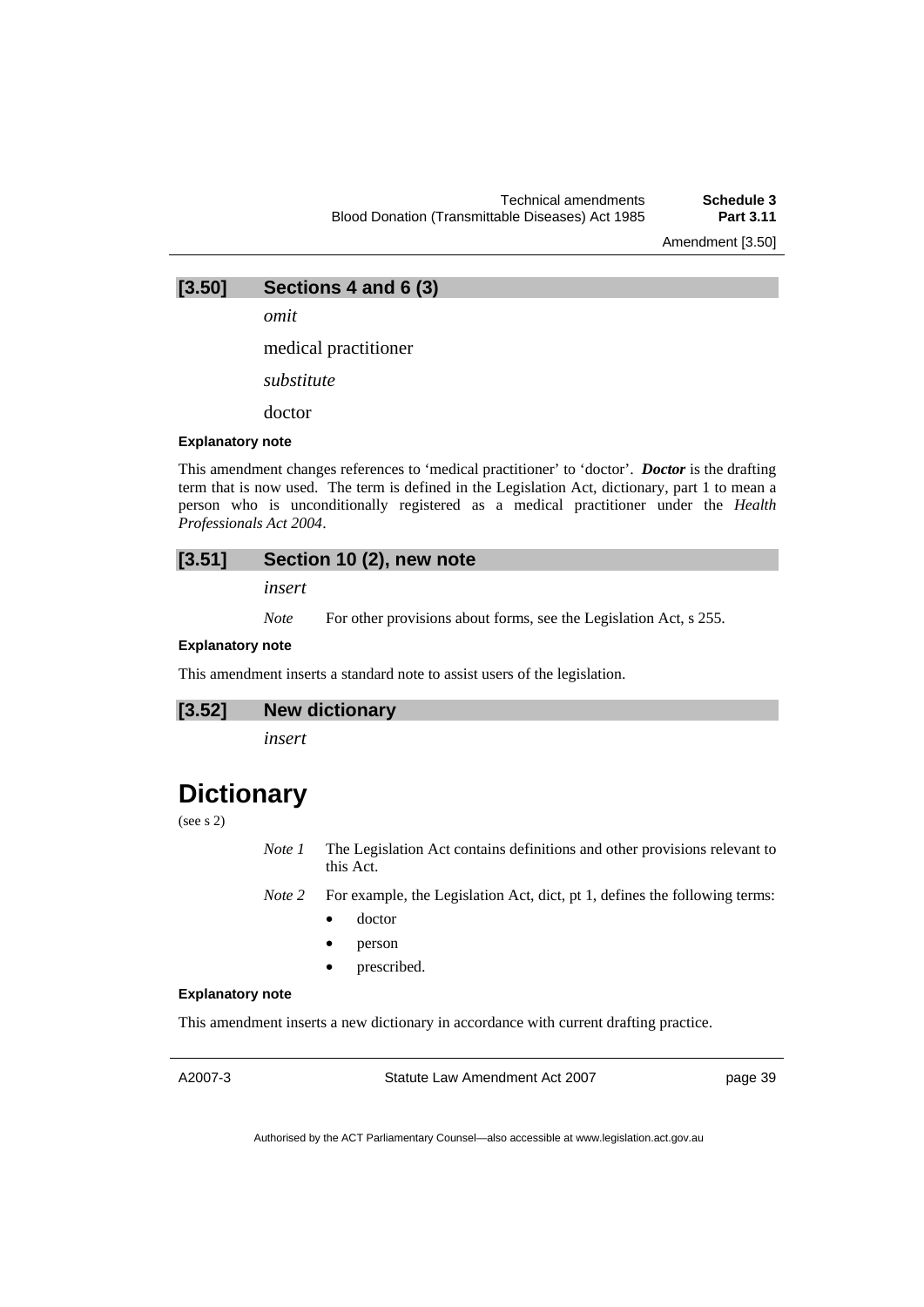**Schedule 3 Technical amendments**<br>**Part 3.12 Boilers and Pressure Ve Part 3.12** Boilers and Pressure Vessels Regulation 1954 Amendment [3.53]

# **Part 3.12 Boilers and Pressure Vessels Regulation 1954**

### **[3.53] New section 3**

*insert* 

### **3 Notes**

A note included in this regulation is explanatory and is not part of this regulation.

*Note* See the Legislation Act, s 127 (1), (4) and (5) for the legal status of notes.

#### **Explanatory note**

This amendment inserts a standard notes provision in accordance with current drafting practice.

## **[3.54] Sections 16 (1), 35 (1), 42 (2) and 43 (1), new note**

*insert* 

*Note* For how documents may be served, see the Legislation Act, pt 19.5.

#### **Explanatory note**

This amendment inserts standard notes to assist users of the legislation.

#### **[3.55] Section 49**

*omit* 

#### **Explanatory note**

This amendment omits a redundant provision about the service of documents. The Legislation Act, part 19.5 provides for the service of documents.

page 40 Statute Law Amendment Act 2007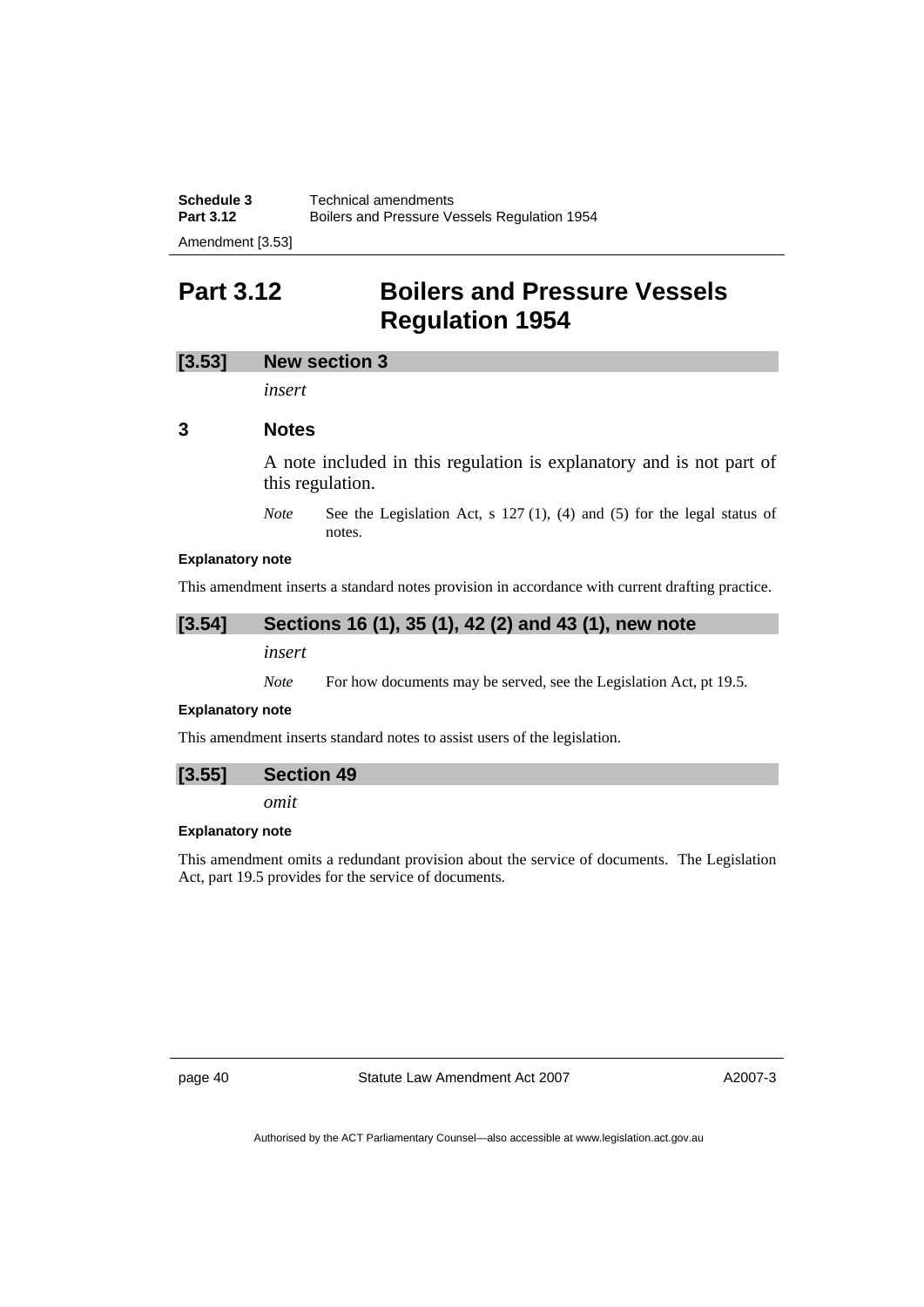Amendment [3.56]

### **[3.56] Dictionary, new notes**

*insert* 

- *Note 1* The Legislation Act contains definitions and other provisions relevant to this regulation.
- *Note 2* For example, the Legislation Act, dict, pt 1, defines the following terms:
	- document
	- Minister (see s 162)
	- person.
- *Note 3* Terms used in this regulation have the same meaning that they have in the *Machinery Act 1949* (see Legislation Act, s 148). For example, the following terms are defined in the *Machinery Act 1949*, dict:
	- chief inspector
	- *inspector*
	- machinery.

#### **Explanatory note**

This amendment inserts standard dictionary notes in accordance with current drafting practice.

## **[3.57] Dictionary, definitions of** *chief inspector* **and** *inspector*

*omit* 

#### **Explanatory note**

This amendment omits unnecessary definitions of terms which are defined in the *Machinery Act 1949* and which apply to the regulation (see the Legislation Act, section 148).

# **Part 3.13 Boxing Control Act 1993**

### **[3.58] Section 3, definition of** *boxing contest*

*omit* 

#### **Explanatory note**

This amendment omits a definition which is included in an updated form in the new dictionary which is inserted by another amendment.

A2007-3

Statute Law Amendment Act 2007

page 41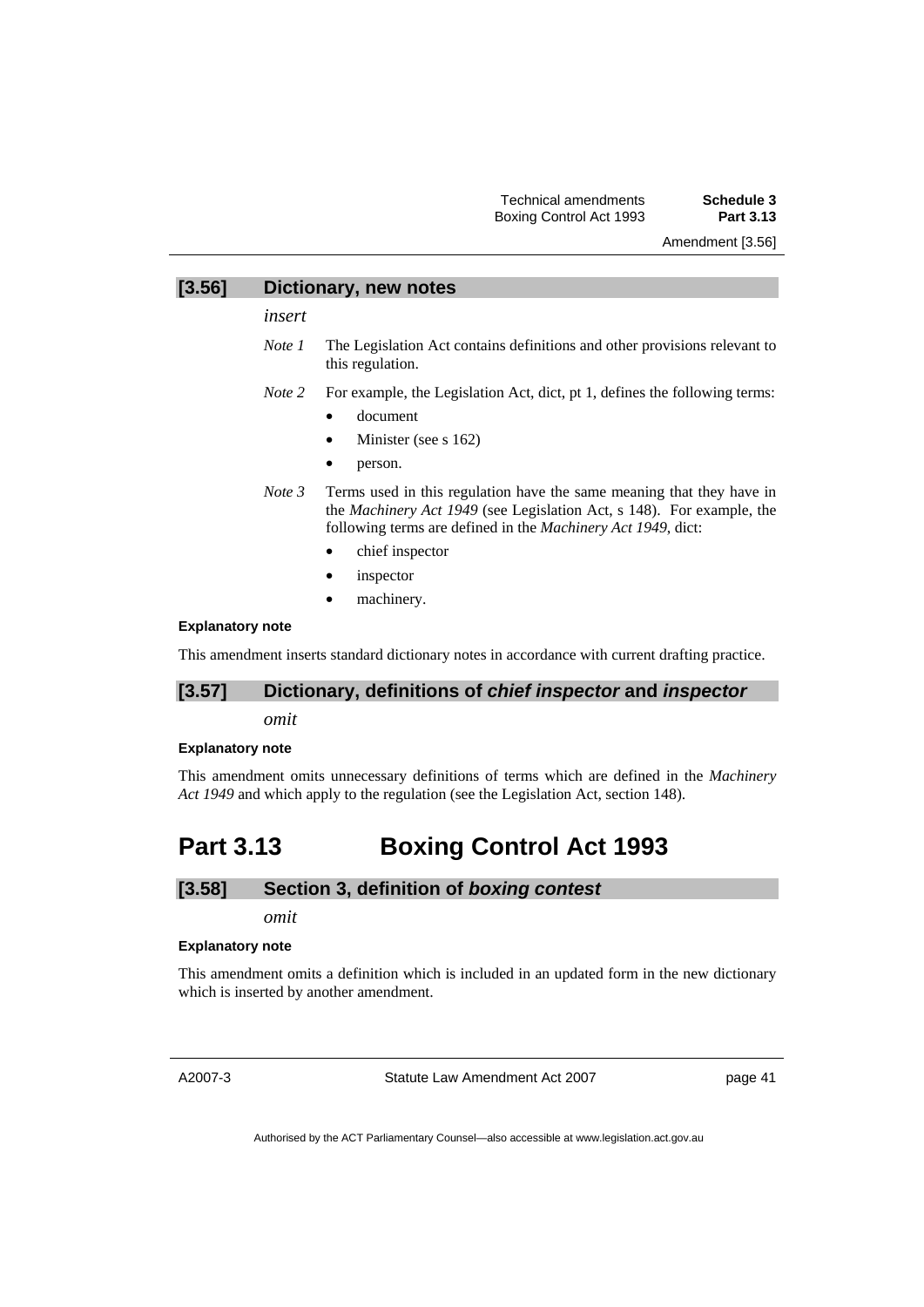**Schedule 3 Technical amendments**<br>**Part 3.13 Boxing Control Act 1993 Boxing Control Act 1993** Amendment [3.59]

## **[3.59] Section 3, definitions (as amended)**

*relocate to dictionary* 

#### **Explanatory note**

This amendment relocates the definitions to a new dictionary that is inserted by another amendment.

## **[3.60] Section 3, remainder**

*substitute* 

## **2 Dictionary**

The dictionary at the end of this Act is part of this Act.

- *Note 1* The dictionary at the end of this Act defines certain terms used in this Act.
- *Note* 2 A definition in the dictionary applies to the entire Act unless the definition, or another provision of the Act, provides otherwise or the contrary intention otherwise appears (see Legislation Act, s 155 and s 156 (1)).

#### **Explanatory note**

This amendment inserts a standard dictionary provision consequent on the insertion of a new dictionary by another amendment.

## **[3.61] Sections 3A and 3B**

*renumber as sections 3 and 3A* 

### **Explanatory note**

This amendment renumbers sections.

page 42 Statute Law Amendment Act 2007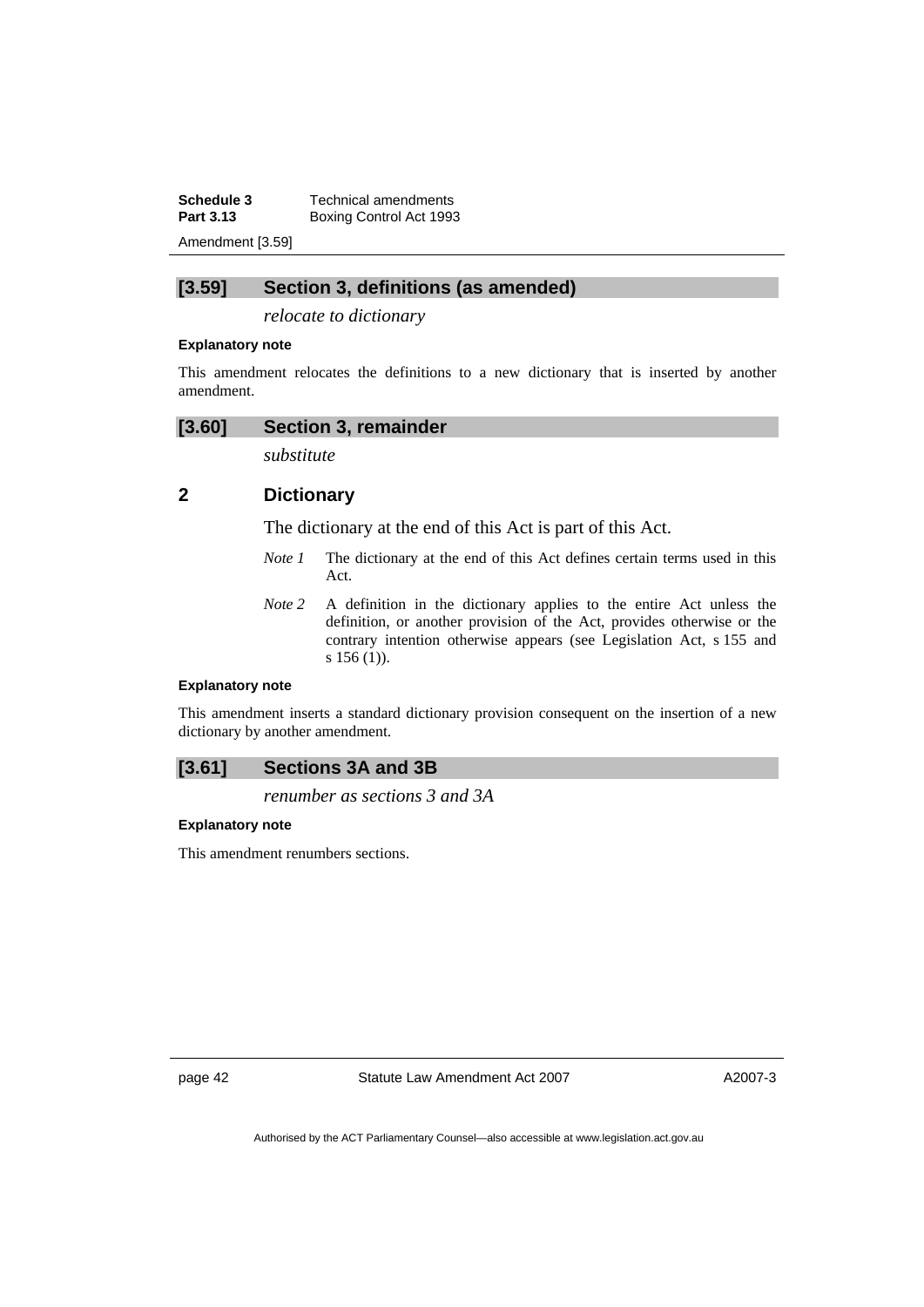Amendment [3.62]

## **[3.62] New dictionary**

*insert* 

# **Dictionary**

(see s 2)

*Note 1* The Legislation Act contains definitions and other provisions relevant to this Act.

- *Note 2* For example, the Legislation Act, dict, pt 1, defines the following terms:
	- administrative appeals tribunal
	- contravene
	- Minister (see s 162)
	- person.

### *boxing contest*—

- (a) for this Act generally, means a contest, display or exhibition of boxing, but does not include a contest, display or exhibition prescribed by regulation; and
- (b) for part 2 (Control of boxing contests) (other than section 4) see section 4.

### **Explanatory note**

This amendment inserts a new dictionary in accordance with current drafting practice. It includes an updated definition of the term *boxing contest* (which is omitted from section 3 by another amendment) incorporating, in accordance with current drafting practice, a signpost definition for the term for part 2.

A2007-3

Statute Law Amendment Act 2007

page 43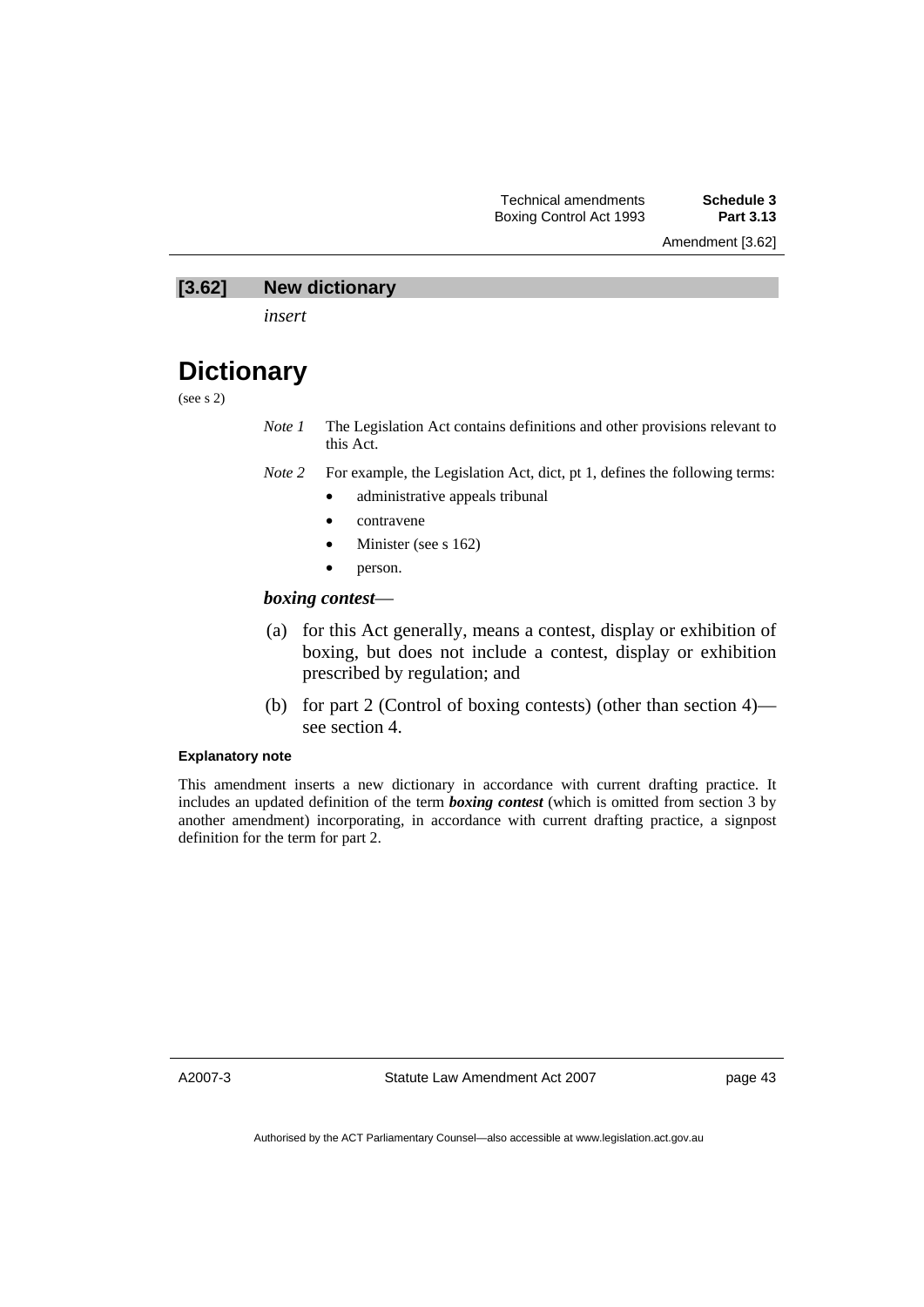# **Part 3.14 Business Names Regulation 1966**

## **[3.63] Section 2**

*substitute* 

# **2 Dictionary**

The dictionary at the end of this regulation is part of this regulation.

*Note 1* The dictionary at the end of this regulation defines certain terms used in this regulation, and includes references (*signpost definitions*) to other terms defined elsewhere.

> For example, the signpost definition '*agent*—see the *Corporations Regulations 2001* (Cwlth), regulation 1.0.02 (1).' means that the term 'agent' is defined in that regulation and the definition applies to this regulation.

*Note 2* A definition in the dictionary (including a signpost definition) applies to the entire regulation unless the definition, or another provision of the regulation, provides otherwise or the contrary intention otherwise appears (see Legislation Act, s 155 and s 156 (1)).

## **3 Notes**

A note included in this regulation is explanatory and is not part of this regulation.

*Note* See the Legislation Act, s 127 (1), (4) and (5) for the legal status of notes.

## **4 Meaning of** *agent*

In this regulation:

*agent*—see the *Corporations Regulations 2001* (Cwlth), regulation 1.0.02 (1).

#### **Explanatory note**

This amendment inserts standard dictionary and notes provisions consequent on the insertion of a new dictionary by another amendment and remakes existing section 2 as new section 4.

page 44 Statute Law Amendment Act 2007

A2007-3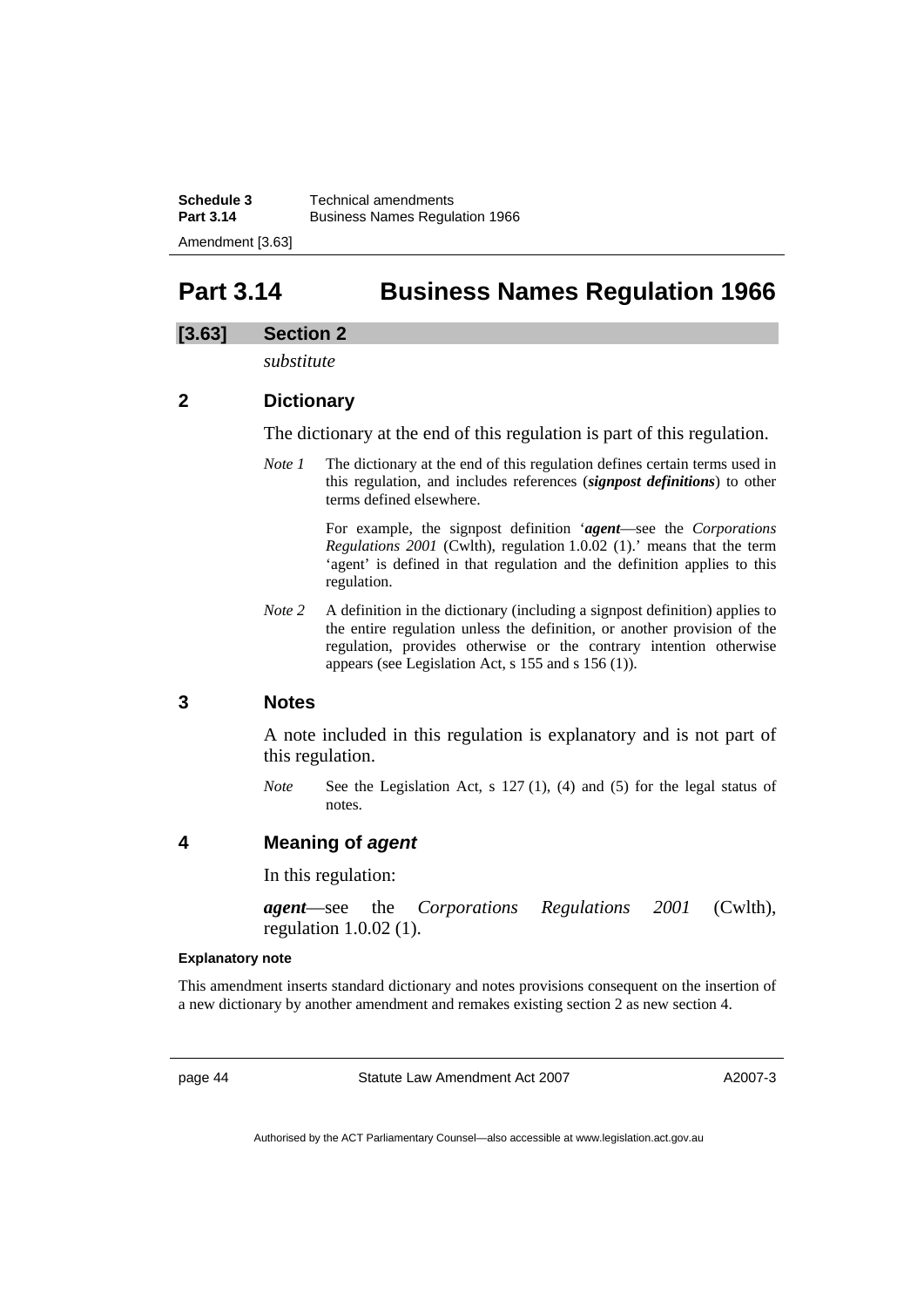Amendment [3.64]

## **[3.64] New dictionary**

*insert* 

# **Dictionary**

(see s 2)

- *Note 1* The Legislation Act contains definitions and other provisions relevant to this regulation.
- *Note 2* For example, the Legislation Act, dict, pt 1, defines the following terms:
	- corporation
	- document
	- registrar-general.
- *Note 3* Terms used in this regulation have the same meaning that they have in the *Business Names Act 1963* (see Legislation Act, s 148). For example, the following term is defined in the *Business Names Act 1963*, dict:
	- business name.
- *agent*—see section 4.

### **Explanatory note**

This amendment inserts a new dictionary in accordance with current drafting practice.

A2007-3

Statute Law Amendment Act 2007

page 45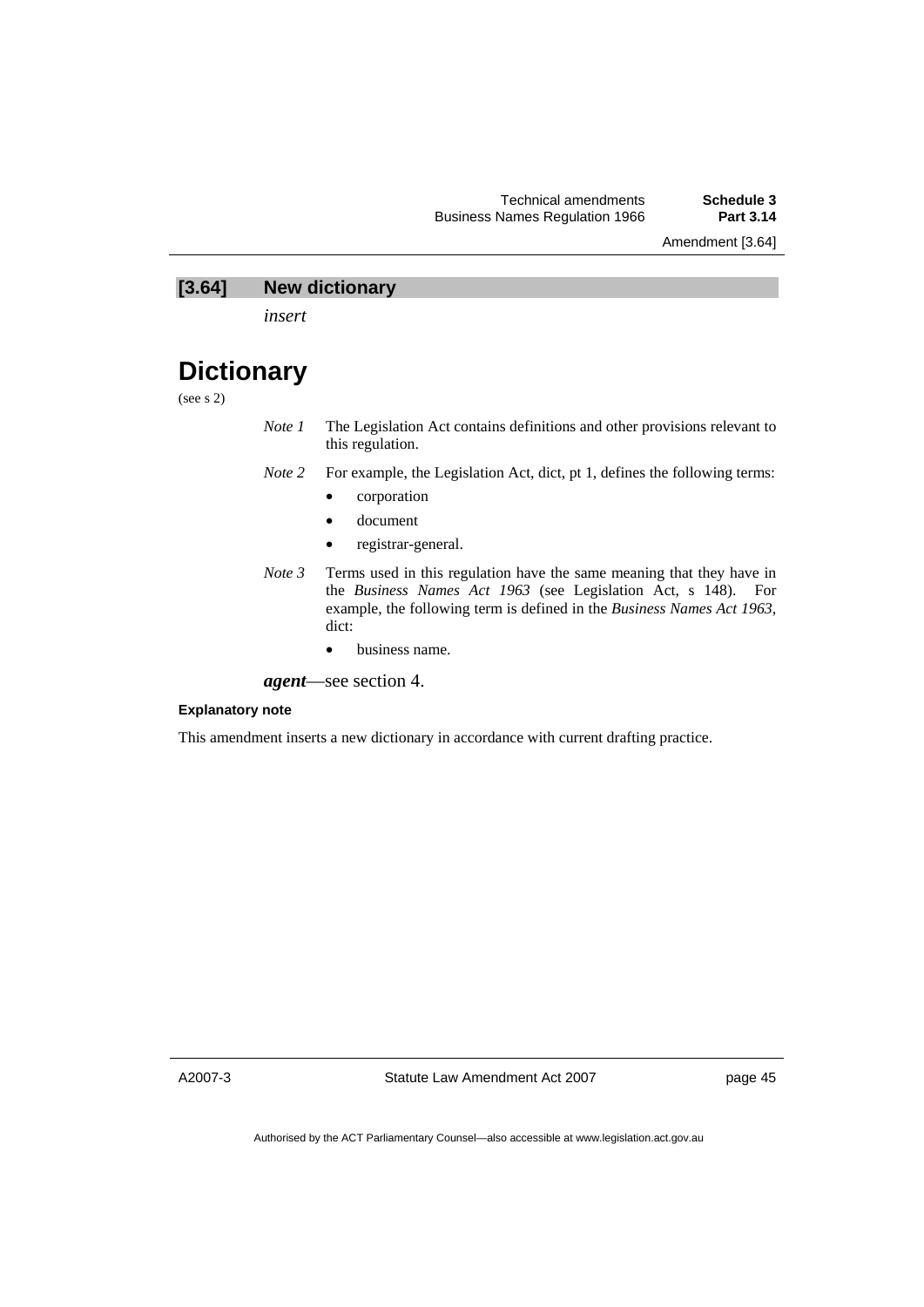| Schedule 3          | Technical amendments                      |
|---------------------|-------------------------------------------|
| <b>Part 3.15</b>    | Canberra Institute of Technology Act 1987 |
| $A = 1$ and $A = 1$ |                                           |

Amendment [3.65]

# **Part 3.15 Canberra Institute of Technology Act 1987**

### **[3.65] Section 49, note**

*omit* 

Under that Act, s 3, def *chief executive officer*

*substitute* 

Under that Act, dict, def *chief executive officer*

#### **Explanatory note**

This amendment is consequential on the insertion of a new dictionary into the *Public Sector Management Act 1994* by another amendment.

#### **[3.66] Section 63 (1)**

*substitute* 

- (1) The director must give notice of any of the following decisions to a person whose interests are affected by the decision:
	- (a) a decision not to admit a person to a course of study or instruction of the institute or to an examination of the institute under section 19 (c);
	- (b) a decision not to confer an award (not including an honorary award) on a person under section 19 (d).

## **Explanatory note**

This amendment corrects cross-references in existing paragraphs (a) and (b) and omits existing paragraph (c) which refers to 'precluding a student from using facilities or attending a course, or part of a course, under section 16 (3)'. That provision was omitted by the *Financial Management Legislation Amendment Act 2005*.

page 46 Statute Law Amendment Act 2007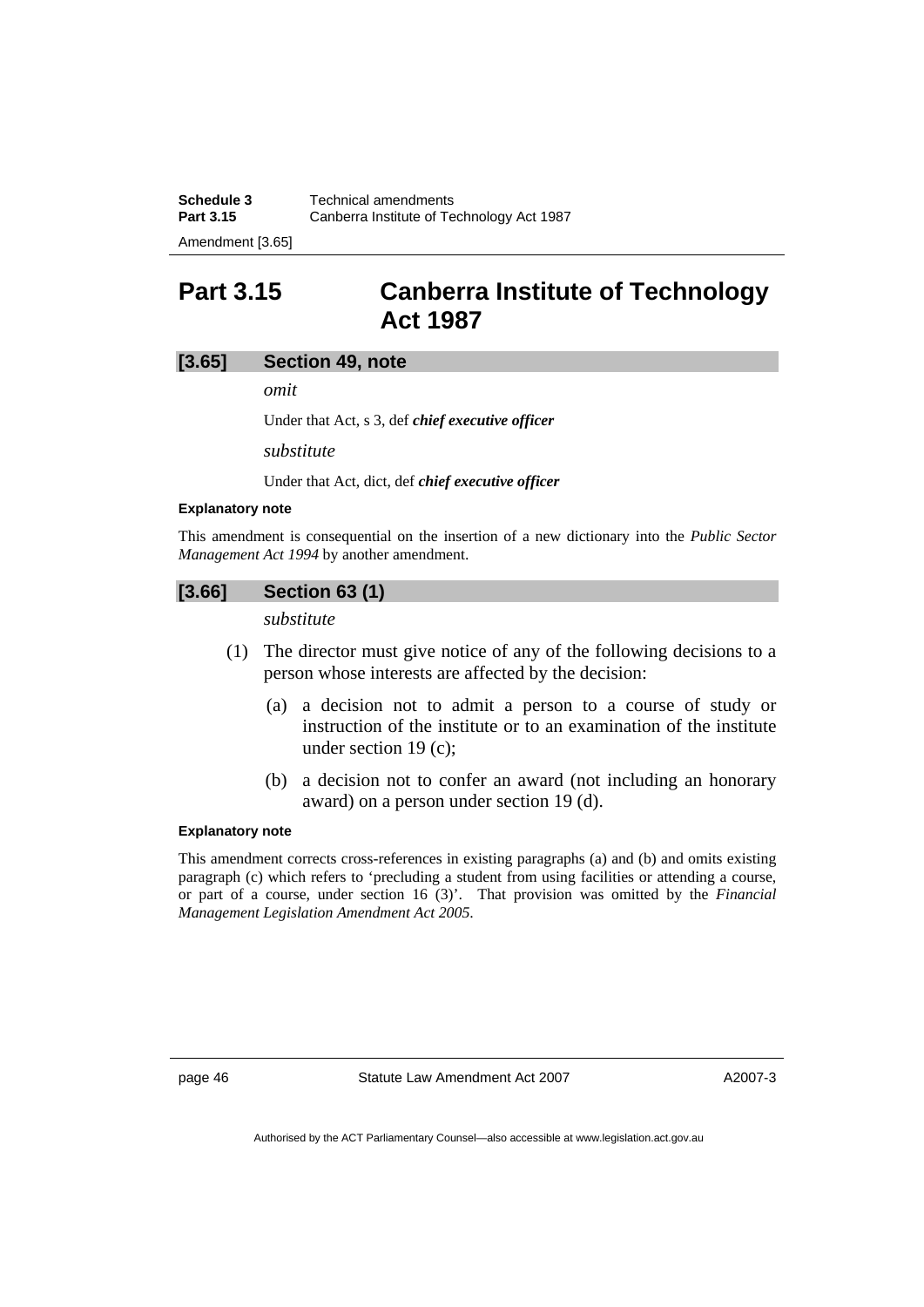Amendment [3.67]

## **[3.67] Section 64**

*substitute* 

## **64 Review by administrative review tribunal**

Application may be made to the administrative appeals tribunal for a review of a decision of the director—

- (a) refusing to admit a person to a course of study or instruction of the institute or to an examination of the institute under section 19 (c); or
- (b) refusing to confer an award (other than an honorary award) on a person under section 19 (d).

#### **Explanatory note**

This amendment corrects cross-references in existing paragraphs (a) and (b) and omits existing paragraph (c) which refers to 'precluding a student from using facilities or attending a course, or part of a course, under section 16 (3)'. That provision was omitted by the *Financial Management Legislation Amendment Act 2005*.

# **Part 3.16 City of Canberra Arms Act 1932**

## **[3.68] Sections 3 and 4**

*substitute* 

## **2 Dictionary**

The dictionary at the end of this Act is part of this Act.

*Note 1* The dictionary at the end of this Act defines certain terms used in this Act, and includes references (*signpost definitions*) to other terms defined elsewhere in this Act.

> For example, the signpost definition '*City of Canberra Arms*—see section 4.' means that the term 'City of Canberra Arms' is defined in that section.

A2007-3

Statute Law Amendment Act 2007

page 47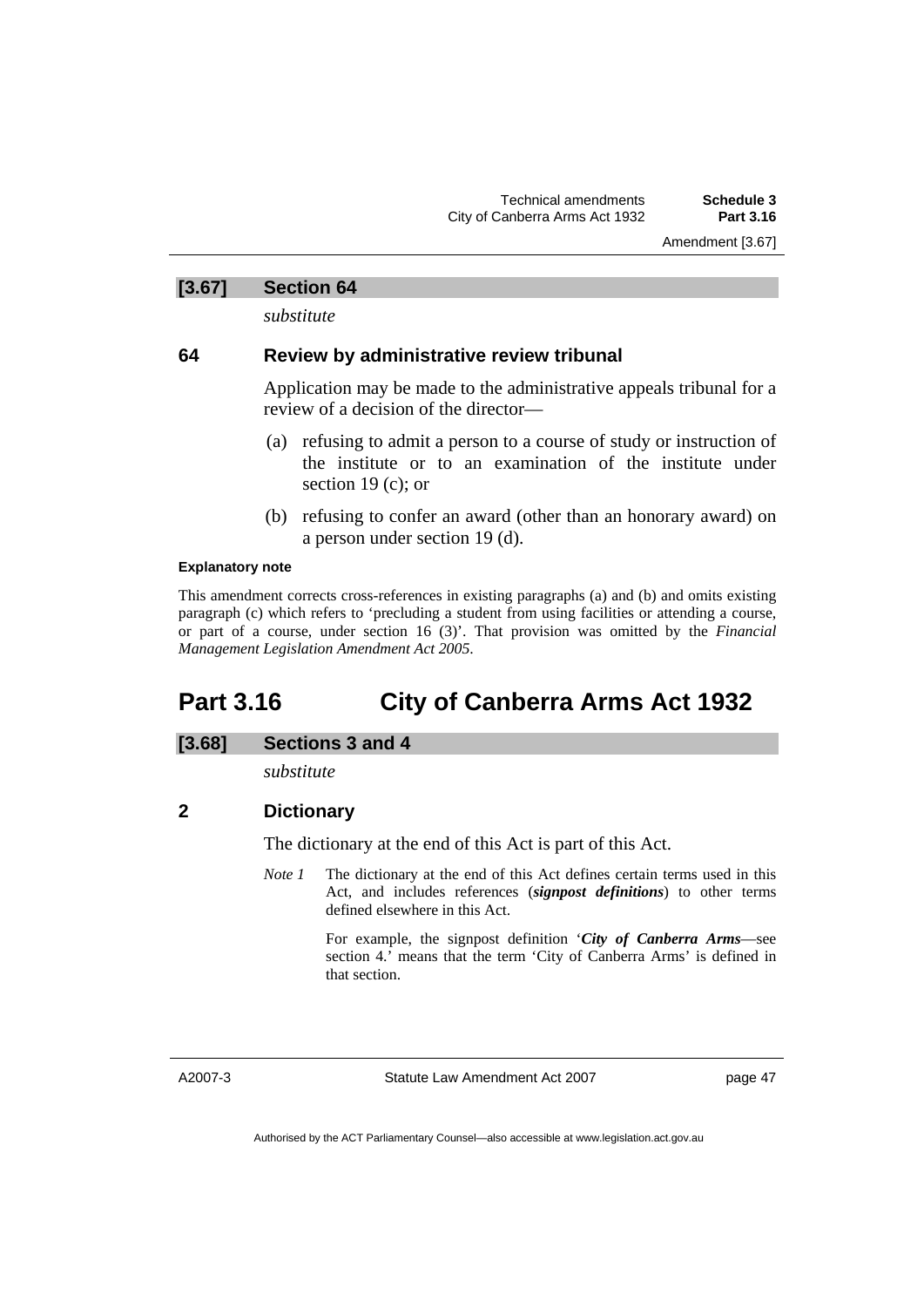*Note* 2 A definition in the dictionary (including a signpost definition) applies to the entire Act unless the definition, or another provision of the Act, provides otherwise or the contrary intention otherwise appears (see Legislation Act,  $s$  155 and  $s$  156 (1)).

## **3 Notes**

A note included in this Act is explanatory and is not part of this Act.

*Note* See the Legislation Act, s 127 (1), (4) and (5) for the legal status of notes.

## **4 Meaning of** *City of Canberra Arms*

In this Act:

*City of Canberra Arms* means the Arms and Crest of the City of Canberra granted by royal warrant to the Federal Capital Commissioners, Australia, appointed under the *Seat of Government (Administration) Act 1924* (Cwlth), and their successors in their corporate capacity, and includes the Supporters to those Arms.

#### **Explanatory note**

This amendment inserts standard dictionary and notes provisions consequent on the insertion of a new dictionary by another amendment and brings the sequence of the existing notes and definition provisions into line with current drafting practice. Existing section 3 (Meaning of *City of Canberra Arms*) is remade as new section 4.

page 48 Statute Law Amendment Act 2007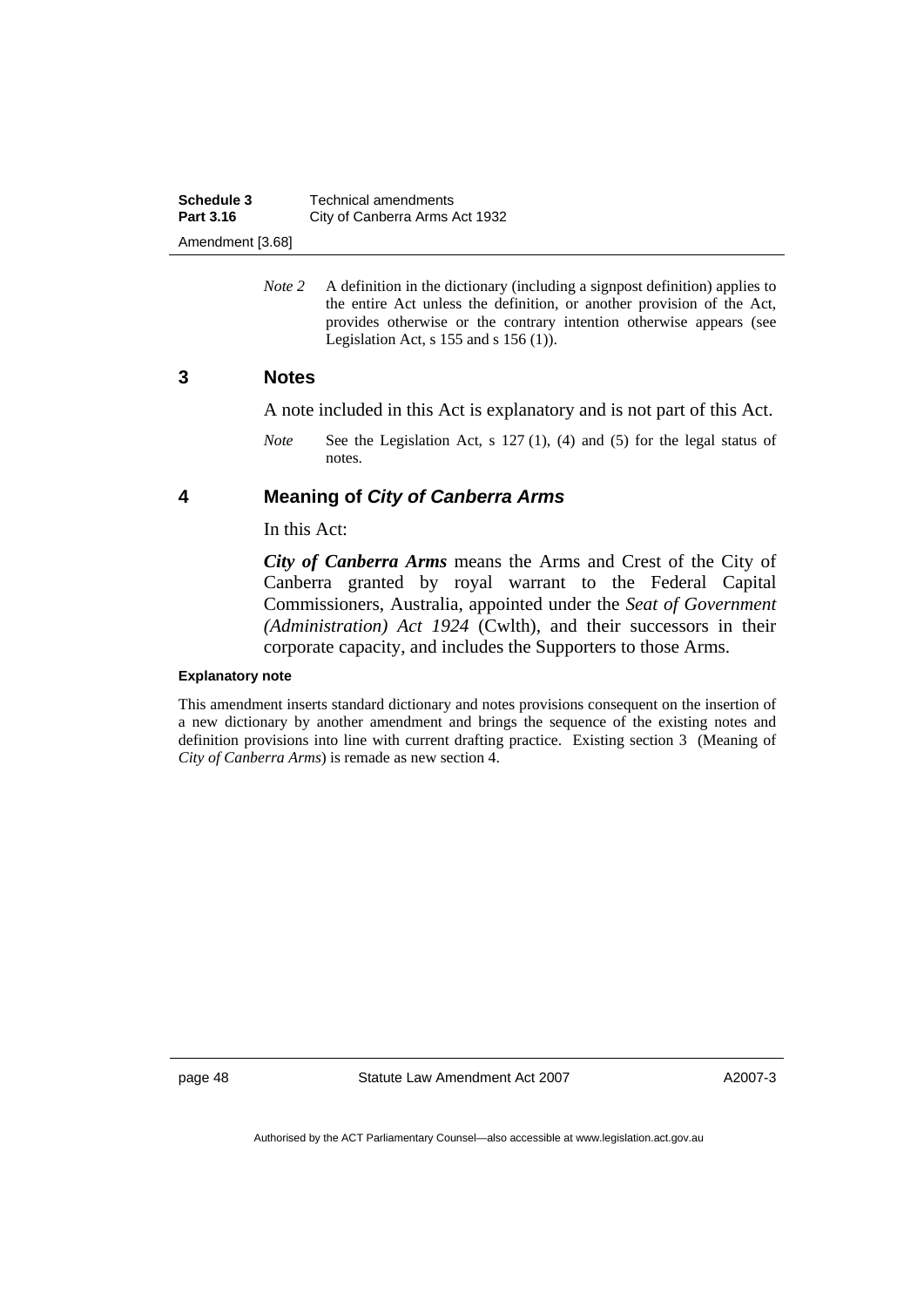Amendment [3.69]

# **[3.69] New dictionary**

*insert* 

# **Dictionary**

(see s 2)

- *Note 1* The Legislation Act contains definitions and other provisions relevant to this Act.
- *Note 2* For example, the Legislation Act, dict, pt 1, defines the following terms:
	- Minister (see s 162)
	- penalty unit (see s 133).

*City of Canberra Arms*—see section 4.

### **Explanatory note**

This amendment inserts a new dictionary in accordance with current drafting practice.

A2007-3

Statute Law Amendment Act 2007

page 49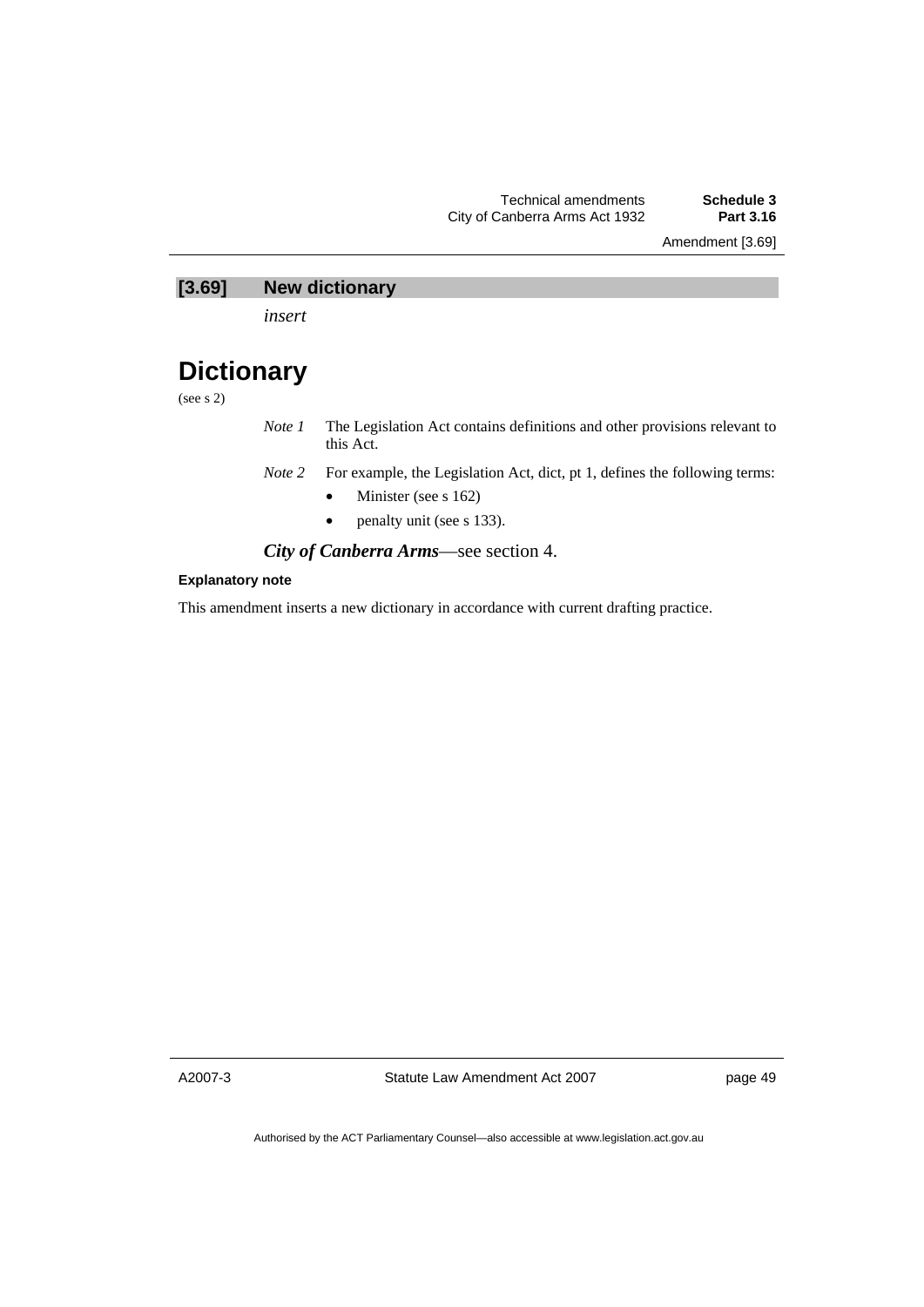**Schedule 3 Technical amendments**<br>**Part 3.17 Classification (Publication) Part 3.17** Classification (Publications, Films and Computer Games) (Enforcement) Act 1995

Amendment [3.70]

# **Part 3.17 Classification (Publications, Films and Computer Games) (Enforcement) Act 1995**

## **[3.70] Sections 5 and 6**

*relocate as sections 2A and 2B* 

#### **Explanatory note**

This amendment brings the placement of the sections about the legal status on notes and the Criminal Code into line with current drafting practice.

## **[3.71] Sections 2A to 4**

*renumber as sections 3 to 6* 

### **Explanatory note**

This amendment renumbers sections.

## **[3.72] Section 54B**

*substitute* 

## **54B Registrar of X 18+ Film Licences**

- (1) The chief executive must appoint a public servant as the Registrar of X 18+ Film Licences.
	- *Note 1* For the making of appointments (including acting appointments), see the Legislation Act, pt 19.3.
	- *Note 2* In particular, an appointment may be made by naming a person or nominating the occupant of a position (see Legislation Act, s 207).
- (2) Until the chief executive makes an appointment under subsection (1), the registrar is the public servant for the time being exercising the duties of the public service office the duties of which include exercising the functions of the registrar.

page 50 Statute Law Amendment Act 2007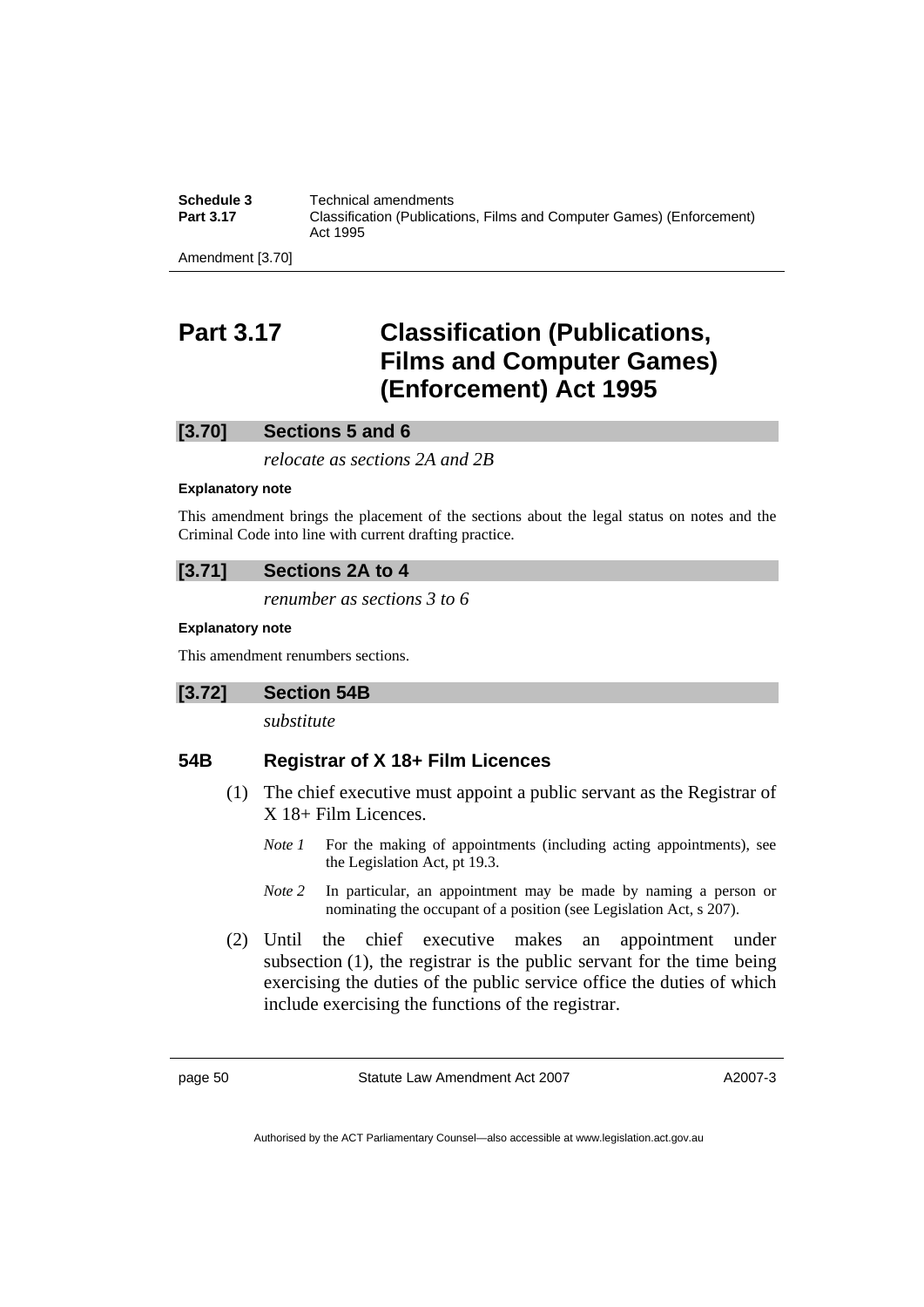- (3) Subsection (2) is a law to which the Legislation Act, section 88 (Repeal does not end effect of transitional laws etc) applies.
- (4) Subsections (2) and (3) and this subsection expire 1 year after the day this section commences.

#### **Explanatory note**

This amendment removes the requirement that the chief executive must create and maintain an office of the registrar in the public service. The Legislation Act, section 207 provides that an appointment may be made by naming the person appointed or by nominating the occupant of a position (however described), at a particular time or from time to time.

The amendment includes transitional arrangements that operate until a new appointment is made. Proposed section 54B (3) ensures that the transitional arrangement will, if necessary, continue to operate after the expiry of proposed section 54B (2) to (4). The amendment also inserts standard notes about appointments.

## **[3.73] Section 54U**

*substitute* 

## **54U Inspectors**

- (1) The chief executive may appoint a public servant as an inspector.
	- *Note 1* For the making of appointments (including acting appointments), see the Legislation Act, pt 19.3.
	- *Note 2* In particular, an appointment may be made by naming a person or nominating the occupant of a position (see Legislation Act, s 207).
- (2) Until the chief executive makes an appointment under subsection (1), an inspector is a public servant for the time being exercising the duties of a public service office the duties of which include exercising the functions of an inspector.
- (3) Subsection (2) is a law to which the Legislation Act, section 88 (Repeal does not end effect of transitional laws etc) applies.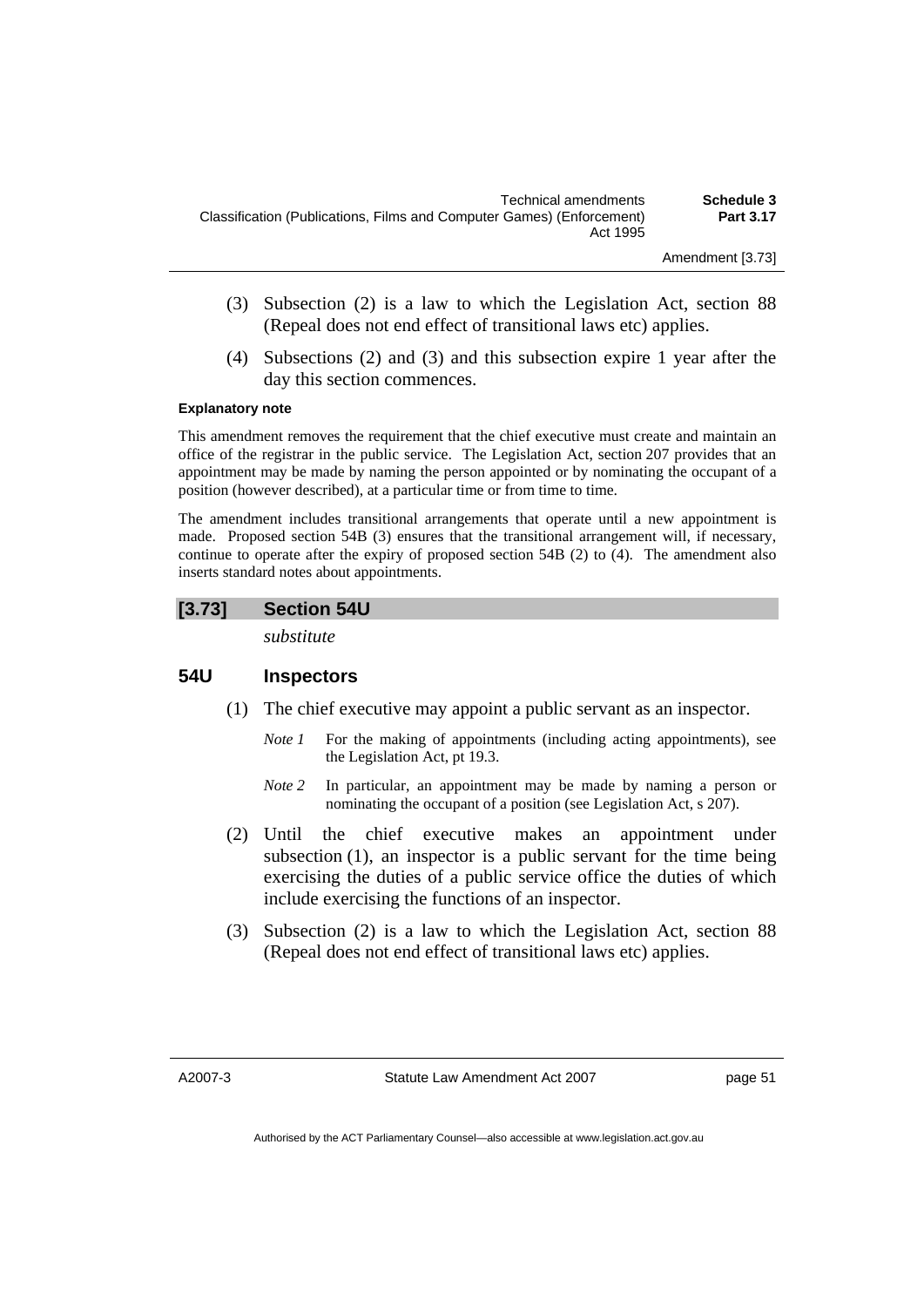| Schedule 3       | Technical amendments    |
|------------------|-------------------------|
| <b>Part 3.18</b> | Clinical Waste Act 1990 |
| Amendment [3.74] |                         |

 (4) Subsections (2) and (3) and this subsection expire 1 year after the day this section commences.

### **Explanatory note**

This amendment removes the requirement that the chief executive must create and maintain an office of an inspector in the public service. The Legislation Act, section 207 provides that an appointment may be made by naming the person appointed or by nominating the occupant of a position (however described), at a particular time or from time to time.

The amendment includes transitional arrangements that operate until new appointments are made. Proposed section 54U (3) ensures that these transitional arrangements will, if necessary, continue to operate after the expiry of proposed section 54U (2) to (4). The amendment also inserts standard notes about appointments.

# **Part 3.18 Clinical Waste Act 1990**

#### **[3.74] Section 1**

*substitute* 

# **1 Name of Act**

This Act is the *Clinical Waste Act 1990*.

#### **Explanatory note**

This amendment brings the naming section into line with current drafting practice.

## **[3.75] Section 2, definition of** *manual*

*substitute* 

*manual* means the clinical waste manual under section 14.

#### **Explanatory note**

This amendment brings the definition into line with current drafting practice.

page 52 Statute Law Amendment Act 2007

A2007-3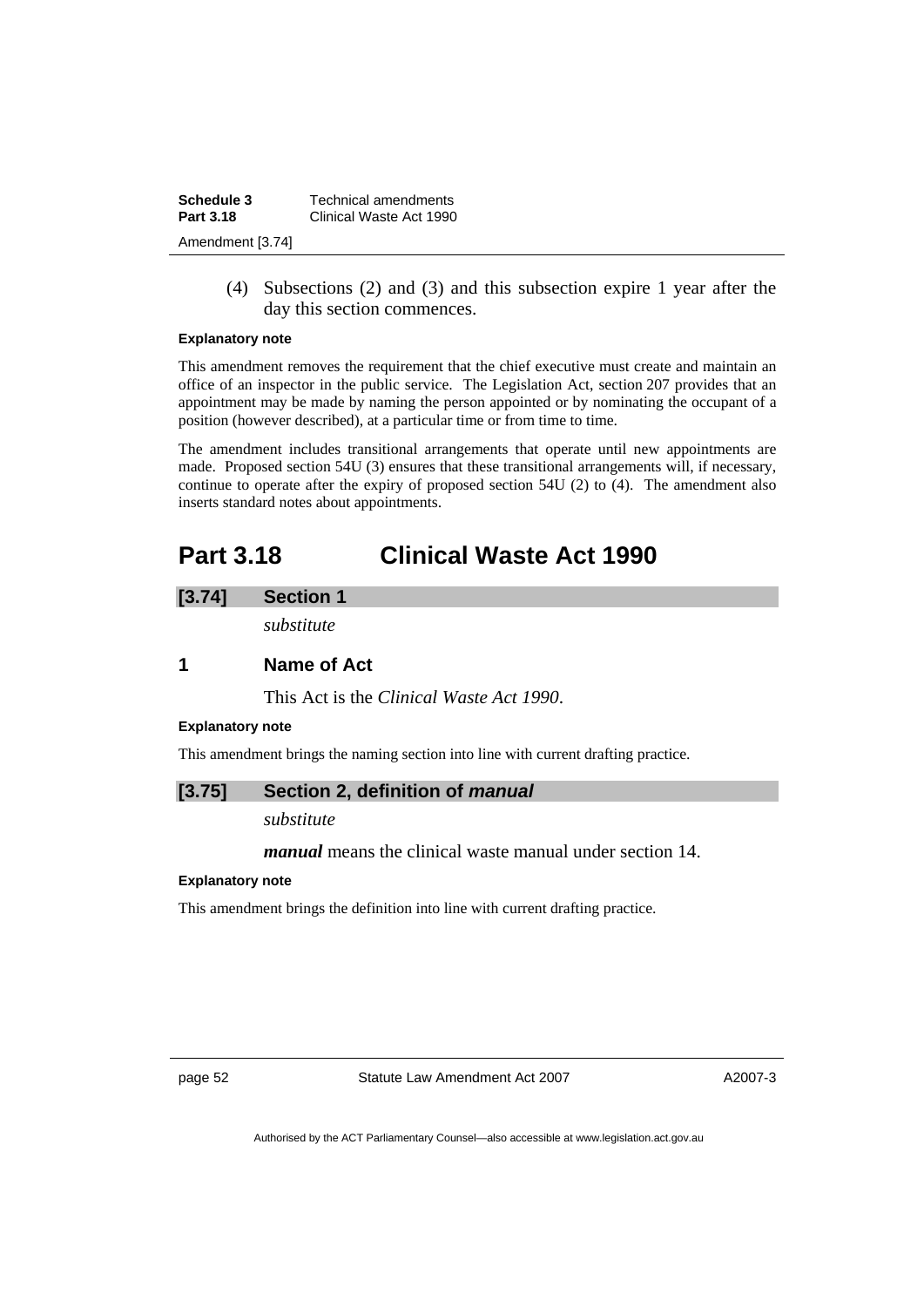Amendment [3.76]

# **[3.76] Section 2, definitions (as amended)**

*relocate to dictionary* 

### **Explanatory note**

This amendment relocates the definitions to a new dictionary that is inserted by another amendment.

# **[3.77] Section 2, remainder**

*substitute* 

# **2 Dictionary**

The dictionary at the end of this Act is part of this Act.

*Note 1* The dictionary at the end of this Act defines certain terms used in this Act, and includes references (*signpost definitions*) to other terms defined elsewhere in this Act.

> For example, the signpost definition '*connected*, for part 6 (Enforcement)—see section 31.' means that the term 'connected' is defined in that section for part 6.

*Note 2* A definition in the dictionary (including a signpost definition) applies to the entire Act unless the definition, or another provision of the Act, provides otherwise or the contrary intention otherwise appears (see Legislation Act, s  $155$  and s  $156$  (1)).

## **Explanatory note**

This amendment inserts a standard dictionary provision consequent on the insertion of a new dictionary by another amendment.

A2007-3

Statute Law Amendment Act 2007

page 53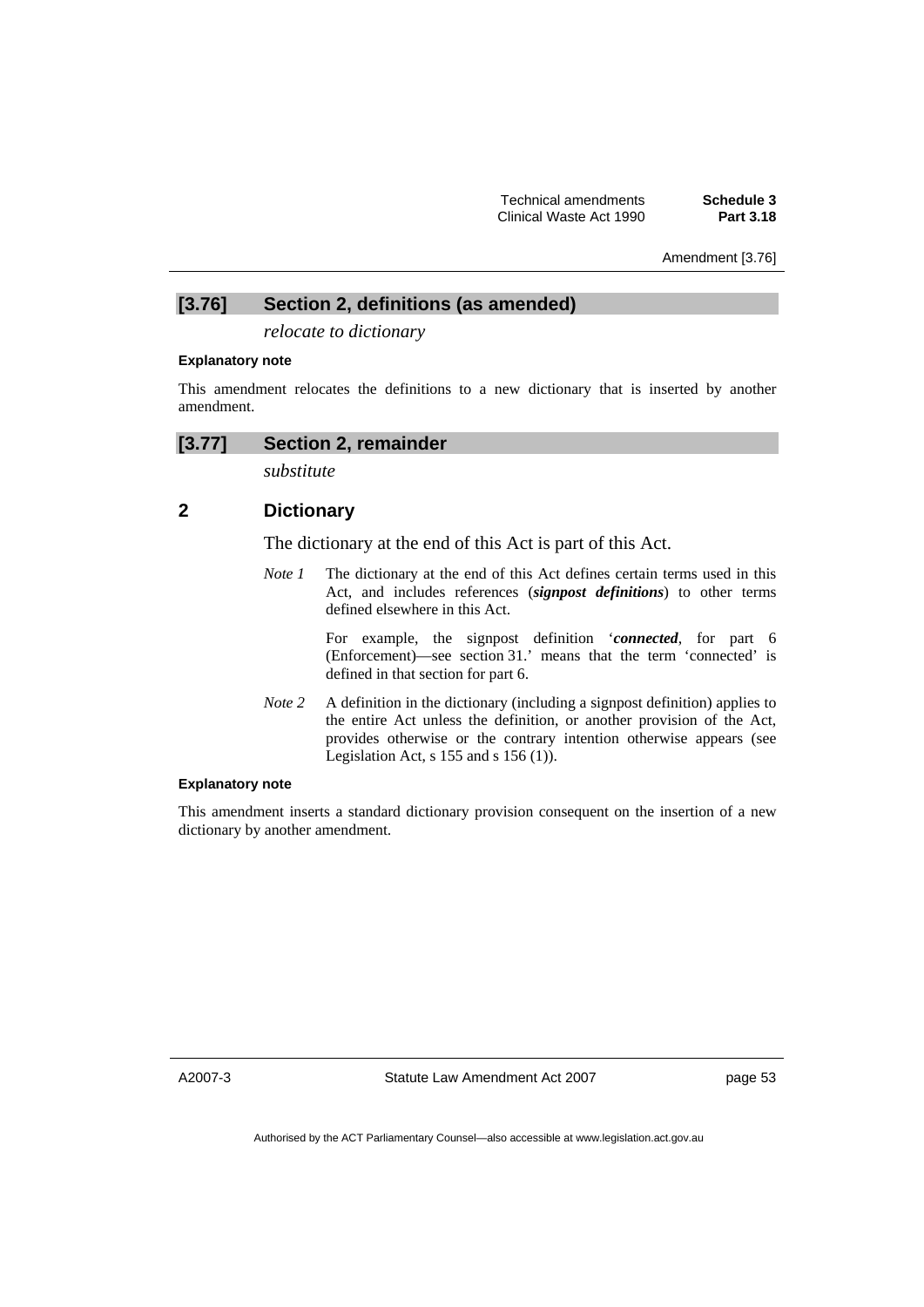**Schedule 3** Technical amendments **Part 3.18** Clinical Waste Act 1990 Amendment [3.78]

## **[3.78] Section 7**

*substitute* 

## **7 Clinical Waste Controller**

- (1) The chief executive must appoint a public servant as the Clinical Waste Controller.
	- *Note 1* For the making of appointments (including acting appointments), see the Legislation Act, pt 19.3.
	- *Note 2* In particular, an appointment may be made by naming a person or nominating the occupant of a position (see Legislation Act, s 207).
- (2) Until the chief executive makes an appointment under subsection (1), the controller is the public servant for the time being exercising the duties of the public service office the duties of which include exercising the functions of the controller.
- (3) Subsection (2) is a law to which the Legislation Act, section 88 (Repeal does not end effect of transitional laws etc) applies.
- (4) Subsections (2) and (3) and this subsection expire 1 year after the day this section commences.

#### **Explanatory note**

This amendment removes the requirement that the chief executive must create and maintain an office of the controller in the public service. The Legislation Act, section 207 provides that an appointment may be made by naming the person appointed or by nominating the occupant of a position (however described), at a particular time or from time to time.

The amendment includes transitional arrangements that operate until new appointments are made. Proposed section 7 (3) ensures that these transitional arrangements will, if necessary, continue to operate after the expiry of proposed section  $7(2)$  to  $(4)$ . The amendment also inserts standard notes about appointments.

page 54 Statute Law Amendment Act 2007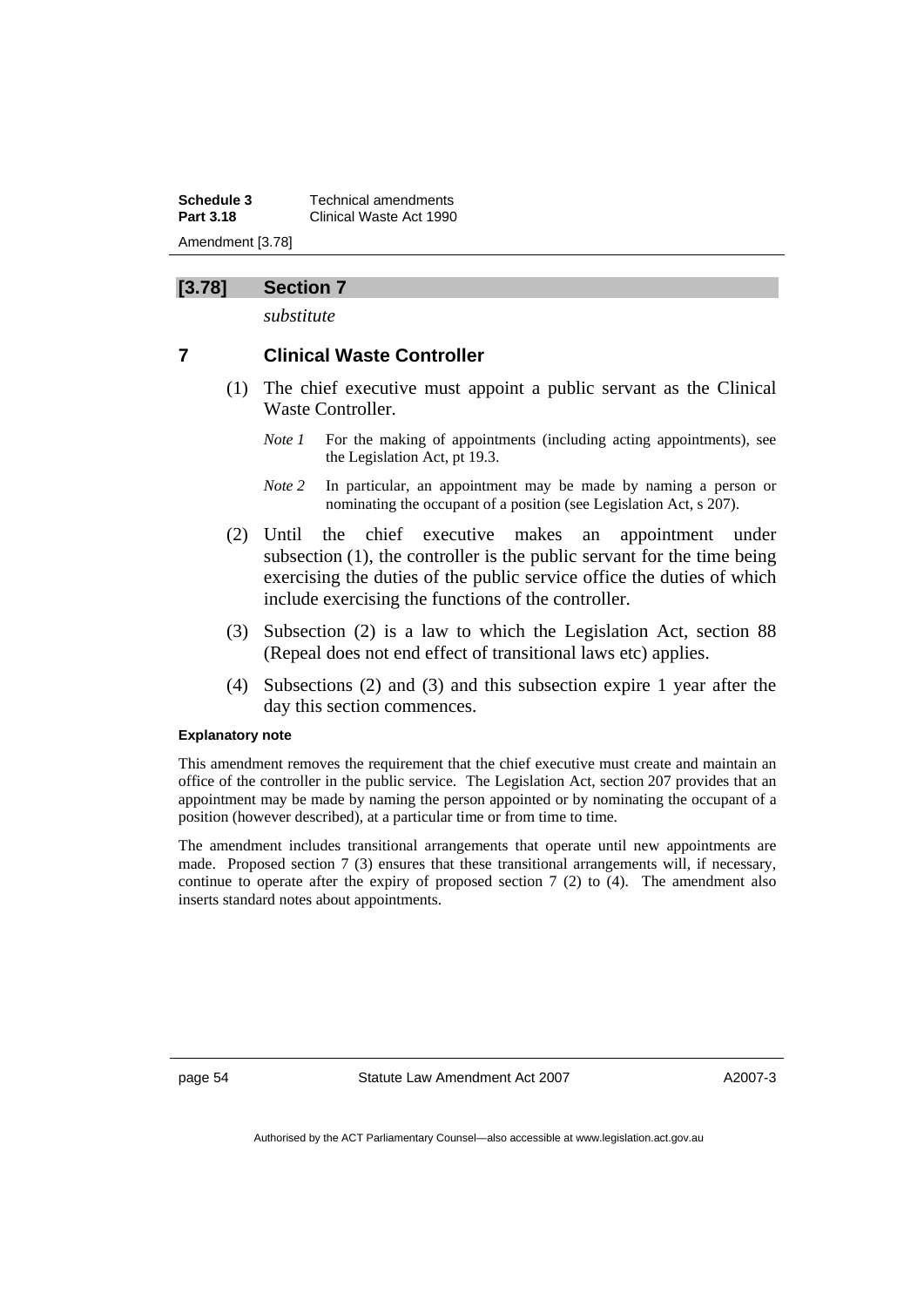Amendment [3.79]

## **[3.79] Section 8**

*substitute* 

## **8 Delegation by controller**

The controller may delegate to a public servant the controller's functions under this Act.

*Note* For the making of delegations and the exercise of delegated functions, see the Legislation Act, pt 19.4.

### **Explanatory note**

This amendment updates the delegation provision and inserts a standard note about delegations. The Legislation Act, section 232 requires a delegation to be made by writing signed by the appointer. The Legislation Act, section 234 allows the delegation of any part of functions that may be delegated.

## **[3.80] Section 9**

*substitute* 

## **9 Inspectors**

- (1) The chief executive may appoint a public servant as an inspector.
	- *Note 1* For the making of appointments (including acting appointments), see the Legislation Act, pt 19.3.
	- *Note 2* In particular, an appointment may be made by naming a person or nominating the occupant of a position (see Legislation Act, s 207).
- (2) The controller is also an inspector.
- (3) Until the chief executive makes an appointment under subsection (1), an inspector is—
	- (a) a public servant for the time being exercising the duties of a public service office the duties of which include exercising the functions of an inspector; or
	- (b) the controller; or

A2007-3

Statute Law Amendment Act 2007

page 55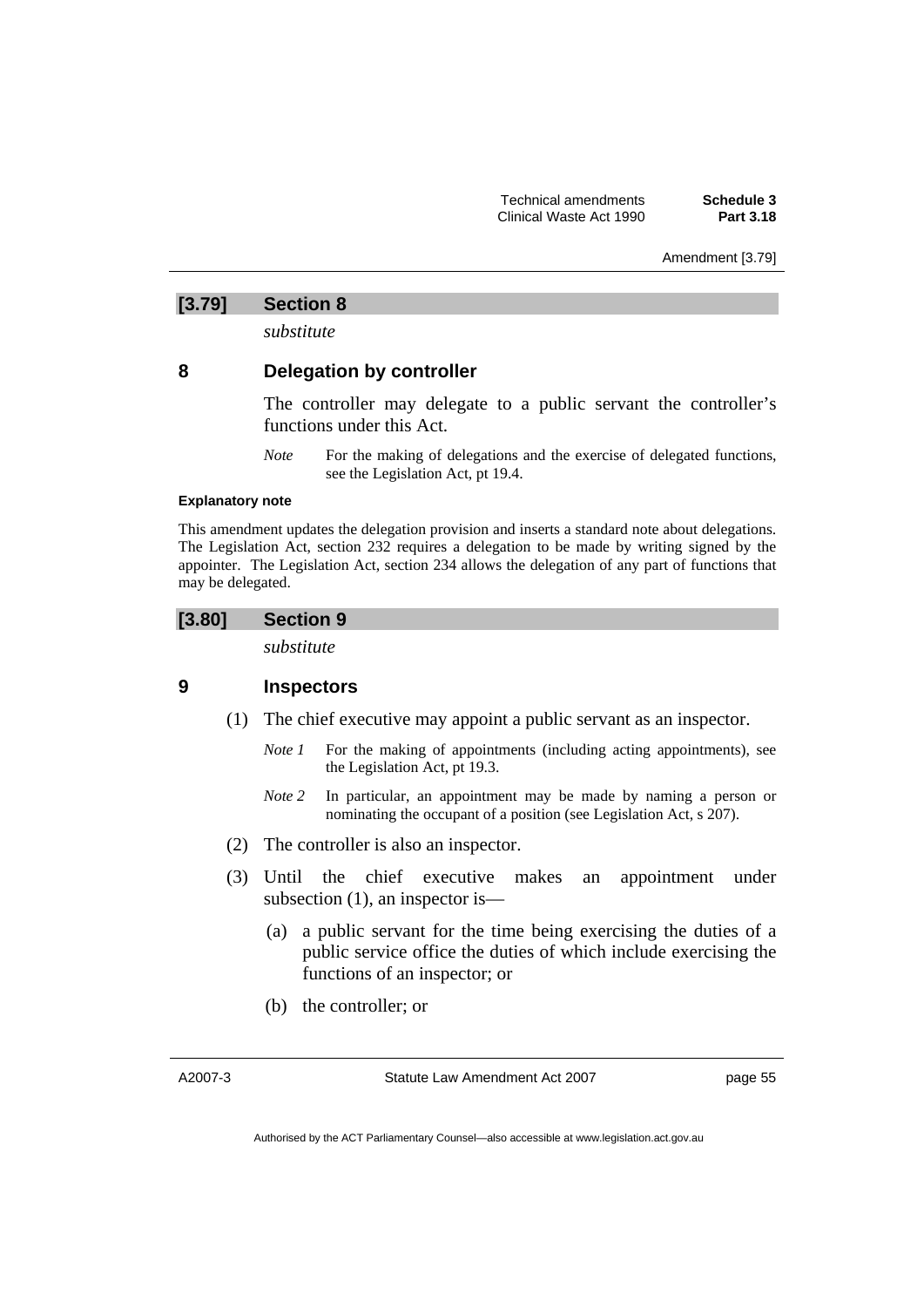| Schedule 3       | Technical amendments    |
|------------------|-------------------------|
| Part 3.18        | Clinical Waste Act 1990 |
| Amendment [3.81] |                         |

- (c) a public servant to whom the controller has delegated any of the powers of an inspector.
- (4) Subsection (3) is a law to which the Legislation Act, section 88 (Repeal does not end effect of transitional laws etc) applies.
- (5) Subsections (3) and (4) and this subsection expire 1 year after the day this section commences.

#### **Explanatory note**

This amendment removes the requirement that the chief executive must create and maintain an office of an inspector in the public service. The Legislation Act, section 207 provides that an appointment may be made by naming the person appointed or by nominating the occupant of a position (however described), at a particular time or from time to time.

The amendment includes transitional arrangements that operate until new appointments are made. Proposed section 9 (4) ensures that these transitional arrangements will, if necessary, continue to operate after the expiry of proposed section 9 (3) to (5). The amendment also inserts standard notes about appointments.

## **[3.81] Section 31 heading**

*substitute* 

## **31 Meaning of** *connected***—pt 6**

#### **Explanatory note**

This amendment brings the heading into line with current drafting practice.

#### **[3.82] Section 41 (2), new note**

*insert* 

*Note* For other provisions about forms, see the Legislation Act, s 255.

#### **Explanatory note**

This amendment inserts a standard note to assist users of the legislation.

page 56 Statute Law Amendment Act 2007

A2007-3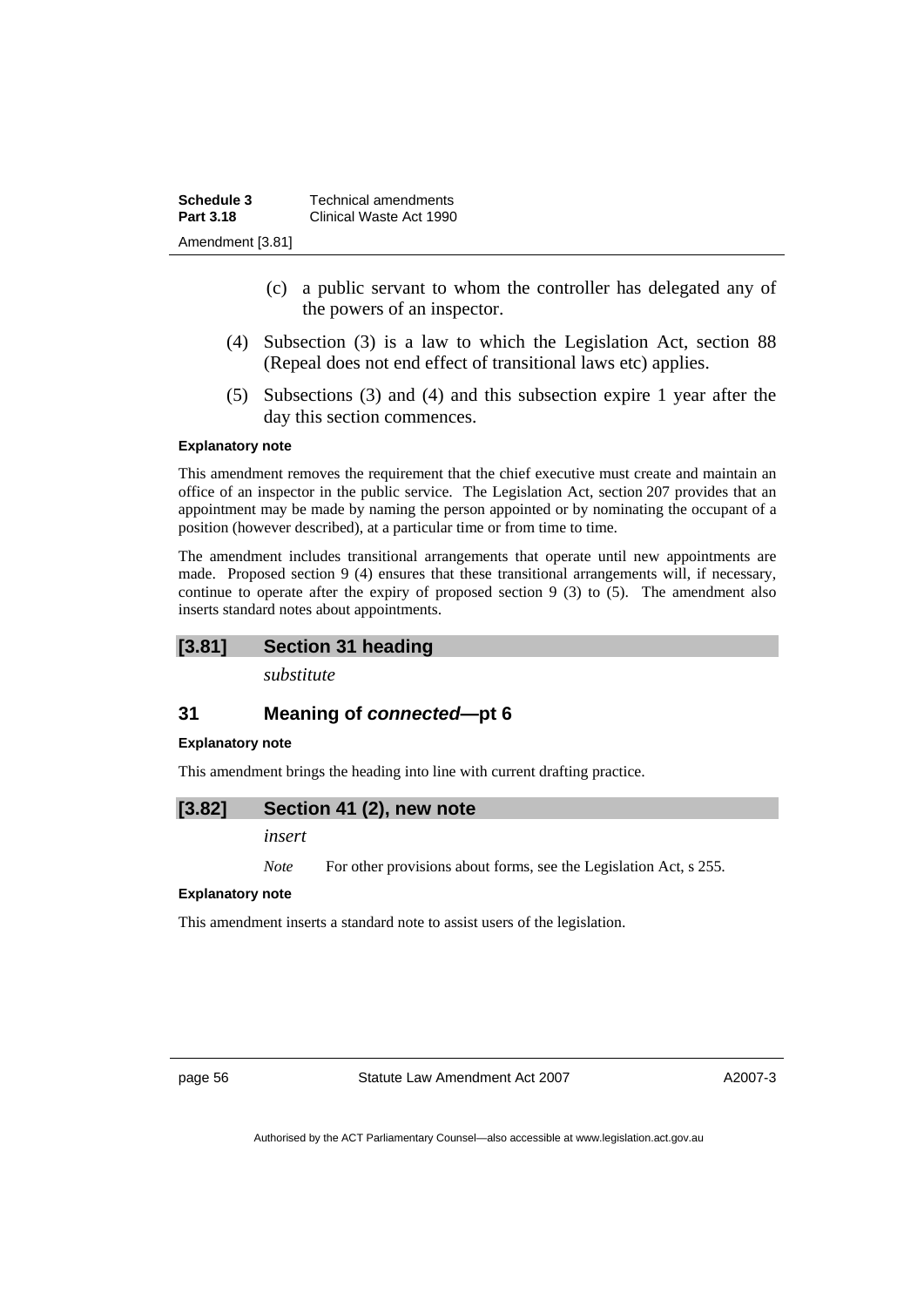Amendment [3.83]

# **[3.83] New dictionary**

*insert* 

# **Dictionary**

(see s 2)

*Note 1* The Legislation Act contains definitions and other provisions relevant to this Act.

- *Note 2* For example, the Legislation Act, dict, pt 1, defines the following terms:
	- administrative appeals tribunal
		- magistrate
		- Minister (see s 162)
		- person
		- public servant
		- State.

*connected*, for part 6 (Enforcement)—see section 31.

## **Explanatory note**

This amendment inserts a new dictionary in accordance with current drafting practice. It includes a signpost definition for a term which is not included in the existing interpretation section.

# **Part 3.19 Commercial Arbitration Act 1986**

## **[3.84] Section 1**

*substitute* 

# **1 Name of Act**

This Act is the *Commercial Arbitration Act 1986*.

#### **Explanatory note**

This amendment brings the naming section into line with current drafting practice.

A2007-3

Statute Law Amendment Act 2007

page 57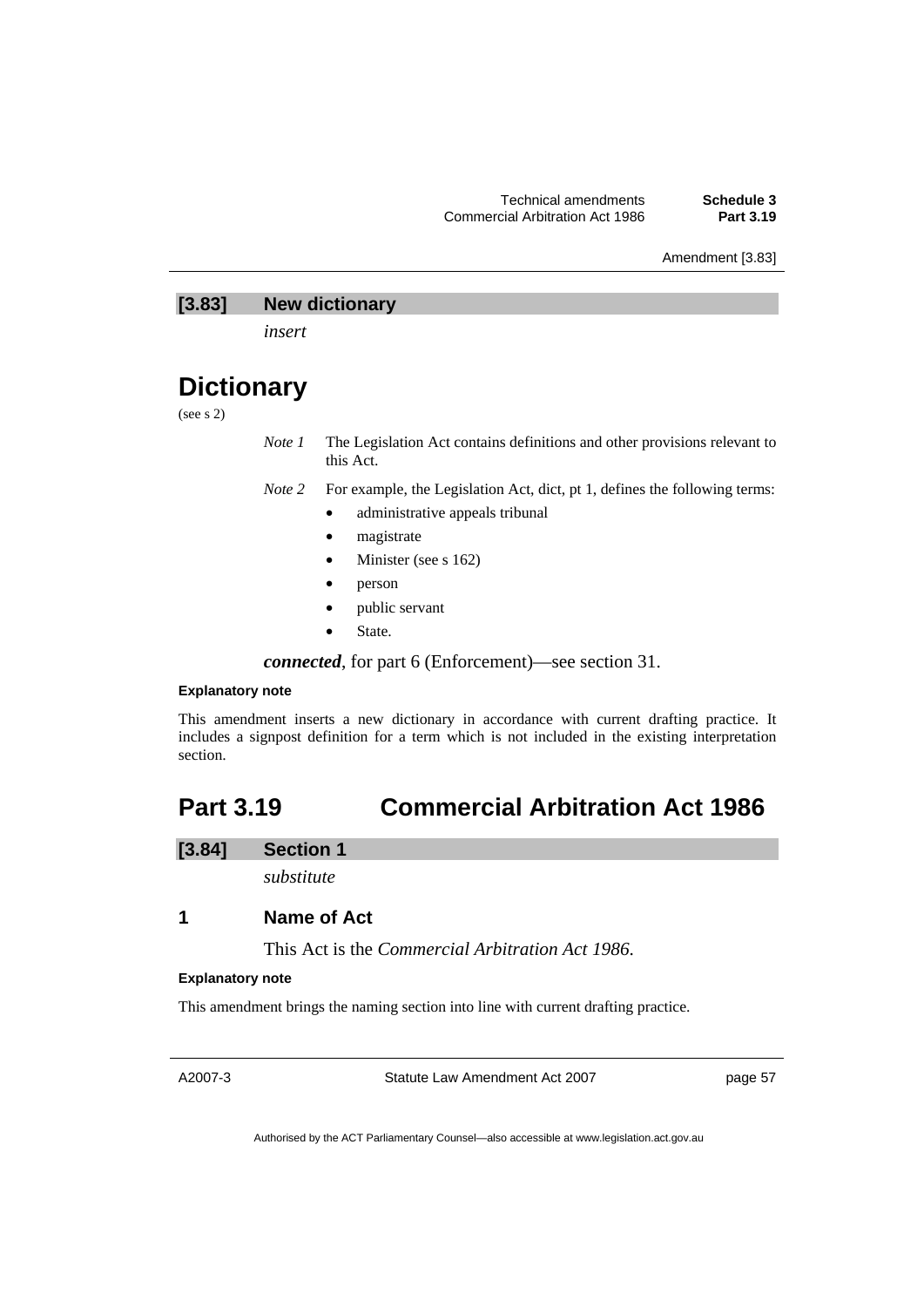**Schedule 3 Technical amendments**<br>**Part 3.19 Commercial Arbitration Part 3.19** Commercial Arbitration Act 1986 Amendment [3.85]

## **[3.85] Section 3**

*substitute* 

# **2 Dictionary**

The dictionary at the end of this Act is part of this Act.

- *Note 1* The dictionary at the end of this Act defines certain terms used in this Act.
- *Note 2* A definition in the dictionary applies to the entire Act unless the definition, or another provision of the Act, provides otherwise or the contrary intention otherwise appears (see Legislation Act, s 155 and s 156 (1)).

## **3 Notes**

A note included in this Act is explanatory and is not part of this Act.

*Note* See the Legislation Act, s 127 (1), (4) and (5) for the legal status of notes.

## **4 Application of Act**

- (1) This Act applies to an arbitration agreement and to an arbitration under an arbitration agreement.
- (2) This Act applies to arbitrations provided for in any other territory law as if—
	- (a) the other law were an arbitration agreement; and
	- (b) the arbitration were under an arbitration agreement; and
	- (c) the parties to the dispute which, under the other law, is referred to arbitration were the parties of the arbitration agreement.

## (3) However—

 (a) subsection (2) applies only to the extent provided for in the other territory law; and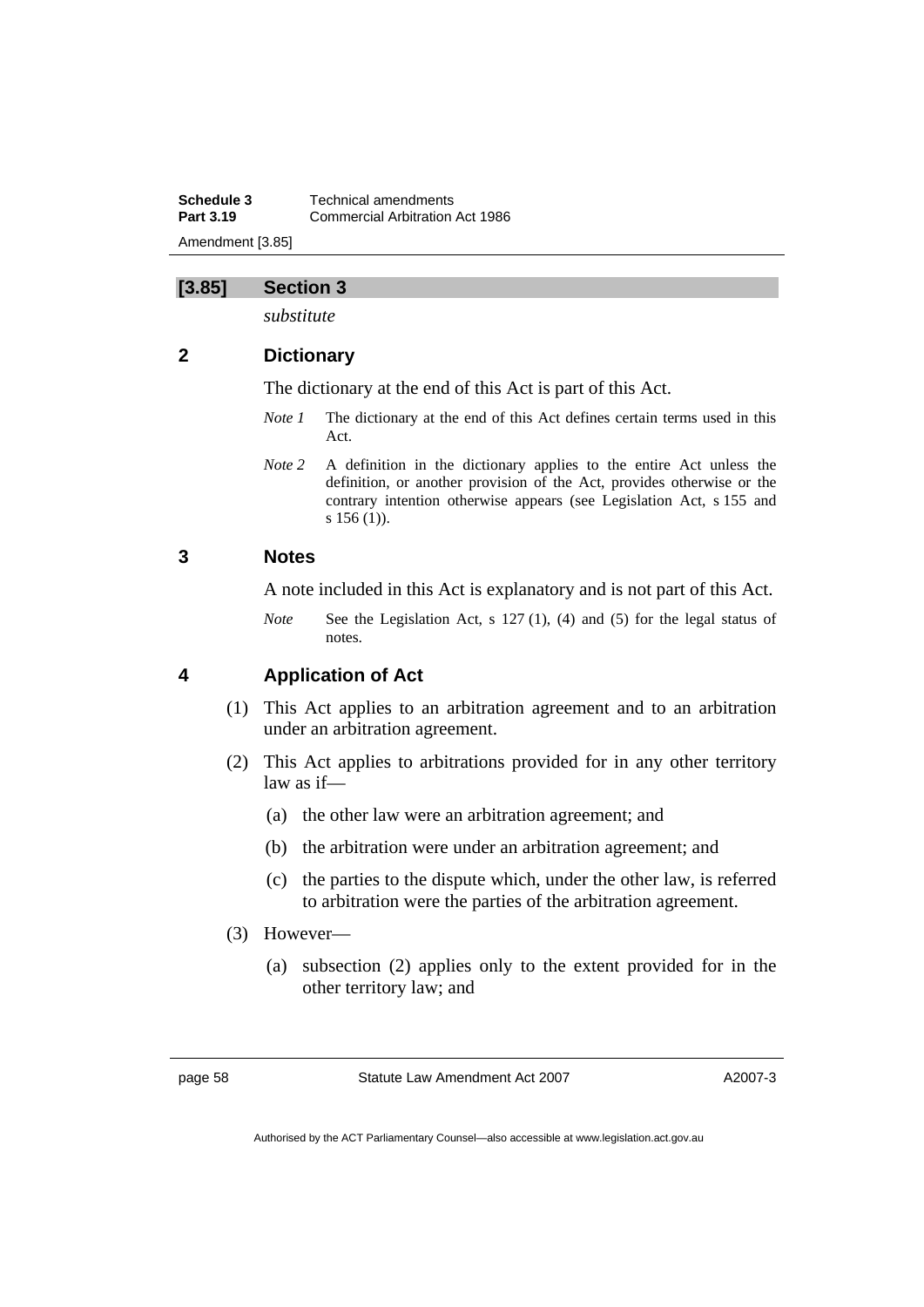Amendment [3.86]

- (b) nothing in this Act applies to an arbitration under any other territory law that is prescribed by regulation as an arbitration to which this Act does not apply.
- (4) This Act does not affect the operation of the *Credit Act 1985*, section 130 (Content of contracts of insurance).

#### **Explanatory note**

This amendment inserts standard dictionary and notes provisions consequent on the insertion of a new dictionary by another amendment.

It also remakes the provisions of existing section 3 (Application and transitional) that have continuing relevance in an updated form to bring them more closely into line with current drafting practice.

Existing section 3 (1) (a) is remade as new section 4 (1) with the omission of a reference to an arbitration agreement '(whether made before or after the commencement of this Act)'.

Existing section 3 (1) (b), which is about references in arbitration agreements to the *Arbitration Act 1902* (NSW) in its application in the ACT, is omitted because it is a redundant transitional provision.

Existing section 3 (2) and (4), which relate to arbitration agreements made before the commencement of the Act, is omitted because it is a redundant transitional provision.

Existing section 3 (3) is remade as new section 4 (2) and (3) (a).

Existing section 3 (5) and (6) is remade as new section 4 (3) (b) and (4).

#### **[3.86] Section 4 (1), definition of** *court*

*substitute* 

*court* means—

- (a) the Supreme Court; or
- (b) the Magistrates Court if—
	- (i) an arbitration agreement provides that the Magistrates Court has jurisdiction under this Act; or

A2007-3

Statute Law Amendment Act 2007

page 59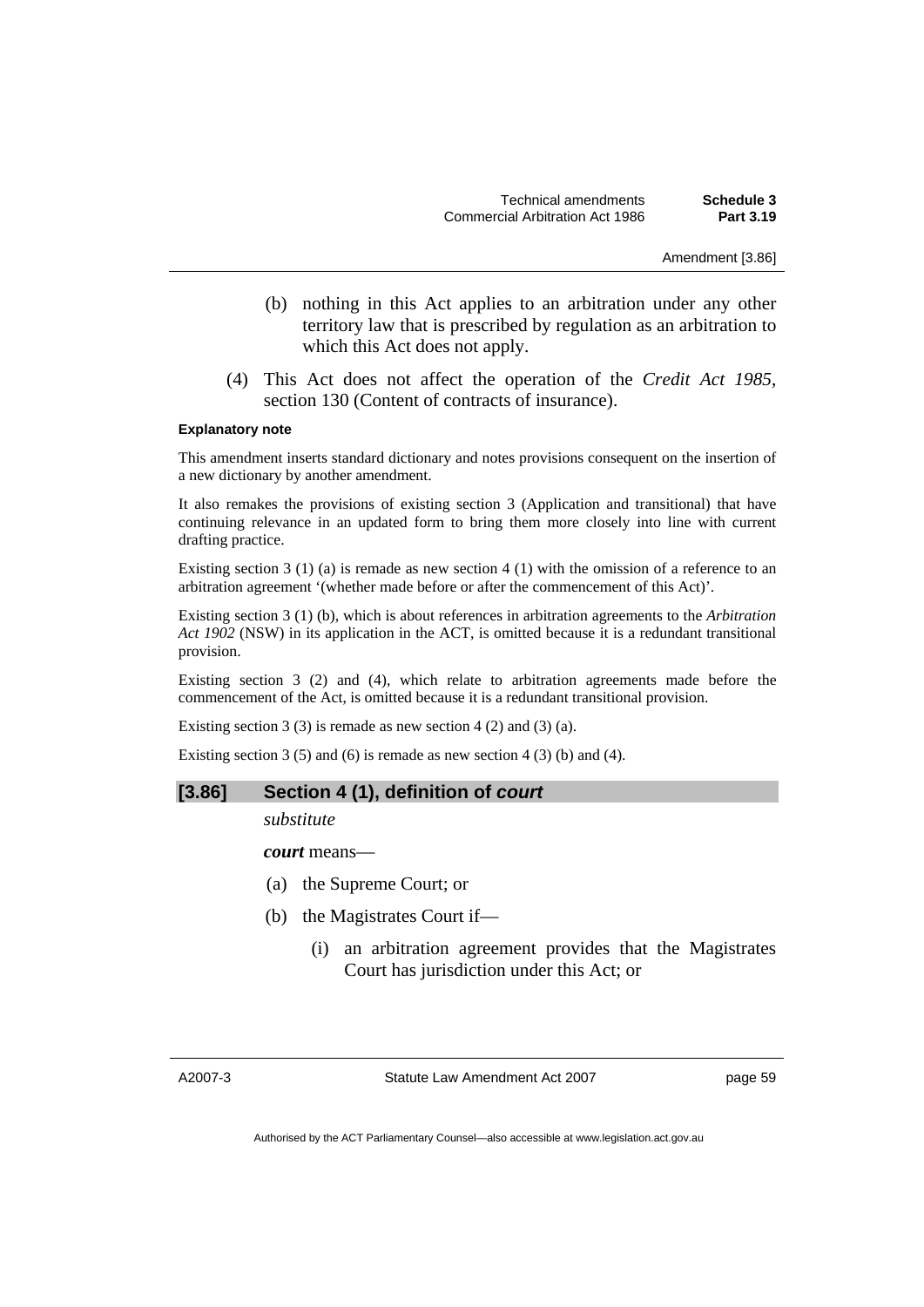| Schedule 3<br>Part 3.19 | Technical amendments<br>Commercial Arbitration Act 1986 |
|-------------------------|---------------------------------------------------------|
|                         |                                                         |
| Amendment [3.87]        |                                                         |

 (ii) the parties to an arbitration agreement that is in force have agreed in writing that the Magistrates Court has jurisdiction under this Act.

#### **Explanatory note**

This amendment remakes the definition in an updated form to bring it more closely into line with current drafting practice.

## **[3.87] Section 4 (1), definition of** *power of appointment* **or** *power to appoint*

#### *substitute*

*power of appointment*, in relation to an arbitrator or umpire, means a power to—

- (a) appoint an arbitrator or umpire; or
- (b) join in the appointment of an arbitrator or umpire; or
- (c) concur in or approve of the appointment of an arbitrator or umpire; or
- (d) take any other step for the appointment of an arbitrator or umpire.

## **Explanatory note**

This amendment remakes the definition to bring it more closely into line with current drafting practice. The definition is of both *power of appointment* and *power to appoint*. The second term is omitted from the revised definition and the 2 instances where the term is used in the Act are amended by other amendments.

## **[3.88] Section 4 (1), definitions (as amended)**

*relocate to dictionary* 

#### **Explanatory note**

This amendment relocates the definitions to a new dictionary that is inserted by another amendment.

page 60 Statute Law Amendment Act 2007

A2007-3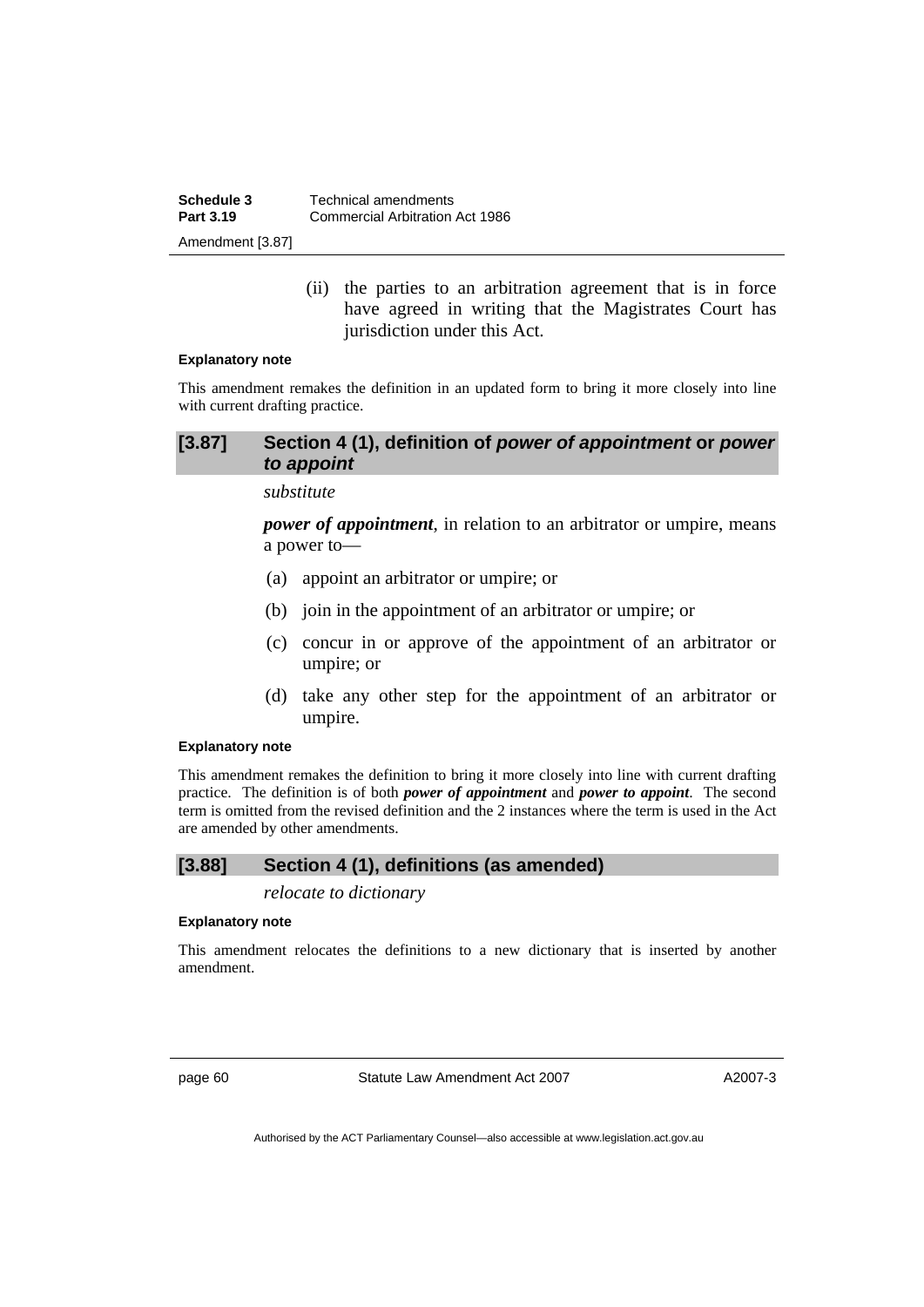Amendment [3.89]

## **[3.89] Section 4, remainder**

*omit* 

#### **Explanatory note**

This amendment is consequential on the relocation by another amendment of the definitions in existing section 4 (1) to a new dictionary which is inserted by another amendment. The dictionary includes a definition of *arbitrator* which is defined in existing section 4 (2).

| [3.90] | Section 8 (1) |
|--------|---------------|
|        |               |

*omit* 

power to appoint an arbitrator

*substitute* 

power of appointment in relation to an arbitrator

#### **Explanatory note**

This amendment is consequential on the amendment of the definition of *power of appointment* by another amendment.



*omit* 

power to appoint an arbitrator

*substitute* 

power of appointment in relation to an arbitrator

#### **Explanatory note**

This amendment is consequential on the amendment of the definition of *power of appointment* by another amendment.

A2007-3

Statute Law Amendment Act 2007

page 61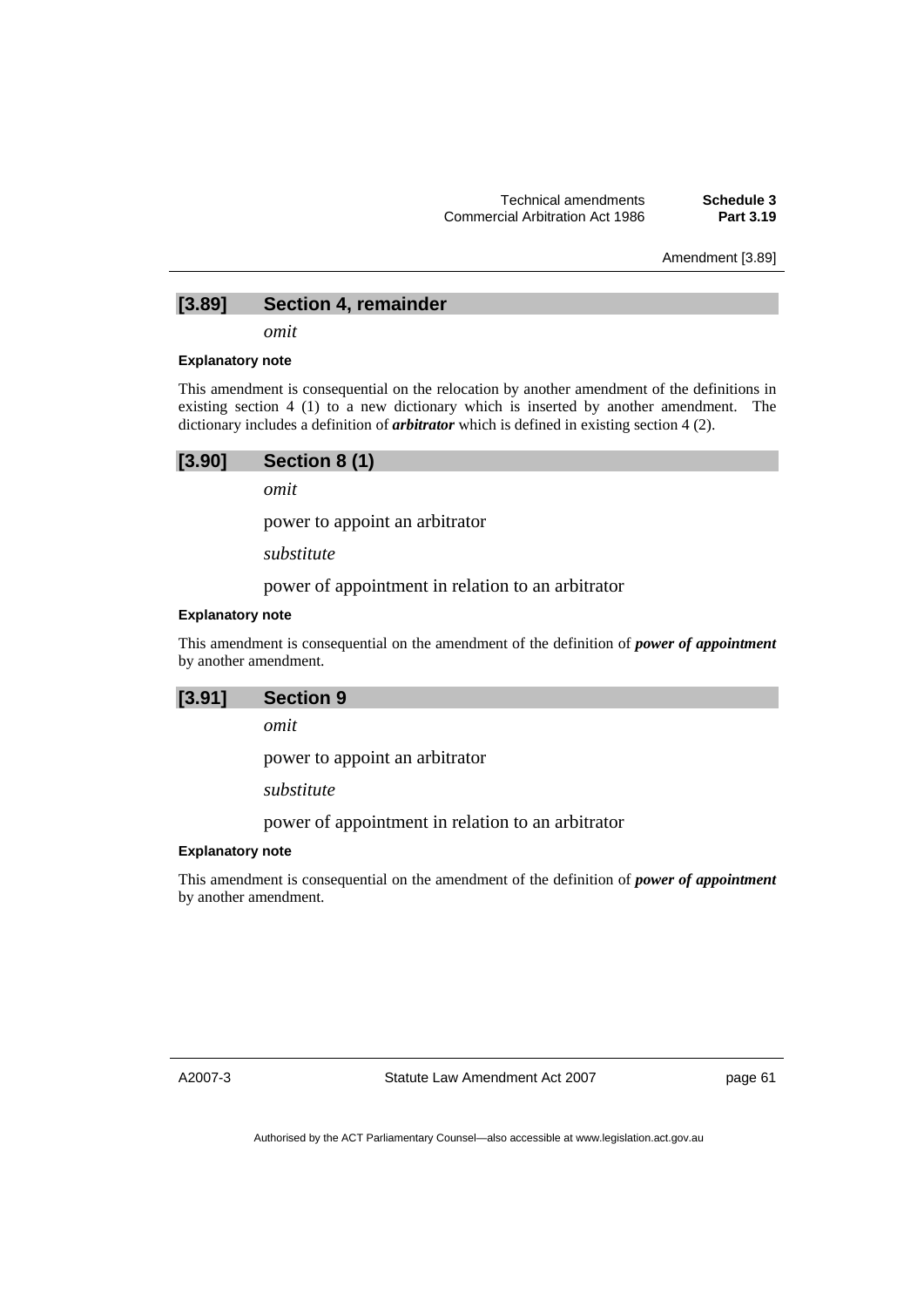**Schedule 3 Technical amendments**<br>**Part 3.20 Commissioner for the Fig. Part 3.20** Commissioner for the Environment Act 1993 Amendment [3.92]

## **[3.92] New dictionary**

*insert* 

# **Dictionary**

(see s 2)

*Note 1* The Legislation Act contains definitions and other provisions relevant to this Act.

*Note 2* For example, the Legislation Act, dict, pt 1, defines the following terms:

- exercise
- Magistrates Court
- person
- Supreme Court.

*arbitrator* includes, where there are 2 or more arbitrators, the arbitrators.

#### **Explanatory note**

This amendment inserts a new dictionary in accordance with current drafting practice. The definition of *arbitrator* is based on existing section 4 (2) which is omitted by another amendment.

# **Part 3.20 Commissioner for the Environment Act 1993**

#### **[3.93] Section 1**

*substitute* 

## **1 Name of Act**

This Act is the *Commissioner for the Environment Act 1993*.

#### **Explanatory note**

This amendment brings the naming section into line with current drafting practice.

page 62 Statute Law Amendment Act 2007

A2007-3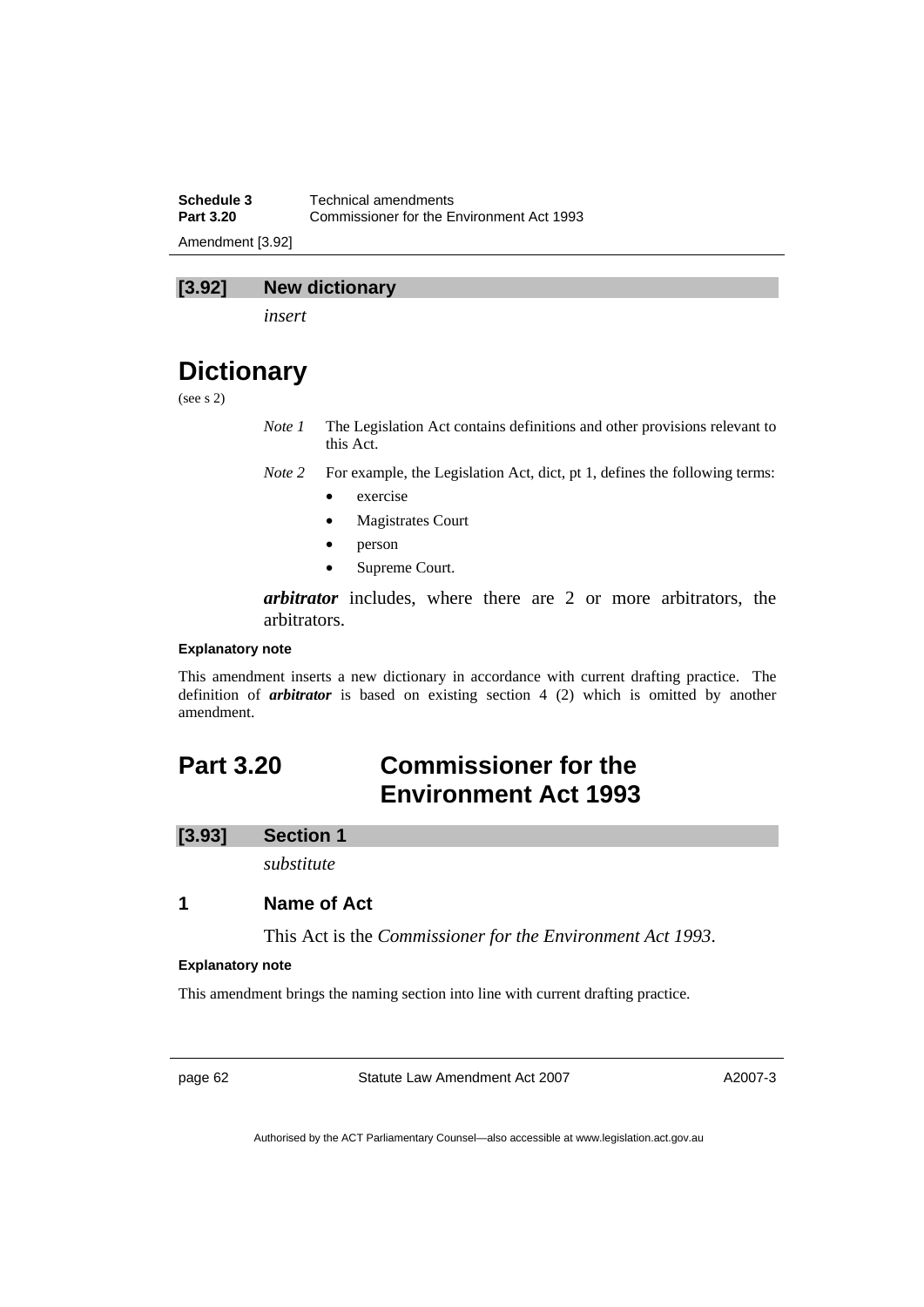Amendment [3.94]

# **[3.94] Section 3 (1), definition of** *prescribed authority***, paragraph (a) (ii)**

*omit* 

subsection (2)

*substitute* 

section 3 (1) (Entities not necessarily prescribed authorities)

#### **Explanatory note**

This amendment is consequential on the remaking of existing section 3 (2) as new section 3 (1) by another amendment.

# **[3.95] Section 3 (1), definition of** *prescribed authority***, paragraph (c)**

*omit* 

subsection (3)

*substitute* 

section 3 (2)

#### **Explanatory note**

This amendment is consequential on the remaking of existing section  $3(3)$  as new section  $3(2)$ and (3) by another amendment.

## **[3.96] Section 3 (1), definitions (as amended)**

*relocate to dictionary* 

#### **Explanatory note**

This amendment relocates the definitions to a new dictionary that is inserted by another amendment.

A2007-3

Statute Law Amendment Act 2007

page 63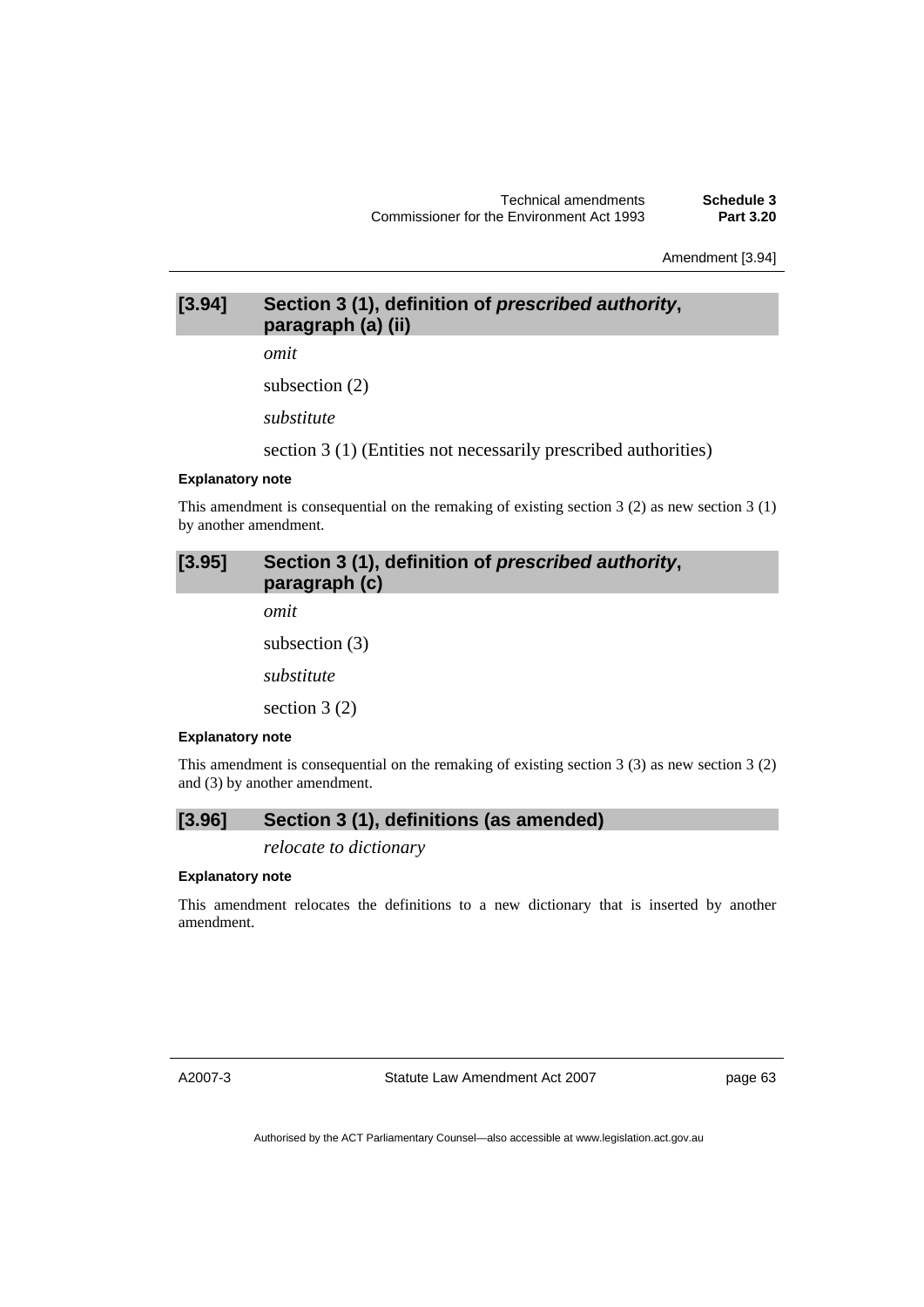**Schedule 3 Technical amendments**<br>**Part 3.20 Commissioner for the Fig. Part 3.20** Commissioner for the Environment Act 1993 Amendment [3.97]

## **[3.97] Section 3, remainder**

*substitute* 

## **2 Dictionary**

The dictionary at the end of this Act is part of this Act.

- *Note 1* The dictionary at the end of this Act defines certain terms used in this Act
- *Note 2* A definition in the dictionary applies to the entire Act unless the definition, or another provision of the Act, provides otherwise or the contrary intention otherwise appears (see Legislation Act, s 155 and s 156 (1)).

## **2A Notes**

A note included in this Act is explanatory and is not part of this Act.

*Note* See the Legislation Act s 127 (1), (4) and (5) for the legal status of notes.

## **3 Entities not necessarily prescribed authorities**

 (1) For this Act, an unincorporated body established under an enactment for the purpose of assisting, or exercising functions connected with, a prescribed authority is not taken to be a prescribed authority but action taken by the body, or by a person for the body, is taken to be action by the prescribed authority.

### **Examples of bodies**

A board, council and committee

- *Note 1 Body* includes any group of people joined together for a common purpose (see Legislation Act, dict, pt 1).
- *Note 2* An example is part of the Act, is not exhaustive and may extend, but does not limit, the meaning of the provision in which it appears (see Legislation Act, s 126 and s 132).

page 64 Statute Law Amendment Act 2007

A2007-3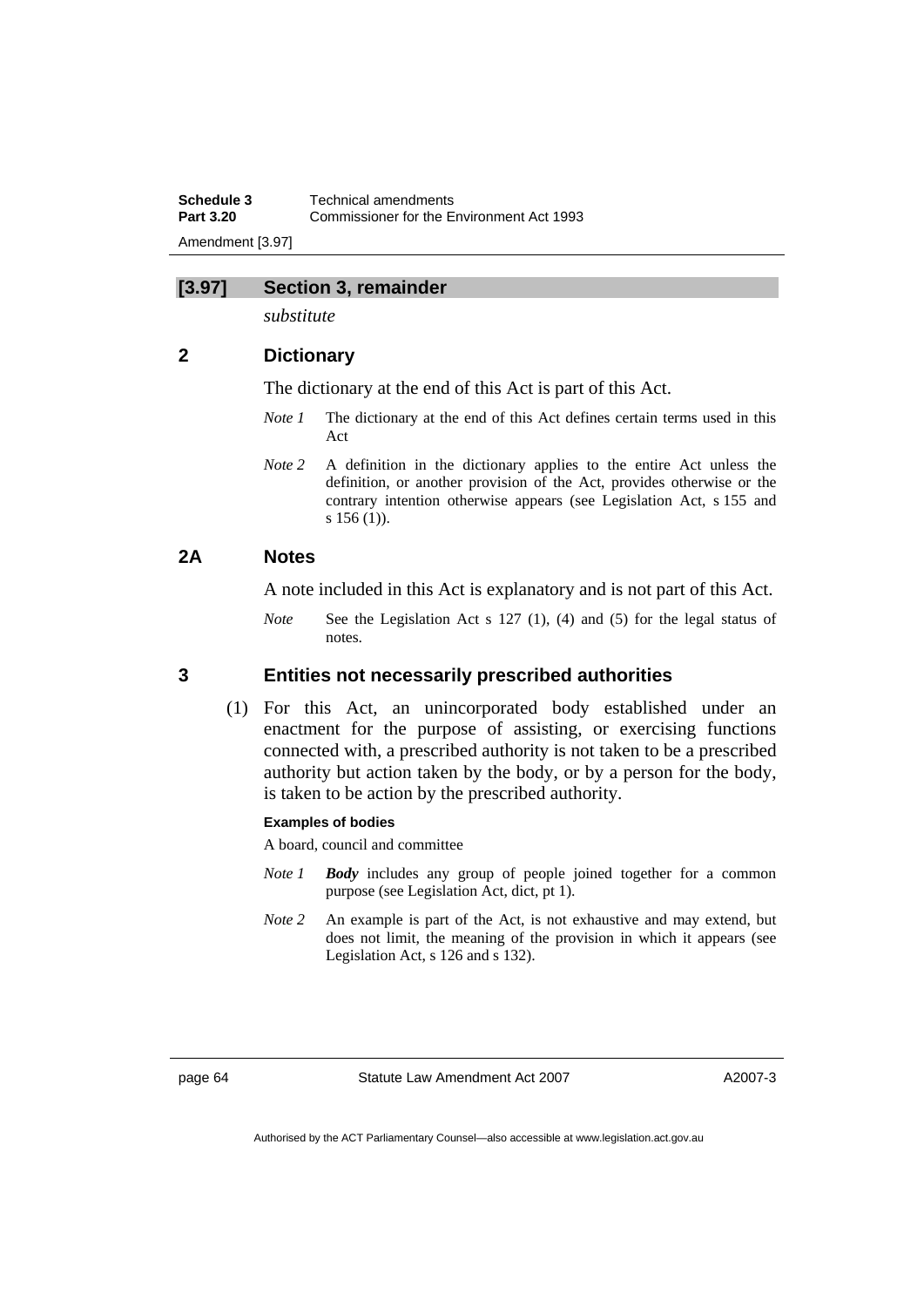Amendment [3.98]

 (2) For this Act, a person is not taken to be a prescribed authority only because the person holds or performs the duties of a specified office, but any action taken by or for the person is taken to have been taken by the agency or body concerned.

*Note Agency* includes a prescribed authority (see dictionary).

(3) In this section:

## *specified office* means—

- (a) an office the duties of which the person performs as employment duties as an officer of an agency; or
- (b) an office of a member of a body; or
- (c) an office established by an enactment for a prescribed authority; or
- (d) an office prescribed by regulation.

#### **Explanatory note**

This amendment inserts standard dictionary and notes provisions consequent on the insertion of a new dictionary by another amendment. It also remakes existing section 3 (2) and (3) as new section 3.

## **[3.98] Sections 4 and 5**

*substitute* 

## **4 Commissioner for the Environment**

- (1) The Minister must appoint a person as the Commissioner for the Environment.
	- *Note 1* For the making of appointments (including acting appointments), see the Legislation Act, pt 19.3.
	- *Note 2* In particular, an appointment may be made by naming a person or nominating the occupant of a position (see Legislation Act, s 207).
	- *Note 3* Certain Ministerial appointments require consultation with an Assembly committee and are disallowable (see Legislation Act, div 19.3.3).

A2007-3

Statute Law Amendment Act 2007

page 65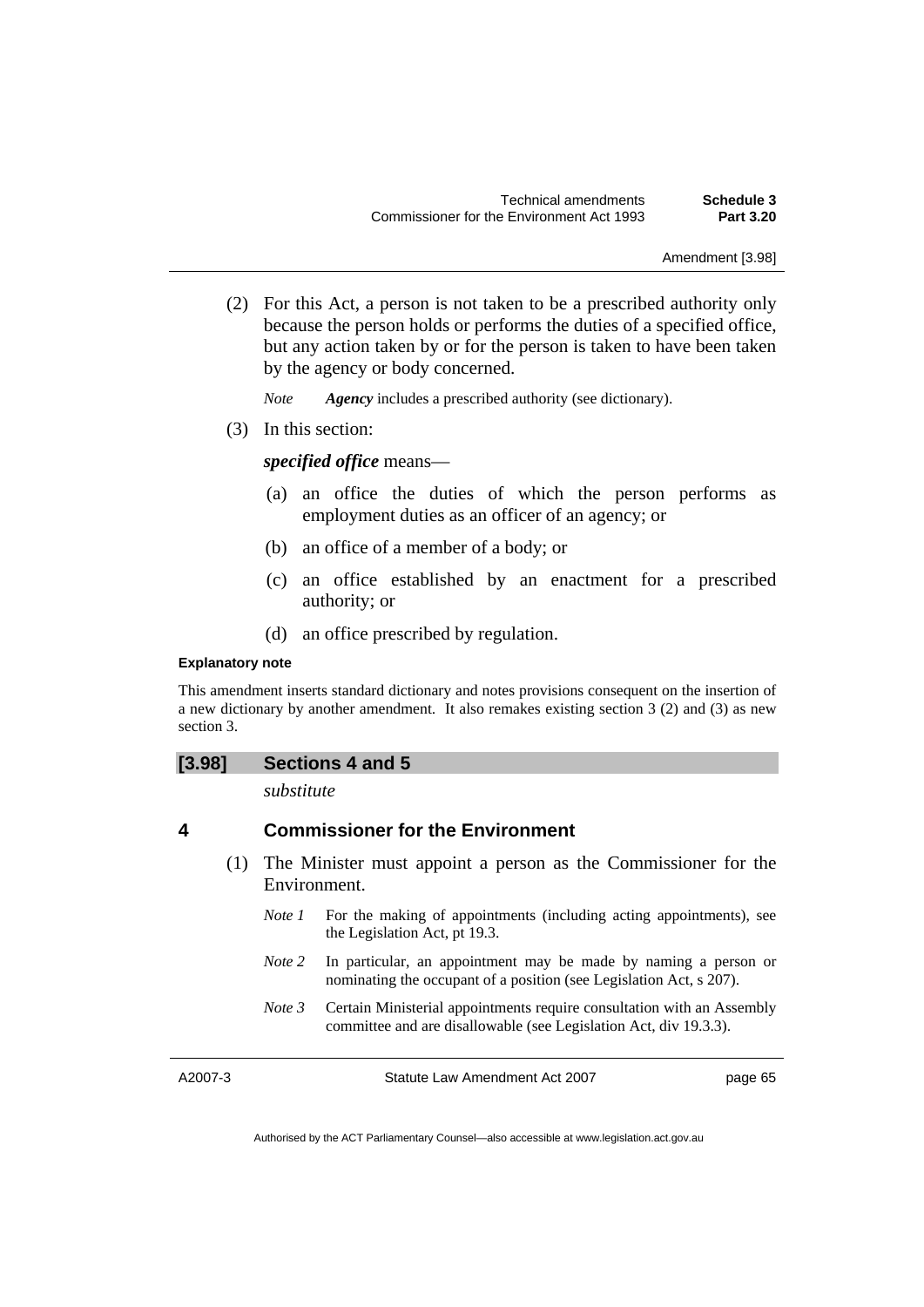(2) The commissioner holds office on the terms not provided by this Act that are decided in writing.

## **5 Term of office**

Subject to this Act, the commissioner must not be appointed for a term of longer than 5 years.

*Note* A person may be reappointed to a position if the person is eligible to be appointed to the position (see Legislation Act, s 208 and dict, pt 1, def of *appoint*).

#### **Explanatory note**

This amendment updates existing sections 4 and 5 to bring them into line with current drafting practice. The existing reference to eligibility for reappointment in section 5 is unnecessary because the Legislation Act, section 208 (1) provides that if a person is eligible for appointment the person may be reappointed. A standard note about reappointment is added.

Existing section 4 (1) is updated by omitting a reference to 'by instrument' because the Legislation Act, section 206 provides that an appointment must be made, or evidenced, by writing signed by the appointer. Standard appointment notes are also added to the subsection.

Existing section 4 (2) is brought into line with current drafting practice.

The reference in existing section 5 to holding office for the period specified in the instrument of appointment is omitted. It is unnecessary because the Legislation Act, section 206 (2) provides that if a law provides for a maximum period of appointment, the instrument of appointment must state the period for which the appointment is made.

The reference in existing section 5 to eligibility for reappointment is unnecessary because the Legislation Act, section 208 (1) provides that if a person is eligible for appointment the person may be reappointed. A standard note about reappointment is added.

## **[3.99] Section 8**

*omit* 

### **Explanatory note**

This amendment removes an unnecessary provision about resignation from office. The Legislation Act, section 210 provides for the resignation of a person from a statutory appointment. A standard note about resignation is added to section 9 (1) by the next amendment.

page 66 Statute Law Amendment Act 2007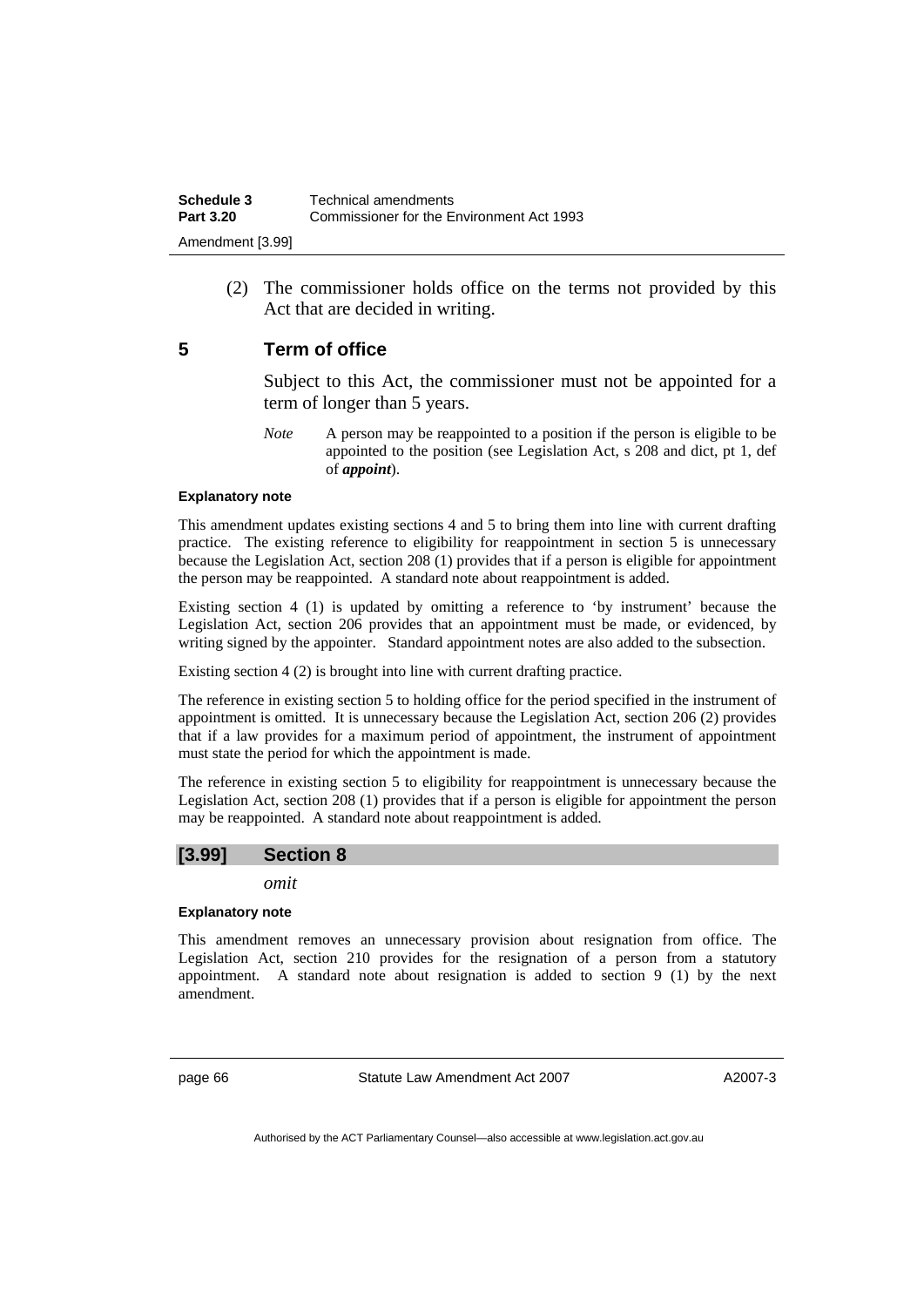Amendment [3.100]

## **[3.100] Section 9 (1), new note**

*insert* 

*Note* A person's appointment also ends if the person resigns (see Legislation Act, s 210).

#### **Explanatory note**

This amendment is consequential on the omission of section 8 by the previous amendment.

## **[3.101] Section 9 (6)**

*substitute* 

 (6) The Executive must end the commissioner's appointment if the commissioner becomes bankrupt or executes a personal insolvency agreement.

#### **Explanatory note**

The *Bankruptcy Legislation Amendment Act 2004* (Cwlth) amended the *Bankruptcy Act 1966*  (Cwlth) to replace the concepts of deed of assignment, deed of arrangement and composition with the new single concept of personal insolvency agreement. This amendment brings the subsection into line with the new concept.

### **[3.102] Section 11**

*substitute* 

## **11 Delegation by commissioner**

The commissioner may delegate to a public servant the commissioner's functions under this Act.

*Note* For the making of delegations and the exercise of delegated functions, see the Legislation Act, pt 19.4.

#### **Explanatory note**

This amendment updates the delegation provision and inserts a standard note about delegations. The Legislation Act, section 232 requires a delegation to be made by writing signed by the appointer. The Legislation Act, section 234 allows the delegation of any part of functions that may be delegated.

A2007-3

Statute Law Amendment Act 2007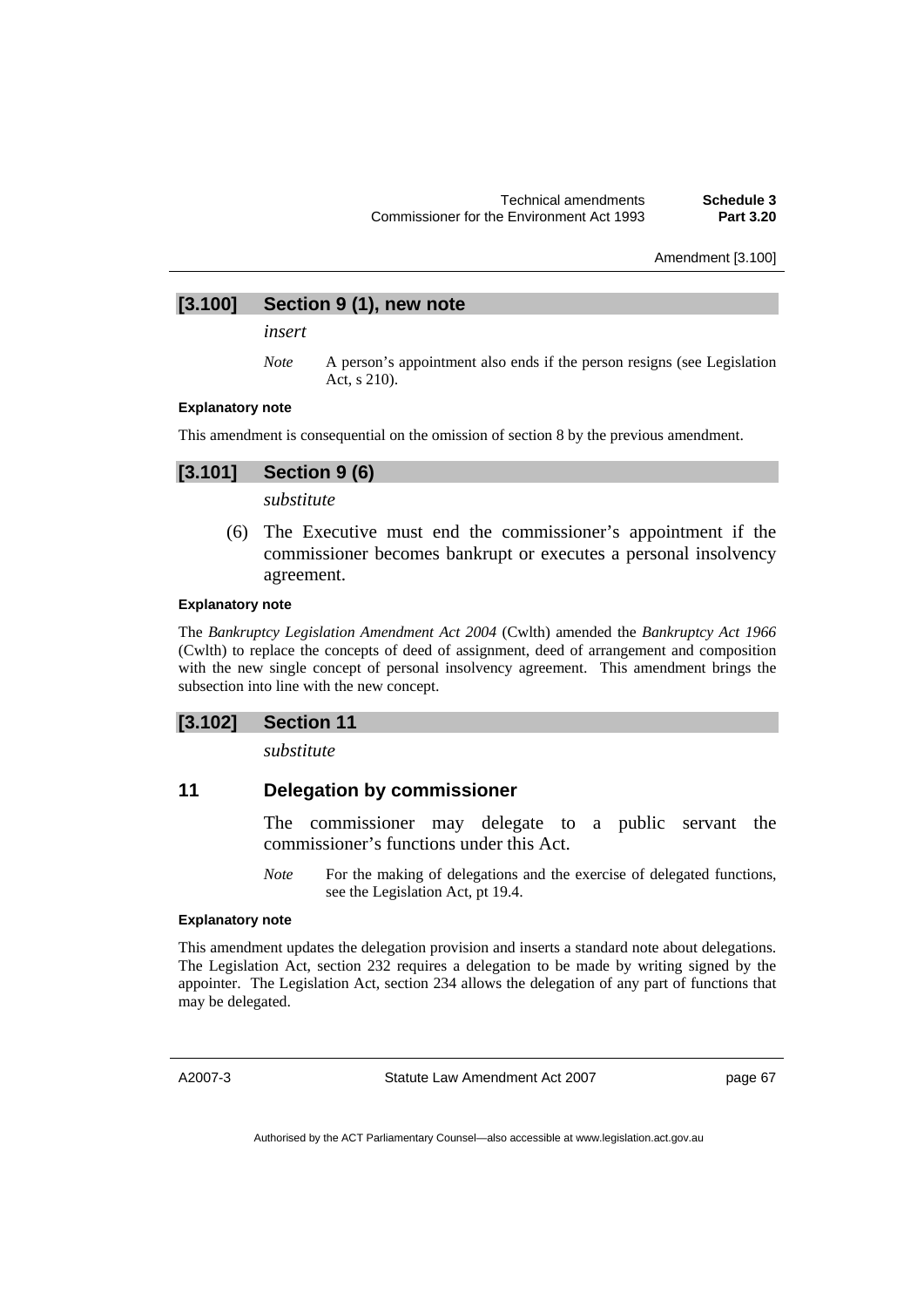**Schedule 3 Technical amendments**<br>**Part 3.21 Common Boundaries Adv Part 3.21** Common Boundaries Act 1981 Amendment [3.103]

## **[3.103] New dictionary**

*insert* 

# **Dictionary**

(see s 2)

*Note 1* The Legislation Act contains definitions and other provisions relevant to this Act.

*Note 2* For example, the Legislation Act, dict, pt 1, defines the following terms:

- **Executive**
- exercise
- function
- Minister (see s 162)
- penalty unit (see s 133).

#### **Explanatory note**

This amendment inserts a new dictionary in accordance with current drafting practice.

# **Part 3.21 Common Boundaries Act 1981**

### **[3.104] New sections 1A and 1B**

*insert* 

## **1A Dictionary**

The dictionary at the end of this Act is part of this Act.

*Note 1* The dictionary at the end of this Act defines certain terms used in this Act, and includes references (*signpost definitions*) to other terms defined elsewhere in this Act.

> For example, the signpost definition '*party wall*, for part 3 (Party walls)—see section 27.' means that the term 'party wall' is defined in that section for part 3.

page 68 Statute Law Amendment Act 2007

A2007-3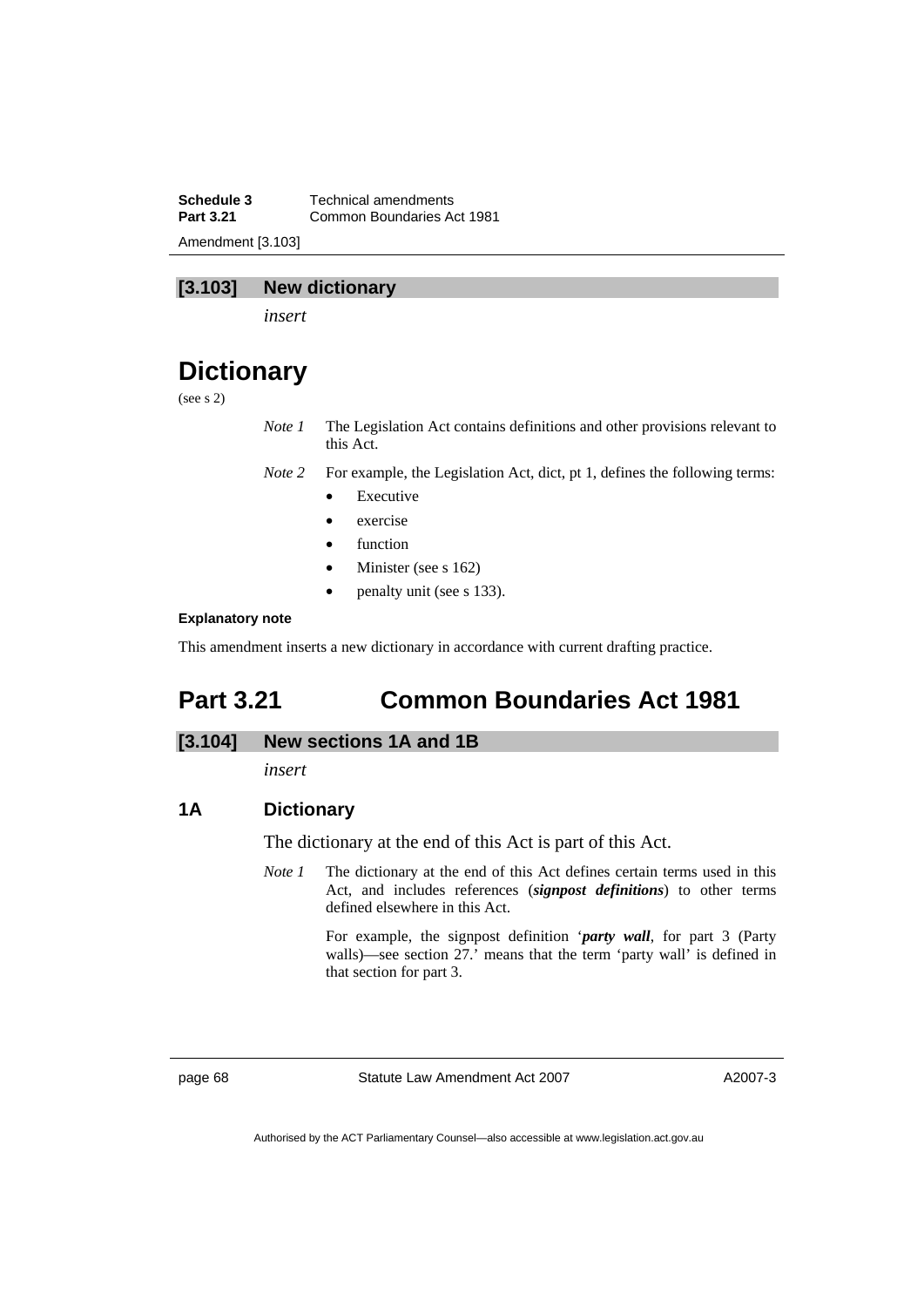Technical amendments **Schedule 3**  Common Boundaries Act 1981 **Part 3.21** 

Amendment [3.105]

*Note 2* A definition in the dictionary (including a signpost definition) applies to the entire Act unless the definition, or another provision of the Act, provides otherwise or the contrary intention otherwise appears (see Legislation Act,  $s$  155 and  $s$  156 (1)).

## **1B Notes**

A note included in this Act is explanatory and is not part of this Act.

*Note* See the Legislation Act, s 127 (1), (4) and (5) for the legal status of notes.

#### **Explanatory note**

This amendment inserts standard dictionary and notes provisions consequent on the insertion of a new dictionary by another amendment.

### **[3.105] Section 2, definition of** *court*

*omit* 

#### **Explanatory note**

This amendment omits an unnecessary definition. The term *court* is defined for division 2.1 as meaning the Small Claims Court. However, all the relevant provisions of the division (with 2 exceptions) use the term 'Small Claims Court'. The exceptions are the definition of *inquiry* and section 15 (1) which are consequentially amended by other amendments.

## **[3.106] Section 2, definition of** *inquiry*

*substitute* 

*inquiry* means an inquiry in the Small Claims Court.

#### **Explanatory note**

This definition is amended consequent on the omission of the definition of *court* by the previous amendment.

A2007-3

Statute Law Amendment Act 2007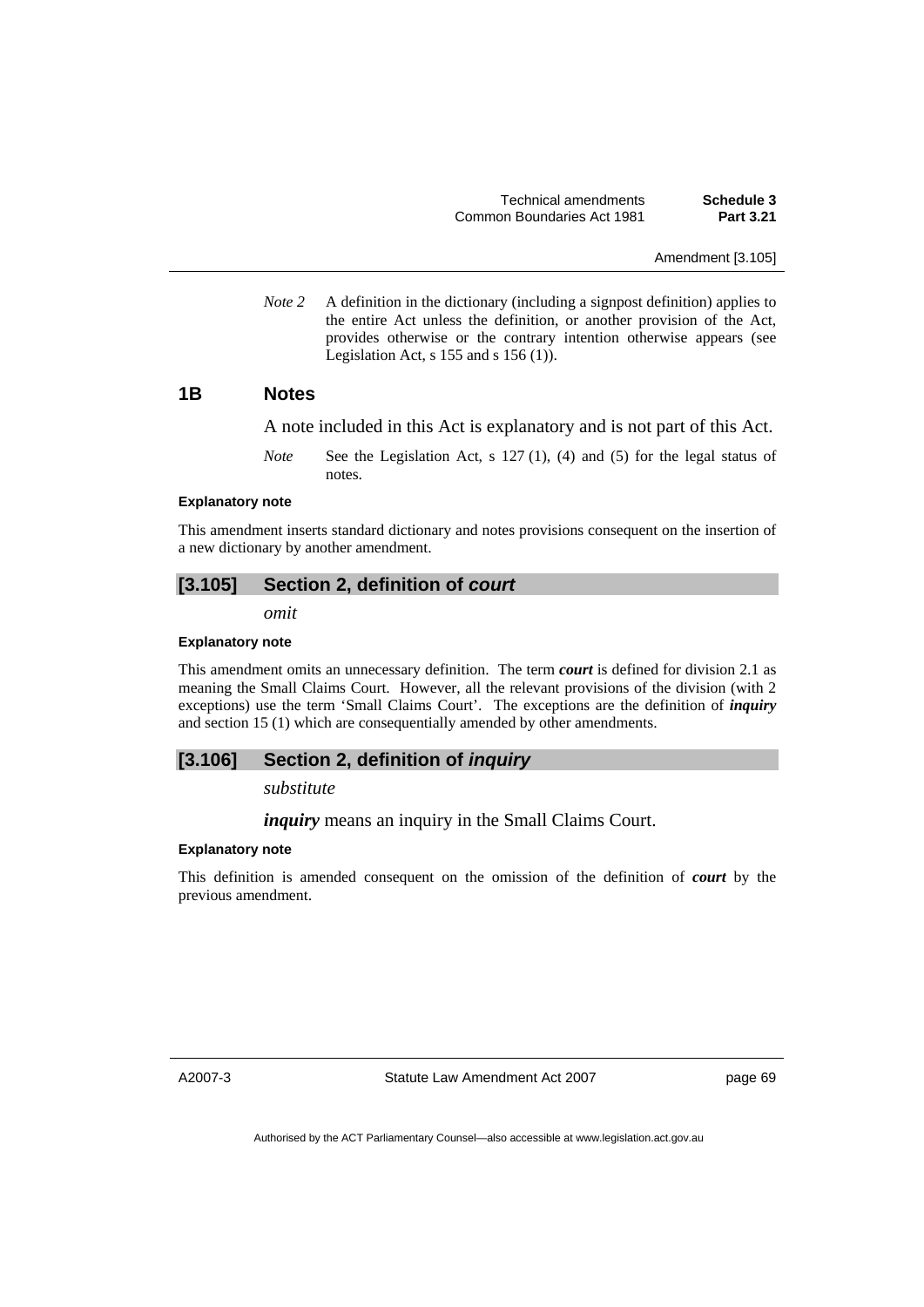**Schedule 3 Technical amendments**<br>**Part 3.21 Common Boundaries Adv Part 3.21** Common Boundaries Act 1981 Amendment [3.107]

## **[3.107] Section 15 (1)**

*substitute* 

 (1) If the same person is a party to 2 or more applications to the Small Claims Court under the same section of this division, the court may direct that the applications be dealt with together.

#### **Explanatory note**

This amendment brings the subsection into line with current drafting practice.

## **[3.108] New dictionary**

*insert* 

# **Dictionary**

(see s 1A)

*Note 1* The Legislation Act contains definitions and other provisions relevant to this Act.

*Note 2* For example, the Legislation Act, dict, pt 1, defines the following terms:

- chief executive (see s 163)
- national land
- Small Claims Court
- territory land.

*basic fence*, for division 2.1 (Fences requested by occupiers)—see section 2.

**basic rural fence**, for division 2.1 (Fences requested by occupiers)—see section 2.

**basic urban fence**, for division 2.1 (Fences requested by occupiers)—see section 2.

*conference notice*, for division 2.1 (Fences requested by occupiers)—see section 2.

*inquiry*, for division 2.1 (Fences requested by occupiers)—see section 2.

page 70 Statute Law Amendment Act 2007

A2007-3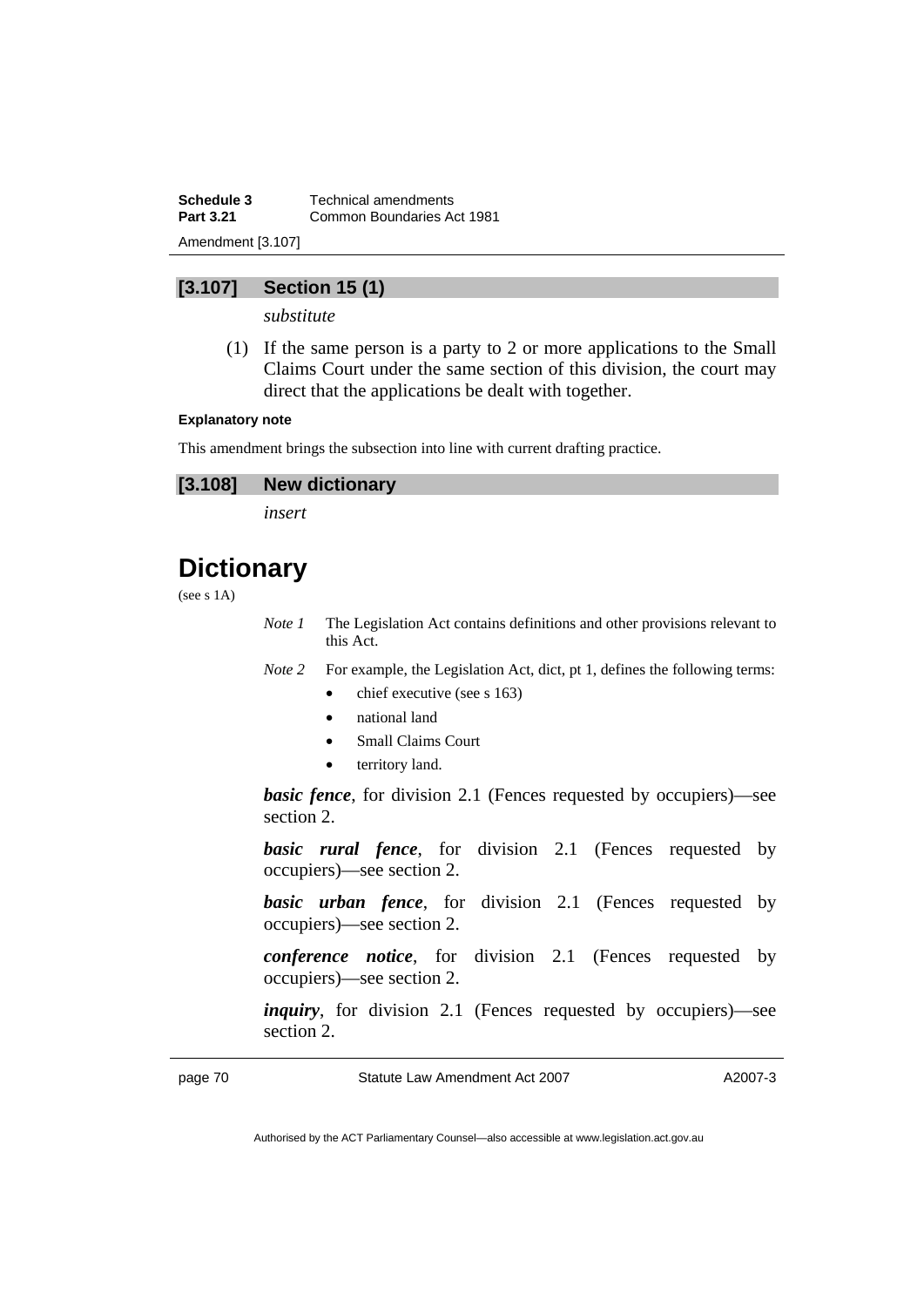Amendment [3.109]

*inquiry notice*, for division 2.1 (Fences requested by occupiers) see section 2.

*occupier*, in relation to a parcel of land, for division 2.1 (Fences requested by occupiers)—see section 2.

*parcel of land*, for division 2.1 (Fences requested by occupiers) see section 2A and section 2B.

*party wall*, for part 3 (Party walls)—see section 27.

*registrar*, for division 2.1 (Fences requested by occupiers)—see section 2.

*rules*, for division 2.1 (Fences requested by occupiers)—see section 2.

#### **Explanatory note**

This amendment inserts a new dictionary in accordance with current drafting practice. It includes signpost definitions for terms that are defined for a particular division or part of the Act.

## **Part 3.22 Competition Policy Reform Act 1996**

**[3.109] New section 2A** 

*insert* 

#### **2A Notes**

A note included in this Act is explanatory and is not part of this Act.

*Note* See the Legislation Act, s 127 (1), (4) and (5) for the legal status of notes.

#### **Explanatory note**

This amendment inserts a standard notes provision.

A2007-3

Statute Law Amendment Act 2007

page 71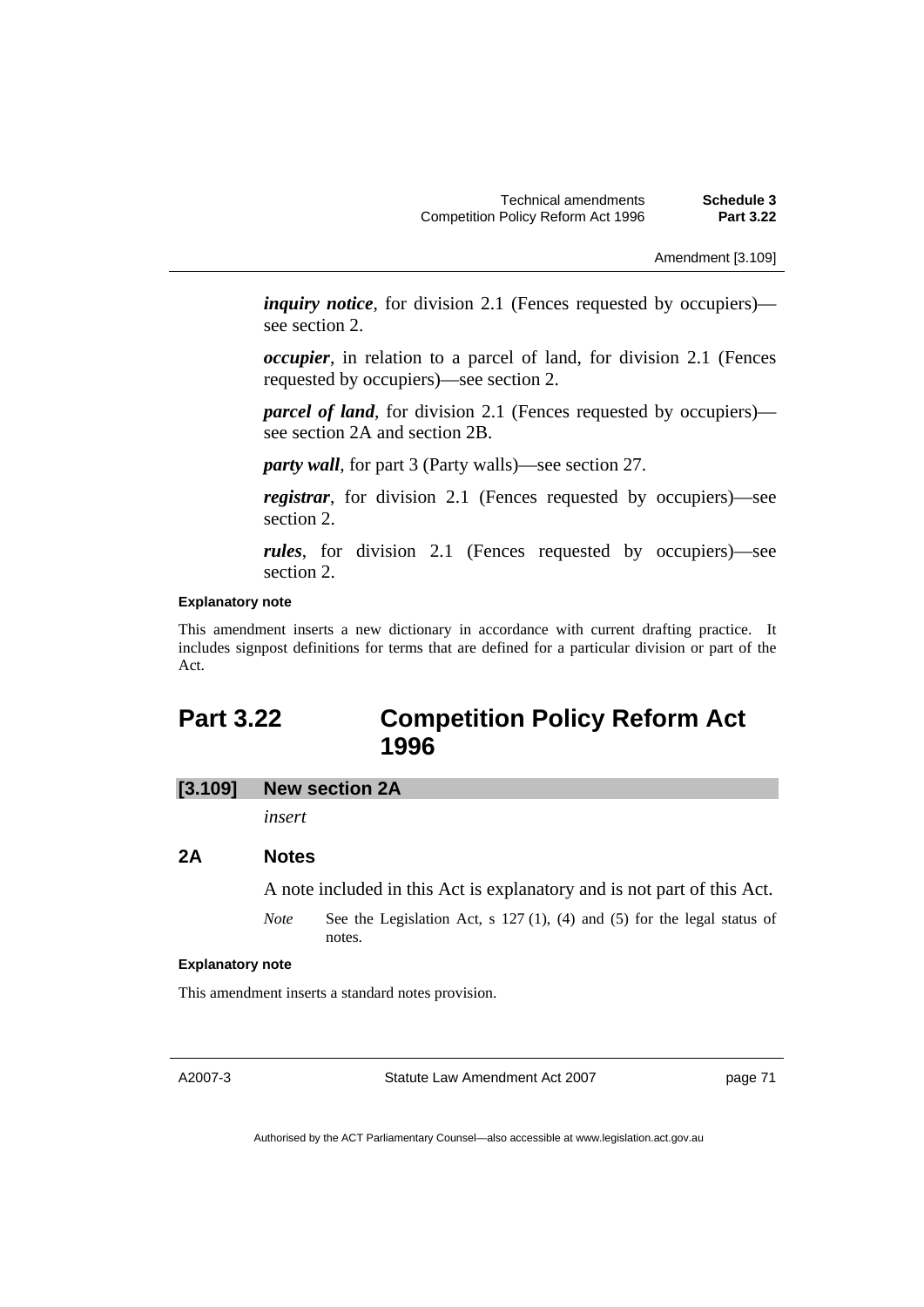**Schedule 3 Technical amendments**<br>**Part 3.23 Consumer Credit (Admi Part 3.23** Consumer Credit (Administration) Act 1996

Amendment [3.110]

## **[3.110] Section 29 heading**

*substitute* 

## **29 Meaning of** *Commonwealth administrative laws***—div 5.5**

#### **Explanatory note**

This amendment brings the section's heading into line with current drafting practice.

## **[3.111] Part 7**

*omit* 

#### **Explanatory note**

This amendment omits redundant transitional provisions.

## **[3.112] Dictionary, new definition of** *Commonwealth administrative laws*

*insert* 

*Commonwealth administrative laws*, for division 5.5 (Administrative law)—see section 29.

#### **Explanatory note**

This amendment inserts, in accordance with current drafting practice, a signpost definition into the dictionary for a term which is defined for a division of the Act.

# **Part 3.23 Consumer Credit (Administration) Act 1996**

#### **[3.113] Section 3, definition of** *credit provider*

*omit* 

#### **Explanatory note**

This amendment omits a definition which is included in an updated form in the new dictionary which is inserted by another amendment.

page 72 Statute Law Amendment Act 2007

A2007-3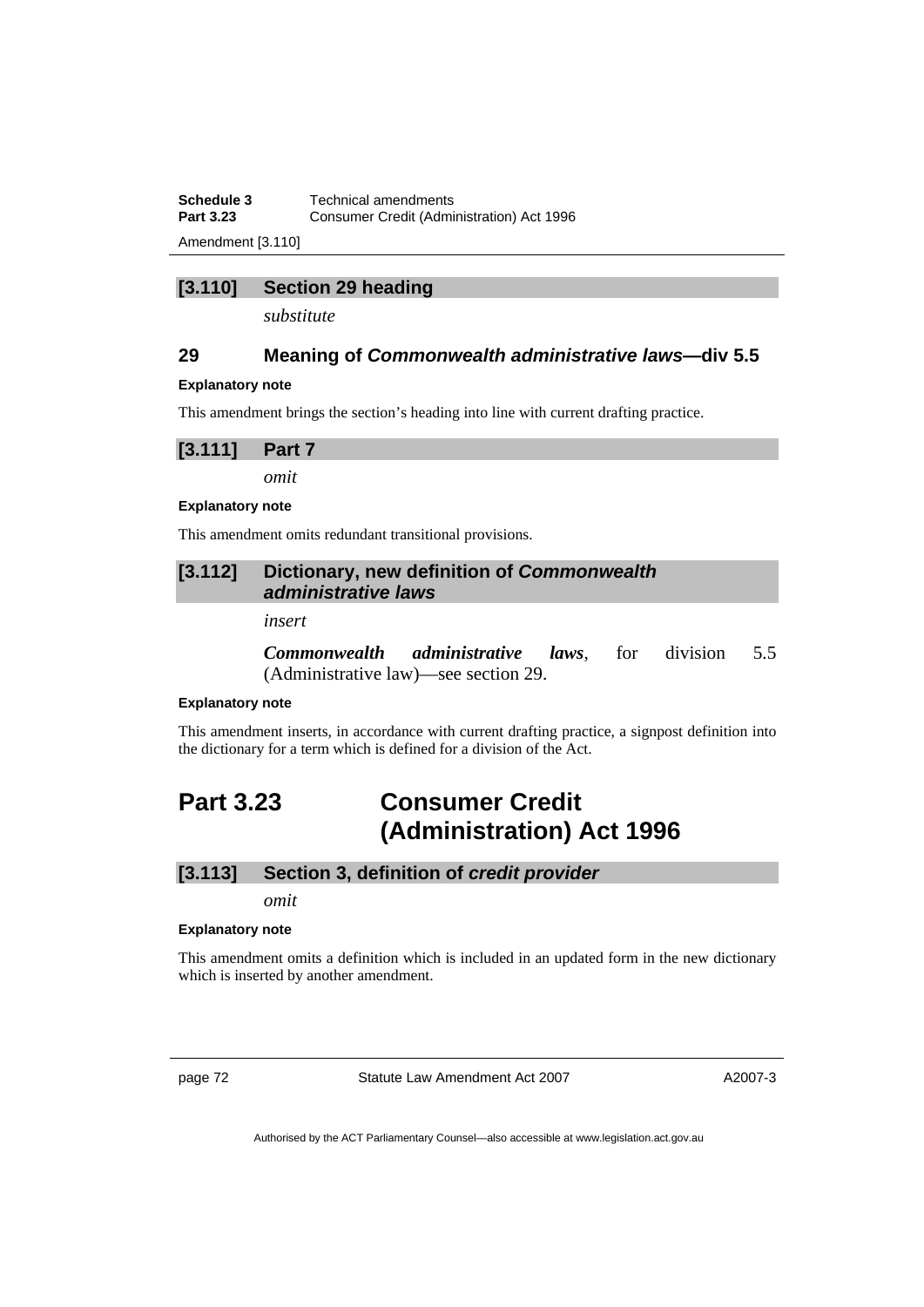Amendment [3.114]

## **[3.114] Section 3, definitions (as amended)**

*relocate to dictionary* 

#### **Explanatory note**

This amendment relocates the definitions to a new dictionary that is inserted by another amendment.

## **[3.115] Section 3, remainder**

*substitute* 

## **2 Dictionary**

The dictionary at the end of this Act is part of this Act.

*Note 1* The dictionary at the end of this Act defines certain terms used in this Act, and includes references (*signpost definitions*) to other terms defined elsewhere in this Act.

> For example, the signpost definition '*finance broker*, for division 3.4 (Disciplinary procedures)—see section 49A.' means that the term 'finance broker' is defined in that section for division 3.4.

*Note 2* A definition in the dictionary (including a signpost definition) applies to the entire Act unless the definition, or another provision of the Act, provides otherwise or the contrary intention otherwise appears (see Legislation Act, s  $155$  and s  $156$  (1)).

## **3 Notes**

A note included in this Act is explanatory and is not part of this Act.

*Note* See the Legislation Act, s 127 (1), (4) and (5) for the legal status of notes.

#### **Explanatory note**

This amendment inserts standard dictionary and notes provisions consequent on the insertion of a new dictionary by another amendment.

A2007-3

Statute Law Amendment Act 2007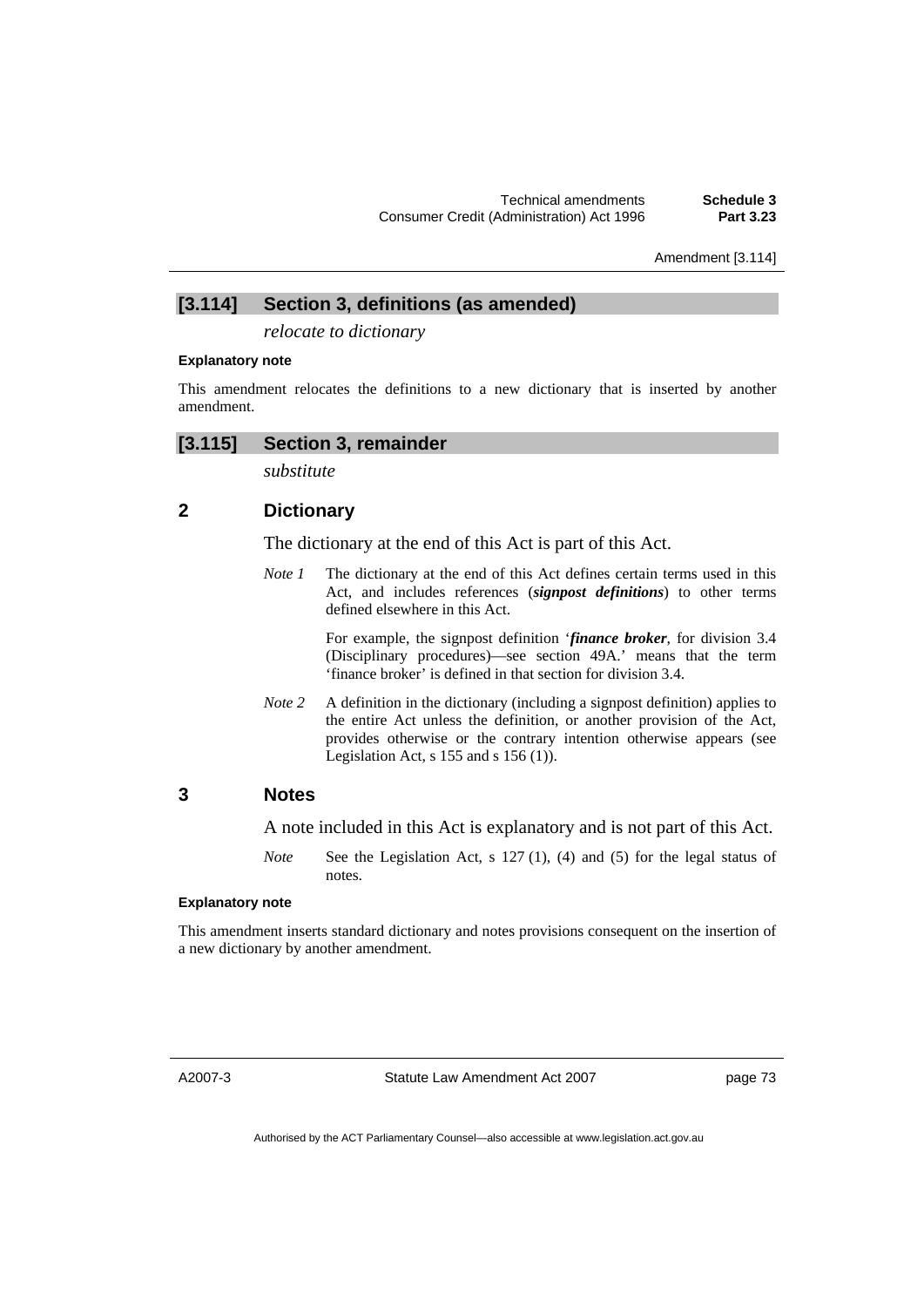**Schedule 3 Technical amendments**<br>**Part 3.23 Consumer Credit (Admi Part 3.23** Consumer Credit (Administration) Act 1996

Amendment [3.116]

## **[3.116] Sections 19 and 50**

*omit* 

commissioner of police

*substitute* 

chief police officer

#### **Explanatory note**

This amendment changes references to the commissioner of police to the chief police officer. The chief police officer is the senior police officer for the ACT.

## **[3.117] Division 4.1**

*substitute* 

## **Division 4.1 Establishment and functions**

### **60 Establishment of tribunal**

The Australian Capital Territory Credit Tribunal is established.

*Note* The Legislation Act, dict, pt 1 defines *establish* as including continue in existence.

### **61 Functions of tribunal**

The tribunal has the functions given to it by the consumer credit legislation.

*Note* A provision of a law that gives an entity (including a person) a function also gives the entity the powers necessary and convenient to exercise the function (see Legislation Act, s 196 (1) and dict, pt 1, defs of *entity* and *function*).

#### **Explanatory note**

This amendment brings the division into line with current drafting practice.

The existing division heading is amended by omitting a reference to 'powers'. *Function* is defined in the Legislation Act, dictionary, part 1 to include authority, duty and power.

page 74 Statute Law Amendment Act 2007

A2007-3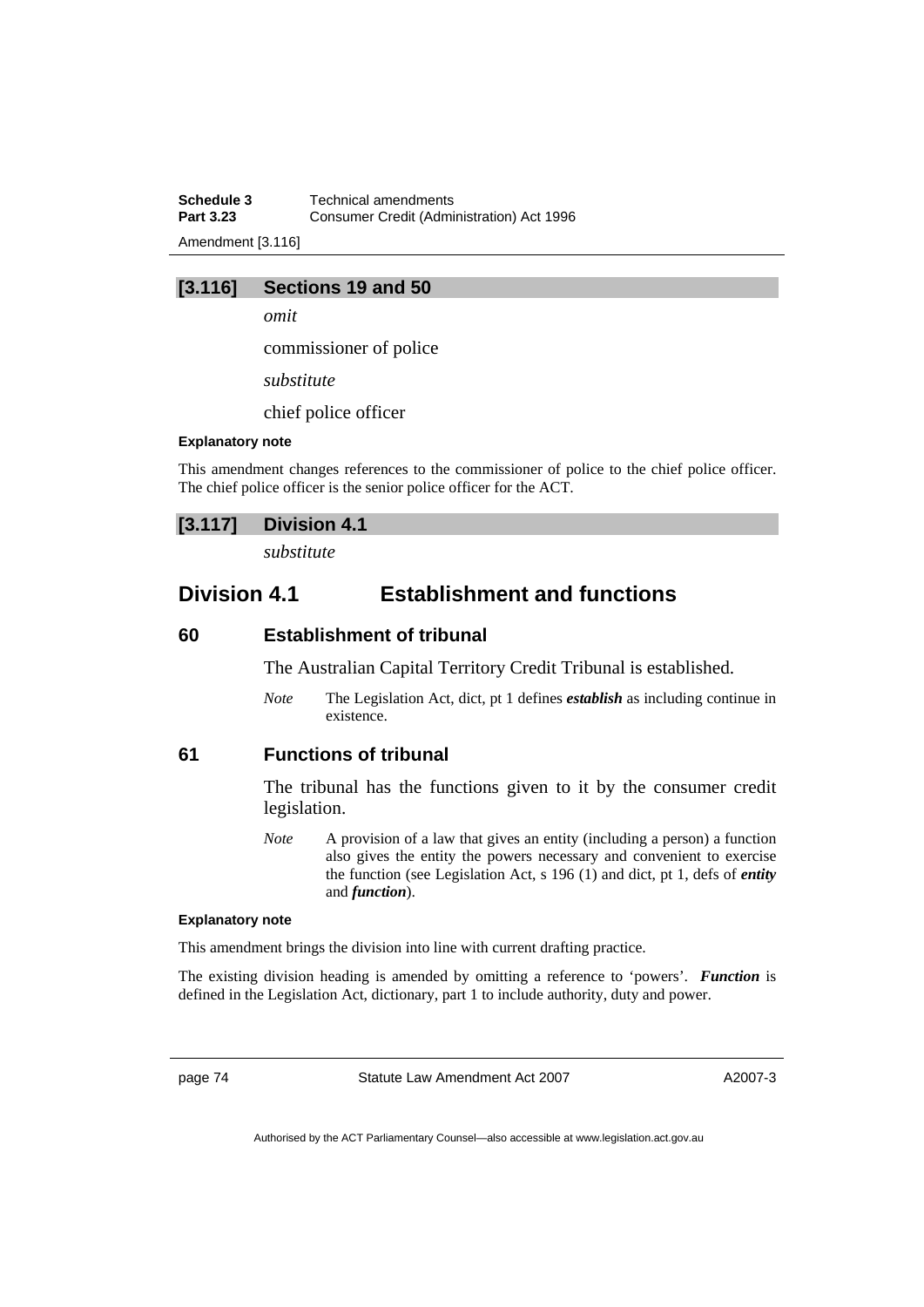Amendment [3.118]

Existing section 60 is amended by omitting a reference to the tribunal 'in existence under the *Credit Act 1985* immediately before the commencement of this part continues in existence by force of this section' and substituting a note about the meaning of 'establish'.

Existing section 61 (1) is amended by omitting a redundant reference to powers.

Existing section 61 (2), which gives the tribunal power to do everything necessary or convenient to be done in relation to the carrying out of its functions, is omitted because the Legislation Act, section 196 provides that a provision of a law that gives an entity (including a person) a function also gives the entity powers necessary and convenient to exercise the function. A note to that effect is included in the substituted section.

## **[3.118] Section 62 (2), new notes**

*insert* 

- *Note 1* For the making of appointments (including acting appointments), see the Legislation Act, pt 19.3.
- *Note 2* In particular, an appointment may be made by naming a person or nominating the occupant of a position (see Legislation Act, s 207).
- *Note 3* Certain Ministerial appointments require consultation with an Assembly committee and are disallowable (see Legislation Act, div 19.3.3).

#### **Explanatory note**

This amendment inserts standard appointment notes to assist users of the legislation.

## **[3.119] Section 66 (b)**

*omit* 

#### **Explanatory note**

This amendment omits an unnecessary provision. The paragraph requires the instrument of appointment for a member of the credit tribunal to state the period for which the member is appointed. This is not necessary because the Legislation Act, section 206 (2) provides that if a law provides for a maximum period of appointment, the instrument of appointment must state the period for which the appointment is made.

A2007-3

Statute Law Amendment Act 2007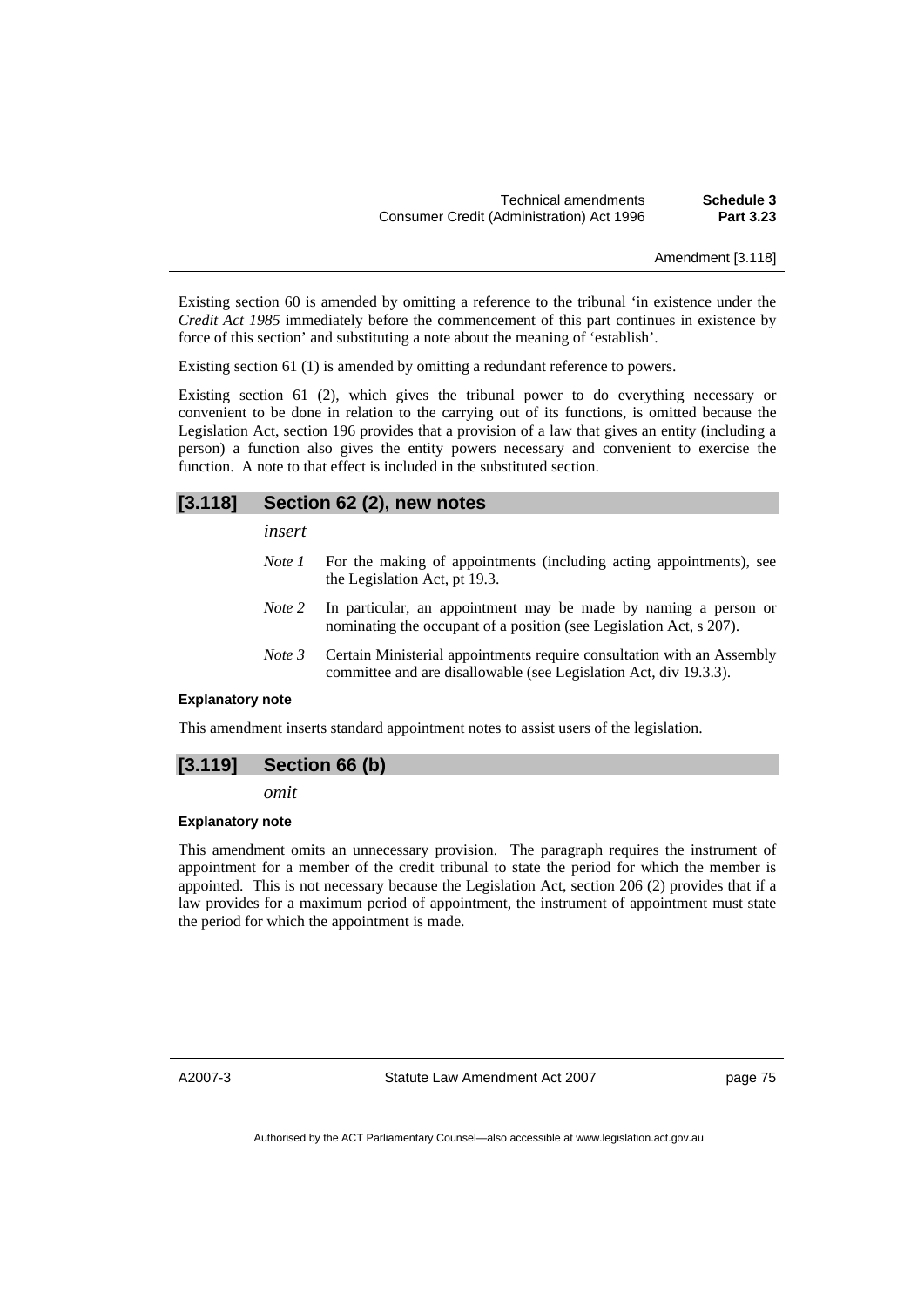**Schedule 3 Technical amendments**<br>**Part 3.23 Consumer Credit (Admin Part 3.23** Consumer Credit (Administration) Act 1996

Amendment [3.120]

## **[3.120] Section 67 (2) (b)**

*substitute* 

 (b) if the member becomes bankrupt or executes a personal insolvency agreement.

#### **Explanatory note**

The *Bankruptcy Legislation Amendment Act 2004* (Cwlth) amended the *Bankruptcy Act 1966*  (Cwlth) to replace the concepts of deed of assignment, deed of arrangement and composition with the new single concept of personal insolvency agreement. This amendment brings the paragraph into line with the new concept.

## **[3.121] Section 69 (4)**

*substitute* 

- (4) The registrar may delegate to a public servant the registrar's functions under this Act.
	- *Note* For the making of delegations and the exercise of delegated functions, see the Legislation Act, pt 19.4.

#### **Explanatory note**

This amendment updates the delegation provision and inserts a standard note about delegations. The Legislation Act, section 232 requires a delegation to be made by writing signed by the appointer. The Legislation Act, section 234 allows the delegation of any part of functions that may be delegated.

## **[3.122] Division 7.1 heading**

*substitute* 

## **Division 7.1 Functions generally**

#### **Explanatory note**

This amendment is consequential on the omission of section 110 by another amendment.

page 76 Statute Law Amendment Act 2007

A2007-3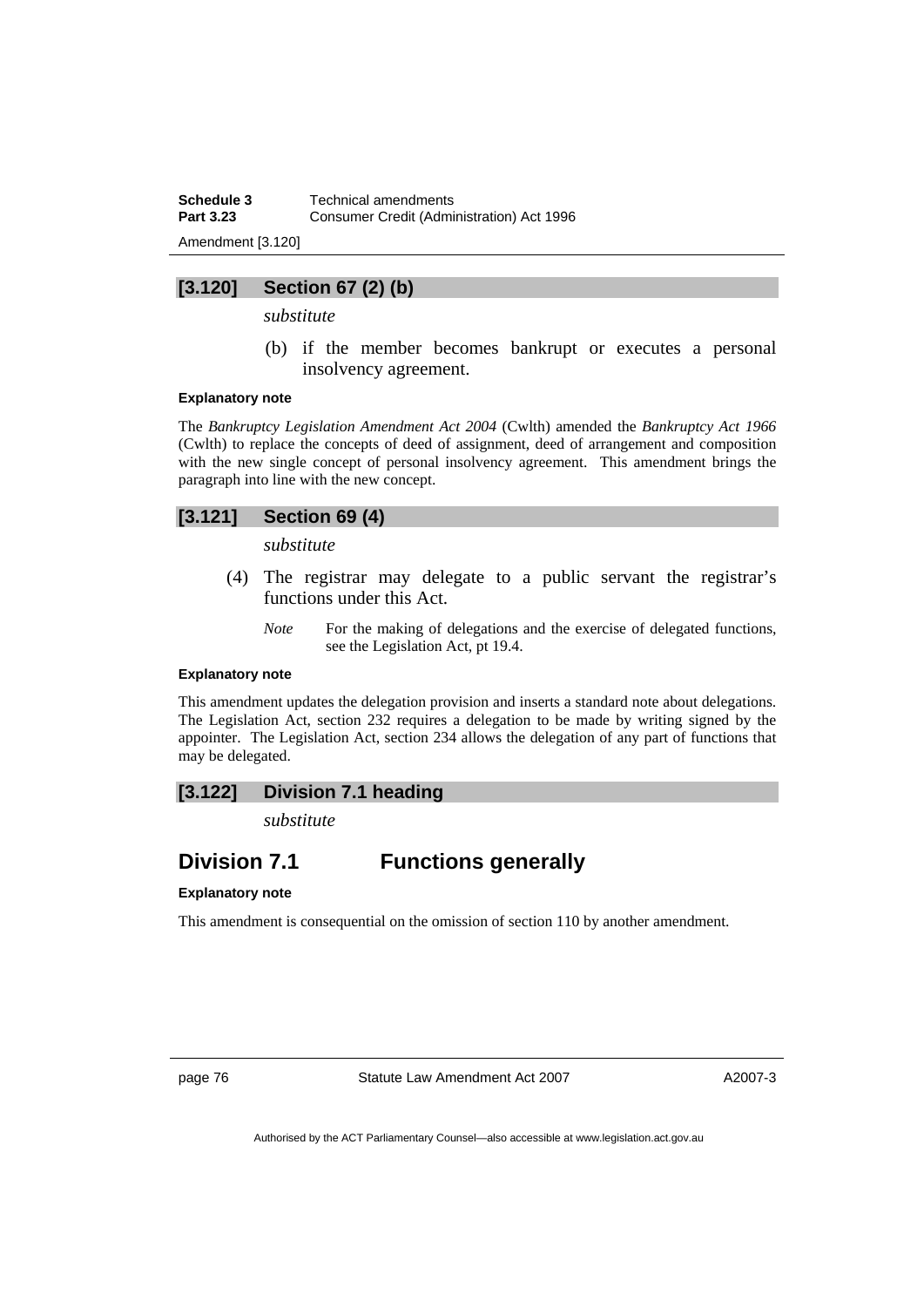Amendment [3.123]

## **[3.123] Section 109, new note**

*insert* 

*Note* A provision of a law that gives an entity (including a person) a function also gives the entity the powers necessary and convenient to exercise the function (see Legislation Act, s 196 (1) and dict, pt 1, defs of *entity* and *function*).

#### **Explanatory note**

This amendment inserts a standard note about the powers of an entity and is consequential on the omission of section 110 by the next amendment.

## **[3.124] Section 110**

*omit* 

#### **Explanatory note**

This amendment omits an unnecessary provision. It states that the commissioner has power to do all things necessary or convenient to be done for or in connection with the exercise of his or her functions under the consumer credit legislation. This is unnecessary because the Legislation Act, section 196 provides that a provision of a law that gives an entity (including a person) a function also gives the entity powers necessary and convenient to exercise the function. A note to that effect is added to section 109 by the previous amendment.

## **[3.125] Section 117**

*substitute* 

## **117 Investigators**

An investigation for section 109 (a) or (b) may be made by the commissioner or a person authorised, in writing, by the commissioner.

*Note 1* An *investigator* is the commissioner or a person authorised under this section (see the dictionary, definition of *investigator*).

A2007-3

Statute Law Amendment Act 2007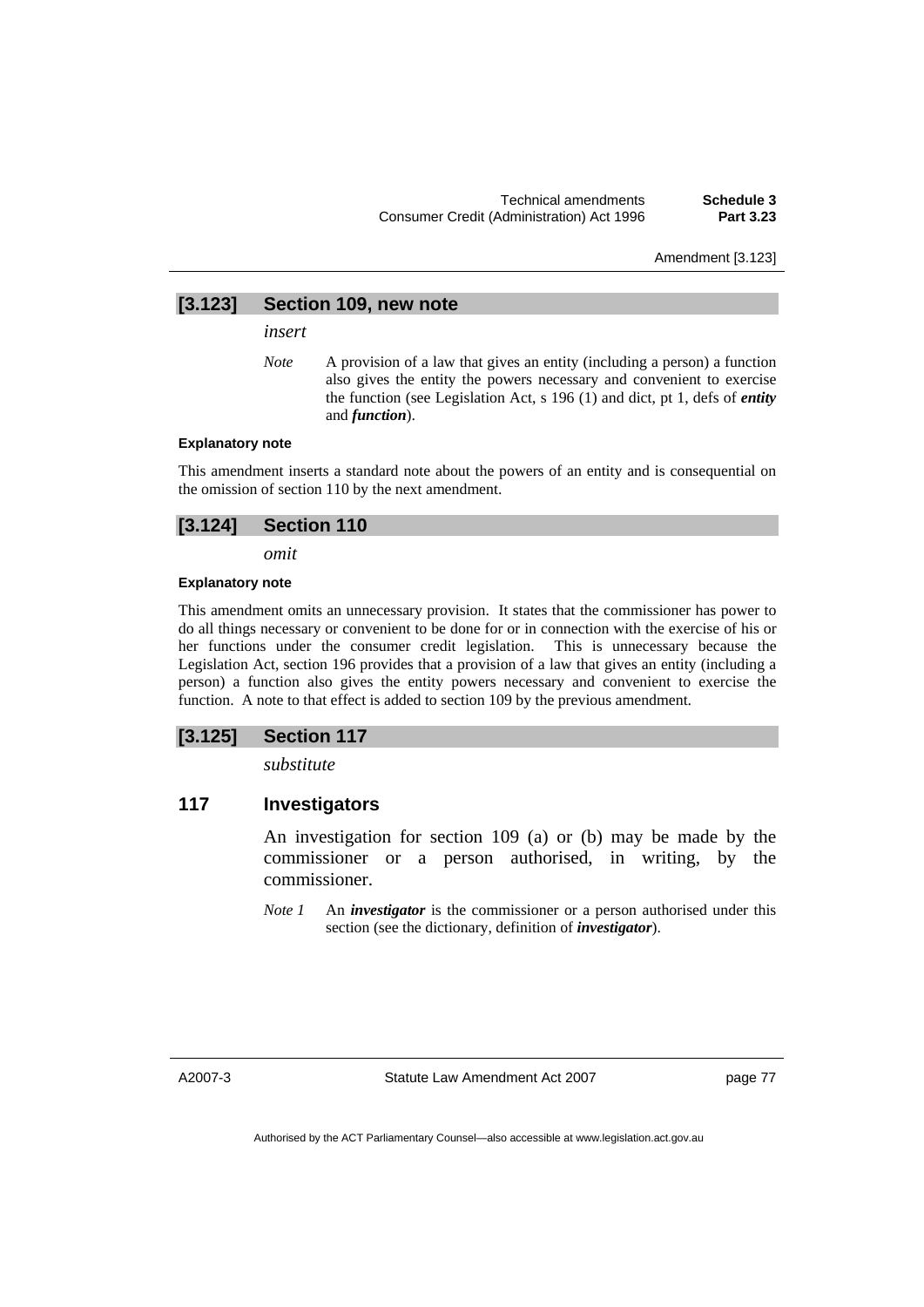| Schedule 3       | Technical amendments                      |
|------------------|-------------------------------------------|
| <b>Part 3.23</b> | Consumer Credit (Administration) Act 1996 |
|                  |                                           |

Amendment [3.126]

*Note 2* For the issue of an identity card to an investigator, see the *Fair Trading (Consumer Affairs) Act 1973*, section 10.

#### **Explanatory note**

This amendment revises existing section 117 (1) so that it is clear that, in accordance with the definition of *investigator* in existing section 3, that an investigator is the commissioner or a person authorised under section 117.

Existing section 117 (2), which requires the commissioner to issue an identity card under the *Fair Trading (Consumer Affairs) Act 1973*, section 15 to each investigator, is omitted because that Act, section 10 requires the commissioner to issue an identity card. A note to that effect is added to new section 117.

## **[3.126] Section 124**

*substitute* 

## **124 Continuation of fund**

The financial counselling trust fund is established.

*Note* The Legislation Act, dict, pt 1 defines *establish* as including continue in existence.

#### **Explanatory note**

Existing section 124 (1) is amended by omitting a reference to the fund 'in existence under the *Credit Act 1985* immediately before the commencement of this part continues in existence by force of this section with the same name' and substituting a note about the meaning of 'establish'.

Existing section 124 (2), which provides that the money constituting the fund immediately before the commencement of this part continues to form part of the fund, is omitted because it is a redundant transitional provision.

#### **[3.127] Section 140A (2), new note**

#### *insert*

*Note* For other provisions about forms, see the Legislation Act, s 255.

#### **Explanatory note**

This amendment inserts a standard note to assist users of the legislation.

page 78 Statute Law Amendment Act 2007

A2007-3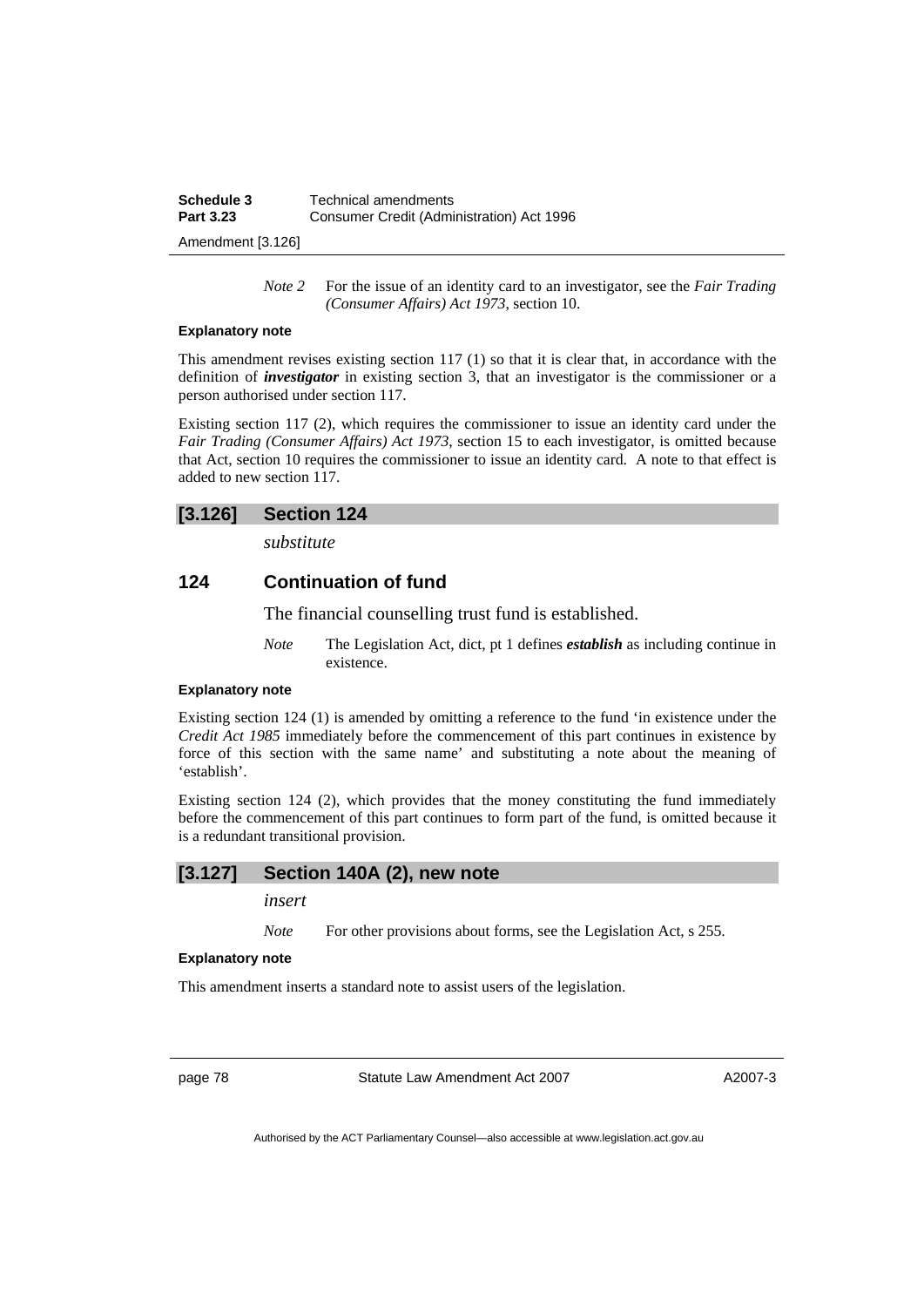Amendment [3.128]

## **[3.128] New dictionary**

*insert* 

# **Dictionary**

(see s 2)

*Note 1* The Legislation Act contains definitions and other provisions relevant to this Act.

- *Note 2* For example, the Legislation Act, dict, pt 1, defines the following terms:
	- ACT
	- entity
	- exercise
	- function
	- Minister (see s 162)
	- person.

## *credit provider*—

- (a) for this Act generally, means a credit provider under the consumer credit legislation, and includes a prospective credit provider; and
- (b) for division 2.4 (Disciplinary procedures)—see section 18A.

## *finance broker*, for division 3.4 (Disciplinary procedures)—see section 49A.

## **Explanatory note**

This amendment inserts a new dictionary in accordance with current drafting practice. It includes a signpost definition for the term *finance broker* which is not included in the existing interpretation section and an updated definition of the term *credit provider* (which is omitted from section 3 by another amendment) incorporating, in accordance with current drafting practice, a signpost definition of the term for division 2.4.

A2007-3

Statute Law Amendment Act 2007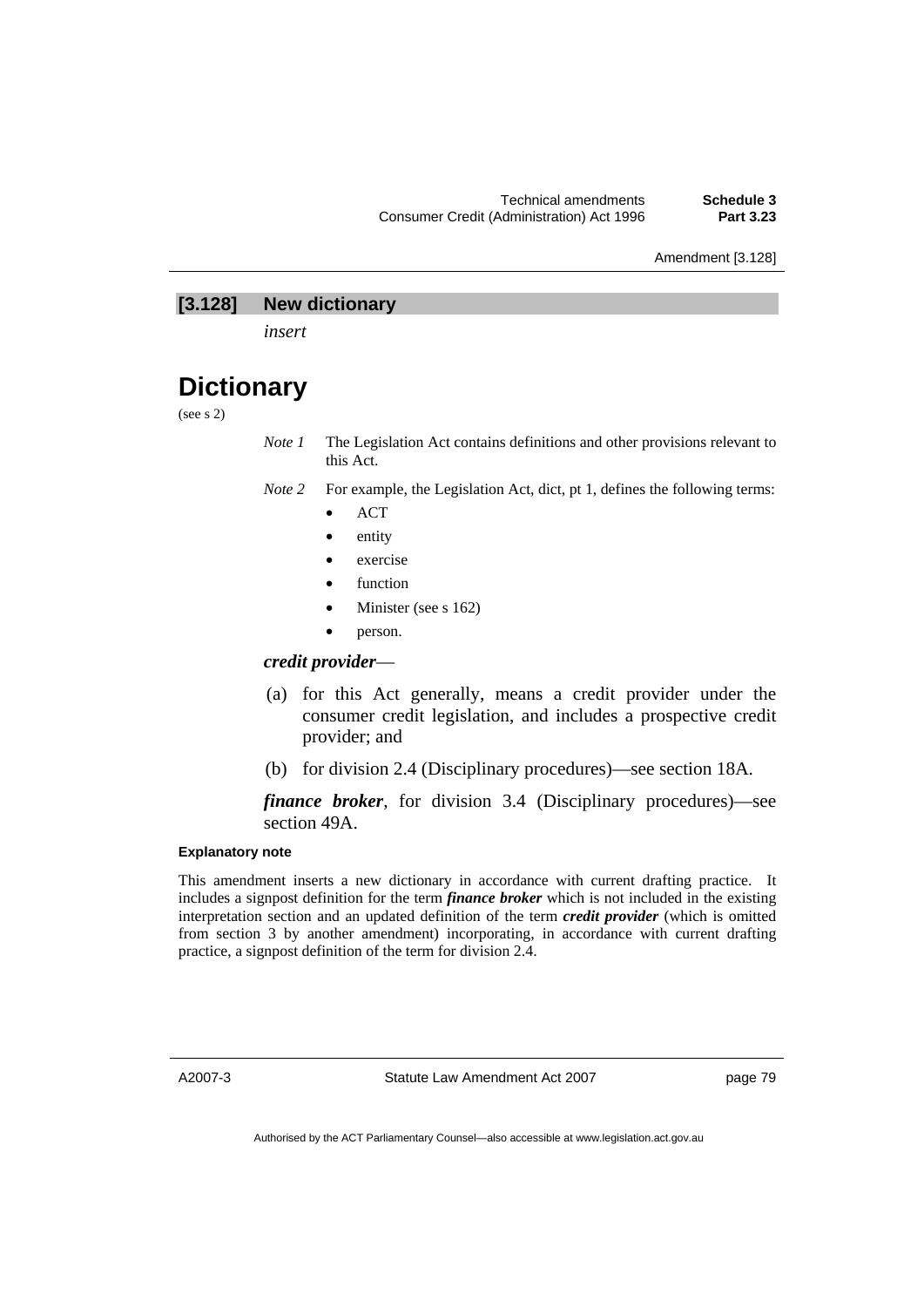**Schedule 3 Technical amendments**<br>**Part 3.24 Court Procedures Rules Part 3.24** Court Procedures Rules 2006

Amendment [3.129]

# **Part 3.24 Court Procedures Rules 2006**

## **[3.129] Rule 3001, note**

*omit* 

Administration and Probate Act, s 5 (1)

*substitute* 

Administration and Probate Act, dictionary

#### **Explanatory note**

This amendment is consequential on the insertion of a new dictionary into the *Administration and Probate Act 1929* by another amendment.

## **[3.130] Rule 3010 (2) (l)**

*omit* 

section 8 (Minors—testamentary capacity)

*substitute* 

section 8 (Children—testamentary capacity)

#### **Explanatory note**

This amendment is consequential on an amendment of the *Wills Act 1968* by another amendment.

## **[3.131] Rule 3251, notes**

### *substitute*

- *Note 1* For example, the following terms are defined in the Commercial Arbitration Act, dictionary:
	- arbitration agreement
	- arbitrator
	- award
	- court
	- party.

page 80 Statute Law Amendment Act 2007

A2007-3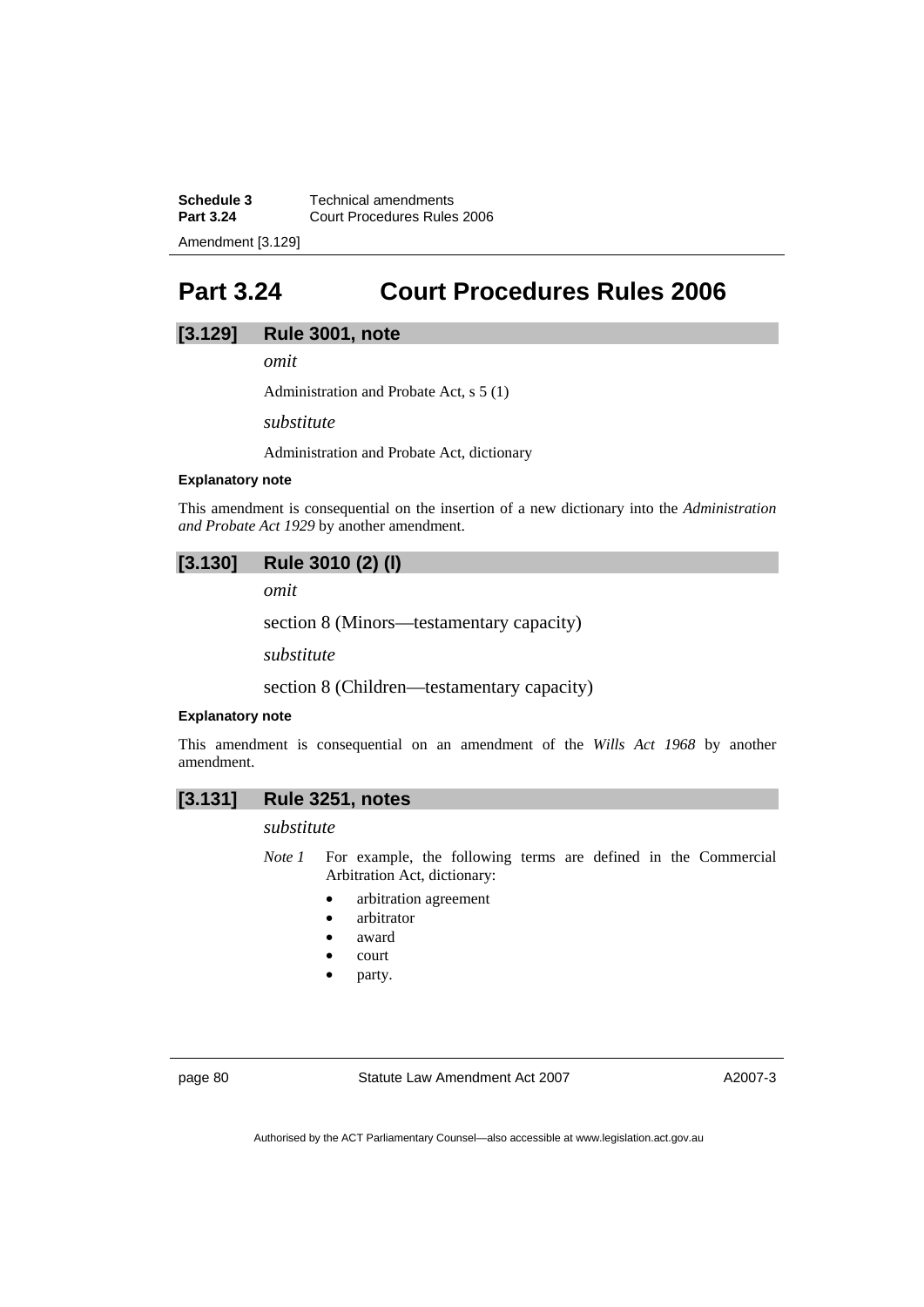*Note 2* In particular, *court* is defined in the Commercial Arbitration Act, dictionary as follows:

#### *court* means—

- (a) the Supreme Court; or
- (b) the Magistrates Court if—
	- (i) an arbitration agreement provides that the Magistrates Court has jurisdiction under this Act; or
	- (ii) the parties to an arbitration agreement that is in force have agreed in writing that the Magistrates Court has jurisdiction under this Act.

#### **Explanatory note**

This amendment is consequential on the insertion of a new dictionary into the *Commercial Arbitration Act 1986* and the amendment of the definition of *court* for that Act by other amendments.

# **Part 3.25 Crimes (Forensic Procedures) Regulation 2000**

#### **[3.132] Section 3, definitions**

*relocate to dictionary* 

#### **Explanatory note**

This amendment relocates the definitions to a new dictionary that is inserted by another amendment.

#### **[3.133] Section 3, remainder**

*substitute* 

## **2 Dictionary**

The dictionary at the end of this regulation is part of this regulation.

*Note 1* The dictionary at the end of this regulation defines certain terms used in this regulation.

A2007-3

Statute Law Amendment Act 2007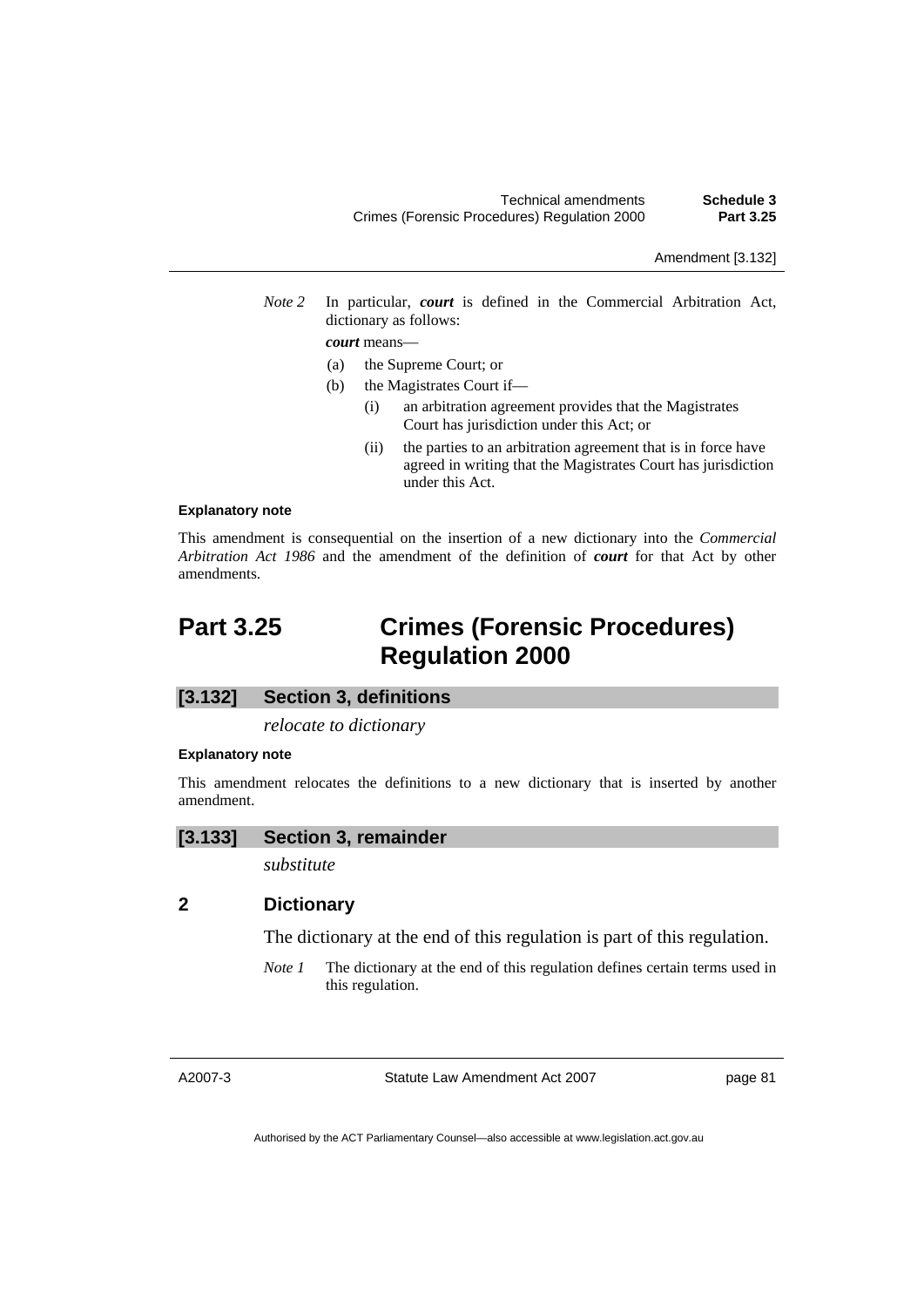*Note* 2 A definition in the dictionary applies to the entire regulation unless the definition, or another provision of the regulation, provides otherwise or the contrary intention otherwise appears (see Legislation Act, s 155 and s 156 (1)).

## **3 Notes**

A note included in this regulation is explanatory and is not part of this regulation.

*Note* See the Legislation Act, s 127 (1), (4) and (5) for the legal status of notes.

#### **Explanatory note**

This amendment inserts standard dictionary and notes provisions consequent on the insertion of a new dictionary by another amendment.

## **[3.134] New dictionary**

*insert* 

# **Dictionary**

(see s 2)

- *Note 1* The Legislation Act contains definitions and other provisions relevant to this regulation.
- *Note 2* For example, the Legislation Act, dict, pt 1, defines the following terms:
	- Commonwealth
	- **State**
	- the Territory.
- *Note 3* Terms used in this regulation have the same meaning that they have in the *Crimes (Forensic Procedures) Act 2000* (see Legislation Act, s 148). For example, the following terms are defined in the *Crimes (Forensic Procedures) Act 2000*, dict:
	- appropriately qualified person (see s 13)
	- DNA database system (see s 94).

#### **Explanatory note**

This amendment inserts a new dictionary in accordance with current drafting practice.

page 82 Statute Law Amendment Act 2007

A2007-3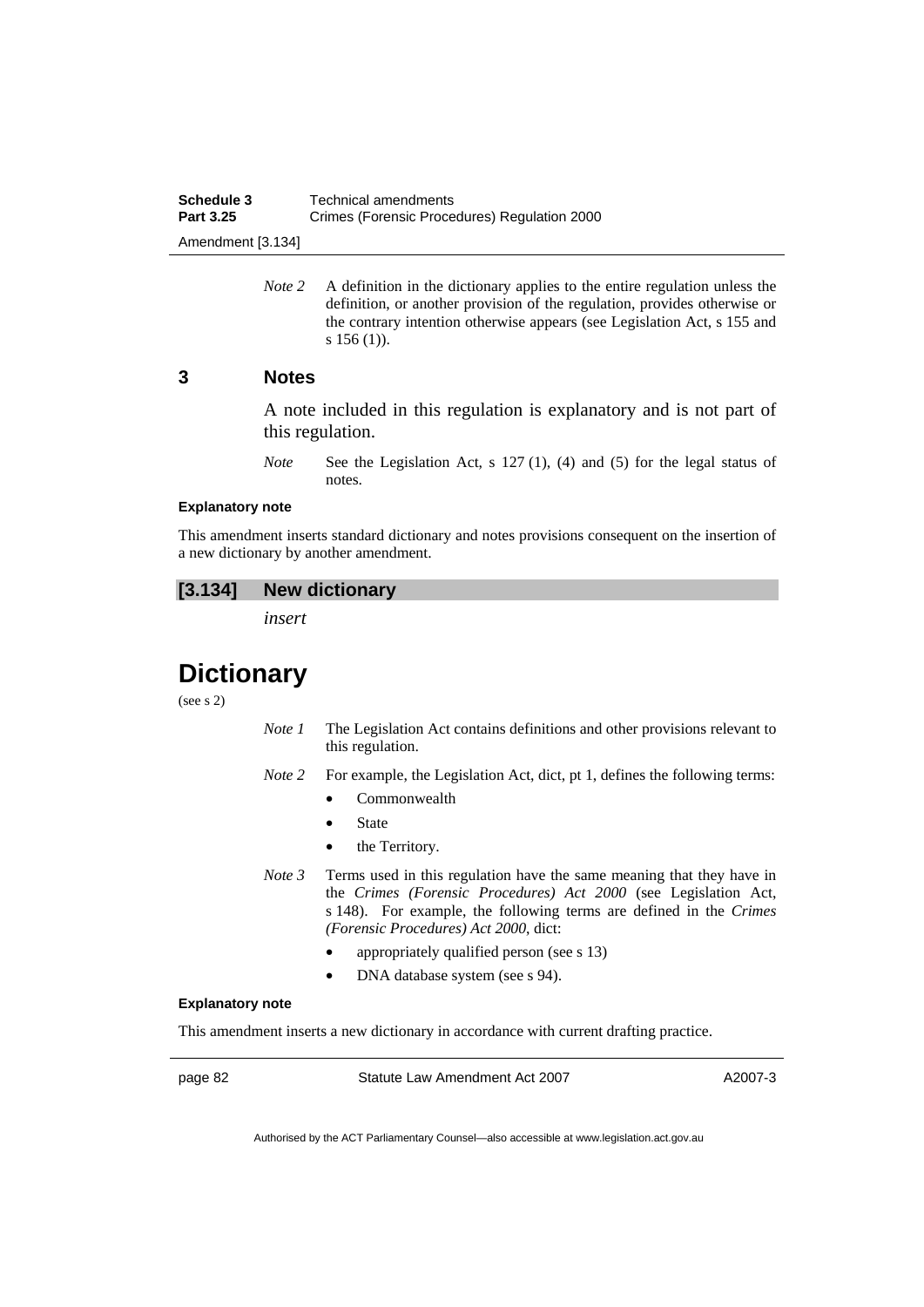Amendment [3.135]

## **Part 3.26 Crimes (Restorative Justice) Act 2004**

## **[3.135] Section 44 (4), definition of** *domestic relationship*

*omit* 

(Interpretation)

#### **Explanatory note**

This amendment is consequential on the insertion of a new dictionary into the *Domestic Relationships Act 1994* by another amendment.

## **Part 3.27 Cultural Facilities Corporation Act 1997**

## **[3.136] Section 12, note**

*omit* 

Under that Act, s 3, def *chief executive officer*

*substitute* 

Under that Act, dict, def *chief executive officer*

#### **Explanatory note**

This amendment is consequential on the insertion of a new dictionary into the *Public Sector Management Act 1994* by another amendment.

A2007-3

Statute Law Amendment Act 2007

page 83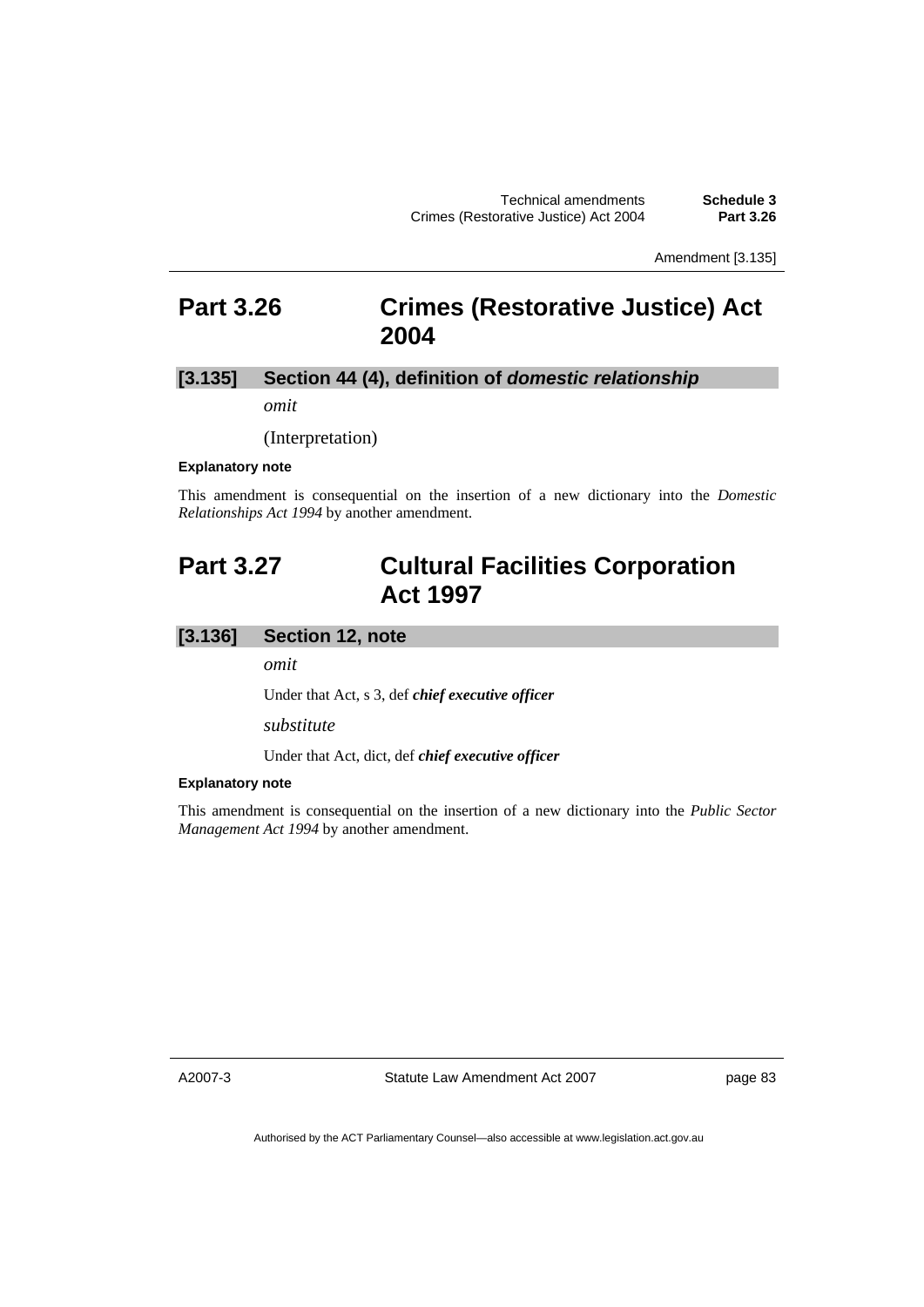Amendment [3.137]

# **Part 3.28 Director of Public Prosecutions Act 1990**

## **[3.137] Section 1**

*substitute* 

## **1 Name of Act**

This Act is the *Director of Public Prosecutions Act 1990*.

#### **Explanatory note**

This amendment brings the naming section into line with current drafting practice.

## **[3.138] Section 3 (1), definition of** *chief police officer*

*omit* 

#### **Explanatory note**

This amendment omits a redundant definition. The term *chief police officer* is defined in the Legislation Act, dictionary, part 1.

## **[3.139] Section 3 (1), definitions (as amended)**

*relocate to dictionary* 

#### **Explanatory note**

This amendment relocates the definitions to a new dictionary that is inserted by another amendment.

## **[3.140] Section 3, remainder**

*substitute* 

## **2 Dictionary**

The dictionary at the end of this Act is part of this Act.

*Note 1* The dictionary at the end of this Act defines certain terms used in this Act.

page 84 Statute Law Amendment Act 2007

A2007-3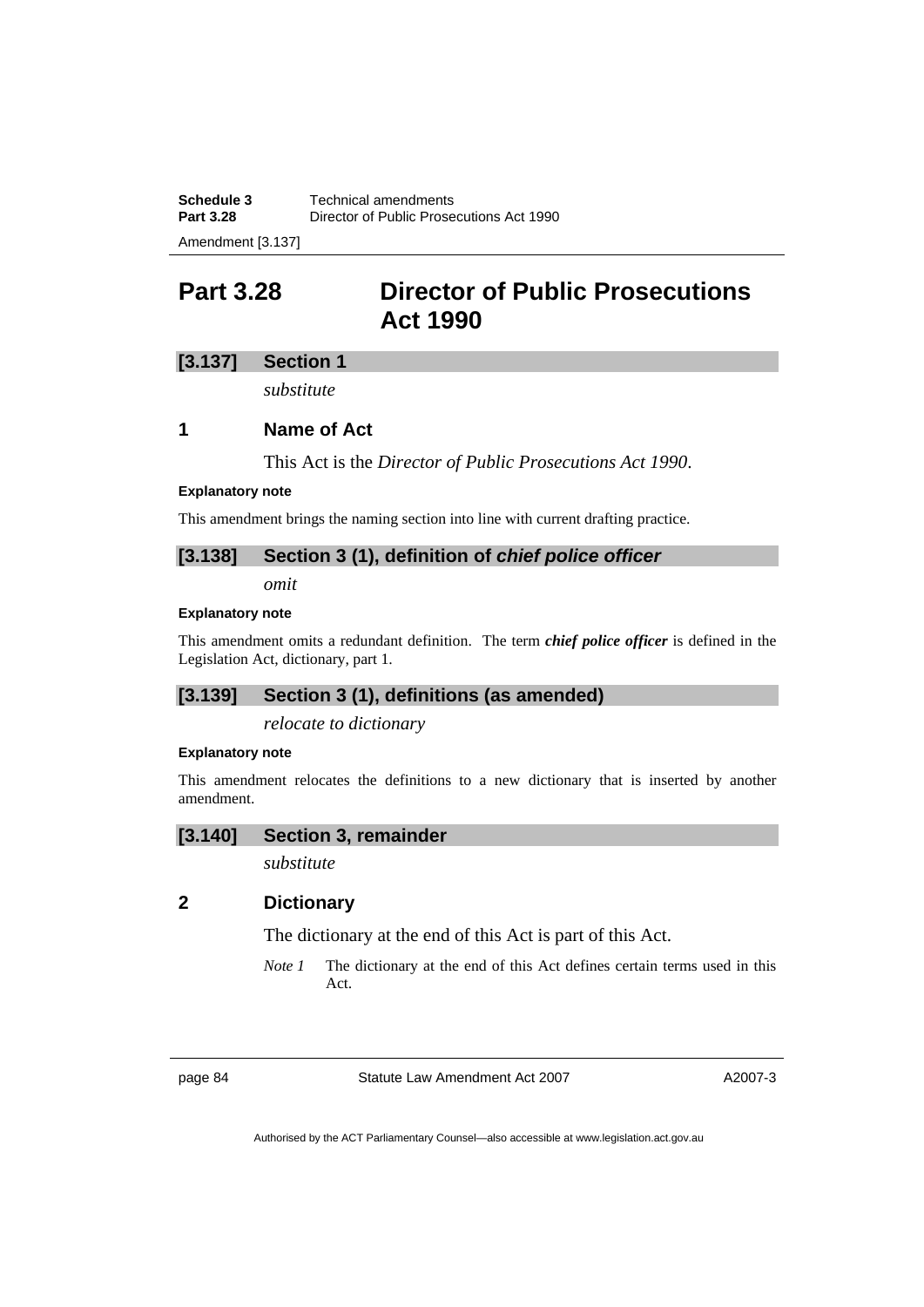Amendment [3.141]

*Note 2* A definition in the dictionary applies to the entire Act unless the definition, or another provision of the Act, provides otherwise or the contrary intention otherwise appears (see Legislation Act, s 155 and s 156 (1)).

## **2A Notes**

A note included in this Act is explanatory and is not part of this Act.

*Note* See the Legislation Act s 127 (1), (4) and (5) for the legal status of notes.

## **3 Prosecutions etc begun by other people**

A provision of this Act that gives the director a function in relation to a prosecution or proceeding (including a civil proceeding) instituted by someone else applies in relation to the prosecution or proceeding.

#### **Explanatory note**

This amendment inserts standard dictionary and notes provisions consequent on the insertion of a new dictionary by another amendment. A definition based on existing section 3 (2) is included in the new dictionary and existing section 3 (3) is remade in an updated form as new section 3.

## **[3.141] Section 6 (1), new note**

*insert* 

*Note* A provision of a law that gives an entity (including a person) a function also gives the entity the powers necessary and convenient to exercise the function (see Legislation Act, s 196 (1) and dict, pt 1, defs of *entity* and *function*).

#### **Explanatory note**

This amendment inserts a standard note about the powers of an entity and is consequential on the omission of section 18 by another amendment.

A2007-3

Statute Law Amendment Act 2007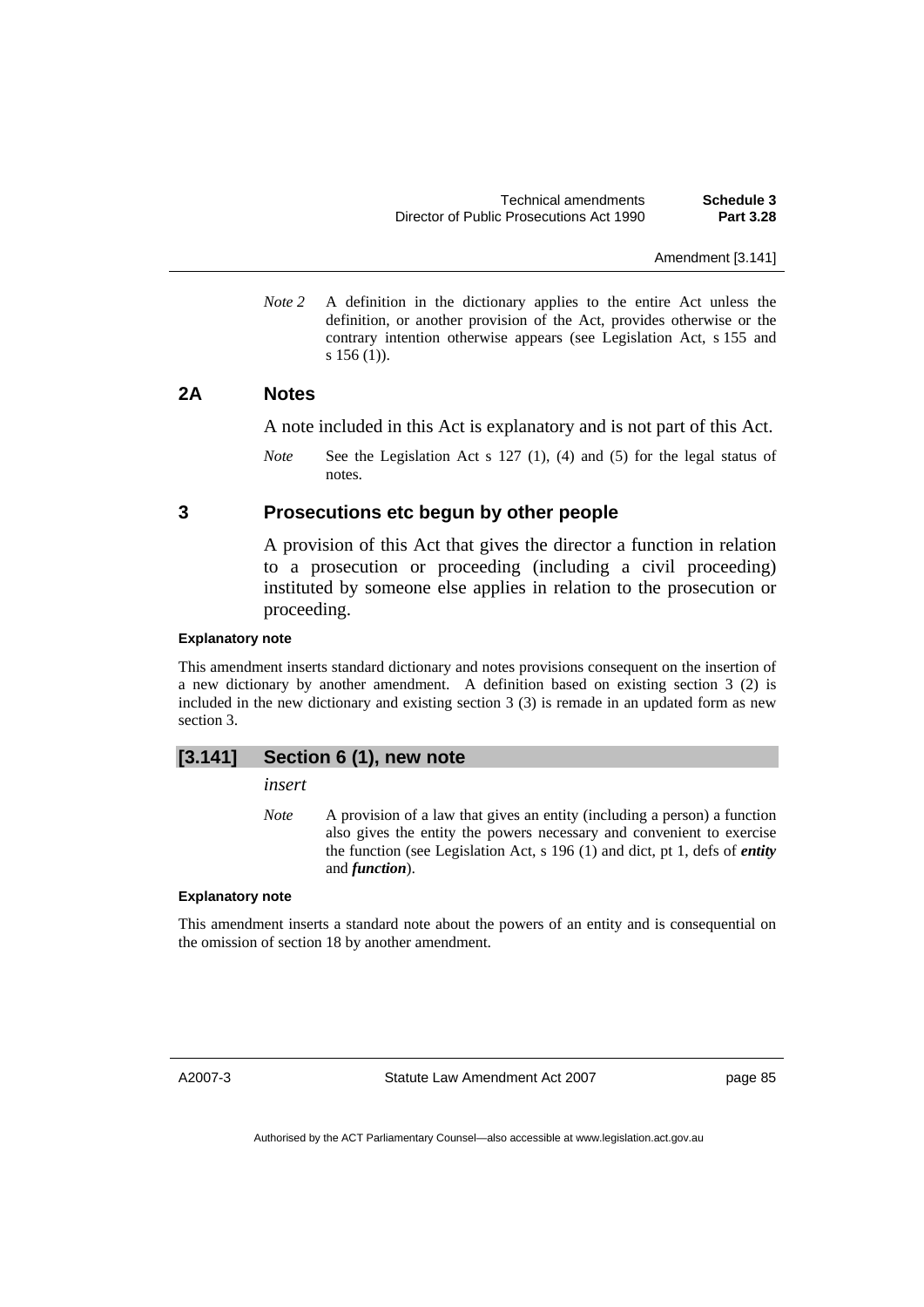**Schedule 3 Technical amendments**<br>**Part 3.28 Director of Public Prose Part 3.28** Director of Public Prosecutions Act 1990 Amendment [3.142]

## **[3.142] Section 17**

*substitute* 

## **17 Delegation by director**

The director may delegate the director's functions to a member of staff of the office.

*Note* For the making of delegations and the exercise of delegated functions, see the Legislation Act, pt 19.4.

#### **Explanatory note**

This amendment updates the delegation provision and inserts a standard note about delegations. The Legislation Act, section 232 requires a delegation to be made by writing signed by the appointer. The Legislation Act, section 234 allows the delegation of any part of functions that may be delegated.

## **[3.143] Section 18**

*omit* 

#### **Explanatory note**

This amendment omits an unnecessary provision. It states that the director has power to do all things necessary or convenient to be done in connection with the performance of his or her functions. This is unnecessary because the Legislation Act, section 196 provides that a provision of a law that gives an entity (including a person) a function also gives the entity powers necessary and convenient to exercise the function. A note to that effect is added to section 6 (1) by another amendment.

## **[3.144] Section 22 (1) and (2)**

*substitute* 

- (1) The Executive may appoint a person as the director.
	- *Note 1* For the making of appointments (including acting appointments), see the Legislation Act, pt 19.3.
	- *Note 2* In particular, an appointment may be made by naming a person or nominating the occupant of a position (see Legislation Act, s 207).

page 86 Statute Law Amendment Act 2007

A2007-3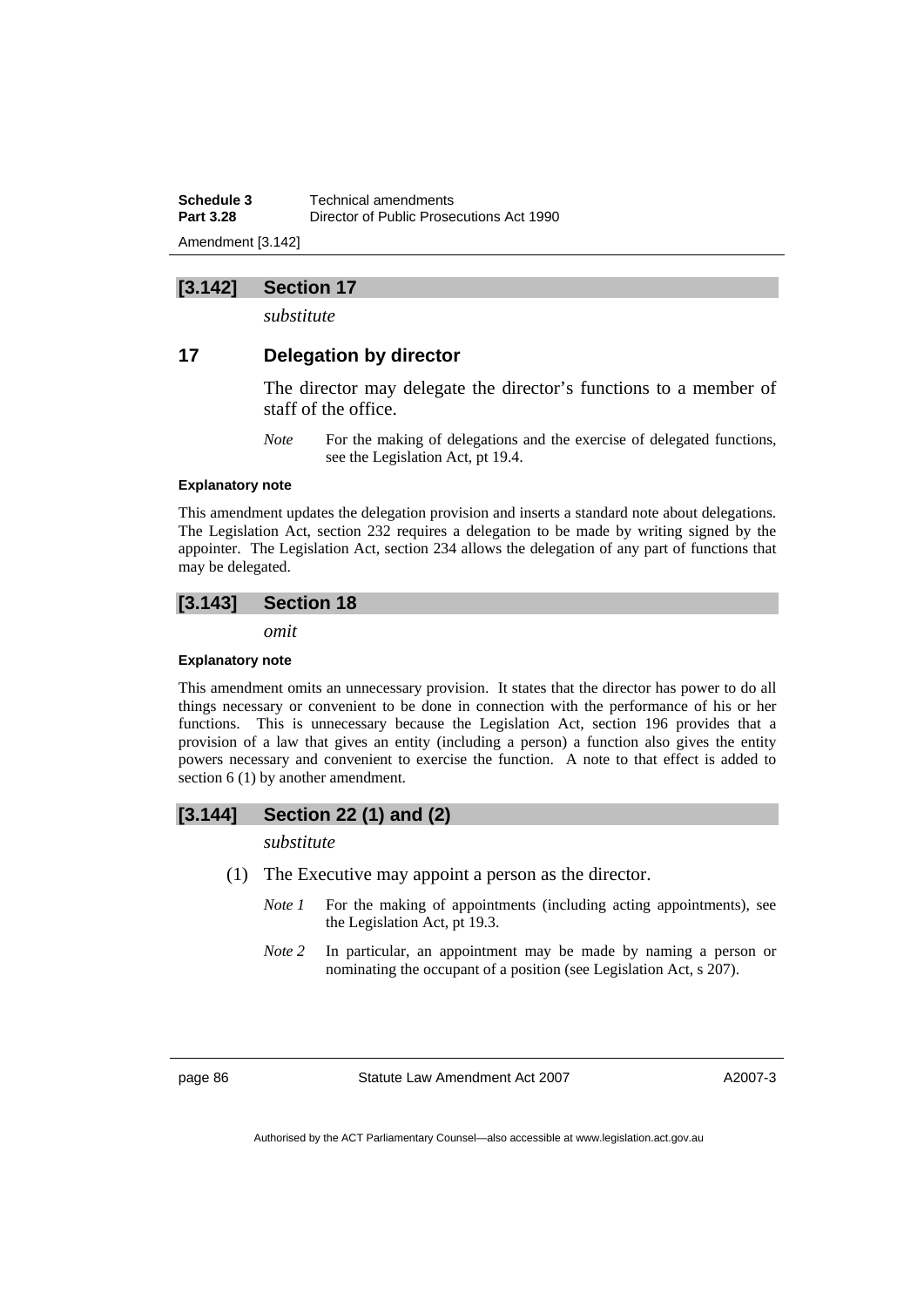Amendment [3.145]

- (2) Subject to this Act, the director must not be appointed for more than 7 years.
	- *Note* A person may be reappointed to a position if the person is eligible to be appointed to the position (see Legislation Act, s 208 and dict, pt 1, def *appoint*).

#### **Explanatory note**

This amendment updates the appointment section by omitting from subsection (1) the words 'in writing' because the Legislation Act, section 206 provides that an appointment must be made, or evidenced, by writing signed by the appointer. Standard appointment notes are also added to the subsection.

This amendment also remakes subsection (2) in accordance with current drafting practice.

The existing reference to holding office for the period specified in the instrument of appointment is omitted. It is unnecessary because the Legislation Act, section 206 (2) provides that if a law provides for a maximum period of appointment, the instrument of appointment must state the period for which the appointment is made.

The existing reference to eligibility for reappointment is unnecessary because the Legislation Act, section 208 (1) provides that if a person is eligible for appointment the person may be reappointed. A standard note about reappointment is added.

#### **[3.145] Section 27**

*omit* 

#### **Explanatory note**

This amendment omits an unnecessary provision about resignation. The Legislation Act, section 210 provides for the resignation of office holders. A standard note about resignation is inserted after existing section 28 (1) by the next amendment.

#### **[3.146] Section 28 (1), new note**

*insert* 

*Note* The director's appointment also ends if the director resigns (see Legislation Act, s 210).

#### **Explanatory note**

This amendment is consequential on the omission of existing section 27 by the previous amendment.

A2007-3

Statute Law Amendment Act 2007

page 87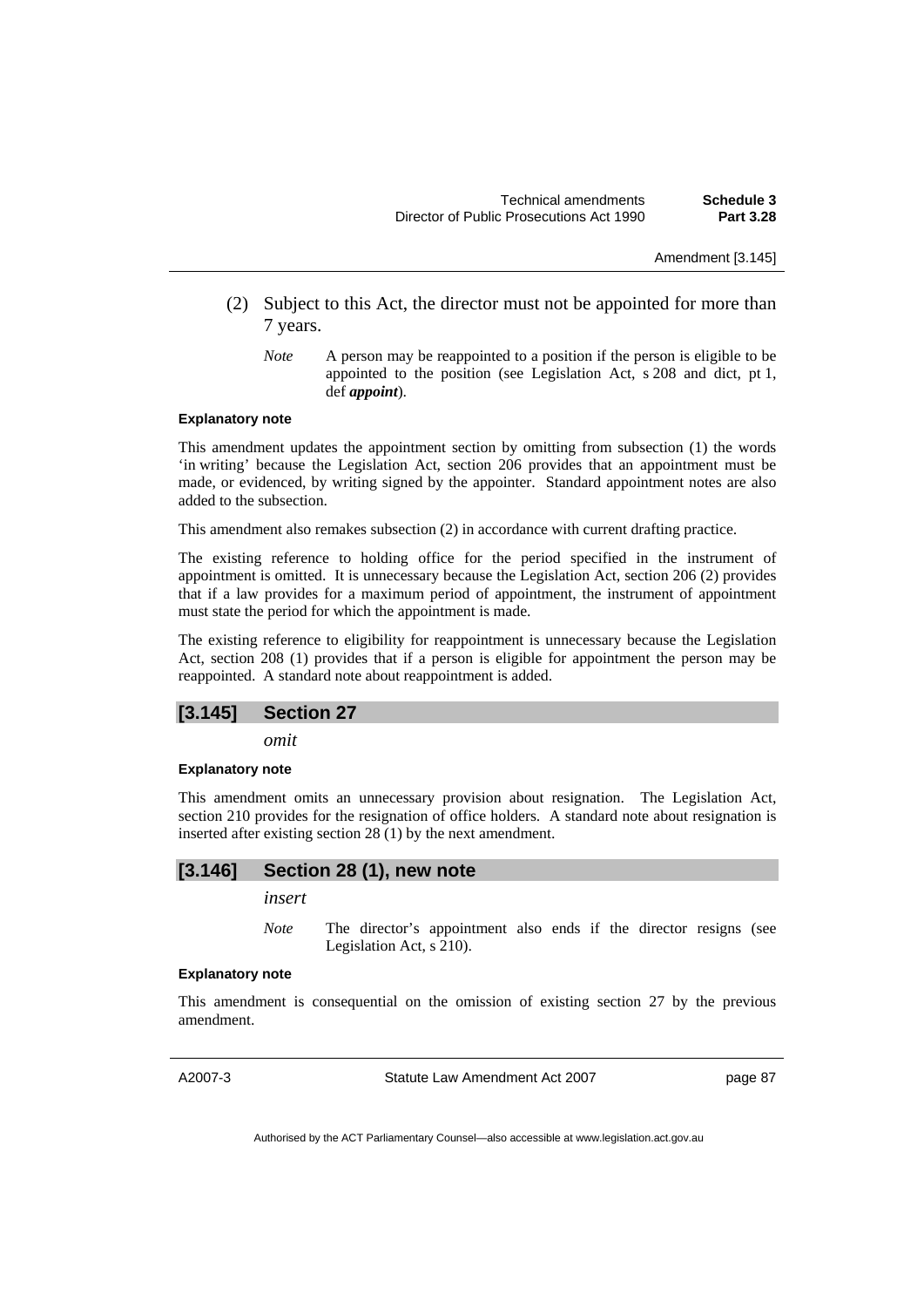**Schedule 3 Technical amendments**<br>**Part 3.28 Director of Public Prose Part 3.28** Director of Public Prosecutions Act 1990

Amendment [3.147]

## **[3.147] Section 28 (2) (a)**

*substitute* 

 (a) becomes bankrupt or executes a personal insolvency agreement; or

#### **Explanatory note**

The *Bankruptcy Legislation Amendment Act 2004* (Cwlth) amended the *Bankruptcy Act 1966*  (Cwlth) to replace the concepts of deed of assignment, deed of arrangement and composition with the new single concept of personal insolvency agreement. This amendment brings the subsection into line with the new concept.



*omit* 

#### **Explanatory note**

This amendment omits an unnecessary provision about acting appointments. The Legislation Act, section 215 provides a power to make acting appointments.

## **[3.149] New dictionary**

*insert* 

# **Dictionary**

(see s 2)

*Note 1* The Legislation Act contains definitions and other provisions relevant to this Act.

*Note 2* For example, the Legislation Act, dict, pt 1, defines the following terms:

- chief police officer
- exercise
- function
- judge
- lawyer
- magistrate
- notifiable instrument (see s 10)
- person

page 88 Statute Law Amendment Act 2007

A2007-3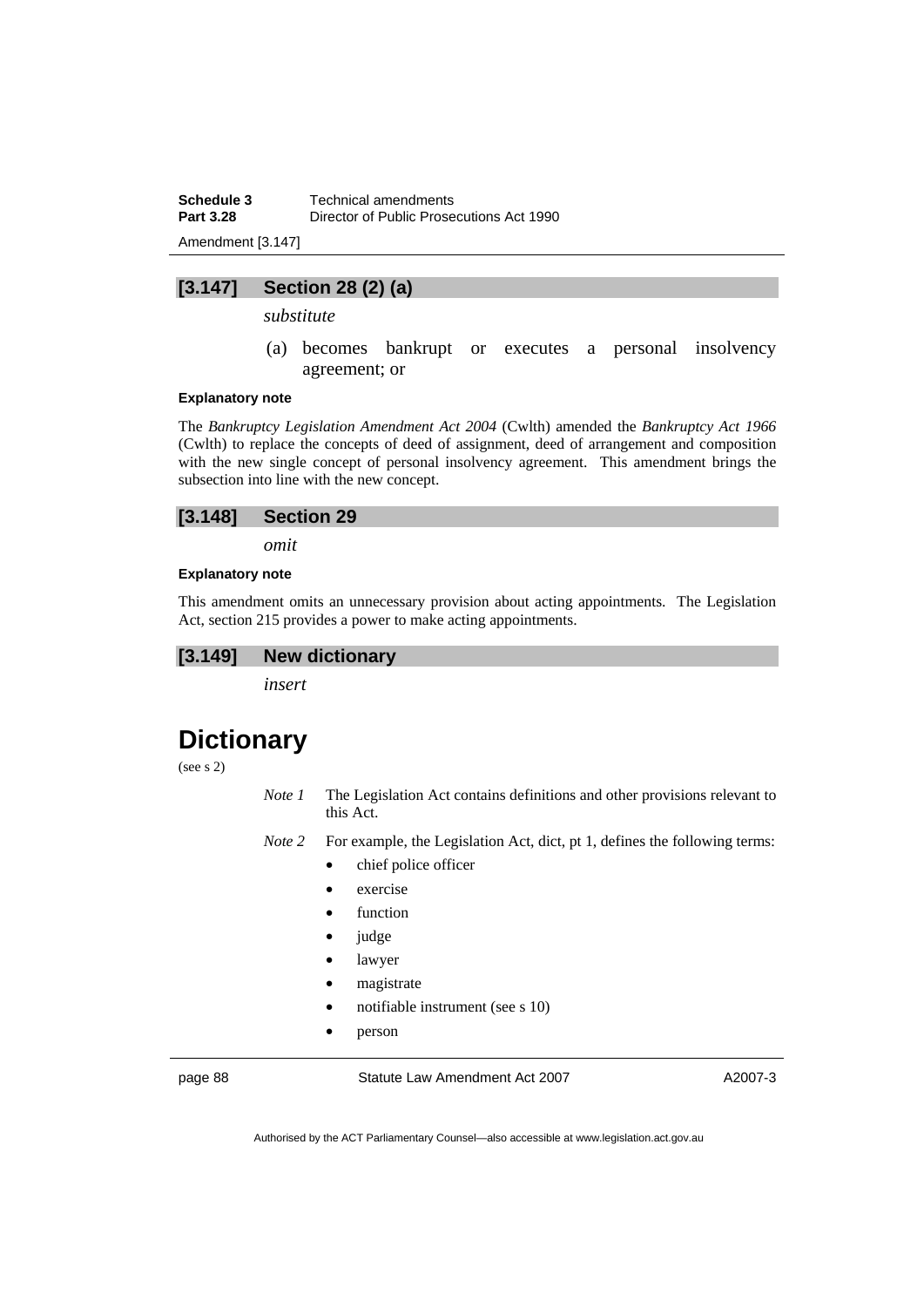Amendment [3.150]

- proceeding
- territory law.

*member of the staff*, of the office, means—

- (a) a member of the staff mentioned in section 30 (Staff); or
- (b) a person engaged under section 31 (Consultants etc); or
- (c) a person whose services are made available to the director in accordance with section 32 (Other staffing arrangements).

#### **Explanatory note**

This amendment inserts a new dictionary in accordance with current drafting practice and a new definition of *member of the staff* based on existing section 3 (2).

## **Part 3.29 Disability Services Act 1991**

#### **[3.150] Section 1**

*substitute* 

## **1 Name of Act**

This Act is the *Disability Services Act 1991*.

## **2 Dictionary**

The dictionary at the end of this Act is part of this Act.

- *Note 1* The dictionary at the end of this Act defines certain terms used in this Act.
- *Note 2* A definition in the dictionary applies to the entire Act unless the definition, or another provision of the Act, provides otherwise or the contrary intention otherwise appears (see Legislation Act, s 155 and s 156 (1)).

A2007-3

Statute Law Amendment Act 2007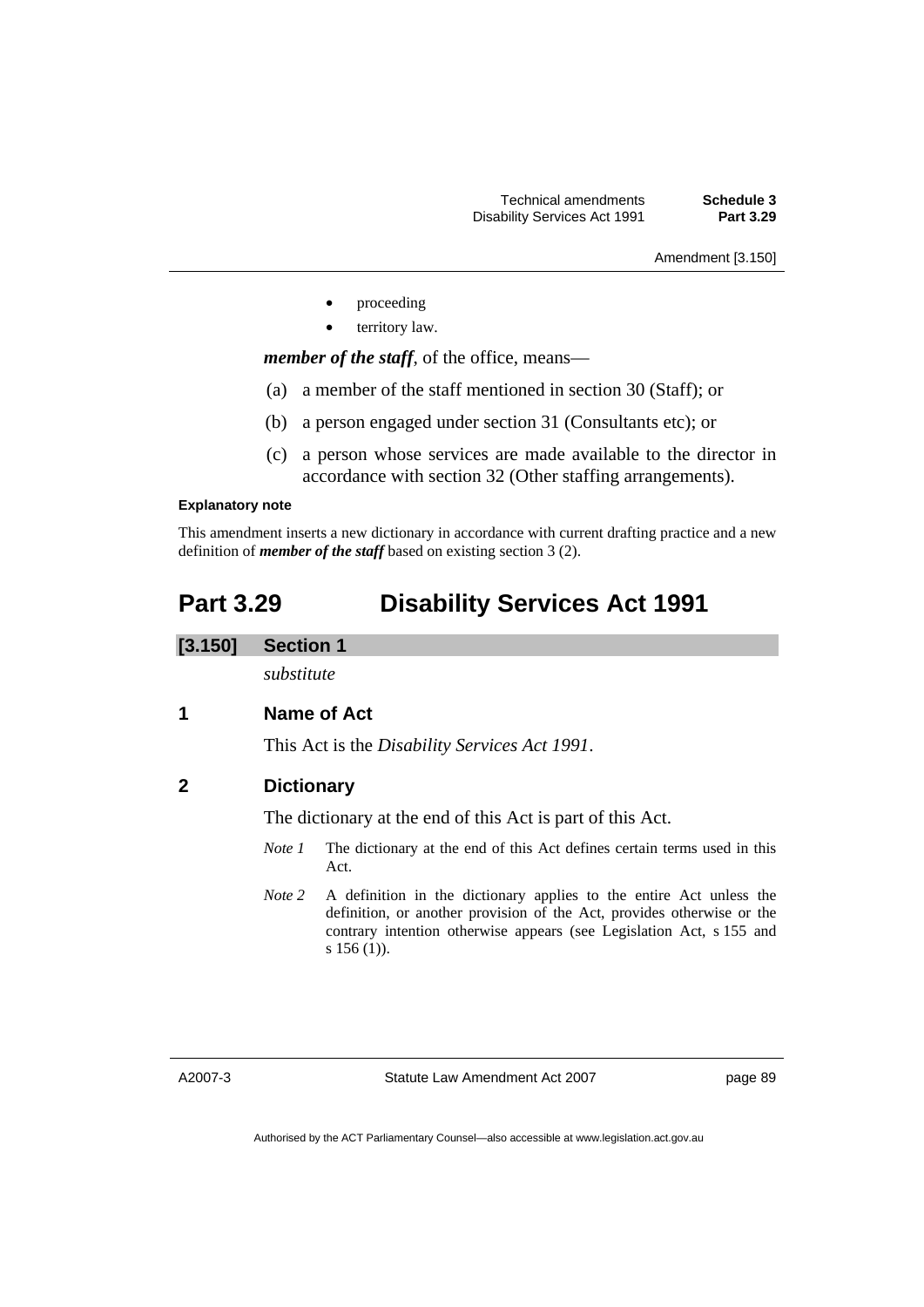**Schedule 3 Technical amendments**<br>**Part 3.29 Disability Services Act 1 Disability Services Act 1991** Amendment [3.151]

## **2A Notes**

A note included in this Act is explanatory and is not part of this Act.

*Note* See the Legislation Act s 127 (1), (4) and (5) for the legal status of notes.

#### **Explanatory note**

This amendment inserts standard naming, dictionary and notes provisions consequent on the insertion of a new dictionary by another amendment.

## **[3.151] Section 4, definitions**

*relocate to dictionary* 

#### **Explanatory note**

This amendment relocates the definitions to a new dictionary that is inserted by another amendment.

### **[3.152] Section 4, remainder**

*omit* 

#### **Explanatory note**

This amendment is consequential on the relocation by another amendment of the definitions in the section to a new dictionary that is inserted by another amendment.

page 90 Statute Law Amendment Act 2007

A2007-3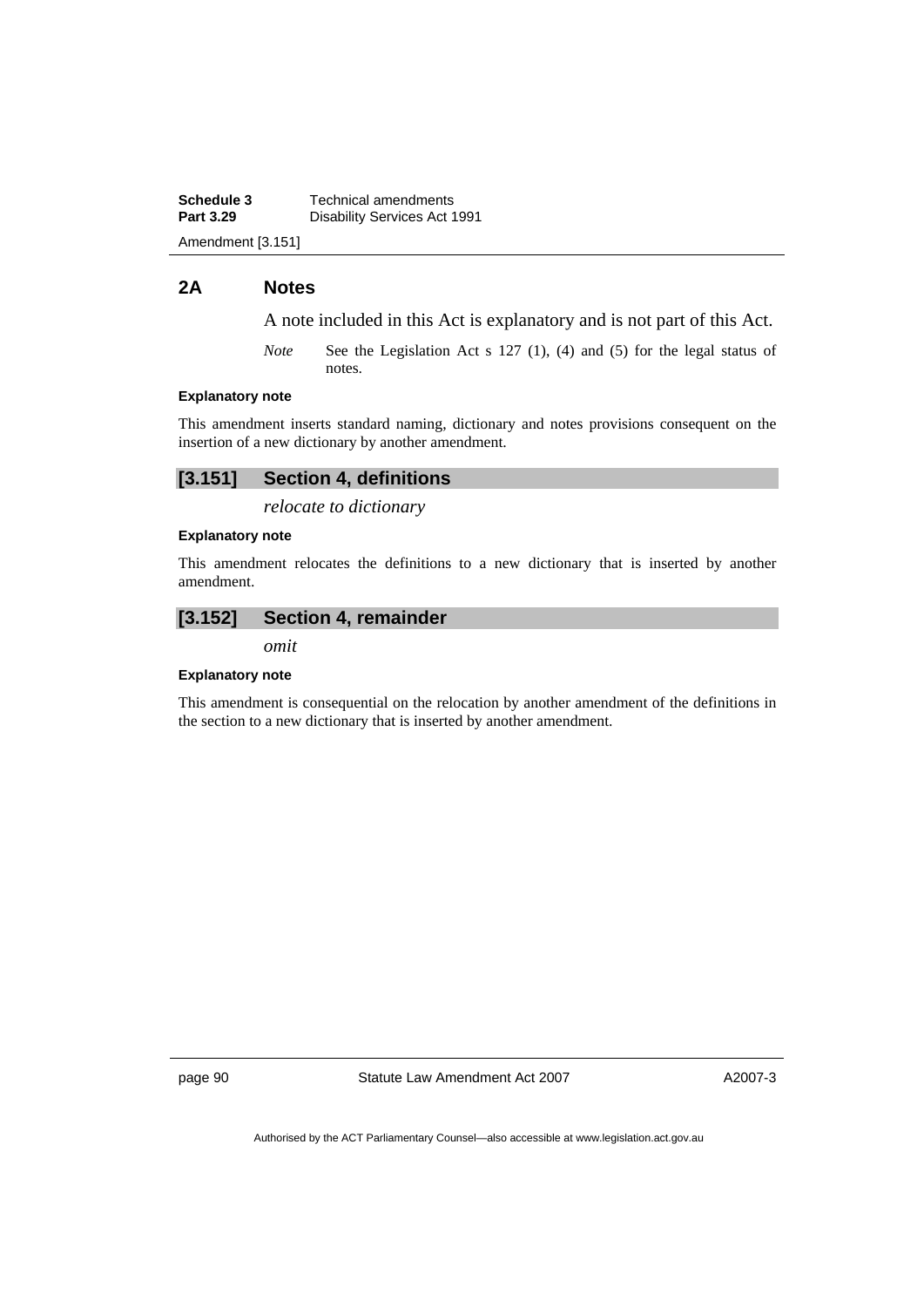Amendment [3.153]

## **[3.153] New dictionary**

*insert* 

# **Dictionary**

(see s 2)

*Note 1* The Legislation Act contains definitions and other provisions relevant to this Act.

*Note 2* For example, the Legislation Act, dict, pt 1, defines the following terms:

- disallowable instrument
- **Minister**
- person.

## **Explanatory note**

This amendment inserts a new dictionary in accordance with current drafting practice.

# **Part 3.30 Domestic Relationships Act 1994**

## **[3.154] Section 1**

*substitute* 

**1 Name of Act** 

This Act is the *Domestic Relationships Act 1994*.

## **Explanatory note**

This amendment brings the naming section into line with current drafting practice.

## **[3.155] Section 3 (1), definition of** *domestic relationship*

*substitute* 

## *domestic relationship*—see section 3.

#### **Explanatory note**

This amendment is consequential on the insertion of new section 3 by another amendment.

A2007-3

Statute Law Amendment Act 2007

page 91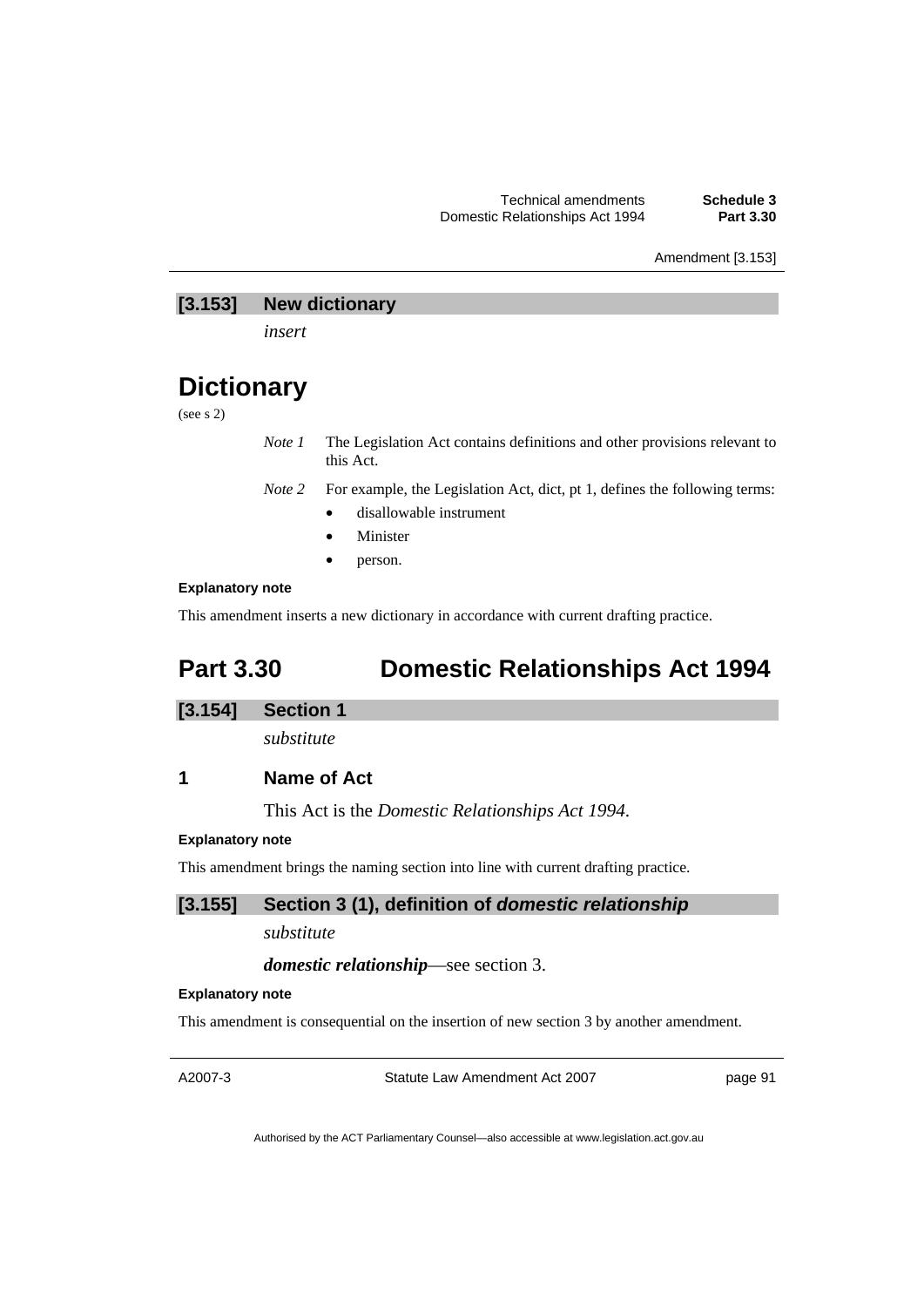**Schedule 3 Technical amendments**<br>**Part 3.30 Domestic Relationships Part 3.30** Domestic Relationships Act 1994

Amendment [3.156]

## **[3.156] Section 3 (1), definition of** *domestic relationship agreement***, new note**

*insert* 

*Note* In certain circumstances a termination agreement may be taken to be a domestic relationship agreement (see s 3A (2)).

#### **Explanatory note**

This amendment inserts a note to assist users of the legislation.

**[3.157] Section 3 (1), definition of** *termination agreement* 

*substitute* 

*termination agreement*—see section 3A.

#### **Explanatory note**

This amendment is consequential on the insertion of new section 3 by another amendment.

## **[3.158] Section 3 (1), definitions (as amended)**

*relocate to dictionary* 

#### **Explanatory note**

This amendment relocates the definitions to a new dictionary that is inserted by another amendment.

#### **[3.159] Section 3, remainder**

*substitute* 

## **2 Dictionary**

The dictionary at the end of this Act is part of this Act.

*Note 1* The dictionary at the end of this Act defines certain terms used in this Act, and includes references (*signpost definitions*) to other terms defined elsewhere in this Act.

> For example, the signpost definition '*agreement*, for part 4 (Domestic relationship agreements and termination agreements)—see section 31.' means that the term 'agreement' is defined in that section for part 4.

page 92 Statute Law Amendment Act 2007

A2007-3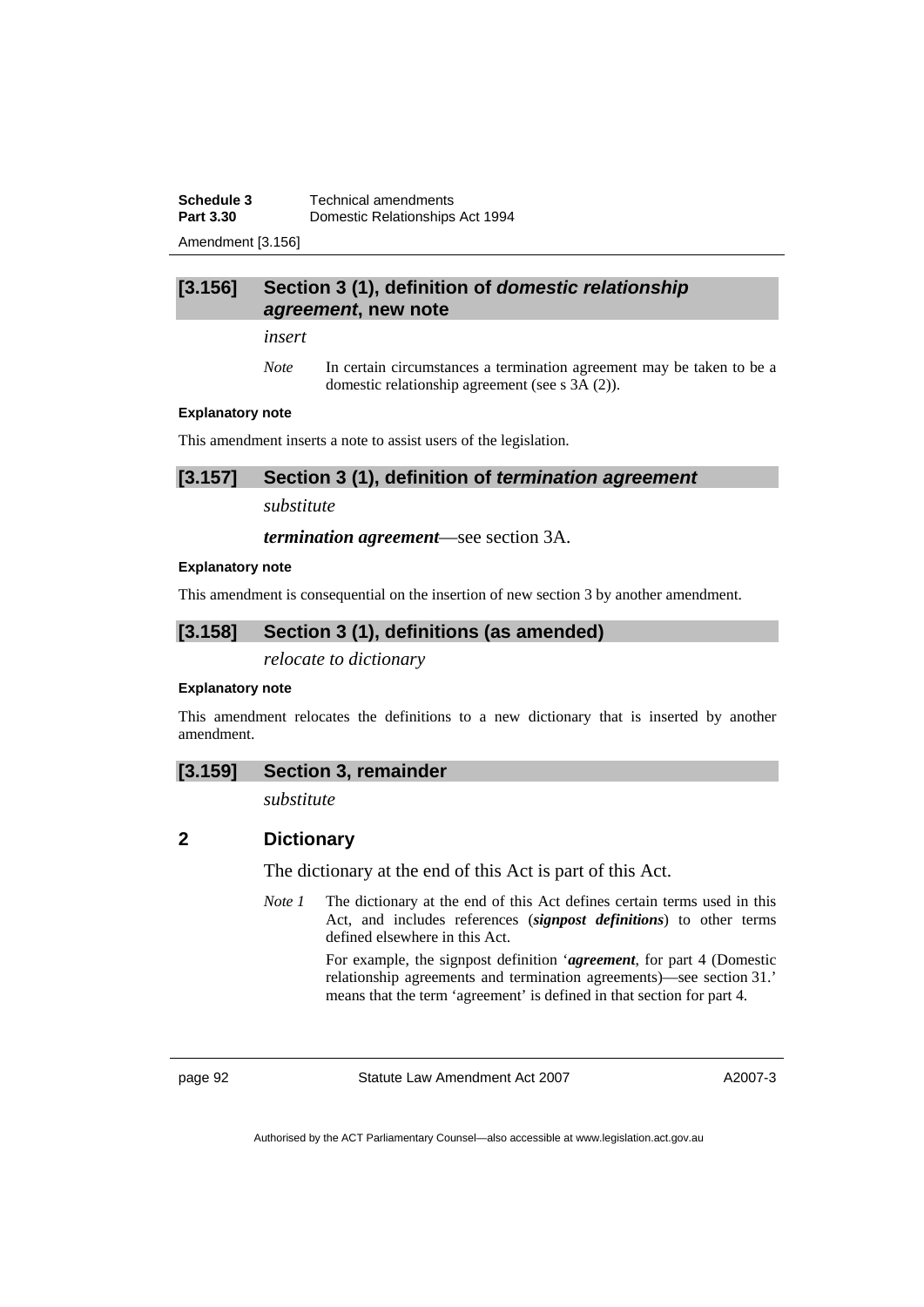Amendment [3.160]

*Note 2* A definition in the dictionary (including a signpost definition) applies to the entire Act unless the definition, or another provision of the Act, provides otherwise or the contrary intention otherwise appears (see Legislation Act,  $s$  155 and  $s$  156 (1)).

## **2A Notes**

A note included in this Act is explanatory and is not part of this Act.

*Note* See the Legislation Act s 127 (1), (4) and (5) for the legal status of notes.

#### **Explanatory note**

This amendment inserts standard dictionary and notes provisions consequent on the insertion of a new dictionary by another amendment.

### **[3.160] New sections 3 and 3A**

*insert* 

## **3 Meaning of** *domestic relationship*

(1) In this Act:

*domestic relationship* means a personal relationship between 2 adults in which one provides personal or financial commitment and support of a domestic nature for the material benefit of the other and includes a domestic partnership but does not include a legal marriage.

- *Note* For the meaning of *domestic partnership*, see the Legislation Act, s 169.
- (2) For subsection  $(1)$ 
	- (a) a personal relationship may exist between people although they are not members of the same household; and
	- (b) a personal relationship is not taken to exist between people only because one of them provides a service for the other—
		- (i) for fee or reward; or

A2007-3

Statute Law Amendment Act 2007

page 93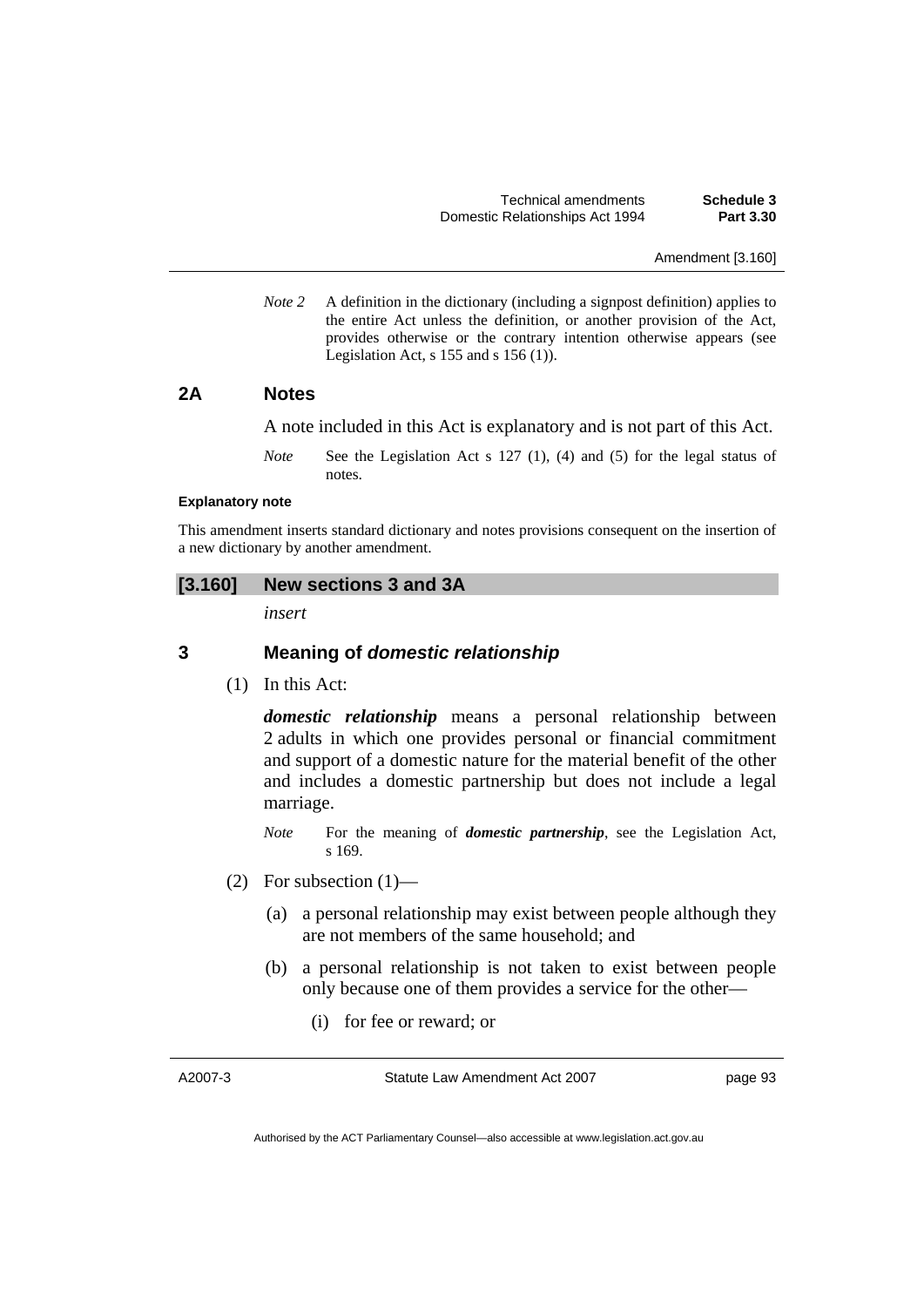- (ii) on behalf of another person (including a government or body corporate); or
- (iii) on behalf of an organisation the principal objects or purposes of which are charitable or benevolent.

## **3A Termination agreements**

(1) In this Act:

## *termination agreement* means—

- (a) an agreement between 2 people that—
	- (i) is made in contemplation of terminating a domestic relationship that exists between them or after the termination of a domestic relationship between them; and
	- (ii) makes provision with respect to financial matters; or
- (b) such an agreement that varies a domestic relationship agreement or termination agreement;

regardless of when it is made, whether there are other parties or whether it makes provision about non-financial matters.

- (2) However, a termination agreement is taken to be a domestic relationship agreement if—
	- (a) the termination agreement is made in contemplation of the termination of a domestic relationship; and
	- (b) the relationship is not terminated within 3 months after the day on which the agreement is made.

#### **Explanatory note**

This amendment remakes the definitions of *domestic relationship* and *termination agreement* in existing section 3 (1), (2) and (5) as separate sections to bring them more closely into line with current drafting practice. Definitions based on existing section 3 (3) and (4) are included in the new dictionary.

page 94 Statute Law Amendment Act 2007

A2007-3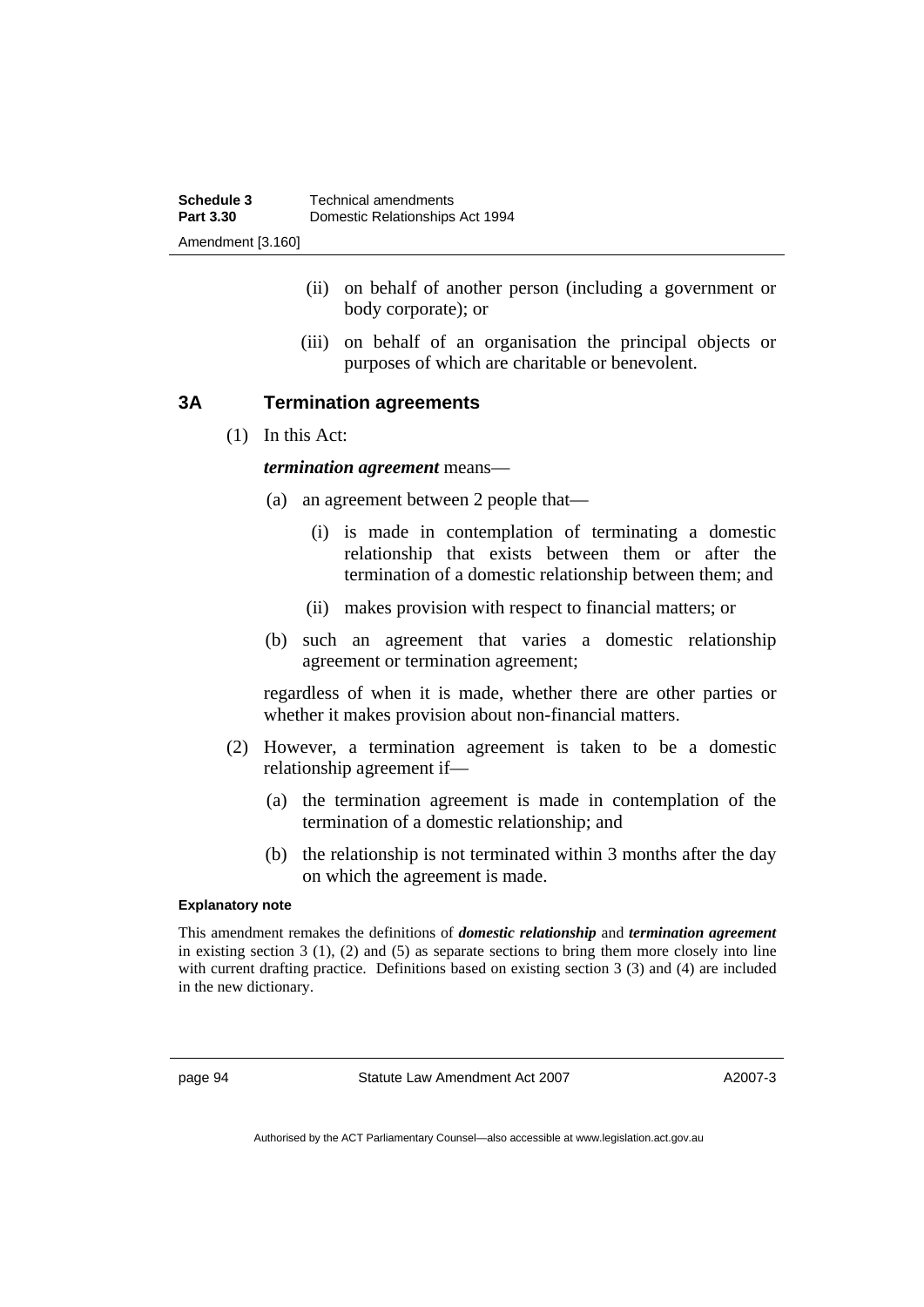Amendment [3.161]

**[3.161] Section 7** 

*omit* 

legal practitioner

*substitute* 

lawyer

### **Explanatory note**

This amendment updates language in line with current drafting practice.

## **[3.162] New dictionary**

*insert* 

# **Dictionary**

### (see s 2)

*Note 1* The Legislation Act contains definitions and other provisions relevant to this Act.

*Note 2* For example, the Legislation Act, dict, pt 1, defines the following terms:

- ACT
- **Executive**
- lawyer
- Magistrates Court
- person
- Supreme Court.

*agreement*, for part 4 (Domestic relationship agreements and termination agreements)—see section 31.

*child*, of the parties to a domestic relationship, means each of the following children:

(a) a child of whom the parties are the parents;

Statute Law Amendment Act 2007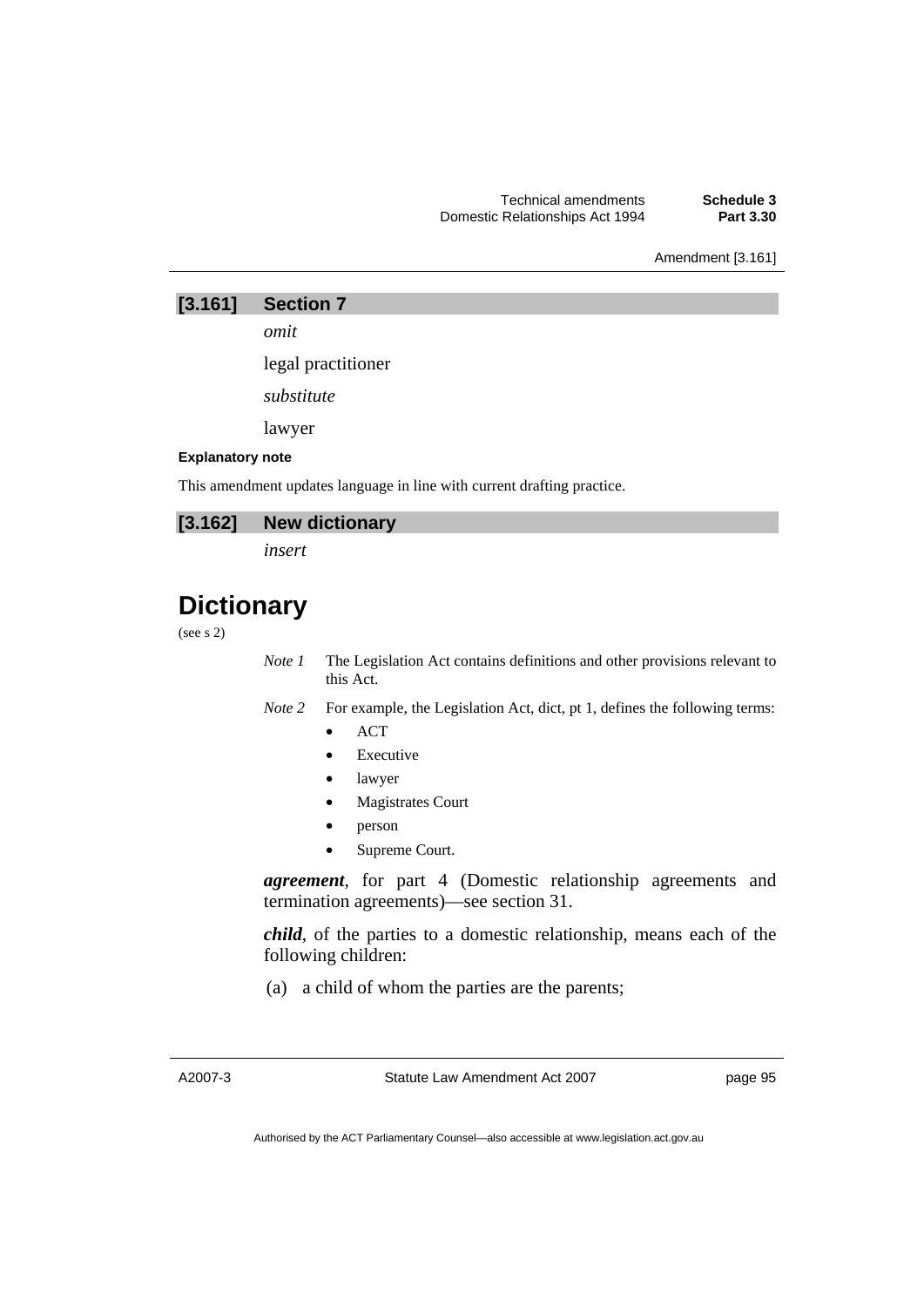| Schedule 3        | Technical amendments          |
|-------------------|-------------------------------|
| <b>Part 3.31</b>  | Door-to-Door Trading Act 1991 |
| Amendment [3.163] |                               |

 (b) a child for whose long-term welfare both parties accept responsibility.

*party*, to a domestic relationship, includes a person who has been a party to a domestic relationship that has ended.

#### **Explanatory note**

This amendment inserts a new dictionary in accordance with current drafting practice. It includes signpost definitions for a term that is not included in the existing interpretation section. The definitions of *child* and *party* follow existing section 3 (3) and (4) which are omitted by another amendment.

# **Part 3.31 Door-to-Door Trading Act 1991**

## **[3.163] Section 1**

*substitute* 

## **1 Name of Act**

This Act is the *Door-to-Door Trading Act 1991*.

#### **Explanatory note**

This amendment brings the naming section into line with current drafting practice.

### **[3.164] Section 3 (1), definition of** *consumer*

*substitute* 

*consumer*—see section 3.

#### **Explanatory note**

This amendment is consequential on the insertion of a new section 3 by another amendment.

#### **[3.165] Section 3 (1), definition of** *negotiation*

*omit* 

#### **Explanatory note**

A new definition of *negotiation*, based on the existing definition in section 3 (1) and section 3 (2) (c), is included in the new dictionary which is inserted by another amendment.

page 96 Statute Law Amendment Act 2007

A2007-3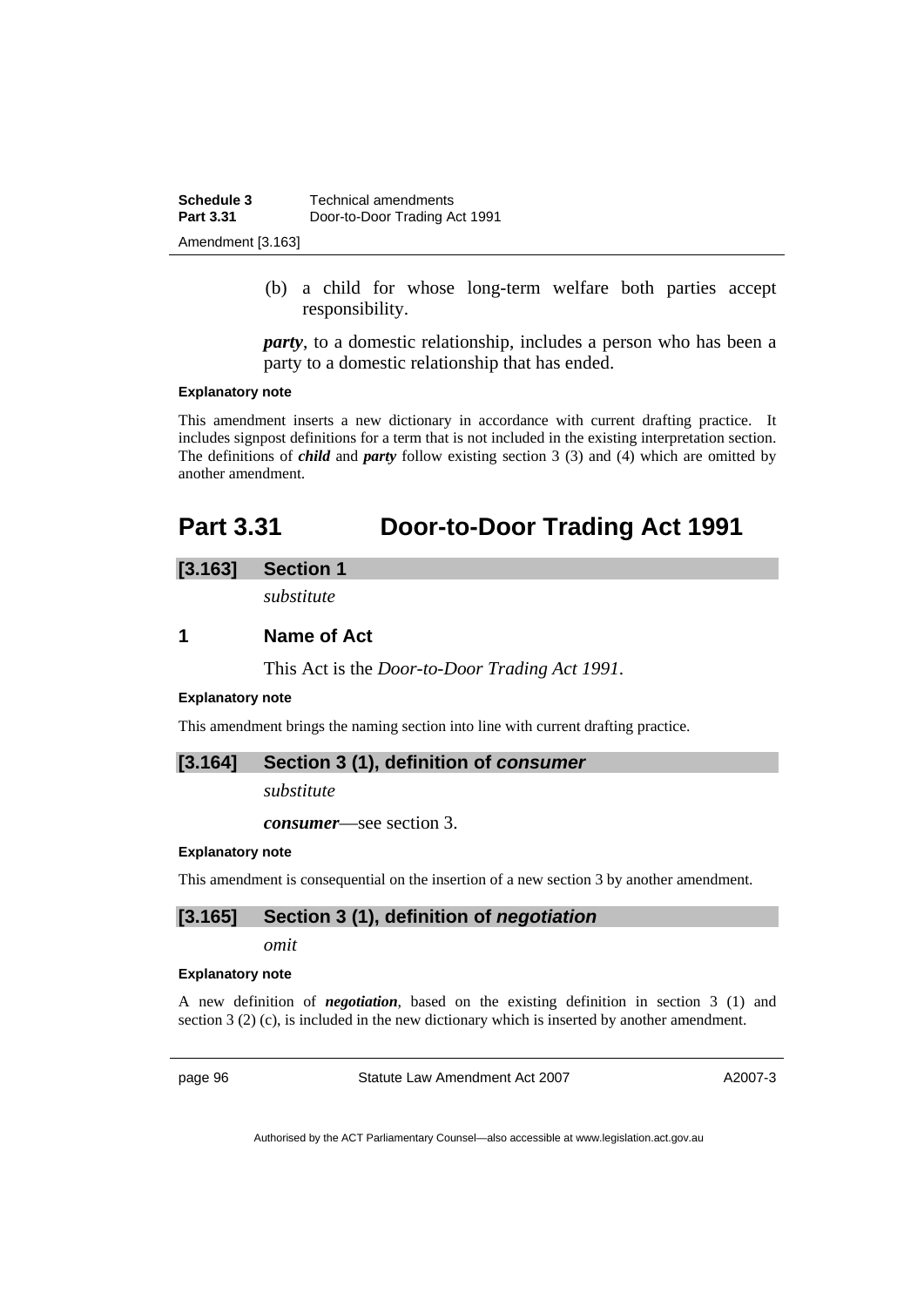Amendment [3.166]

**[3.166] Section 3 (1), definition of** *supplier* 

*substitute* 

*supplier*—see section 3.

#### **Explanatory note**

This amendment is consequential on the insertion of a new section 3 by another amendment.

## **[3.167] Section 3 (1), definition of** *supply*

*omit* 

#### **Explanatory note**

A new definition of *supply*, based on the existing definition in section 3 (1) and section 3 (2) (a), is included in the new dictionary which is inserted by another amendment.

## **[3.168] Section 3 (1), definitions (as amended)**

*relocate to dictionary* 

#### **Explanatory note**

This amendment relocates the definitions to a new dictionary that is inserted by another amendment.

## **[3.169] Section 3, remainder**

*substitute* 

# **2 Dictionary**

The dictionary at the end of this Act is part of this Act.

*Note 1* The dictionary at the end of this Act defines certain terms used in this Act, and includes references (*signpost definitions*) to other terms defined elsewhere in this Act.

> For example, the signpost definition '*prescribed contract*—see section 6.' means that the term 'prescribed contract' is defined in that section.

A2007-3

Statute Law Amendment Act 2007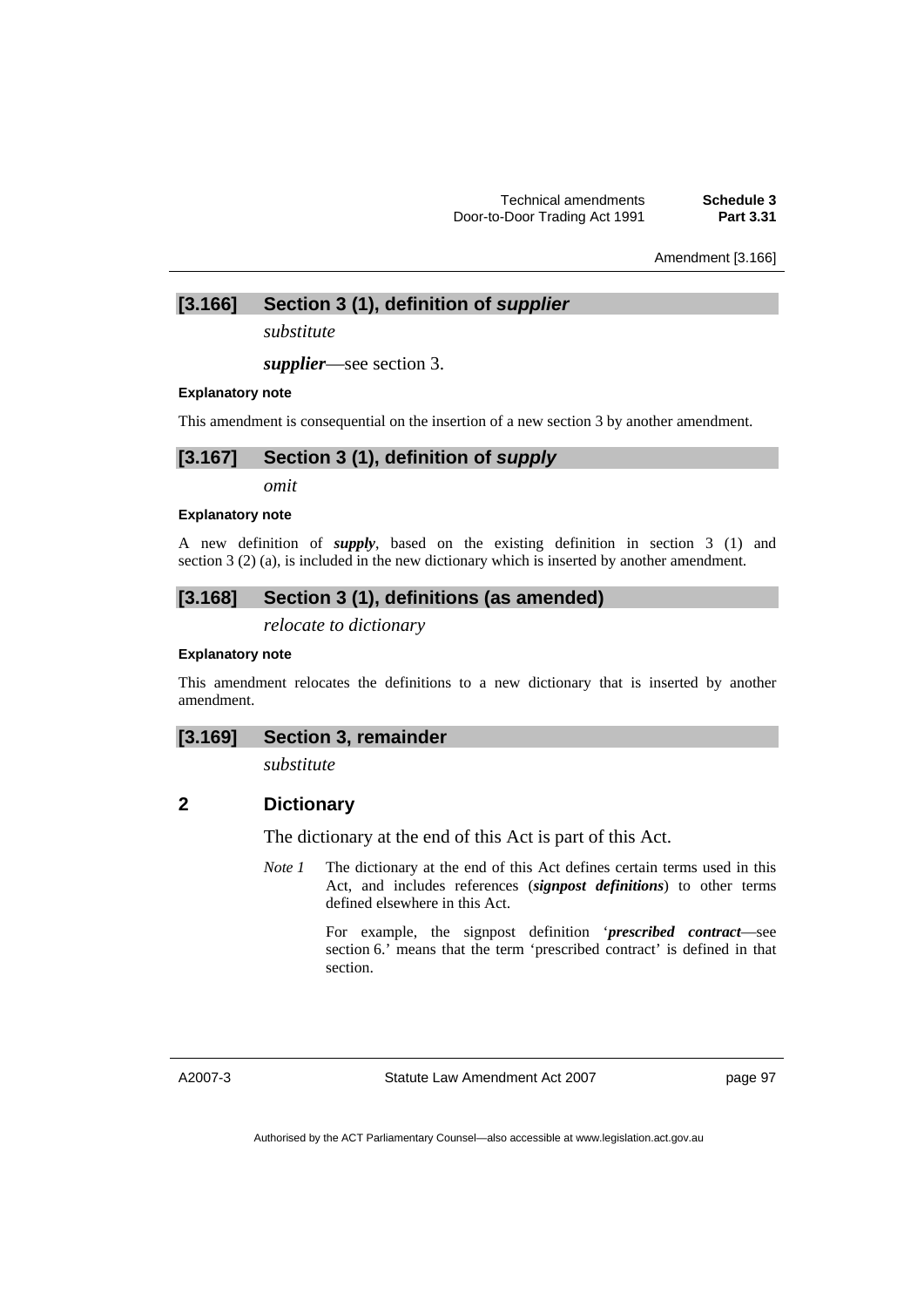*Note* 2 A definition in the dictionary (including a signpost definition) applies to the entire Act unless the definition, or another provision of the Act, provides otherwise or the contrary intention otherwise appears (see Legislation Act, s  $155$  and s  $156$  (1)).

## **2A Notes**

A note included in this Act is explanatory and is not part of this Act.

*Note* See the Legislation Act, s 127 (1), (4) and (5) for the legal status of notes.

## **3 Meaning of** *consumer* **and** *supplier*

In this Act:

## *consumer*—

- (a) means a person (other than a body corporate) to whom goods or services are, or are to be, supplied under a contract or proposed contract to which the person is, or is to be, a party; and
- (b) for a consumer under a contract for the supply of goods or services—includes anyone to whom the rights of the original consumer under the contract are assigned or transferred, or pass by operation of law.

## *supplier—*

- (a) in relation to a contract or proposed contract for the supply of goods or services—means the person by whom the goods or services are, or are to be, supplied under the contract or proposed contract; and
- (b) for a supplier under a contract for the supply of goods or services—includes anyone to whom the rights of the original supplier under the contract are assigned or transferred, or pass by operation of law.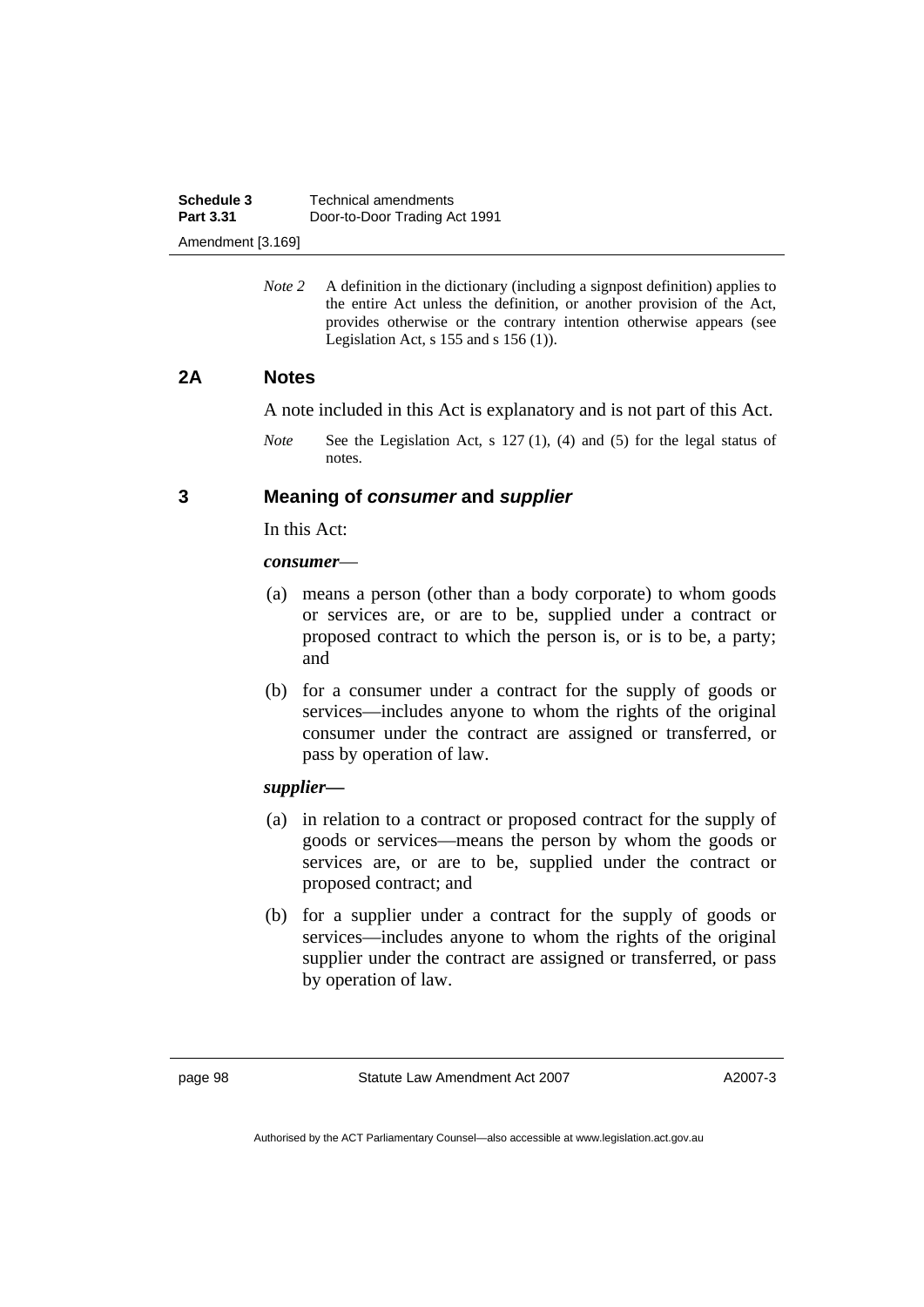Amendment [3.170]

## **3A Contract for supply of goods or services to party to contract**

For this Act, a contract is a contract for the supply of goods or services to a person who is a party to the contract if it provides for the supply of goods or services either to the person or to someone else but on the order of the person.

#### **Explanatory note**

This amendment inserts standard dictionary and notes provisions consequent on the insertion of a new dictionary by another amendment.

It also remakes several elements of existing section 3 (2) in an updated form.

New section 3 combines the definitions of *consumer* and *supplier* in existing section 3 (1) and (2) (b).

New section 3A remakes existing section 3 (3) as a separate section.

Definitions based on existing section  $3(2)$  (a) and (c) are included in the new dictionary which is inserted by another amendment.

## **[3.170] Section 20 (2), new note**

*insert* 

*Note* For other provisions about forms, see the Legislation Act, s 255.

#### **Explanatory note**

This amendment inserts a standard note to assist users of the legislation.

A2007-3

Statute Law Amendment Act 2007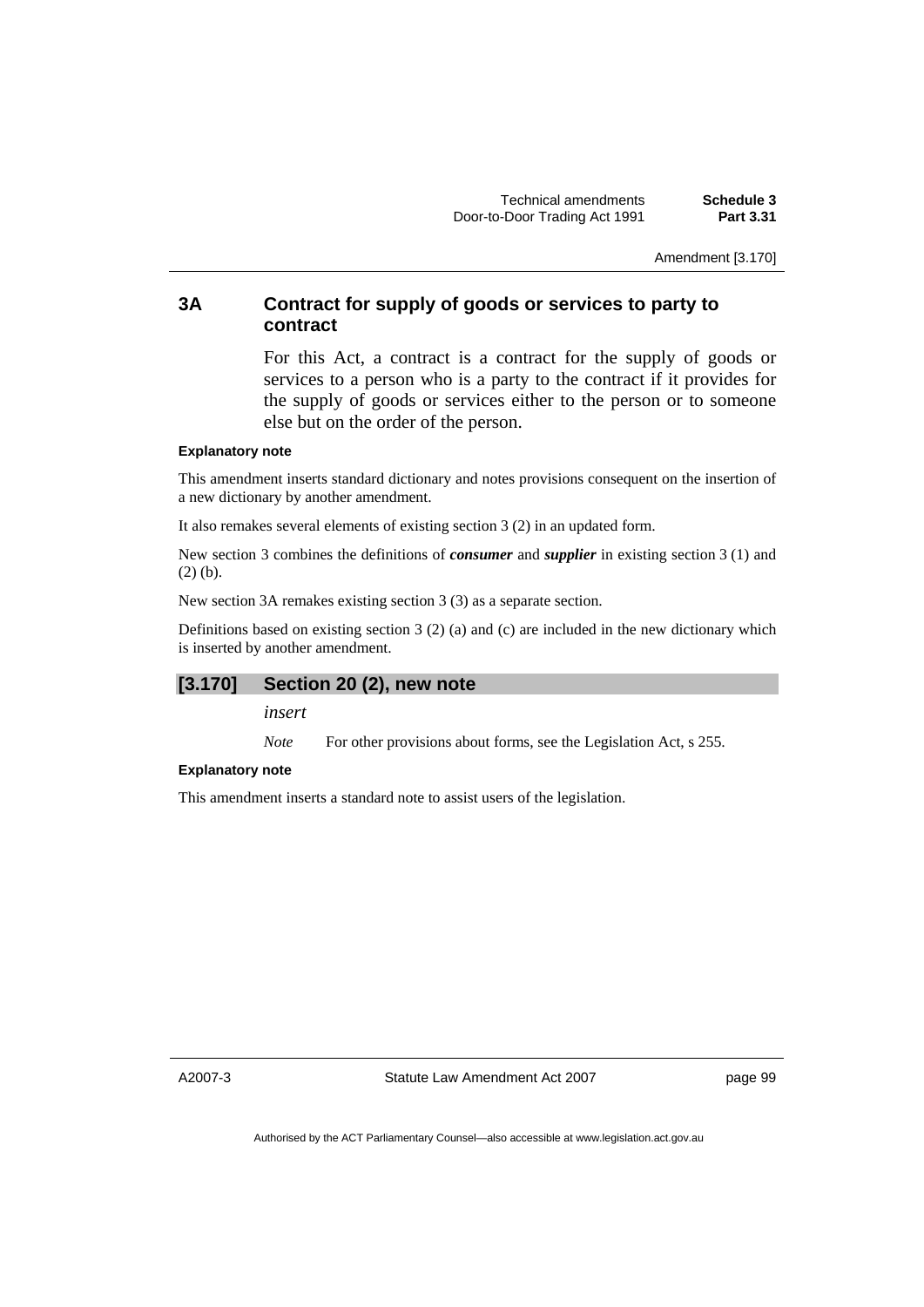**Schedule 3** Technical amendments **Part 3.31** Door-to-Door Trading Act 1991 Amendment [3.171]

## **[3.171] New dictionary**

*insert* 

# **Dictionary**

(see s 2)

- *Note 1* The Legislation Act contains definitions and other provisions relevant to this Act.
- *Note 2* For example, the Legislation Act, dict, pt 1, defines the following terms:
	- Minister (see s 162)
	- person.

#### *negotiation*—

- (a) includes any discussion or dealing directed towards the making of a contract (whether or not the terms of the contract are open to negotiation); and
- (b) of a contract to which this Act applies, includes a negotiation of a contract that would, on its formation, be a contract to which this Act applies.

## *supply*—

- (a) in relation to goods—includes the giving of a right to goods or a right to the possession or use of goods; and
- (b) in relation to services—includes the giving of a right to services; and
- (c) of goods or services—includes the supply of both goods and services.

#### **Explanatory note**

This amendment inserts a new dictionary in accordance with current drafting practice. The definition of *negotiation* combines the existing definition of the term in section 3 (1) (which is omitted by another amendment) and existing section 3 (2) (c). The definition of *supply* combines the existing definition of the term in section 3 (1) (which is omitted by another amendment) and existing section 3 (2) (a).

page 100 Statute Law Amendment Act 2007

A2007-3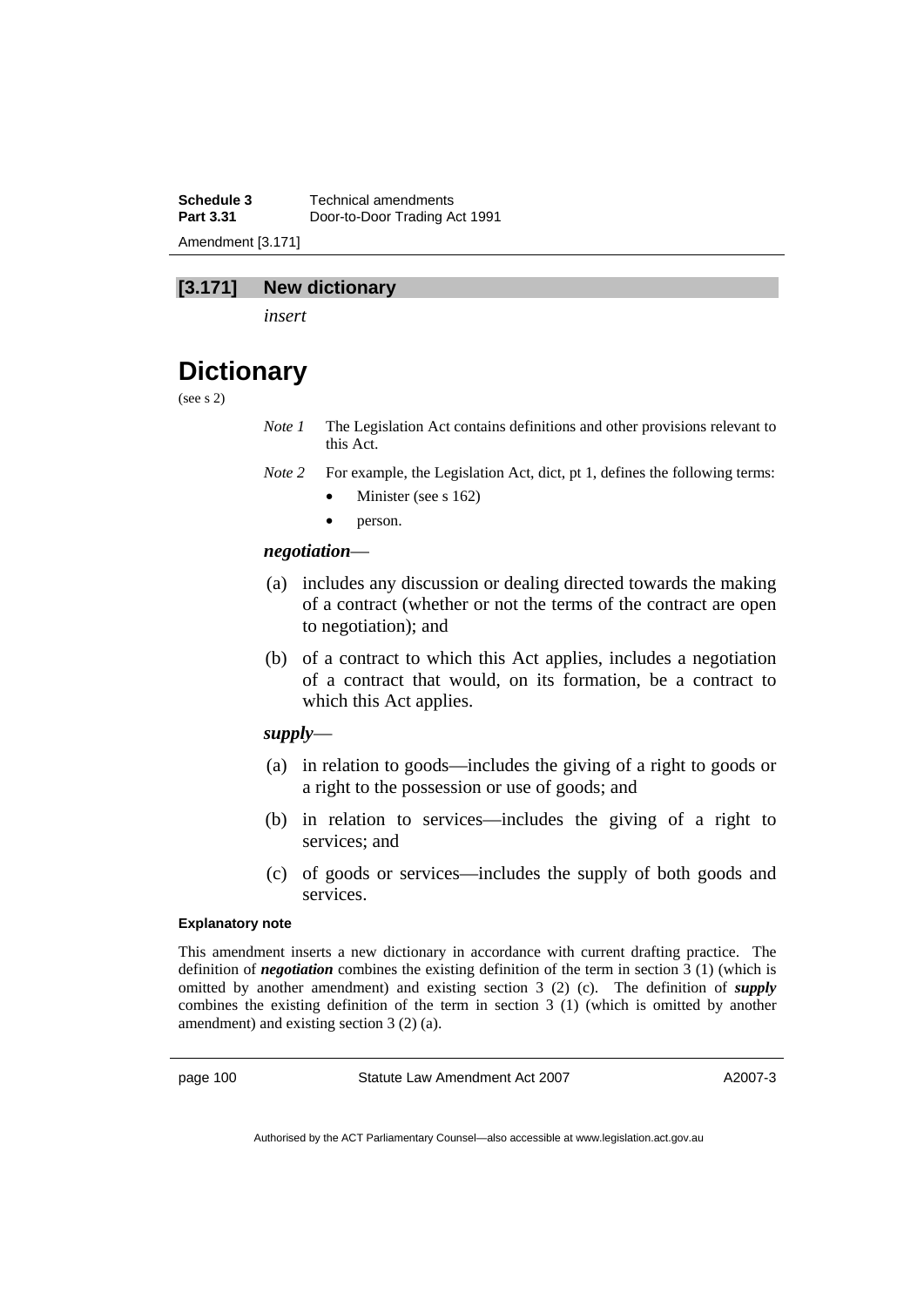Technical amendments **Schedule 3**  Drugs in Sport Act 1999 **Part 3.32** 

Amendment [3.172]

## **Part 3.32 Drugs in Sport Act 1999**

## **[3.172] Section 5**

*relocate as section 3* 

#### **Explanatory note**

This amendment brings the sequence of the section about the legal status on notes into line with current drafting practice.

| $[3.173]$ Sections 6, 7 and 8 |  |
|-------------------------------|--|
| omit                          |  |
| <b>ASDA</b>                   |  |
| substitute                    |  |
| <b>ASADA</b>                  |  |

#### **Explanatory note**

This amendment is consequential on the repeal of the *Australian Sports Drug Agency Act 1990* (Cwlth) and the enactment of the *Australian Sports Anti-Doping Authority Act 2006* (Cwlth).

## **[3.174] Dictionary, definitions of** *ASDA* **and** *Commonwealth Act*

## *substitute*

*ASADA* means the Australian Sports Anti-Doping Authority established under the Commonwealth Act.

*Commonwealth Act* means the *Australian Sports Anti-Doping Authority Act 2006* (Cwlth).

*Note* A reference to a Commonwealth Act includes a reference to the statutory instruments made or in force under the Act, including regulations (see Legislation Act, s 104).

#### **Explanatory note**

This amendment is consequential on the repeal of the *Australian Sports Drug Agency Act 1990* (Cwlth) and the enactment of the *Australian Sports Anti-Doping Authority Act 2006* (Cwlth).

A2007-3

Statute Law Amendment Act 2007

page 101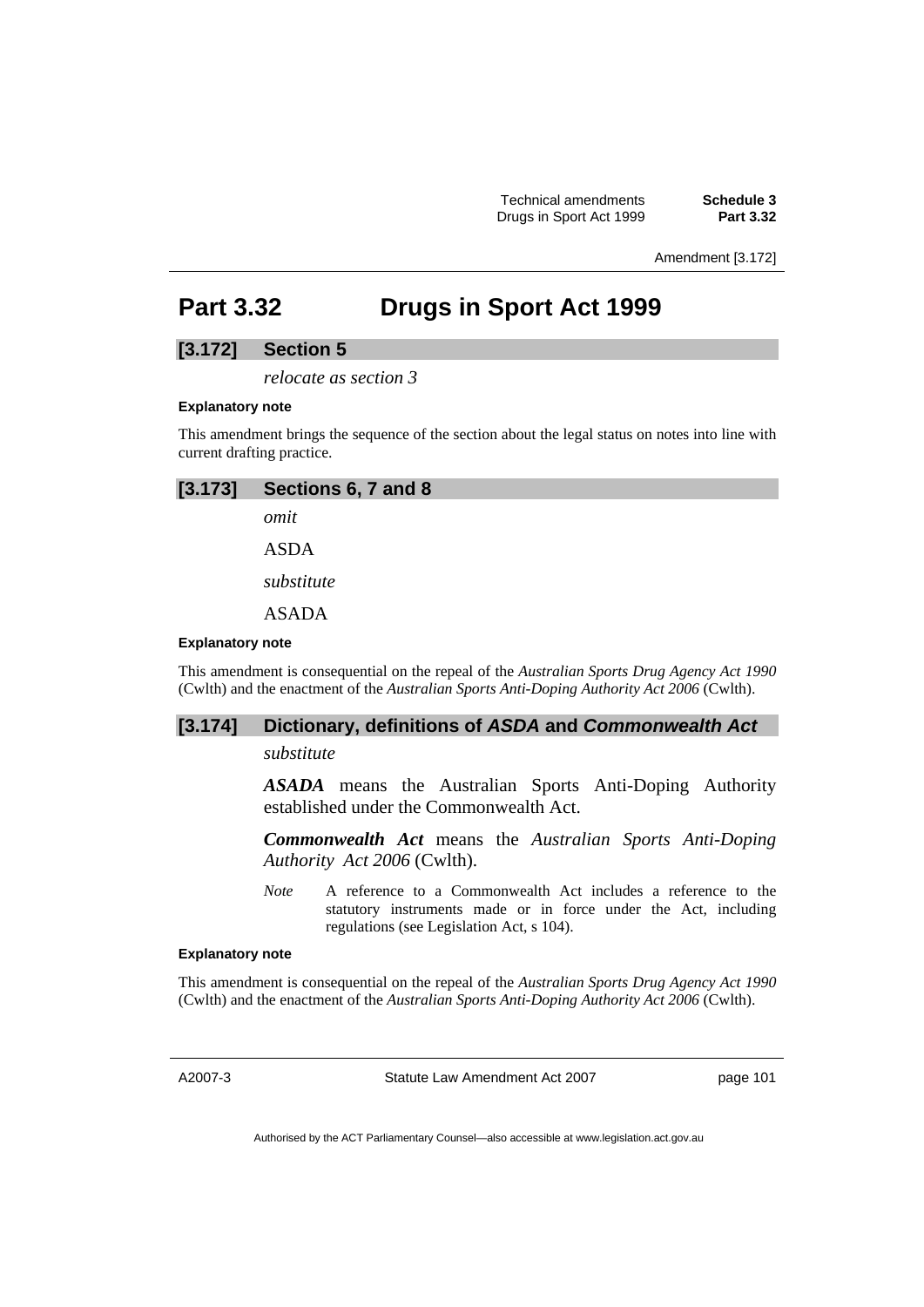**Schedule 3 Technical amendments**<br>**Part 3.33 Duties Act 1999 Part 3.33** Duties Act 1999 Amendment [3.175]

## **Part 3.33 Duties Act 1999**

## **[3.175] Sections 72 (1), 74B (1), 115H (1) and 213 (1), note**

*omit* 

s 3 (1)

*substitute* 

s 3

#### **Explanatory note**

This amendment is consequential on the insertion of a new dictionary into the *Domestic Relationships Act 1994* by another amendment.

### **[3.176] Dictionary, definition of** *domestic relationship*

*substitute* 

*domestic relationship*—see the *Domestic Relationships Act 1994*, section 3.

#### **Explanatory note**

This amendment is consequential on the insertion of a new dictionary into the *Domestic Relationships Act 1994* by another amendment.

## **Part 3.34 Electoral Regulation 1993**

#### **[3.177] Section 3**

*substitute* 

## **2 Dictionary**

The dictionary at the end of this regulation is part of this regulation.

*Note 1* The dictionary at the end of this regulation defines certain terms used in this regulation, and includes references (*signpost definitions*) to other terms defined elsewhere.

page 102 Statute Law Amendment Act 2007

A2007-3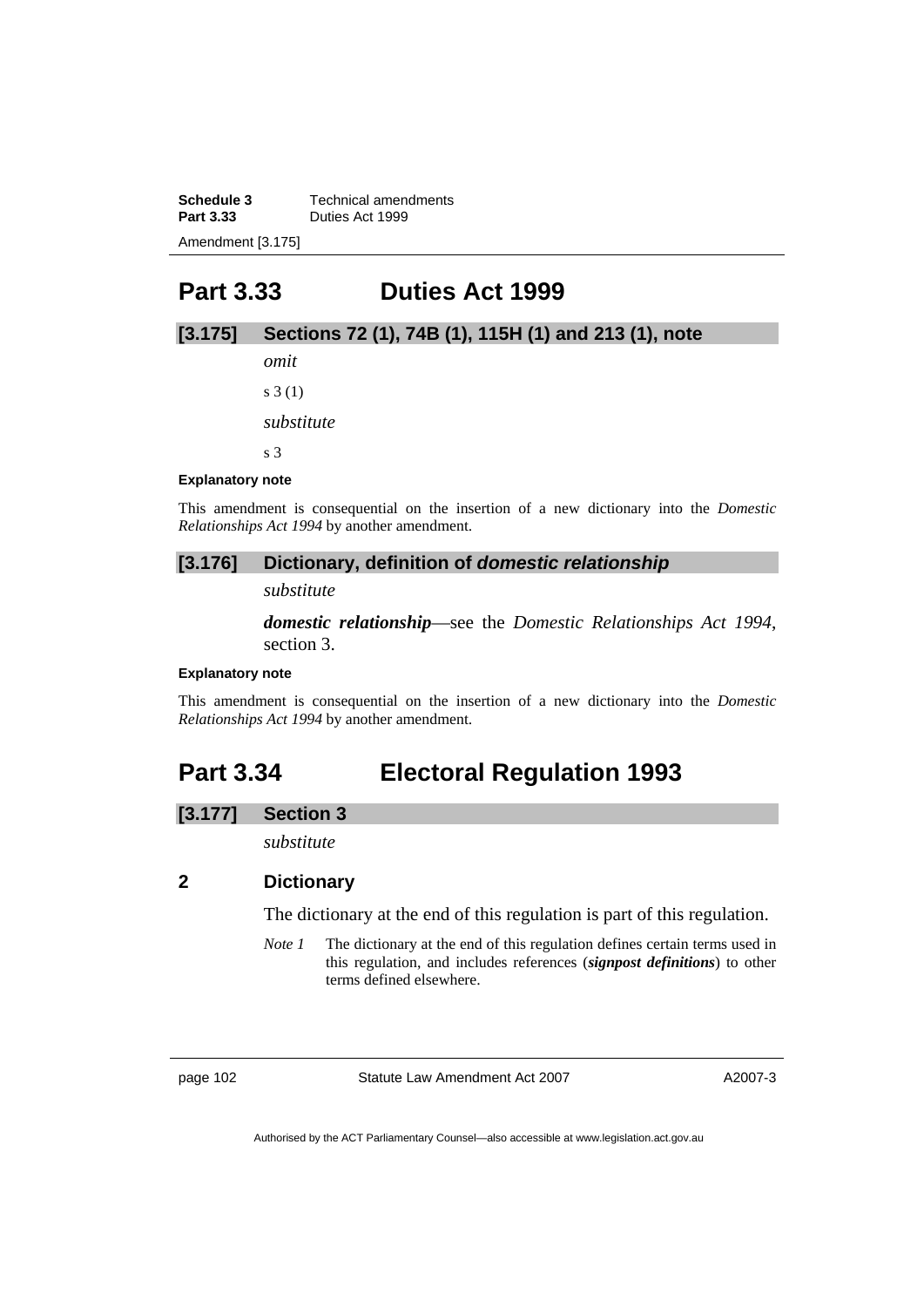Technical amendments **Schedule 3**  Electoral Regulation 1993 **Part 3.34** 

Amendment [3.178]

 For example, the signpost definition '*City of Canberra Arms*—see the *City of Canberra Arms Act 1932*, section 4.' means that the term 'City of Canberra Arms' is defined in that section and the definition applies to this regulation.

*Note 2* A definition in the dictionary (including a signpost definition) applies to the entire regulation unless the definition, or another provision of the regulation, provides otherwise or the contrary intention otherwise appears (see Legislation Act, s 155 and s 156 (1)).

#### **3 Notes**

A note included in this regulation is explanatory and is not part of this regulation.

*Note* See the Legislation Act, s 127 (1), (4) and (5) for the legal status of notes.

### **Explanatory note**

This amendment inserts standard dictionary and notes provisions consequent on the insertion of a new dictionary by another amendment. The definitions in existing section 3 are included in the new dictionary.

### **[3.178] New dictionary**

*insert* 

## **Dictionary**

(see s 2)

*Note 1* The Legislation Act contains definitions and other provisions relevant to this regulation.

*Note 2* For example, the Legislation Act, dict, pt 1, defines the following terms:

- ACT
- chief health officer.
- *Note 3* Terms used in this regulation have the same meaning that they have in the *Electoral Act 1992* (see Legislation Act, s 148). For example, the following terms are defined in the *Electoral Act 1992*, dict:
	- ballot paper

| Statute Law Amendment Act 2007<br>A2007-3 | page 103 |
|-------------------------------------------|----------|
|-------------------------------------------|----------|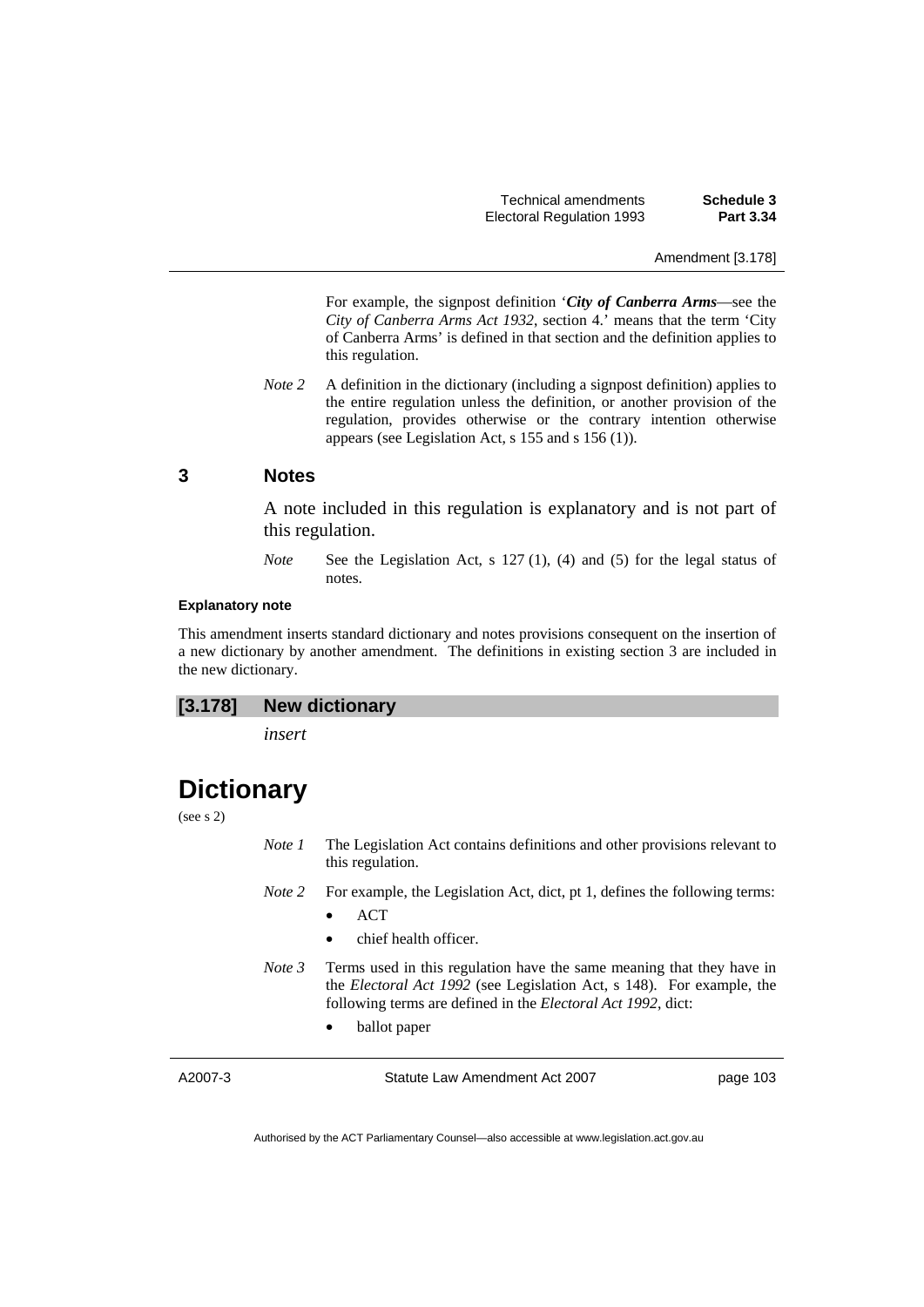- declaration voting papers
- MLA.

*City of Canberra Arms*—see the *City of Canberra Arms Act 1932*, section 4.

*government agency*—see the *Public Sector Management Act 1994*, dictionary.

#### **Explanatory note**

This amendment inserts a new dictionary in accordance with current drafting practice. The definitions in existing section 3 are included in the dictionary. The definition of *City of Canberra Arms* has been updated consequent on the amendment of the *City of Canberra Arms Act 1932* by another amendment and the definition of *government agency* has been updated consequent on the insertion of a new dictionary into the *Public Sector Management Act 1994* by another amendment.

## **Part 3.35 Emergencies Regulation 2004**

## **[3.179] Section 5 (1) (b) (i)**

*omit* 

emergency services authority

*substitute* 

emergency services commissioner

#### **Explanatory note**

This amendment is consequential on the abolition of the emergency services authority by the *Administrative (Miscellaneous Amendments) Act 2006*.

page 104 Statute Law Amendment Act 2007

A2007-3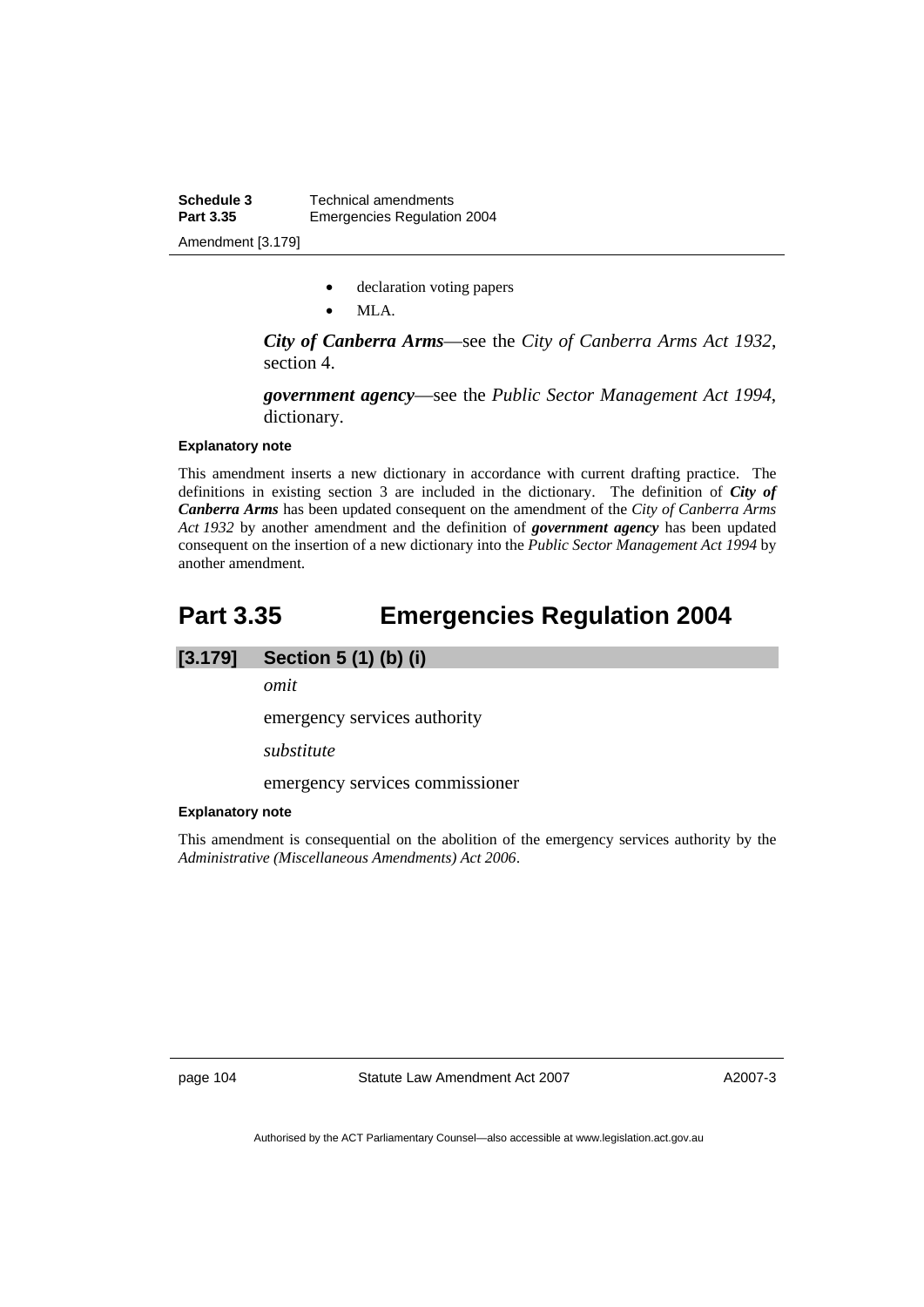Amendment [3.180]

## **Part 3.36 Enclosed Lands Protection Act 1943**

### **[3.180] Section 3, definitions**

*relocate to dictionary* 

#### **Explanatory note**

This amendment relocates the definitions to a new dictionary that is inserted by another amendment.

## **[3.181] Section 3, remainder**

*substitute* 

## **2 Dictionary**

The dictionary at the end of this Act is part of this Act.

- *Note 1* The dictionary at the end of this Act defines certain terms used in this Act.
- *Note 2* A definition in the dictionary applies to the entire Act unless the definition, or another provision of the Act, provides otherwise or the contrary intention otherwise appears (see Legislation Act, s 155 and s 156 (1)).

## **3 Notes**

A note included in this Act is explanatory and is not part of this Act.

*Note* See the Legislation Act, s 127 (1), (4) and (5) for the legal status of notes.

### **Explanatory note**

This amendment inserts standard dictionary and notes provisions consequent on the insertion of a new dictionary by another amendment.

A2007-3

Statute Law Amendment Act 2007

page 105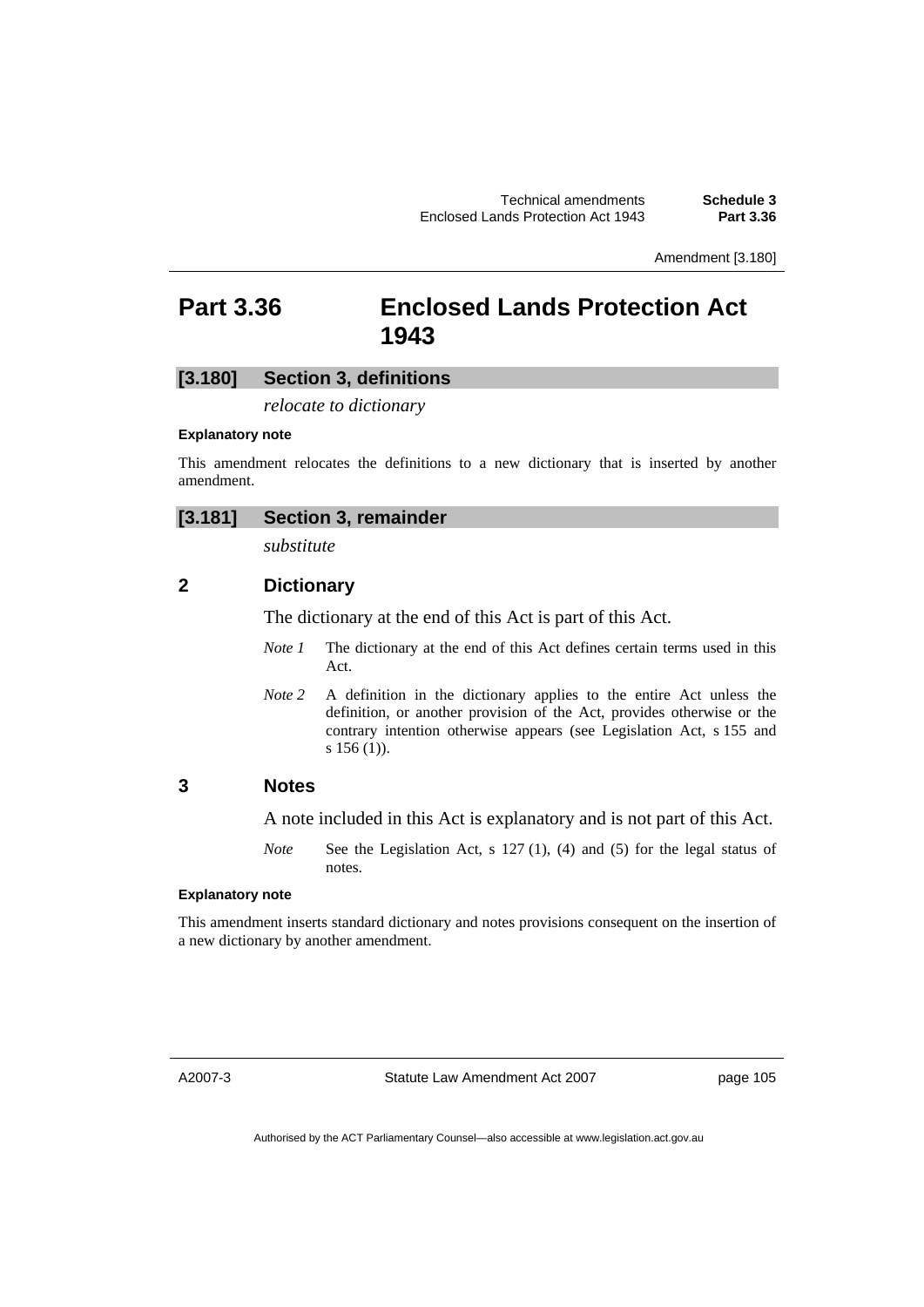**Schedule 3 Technical amendments**<br>**Part 3.37 Environment Protection Part 3.37** Environment Protection Act 1997 Amendment [3.182]

## **[3.182] New dictionary**

*insert* 

## **Dictionary**

(see s 2)

*Note 1* The Legislation Act contains definitions and other provisions relevant to this Act.

*Note 2* For example, the Legislation Act, dict, pt 1, defines the following terms:

- ACT
- land
- person.

### **Explanatory note**

This amendment inserts a new dictionary in accordance with current drafting practice.

## **Part 3.37 Environment Protection Act 1997**

## **[3.183] Section 3 (2)**

*omit* 

ecologically sustainable development is to be taken to require

*substitute* 

### *ecologically sustainable development* means

#### **Explanatory note**

This amendment brings the provision into line with current drafting practice.

### **[3.184] Section 3 (as amended)**

*renumber as section 2* 

#### **Explanatory note**

This amendment renumbers a section.

page 106 Statute Law Amendment Act 2007

A2007-3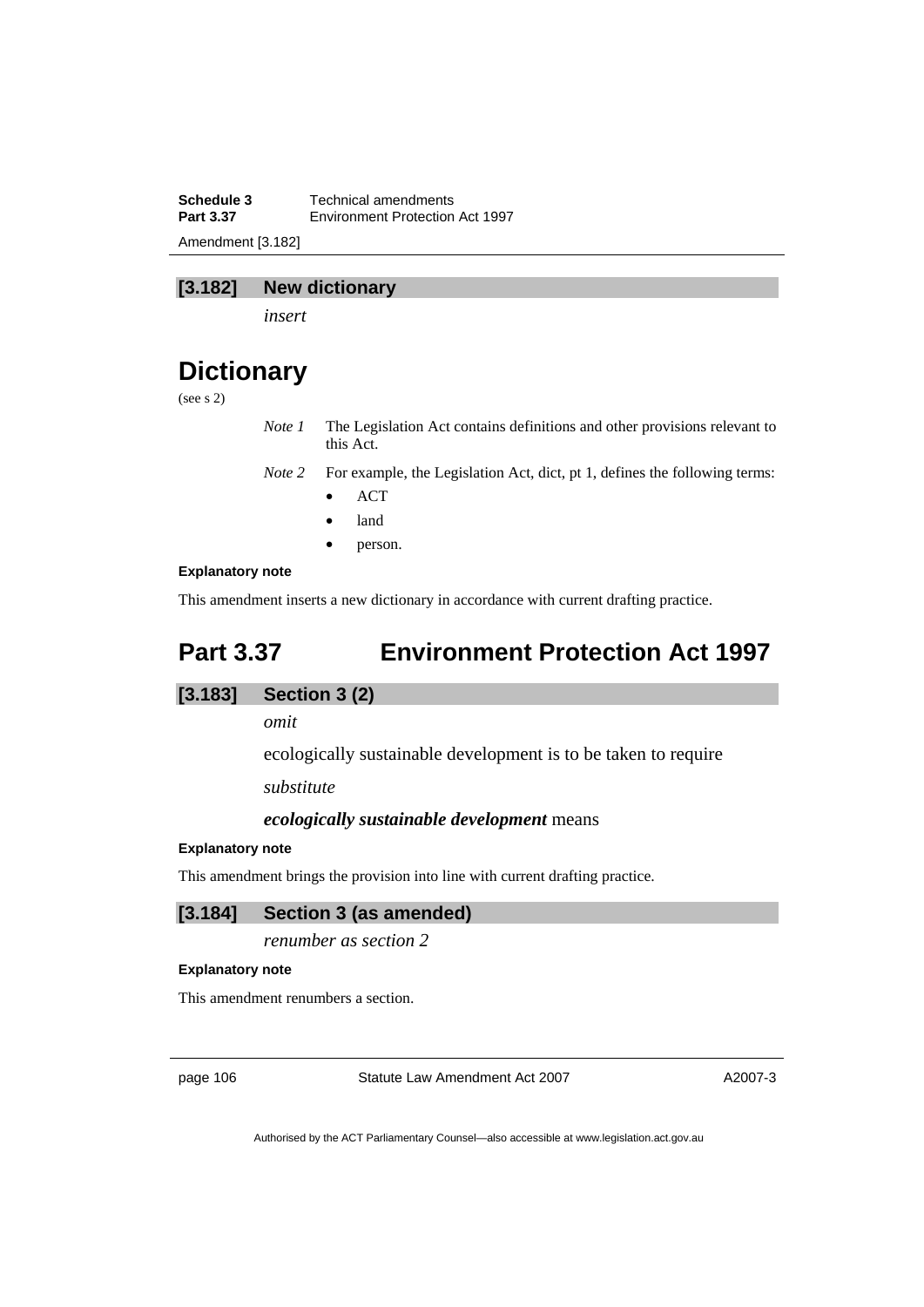Amendment [3.185]

## **[3.185] Section 4 (1), definition of** *appropriate person*

*substitute* 

*appropriate person* means the appropriate person under section 91I.

#### **Explanatory note**

This amendment revises the definition to correct a reference to the relevant provision.

## **[3.186] Section 4 (1), definition of** *contaminated* **or** *contamination*

*substitute* 

### *contaminated*, in relation to land—see section 4.

#### **Explanatory note**

This amendment is consequential on the insertion of new section 4 by another amendment.

## **[3.187] Section 4 (1), definition of** *environmental authorisation*

*omit* 

#### **Explanatory note**

This amendment omits a definition which is included in an updated form in the new dictionary which is inserted by another amendment.

### **[3.188] Section 4 (1), definition of** *heritage register*

*omit* 

## **Explanatory note**

This amendment omits an unnecessary definition. The term is defined in the Legislation Act, dictionary, part 1.

## **[3.189] Section 4 (1), definitions (as amended)**

*relocate to dictionary* 

#### **Explanatory note**

This amendment relocates the definitions to a new dictionary that is inserted by another amendment.

A2007-3

Statute Law Amendment Act 2007

page 107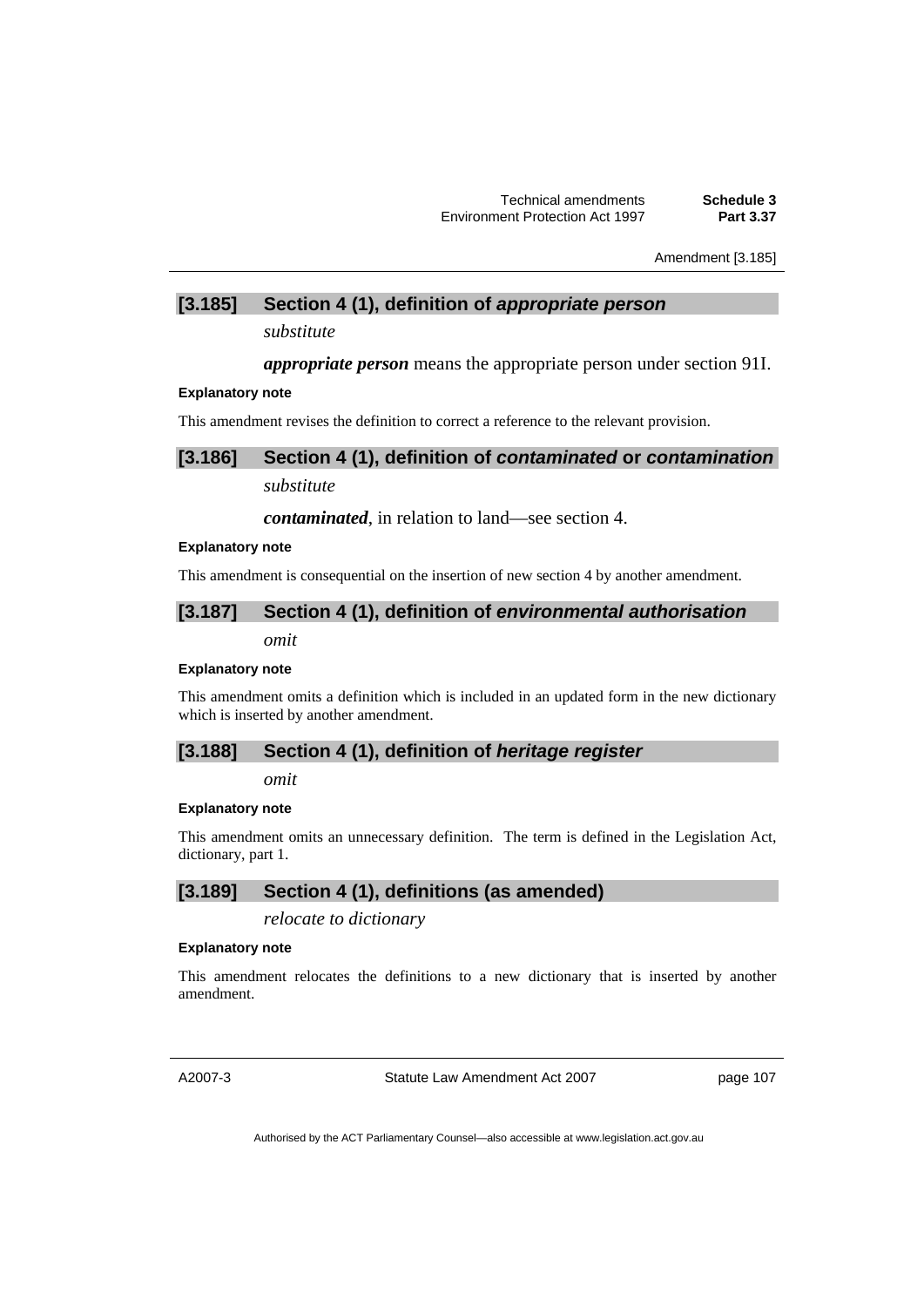**Schedule 3 Technical amendments**<br>**Part 3.37 Environment Protection Part 3.37** Environment Protection Act 1997 Amendment [3.190]

## **[3.190] Section 4, remainder**

*substitute* 

## **3 Dictionary**

The dictionary at the end of this Act is part of this Act.

*Note 1* The dictionary at the end of this Act defines certain terms used in this Act, and includes references (*signpost definitions*) to other terms defined elsewhere.

> For example, the signpost definition '*development*—see the Land Act, section 222.' means that the term 'development' is defined in that section and the definition applies to this Act.

*Note* 2 A definition in the dictionary (including a signpost definition) applies to the entire Act unless the definition, or another provision of the Act, provides otherwise or the contrary intention otherwise appears (see Legislation Act,  $s$  155 and  $s$  156 (1)).

## **3A Notes**

A note included in this Act is explanatory and is not part of this Act.

*Note* See the Legislation Act, s 127 (1), (4) and (5) for the legal status of notes.

### **4 Meaning of** *contaminated* **land**

(1) In this Act:

*contaminated*, in relation to land, means the presence in, on or under the land, or a building or structure on the land, of a substance at a concentration above the concentration at which the substance is normally present in, on or under land, or a building or structure on land, in the same locality, if the presence causes, or is likely to cause either or both of the following:

- (a) a risk of harm to human health;
- (b) a risk of environmental harm.

Authorised by the ACT Parliamentary Counsel—also accessible at www.legislation.act.gov.au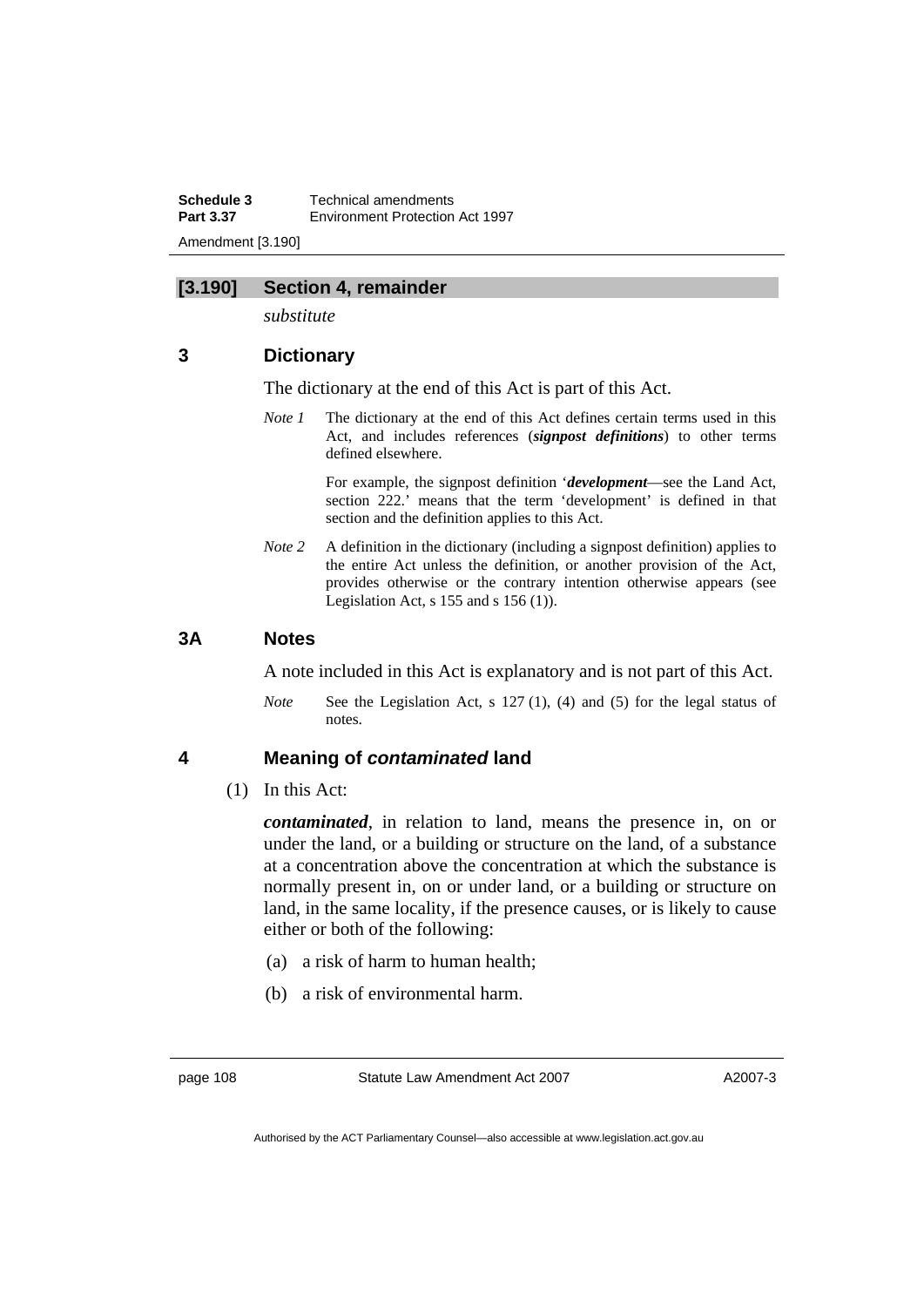Amendment [3.191]

- (2) For subsection (1), land may be *contaminated* even if it became contaminated partly or entirely by the migration of contaminants into, onto or under the land from other land.
- (3) However, land is not *contaminated* only because in any surface water standing or running on the land a substance is present in a concentration above the concentration at which the substance is normally present in, on or under land, or a building or structure on land, in the same locality.

#### **Explanatory note**

This amendment inserts standard dictionary and notes provisions consequent on the insertion of a new dictionary by another amendment.

It also brings together the definition of *contaminated* in existing section 4 (1) and the other definitional elements of the term in existing section 4 (2) and (3) in new section 4. The existing definition of *contaminated* is defined as '*contaminated* or *contamination*'. The 2nd term is unnecessary and is not included in new section 4 because the Legislation Act, section 157 provides that if a term is defined other parts of speech and grammatical forms of the term have corresponding meanings.

| [3.191]                 | <b>Section 5</b>                                                                          |
|-------------------------|-------------------------------------------------------------------------------------------|
|                         |                                                                                           |
|                         | omit                                                                                      |
|                         | section $4(1)$                                                                            |
|                         | substitute                                                                                |
|                         | the dictionary                                                                            |
| <b>Explanatory note</b> |                                                                                           |
|                         | This amendment is consequential on the insertion of a new dictionary into the Act and the |

the insertion of a new dictionary into the Act and the repeal of existing section  $\widehat{4(1)}$  by another amendment.

Statute Law Amendment Act 2007

page 109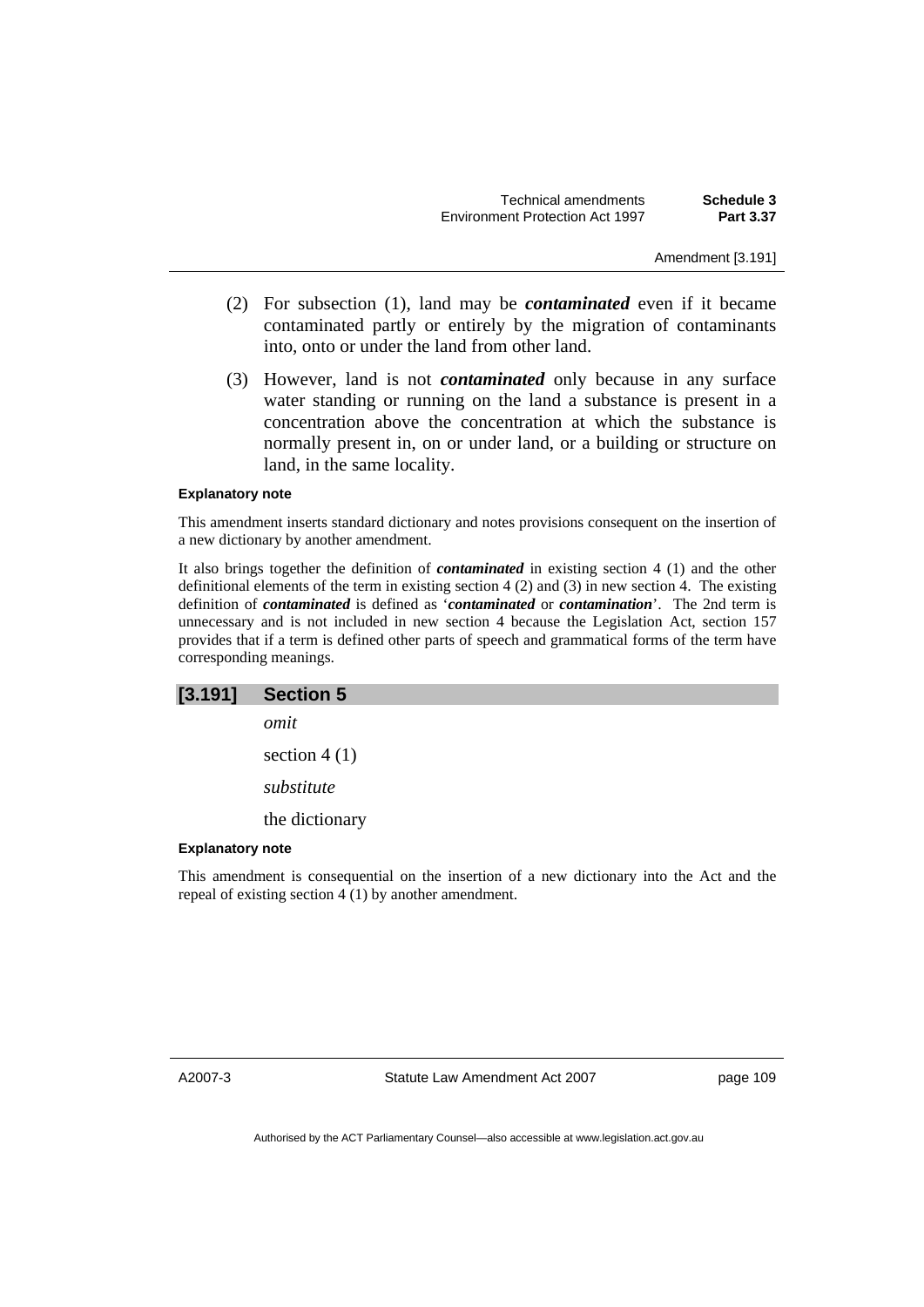**Schedule 3** Technical amendments **Part 3.37 Environment Protection Act 1997** Amendment [3.192]

## **[3.192] Section 11**

*substitute* 

## **11 Environment Protection Authority**

- (1) The chief executive must appoint a public servant as the Environment Protection Authority.
	- *Note 1* For the making of appointments (including acting appointments), see the Legislation Act, pt 19.3.
	- *Note 2* In particular, an appointment may be made by naming a person or nominating the occupant of a position (see Legislation Act, s 207).
- (2) Until the chief executive makes an appointment under subsection (1), the authority is the public servant for the time being exercising the duties of the public service office the duties of which include exercising the functions of the authority.
- (3) Subsection (2) is a law to which the Legislation Act, section 88 (Repeal does not end effect of transitional laws etc) applies.
- (4) Subsections (2) and (3) and this subsection expire 1 year after the day this section commences.

#### **Explanatory note**

This amendment removes the requirement that the chief executive must create and maintain an office of the authority in the public service. The Legislation Act, section 207 provides that an appointment may be made by naming the person appointed or by nominating the occupant of a position (however described), at a particular time or from time to time.

The amendment includes transitional arrangements that operate until a new appointment is made. Proposed section 11 (3) ensures that the transitional arrangement will, if necessary, continue to operate after the expiry of proposed section 11 (2) to (4). The amendment also inserts standard notes about appointments.

page 110 Statute Law Amendment Act 2007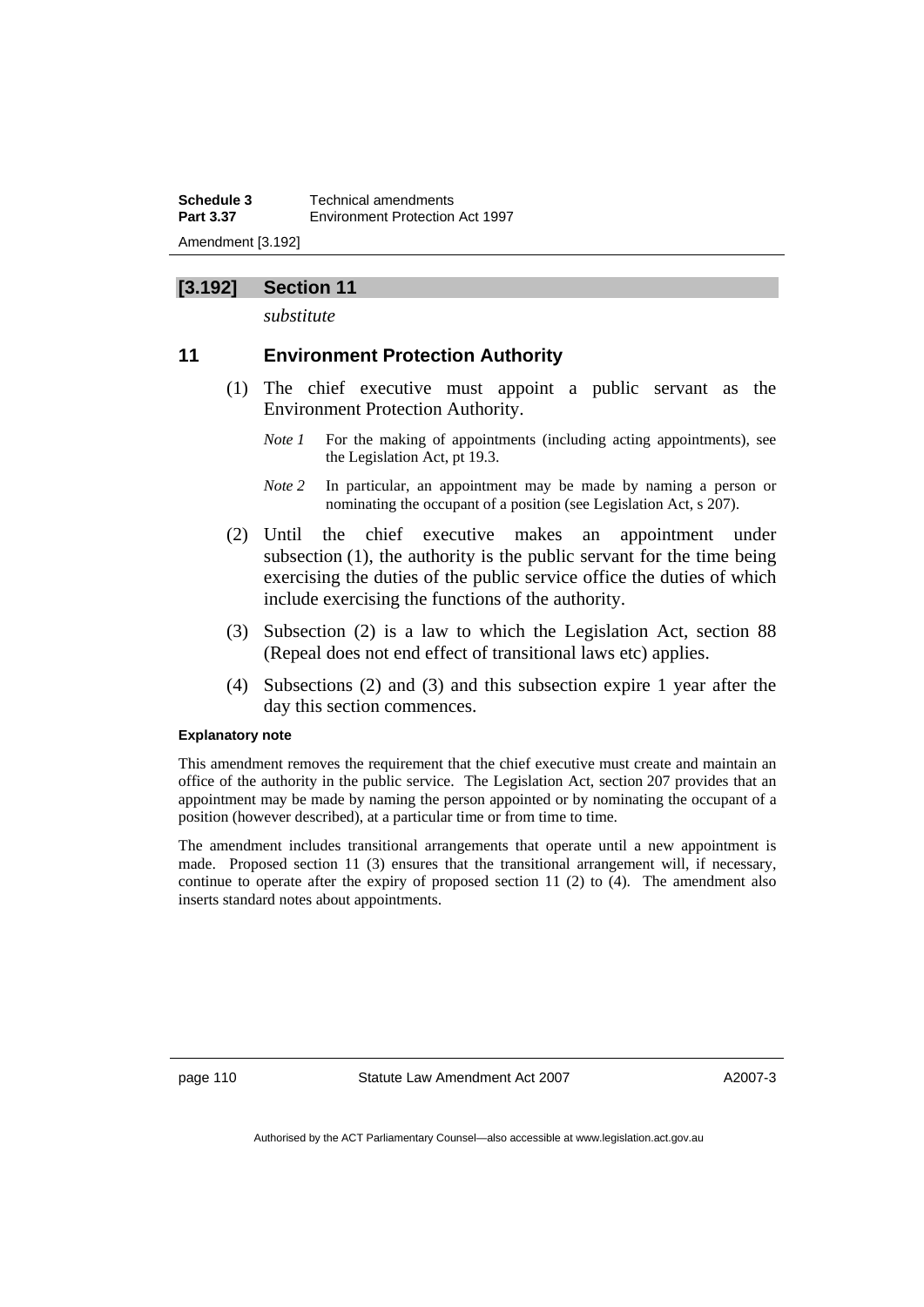#### Amendment [3.193]

## **[3.193] Section 14**

*substitute* 

## **14 Authorised officers**

- (1) The chief executive may appoint a public servant as an authorised officer.
	- *Note 1* For the making of appointments (including acting appointments), see the Legislation Act, pt 19.3.
	- *Note 2* In particular, an appointment may be made by naming a person or nominating the occupant of a position (see Legislation Act, s 207).
- (2) The authority is also an authorised officer.
- (3) In addition to the powers given to an authorised officer under this Act, an authorised officer also has powers given to the officer under any other territory law.
- (4) Until the chief executive makes an appointment under subsection (1), an authorised officer is—
	- (a) the authority; and
	- (b) a public servant for the time being exercising the duties of a public service office the duties of which include exercising the functions of an authorised officer; and
	- (c) a public servant appointed as an authorised officer.
- (5) Subsection (4) is a law to which the Legislation Act, section 88 (Repeal does not end effect of transitional laws etc) applies.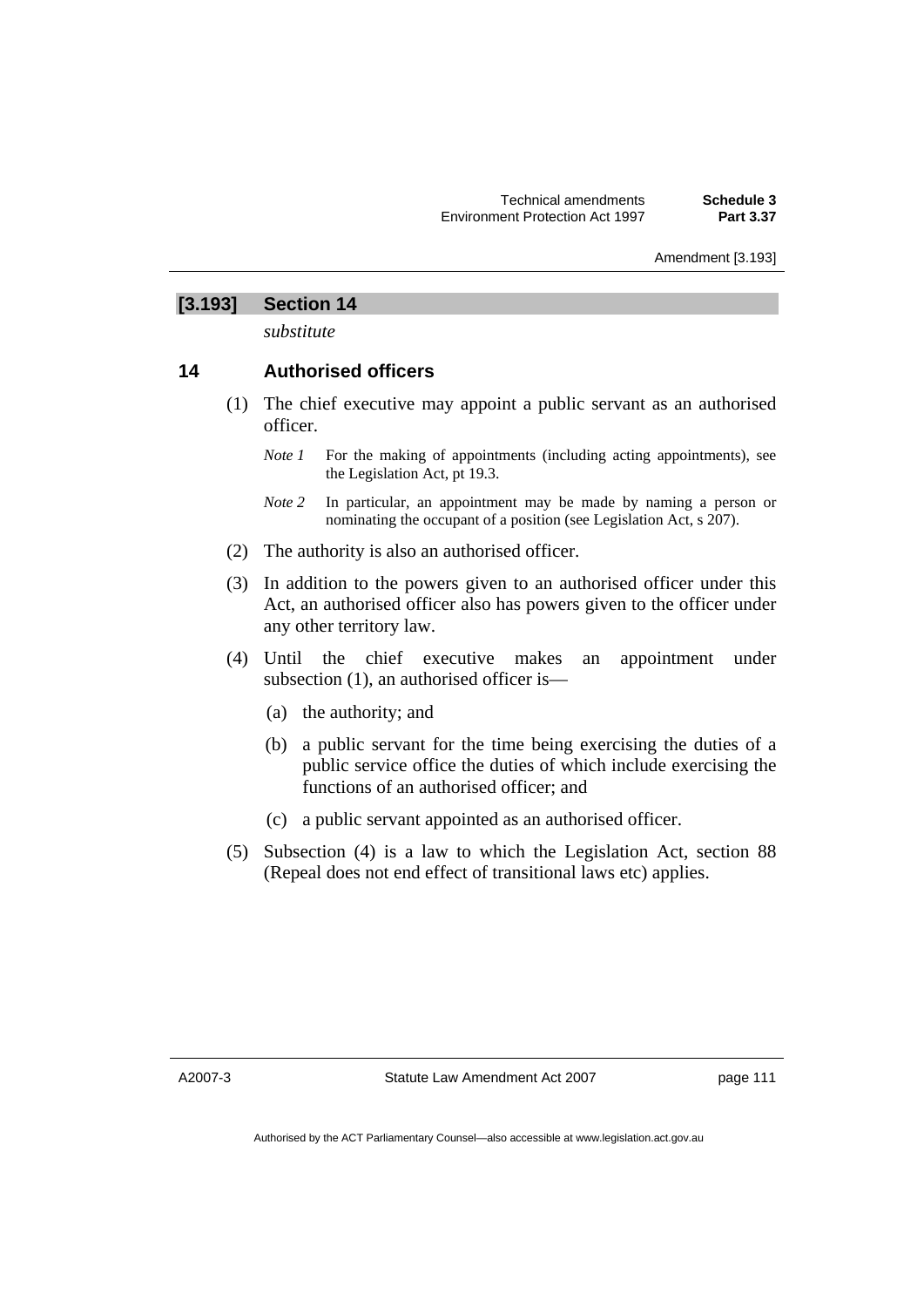| Schedule 3        | Technical amendments            |
|-------------------|---------------------------------|
| <b>Part 3.37</b>  | Environment Protection Act 1997 |
| Amendment [3.194] |                                 |

 (6) Subsections (4) and (5) and this subsection expire 1 year after the day this section commences.

#### **Explanatory note**

This amendment removes the requirement that the chief executive must create and maintain an office of an authorised officer in the public service. The Legislation Act, section 207 provides that an appointment may be made by naming the person appointed or by nominating the occupant of a position (however described), at a particular time or from time to time.

The amendment includes transitional arrangements that operate until new appointments are made. Proposed section 14 (5) ensures that these transitional arrangements will, if necessary, continue to operate after the expiry of proposed section 14 (4) to  $(6)$ . The amendment also inserts standard notes about appointments.

## **[3.194] Section 15**

*substitute* 

## **15 Analysts**

- (1) The authority may appoint a person as an analyst for this Act.
	- *Note 1* For the making of appointments (including acting appointments), see the Legislation Act, pt 19.3.
	- *Note 2* In particular, an appointment may be made by naming a person or nominating the occupant of a position (see Legislation Act, s 207).
- (2) The government analyst under the *Drugs of Dependence Act 1989* is also an analyst for this Act.

#### **Explanatory note**

This amendment brings the section into line with current drafting practice.

page 112 Statute Law Amendment Act 2007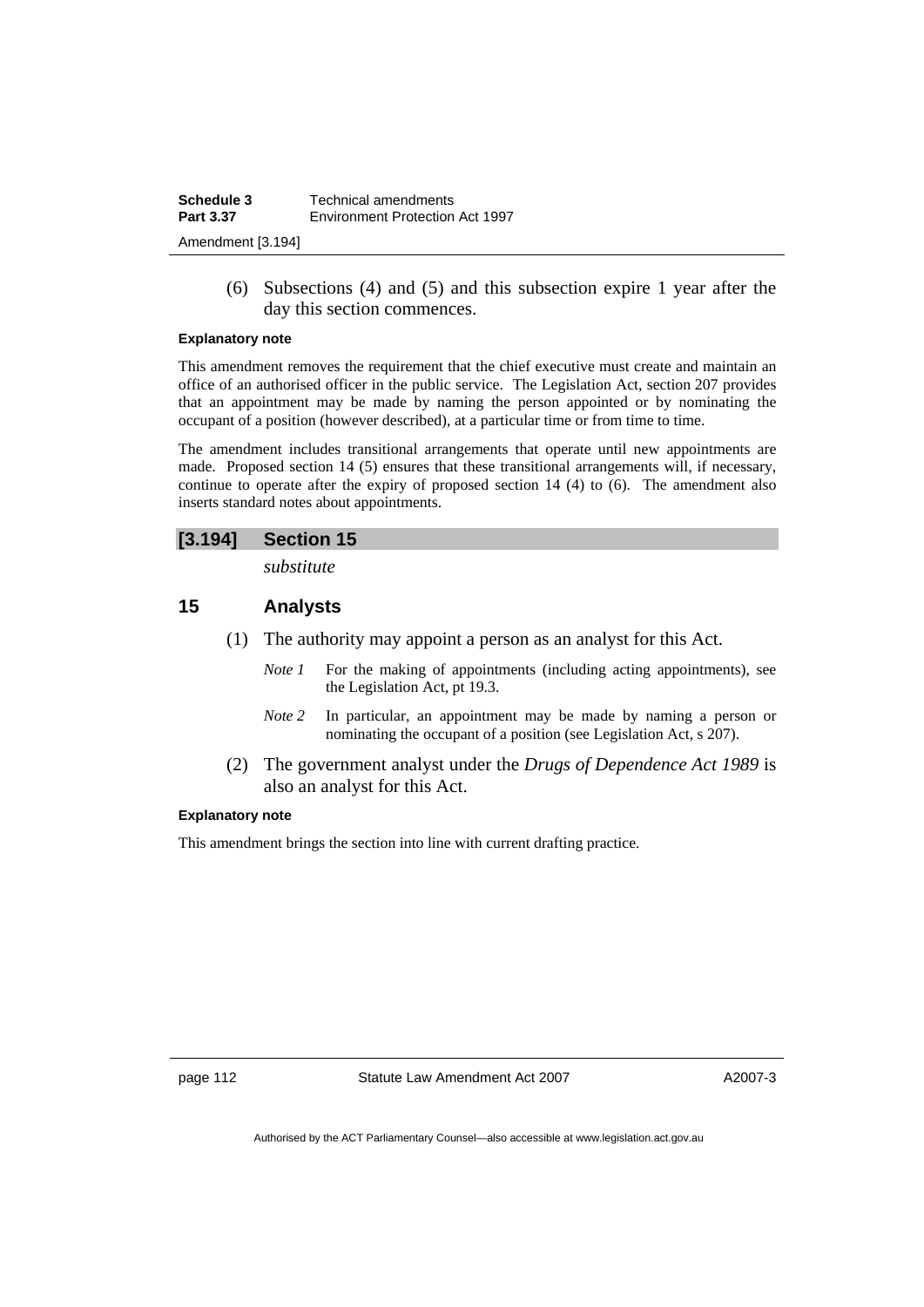Amendment [3.195]

## **[3.195] Section 91A (2)**

*omit* 

For section 91C, section 91D and section 91G,

*substitute* 

For this division,

#### **Explanatory note**

This amendment brings the definition more closely into line with current drafting practice and corrects the reference to section 91G where the defined term is not used.

## **[3.196] Part 11 heading**

*substitute* 

## **Part 11 Powers of authorised officers**

#### **Explanatory note**

This amendment omits an apostrophe after the word 'officers' to bring the heading into line with current drafting practice.

## **[3.197] Part 12 heading**

*substitute* 

## **Part 12 Powers of analysts**

#### **Explanatory note**

This amendment omits an apostrophe after the word 'analysts' to bring the heading into line with current drafting practice.

A2007-3

Statute Law Amendment Act 2007

page 113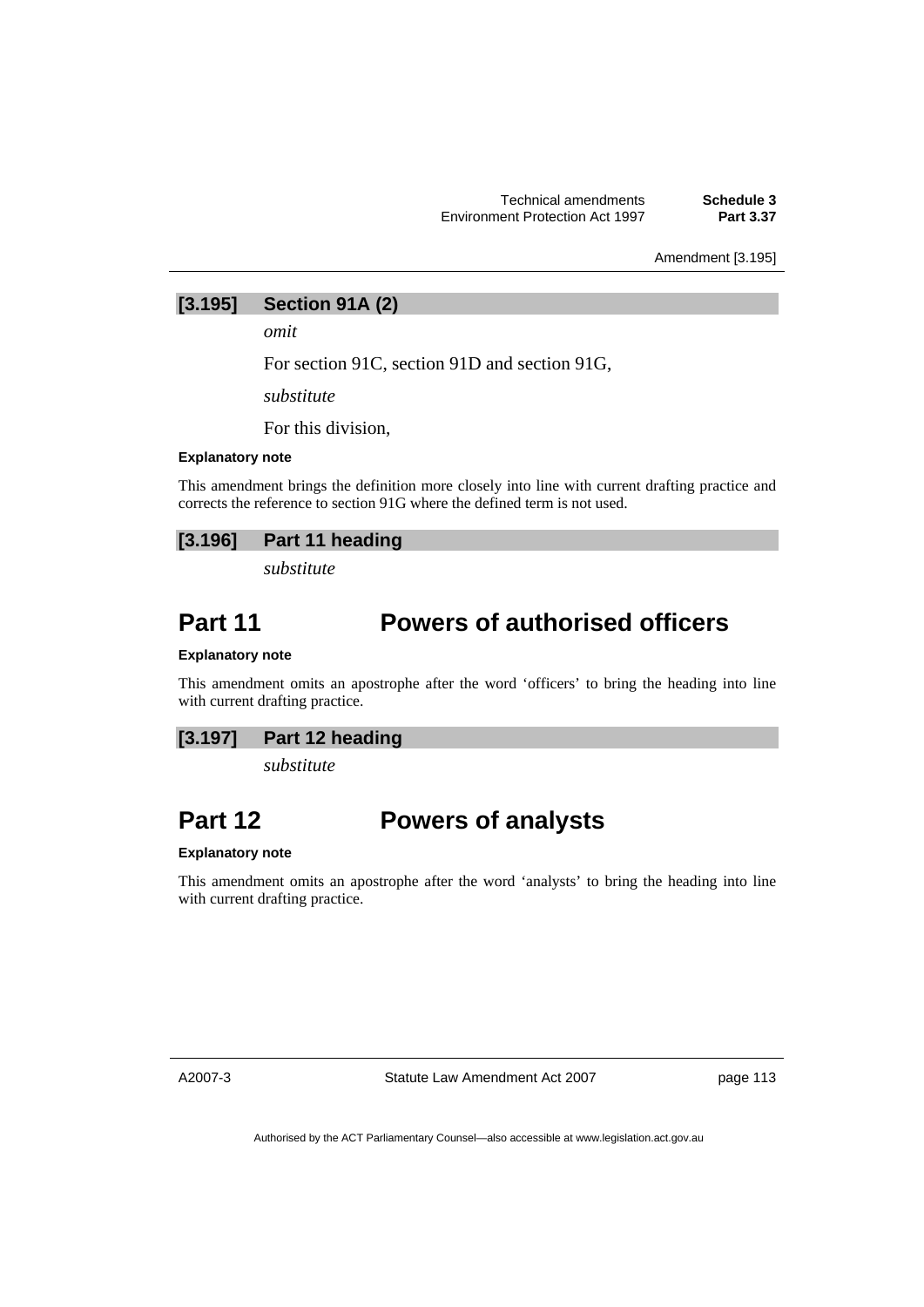**Schedule 3 Technical amendments**<br>**Part 3.37 Environment Protection Part 3.37** Environment Protection Act 1997

Amendment [3.198]

## **[3.198] Section 158A (5), definitions of** *ecologically sustainable development* **and** *principles of ecologically sustainable development*

*omit* 

section 3

*substitute* 

section 2

#### **Explanatory note**

This amendment is consequential on the renumbering of section 3 as section 2 by another amendment.

| [3.199]                 | <b>Section 164 (2)</b>                                                                                                                               |
|-------------------------|------------------------------------------------------------------------------------------------------------------------------------------------------|
|                         | omit                                                                                                                                                 |
|                         | section $4(1)$                                                                                                                                       |
|                         | substitute                                                                                                                                           |
|                         | the dictionary                                                                                                                                       |
| <b>Explanatory note</b> |                                                                                                                                                      |
|                         | This amendment is consequential on the insertion of a new dictionary into the Act and the<br>repeal of existing section $4(1)$ by another amendment. |

**[3.200] Schedule 1, section 1.1, definition of** *clinical waste* 

#### *substitute*

*clinical waste*—see the *Clinical Waste Act 1990*, dictionary.

#### **Explanatory note**

This amendment is consequential on the insertion of a new dictionary into the *Clinical Waste Act 1990* by another amendment.

page 114 Statute Law Amendment Act 2007

A2007-3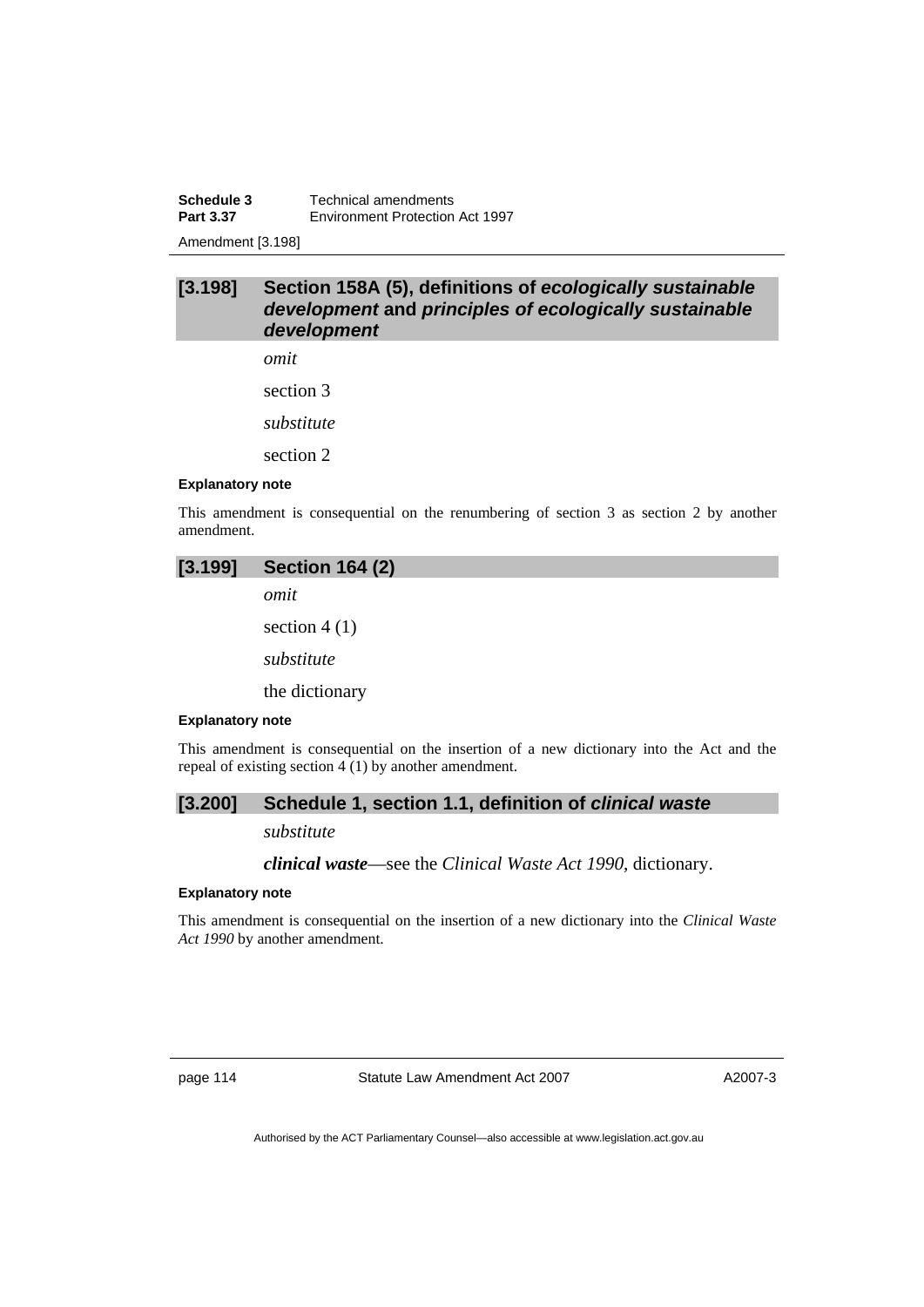Amendment [3.201]

## **[3.201] New dictionary**

*insert* 

## **Dictionary**

(see s 3)

*Note 1* The Legislation Act contains definitions and other provisions relevant to this Act.

- *Note 2* For example, the Legislation Act, dict, pt 1, defines the following terms:
	- administrative appeals tribunal
		- exercise
		- function
		- heritage register
		- Minister (see s 162)
		- public employee
		- public servant
		- State.

*an offence*, for part 11 (Powers of authorised officers)—see section 95.

*approved use*, for division 9.5 (Assessment and remediation)—see section 91A.

*AS 4013*, for schedule 2 (Specific offences)—see section 2.1.

*assessment order*, for part 9 (Environmental protection)—see section 91J.

*auditor*, for division 9.2 (Environmental audits)—see section 73.

*connected*, for part 11 (Powers of authorised officers)—see section 95.

*consultation period*, for part 4 (Environment protection policies) see section 23B.

Statute Law Amendment Act 2007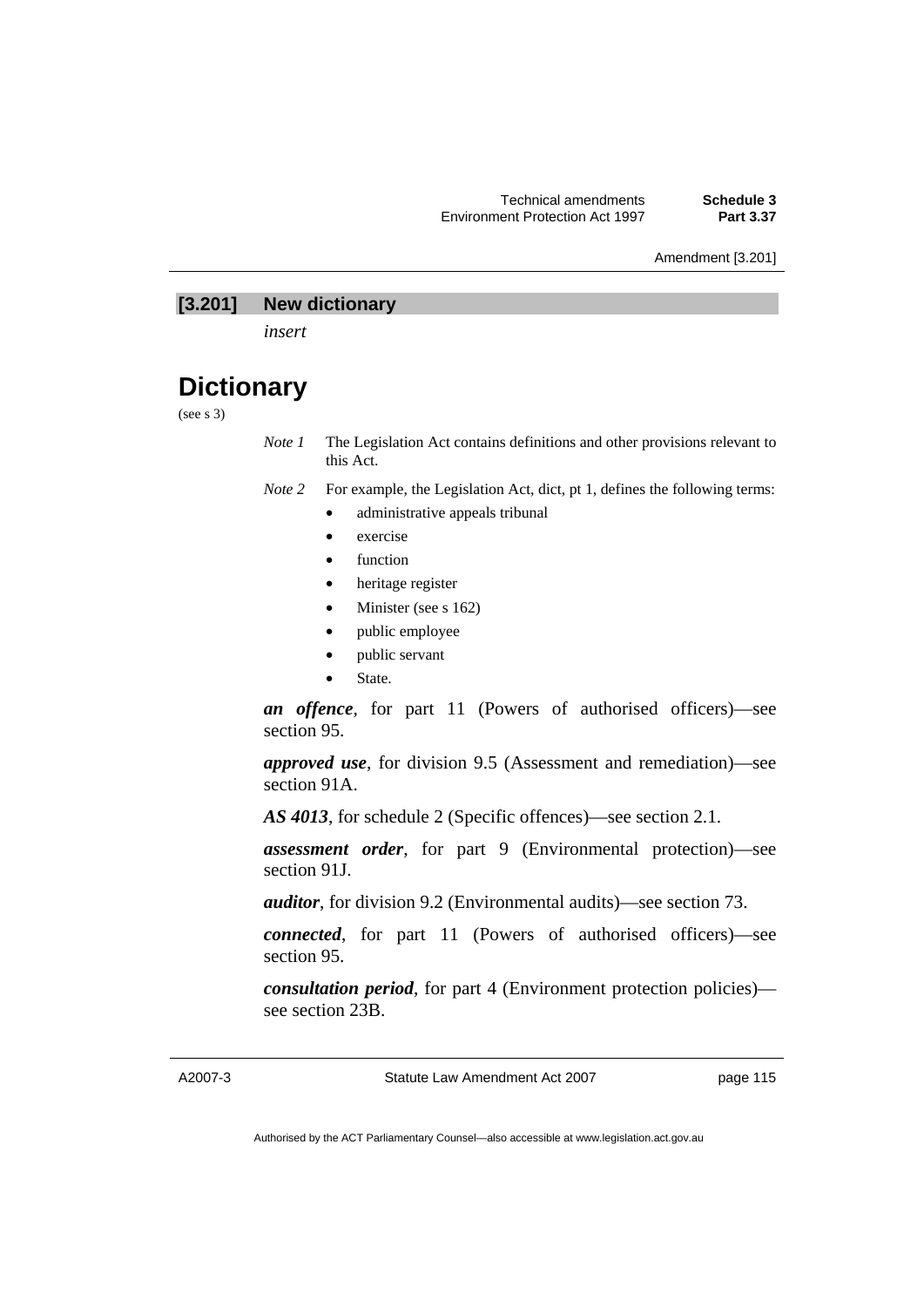*draft environment protection policy*, for part 4 (Environment protection policies)—see section 23B.

*enter*, for part 11 (Powers of authorised officers)—see section 95.

*environmental audit*, for division 9.5 (Assessment and remediation)—see section 91A.

#### *environmental authorisation*—

- (a) for this Act generally, means an environmental authorisation under part 8 (Environmental authorisations); and
- (b) for part 8—see section 41A.

*environmental emergency*, for division 9.3 (Emergency plans)—see section 80.

*environment protection policy*—

- (a) for this Act generally, means an environment protection policy under part 4 (Environment protection policies); and
- (b) for part 4—see section 23B.
- *Note* A reference to an instrument (including a policy) includes a reference to the instrument as originally made and as amended (see Legislation Act, s 102).

*fuel-burning equipment*, for schedule 2 (Specific offences)—see section 2.1.

*high-octane unleaded petrol*, for schedule 2 (Specific offences) see section 2.1.

*leaded petrol*, for schedule 2 (Specific offences)—see section 2.1.

*low-octane unleaded petrol*, for schedule 2 (Specific offences)—see section 2.1.

*maximum lead concentration*, for schedule 2 (Specific offences) see section 2.1.

page 116 Statute Law Amendment Act 2007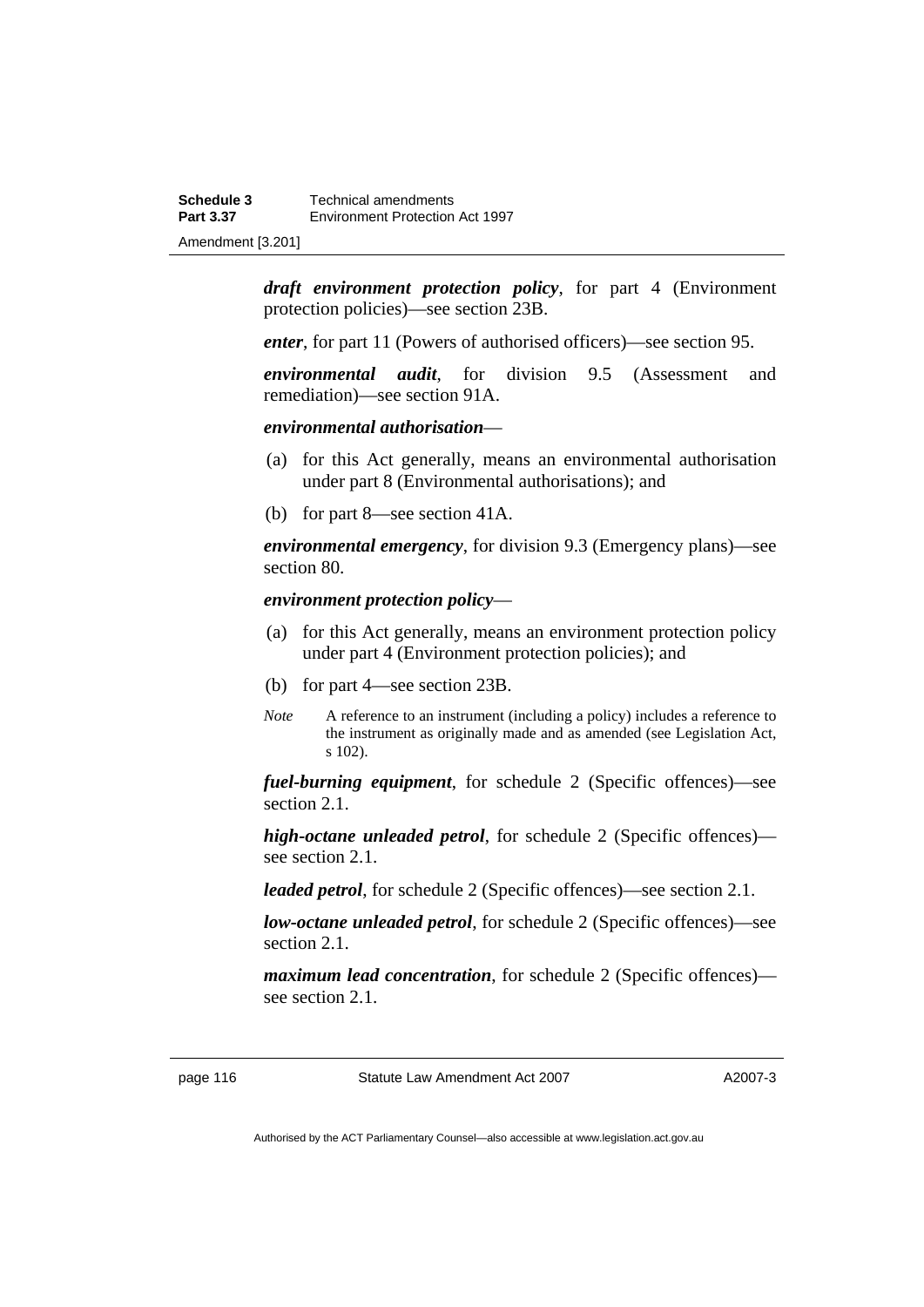*national environment protection measure*, for division 9.5 (Assessment and remediation)—see section 91A.

*premises*, for part 11 (Powers of authorised officers)—see section 95.

*preparation requirements*, for division 9.3 (Emergency plans)—see section 80.

*remediation order*, for part 9 (Environmental protection)—see section 91J.

*residential premises*—

- (a) for part 11 (Powers of authorised officers)—see section 95; and
- (b) for schedule 2 (Specific offences)—see section 2.1.

*sell*, for schedule 2 (Specific offences)—see section 2.1.

*solid fuel-burning equipment*, for schedule 2 (Specific offences) see section 2.1.

*substance*, for division 9.5 (Assessment and remediation)—see section 91A.

*unleaded petrol*, for schedule 2 (Specific offences)—see section 2.1.

#### **Explanatory note**

This amendment inserts a new dictionary in accordance with current drafting practice. It includes signpost definitions for terms that are not included in the existing interpretation section. It includes updated definitions of the terms *environmental authorisation* and *environment protection policy* (which are omitted from section 4 (1) by another amendment) incorporating, in accordance with current drafting practice, signpost definitions of the terms for other parts of the Act.

A2007-3

Statute Law Amendment Act 2007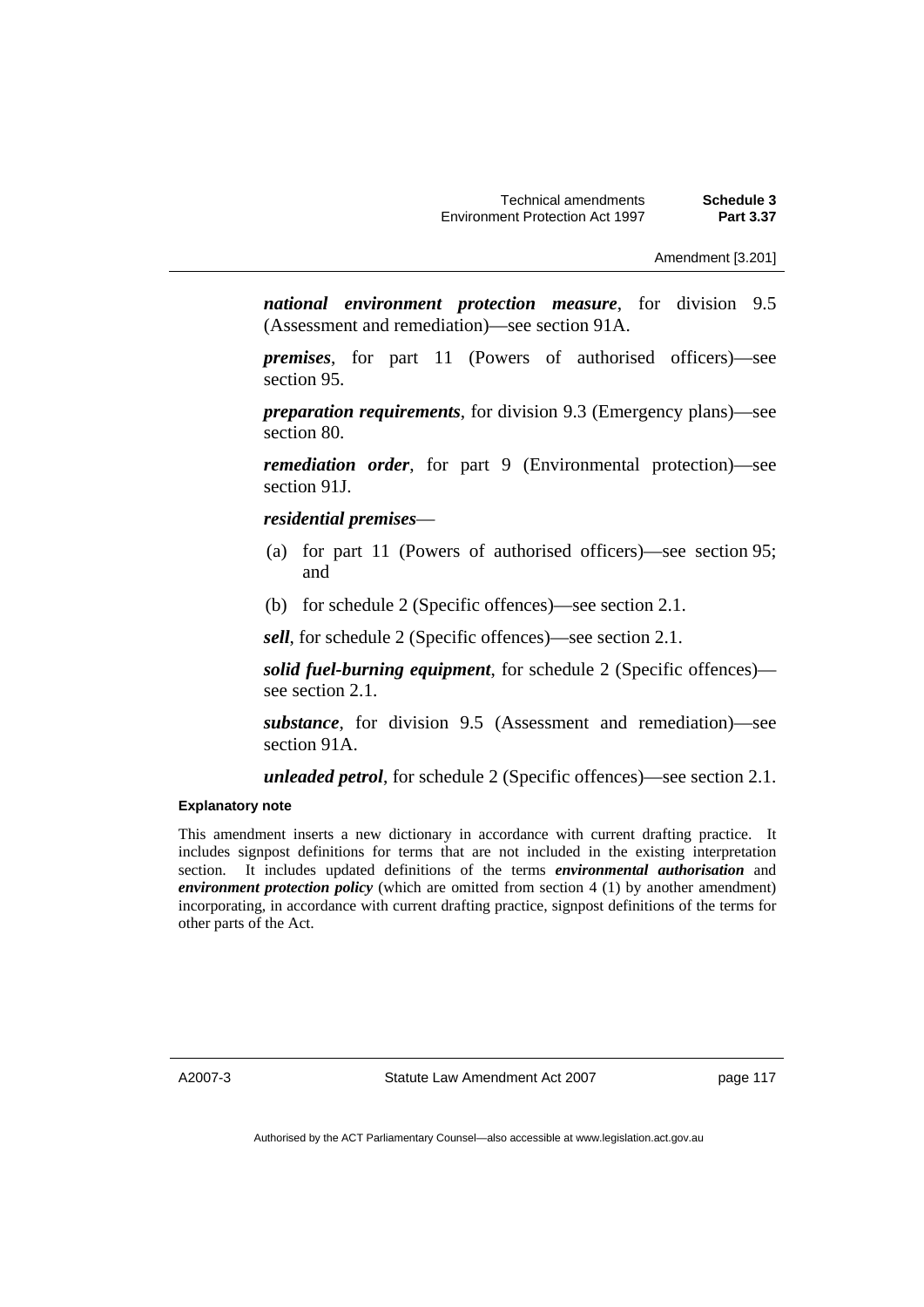**Schedule 3 Technical amendments**<br>**Part 3.38 Environment Protection Part 3.38** Environment Protection Regulation 2005

Amendment [3.202]

## **Part 3.38 Environment Protection Regulation 2005**

## **[3.202] Dictionary, note 3**

*omit* 

*Environment Protection Act 1997*, s 4 (1)

*substitute* 

*Environment Protection Act 1997*, dictionary

#### **Explanatory note**

This amendment is consequential on the insertion of a new dictionary into the *Environment Protection Act 1997* by another amendment.

## **Part 3.39 Epidemiological Studies (Confidentiality) Act 1992**

### **[3.203] Section 1**

*substitute* 

## **1 Name of Act**

This Act is the *Epidemiological Studies (Confidentiality) Act 1992*.

#### **Explanatory note**

This amendment brings the naming section into line with current drafting practice.

## **[3.204] Section 3 (1), definitions**

*relocate to dictionary* 

#### **Explanatory note**

This amendment relocates the definitions to a new dictionary that is inserted by another amendment.

page 118 Statute Law Amendment Act 2007

A2007-3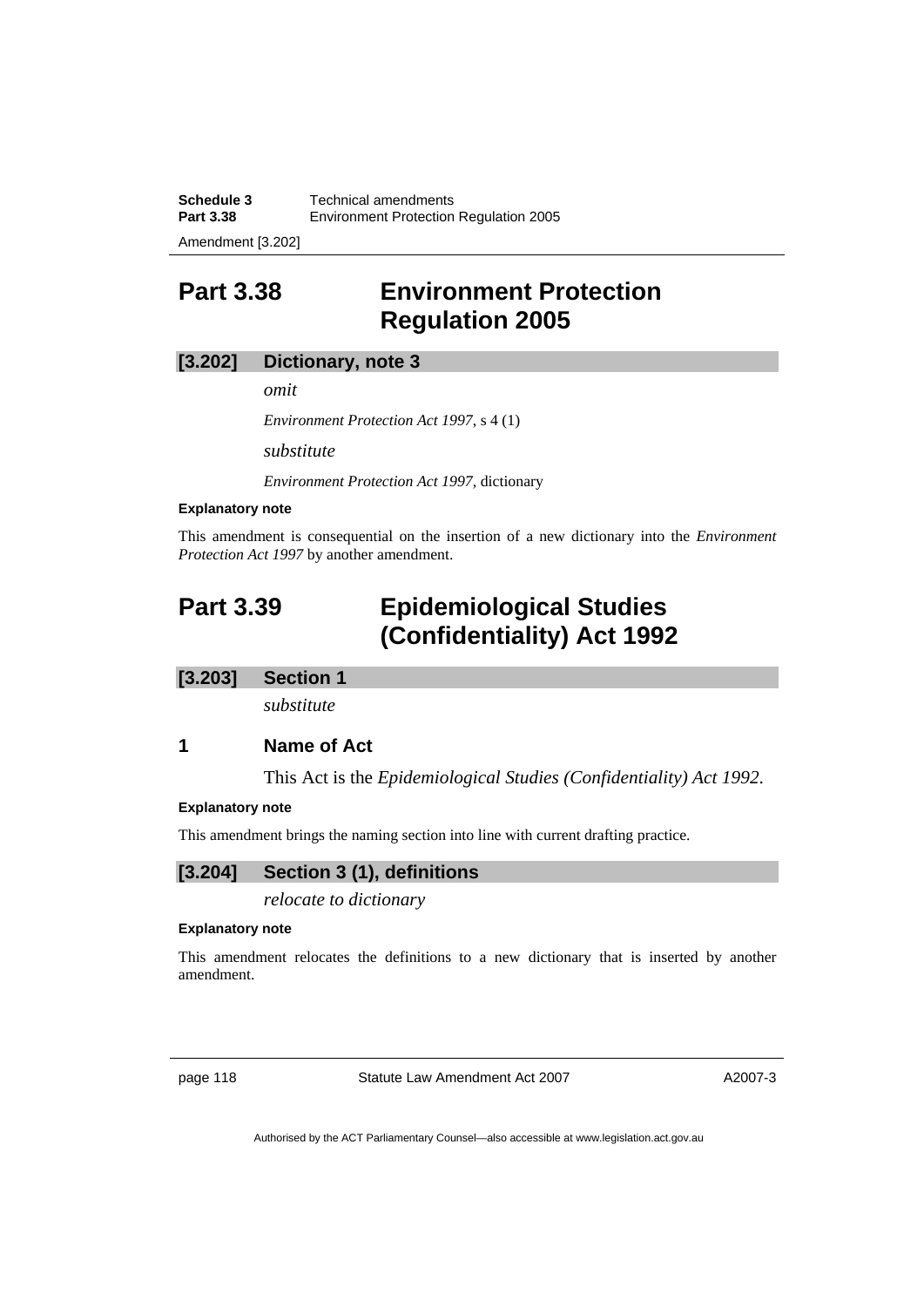Amendment [3.205]

## **[3.205] Section 3, remainder**

*substitute* 

## **2 Dictionary**

The dictionary at the end of this Act is part of this Act.

- *Note 1* The dictionary at the end of this Act defines certain terms used in this Act.
- *Note 2* A definition in the dictionary applies to the entire Act unless the definition, or another provision of the Act, provides otherwise or the contrary intention otherwise appears (see Legislation Act, s 155 and s 156 (1)).

## **2A Notes**

A note included in this Act is explanatory and is not part of this Act.

*Note* See the Legislation Act, s 127 (1), (4) and (5) for the legal status of notes.

## **3 References to certain things**

- (1) A reference in this Act to a person who has assisted, or is assisting, in the conduct of an epidemiological study—
	- (a) includes a reference to a person who has conducted, or is conducting, or has supervised or is supervising the conduct of, the study; but
	- (b) does not include a reference to a person who has assisted, or is assisting, in the conduct of the study only because the person—
		- (i) was or is 1 of the people to whom the study related or relates; or
		- (ii) has provided, or is providing, information about 1 of the people (whether the person or someone else) to whom the study related or relates.

A2007-3

Statute Law Amendment Act 2007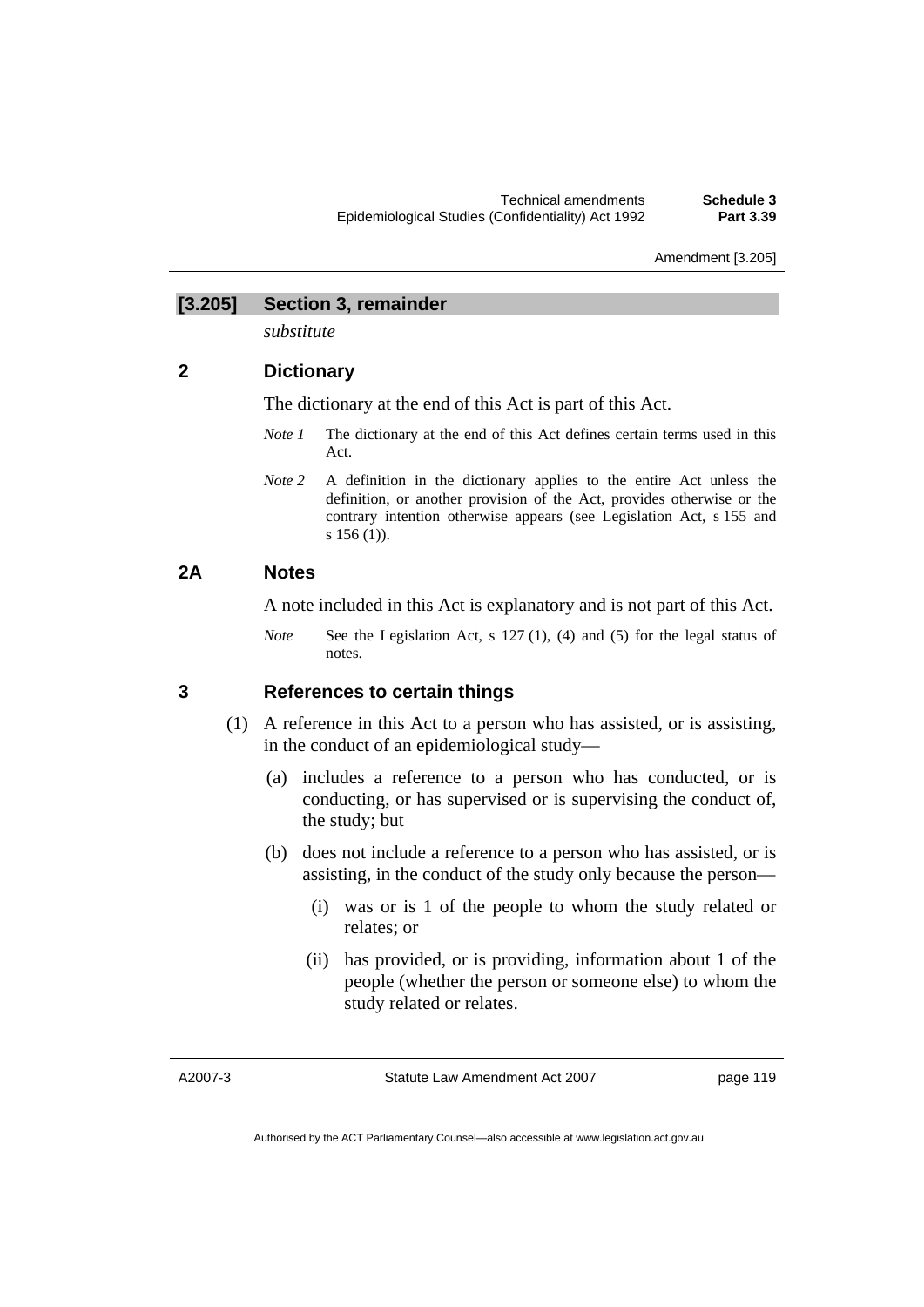- (2) A reference in this Act to information concerning the affairs of a person includes a reference to—
	- (a) information as to the existence or non-existence of a document concerning the affairs of a person; and
	- (b) information relating to the location of a document concerning the affairs of a person; and
	- (c) information concerning the affairs of a deceased person.
- (3) A reference in this Act to a *document* concerning the affairs of a person includes a reference to a document concerning the affairs of a deceased person.

#### **Explanatory note**

This amendment inserts standard dictionary and notes provisions consequent on the insertion of a new dictionary by another amendment. This amendment also remakes existing section 3 (2) to (4) to new section 3.

### **[3.206] New dictionary**

*insert* 

## **Dictionary**

(see s 2)

- *Note 1* The Legislation Act contains definitions and other provisions relevant to this Act.
- *Note 2* For example, the Legislation Act, dict, pt 1 defines the following terms:
	- ACT
	- Commonwealth
	- **State**
	- the Territory.

*document*, concerning the affairs of a person—see section 3 (3).

*information*, concerning the affairs of a person—see section 3 (2).

page 120 Statute Law Amendment Act 2007

A2007-3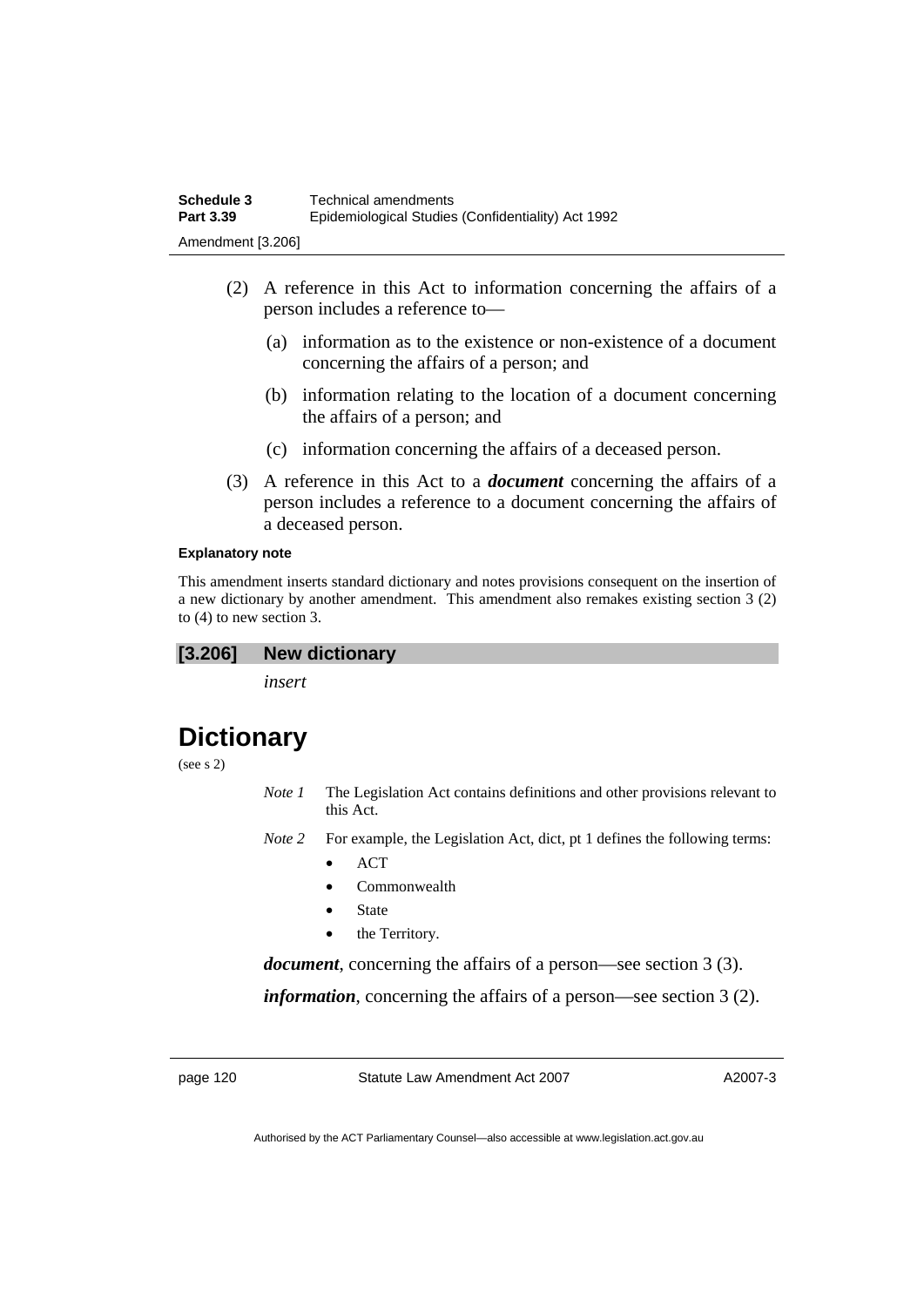Amendment [3.207]

*person*, who has assisted, or is assisting, in the conduct of an epidemiological study—see section 3 (1).

#### **Explanatory note**

This amendment inserts a new dictionary and standard dictionary notes. Signpost definitions to terms defined in new section 3 are included in the dictionary.

## **Part 3.40 Epidemiological Studies (Confidentiality) Regulation 1992**

### **[3.207] Sections 4 to 8**

*omit* 

section 3 (1)

*substitute* 

dictionary

### **Explanatory note**

This amendment is consequential on the insertion of a new dictionary into the *Epidemiological Studies (Confidentiality) Act 1992* by another amendment.

## **Part 3.41 Fair Trading (Consumer Affairs) Act 1973**

## **[3.208] Section 2, definition of** *acquire*

*substitute* 

*acquire*—see the *Fair Trading Act 1992*, dictionary.

#### **Explanatory note**

This amendment brings the definition into line with current drafting practice.

A2007-3

Statute Law Amendment Act 2007

page 121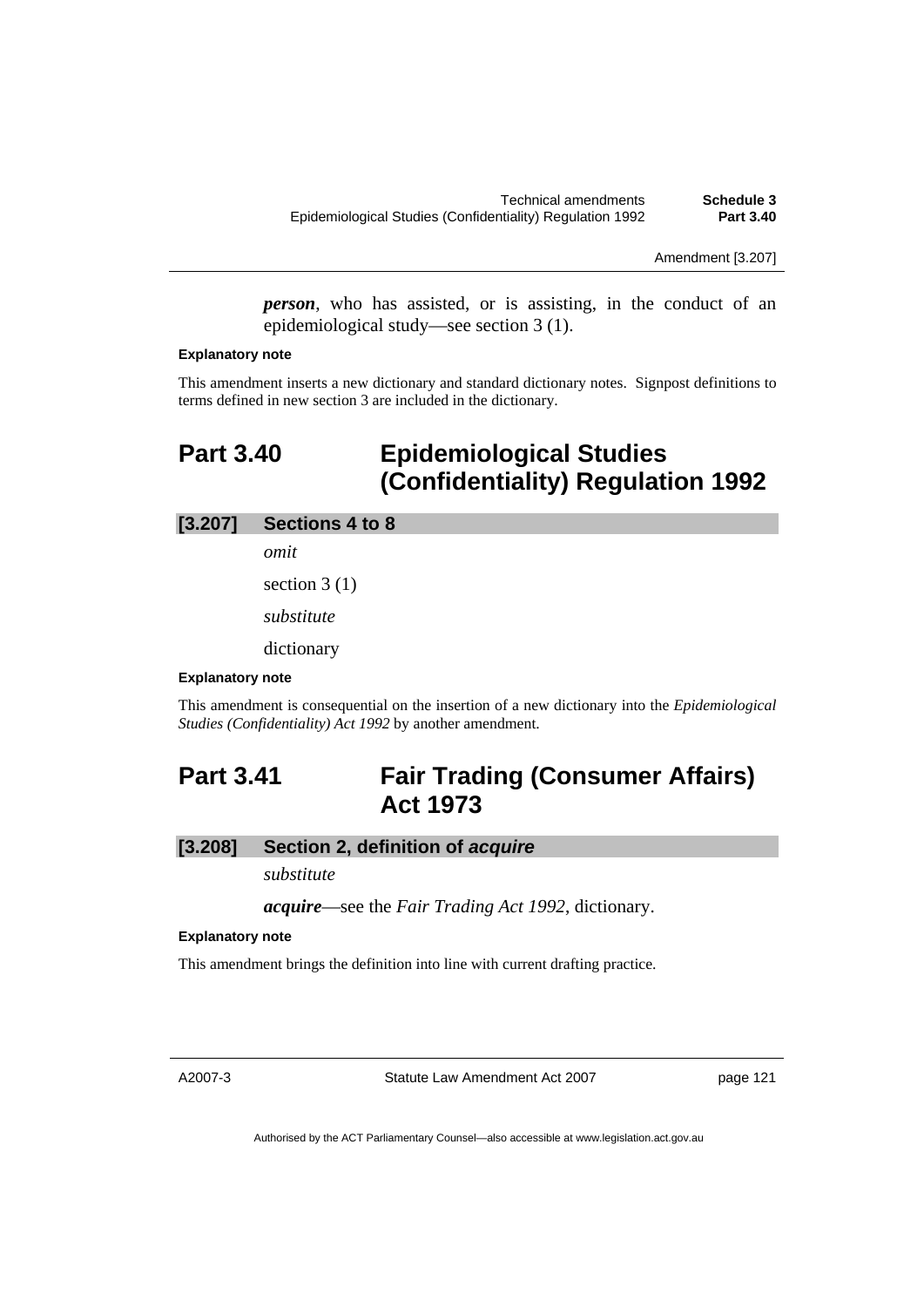**Schedule 3 Technical amendments**<br>**Part 3.41 Fair Trading Consumer Fair Trading (Consumer Affairs) Act 1973** 

Amendment [3.209]

## **[3.209] Section 2, definition of** *consumer*

*substitute* 

*consumer*—see the *Fair Trading Act 1992*, section 6.

#### **Explanatory note**

This amendment brings the definition into line with current drafting practice.

| [3.210] Section 2, definition of consumer product safety order |  |  |
|----------------------------------------------------------------|--|--|
|                                                                |  |  |

## *substitute*

*consumer product safety order* means an order under section 27 or section 29.

#### **Explanatory note**

This amendment brings the definition into line with current drafting practice.

### **[3.211] Section 2, definition of** *goods*

## *substitute*

*goods*—see the *Fair Trading Act 1992*, dictionary.

#### **Explanatory note**

This amendment brings the definition into line with current drafting practice.

#### **[3.212] Section 2, definition of** *services*

*substitute* 

*services*—see the *Fair Trading Act 1992*, dictionary.

## **Explanatory note**

This amendment brings the definition into line with current drafting practice.

page 122 Statute Law Amendment Act 2007

A2007-3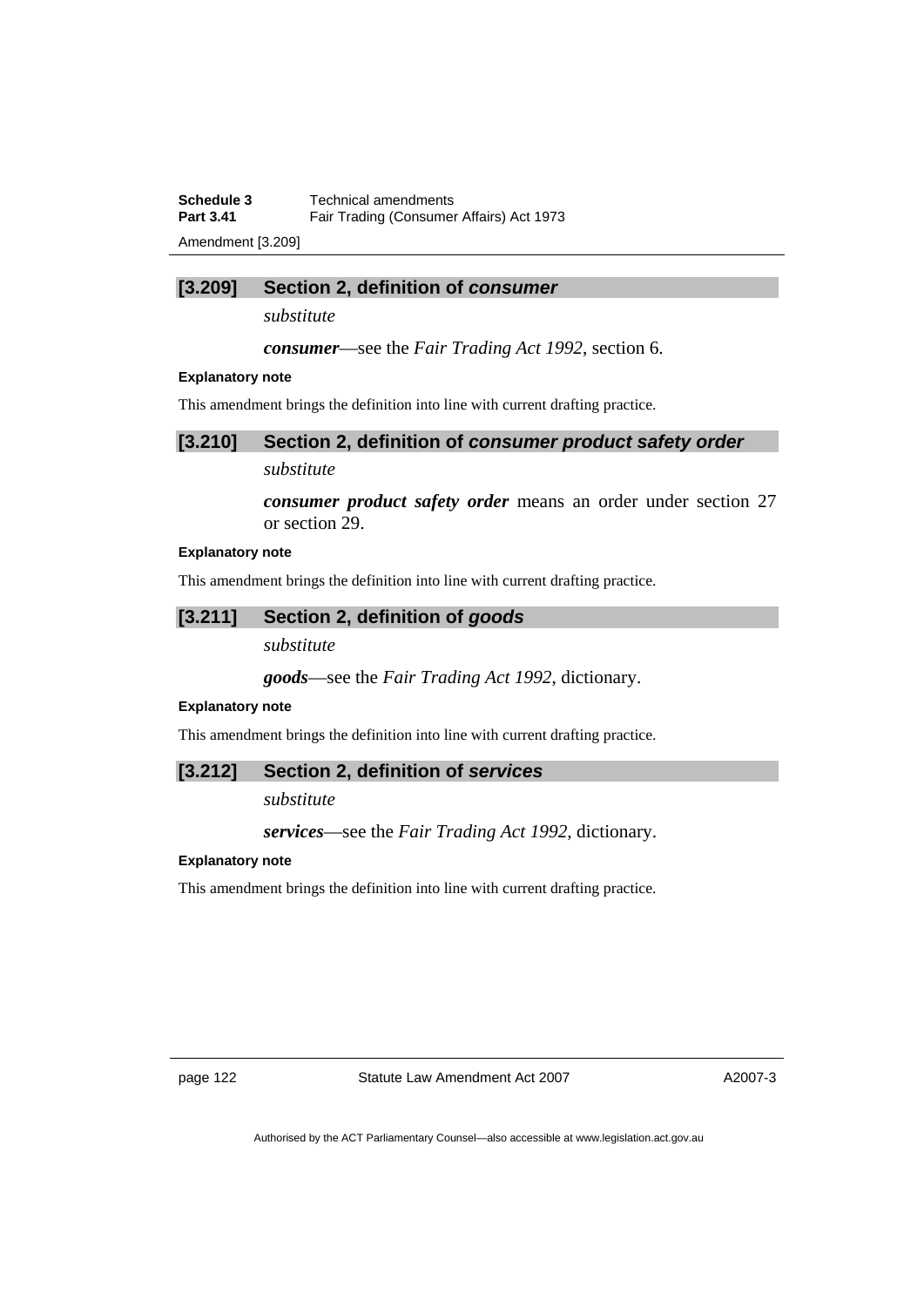Amendment [3.213]

## **[3.213] Section 2, definition of** *supply*

*substitute* 

*supply*—see the *Fair Trading Act 1992*, dictionary.

#### **Explanatory note**

This amendment brings the definition into line with current drafting practice.

## **[3.214] Section 2, definitions (as amended)**

*relocate to dictionary* 

#### **Explanatory note**

This amendment relocates the definitions to a new dictionary that is inserted by another amendment.

### **[3.215] Section 2, remainder**

*substitute* 

## **2 Dictionary**

The dictionary at the end of this Act is part of this Act.

*Note 1* The dictionary at the end of this Act defines certain terms used in this Act, and includes references (*signpost definitions*) to other terms defined elsewhere.

> For example, the signpost definition '*goods*—see the *Fair Trading Act 1992*, dictionary.' means that the term 'goods' is defined in that dictionary and the definition applies to this Act.

*Note 2* A definition in the dictionary (including a signpost definition) applies to the entire Act unless the definition, or another provision of the Act, provides otherwise or the contrary intention otherwise appears (see Legislation Act,  $s$  155 and  $s$  156 (1)).

A2007-3

Statute Law Amendment Act 2007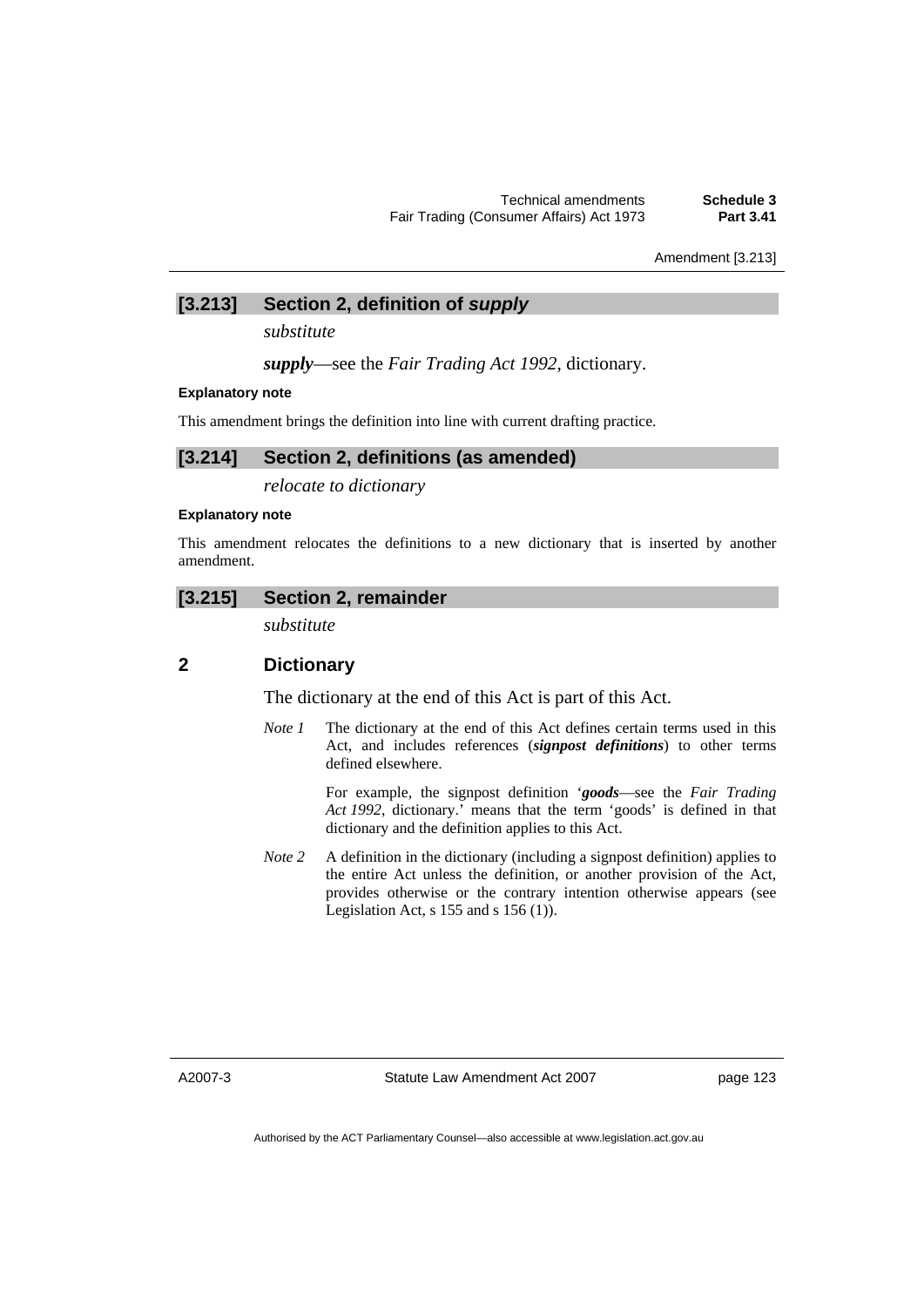**Schedule 3 Technical amendments**<br>**Part 3.41 Eair Trading Consumer** Fair Trading (Consumer Affairs) Act 1973 Amendment [3.216]

### **2A Notes**

A note included in this Act is explanatory and is not part of this Act.

*Note* See the Legislation Act, s 127 (1), (4) and (5) for the legal status of notes.

#### **Explanatory note**

This amendment inserts standard dictionary and notes provisions consequent on the insertion of a new dictionary by another amendment.

#### **[3.216] New section 3 (4)**

*insert* 

 (4) The instrument of establishment of an advisory committee is a notifiable instrument.

*Note* A notifiable instrument must be notified under the Legislation Act.

#### **Explanatory note**

This amendment inserts a requirement that the establishment of a consumer affairs advisory committee is a notifiable instrument to bring the section more closely into line with current drafting practice.

#### **[3.217] Section 6**

*substitute* 

#### **6 Commissioner for fair trading**

- (1) The chief executive must appoint a public servant as the Commissioner for Fair Trading.
	- *Note 1* For the making of appointments (including acting appointments), see the Legislation Act, pt 19.3.
	- *Note 2* In particular, an appointment may be made by naming a person or nominating the occupant of a position (see Legislation Act, s 207).
- (2) Until the chief executive makes an appointment under subsection (1), the commissioner is the public servant for the time being exercising the duties of the public service office the duties of which include exercising the functions of the commissioner.

page 124 Statute Law Amendment Act 2007

A2007-3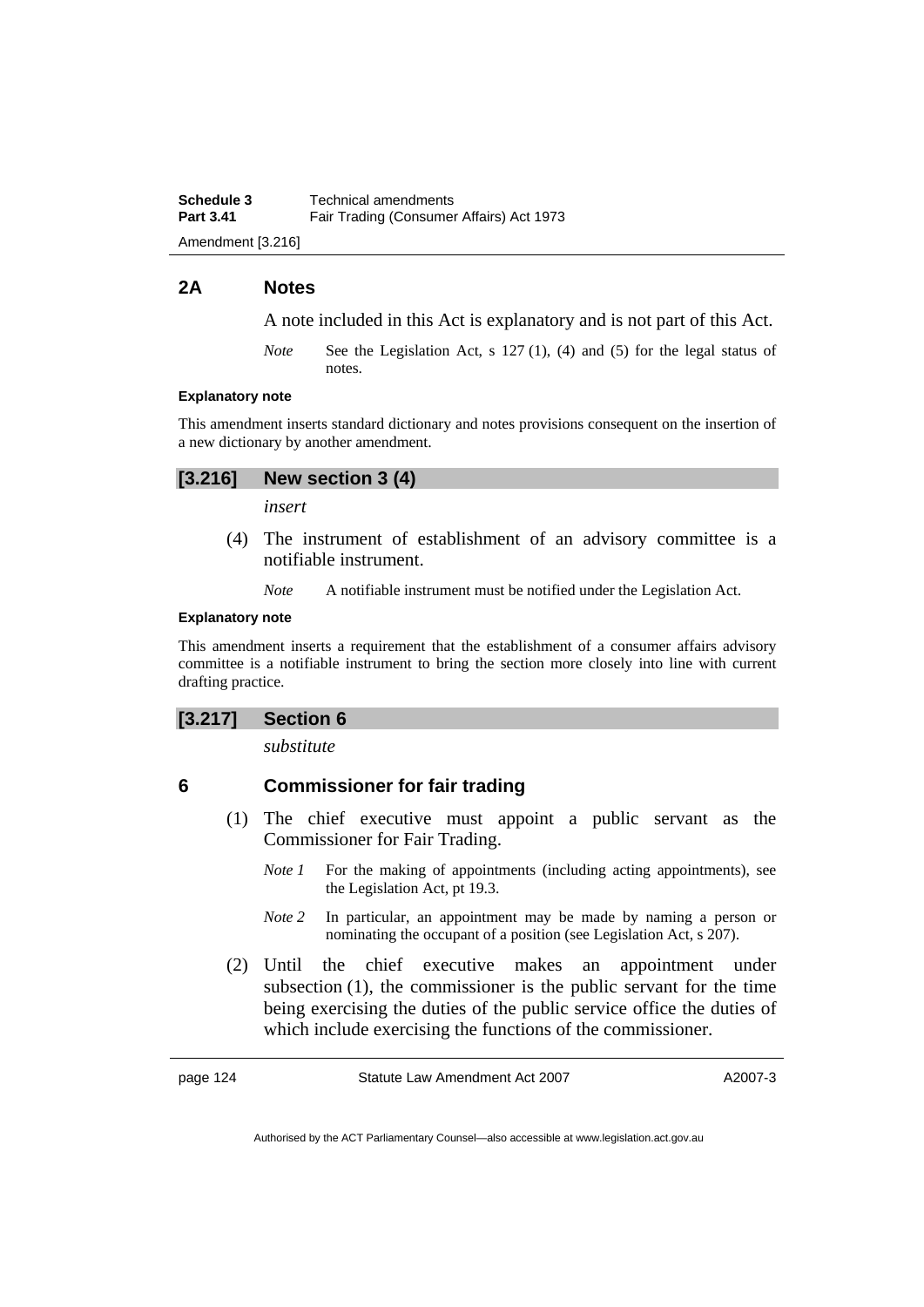Amendment [3.218]

- (3) Subsection (2) is a law to which the Legislation Act, section 88 (Repeal does not end effect of transitional laws etc) applies.
- (4) Subsections (2) and (3) and this subsection expire 1 year after the day this section commences.

#### **Explanatory note**

This amendment removes the requirement that the chief executive must create and maintain an office of the commissioner in the public service. The Legislation Act, section 207 provides that an appointment may be made by naming the person appointed or by nominating the occupant of a position (however described), at a particular time or from time to time.

The amendment includes transitional arrangements that operate until a new appointment is made. Proposed section 6 (3) ensures that the transitional arrangement will, if necessary, continue to operate after the expiry of proposed section  $6$  (2) to (4). The amendment also inserts standard notes about appointments.

## **[3.218] Section 8 (2), definitions of** *consumer credit legislation* **and** *trade measurement legislation*

*omit*  section 3 *substitute*  dictionary

#### **Explanatory note**

This amendment is consequential on the insertion of a new dictionary into the *Fair Trading (Consumer Affairs) Act 1973* and the *Trade Measurement (Administration) Act 1991* by other amendments.

A2007-3

Statute Law Amendment Act 2007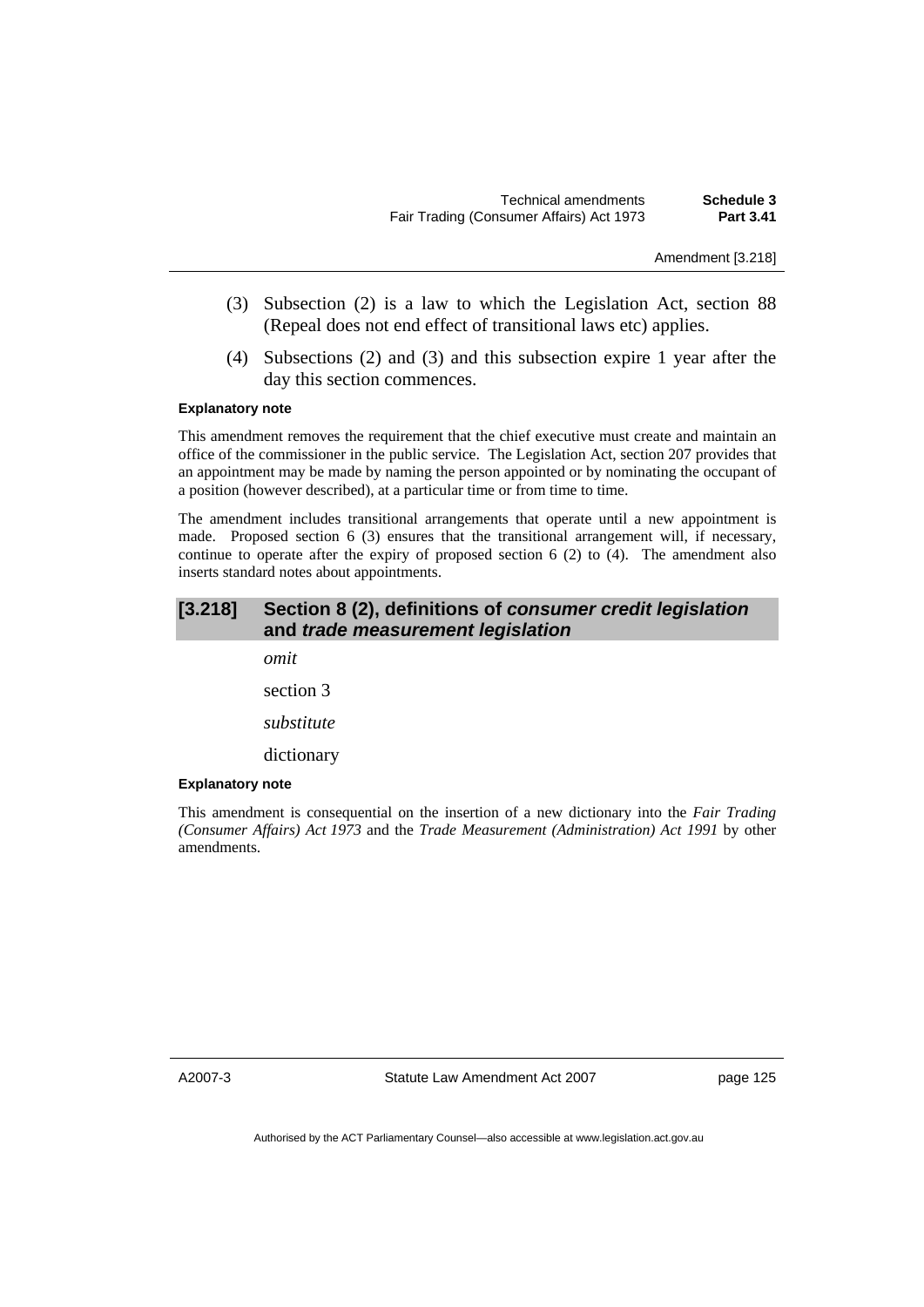**Schedule 3 Technical amendments**<br>**Part 3.41 Eair Trading Consumer Fair Trading (Consumer Affairs) Act 1973** Amendment [3.219]

### **[3.219] Section 9**

*substitute* 

## **9 Investigators**

An investigation for section 7 (1) (b), (c) or (d) (Functions of commissioner) may be made by the commissioner or a person authorised, in writing, by the commissioner.

*Note* An *investigator* is the commissioner or an authorised person (see the dictionary, definition of *investigator*).

#### **Explanatory note**

This amendment revises the section so that it is clear that, in accordance with the definition of *investigator* in existing section 2, an investigator is the commissioner or an authorised person.

| [3.220] | Section 17 (2), new notes |                                                                                                                                             |  |
|---------|---------------------------|---------------------------------------------------------------------------------------------------------------------------------------------|--|
|         | insert                    |                                                                                                                                             |  |
|         | Note 1                    | For the making of appointments (including acting appointments), see<br>the Legislation Act, pt 19.3.                                        |  |
|         | Note 2                    | In particular, an appointment may be made by naming a person or<br>nominating the occupant of a position (see Legislation Act, s 207).      |  |
|         | Note 3                    | Certain Ministerial appointments require consultation with an Assembly<br>committee and are disallowable (see Legislation Act, div 19.3.3). |  |
|         |                           |                                                                                                                                             |  |

#### **Explanatory note**

This amendment inserts standard appointment notes.

## **[3.221] New section 17 (4)**

### *insert*

(4) The instrument of establishment is a notifiable instrument.

*Note* A notifiable instrument must be notified under the Legislation Act.

#### **Explanatory note**

This amendment inserts a requirement that the establishment of a consumer affairs advisory committee is a notifiable instrument to bring the section more closely into line with current drafting practice.

page 126 Statute Law Amendment Act 2007

A2007-3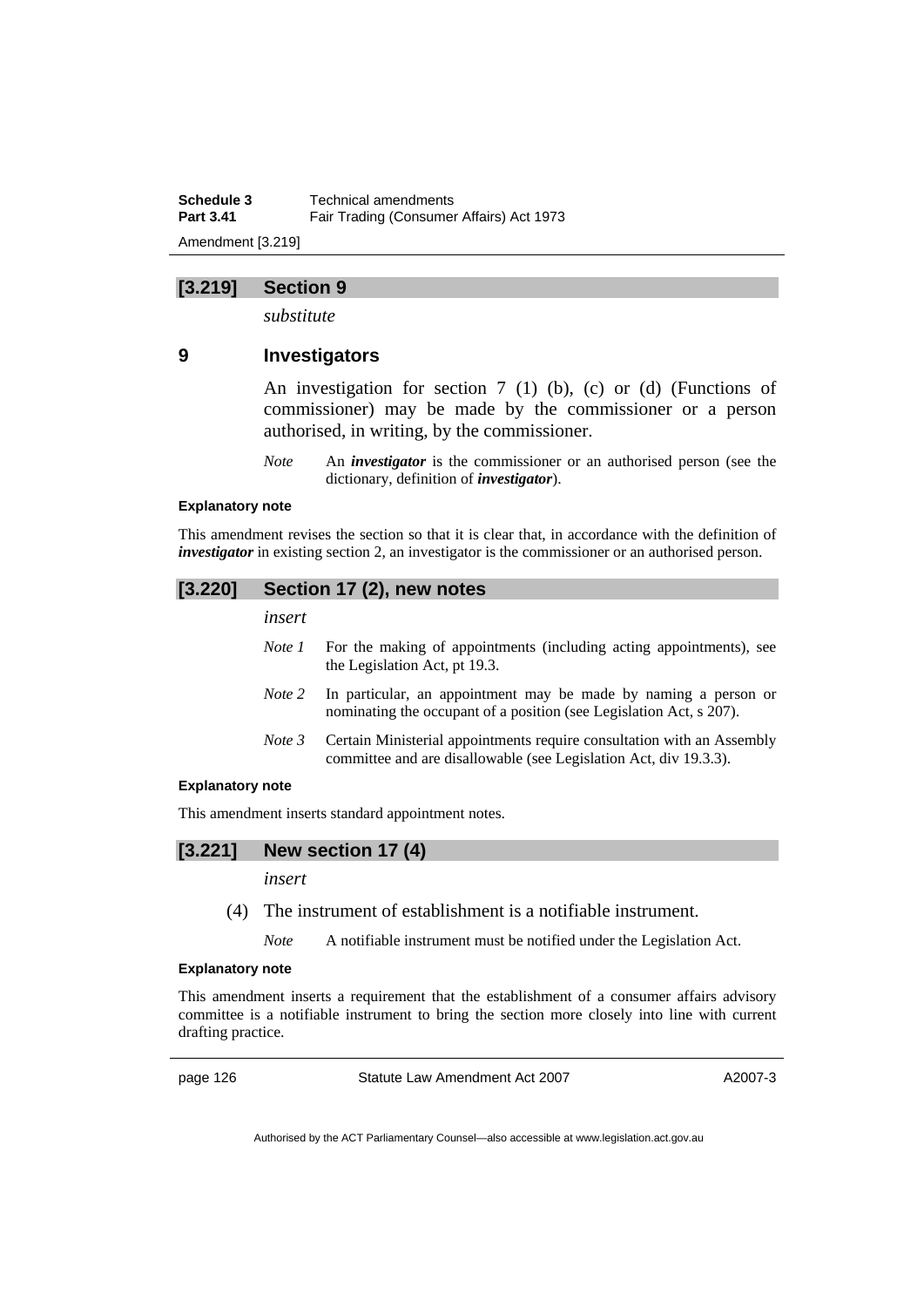Amendment [3.222]

## **[3.222] Section 18 (2) and (3)**

*substitute* 

*Note* A person may be reappointed to a position if the person is eligible to be appointed to the position (see Legislation Act, s 208 and dict, pt 1, def of *appoint*).

#### **Explanatory note**

This amendment omits unnecessary provisions.

Section 18 (2) about reappointment is unnecessary because the Legislation Act provides that if a person is eligible for appointment the person may be reappointed. A standard note about reappointment is added.

Section 18 (3) about resignation is unnecessary because the Legislation Act, section 210 provides for the resignation of office holders. A standard note about resignation is inserted after existing section 18 (4) by the next amendment.

### **[3.223] Section 18 (4), new note**

*insert* 

*Note* A member's appointment also ends if the member resigns (see Legislation Act, s 210).

#### **Explanatory note**

This amendment is consequential on the omission of existing section 18 (3) by the previous amendment.

#### **[3.224] Section 19**

*omit* 

#### **Explanatory note**

Section 19 provides for a deputy to act for a member of a product safety advisory committee if the member is unable to carry out their duties. This amendment omits the section because the Legislation Act, section 209 provides the circumstances where acting appointments may be made, including during any period when an appointee cannot for any reason exercise functions of the position.

A2007-3

Statute Law Amendment Act 2007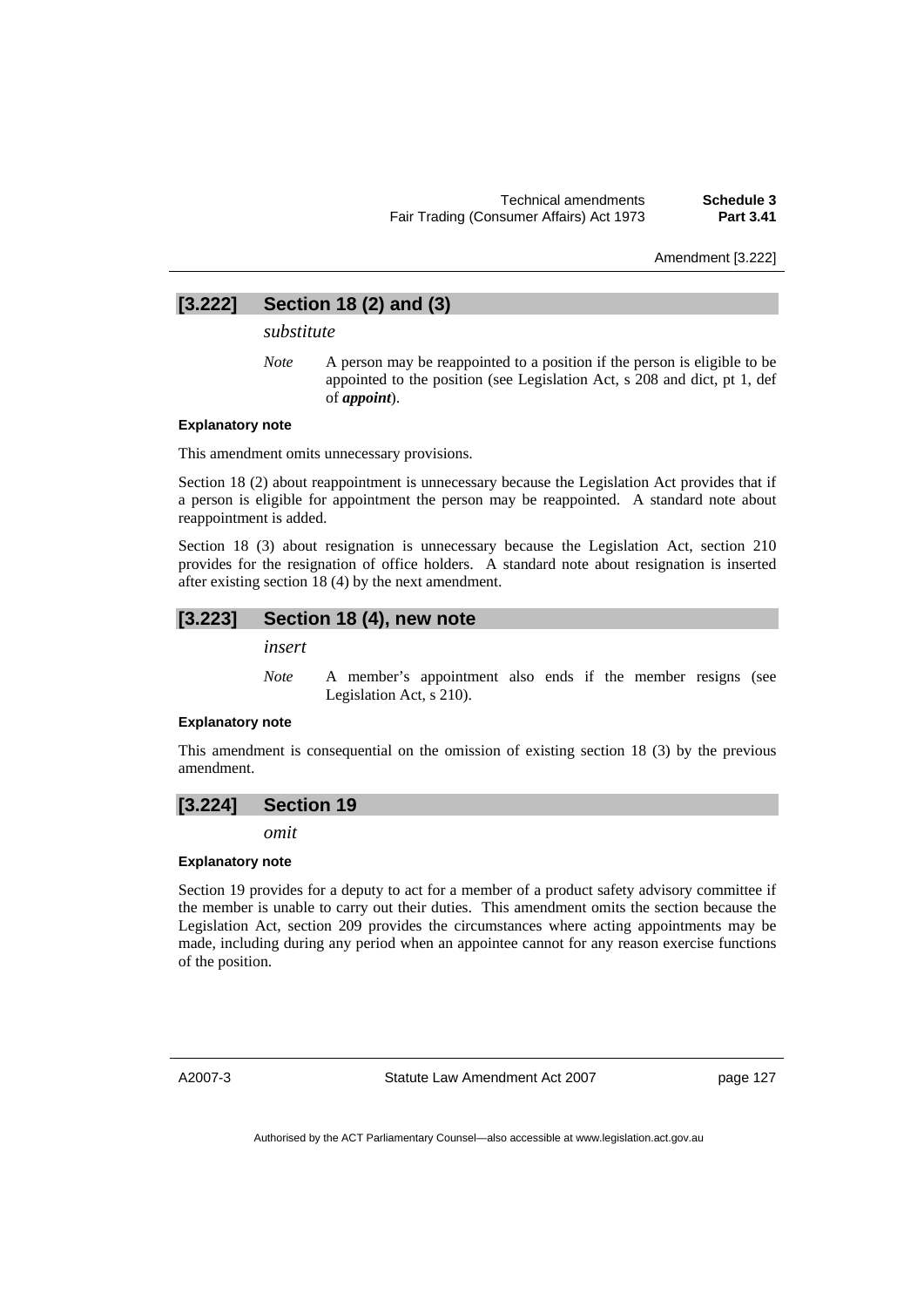**Schedule 3 Technical amendments**<br>**Part 3.41 Eair Trading Consumer Fair Trading (Consumer Affairs) Act 1973** Amendment [3.225]

## **[3.225] Section 20 (2)**

*omit* 

deemed

*substitute* 

taken

#### **Explanatory note**

This amendment updates language.

## **[3.226] Sections 21 to 23**

*substitute* 

## **21 General procedure**

- (1) Meetings of a product safety advisory committee are to be held when and where it decides.
- (2) A product safety advisory committee may conduct its proceedings (including its meetings) as it considers appropriate.

### **22 Voting at product safety advisory committee meetings**

At a meeting of a product safety advisory committee, a question is decided by a majority of the votes of the members present and voting.

## **23 Product safety advisory committees to keep minutes**

A product safety advisory committee must keep minutes of its meetings.

#### **Explanatory note**

This amendment updates sections 21 to 23 by replacing them with corporate governance provisions that are in accordance with current drafting practice.

page 128 Statute Law Amendment Act 2007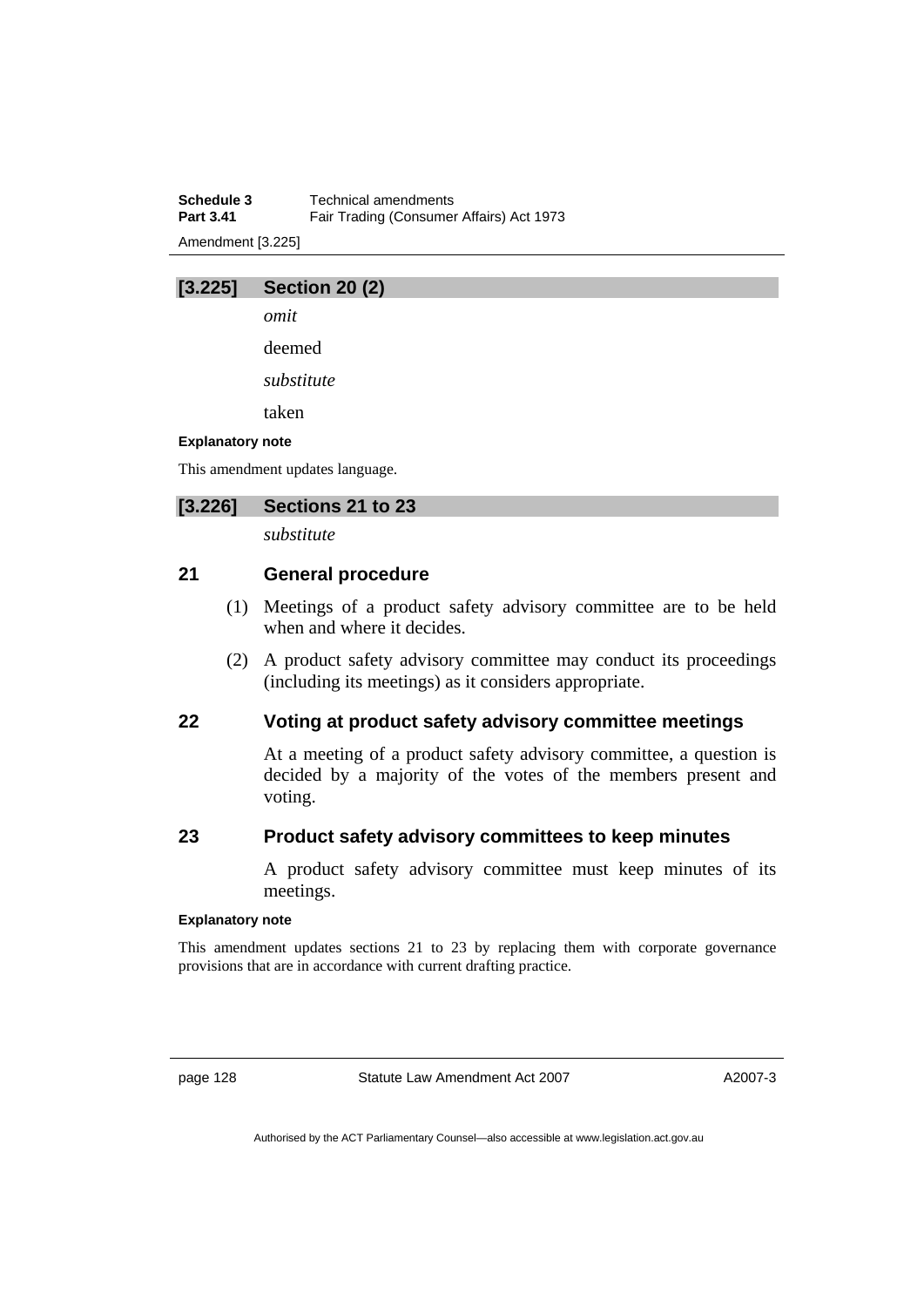Technical amendments **Schedule 3 Fair Trading (Consumer Affairs) Act 1973** 

Amendment [3.227]

**[3.227] Section 30 (4) and (5)** 

*omit* 

shall be deemed

*substitute* 

is taken

#### **Explanatory note**

This amendment updates language.

## **[3.228] Section 39 (2) and (3)**

*omit* 

deemed

*substitute* 

taken

#### **Explanatory note**

This amendment updates language.

## **[3.229] New dictionary**

*insert* 

## **Dictionary**

#### (see s 2)

*Note 1* The Legislation Act contains definitions and other provisions relevant to this Act.

*Note 2* For example, the Legislation Act, dict, pt 1, defines the following terms:

- administrative appeals tribunal
- Commonwealth
- Corporations Act
- entity

A2007-3

Statute Law Amendment Act 2007

page 129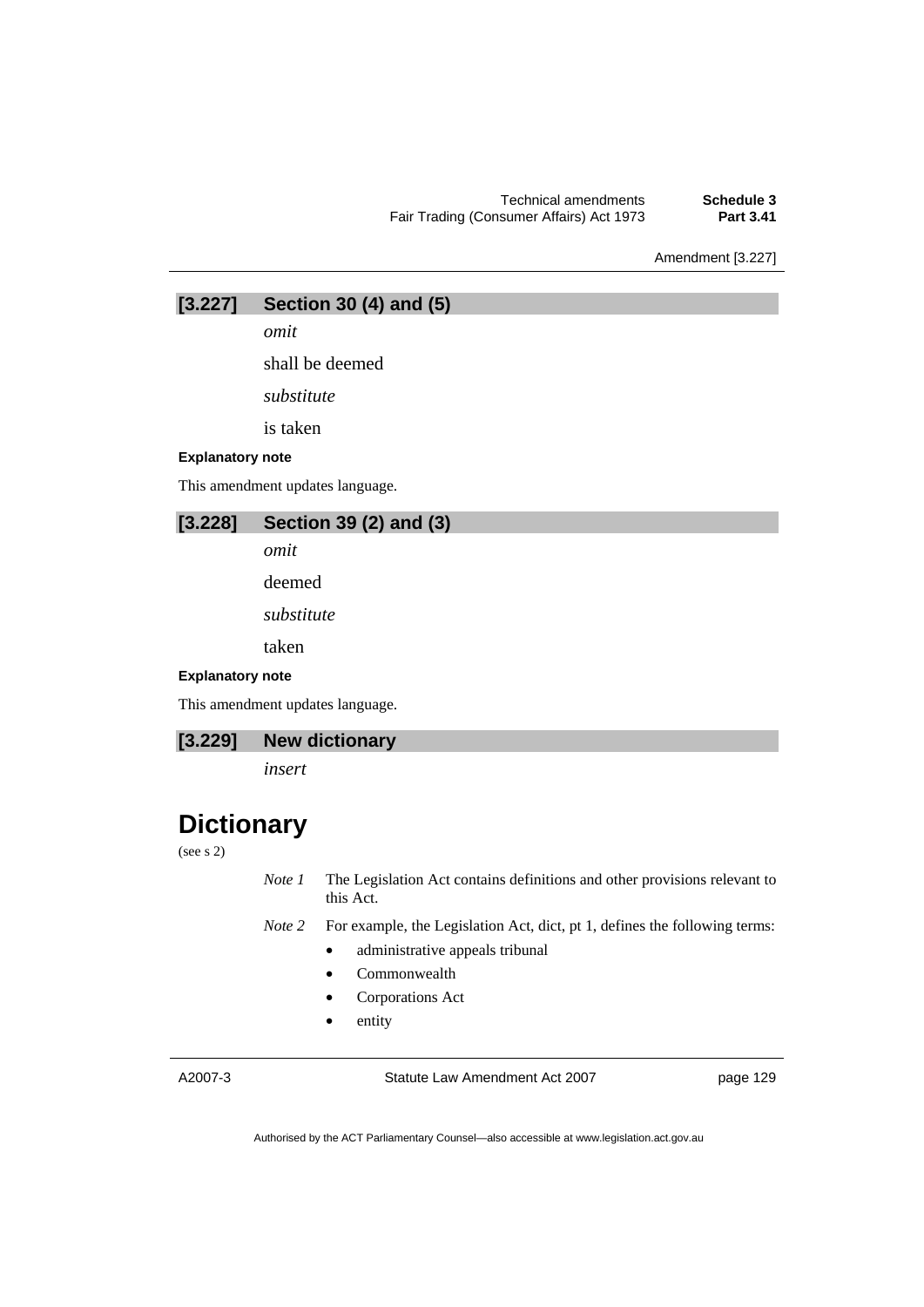- Minister (see s 162)
- State.

*business premises*, for division 3.2 (Investigations)—see section 8A.

*connected*, for division 3.2 (Investigations)—see section 8A.

*occupier*, of premises, for division 3.2 (Investigations)—see section 8A.

*offence*, for division 3.2 (Investigations)—see section 8A.

#### **Explanatory note**

This amendment inserts a new dictionary in accordance with current drafting practice. It includes signpost definitions for terms that are not included in the existing interpretation section.

## **Part 3.42 Fair Trading (Fuel Prices) Act 1993**

### **[3.230] Section 1**

*substitute* 

### **1 Name of Act**

This Act is the *Fair Trading (Fuel Prices) Act 1993*.

#### **Explanatory note**

This amendment brings the naming section into line with current drafting practice.

### **[3.231] Section 2 (1), definitions**

*relocate to dictionary* 

#### **Explanatory note**

This amendment relocates the definitions to a new dictionary that is inserted by another amendment.

page 130 Statute Law Amendment Act 2007

A2007-3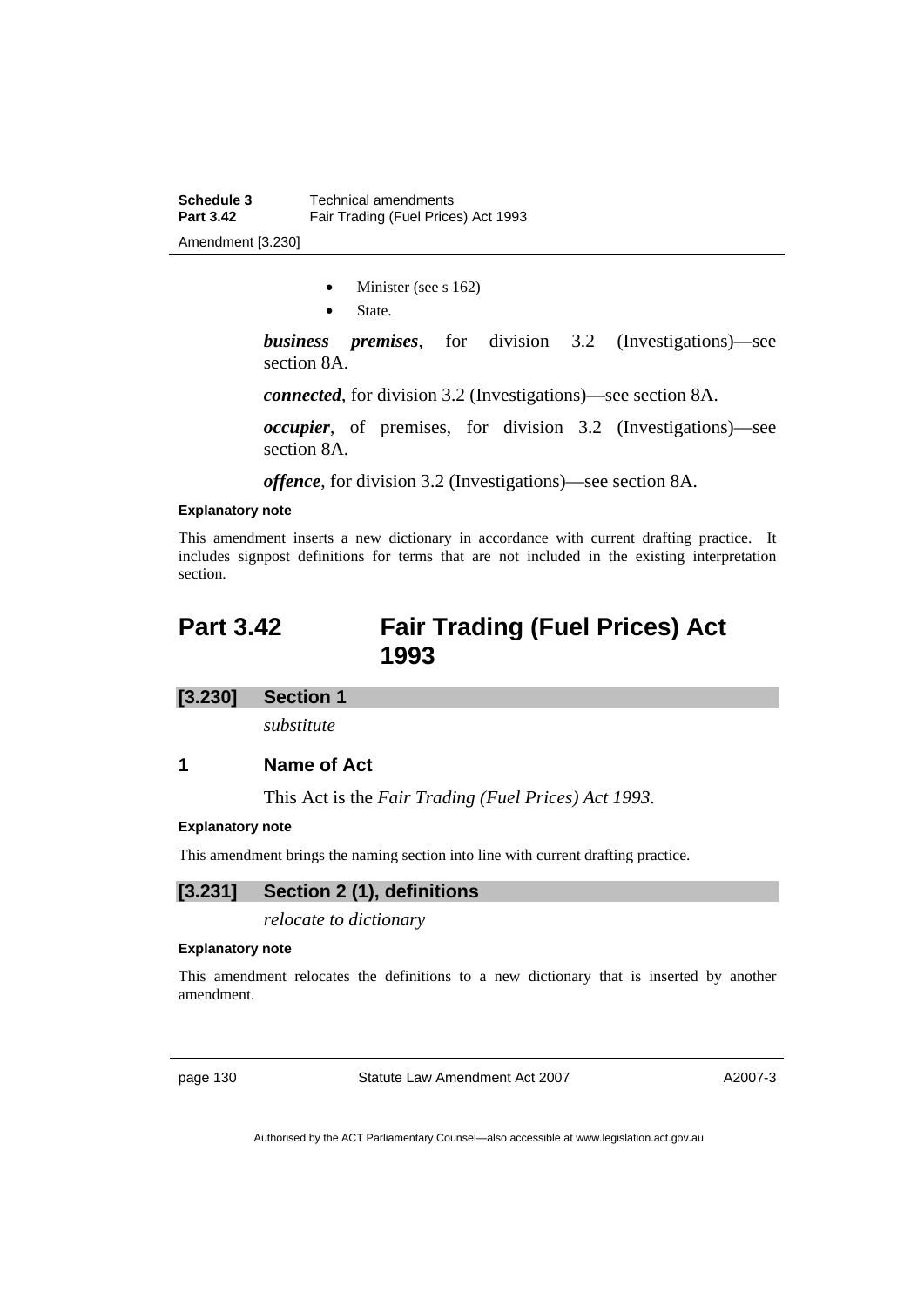Amendment [3.232]

## **[3.232] Section 2, remainder**

*substitute* 

## **2 Dictionary**

The dictionary at the end of this Act is part of this Act.

- *Note 1* The dictionary at the end of this Act defines certain terms used in this Act.
- *Note 2* A definition in the dictionary applies to the entire Act unless the definition, or another provision of the Act, provides otherwise or the contrary intention otherwise appears (see Legislation Act, s 155 and s 156 (1)).

## **2A Notes**

A note included in this Act is explanatory and is not part of this Act.

*Note* See the Legislation Act, s 127 (1), (4) and (5) for the legal status of notes.

### **Explanatory note**

This amendment inserts standard dictionary and notes provisions consequent on the insertion of a new dictionary by another amendment. The terms *retail price* and *wholesale price*, which are defined in existing section 2 (2) and (3), are included in the new dictionary in an updated form.

A2007-3

Statute Law Amendment Act 2007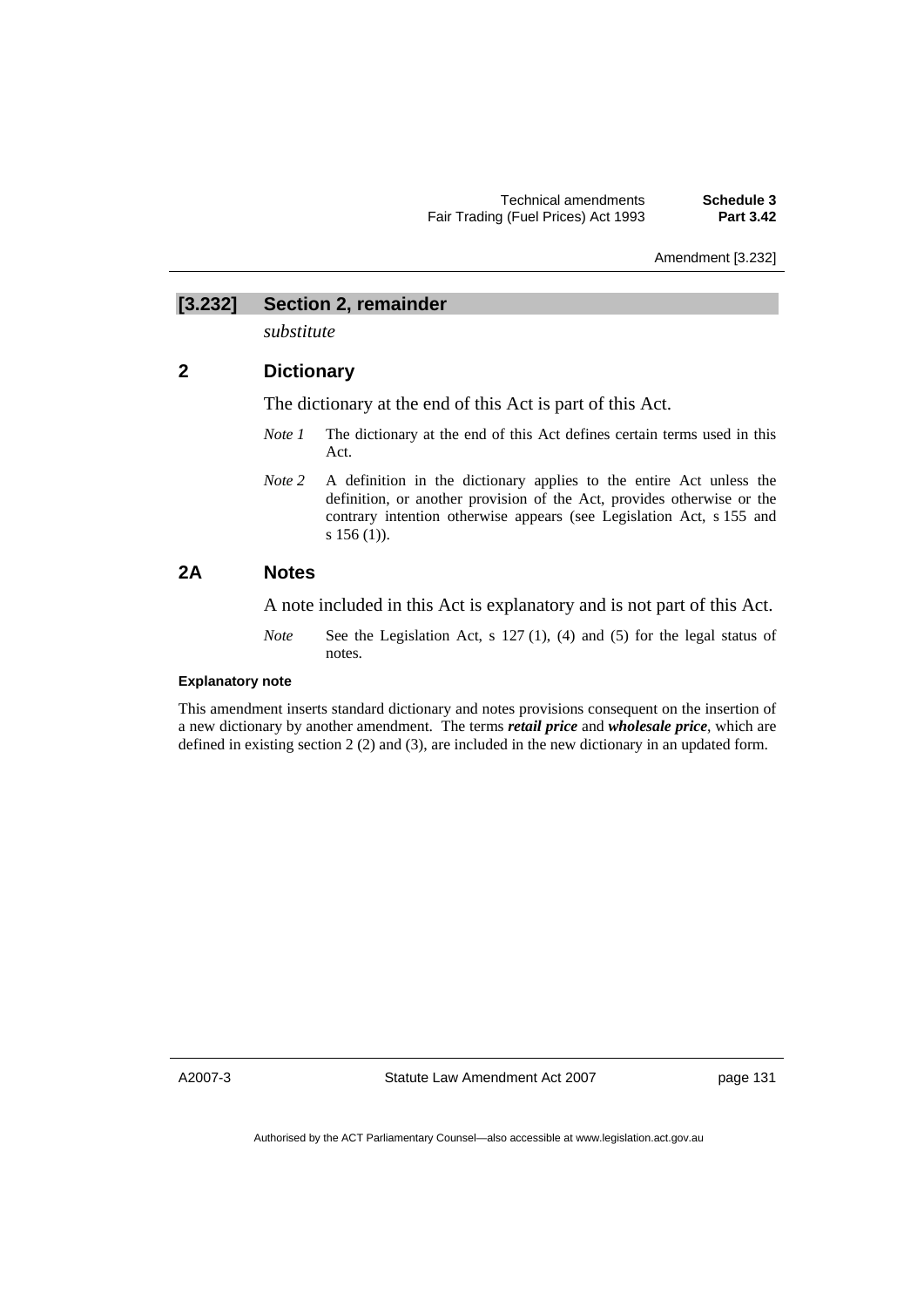**Schedule 3 Technical amendments**<br>**Part 3.43 Eamily Provision Act 19 Family Provision Act 1969** Amendment [3.233]

## **[3.233] New dictionary**

*insert* 

## **Dictionary**

(see s 2)

*Note 1* The Legislation Act contains definitions and other provisions relevant to this Act.

*Note 2* For example, the Legislation Act, dict, pt 1, defines the following terms:

- commissioner for fair trading
- Minister (see s 162)
- person
- the Territory.

*retail price*, of a specified fuel, means the price per litre payable on the sale of the fuel by retail.

*wholesale price*, of a specified fuel, means the price per litre payable on the sale of the fuel by wholesale.

#### **Explanatory note**

This amendment inserts a new dictionary in accordance with current drafting practice. It includes signpost definitions for terms that are defined in existing section 2 (2) and (3) which is omitted by another amendment.

## **Part 3.43 Family Provision Act 1969**

### **[3.234] Section 1**

*substitute* 

## **1 Name of Act**

This Act is the *Family Provision Act 1969*.

#### **Explanatory note**

This amendment brings the naming section into line with current drafting practice.

page 132 Statute Law Amendment Act 2007

A2007-3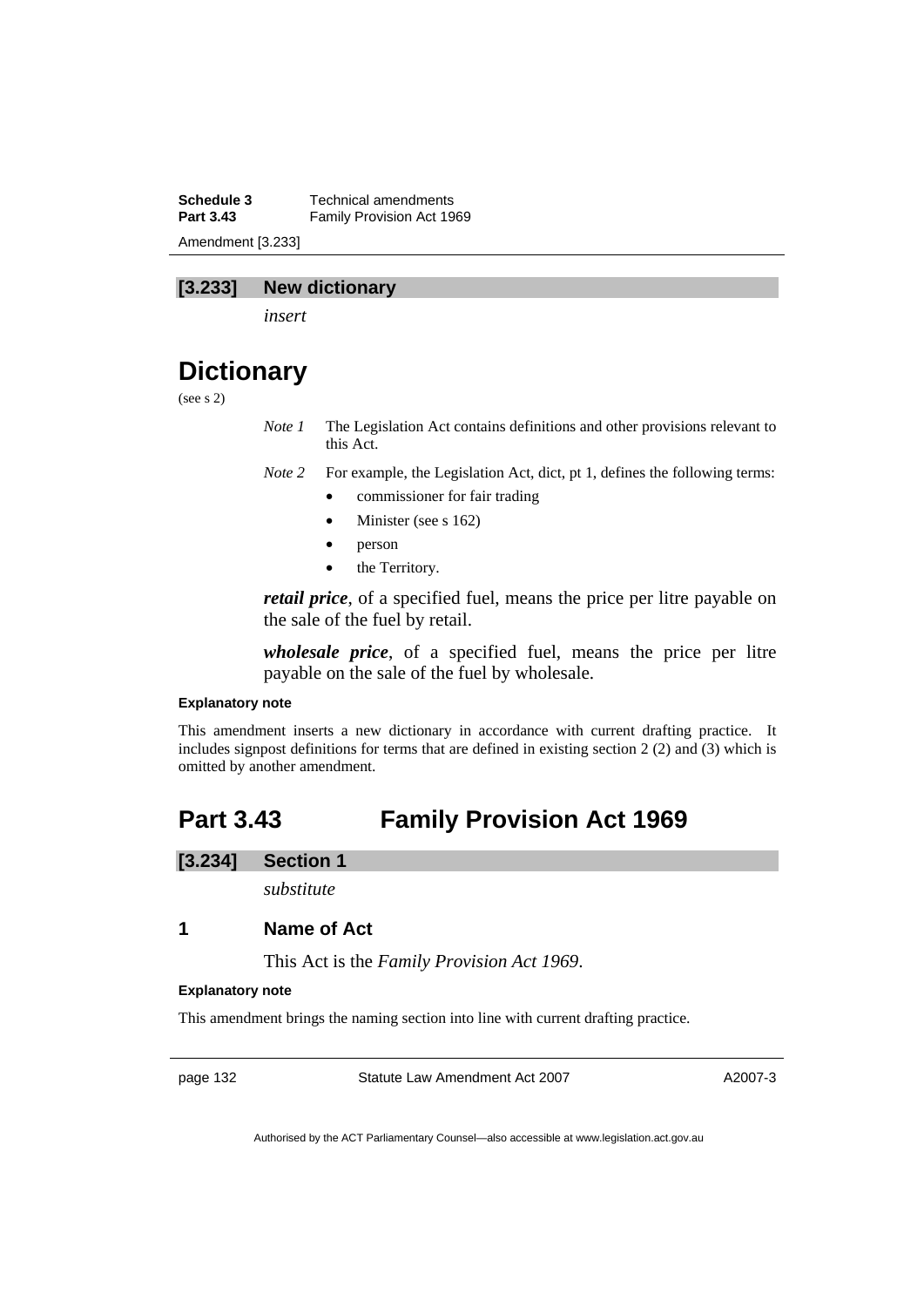Amendment [3.235]

# **[3.235] Section 4 (1), definitions**

*relocate to dictionary* 

### **Explanatory note**

This amendment relocates the definitions to a new dictionary that is inserted by another amendment.

## **[3.236] Section 4, remainder**

*substitute* 

## **2 Dictionary**

The dictionary at the end of this Act is part of this Act.

*Note 1* The dictionary at the end of this Act defines certain terms used in this Act, and includes references (*signpost definitions*) to other terms defined elsewhere.

> For example, the signpost definition '*intestate*—see the *Administration and Probate Act 1929,* section 44 (1).' means that the term 'intestate' is defined in that section and the definition applies to this Act.

*Note 2* A definition in the dictionary (including a signpost definition) applies to the entire Act unless the definition, or another provision of the Act, provides otherwise or the contrary intention otherwise appears (see Legislation Act,  $s$  155 and  $s$  156 (1)).

## **3 Notes**

A note included in this Act is explanatory and is not part of this Act.

*Note* See the Legislation Act s 127 (1), (4) and (5) for the legal status of notes.

## **4 Sealing of probate etc granted outside ACT**

- (1) This section applies if—
	- (a) probate of a will or letters of administration of an estate is granted outside the ACT; and

A2007-3

Statute Law Amendment Act 2007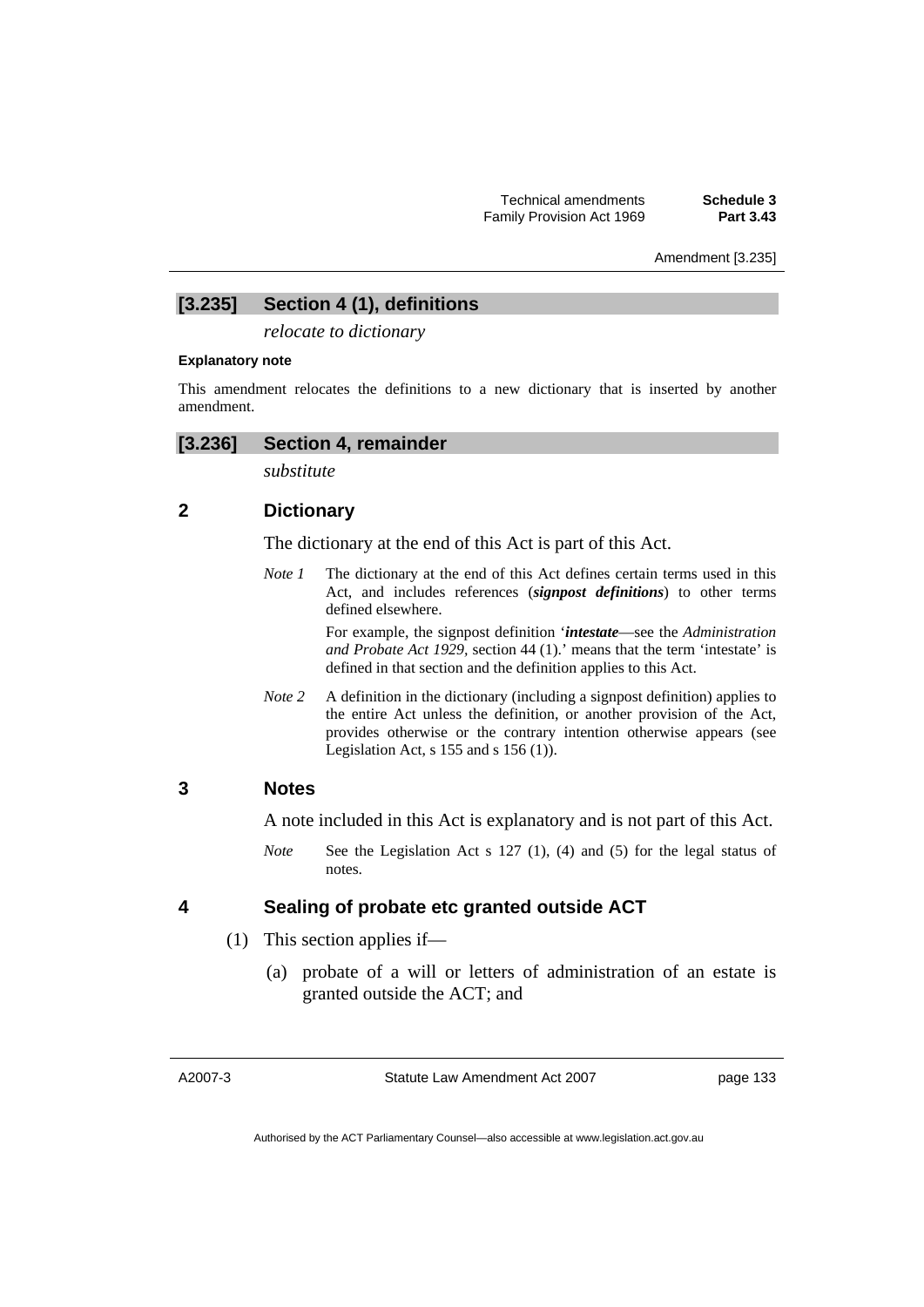**Schedule 3 Technical amendments**<br>**Part 3.43 Eamily Provision Act 19 Family Provision Act 1969** Amendment [3.237]

- (b) the probate or administration is sealed with the seal of the Supreme Court under the *Administration and Probate Act 1929*, section 80.
- (2) The probate or administration is taken, for this Act, to be probate of the will, or letters of administration of the estate, granted in the ACT on the date when it was sealed.

#### **Explanatory note**

This amendment inserts standard dictionary and notes provisions consequent on the insertion of a new dictionary by another amendment. It also remakes existing section 4 (2) as new section 4.

| [3.237] | Sections 5 and 6 |  |  |
|---------|------------------|--|--|
|         |                  |  |  |

*omit* 

#### **Explanatory note**

This amendment omits transitional provisions about orders and proceedings made or begun before 1 September 1969.

## **[3.238] Section 7 (9), definition of** *domestic relationship*

*substitute* 

*domestic relationship*—see the *Domestic Relationships Act 1994*, section 3.

### **Explanatory note**

This amendment is consequential on the insertion of a new dictionary into the *Domestic Relationships Act 1994* by another amendment.

page 134 Statute Law Amendment Act 2007

A2007-3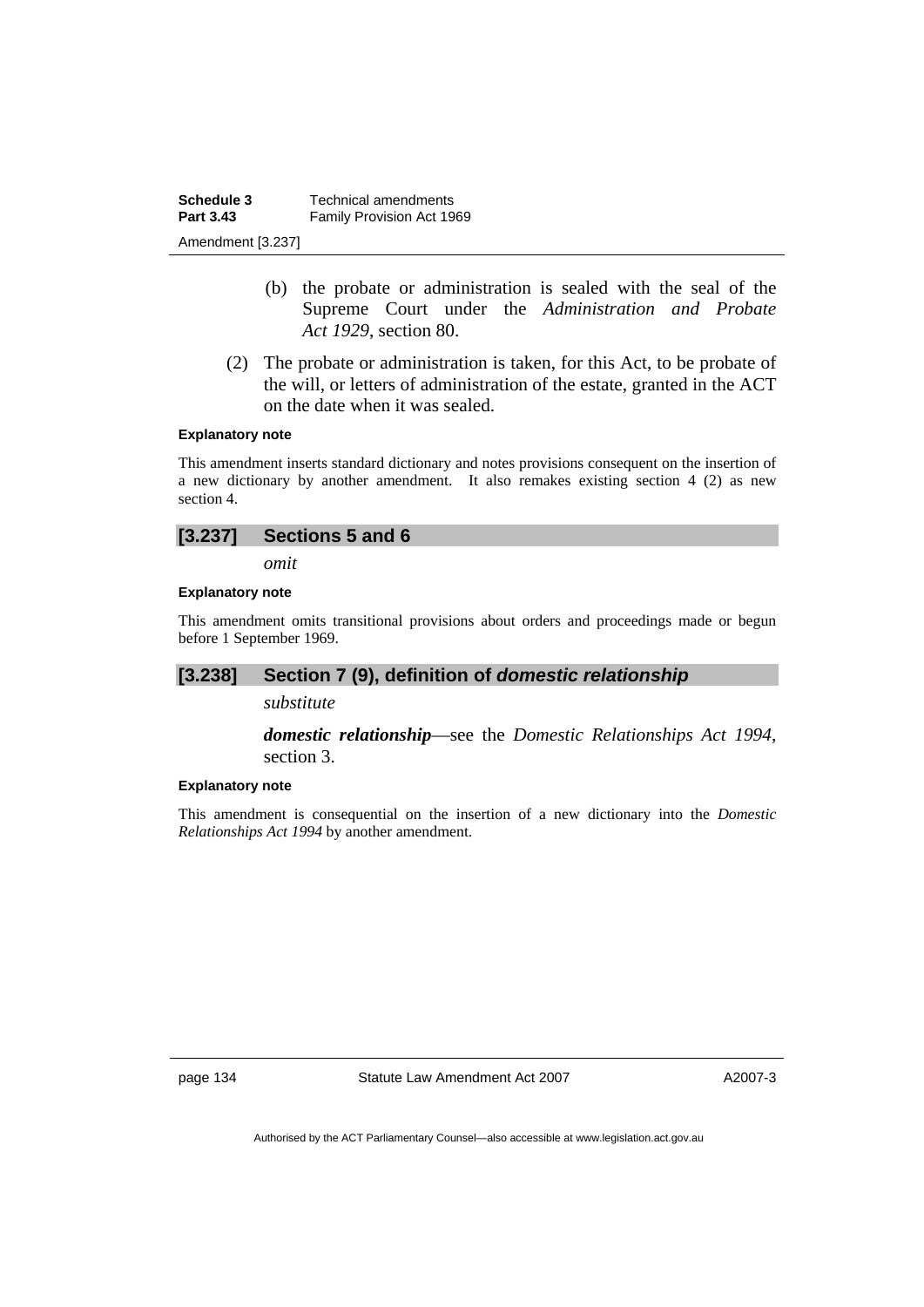## Amendment [3.239]

## **[3.239] Section 9A (1)**

*substitute* 

(1) In this section:

*previous order* means an order made under this Act that has not been discharged.

#### **Explanatory note**

This amendment is consequential on the omission of section 6 by another amendment.

| [3.240] New dictionary |
|------------------------|
|                        |

*insert* 

## **Dictionary**

(see s 2)

*Note 1* The Legislation Act contains definitions and other provisions relevant to this Act.

*Note 2* For example, the Legislation Act, dict, pt 1, defines the following terms:

- ACT
- person
- Supreme Court.

#### **Explanatory note**

This amendment inserts a new dictionary in accordance with current drafting practice.

A2007-3

Statute Law Amendment Act 2007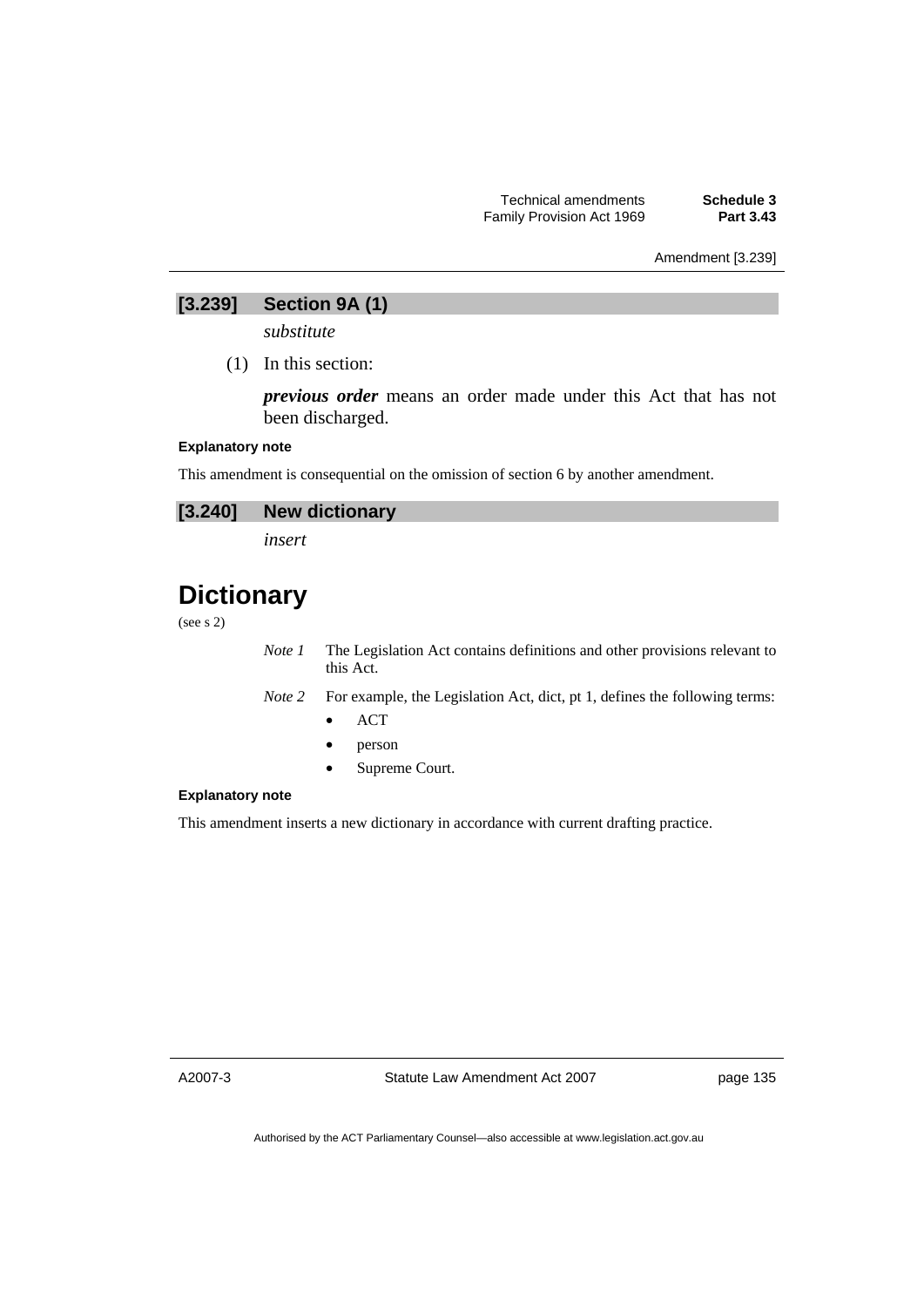**Schedule 3 Technical amendments**<br>**Part 3.44 Eertilisers Act 1904 Part 3.44** Fertilisers Act 1904 Amendment [3.241]

## **Part 3.44 Fertilisers Act 1904**

## **[3.241] New sections 1A and 1B**

*insert* 

## **1A Dictionary**

The dictionary at the end of this Act is part of this Act.

*Note 1* The dictionary at the end of this Act defines certain terms used in this Act, and includes references (*signpost definitions*) to other terms defined elsewhere in this Act.

> For example, the signpost definition '*fertiliser*—see section 2.' means that the term 'fertiliser' is defined in that section.

*Note 2* A definition in the dictionary (including a signpost definition) applies to the entire Act unless the definition, or another provision of the Act, provides otherwise or the contrary intention otherwise appears (see Legislation Act,  $s$  155 and  $s$  156 (1)).

## **1B Notes**

A note included in this Act is explanatory and is not part of this Act.

*Note* See the Legislation Act s 127 (1), (4) and (5) for the legal status of notes.

#### **Explanatory note**

This amendment inserts standard dictionary and notes provisions consequent on the insertion of a new dictionary by another amendment.

page 136 Statute Law Amendment Act 2007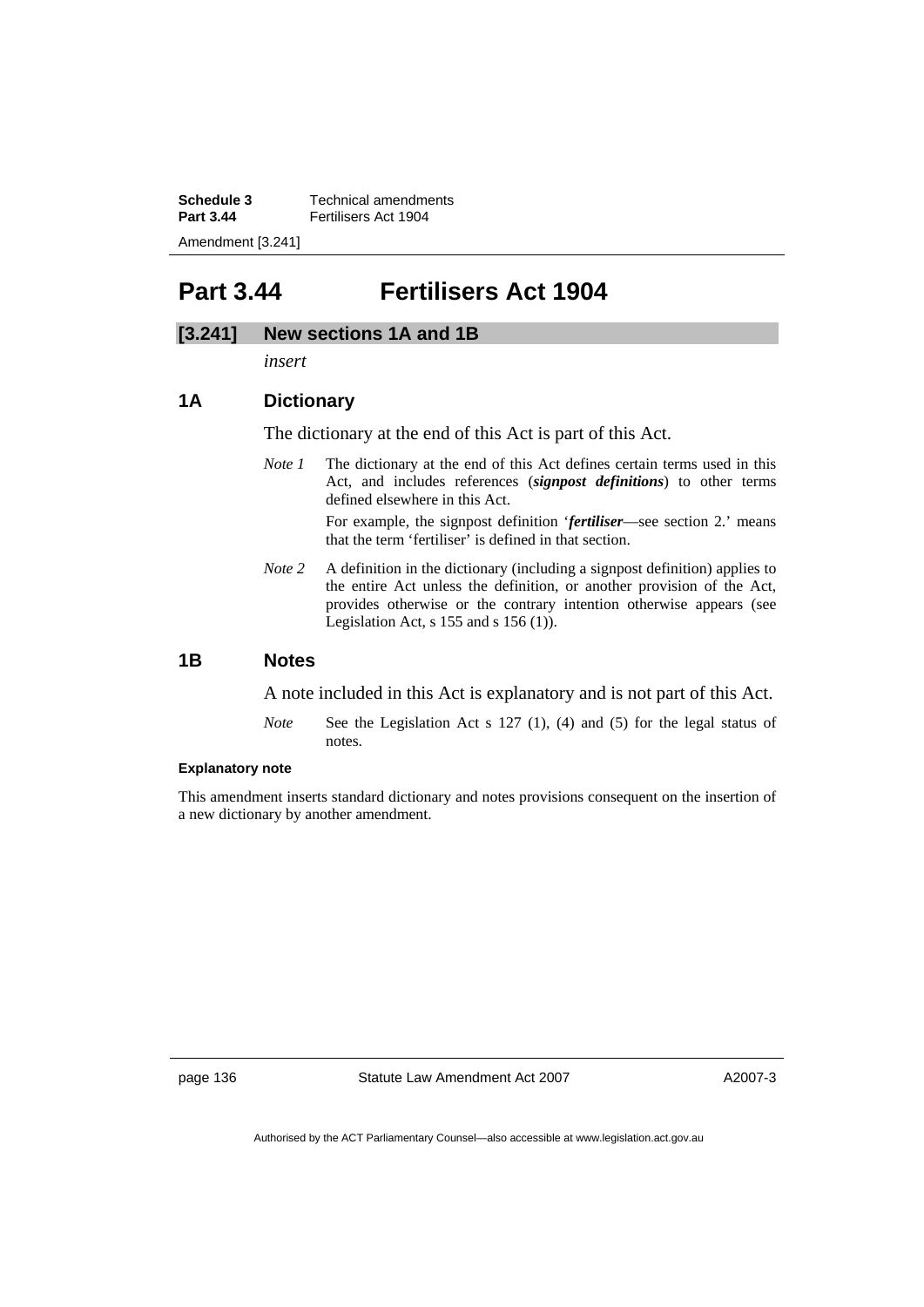Amendment [3.242]

## **[3.242] New dictionary**

*insert* 

## **Dictionary**

(see s 1A)

*Note 1* The Legislation Act contains definitions and other provisions relevant to this Act.

*Note 2* For example, the Legislation Act, dict, pt 1, defines the following terms:

- **Executive**
- Minister (see s 162)
- penalty unit (see s 133).

*fertiliser*—see section 2.

### **Explanatory note**

This amendment inserts a new dictionary in accordance with current drafting practice.

## **Part 3.45 Financial Management Act 1996**

## **[3.243] Dictionary, definition of** *Legislative Assembly secretariat*

*substitute* 

*Legislative Assembly secretariat***—**see the *Public Sector Management Act 1994*, dictionary.

#### **Explanatory note**

This amendment is consequential on the insertion of a new dictionary into the *Public Sector Management Act 1994* by another amendment.

A2007-3

Statute Law Amendment Act 2007

page 137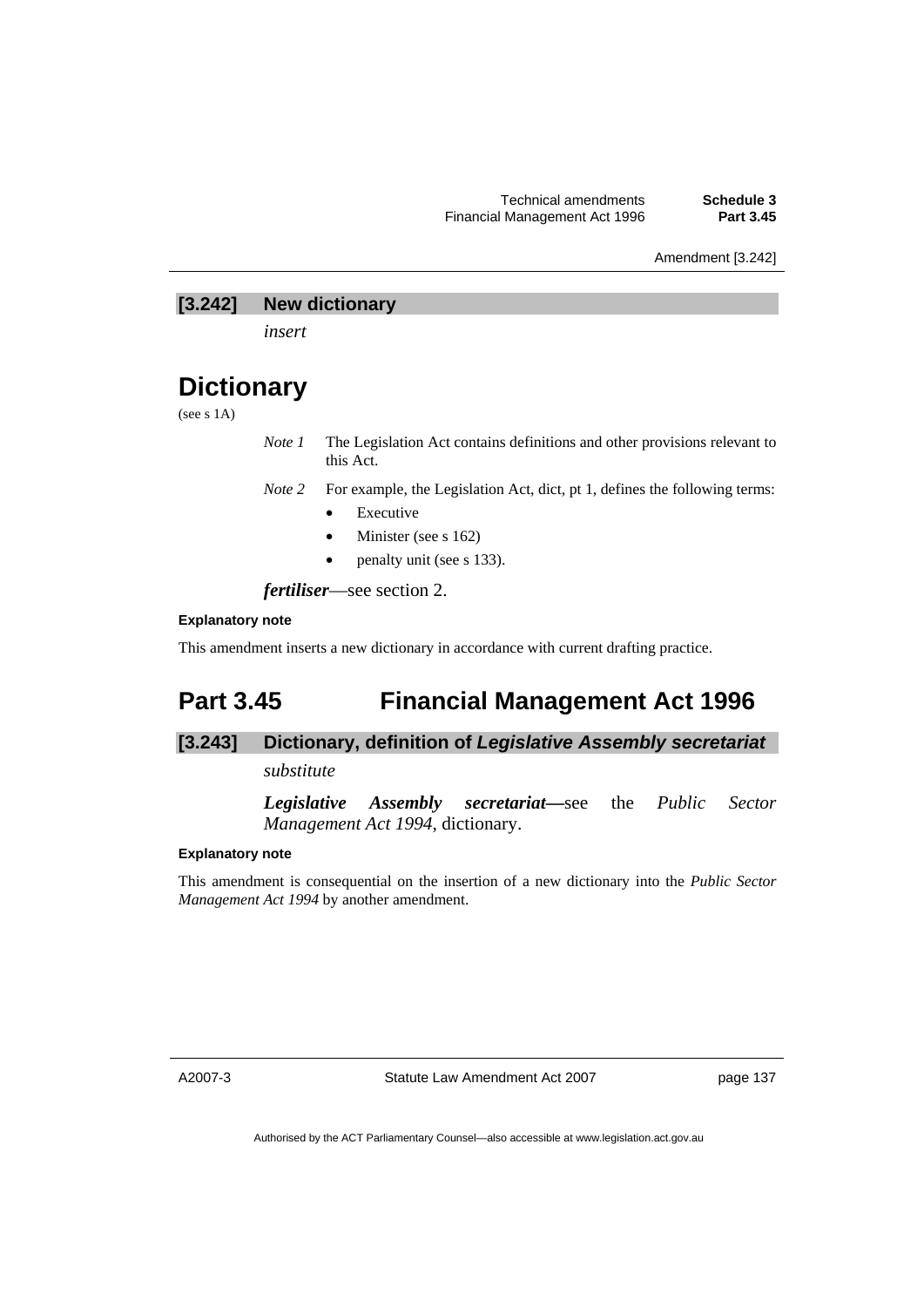**Schedule 3 Technical amendments**<br>**Part 3.46 Eisheries Act 2000 Fisheries Act 2000** Amendment [3.244]

## **Part 3.46 Fisheries Act 2000**

## **[3.244] Section 3 (b)**

*omit* 

*Environment Protection Act 1997*, section 3 (2)

*substitute* 

*Environment Protection Act 1997*, section 2 (2)

#### **Explanatory note**

This amendment is consequential on the renumbering of the *Environment Protection Act 1997*, section 3 by another amendment.

## **[3.245] Dictionary, definition of** *environment*

*substitute* 

*environment*—see the *Environment Protection Act 1997*, dictionary.

#### **Explanatory note**

This amendment is consequential on the insertion of a new dictionary into the *Environment Protection Act 1997* by another amendment.

## **Part 3.47 Forfeiture Act 1991**

## **[3.246] Section 2 (1), definitions**

*relocate to dictionary* 

#### **Explanatory note**

This amendment relocates the definitions to a new dictionary that is inserted by another amendment.

page 138 Statute Law Amendment Act 2007

A2007-3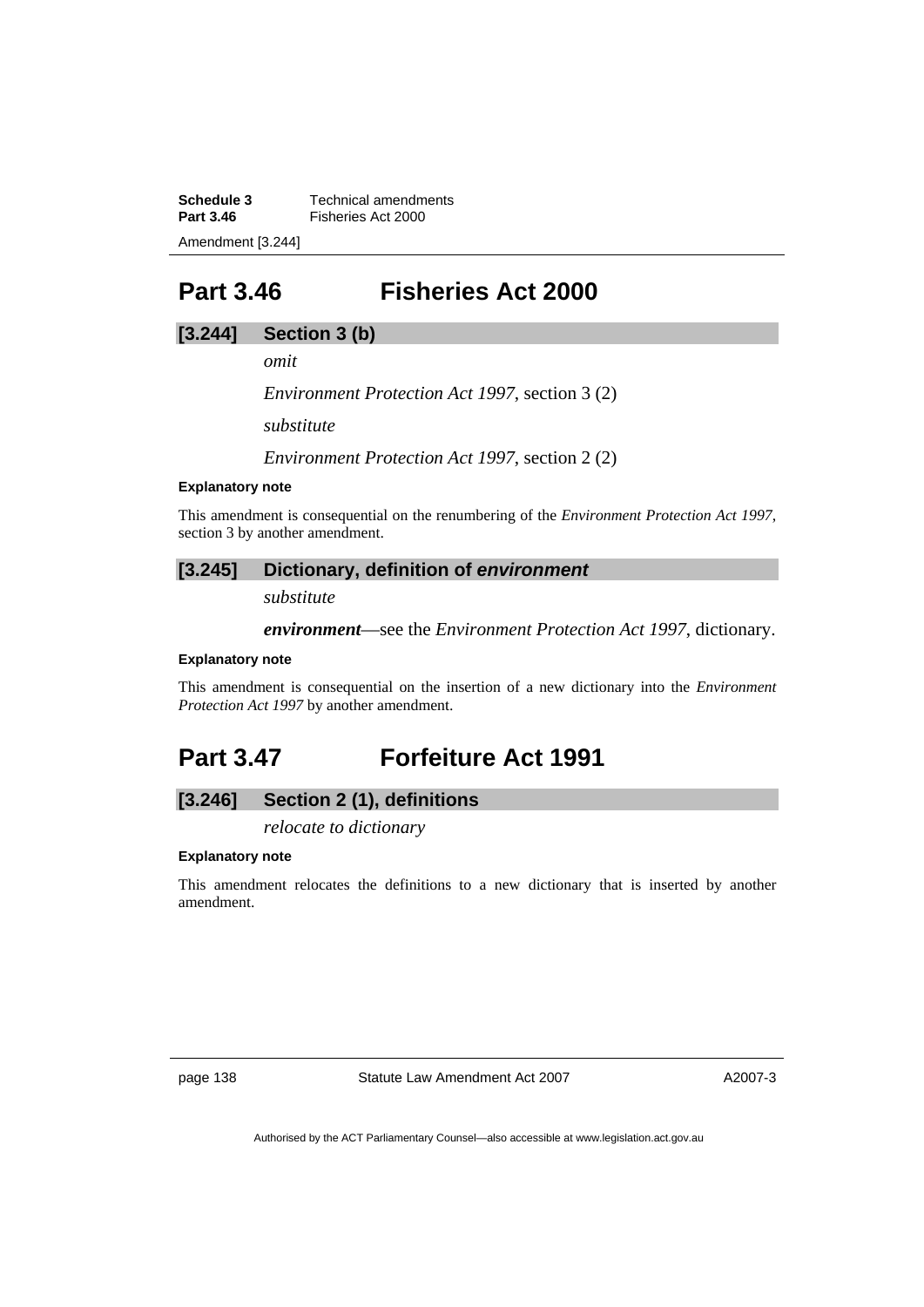Amendment [3.247]

### **[3.247] Section 2, remainder**

*substitute* 

# **2 Dictionary**

The dictionary at the end of this Act is part of this Act.

- *Note 1* The dictionary at the end of this Act defines certain terms used in this Act.
- *Note 2* A definition in the dictionary applies to the entire Act unless the definition, or another provision of the Act, provides otherwise or the contrary intention otherwise appears (see Legislation Act, s 155 and s 156 (1)).

# **2A Notes**

A note included in this Act is explanatory and is not part of this Act.

*Note* See the Legislation Act, s 127 (1), (4) and (5) for the legal status of notes.

# **Explanatory note**

This amendment inserts standard dictionary and notes provisions consequent on the insertion of a new dictionary by another amendment. Definitions based on existing section 2 (2) and (3) are included in the dictionary.

| [3.248]<br><b>New dictionary</b> |  |
|----------------------------------|--|
|----------------------------------|--|

*insert* 

# **Dictionary**

(see s 2)

- *Note 1* The Legislation Act contains definitions and other provisions relevant to this Act.
- *Note 2* For example, the Legislation Act, dict, pt 1 defines the following terms:
	- registrar of firearms
	- **State**

A2007-3

Statute Law Amendment Act 2007

page 139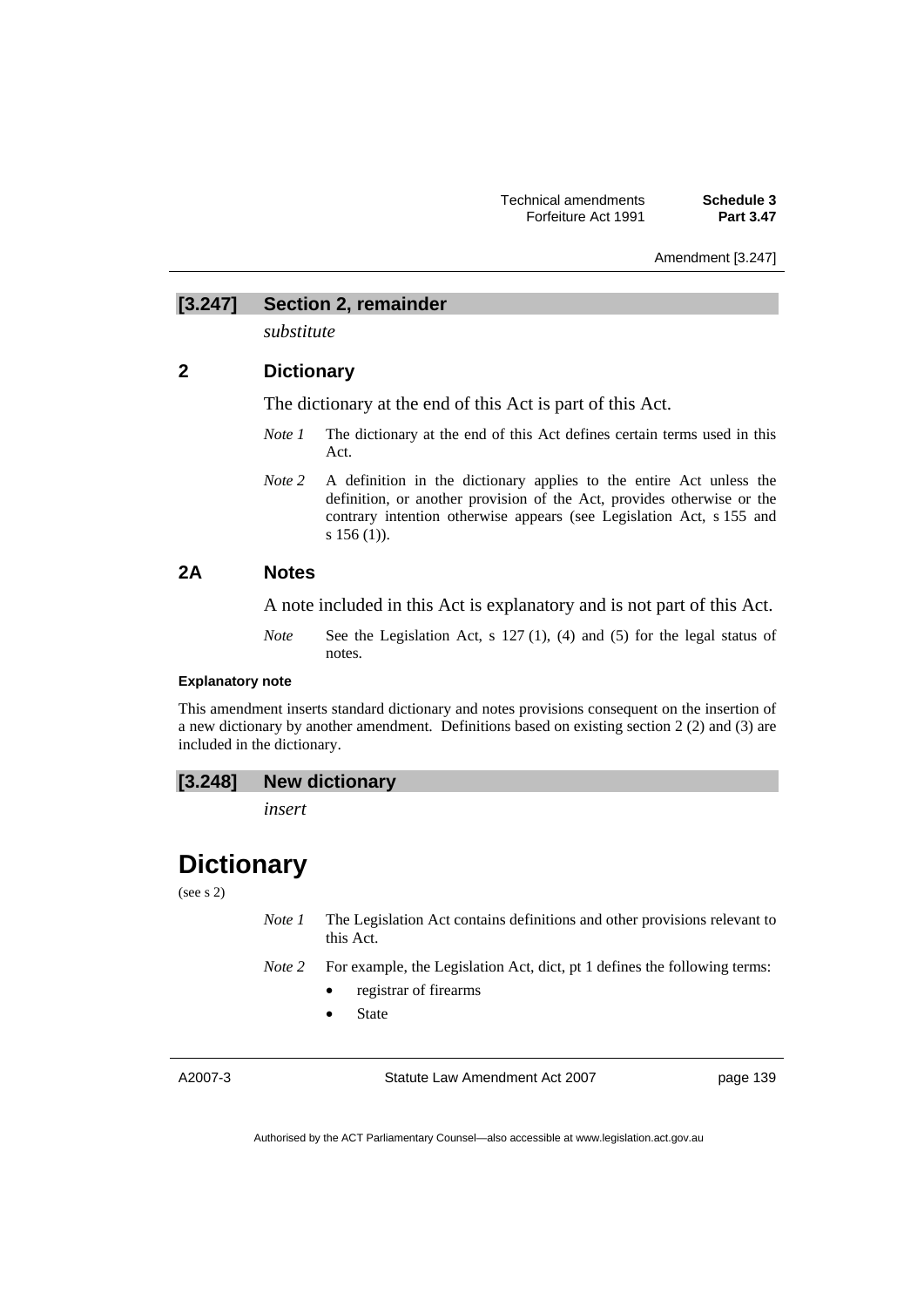**Schedule 3 Technical amendments**<br>**Part 3.48 Example 1 Freedom** of Information **Freedom of Information Act 1989** Amendment [3.249]

• the Territory.

*person who has unlawfully killed another* includes a person who has unlawfully aided, abetted, counselled or procured the death of another person.

*unlawful killing* includes aiding, abetting, counselling or procuring an unlawful killing.

#### **Explanatory note**

This amendment inserts a new dictionary in accordance with current drafting practice. The definitions for *person who has unlawfully killed another* and *unlawful killing* follow existing sections 2 (2) and (3) and is consequent on their omission of these subsections by another amendment.

# **Part 3.48 Freedom of Information Act 1989**

# **[3.249] Section 1**

*substitute* 

# **1 Name of Act**

This Act is the *Freedom of Information Act 1989*.

#### **Explanatory note**

This amendment brings the naming section into line with current drafting practice.

#### **[3.250] Section 3**

*renumber as section 2* 

#### **Explanatory note**

This amendment renumbers a section.

page 140 Statute Law Amendment Act 2007

A2007-3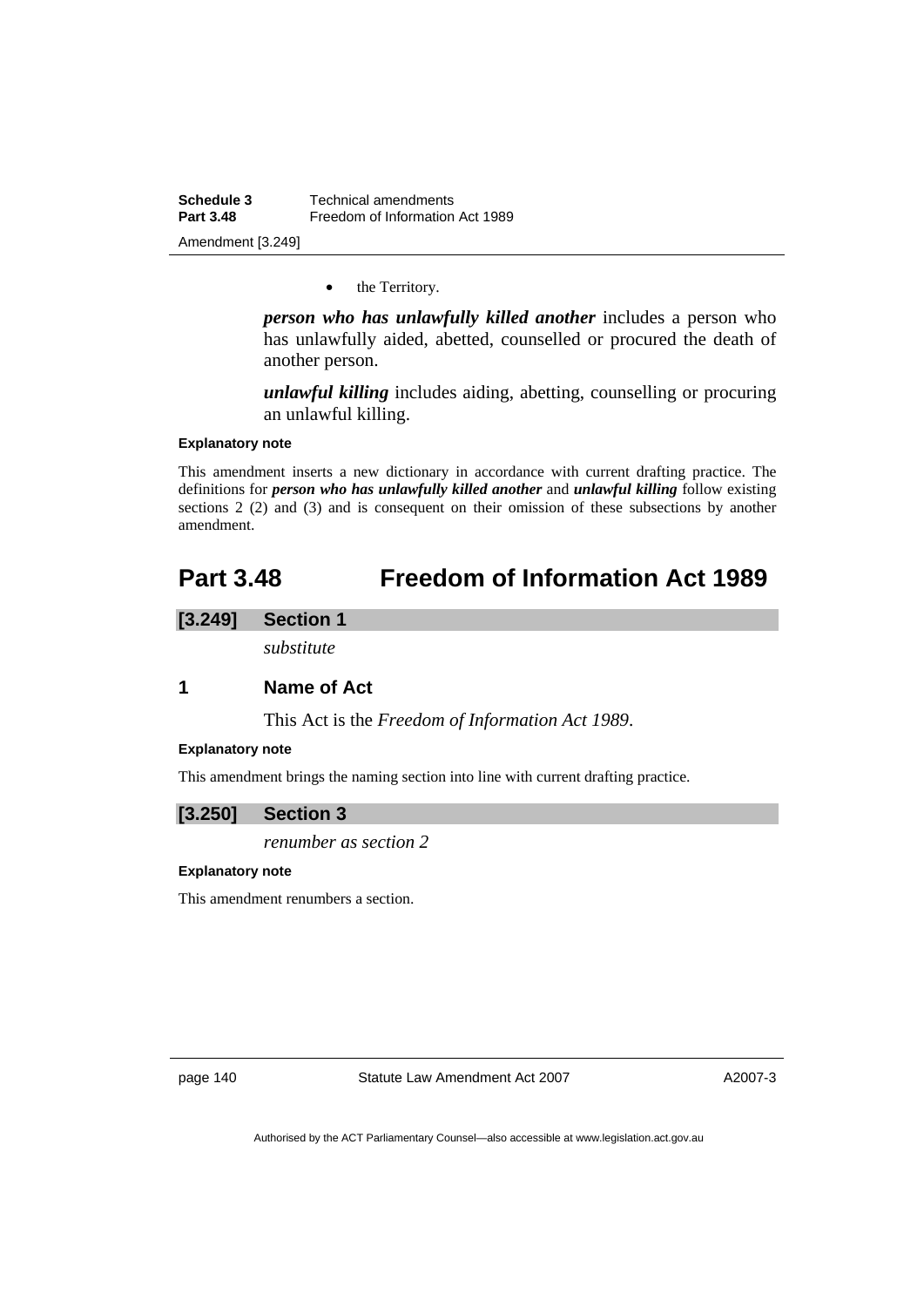Amendment [3.251]

### **[3.251] Section 4 (1), definition of** *Australian archives*

*substitute* 

*Australian archives* means the National Archives of Australia established under the *Archives Act 1983* (Cwlth).

#### **Explanatory note**

This amendment updates the name of the archives.

**[3.252] Section 4 (1), definition of** *prescribed authority***, paragraph (a) (ii)** 

*omit* 

subsection (2)

*substitute* 

section 4 (1) (Entities not necessarily prescribed authorities)

#### **Explanatory note**

This amendment is consequential on the remaking of existing section 4 (2) as new section 4 (1) by another amendment.

# **[3.253] Section 4 (1), definition of** *prescribed authority***, paragraph (c)**

*omit* 

subsection (3)

*substitute* 

section 4 (2)

#### **Explanatory note**

This amendment is consequential on the remaking of existing section 4 (3) as new section 4 (2) by another amendment.

A2007-3

Statute Law Amendment Act 2007

page 141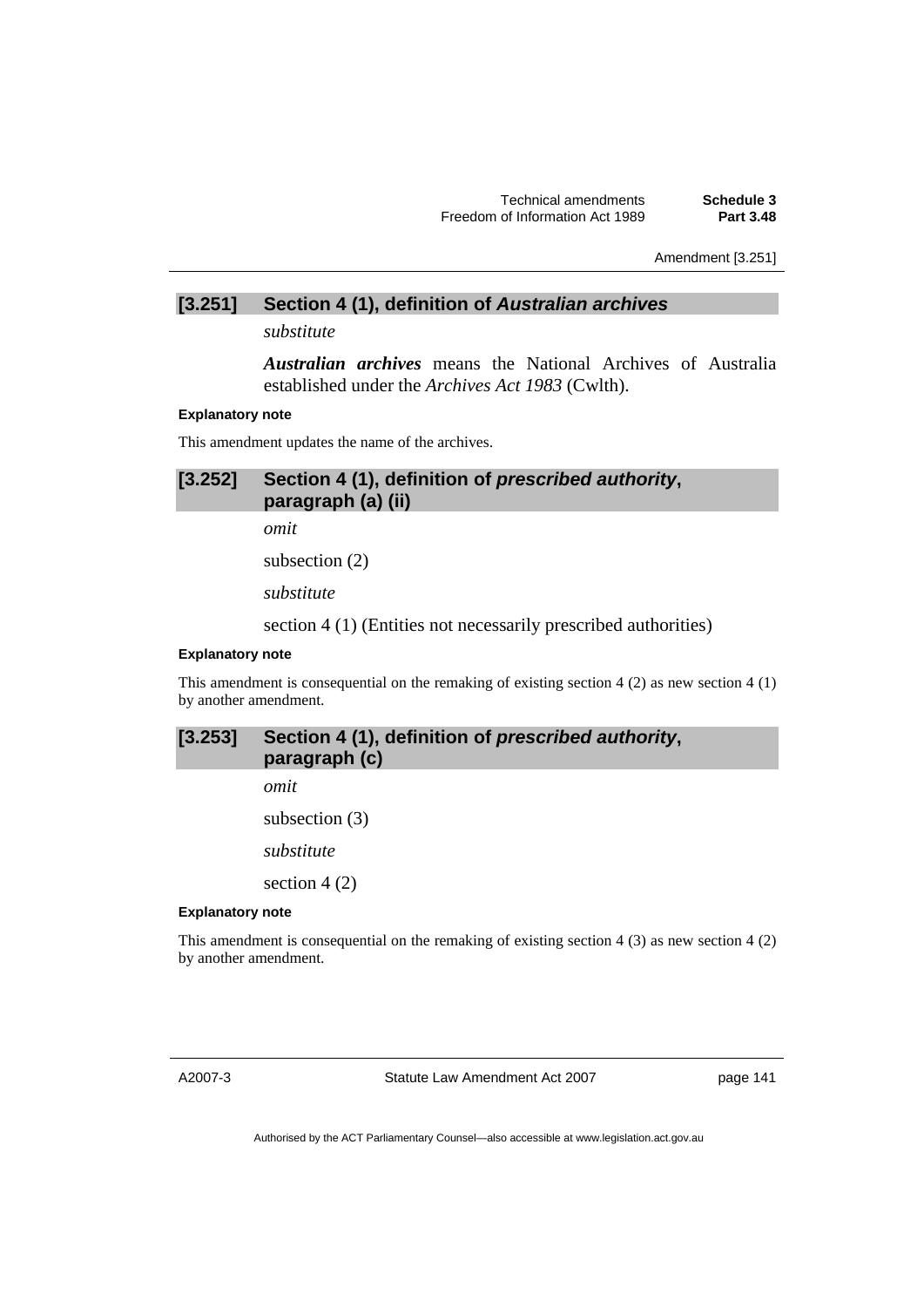**Schedule 3 Technical amendments**<br>**Part 3.48 Freedom of Information** Freedom of Information Act 1989

Amendment [3.254]

# **[3.254] Section 4 (1), definition of** *State*

*omit* 

#### **Explanatory note**

This amendment omits an unnecessary definition. *State* is defined in the Legislation Act, dictionary, part 1 to include the Northern Territory.

#### **[3.255] Section 4 (1), definitions (as amended)**

*relocate to dictionary* 

#### **Explanatory note**

This amendment relocates the definitions to a new dictionary that is inserted by another amendment.

#### **[3.256] Section 4, remainder**

*substitute* 

# **3 Dictionary**

The dictionary at the end of this Act is part of this Act.

- *Note 1* The dictionary at the end of this Act defines certain terms used in this Act.
- *Note 2* A definition in the dictionary applies to the entire Act unless the definition, or another provision of the Act, provides otherwise or the contrary intention otherwise appears (see Legislation Act, s 155 and s 156 (1)).

### **3A Notes**

A note included in this Act is explanatory and is not part of this Act.

*Note* See the Legislation Act, s 127 (1), (4) and (5) for the legal status of notes.

A2007-3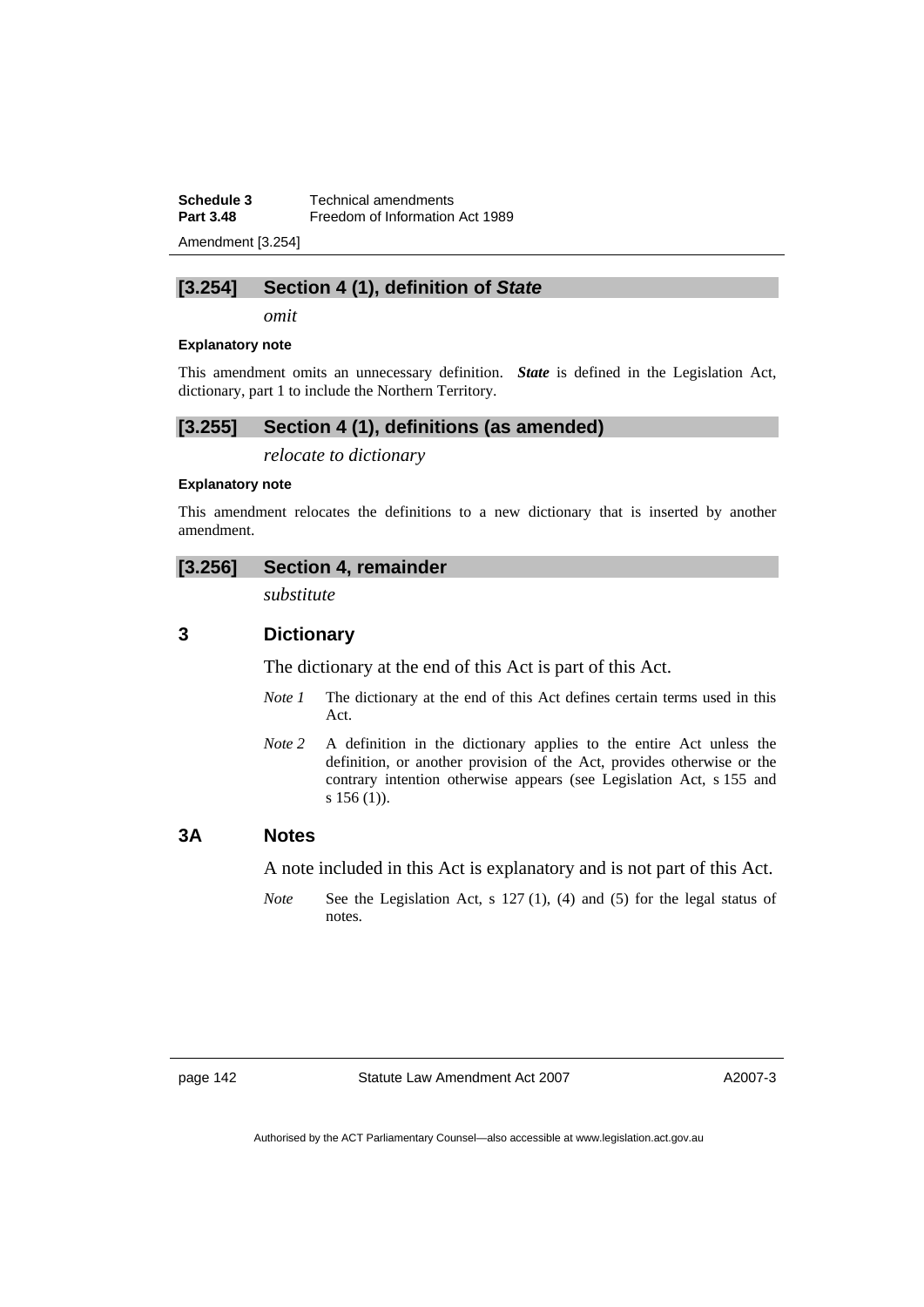Amendment [3.256]

# **4 Entities not necessarily prescribed authorities**

 (1) For this Act, an unincorporated body established under an enactment for the purpose of assisting, or exercising functions connected with, a prescribed authority is not taken to be a prescribed authority but is taken to be part of the prescribed authority.

#### **Examples of bodies**

A board, council and committee

- *Note 1 Body* includes any group of people joined together for a common purpose (see Legislation Act, dict, pt 1).
- *Note 2* An example is part of the Act, is not exhaustive and may extend, but does not limit, the meaning of the provision in which it appears (see Legislation Act, s 126 and s 132).
- (2) For this Act, a person is not taken to be a prescribed authority only because the person holds or performs the duties of any of the following offices:
	- (a) an office the duties of which the person performs as employment duties as an officer of an agency;
	- (b) an office of a member of a body;
	- (c) an office established by an enactment for a prescribed authority;
	- (d) an office prescribed by regulation.

# **4A Abolished agencies**

- (1) This section applies if an agency is abolished.
- (2) If the abolished agency's functions are acquired by another agency—
	- (a) any request made to the abolished agency is taken to have been made to the other agency; and

A2007-3

Statute Law Amendment Act 2007

page 143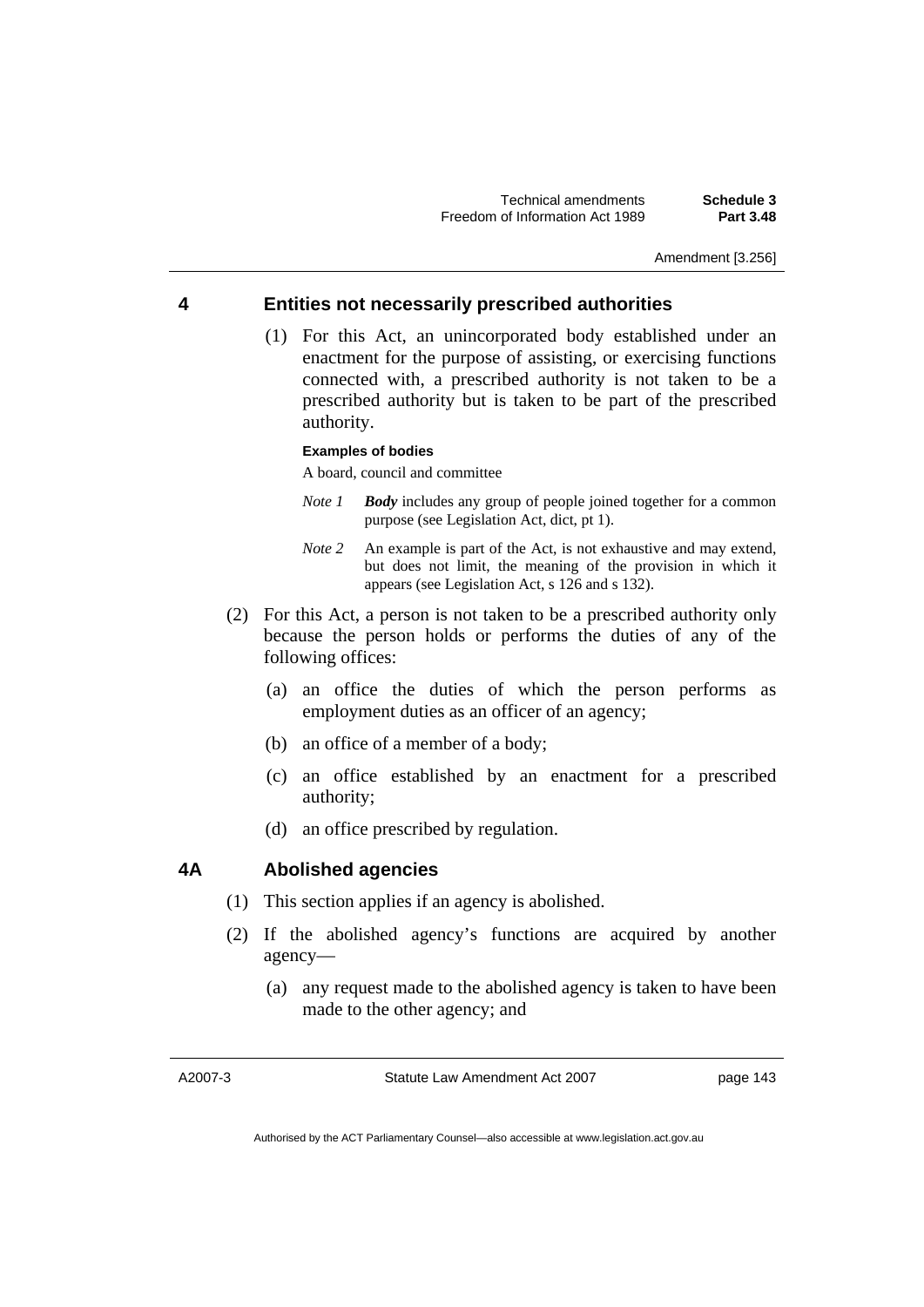- (b) any decision made by the abolished agency in relation to a request made to it is taken to have been made by the other agency.
- (3) If the abolished agency's functions are acquired by more than 1 other agency—
	- (a) any request made to the abolished agency is taken to have been made to whichever of the other agencies has acquired the functions of the abolished agency that are most clearly related to the subject matter of the request (the *relevant acquiring agency*); and
	- (b) any decision made by the abolished agency in relation to a request made to it is taken to have been made by the relevant acquiring agency.
- (4) If the documents of the abolished agency are held by the Australian archives on behalf of the Territory—
	- (a) any request made to the abolished agency is taken to have been made to the agency that has functions that are most clearly related to the subject matter of the request (the *relevant agency*); and
	- (b) any decision made by the abolished agency in relation to a request made to it is taken to have been made by the relevant agency.

page 144 Statute Law Amendment Act 2007

A2007-3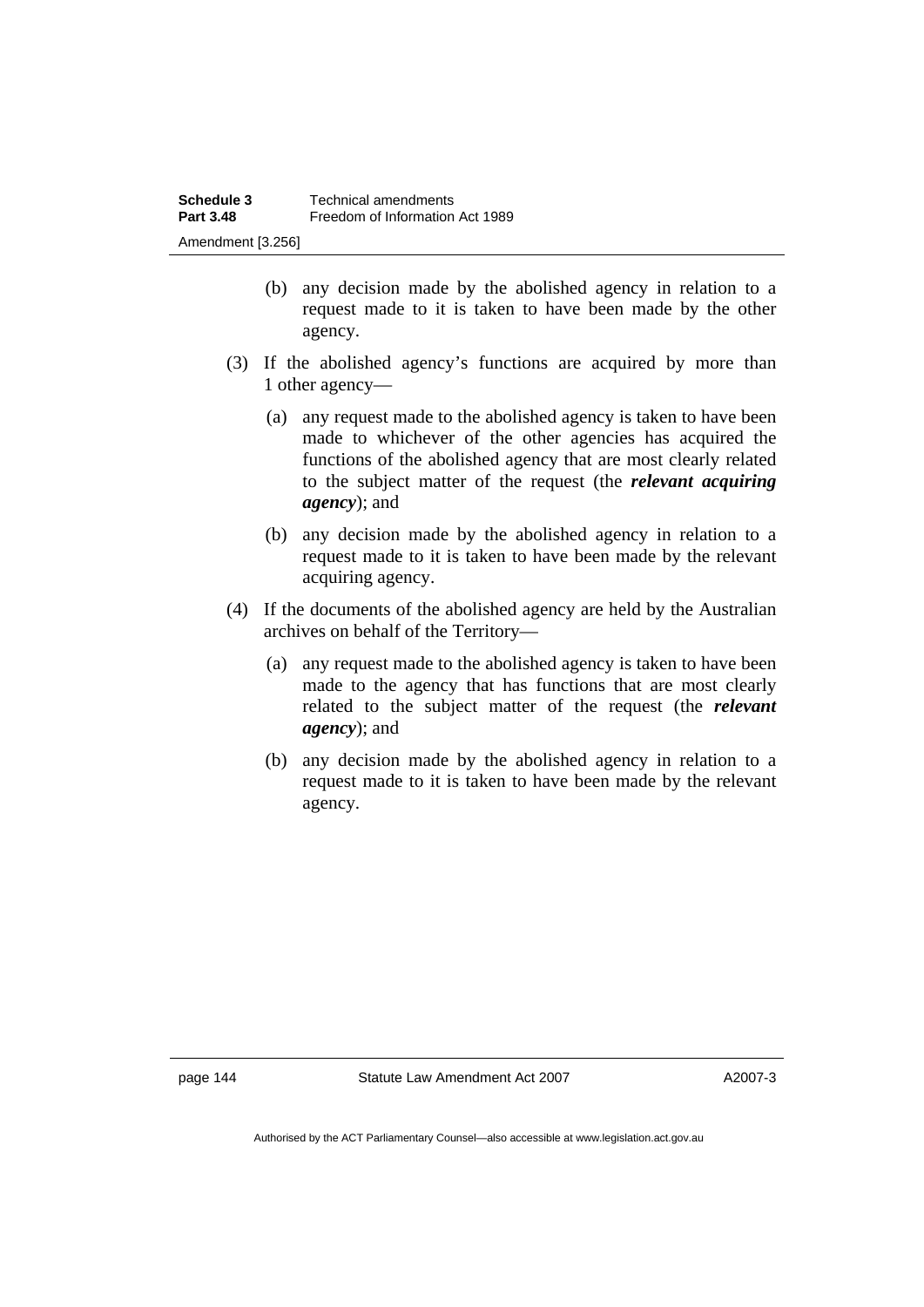Technical amendments **Schedule 3**  Freedom of Information Act 1989 **Part 3.48** 

Amendment [3.257]

 (5) If the agency to which a request is taken to have been made, or by which a decision on a request is taken to have been made, under subsection  $(2)$ ,  $(3)$  or  $(4)$  was not itself in existence when the request or decision was taken to have been made, then, for the purposes only of dealing with the request or decision under this Act, that agency is taken to have been in existence at that time.

#### **Explanatory note**

This amendment inserts standard dictionary and notes provisions consequent on the insertion of a new dictionary by another amendment. It also remakes existing section 4 (2) and (3) as new section 4 and existing section 4 (4) and (5) as new section 4A. Existing section 4 (6) is remade by another amendment as new section 79A.

#### **[3.257] Section 7 (1) (a)**

*omit* 

the commencement of this Act but not later than 12 months after that commencement

### *substitute*

the agency comes into existence but no later than 12 months after the agency came into existence

#### **Explanatory note**

Existing section 7 (1) (a) requires the responsible Minister of an agency to cause to be published, as soon as practicable after the commencement of the Act but not later than 12 months after the commencement, certain information about the agency's functions and documents.

Existing section 7 (4) imposes the same requirement on an agency that comes into existence after the commencement of the Act.

This amendment omits the redundant requirement in section 7 (1) (a) in relation to the 12-month period after the commencement of the Act and substitutes a requirement in relation to when an agency comes into existence. Section 7 (4) is consequentially repealed by the next amendment.

A2007-3

Statute Law Amendment Act 2007

page 145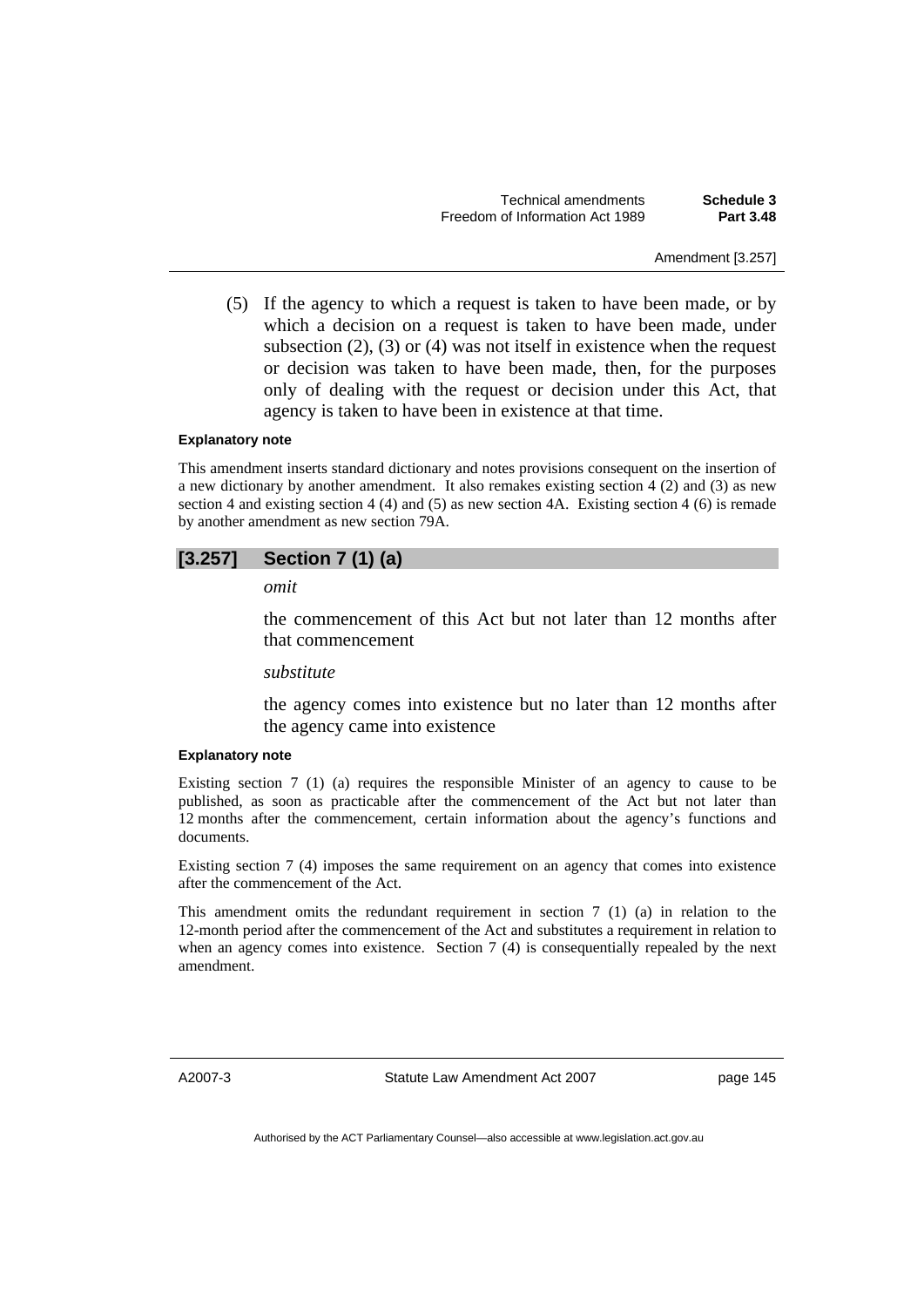**Schedule 3 Technical amendments**<br>**Part 3.48 Freedom of Information Freedom of Information Act 1989** 

Amendment [3.258]

# **[3.258] Section 7 (4)**

*omit* 

#### **Explanatory note**

This amendment is consequential on the previous amendment.



*omit* 

, but without limiting the generality of the foregoing,

#### **Explanatory note**

This amendment omits unnecessary words.

# **[3.260] Section 8 (2) (b)**

*omit* 

within 12 months after the commencement of this Act,

### **Explanatory note**

Section 8 requires certain documents about agency processes and decisions to be made available. This amendment omits redundant text relating to the 12-month period after commencement of the Act.

# **[3.261] Section 8 (3)**

*omit* 

after the commencement of this Act

*substitute* 

after the agency comes into existence

#### **Explanatory note**

Existing section 8 (3) provides that the principal officer of an agency is not required to comply fully with the requirements of section 8 (2) (a) (which is about certain documents to be made available for inspection and purchase by members of the public) within the period of 12 months after the commencement of the Act.

page 146 Statute Law Amendment Act 2007

A2007-3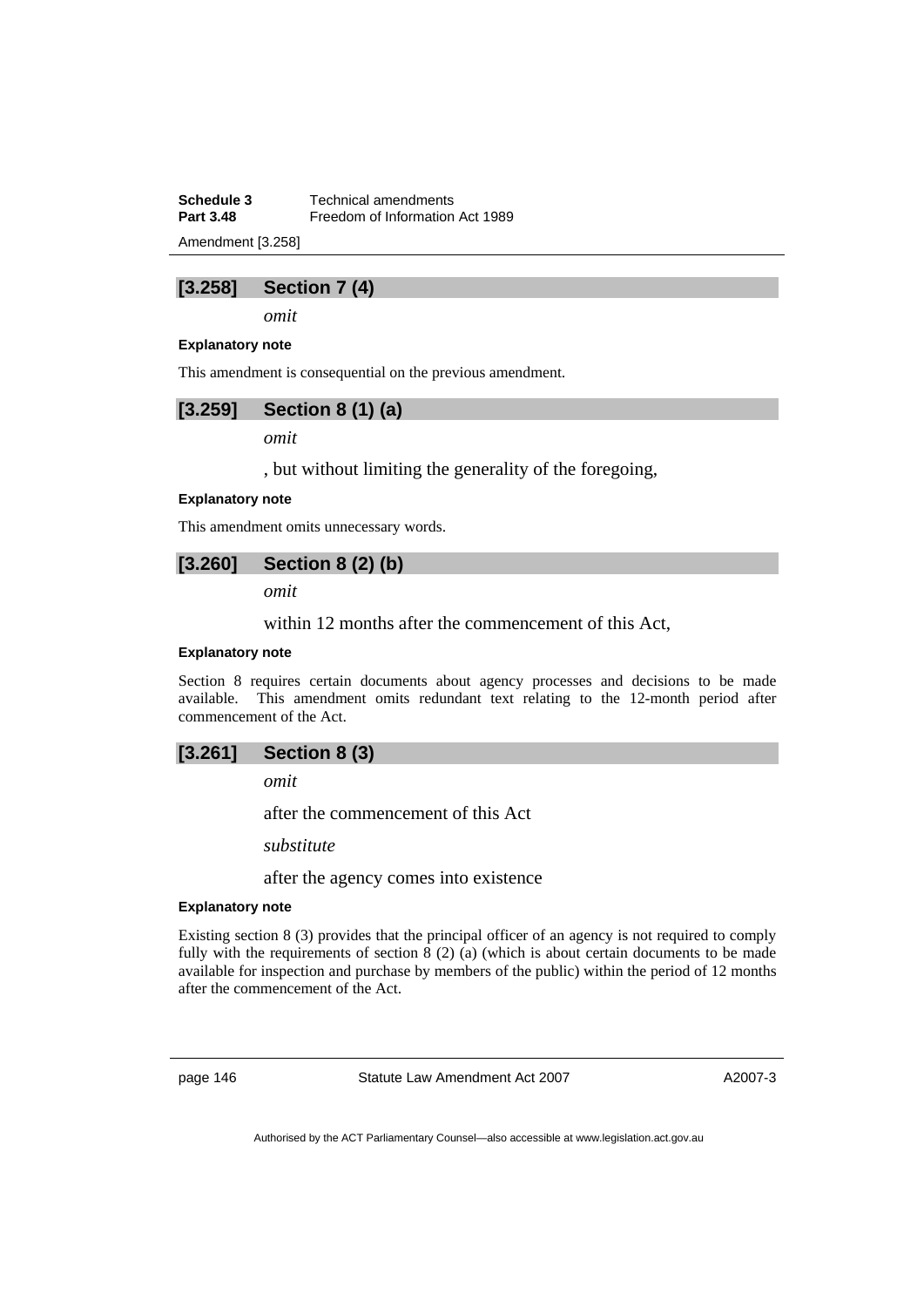Technical amendments **Schedule 3**  Freedom of Information Act 1989 **Part 3.48** 

Amendment [3.262]

Existing section 8 (7) imposes the same requirement on an agency that comes into existence after the commencement of the Act.

This amendment omits the redundant requirement in section 8 (3) in relation to the 12-month period after the commencement of the Act and substitutes a requirement in relation to when an agency comes into existence. Section 8 (7) is consequentially repealed by the next amendment.

### **[3.262] Section 8 (7)**

*omit* 

**Explanatory note** 

This amendment is consequential on the previous amendment.

# **[3.263] Section 9 (2)**

*substitute* 

 (2) The reference in subsection (1) to the time at which a person did, or omitted to do, any act or thing relevant to the exercise in relation to the person of a function of an agency does not include a reference to a time before the end of the period of 12 months after the day on which the agency came into existence.

#### **Explanatory note**

This amendment updates the subsection by omitting a reference to the 12-month period after the commencement of the Act consequent on the amendment of section 8 (2) (b) by another amendment.

#### **[3.264] Section 32 heading**

*substitute* 

# **32 Exemptions do not limit each other**

#### **Explanatory note**

This amendment substitutes a more meaningful heading.

A2007-3

Statute Law Amendment Act 2007

page 147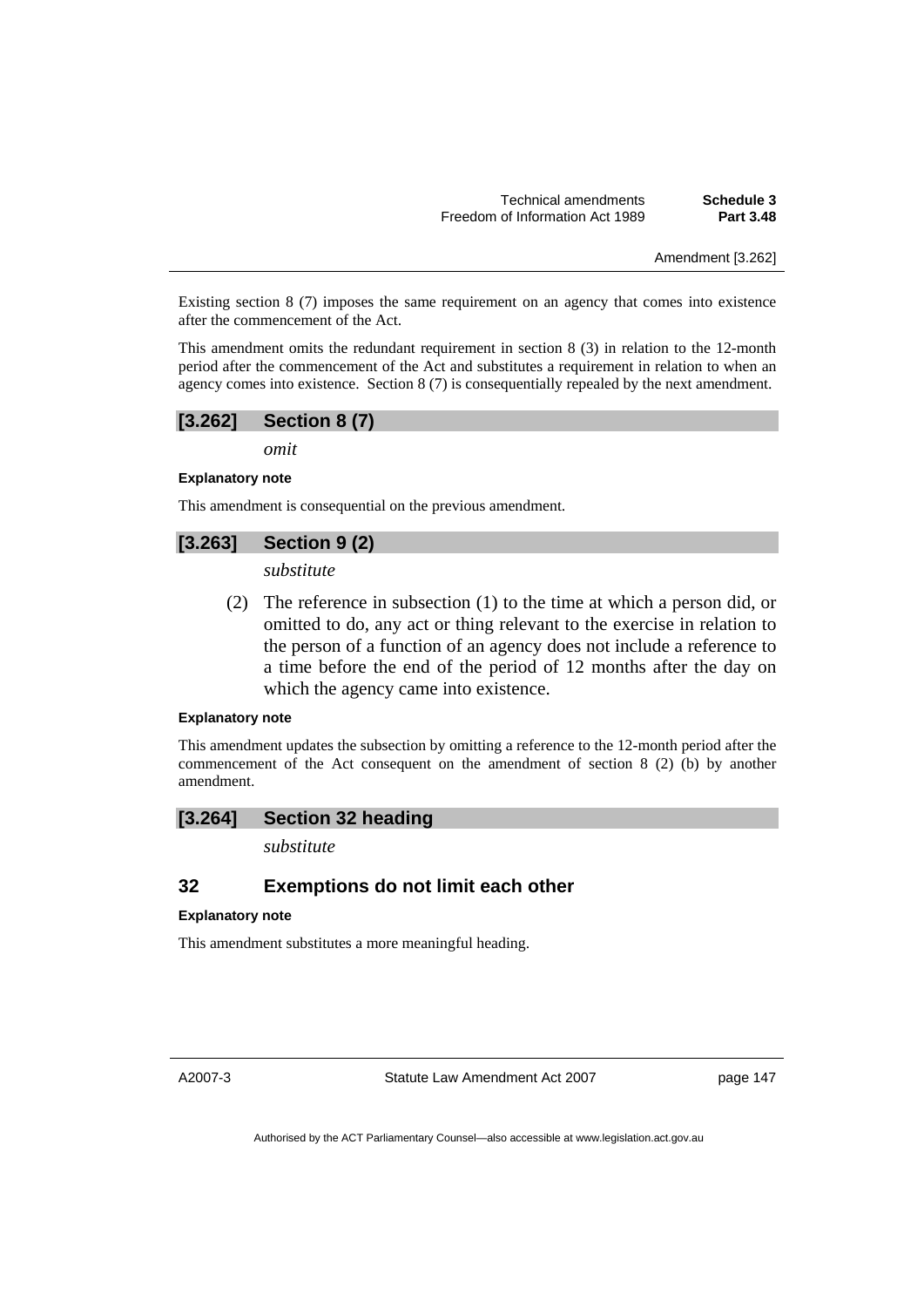**Schedule 3 Technical amendments**<br>**Part 3.48 Freedom of Information Freedom of Information Act 1989** Amendment [3.265]

# **[3.265] Section 41 (3)**

*omit* 

medical practitioner

*substitute* 

doctor

#### **Explanatory note**

This amendment updates language.

# **[3.266] Section 53**

*substitute* 

# **53** *Taking of action***—pt 6**

(1) In this part:

*taking of action*—see the *Ombudsman Act 1989*, dictionary.

 (2) For this part, action is to be treated as having been taken by an agency in the circumstances in which it would be treated as having been taken by the agency for the *Ombudsman Act 1989*.

# **Explanatory note**

This amendment brings the section into line with current drafting practice and is also consequential on the insertion of a new dictionary into the *Ombudsman Act 1989* by another amendment.

page 148 Statute Law Amendment Act 2007

A2007-3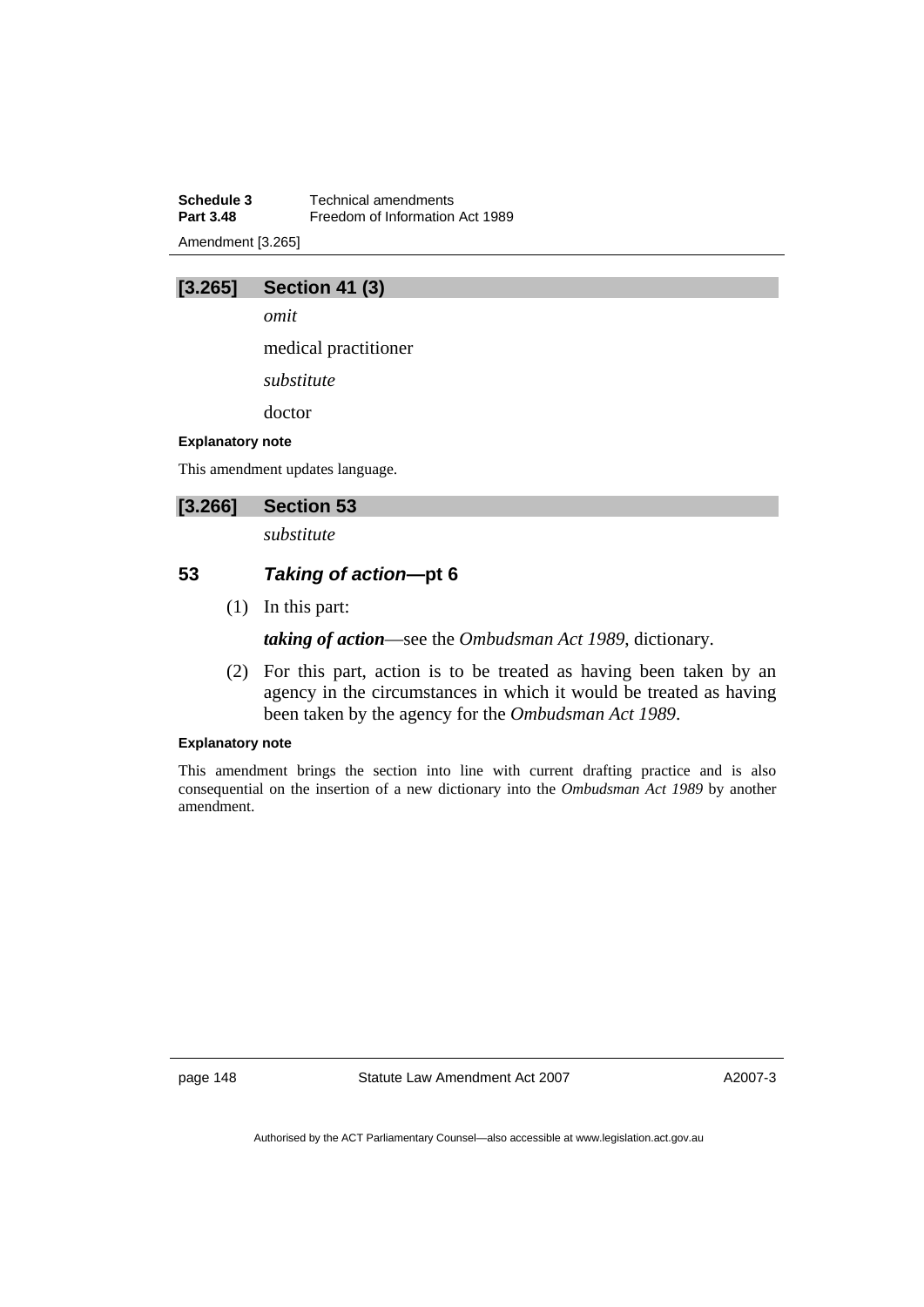Amendment [3.267]

# **[3.267] Sections 54 and 55**

*omit* 

exercise of powers or the performance of functions

*substitute* 

exercise of functions

#### **Explanatory note**

This amendment updates language. *Exercise* a function is defined in the Legislation Act, dictionary, part 1 to include perform the function. It is the drafting term that is now used in relation to functions. *Function* is defined in the Legislation Act, dictionary, part 1 to include authority, duty and power.

### **[3.268] Section 58 heading**

*substitute* 

# **58 Certificates—acknowledgment about existence of documents not required**

#### **Explanatory note**

This amendment substitutes a more meaningful heading.

### **[3.269] Section 63 (3) (b)**

*omit* 

laid before

*substitute* 

presented to

#### **Explanatory note**

This amendment updates language.

A2007-3

Statute Law Amendment Act 2007

page 149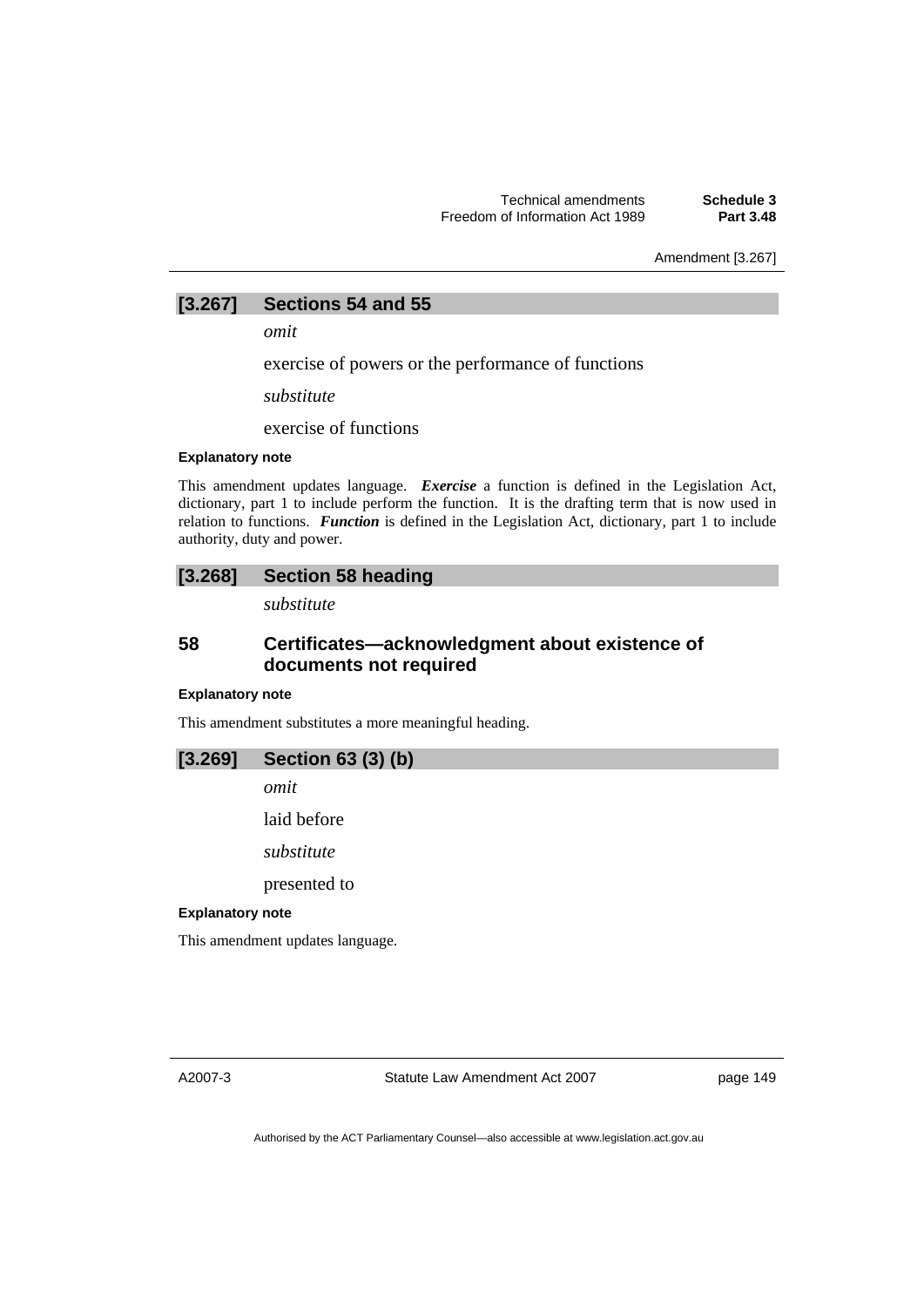**Schedule 3 Technical amendments**<br>**Part 3.48 Example 1 Freedom** of Information **Freedom of Information Act 1989** Amendment [3.270]

# **[3.270] Sections 77 (1) (b) and 78 (b)**

*omit* 

bona fide

*substitute* 

honest

#### **Explanatory note**

This amendment updates the term to 'honest', which is the current drafting term.

# **[3.271] New section 79A**

*insert* 

# **79A Service of documents**

If a person nominates an address in Australia where documents may be served on the person, a document or statement required by this Act to be given to the person may be sent to the person at that address.

#### **Explanatory note**

This amendment remakes as a new section existing section 3 (6) which is omitted by another amendment.

### **[3.272] Section 81 (3), new note**

*insert* 

*Note* For other provisions about forms, see the Legislation Act, s 255.

#### **Explanatory note**

This amendment inserts a standard note to assist users of the legislation.

page 150 Statute Law Amendment Act 2007

A2007-3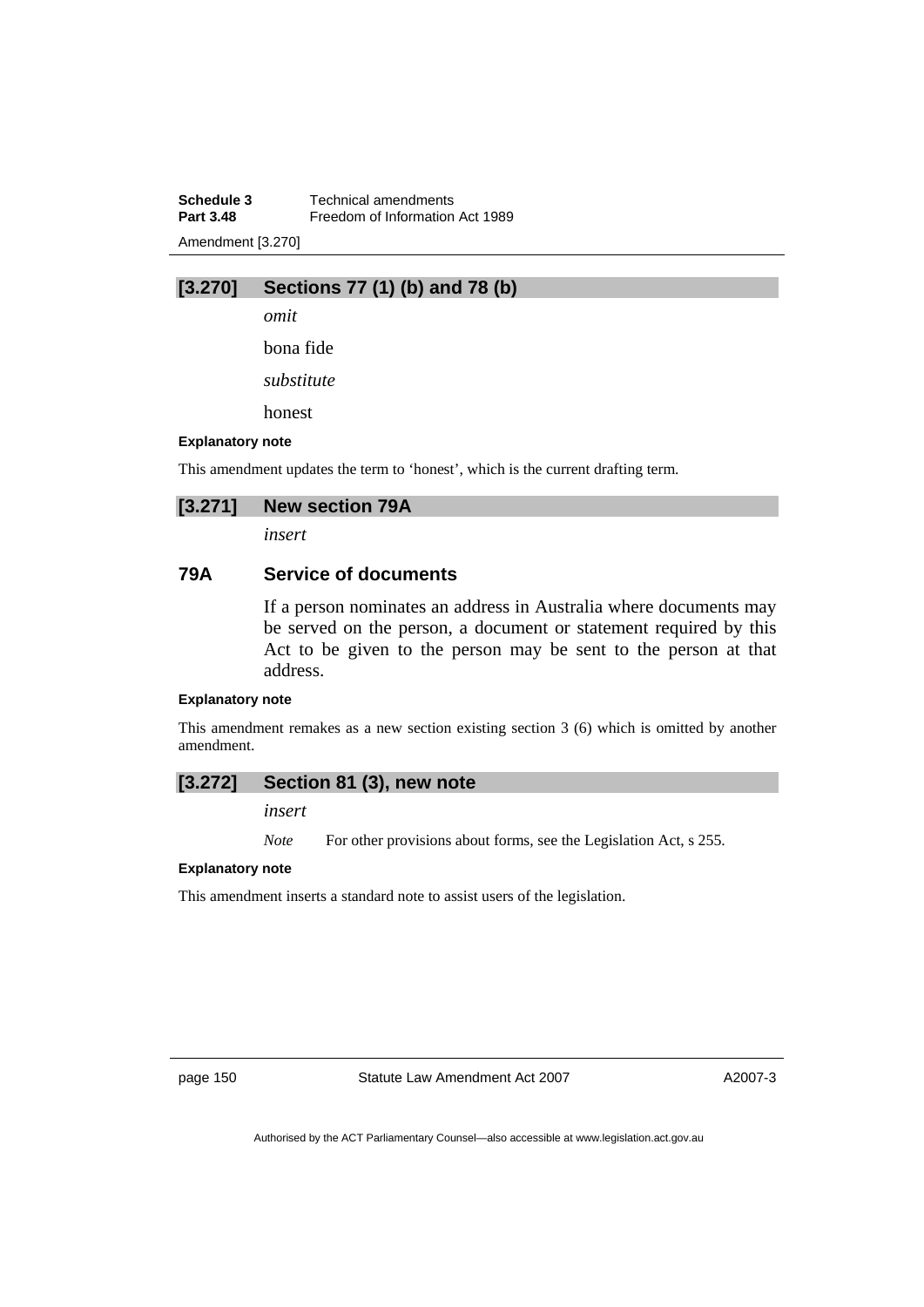Amendment [3.273]

# **[3.273] New dictionary**

*insert* 

# **Dictionary**

(see s 3)

*Note 1* The Legislation Act contains definitions and other provisions relevant to this Act.

- *Note 2* For example, the Legislation Act, dict, pt 1, defines the following terms:
	- ACT
	- administrative unit
	- Australia
	- chief executive (see s 163)
	- commissioner for health complaints
	- doctor
	- exercise
	- Minister (see s 162)
	- public servant
	- sitting day
	- State.

#### *taking of action*, for part 6 (Role of Ombudsman)—see section 53.

#### **Explanatory note**

This amendment inserts a new dictionary in accordance with current drafting practice. It includes a signpost definition for a term that is not included in the existing interpretation section.

A2007-3

Statute Law Amendment Act 2007

page 151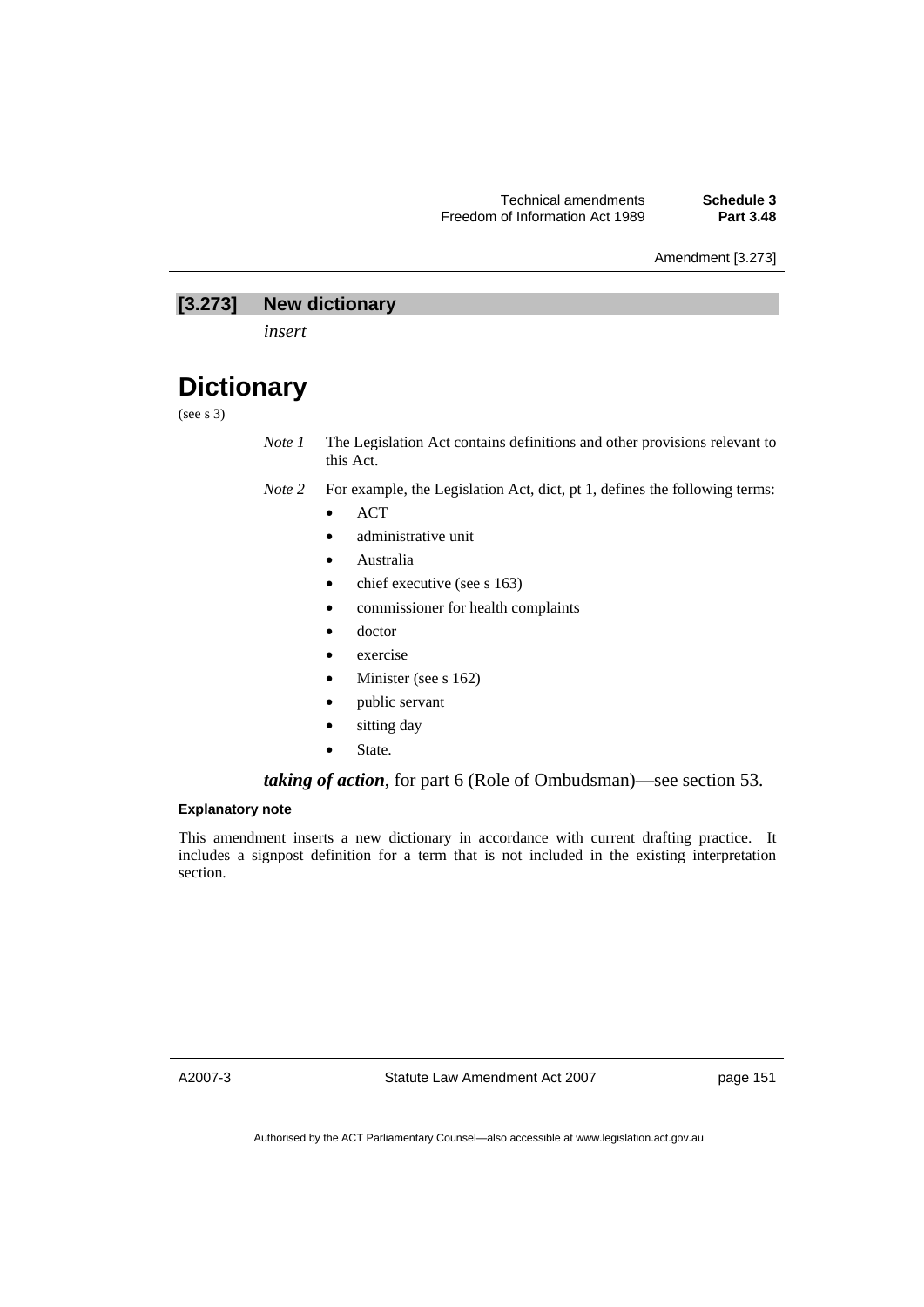**Schedule 3 Technical amendments**<br>**Part 3.49 Example 1 Freedom** of Information **Freedom of Information Regulation 1991** Amendment [3.274]



performance

*substitute* 

exercise

*in* 

- section  $9(1)$
- section  $19(3)(a)$
- section  $23(1)(b)$
- section 45 (2) (c)

#### **Explanatory note**

This amendment updates language. *Exercise* a function is defined in the Legislation Act, dictionary, part 1 to include perform the function. It is the drafting term that is now used in relation to functions.

# **Part 3.49 Freedom of Information Regulation 1991**

#### **[3.275] Section 2**

*omit* 

section 4 (1)

*substitute* 

dictionary

#### **Explanatory note**

This amendment is consequential on the insertion of a new dictionary into the *Freedom of Information Act 1989* by another amendment.

page 152 Statute Law Amendment Act 2007

A2007-3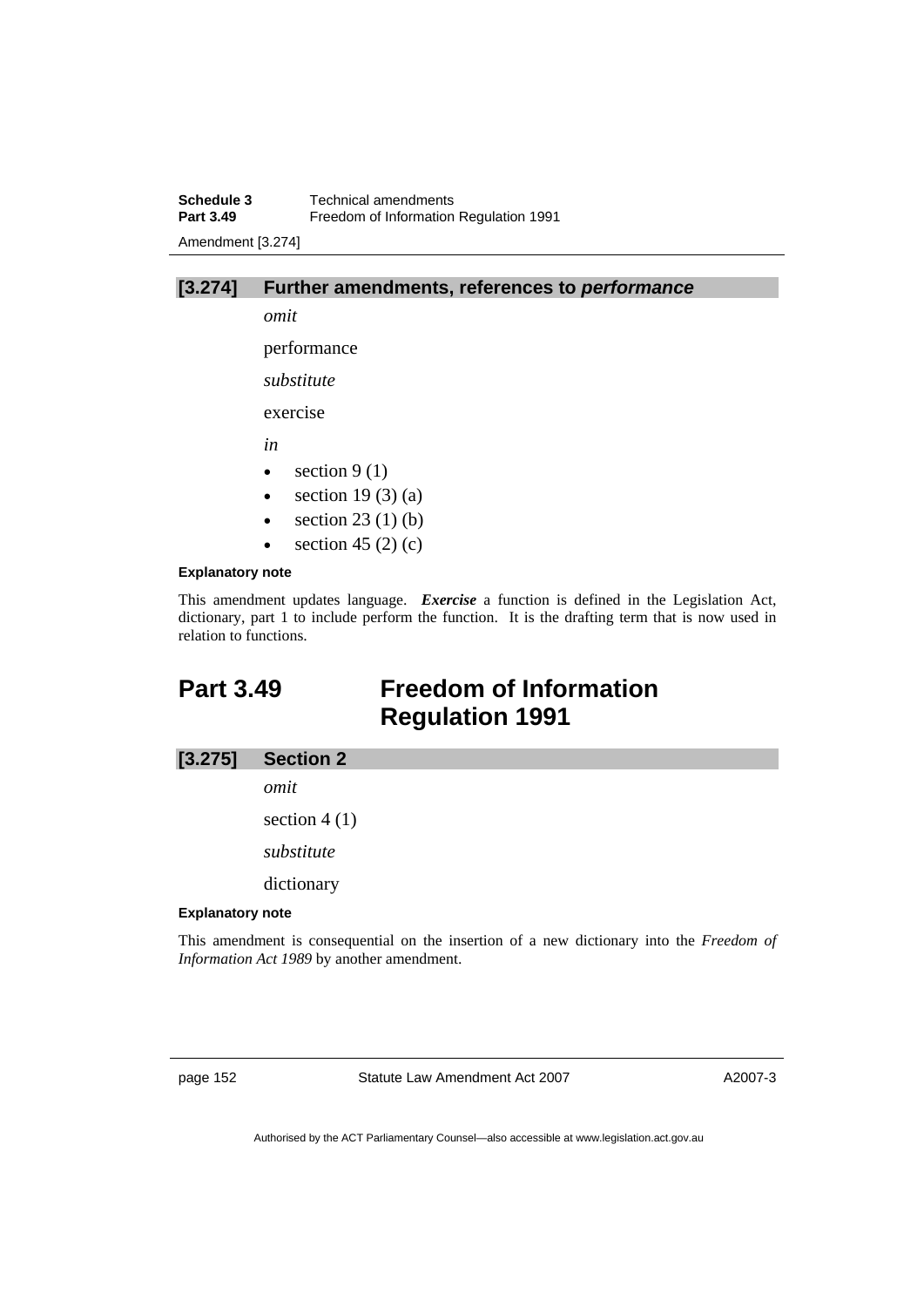Amendment [3.276]

# **Part 3.50 Fuels Control Act 1979**

# **[3.276] Section 1**

*substitute* 

# **1 Name of Act**

This Act is the *Fuels Control Act 1979*.

#### **Explanatory note**

This amendment brings the naming section into line with current drafting practice.

# **[3.277] Section 2, definitions**

*relocate to dictionary* 

#### **Explanatory note**

This amendment relocates the definitions to a new dictionary that is inserted by another amendment.

# **[3.278] Section 2, remainder**

*substitute* 

# **2 Dictionary**

The dictionary at the end of this Act is part of this Act.

- *Note 1* The dictionary at the end of this Act defines certain terms used in this Act.
- *Note 2* A definition in the dictionary applies to the entire Act unless the definition, or another provision of the Act, provides otherwise or the contrary intention otherwise appears (see Legislation Act, s 155 and s 156 (1)).

#### **Explanatory note**

This amendment inserts a standard dictionary provision consequent on the insertion of a new dictionary by another amendment.

A2007-3

Statute Law Amendment Act 2007

page 153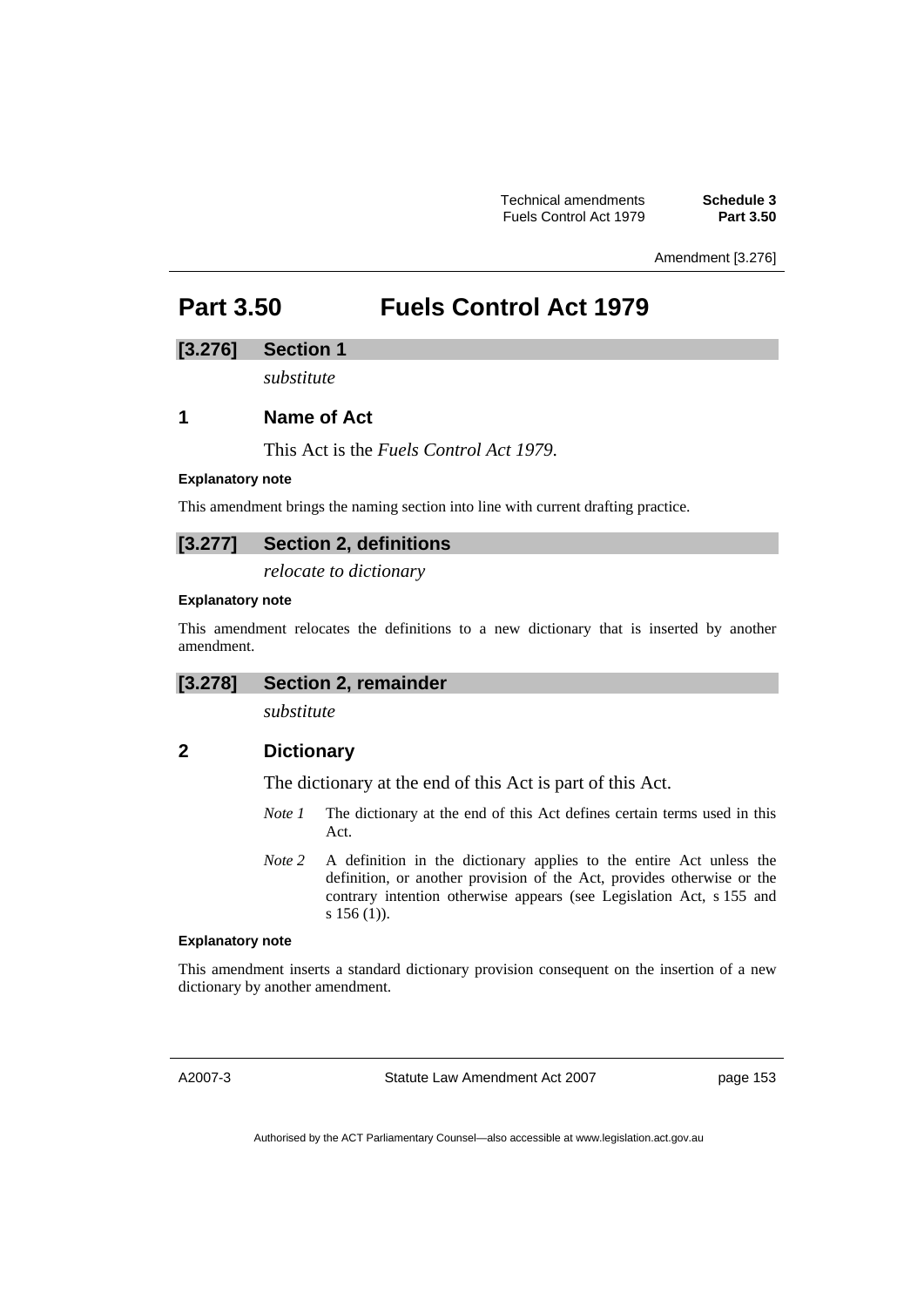**Schedule 3 Technical amendments**<br>**Part 3.50 ELIALS** Control Act 1979 **Part 3.50** Fuels Control Act 1979 Amendment [3.279]

# **[3.279] Section 3**

*substitute* 

# **3 Controller of Fuels**

- (1) The chief executive must appoint a public servant as the Controller of Fuels.
	- *Note 1* For the making of appointments (including acting appointments), see the Legislation Act, pt 19.3.
	- *Note 2* In particular, an appointment may be made by naming a person or nominating the occupant of a position (see Legislation Act, s 207).
- (2) Until the chief executive makes an appointment under subsection (1), the controller is the public servant for the time being exercising the duties of the public service office the duties of which include exercising the functions of the controller.
- (3) Subsection (2) is a law to which the Legislation Act, section 88 (Repeal does not end effect of transitional laws etc) applies.
- (4) Subsections (2) and (3) and this subsection expire 1 year after the day this section commences.

#### **Explanatory note**

This amendment removes the requirement that the chief executive must create and maintain an office of the controller in the public service. The Legislation Act, section 207 provides that an appointment may be made by naming the person appointed or by nominating the occupant of a position (however described), at a particular time or from time to time.

The amendment includes transitional arrangements that operate until a new appointment is made. Proposed section 3 (3) ensures that the transitional arrangement will, if necessary, continue to operate after the expiry of proposed section 3 (2) to (4). The amendment also inserts standard notes about appointments.

page 154 Statute Law Amendment Act 2007

A2007-3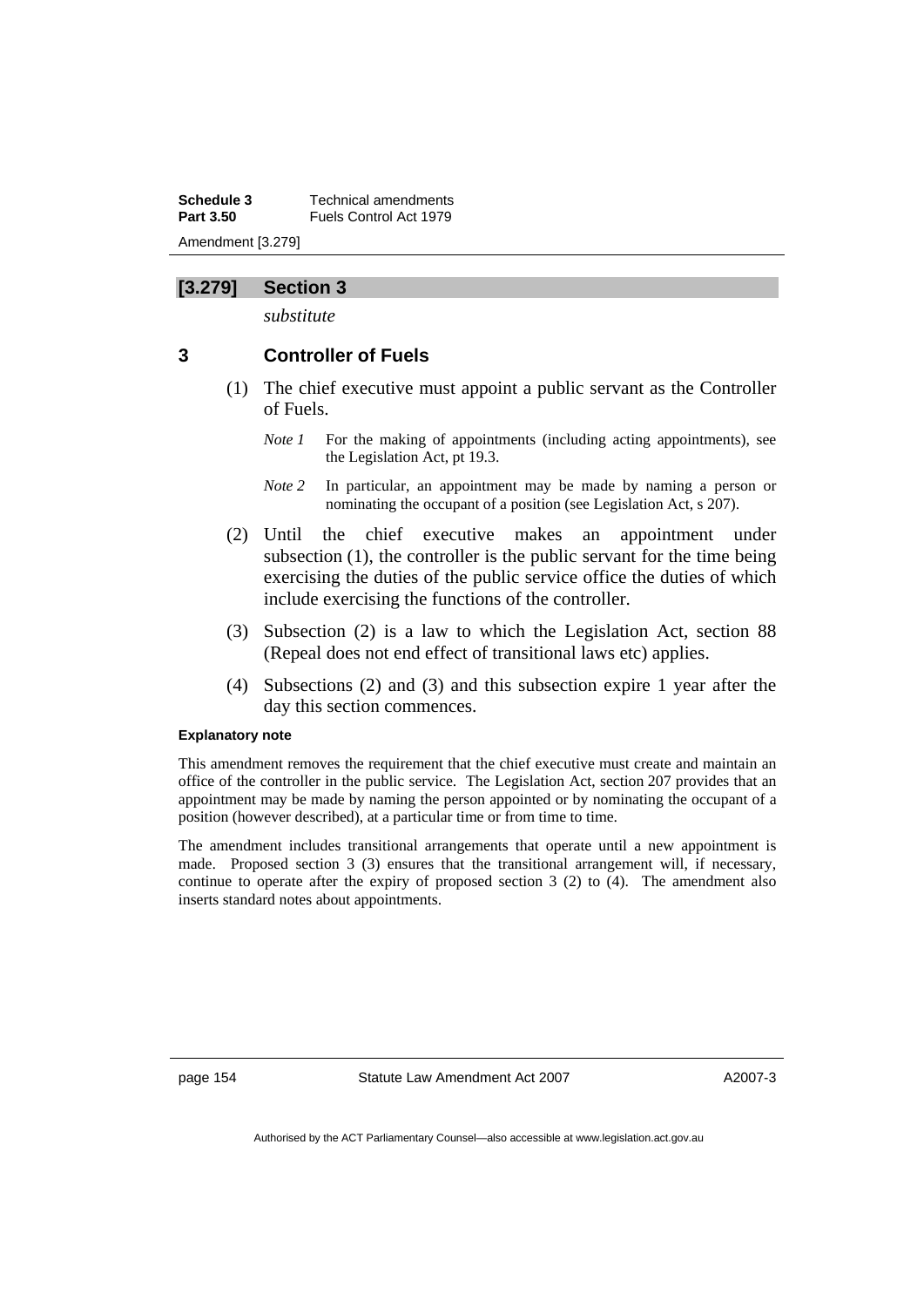Amendment [3.280]

# **[3.280] Section 4**

*substitute* 

# **4 Delegation by controller**

The controller may delegate to a public servant the controller's functions under this Act.

*Note* For the making of delegations and the exercise of delegated functions, see the Legislation Act, pt 19.4.

#### **Explanatory note**

This amendment updates the delegation provision and inserts a standard note about delegations. The Legislation Act, section 232 requires a delegation to be made by signed writing. The Legislation Act, section 234 allows the delegation of any part of functions that may be delegated.

# **[3.281] Section 5**

*substitute* 

# **5 Inspectors**

- (1) The chief executive may appoint a public servant as an inspector.
	- *Note 1* For the making of appointments (including acting appointments), see the Legislation Act, pt 19.3.
	- *Note 2* In particular, an appointment may be made by naming a person or nominating the occupant of a position (see Legislation Act, s 207).
- (2) An inspector must exercise the functions, subject to this Act, that the controller directs.
- (3) Until the chief executive makes an appointment under subsection (1), an inspector is a public servant for the time being exercising the duties of a public service office the duties of which include exercising the functions of an inspector.
- (4) Subsection (3) is a law to which the Legislation Act, section 88 (Repeal does not end effect of transitional laws etc) applies.

A2007-3

Statute Law Amendment Act 2007

page 155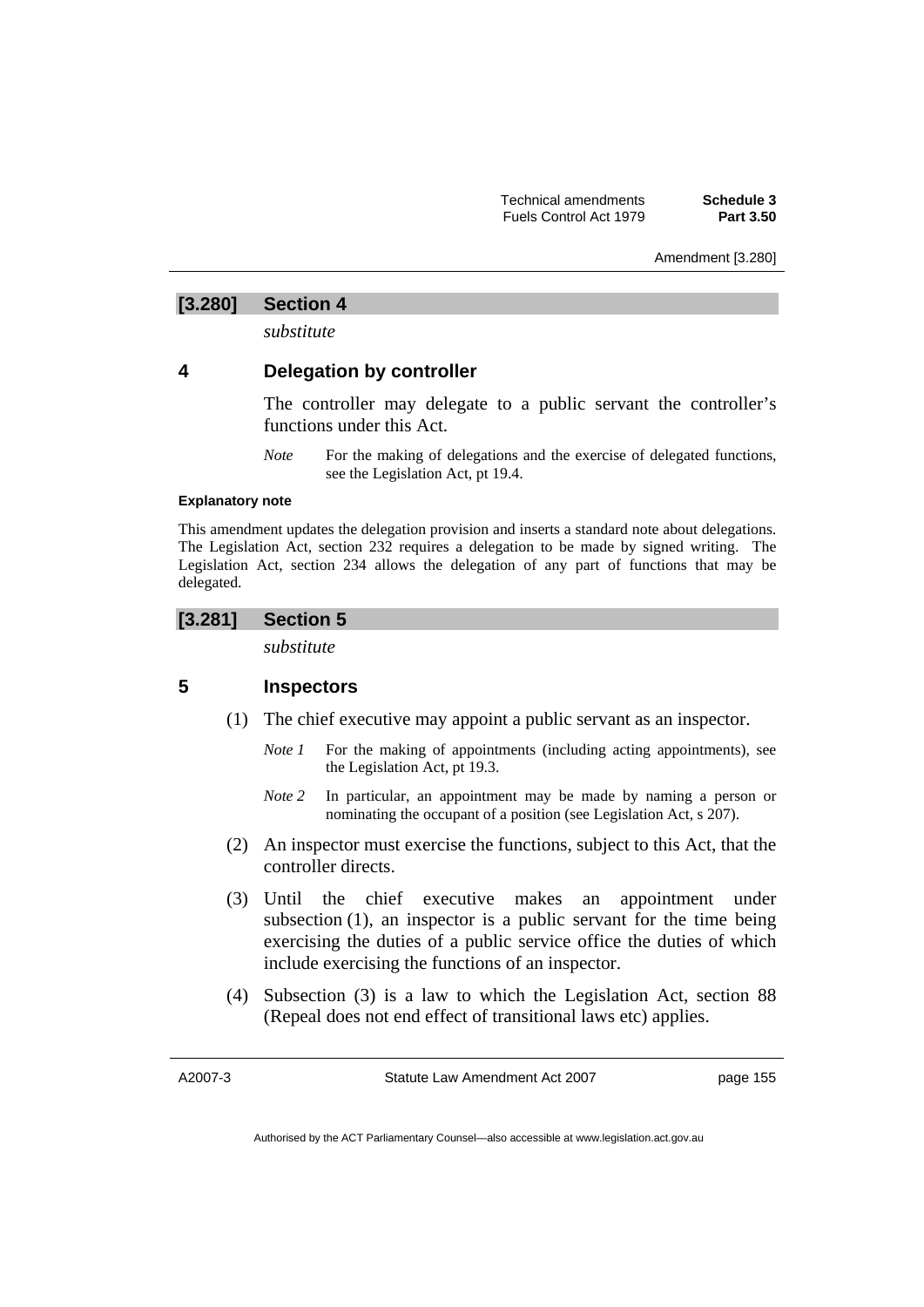| Schedule 3        | Technical amendments   |
|-------------------|------------------------|
| Part 3.50         | Fuels Control Act 1979 |
| Amendment [3.282] |                        |

 (5) Subsections (3) and (4) and this subsection expire 1 year after the day this section commences.

#### **Explanatory note**

This amendment removes the requirement that the chief executive must create and maintain an office of an inspector in the public service. The Legislation Act, section 207 provides that an appointment may be made by naming the person appointed or by nominating the occupant of a position (however described), at a particular time or from time to time.

The amendment includes transitional arrangements that operate until new appointments are made. Proposed section 5 (4) ensures that these transitional arrangements will, if necessary, continue to operate after the expiry of proposed section  $5(3)$  to  $(5)$ . The amendment also inserts standard notes about appointments.

#### **[3.282] New dictionary**

*insert* 

# **Dictionary**

(see s 2)

- *Note 1* The Legislation Act contains definitions and other provisions relevant to this Act.
- *Note 2* For example, the Legislation Act, dict, pt 1, defines the following terms:
	- emergency services commissioner
	- exercise
	- public servant.

### **Explanatory note**

This amendment inserts a new dictionary in accordance with current drafting practice.

page 156 Statute Law Amendment Act 2007

A2007-3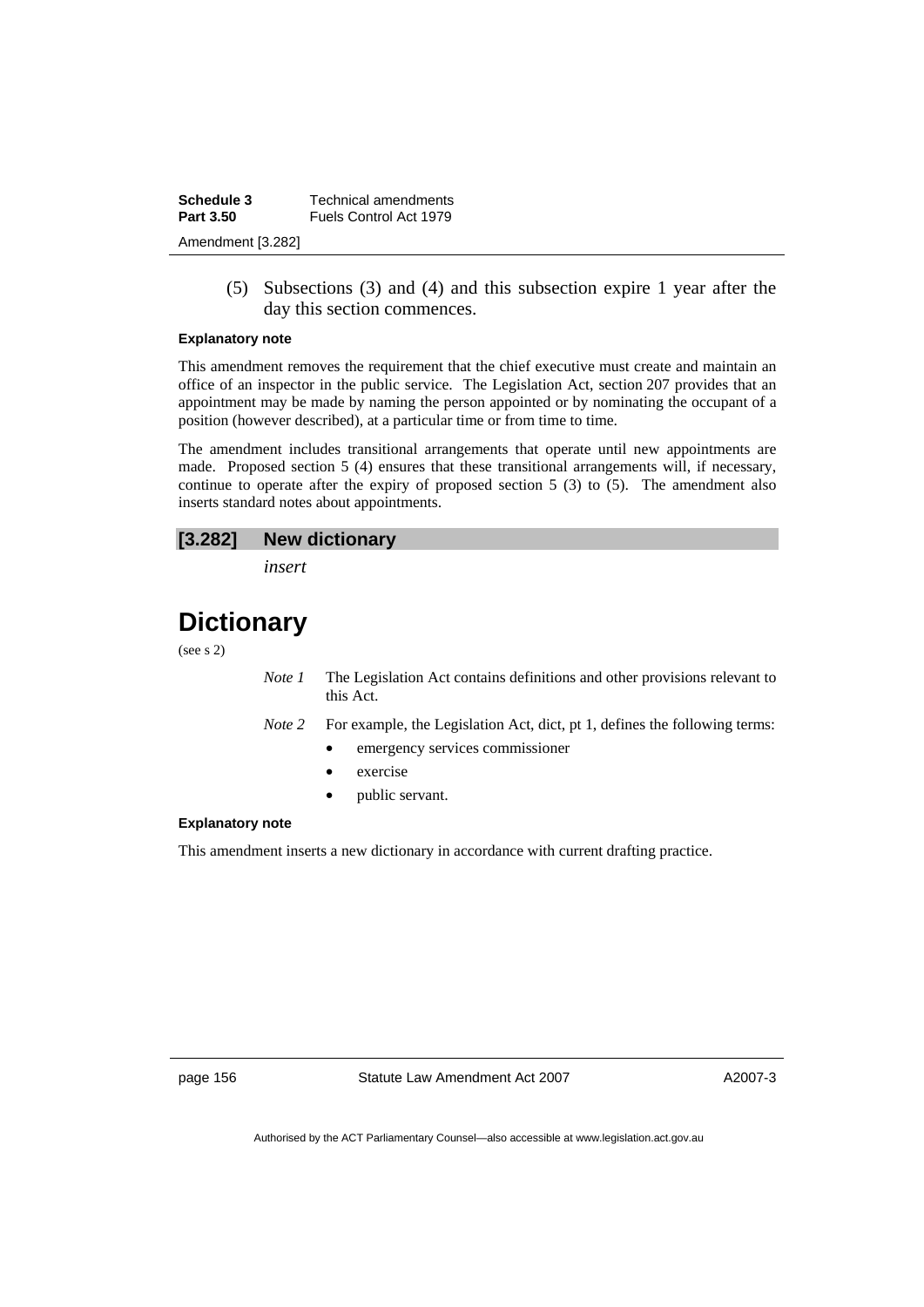Amendment [3.283]

# **Part 3.51 Gambling and Racing Control Act 1999**

# **[3.283] Section 14, note**

*omit* 

Under that Act, s 3, def *chief executive officer*

*substitute* 

Under that Act, dict, def *chief executive officer*

#### **Explanatory note**

This amendment is consequential on the insertion of a new dictionary into the *Public Sector Management Act 1994* by another amendment.

# **Part 3.52 Government Solicitor Act 1989**

# **[3.284] Section 3, definitions**

*relocate to dictionary* 

#### **Explanatory note**

This amendment relocates the definitions to a new dictionary that is inserted by another amendment.

### **[3.285] Section 3, remainder**

*substitute* 

### **2 Dictionary**

The dictionary at the end of this Act is part of this Act.

*Note 1* The dictionary at the end of this Act defines certain terms used in this Act.

A2007-3

Statute Law Amendment Act 2007

page 157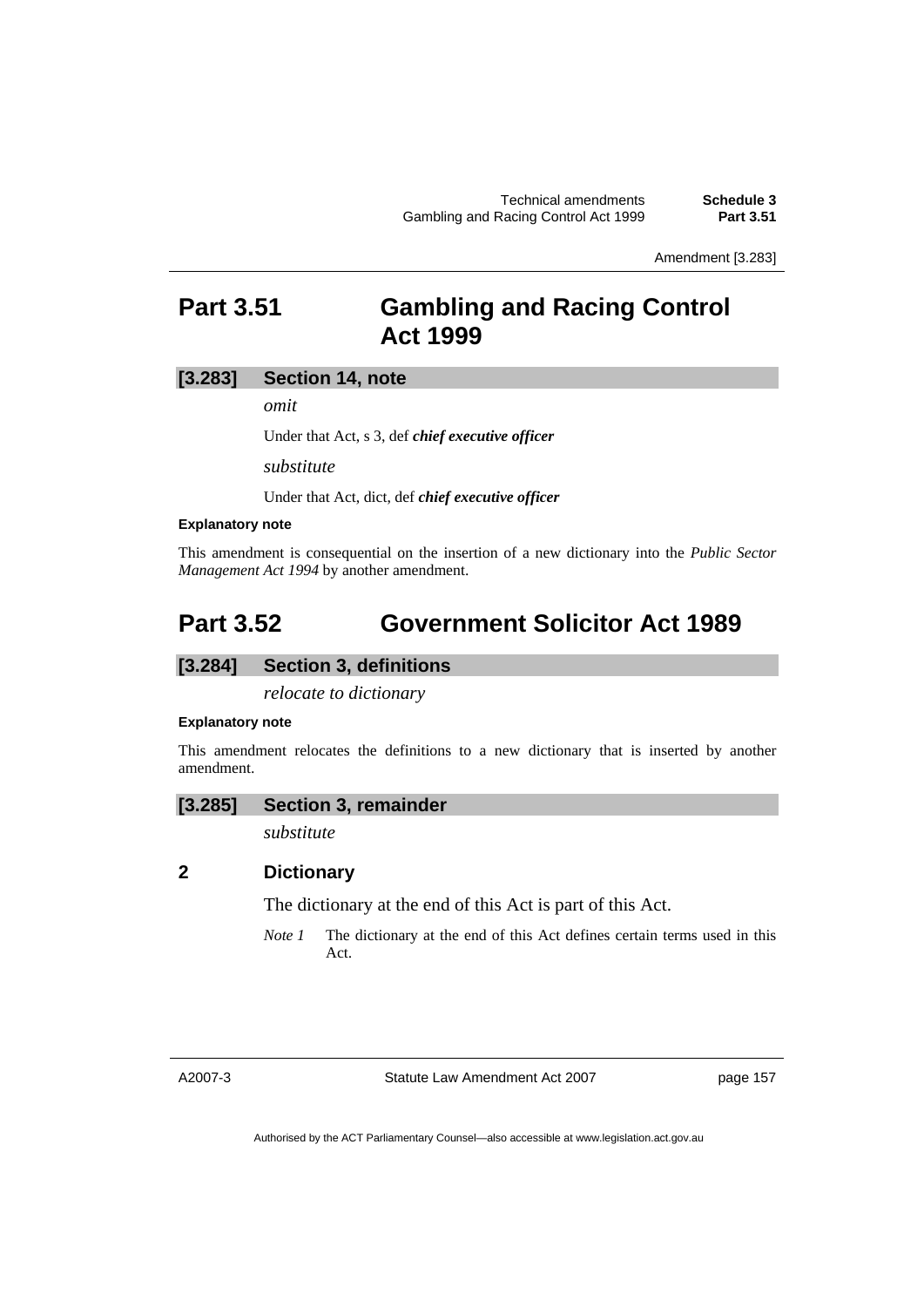**Schedule 3 Technical amendments**<br>**Part 3.52 Government Solicitor Ad Part 3.52** Government Solicitor Act 1989 Amendment [3.286]

> *Note 2* A definition in the dictionary applies to the entire Act unless the definition, or another provision of the Act, provides otherwise or the contrary intention otherwise appears (see Legislation Act, s 155 and s 156 (1)).

### **3 Notes**

A note included in this Act is explanatory and is not part of this Act.

*Note* See the Legislation Act s 127 (1), (4) and (5) for the legal status of notes.

#### **Explanatory note**

This amendment inserts standard dictionary and notes provisions consequent on the insertion of a new dictionary by another amendment.

# **[3.286] New dictionary**

*insert* 

# **Dictionary**

(see s 2)

- *Note 1* The Legislation Act contains definitions and other provisions relevant to this Act.
- *Note 2* For example, the Legislation Act, dict, pt 1, defines the following terms:
	- Chief Minister
	- Minister (see s 162)
	- person
	- the Territory.

#### **Explanatory note**

This amendment inserts a new dictionary in accordance with current drafting practice.

page 158 Statute Law Amendment Act 2007

A2007-3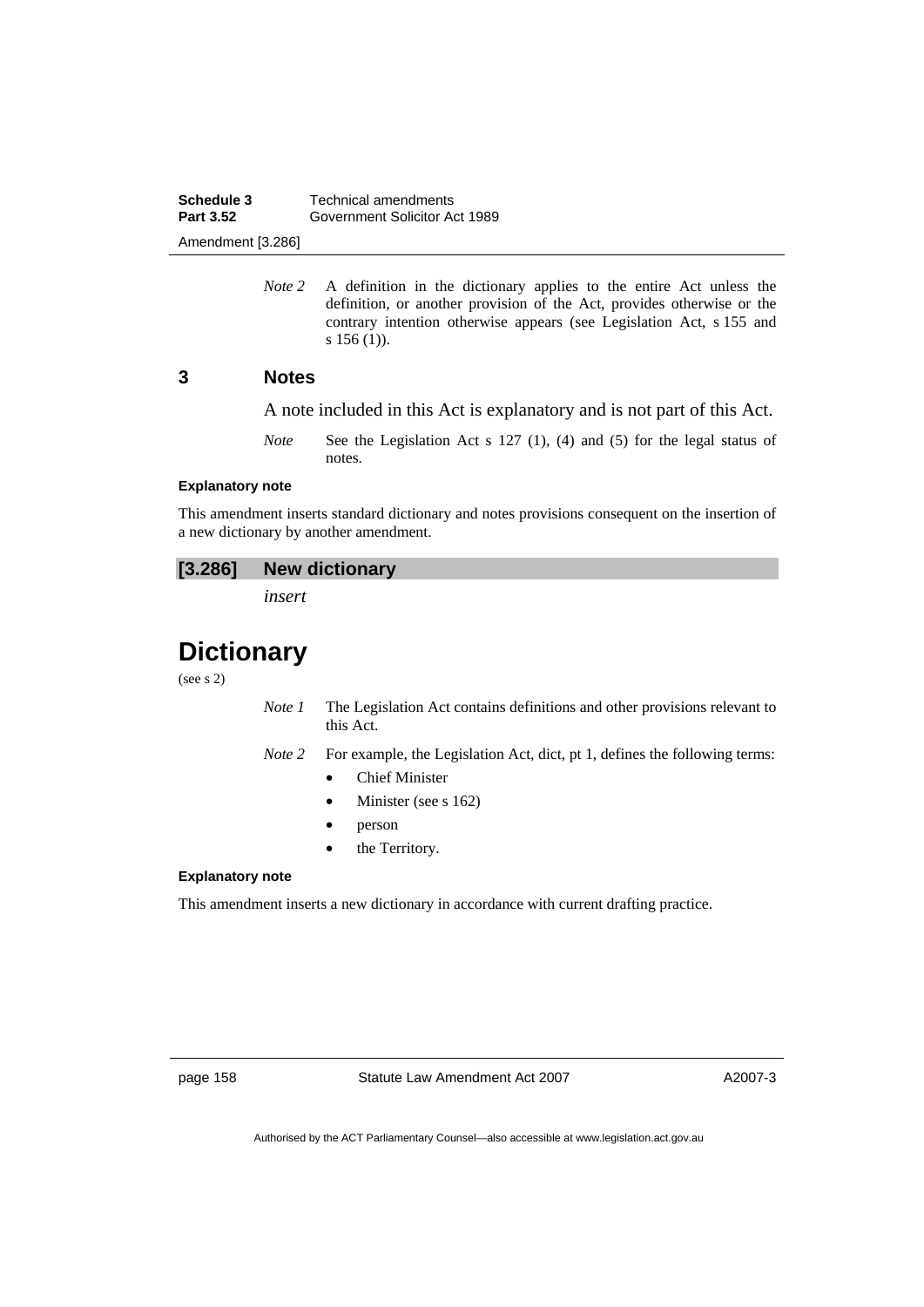Amendment [3.287]

# **Part 3.53 Guardianship and Management of Property Act 1991**

### **[3.287] Dictionary, definition of** *non-regenerative tissue*

*omit* 

section 4 (1) (Interpretation for Act)

*substitute* 

dictionary

(commencement: the later of the commencement of this Act and the *Powers of Attorney Act 2006*)

#### **Explanatory note**

This amendment is consequential on the insertion of a new dictionary into the *Transplantation and Anatomy Act 1978* by another amendment.

# **Part 3.54 Lands Acquisition Act 1994**

#### **[3.288] Section 1**

*substitute* 

### **1 Name of Act**

This Act is the *Lands Acquisition Act 1994*.

#### **Explanatory note**

This amendment brings the naming section into line with current drafting practice.

#### **[3.289] Section 3, definitions of** *acquiring authority* **and** *interest*

*omit* 

#### **Explanatory note**

This amendment omits definitions which are included in an updated form in the new dictionary which is inserted by another amendment.

A2007-3

Statute Law Amendment Act 2007

page 159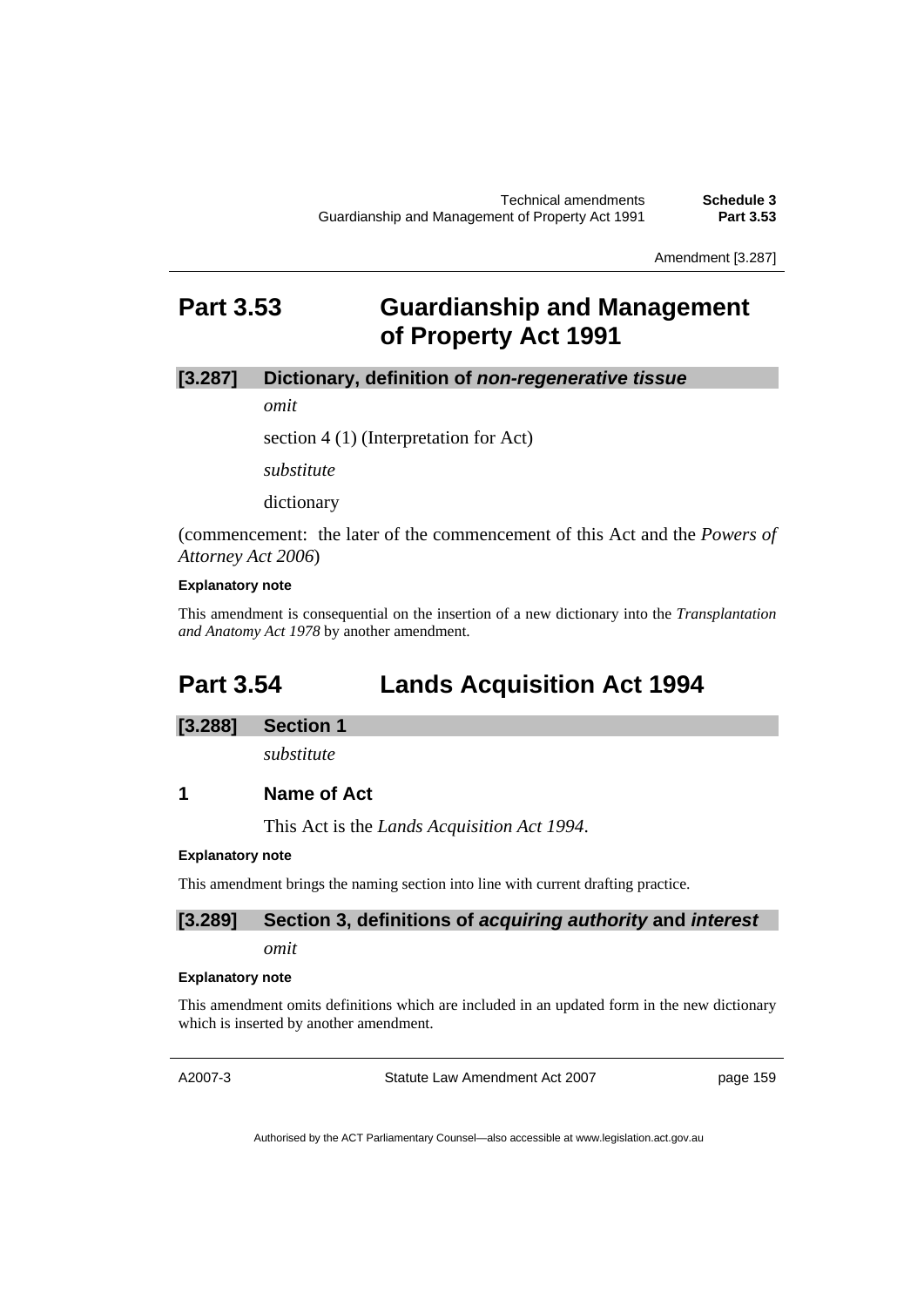**Schedule 3 Technical amendments**<br>**Part 3.54 Lands Acquisition Act 1 Lands Acquisition Act 1994** 

Amendment [3.290]

# **[3.290] Section 3, definitions (as amended)**

*relocate to dictionary* 

#### **Explanatory note**

This amendment relocates the definitions to a new dictionary that is inserted by another amendment.

#### **[3.291] Section 3, remainder**

*substitute* 

# **2 Dictionary**

The dictionary at the end of this Act is part of this Act.

*Note 1* The dictionary at the end of this Act defines certain terms used in this Act, and includes references (*signpost definitions*) to other terms defined elsewhere in this Act.

> For example, the signpost definition '*authorised person*—see section 4.' means that the term 'authorised person' is defined in that section.

*Note 2* A definition in the dictionary (including a signpost definition) applies to the entire Act unless the definition, or another provision of the Act, provides otherwise or the contrary intention otherwise appears (see Legislation Act,  $s$  155 and  $s$  156 (1)).

# **3 Notes**

A note included in this Act is explanatory and is not part of this Act.

*Note* See the Legislation Act s 127 (1), (4) and (5) for the legal status of notes.

#### **Explanatory note**

This amendment inserts standard dictionary and notes provisions consequent on the insertion of a new dictionary by another amendment.

page 160 Statute Law Amendment Act 2007

A2007-3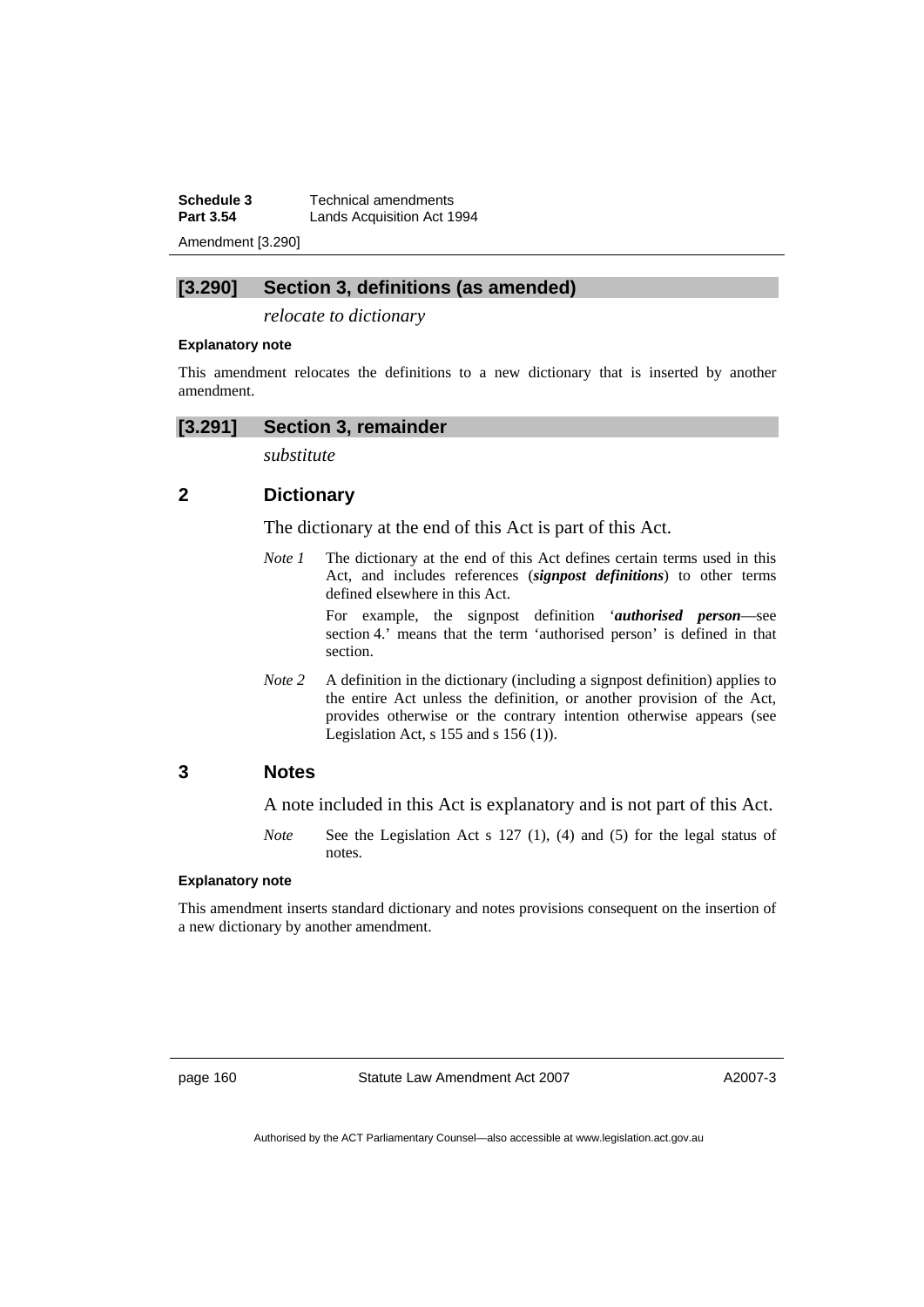Amendment [3.292]

# **[3.292] Section 116 (1)**

*substitute* 

- (1) Subject to subsection (2), the Executive or Minister may delegate functions under this Act to—
	- (a) a public servant; or
	- (b) a person who has executive authority in relation to the affairs of a Territory authority.
	- *Note* For the making of delegations and the exercise of delegated functions, see the Legislation Act, pt 19.4.

#### **Explanatory note**

This amendment updates the delegation provision and inserts a standard note about delegations. The Legislation Act, section 232 requires a delegation to be made by signed writing. The Legislation Act, section 234 allows the delegation of any part of functions that may be delegated.

### **[3.293] New dictionary**

*insert* 

# **Dictionary**

(see s 2)

- *Note 1* The Legislation Act contains definitions and other provisions relevant to this Act.
- *Note 2* For example, the Legislation Act, dict, pt 1, defines the following terms:
	- administrative appeals tribunal
	- Commonwealth
	- disallowable instrument (see s 9)
	- **Executive**
	- exercise
	- function
	- **High Court**

A2007-3

Statute Law Amendment Act 2007

page 161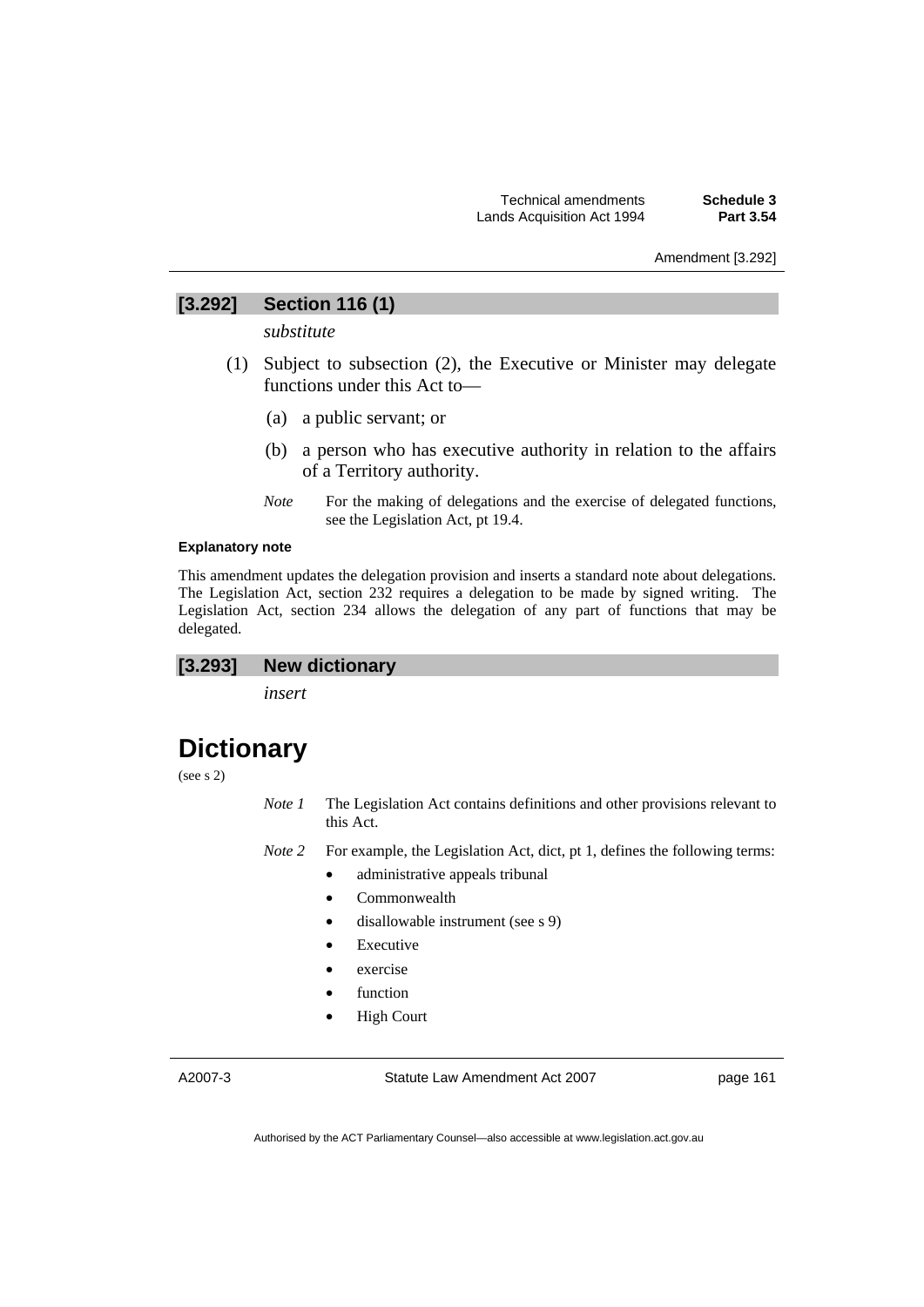**Schedule 3 Technical amendments**<br>**Part 3.54 Lands Acquisition Act 19 Lands Acquisition Act 1994** Amendment [3.293]

- land
- territory authority
- territory land
- the Territory.

#### *acquiring authority*—

- (a) for this Act generally, means—
	- (i) the Executive; or
	- (ii) a territory authority; or
	- (iii) a utility; and
- (b) for part 9 (Dealings in land vested in acquiring authorities see section 97A.

*affected*, in relation to a person who is affected by a pre-acquisition declaration—see section 21 (8).

*authorising document*, for division 4.3 (Miscellaneous)—see section 26.

#### *interest*—

- (a) in relation to land—
	- (i) means—
		- (A) any legal or equitable estate or interest in the land; or
		- (B) a restriction on the use of the land, whether or not annexed to other land; or
		- (C) any other right (including a right under an option and a right of redemption), charge, power or privilege over or in connection with the land or an interest in the land; and
	- (ii) includes the interest of the Territory or a State in land; and

page 162 Statute Law Amendment Act 2007

A2007-3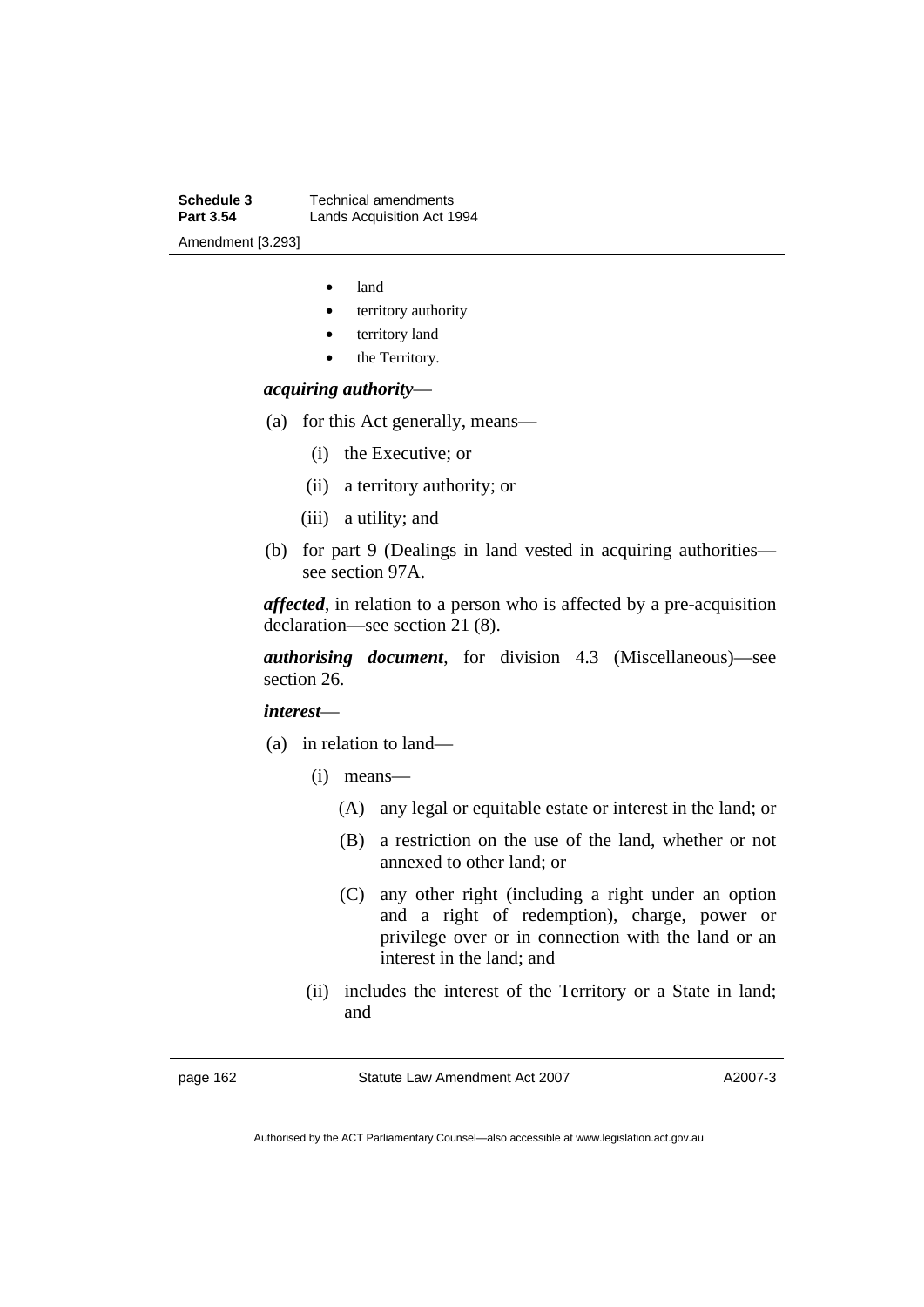(b) due to a mortgagee under a mortgage at a particular time, for division 6.3 (Amount of compensation—mortgage interests) see section 53 (2).

*loss*, suffered by a person, for part 7 (Compensation for exercise of powers under part 2 and failure to acquire)—see section 79.

*market value*, for division 6.2 (Amount of compensation—interests other than mortgage interests)—see section 46.

*money*, due to a mortgagee, for division 6.3 (Amount of compensation—mortgage interests)—see section 53 (1).

#### **Explanatory note**

This amendment inserts a new dictionary in accordance with current drafting practice. It also inserts signpost definitions in accordance with current drafting practice. The dictionary includes updated definitions of the terms *acquiring authority* and *interest* (which are omitted from section 3 by another amendment) incorporating, in accordance with current drafting practice, a signpost definition for each of the terms for other provisions of the Act.

# **Part 3.55 Land Titles Act 1925**

# **[3.294] Section 1**

*substitute* 

# **1 Name of Act**

This Act is the *Land Titles Act 1925*.

#### **Explanatory note**

This amendment brings the naming section into line with current drafting practice.

A2007-3

Statute Law Amendment Act 2007

page 163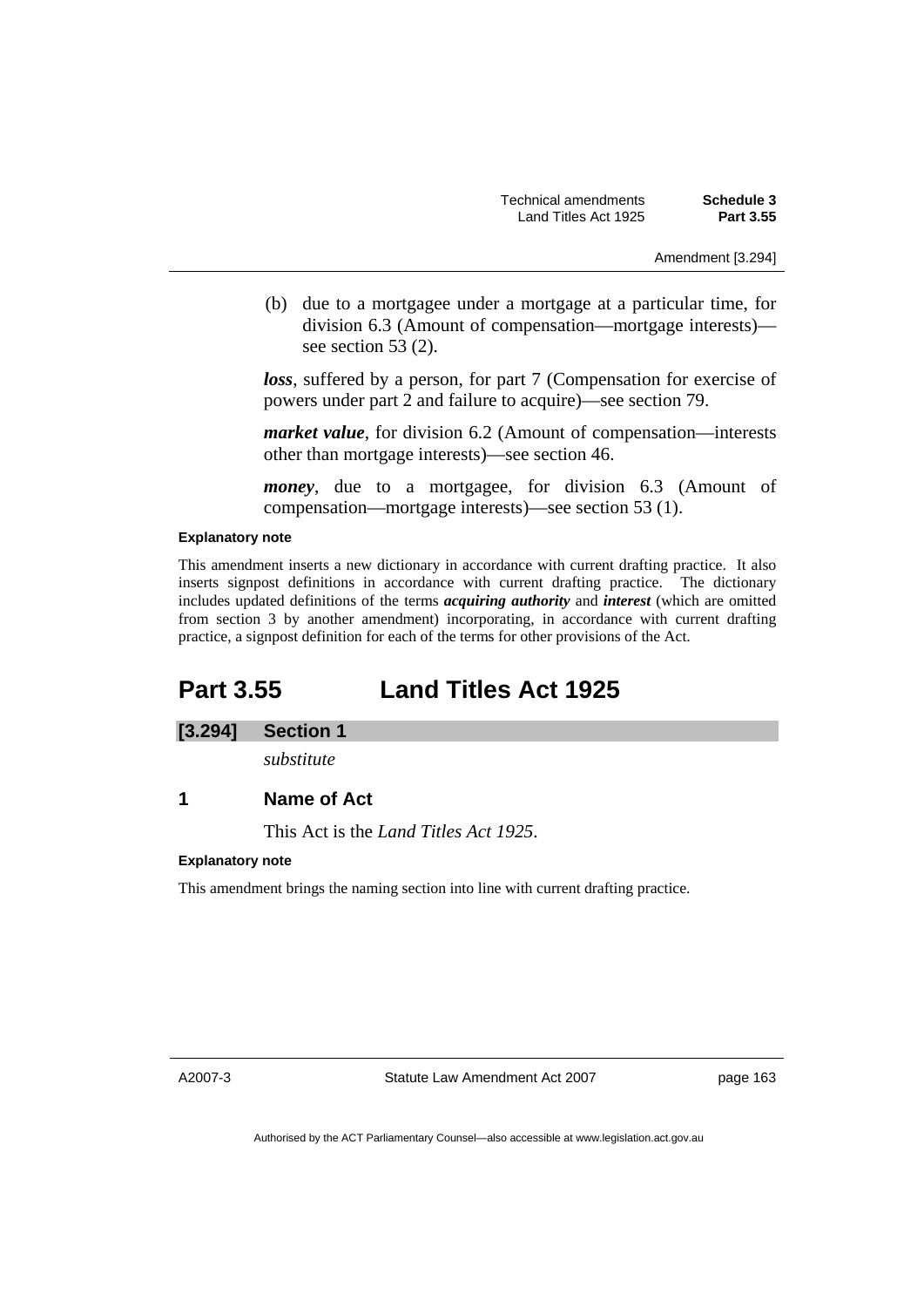**Schedule 3 Technical amendments**<br>**Part 3.55 Land Titles Act 1925** Land Titles Act 1925

Amendment [3.295]

### **[3.295] Sections 3, 3A and 5**

*omit* 

#### **Explanatory note**

Sections 3 and 3A are omitted because they are redundant transitional provisions. The sections relate to the application of the *Real Property Act 1900* (NSW) to land in the ACT until it was brought under the Act. Section 5 is remade in an updated form by another amendment as new section 5.

*omit* 

#### **Explanatory note**

This amendment omits the definition consequent on the insertion by another amendment of a new definition of *Federal Capital Commission*.

# **[3.297] Section 6 (1), definition of** *computer*

*omit* 

#### **Explanatory note**

This amendment omits the definition of *computer*. The term is defined as meaning 'a device for storing or processing information' and is unnecessary given the ordinary meaning of the term.

### **[3.298] Section 6 (1), new definition of** *court*

*insert* 

*court* means the Supreme Court or any other court having jurisdiction in relation to the matters mentioned in this Act.

#### **Explanatory note**

This amendment is consequential on the omission of the definition of *the court* by another amendment.

page 164 Statute Law Amendment Act 2007

A2007-3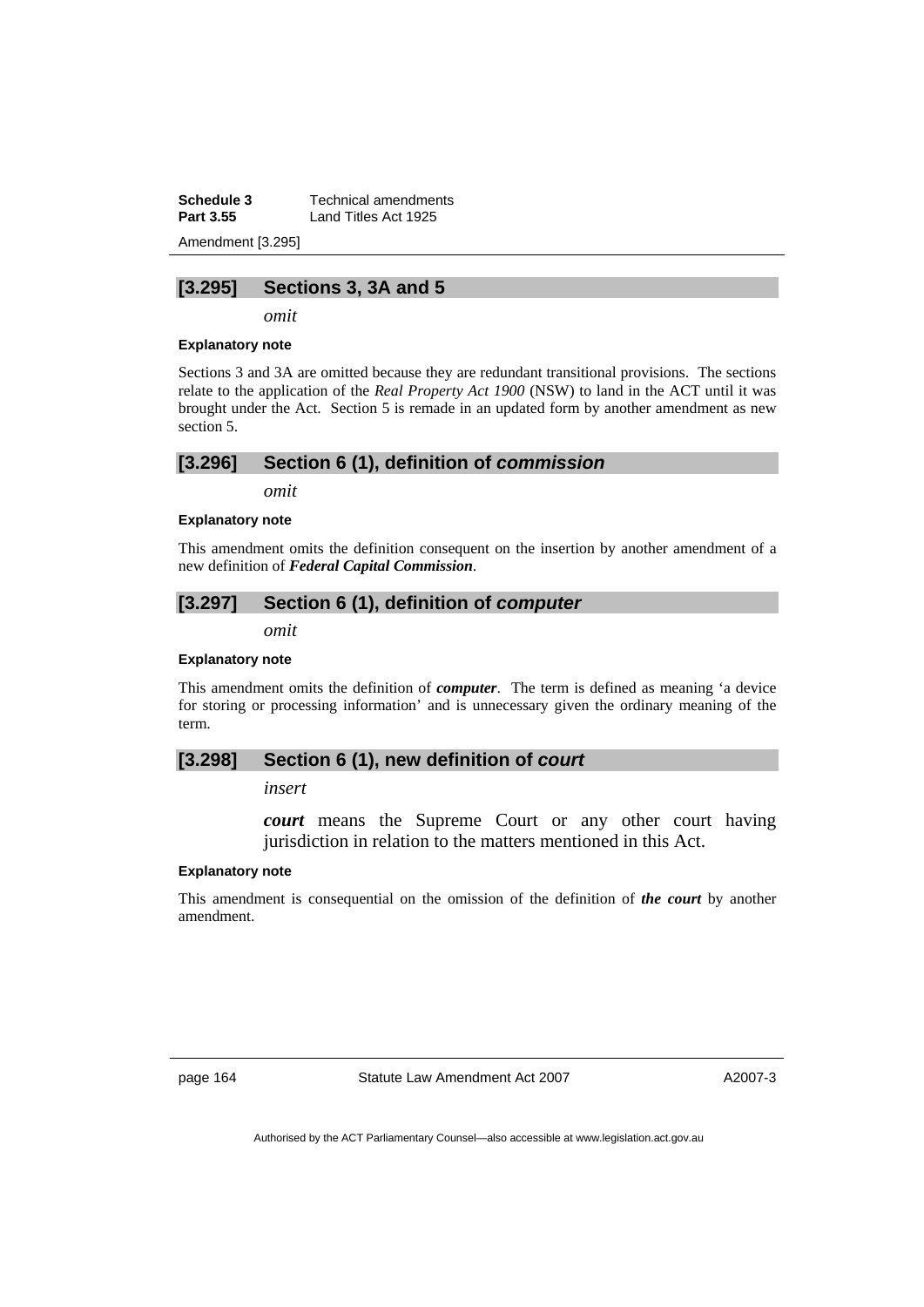Technical amendments **Schedule 3**  Land Titles Act 1925

Amendment [3.299]

# **[3.299] Section 6 (1), definition of** *Crown lease*

*omit* 

commission

*substitute* 

Federal Capital Commission

#### **Explanatory note**

This amendment is consequential on the amendment of the definition of *commission* by another amendment.

# [3.300] Section 6 (1), new definition of Federal Capital *Commission*

*insert* 

*Federal Capital Commission* means the Federal Capital Commission under the *Seat of Government (Administration) Act 1924* (Cwlth).

#### **Explanatory note**

This amendment allows the proper name of the commission to be used in the definitions of *Crown lease* and *grant* which are consequentially amended by other amendments.

#### **[3.301] Section 6 (1), definition of** *grant*

#### *substitute*

*grant* means the grant by the Crown of land for a term of years, and includes—

- (a) a grant by or in the name of the Commonwealth or by the Federal Capital Commission; and
- (b) the grant of a new lease over part of the land in a surrendered lease.

#### **Explanatory note**

This amendment remakes the definition with several changes.

A2007-3

Statute Law Amendment Act 2007

page 165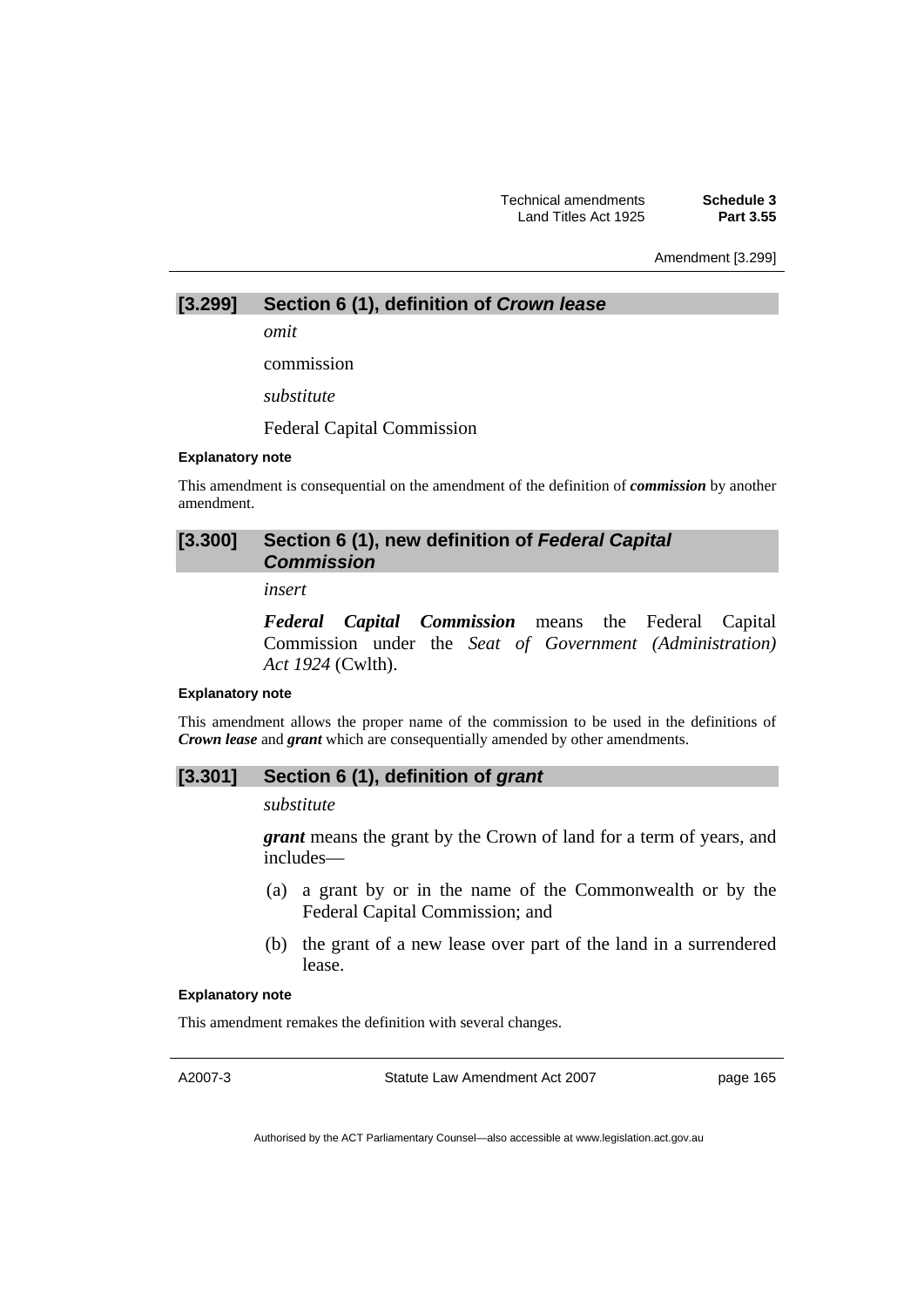| Schedule 3        | Technical amendments |
|-------------------|----------------------|
| Part 3.55         | Land Titles Act 1925 |
| Amendment [3.302] |                      |

- First, the reference to an estate of freehold is omitted. Under the *Australian Capital Territory (Planning and Land Management) Act 1988* (Cwlth), section 29 (3), the term of an estate in Territory Land granted on or after Self-Government Day must not exceed 99 years or such longer period as is prescribed. This provision prevents the territory from granting freehold estates in land.
- Second, the reference to a grant for a life or lives is omitted. Crown leases are granted for a term of years.
- Finally, the substance of existing section 6 (3) (which is omitted by another amendment) is remade in an updated form as paragraph (b) of the definition.

# **[3.302] Section 6 (1), definition of** *land*

*omit* 

#### **Explanatory note**

This amendment omits an unnecessary definition that is also not in accordance with current drafting practice.

The definition has 3 elements. First, as including 'messuages, tenements and hereditaments, corporeal and incorporeal, of every kind and description, or any interest in the land'. This element is a duplication of the definition of the term *land* in the Legislation Act, dictionary, part 1. The second element is an elaboration of the first element: 'together with all paths, passages, ways, watercourses, liberties, privileges, easements, plantations, gardens, mines, minerals, and quarries, and all trees and timber thereon or thereunder lying or being' and is a description of things that are either part of the land (eg gardens and quarries) or are attached to the land as an interest in the land (eg privileges and easements). The final element provides that the definition applies 'unless any such [of the things mentioned for the second element] are specially excepted'. These words are redundant because a definition applies unless a contrary intention applies (see Legislation Act, s 155).

page 166 Statute Law Amendment Act 2007

A2007-3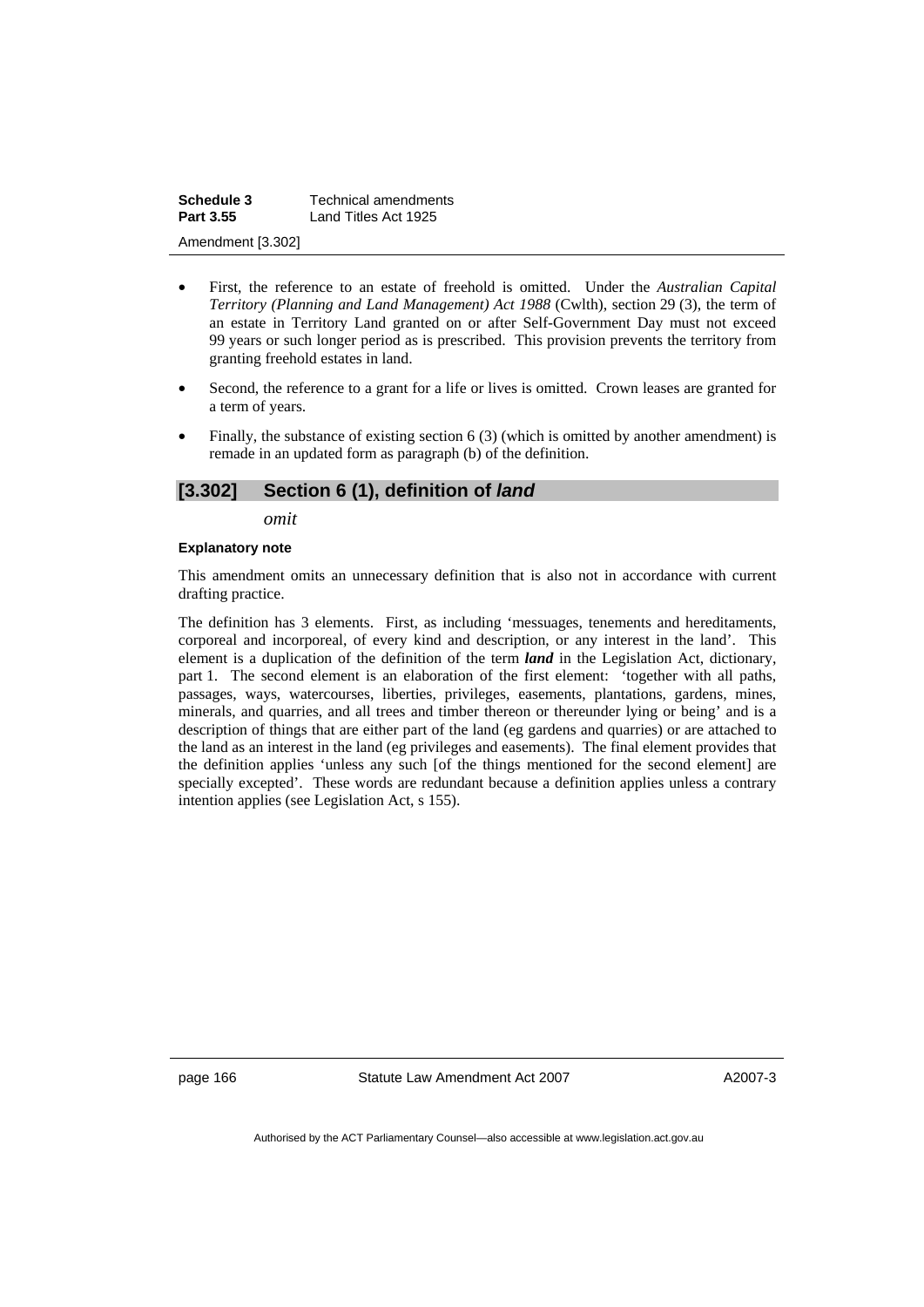Amendment [3.303]

# **[3.303] Section 6 (1), definition of** *the court*

*omit* 

#### **Explanatory note**

This amendment omits a definition which is not in accordance with current drafting practice. The omitted definition has 2 elements. First, it defines *the court* as meaning the Supreme Court or any other court having jurisdiction in respect of the matters referred to in the Act. This element is included, in an updated form, in the new definition of *court* which is inserted by another amendment. Second, for stated provisions, the definition extends the meaning of the term to include the Family Court of Australia and any other court having jurisdiction under the *Family Law Act 1975* (Cwlth). Other amendments amend the stated provisions (except s 126 and s 127 which have been repealed) to define court as including this second element.

# **[3.304] Section 6 (1), definitions (as amended)**

*relocate to dictionary* 

### **Explanatory note**

This amendment relocates the definitions to a new dictionary that is inserted by another amendment.

# **[3.305] Section 6, remainder**

*substitute* 

# **2 Dictionary**

The dictionary at the end of this Act is part of this Act.

*Note 1* The dictionary at the end of this Act defines certain terms used in this Act, and includes references (*signpost definitions*) to other terms defined elsewhere in this Act.

> For example, the signpost definition '*registrable form*, for an instrument—see section 4.' means that the term 'registrable form' is defined in that section.

*Note 2* A definition in the dictionary (including a signpost definition) applies to the entire Act unless the definition, or another provision of the Act, provides otherwise or the contrary intention otherwise appears (see Legislation Act,  $s$  155 and  $s$  156 (1)).

A2007-3

Statute Law Amendment Act 2007

page 167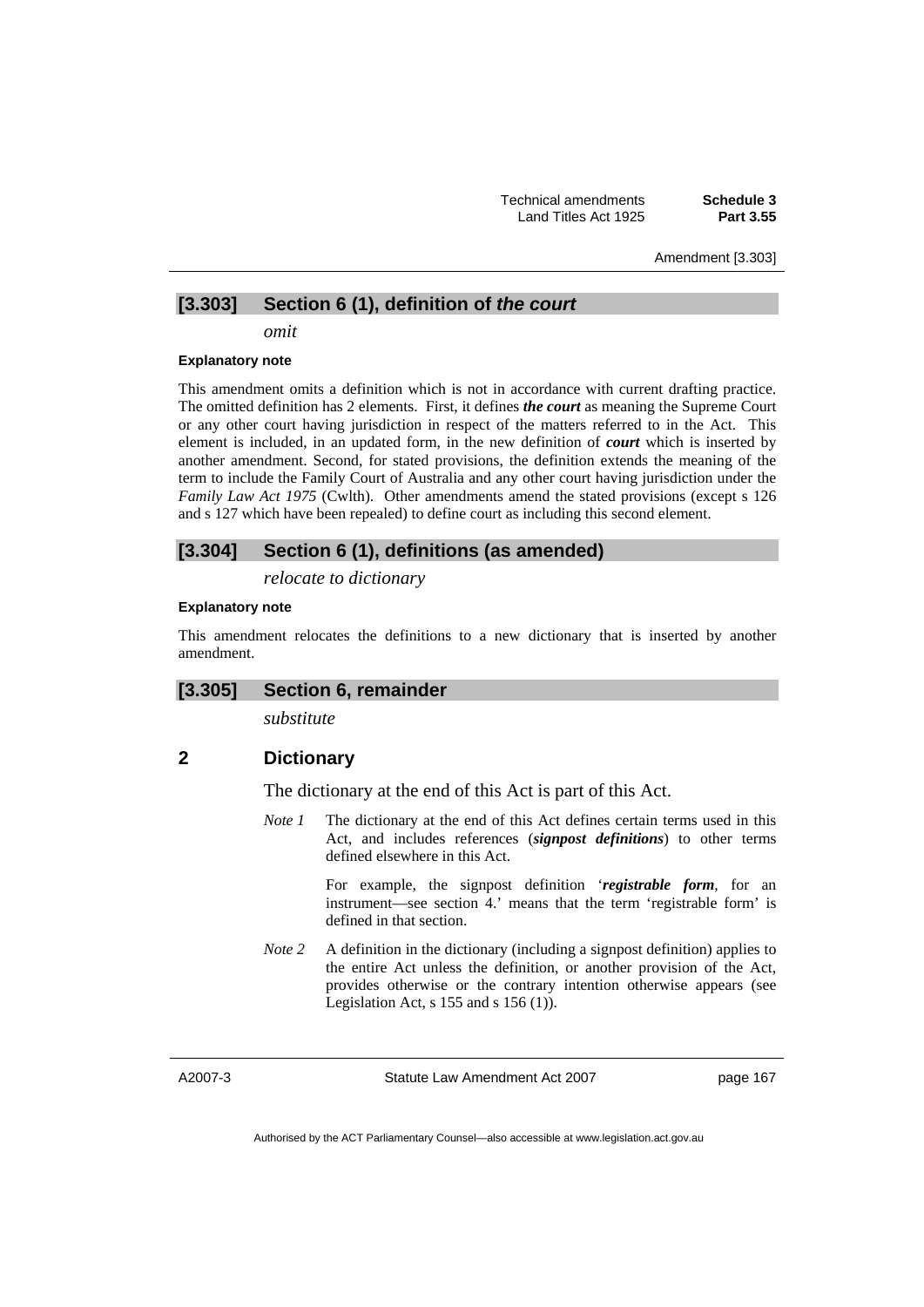**Schedule 3 Technical amendments**<br>**Part 3.55 Land Titles Act 1925 Part 3.55** Land Titles Act 1925 Amendment [3.305]

# **3 Notes**

A note included in this Act is explanatory and is not part of this Act.

*Note* See the Legislation Act, s 127 (1), (4) and (5) for the legal status of notes.

### **4 Meaning of** *registrable form*

For this Act, an instrument is in *registrable form* if—

- (a) the instrument does not require a material correction, alteration or addition; and
- (b) the instrument is in the form (if any) approved under section 140 (Approved forms); and
- (c) any certificate of title or other document that is required to be produced under section 14 (1) (a) (Powers of registrar-general) for the instrument is produced when the instrument is lodged; and
- (d) the instrument is otherwise in accordance with this Act or another law in force in the ACT.
- *Note* A reference to an Act includes a reference to the statutory instruments made or in force under the Act, including any regulation (see Legislation Act, s 104).

# **5 Application to married women's property**

Nothing in this Act is taken to affect or control any other territory law which deals with married women's property.

#### **Explanatory note**

This amendment inserts standard dictionary and notes provisions consequent on the insertion of a new dictionary by another amendment.

The definitions in existing section 6 (1) are updated and relocated to the dictionary by other amendments.

page 168 Statute Law Amendment Act 2007

A2007-3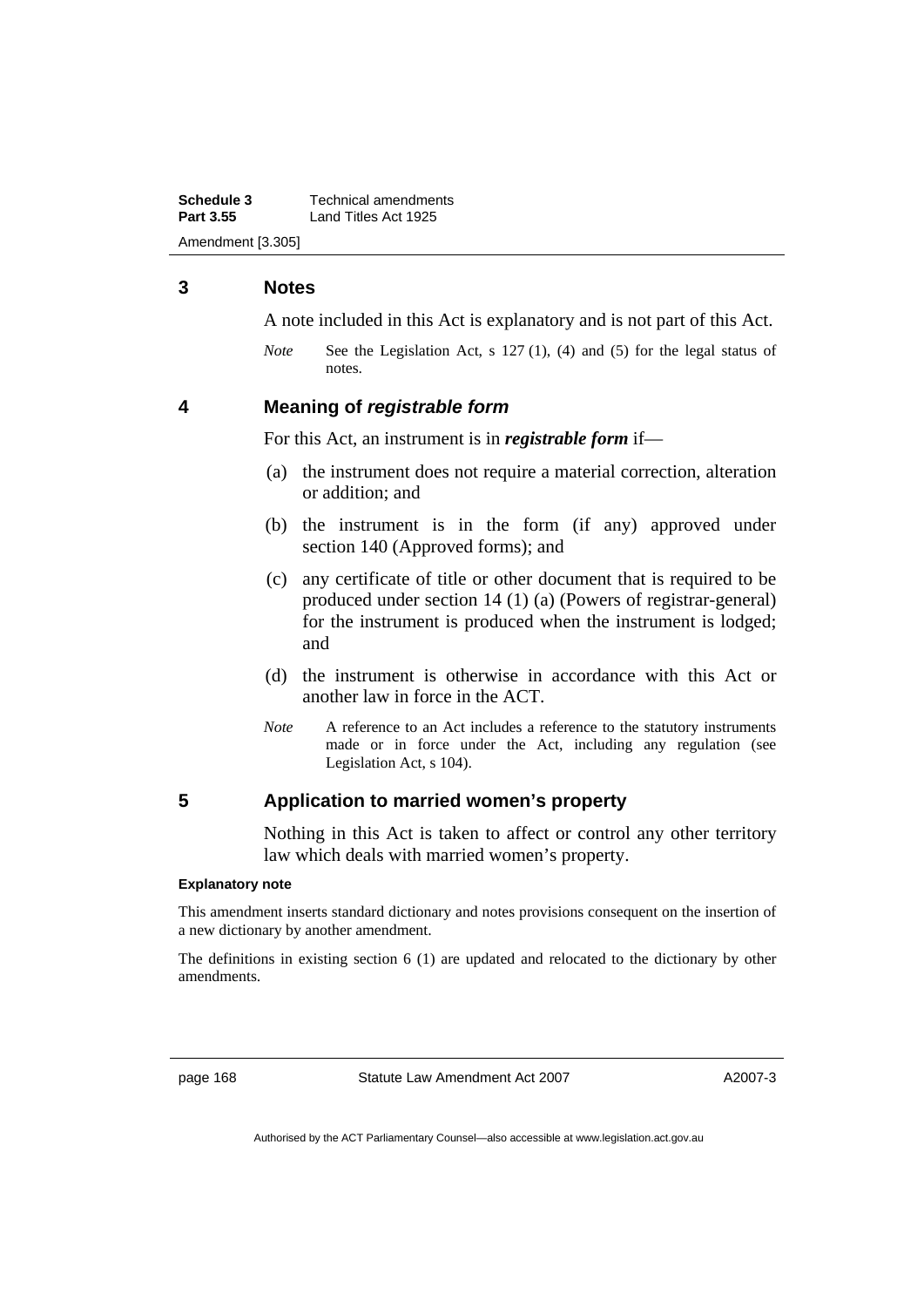| Schedule 3 | Technical amendments |
|------------|----------------------|
| Part 3.55  | Land Titles Act 1925 |

Amendment [3.306]

Existing section 6 (2) provides that references to a person as a proprietor, transferor, mortgagor etc includes the heirs, executors, administrators and assigns of the person. This provision is unnecessary because the Legislation Act, section 168 provides that a reference to a person with an interest in land or other property includes a reference to the person's personal representatives, successors and assigns.

Existing section 6 (3) is remade in an updated form as part of the definition of *grant* by another amendment.

Existing section 6 (4) provides that expressions used in any document or instrument purporting to be made or executed under this Act shall, unless the contrary intention appears, have the same meanings as in the Act. This provision is unnecessary because the Legislation Act, section 104 provides to the same effect.

Existing section 6 (5) is remade in an updated form as new section 4.

This amendment also remakes existing section 5 in an updated form. The reference to 'any law in force in the ACT' in existing section 5 is changed to 'any other territory law' in new section 5. This is because a territory law cannot override any Commonwealth law in relation to the matter which may be in force in the ACT.

# **[3.306] New section 99 (4)**

*insert* 

(4) In this section:

*court* includes the Family Court of Australia and any other court having jurisdiction under the *Family Law Act 1975* (Cwlth).

#### **Explanatory note**

This amendment is consequential on the omission by another amendment of the definition of *the court* from section 6 (1).

A2007-3

Statute Law Amendment Act 2007

page 169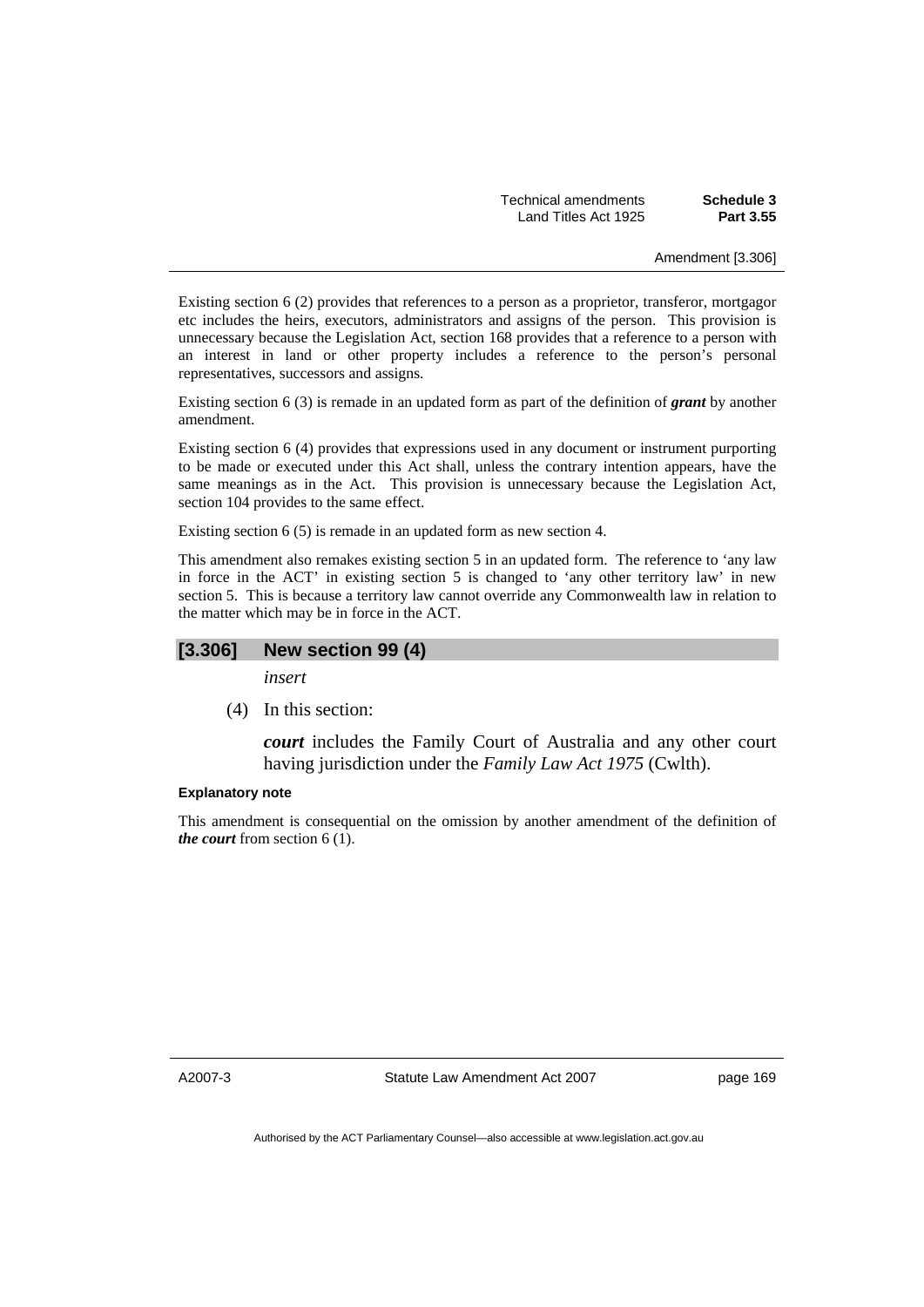**Schedule 3 Technical amendments**<br>**Part 3.55 Land Titles Act 1925** Land Titles Act 1925 Amendment [3.307]

# **[3.307] New section 104 (8)**

*insert* 

(8) In this section:

*court* includes the Family Court of Australia and any other court having jurisdiction under the *Family Law Act 1975* (Cwlth).

#### **Explanatory note**

This amendment is consequential on the omission by another amendment of the definition of *the court* from section 6 (1).

# **[3.308] New section 105 (4)**

*insert* 

(4) In this section:

*court* includes the Family Court of Australia and any other court having jurisdiction under the *Family Law Act 1975* (Cwlth).

#### **Explanatory note**

This amendment is consequential on the omission by another amendment of the definition of *the court* from section 6 (1).

### **[3.309] New section 106 (4)**

*insert* 

(4) In this section:

*court* includes the Family Court of Australia and any other court having jurisdiction under the *Family Law Act 1975* (Cwlth).

#### **Explanatory note**

This amendment is consequential on the omission by another amendment of the definition of *the court* from section 6 (1).

page 170 Statute Law Amendment Act 2007

A2007-3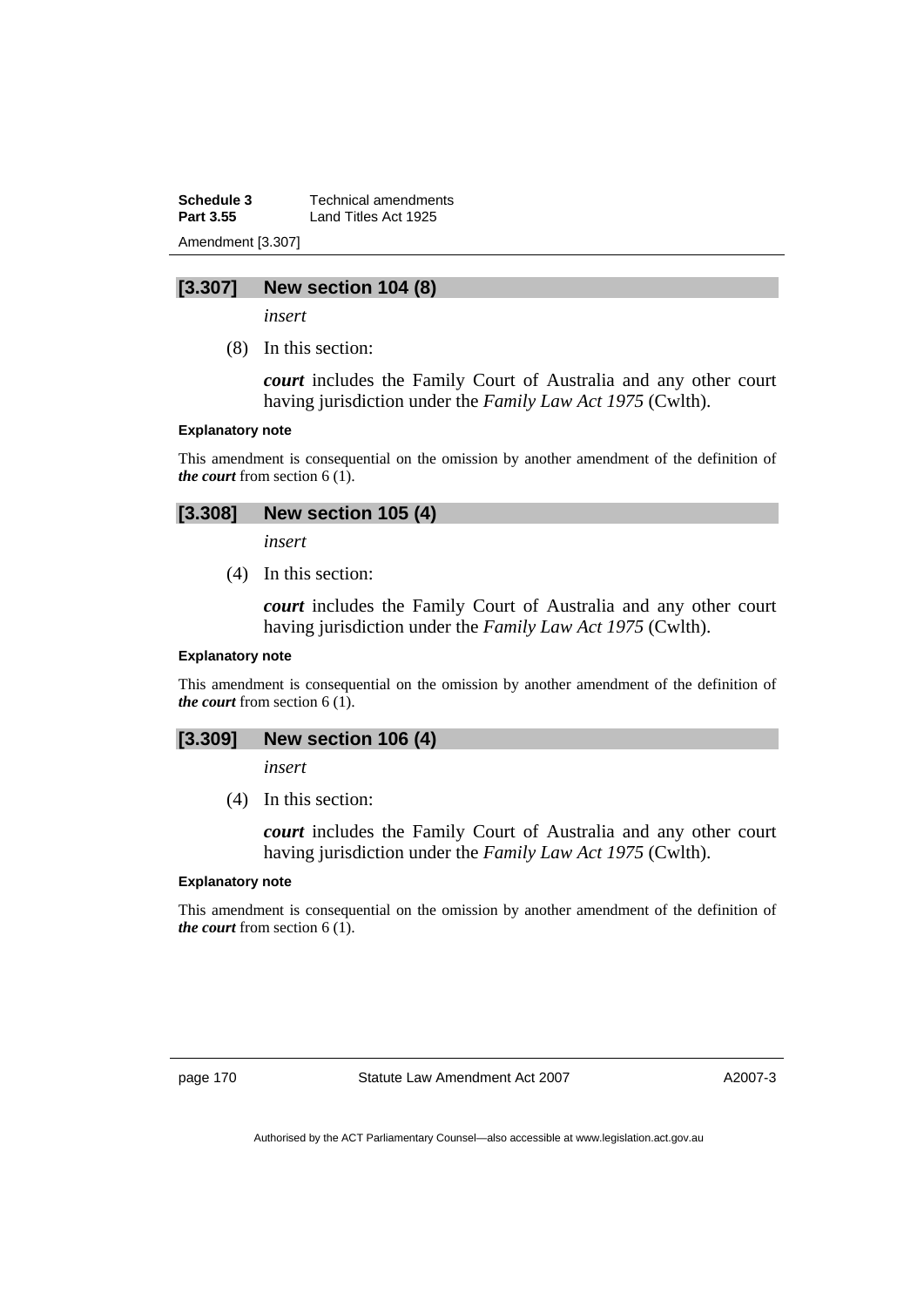Amendment [3.310]

# **[3.310] New section 128 (3)**

*insert* 

(3) In this section:

*court* includes the Family Court of Australia and any other court having jurisdiction under the *Family Law Act 1975* (Cwlth).

#### **Explanatory note**

This amendment is consequential on the omission by another amendment of the definition of *the court* from section 6 (1).

# **[3.311] Section 165 heading**

*substitute* 

# **165 Offence for certain fraudulent acts**

#### **Explanatory note**

This amendment omits a reference to 'misdemeanours' in the heading. The distinction between felonies and misdemeanours has been abolished in the Territory (see the *Crimes Act 1900*, s 9). The section itself does not deal with misdemeanours.

*insert* 

# **Dictionary**

(see s 2)

*Note 1* The Legislation Act contains definitions and other provisions relevant to this Act.

*Note 2* For example, the Legislation Act, dict, pt 1, defines the following terms:

- ACT
- change
- Commonwealth
- estate
- exercise

A2007-3

Statute Law Amendment Act 2007

page 171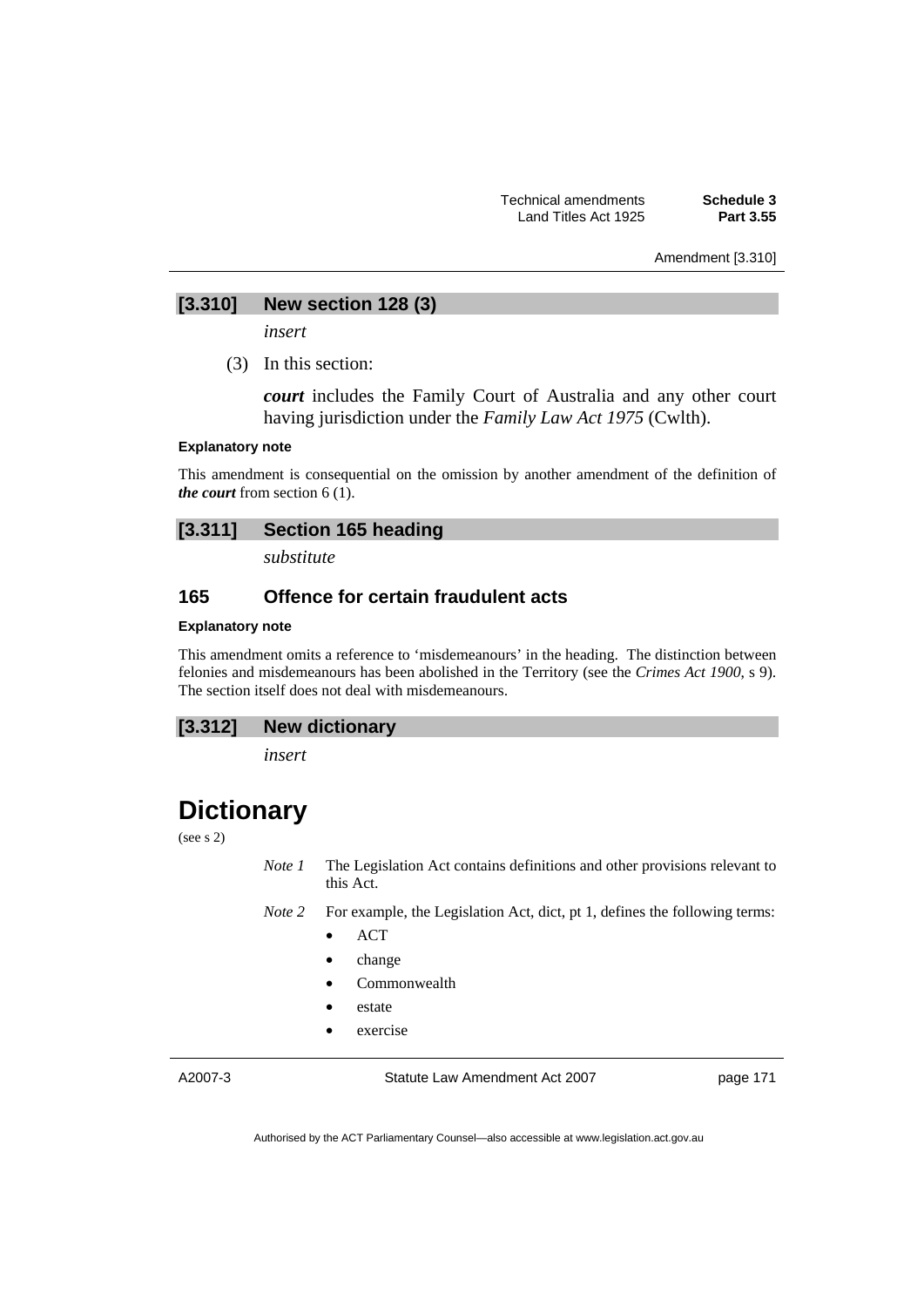**Schedule 3 Technical amendments**<br>**Part 3.56 Law Officer Act 1992** Law Officer Act 1992 Amendment [3.313]

- fail
- function
- instrument (see s 14)
- *interest*
- land
- penalty unit (see s 133)
- registrar-general
- under.

*registrable form*, for an instrument—see section 4.

#### **Explanatory note**

This amendment inserts a new dictionary in accordance with current drafting practice. It also inserts a signpost definition of *registrable form* in accordance with current drafting practice.

# **Part 3.56 Law Officer Act 1992**

# **[3.313] Section 2**

*substitute* 

# **2 Dictionary**

The dictionary at the end of this Act is part of this Act.

- *Note 1* The dictionary at the end of this Act defines certain terms used in this Act.
- *Note 2* A definition in the dictionary applies to the entire Act unless the definition, or another provision of the Act, provides otherwise or the contrary intention otherwise appears (see Legislation Act, s 155 and s 156 (1)).

page 172 Statute Law Amendment Act 2007

A2007-3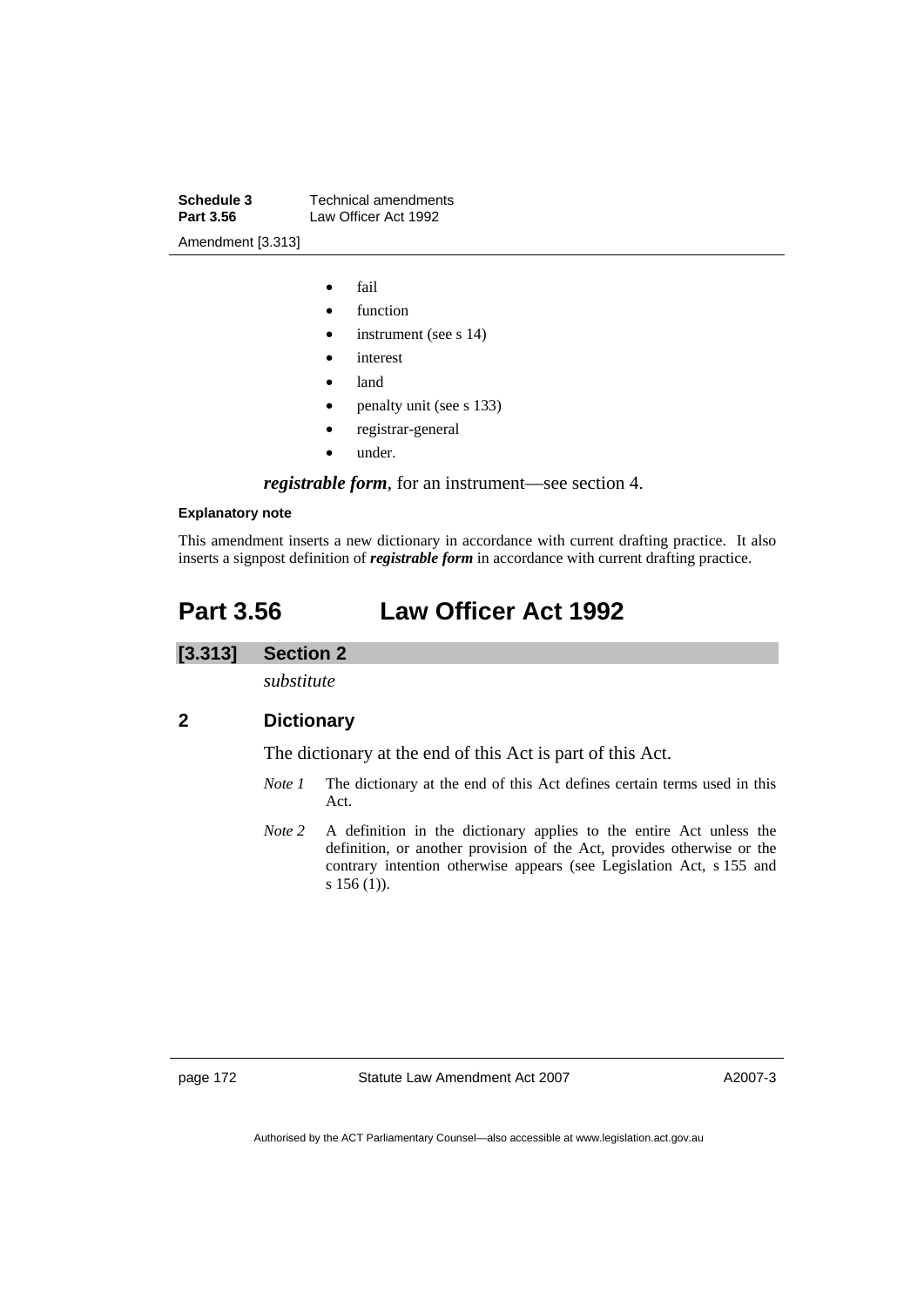# Amendment [3.314]

# **2A Notes**

A note included in this Act is explanatory and is not part of this Act.

*Note* See the Legislation Act s 127 (1), (4) and (5) for the legal status of notes.

#### **Explanatory note**

This amendment inserts standard dictionary and notes provisions consequent on the insertion of a new dictionary by another amendment. Existing section 2 defines the term *Attorney-General* which is included in the dictionary in an updated form.

| $[3.314]$ | <b>New dictionary</b> |
|-----------|-----------------------|
|-----------|-----------------------|

*insert* 

# **Dictionary**

(see s 2)

*Note 1* The Legislation Act contains definitions and other provisions relevant to this Act.

*Note 2* For example, the Legislation Act, dict, pt 1, defines the following terms:

- Attorney-General
- document
- **Executive**
- exercise
- function
- instrument (see s 14)
- Supreme Court
- the Territory.

A2007-3

Statute Law Amendment Act 2007

page 173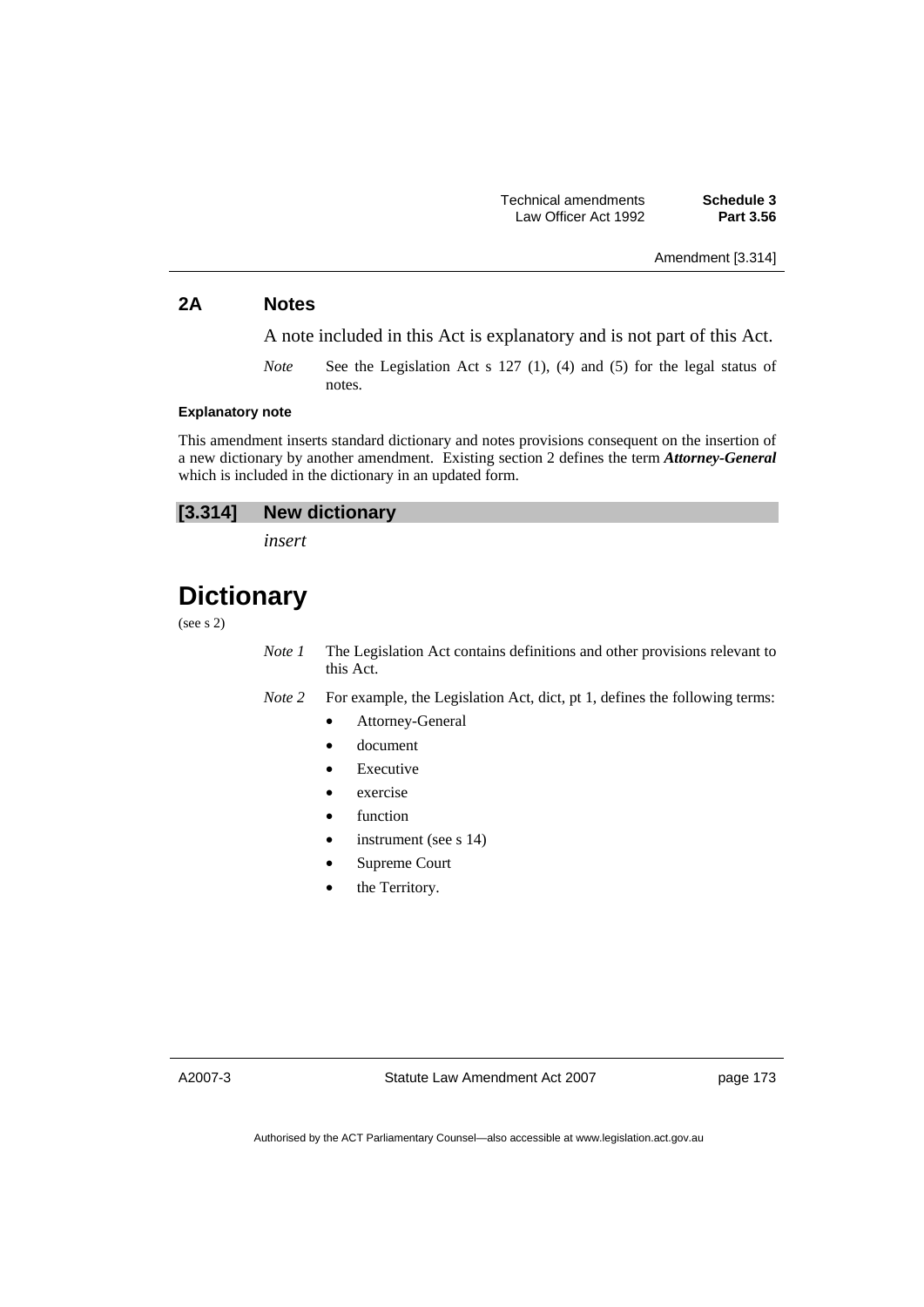**Schedule 3 Technical amendments**<br>**Part 3.57 Lay-by Sales Agreement** Lay-by Sales Agreements Act 1963 Amendment [3.315]

> *Attorney-General* includes, if no Minister is designated Attorney-General by the Chief Minister, the Minister for the time being administering this Act.

#### **Explanatory note**

This amendment inserts a new dictionary in accordance with current drafting practice. It includes a new definition of *Attorney-General* consequent on the omission of the definition of this term in section 2 by another amendment. The definition in existing section 2 has been updated consequent on the definition of the term in the Legislation Act, dictionary, part 1.

# **Part 3.57 Lay-by Sales Agreements Act 1963**

# **[3.315] Section 3 (1), definitions**

*relocate to dictionary* 

#### **Explanatory note**

This amendment relocates the definitions to a new dictionary that is inserted by another amendment.

### **[3.316] Section 3, remainder**

*substitute* 

# **2 Dictionary**

The dictionary at the end of this Act is part of this Act.

- *Note 1* The dictionary at the end of this Act defines certain terms used in this Act.
- *Note 2* A definition in the dictionary applies to the entire Act unless the definition, or another provision of the Act, provides otherwise or the contrary intention otherwise appears (see Legislation Act, s 155 and s 156 (1)).

page 174 Statute Law Amendment Act 2007

A2007-3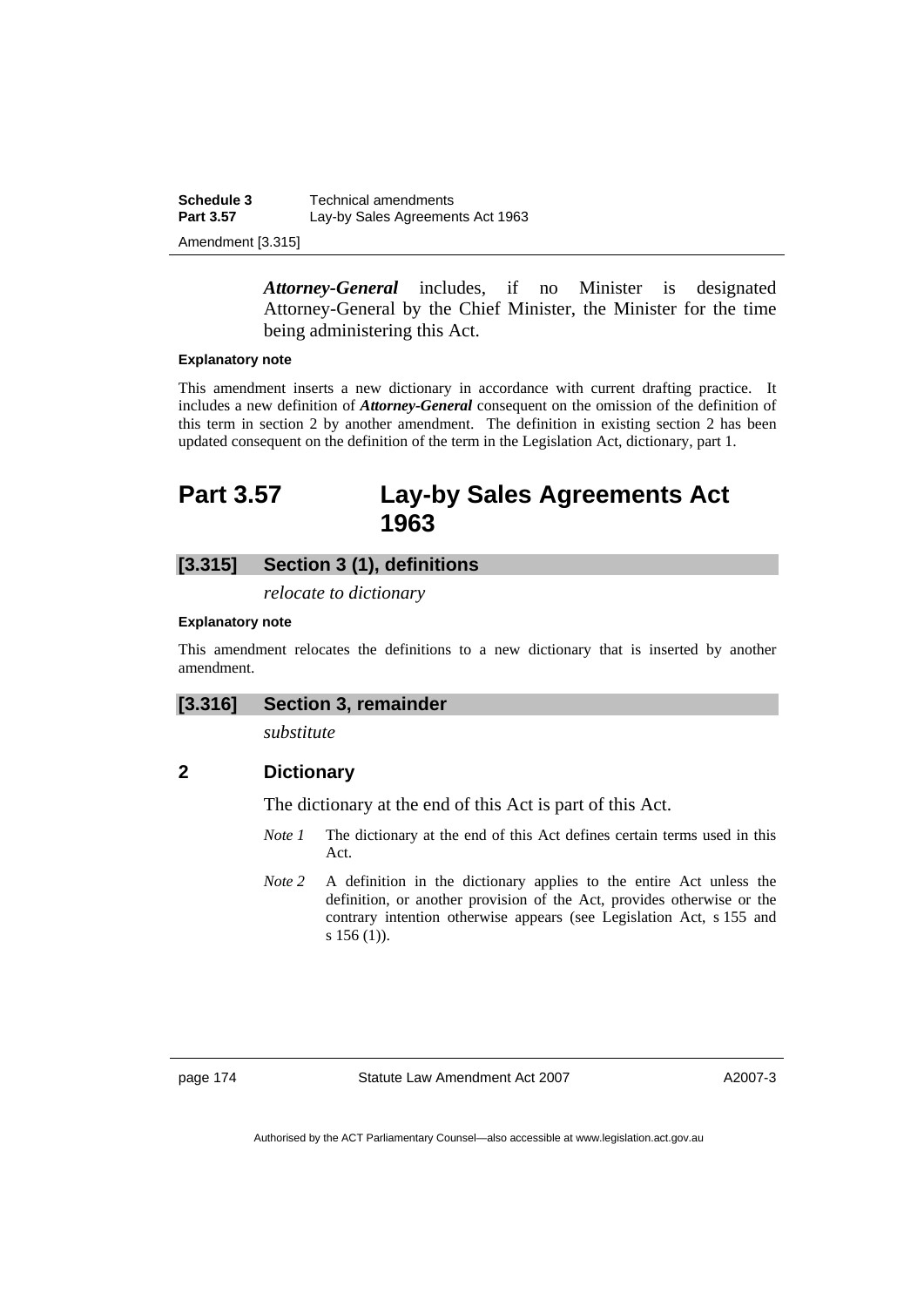Amendment [3.317]

# **3 Notes**

A note included in this Act is explanatory and is not part of this Act.

*Note* See the Legislation Act s 127 (1), (4) and (5) for the legal status of notes.

#### **Explanatory note**

This amendment inserts standard dictionary and notes provisions consequent on the insertion of a new dictionary by another amendment. A definition of *purchase price* based on existing section 2 (2) is included in the dictionary.

*insert* 

# **Dictionary**

(see s 2)

*Note 1* The Legislation Act contains definitions and other provisions relevant to this Act.

*Note 2* For example, the Legislation Act, dict, pt 1, defines the following terms:

- **bank**
- building society
- credit union
- disallowable instrument (see s 9)
- **Executive**
- person
- police officer.

*purchase price*, of goods, means the total amount of the money paid or payable for the goods and the value of any other consideration provided or to be provided to complete the purchase of the goods.

#### **Explanatory note**

This amendment inserts a new dictionary in accordance with current drafting practice. It includes a new definition of *purchase price* consequent on the omission of the definition of this term in section 3 (2) by another amendment.

A2007-3

Statute Law Amendment Act 2007

page 175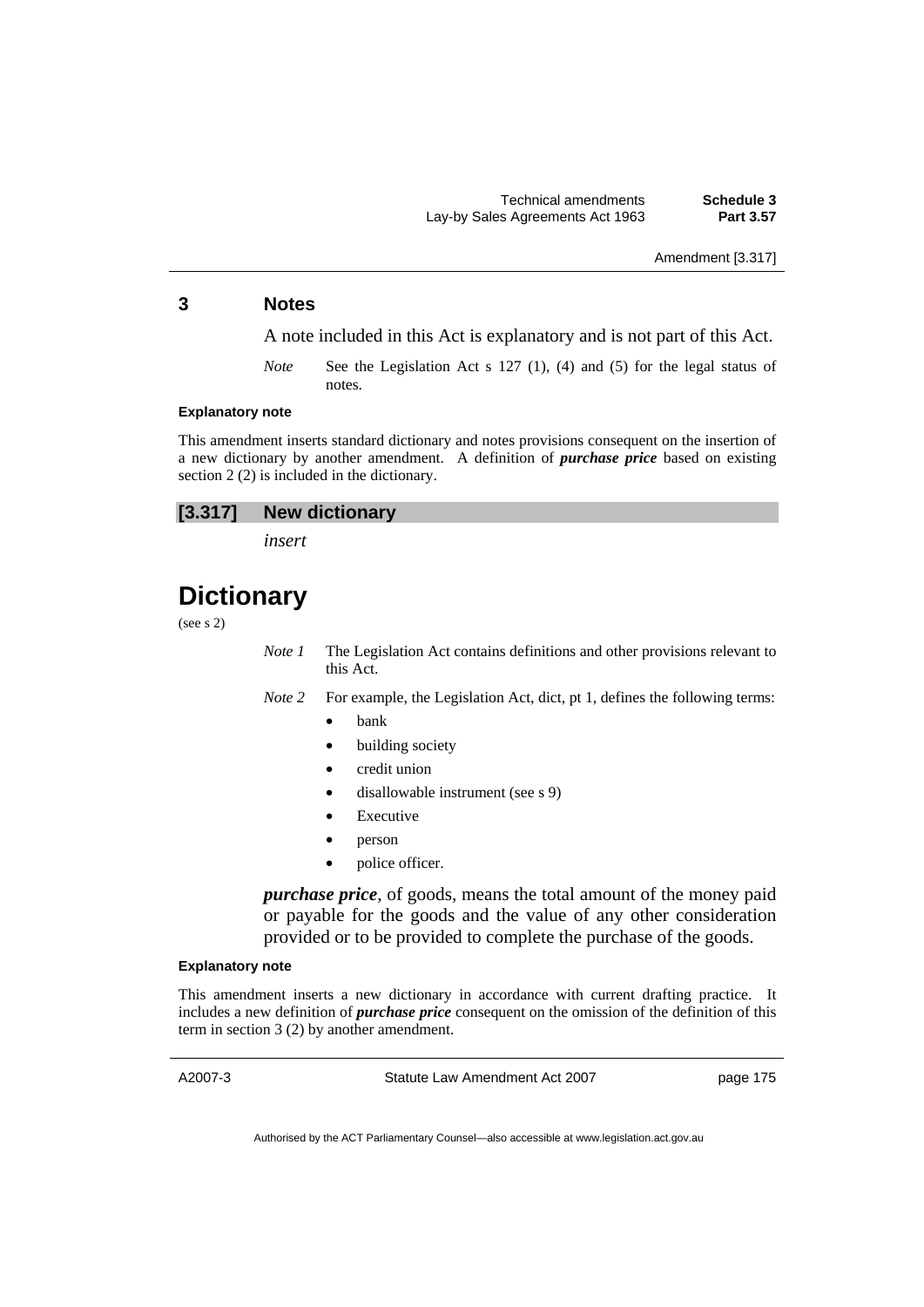**Schedule 3 Technical amendments**<br>**Part 3.58 Legal Aid Act 1977** Legal Aid Act 1977 Amendment [3.318]

# **Part 3.58 Legal Aid Act 1977**

# **[3.318] Section 1**

*substitute* 

# **1 Name of Act**

This Act is the *Legal Aid Act 1977*.

#### **Explanatory note**

This amendment brings the naming section into line with current drafting practice.

### **[3.319] Section 5 (1), definition of** *commencing day*

*omit* 

#### **Explanatory note**

This amendment omits a definition of a term that is no longer used in the Act.

#### **[3.320] Section 5 (1), definition of** *Territory matter*

*omit* 

#### **Explanatory note**

This amendment omits the definition of a term which is only used in section 43. The definition is inserted into the section in accordance with current drafting practice by another amendment.

# **[3.321] Section 5 (1), definitions (as amended)**

*relocate to dictionary* 

#### **Explanatory note**

This amendment relocates the definitions in section 5 (1) to the new dictionary that is inserted by another amendment. A definition based on section 5 (2) is included in the new dictionary.

page 176 Statute Law Amendment Act 2007

A2007-3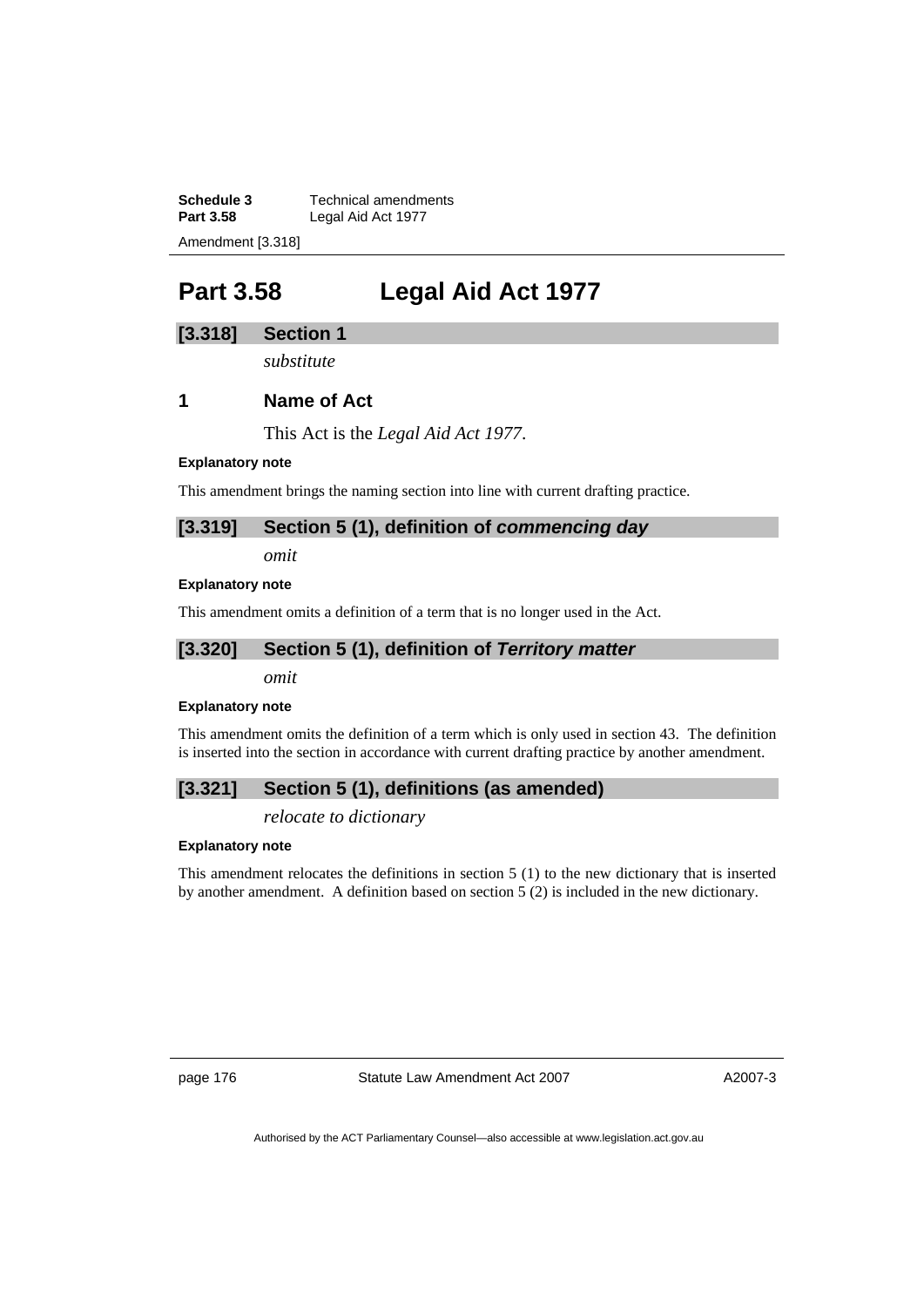Amendment [3.322]

### **[3.322] Section 5, remainder**

*substitute* 

# **2 Dictionary**

The dictionary at the end of this Act is part of this Act.

*Note 1* The dictionary at the end of this Act defines certain terms used in this Act, and includes references (*signpost definitions*) to other terms defined elsewhere.

> For example, the signpost definition '*statutory interest account*—see the *Legal Profession Act 2006*, section 253.' means that the term 'statutory interest account' is defined in the section and the definition applies to this Act.

*Note 2* A definition in the dictionary (including a signpost definition) applies to the entire Act unless the definition, or another provision of the Act, provides otherwise or the contrary intention otherwise appears (see Legislation Act, s 155 and s 156 (1)).

# **3 Notes**

A note included in this Act is explanatory and is not part of this Act.

*Note* See the Legislation Act, s 127 (1), (4) and (5) for the legal status of notes.

#### **Explanatory note**

This amendment inserts standard dictionary and notes provisions consequent on the insertion of a new dictionary by another amendment. The definition of *legal assistance* in section 5 (2) is included in the new dictionary.

A2007-3

Statute Law Amendment Act 2007

page 177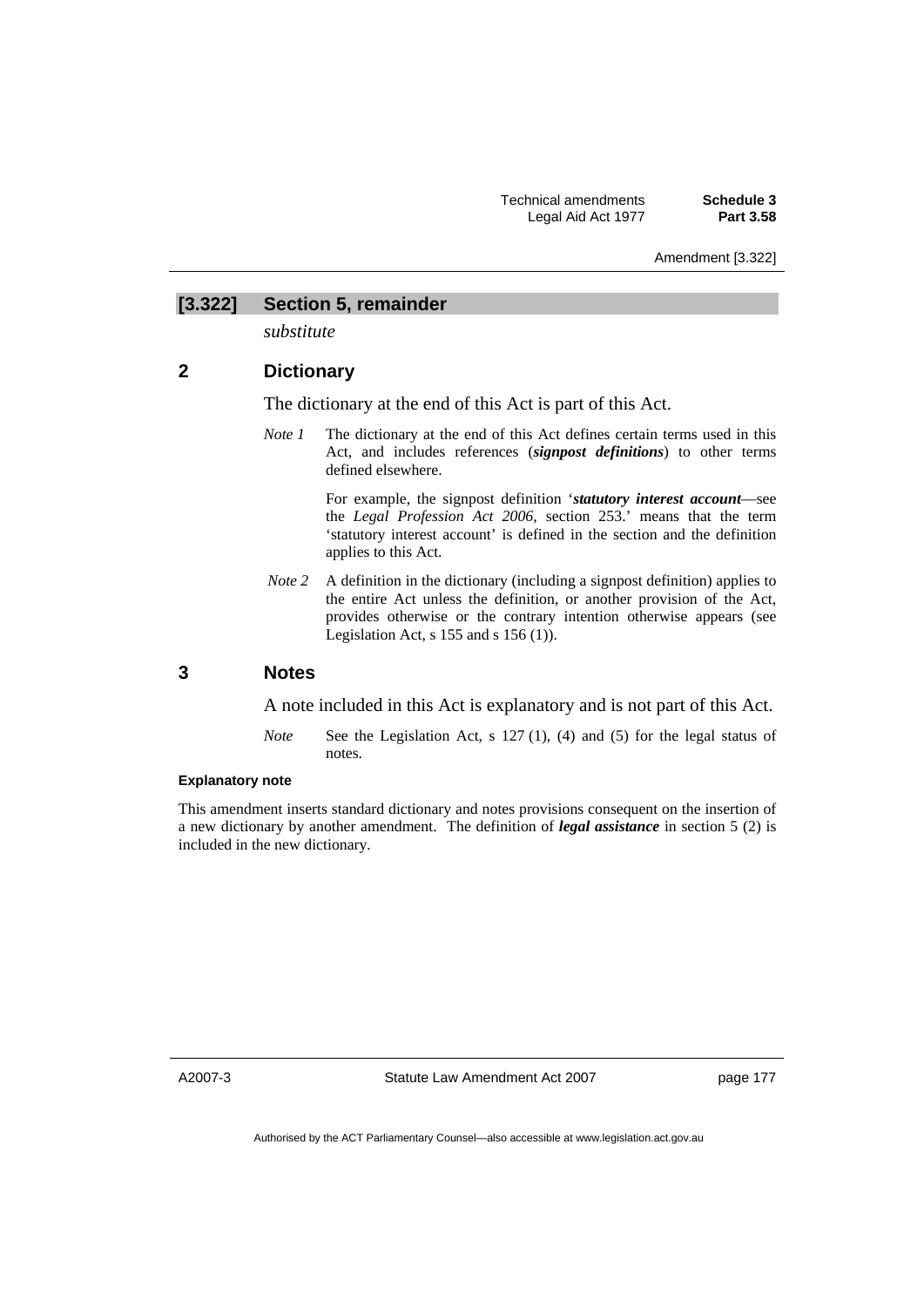**Schedule 3 Technical amendments**<br>**Part 3.58 Legal Aid Act 1977** Legal Aid Act 1977 Amendment [3.323]

# **[3.323] Section 31A (10)**

*substitute* 

(10) In this section:

*proprietor*—see the *Land Titles Act 1925*, dictionary.

#### **Explanatory note**

This amendment is consequential on the insertion of a new dictionary into the *Land Titles Act 1925* by another amendment. The definition of *land* has been omitted because the definition of land in the *Land Titles Act 1925* has been omitted by another amendment.

#### **[3.324] Section 36 (1) (l)**

*omit* 

subsection (4) (b)

*substitute* 

subsection (7)

#### **Explanatory note**

This amendment corrects a cross reference.

### **[3.325] New section 43 (4)**

*insert* 

(4) In this section:

*Territory matter* means a matter arising under a territory law, other than a law in relation to which a funding agreement is in force.

#### **Explanatory note**

This amendment is consequential on another amendment omitting the definition of *Territory matter* from existing section 5. The definition is only used in section 43 and is relocated to the section in accordance with current drafting practice.

page 178 Statute Law Amendment Act 2007

A2007-3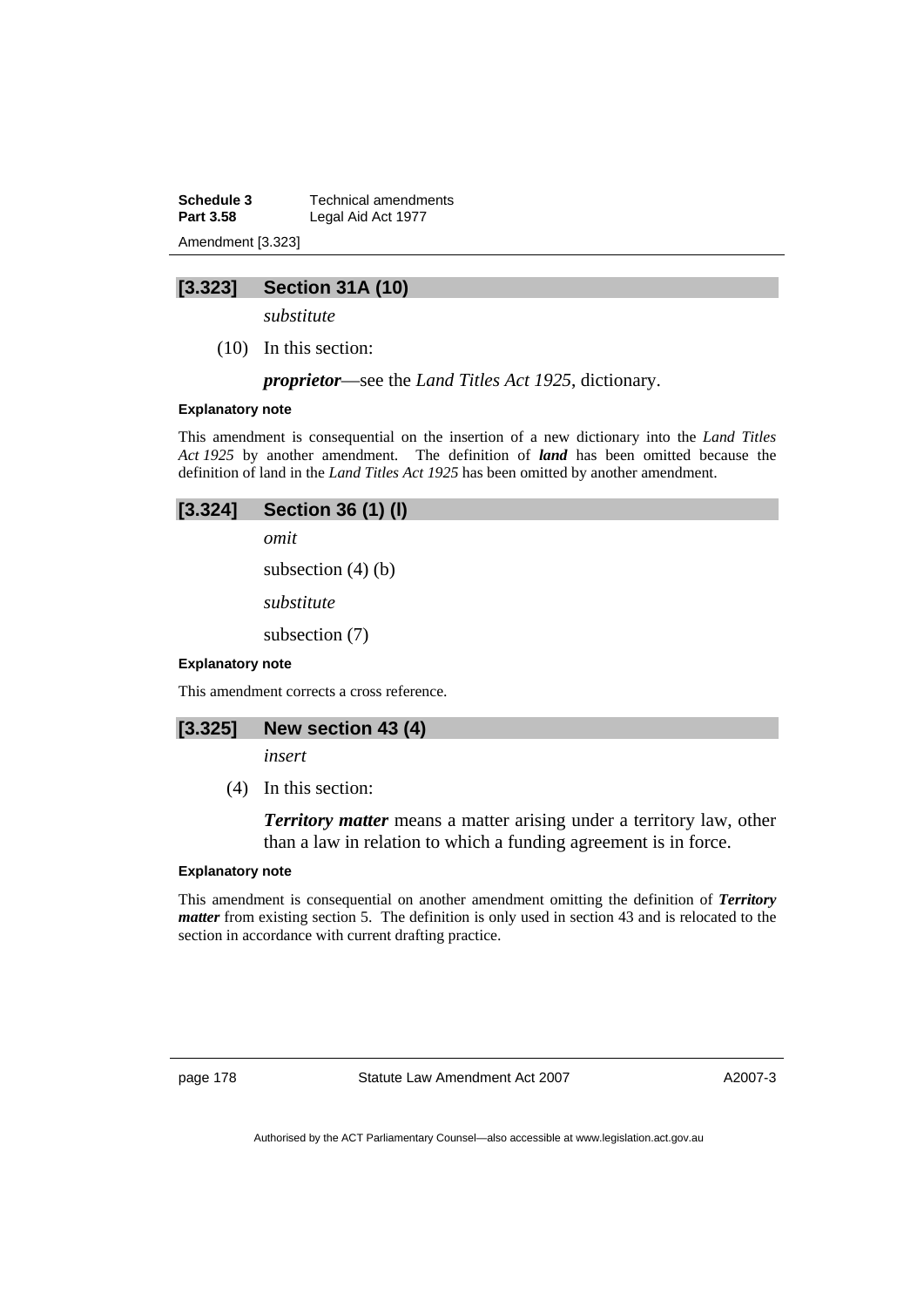Amendment [3.326]

# **[3.326] Section 47 (4)**

*substitute* 

(4) In this section:

*assets* includes property held on trust.

*financial transactions* includes financial transactions involving or related to money or property held on trust.

#### **Explanatory note**

This amendment brings the definitions into line with current drafting practice.

# **[3.327] Part 11A heading**

*substitute* 

# **Part 12 Inquiry relating to affairs of commission**

### **Explanatory note**

This amendment renumbers the heading in accordance with current drafting practice and is consequential on other amendments.

*omit* 

part 11A

*substitute* 

part 12 (Inquiry relating to affairs of commission)

#### **Explanatory note**

This amendment is consequential on the renumbering of part 11A by another amendment.

A2007-3

Statute Law Amendment Act 2007

page 179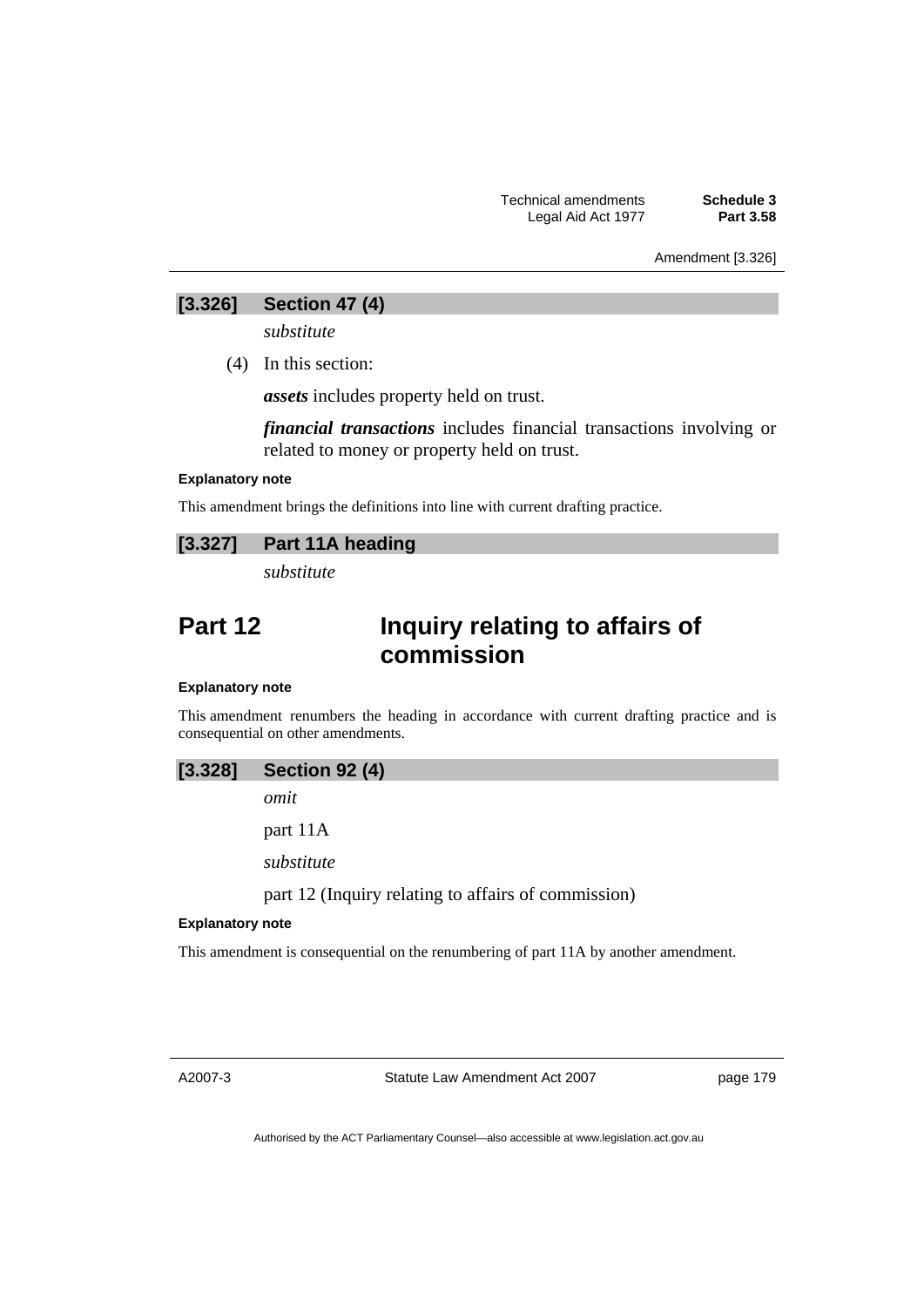**Schedule 3 Technical amendments**<br>**Part 3.58 Legal Aid Act 1977** Legal Aid Act 1977 Amendment [3.329]

# **[3.329] Section 92 (7) and (8)**

*substitute* 

(7) In this section:

*assistant*—see section 84A.

*court* includes tribunal.

*inquiry*—see section 84A.

*prescribed person*—see section 84A.

### **Explanatory note**

This amendment brings the definition provisions for the section into line with current drafting practice.

### **[3.330] Section 98**

*substitute* 

# **98 Superannuation**

Nothing in this Act authorises the provision of superannuation benefits to an officer of the commission otherwise than under the—

- (a) *Superannuation Act 1976* (Cwlth); or
- (b) *Superannuation Act 1990* (Cwlth); or
- (c) *Superannuation Act 2005* (Cwlth).

#### **Explanatory note**

This amendment inserts a reference to the *Superannuation Act 2005* (Cwlth) consequent on the closure of the scheme under the 1990 Act.

page 180 Statute Law Amendment Act 2007

A2007-3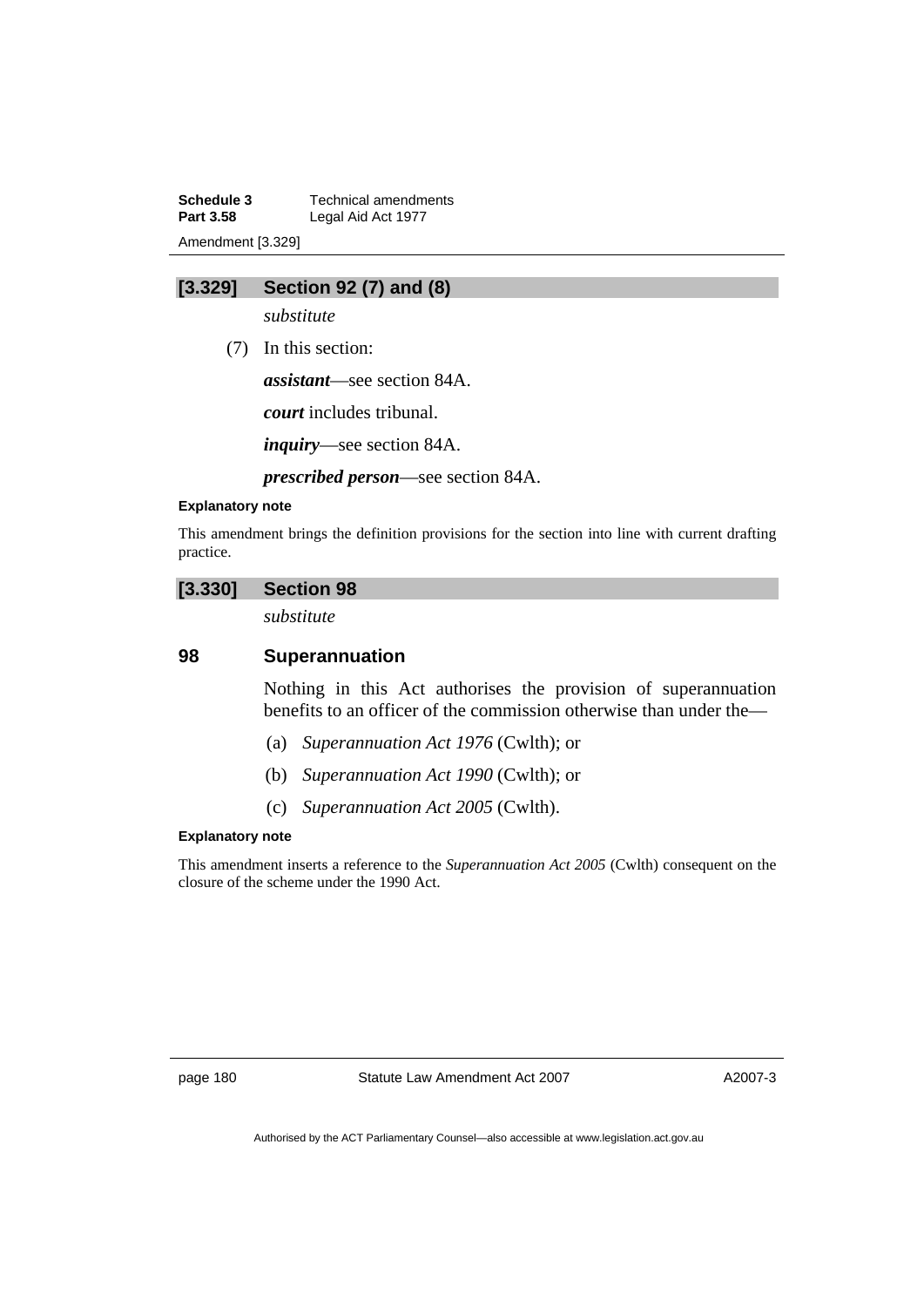#### Amendment [3.331]

# **[3.331] New dictionary**

*insert* 

# **Dictionary**

(see s 2)

*Note 1* The Legislation Act contains definitions and other provisions relevant to this Act.

- *Note 2* For example, the Legislation Act, dict, pt 1 defines the following terms:
	- ACT
	- Commonwealth
	- exercise
	- function
	- property
	- sitting day
	- **State**
	- the Territory.

*assistant*, for part 12 (Inquiry relating to affairs of commission) see section 84A.

*inquiry*, for part 12 (Inquiry relating to affairs of commission)—see section 84A.

*legal assistance*—a reference to the provision of *legal assistance* is a reference to the provision of legal services (including the giving of legal advice) without charge to the person to whom the legal services are provided or subject to the making of a payment by that person that is less than the full cost of the provision of the legal services.

*prescribed matter*, for part 12 (Inquiry relating to affairs of commission)—see section 84A.

A2007-3

Statute Law Amendment Act 2007

page 181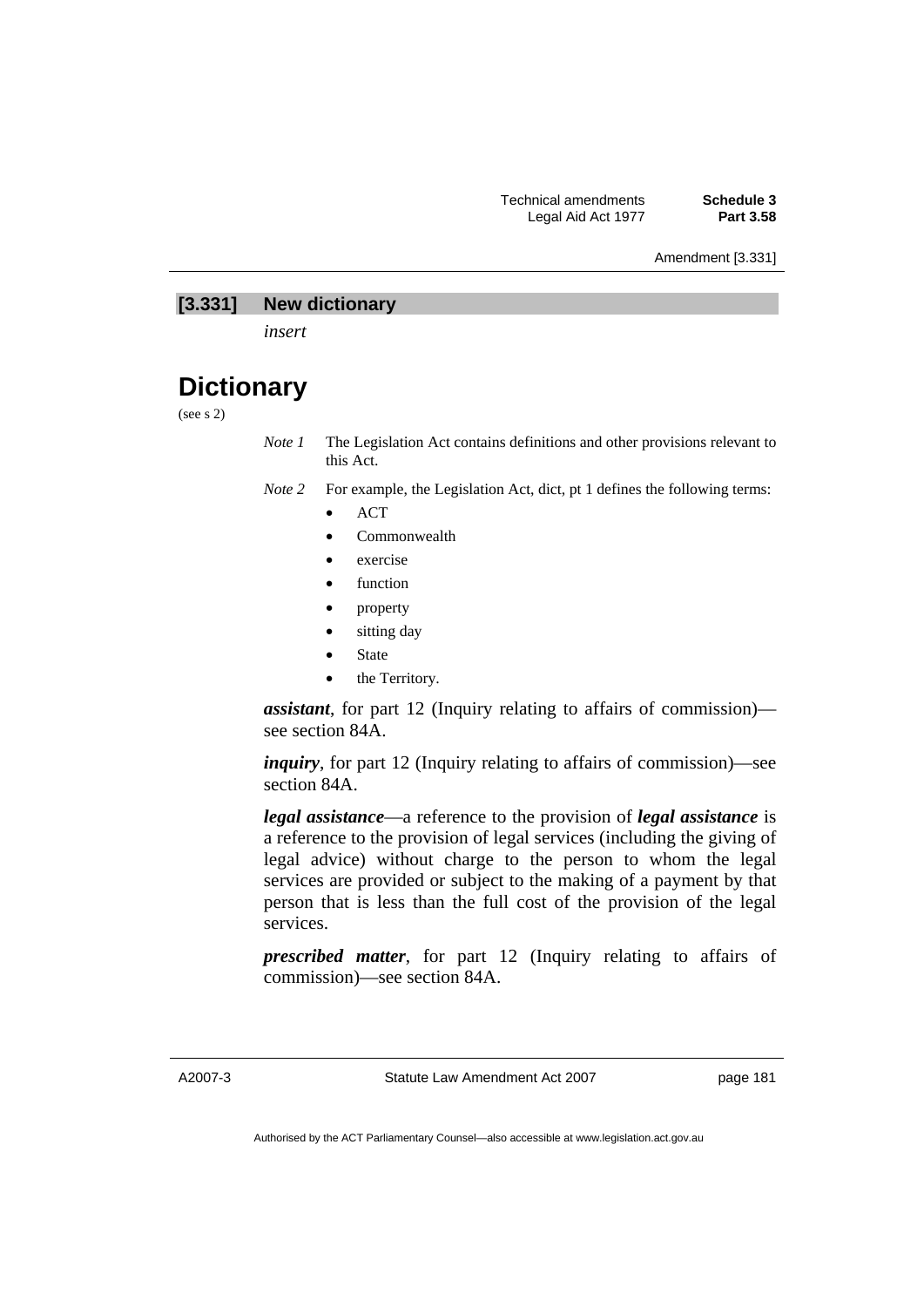| Schedule 3       | Technical amendments                         |
|------------------|----------------------------------------------|
| <b>Part 3.59</b> | Legislative Assembly (Broadcasting) Act 2001 |
|                  |                                              |

Amendment [3.332]

*prescribed person*, for part 12 (Inquiry relating to affairs of commission)—see section 84A.

#### **Explanatory note**

This amendment inserts a new dictionary in accordance with current drafting practice. It includes signpost definitions for terms that are not included in the existing interpretation section. The definition of *legal assistance* follows existing section 5 (2) which is omitted by another amendment.

# **Part 3.59 Legislative Assembly (Broadcasting) Act 2001**

# **[3.332] Dictionary, definition of** *Legislative Assembly secretariat*

*substitute* 

*Legislative Assembly secretariat***—**see the *Public Sector Management Act 1994*, dictionary.

#### **Explanatory note**

This amendment is consequential on the insertion of a new dictionary into the *Public Sector Management Act 1994* by another amendment.

# **Part 3.60 Limitation Act 1985**

# **[3.333] Dictionary, definition of** *administrator*

### *substitute*

*administrator*—see the *Administration and Probate Act 1929*, dictionary.

#### **Explanatory note**

This amendment is consequential on the insertion of a new dictionary into the *Administration and Probate Act 1929* by another amendment.

page 182 Statute Law Amendment Act 2007

A2007-3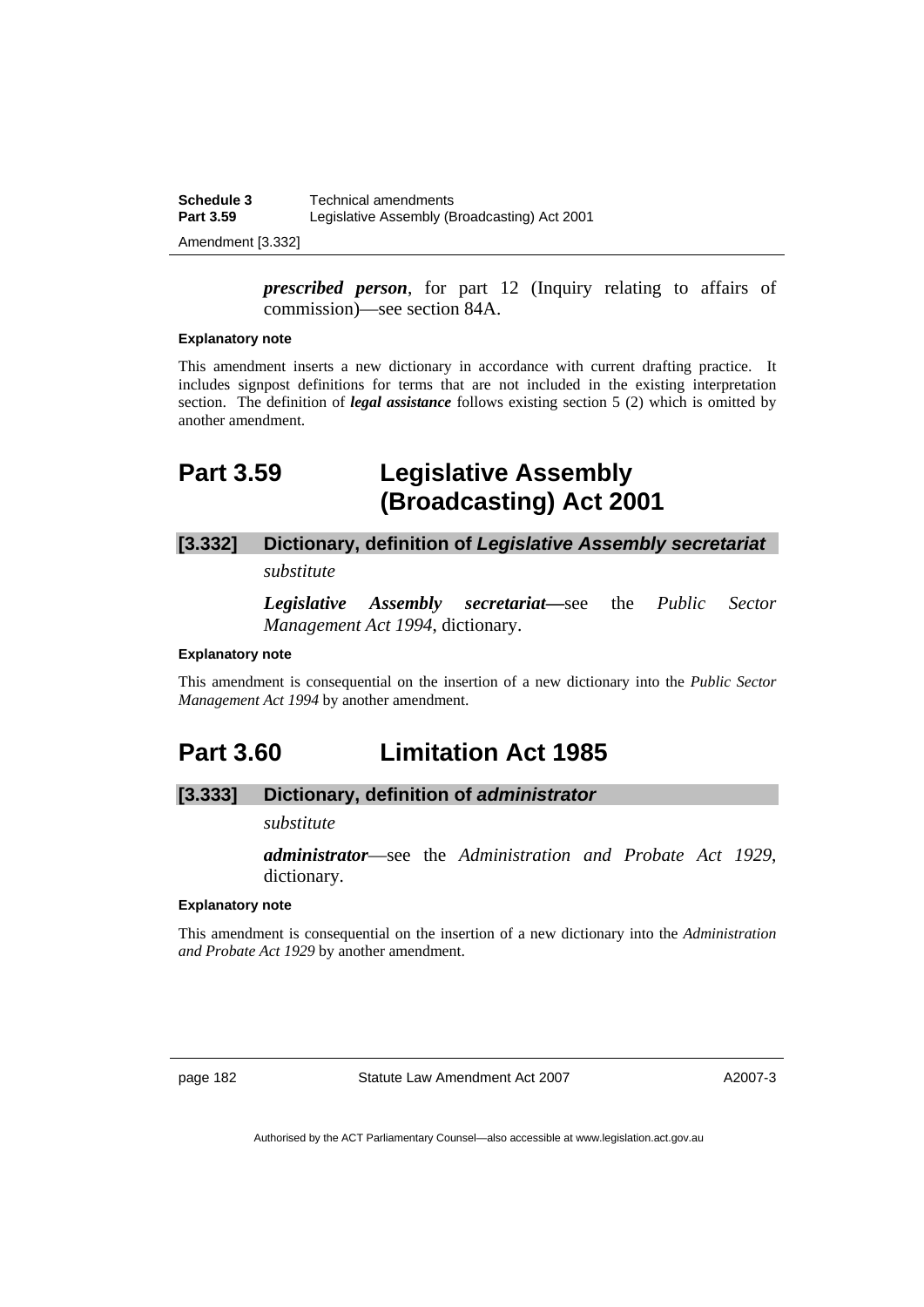Amendment [3.334]

# **Part 3.61 Liquor Act 1975**

# **[3.334] Section 2**

*omit* 

#### **Explanatory note**

This amendment is consequential on the next amendment.

# **[3.335] Section 3**

*renumber as section 2* 

#### **Explanatory note**

This amendment renumbers a section.

#### **[3.336] Section 4**

*substitute* 

# **3 Dictionary**

The dictionary at the end of this Act is part of this Act.

*Note 1* The dictionary at the end of this Act defines certain terms used in this Act, and includes references (*signpost definitions*) to other terms defined elsewhere in this Act.

> For example, the signpost definition '*licensing standards manual*—see section 33.' means that the term 'licensing standards manual' is defined in that section.

*Note* 2 A definition in the dictionary (including a signpost definition) applies to the entire Act unless the definition, or another provision of the Act, provides otherwise or the contrary intention otherwise appears (see Legislation Act,  $s$  155 and  $s$  156 (1)).

A2007-3

Statute Law Amendment Act 2007

page 183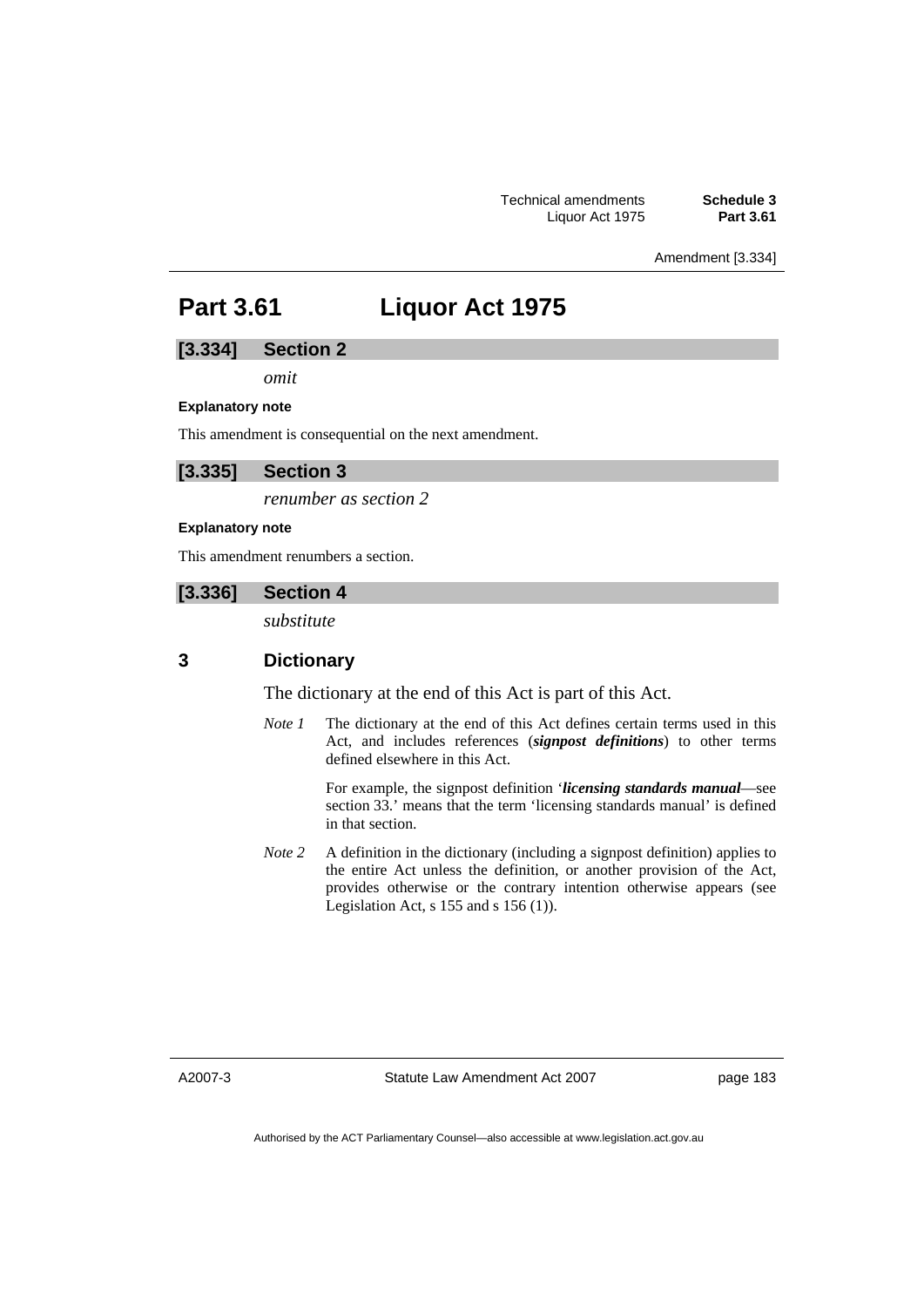**Schedule 3 Technical amendments**<br>**Part 3.61 Liquor Act 1975 Part 3.61** Liquor Act 1975 Amendment [3.337]

# **4 Notes**

A note included in this Act is explanatory and is not part of this Act.

Note See the Legislation Act, s 127 (1), (4) and (5) for the legal status of notes.

#### **Explanatory note**

This amendment brings the sequence of the dictionary provision (existing section 2 which is omitted by another amendment) and the note provision (existing section 4) into line with current drafting practice.

*omit* 

#### **Explanatory note**

Section 5 defines *licence*. There is another definition of the term in the dictionary. This amendment omits the section and is consequential on the amendment of the dictionary definition by another amendment.

# **[3.338] Section 9 (1) (f)**

*substitute* 

 (f) the honest sale by auction by an auctioneer, in the ordinary course of the auctioneer's business, of liquor on account of someone else; or

#### **Explanatory note**

This amendment omits an out-of-date reference to the repealed *Auctioneers Act 1959*. It also omits a reference to 'good faith' and substitutes 'honest', which is the current drafting term.

page 184 Statute Law Amendment Act 2007

A2007-3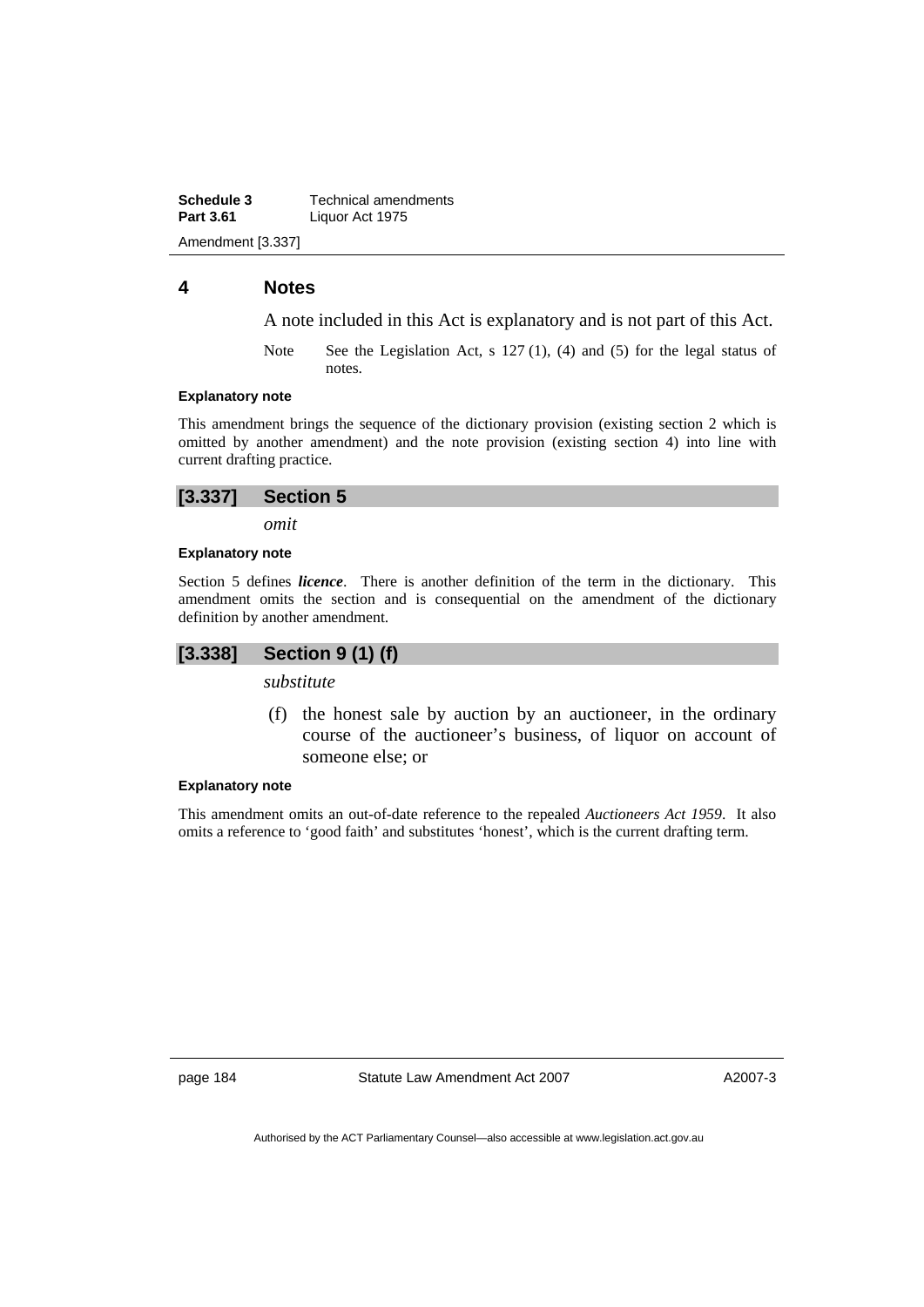#### Amendment [3.339]

# **[3.339] Section 27 (2)**

*substitute* 

- (2) Subject to subsection (3), an inspector or police officer may seize any liquor within the meaning of any of the following sections that the inspector or police officer has reasonable grounds for suspecting to be connected with the commission of an offence against the section:
	- (a) section 139 (Consumption of liquor in certain public places);
	- (b) section 152 (Sale or supply of liquor to under-age people);
	- (c) section 153 (Offence by licensee for possession or consumption of liquor by under-age people);
	- (d) section 154 (Buying, possession and consumption of liquor by under-age people);
	- (e) section 155 (Sending under-age people to obtain liquor).

#### **Explanatory note**

This amendment remakes the subsection to bring it more closely into line with current drafting practice and to make clear the meaning of 'liquor' for the section. The existing subsection provides that a seizure of liquor may be made for 'an offence against section 139, section 152, section 153, section 154 or section 155, being liquor within the meaning of that section'. It is not clear which section is being referred to. However, liquor is defined in both section 139 (5), and in section 151 for division 10.2 (where sections 152 to 155 are located), as 'a beverage that contains more than 0.5% by volume of ethyl alcohol'. Accordingly, the remade subsection links the meaning of liquor more clearly to the relevant section.

### **[3.340] Section 28 (3) (a)**

#### *substitute*

 (a) put a sample of the liquor that is sufficient for the purposes of analysis in a container; and

#### **Explanatory note**

This amendment updates language.

A2007-3

Statute Law Amendment Act 2007

page 185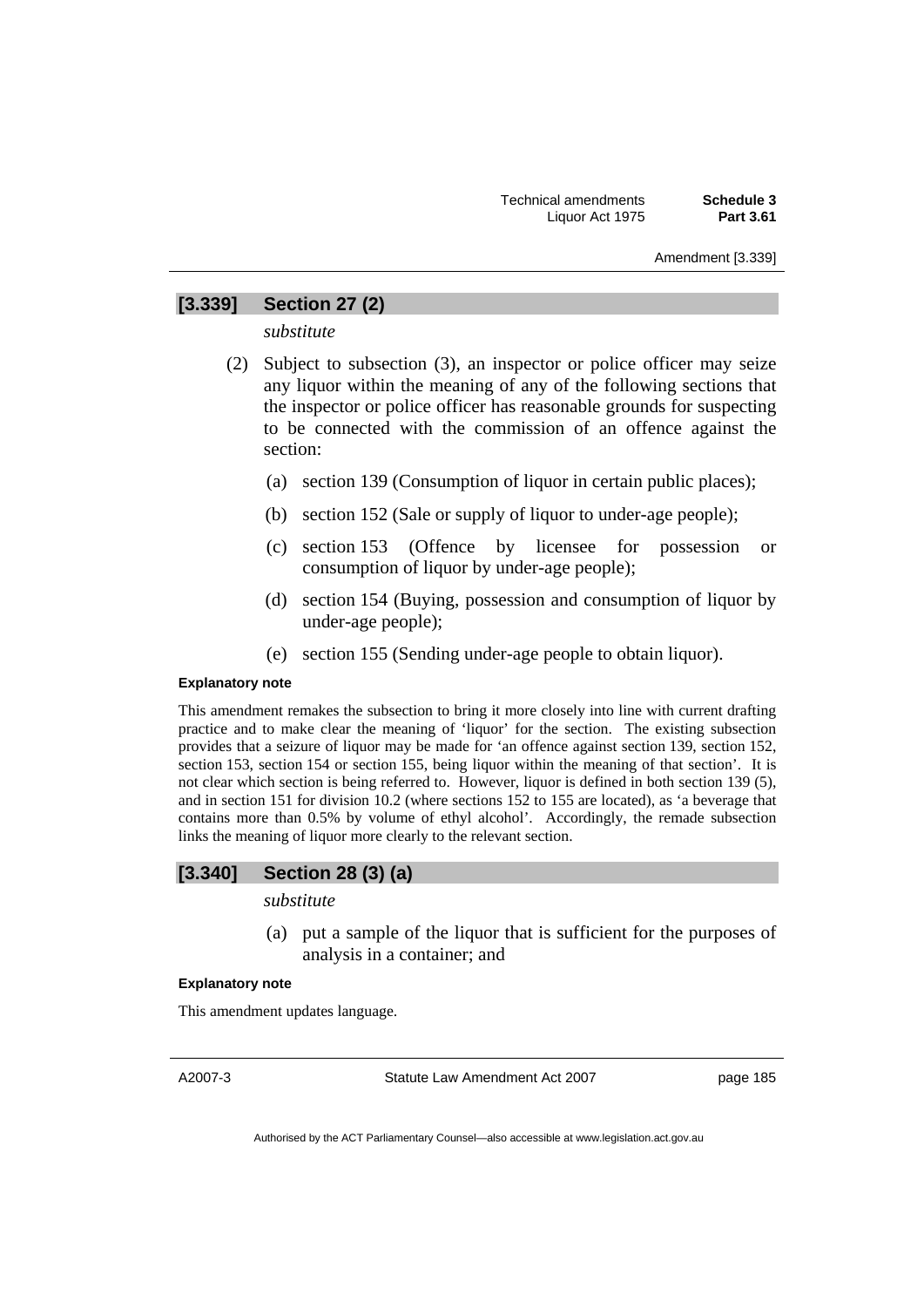**Schedule 3 Technical amendments**<br>**Part 3.61 Liquor Act 1975 Part 3.61** Liquor Act 1975 Amendment [3.341]

# **[3.341] Dictionary**

*omit* 

(see s 2)

*substitute* 

(see s 3)

#### **Explanatory note**

This amendment is consequential on the remaking of the dictionary provision (existing section 2) by another amendment.

### **[3.342] Dictionary, note 2, new dot point**

*insert* 

• chief police officer

#### **Explanatory note**

This amendment inserts an additional term into the dictionary note.

### **[3.343] Dictionary, definition of** *licence*

### *substitute*

*licence* means a licence under this Act, and includes (except in part 4 (Licences)) the renewal of a licence.

#### **Explanatory note**

This amendment remakes the definition to combine the effect of existing section 5 (which is repealed by another amendment) with the existing definition of the term in the dictionary.

# **[3.344] Dictionary, definition of** *public place*

### *substitute*

*public place* means any street, road, public park, reserve or other place that the public is entitled to use or that is open to, or used by, the public (whether or not for payment), including—

- (a) a shop, and any place occupied in relation to a shop; and
- (b) a factory, and any place occupied in relation to, a factory; and

page 186 Statute Law Amendment Act 2007

A2007-3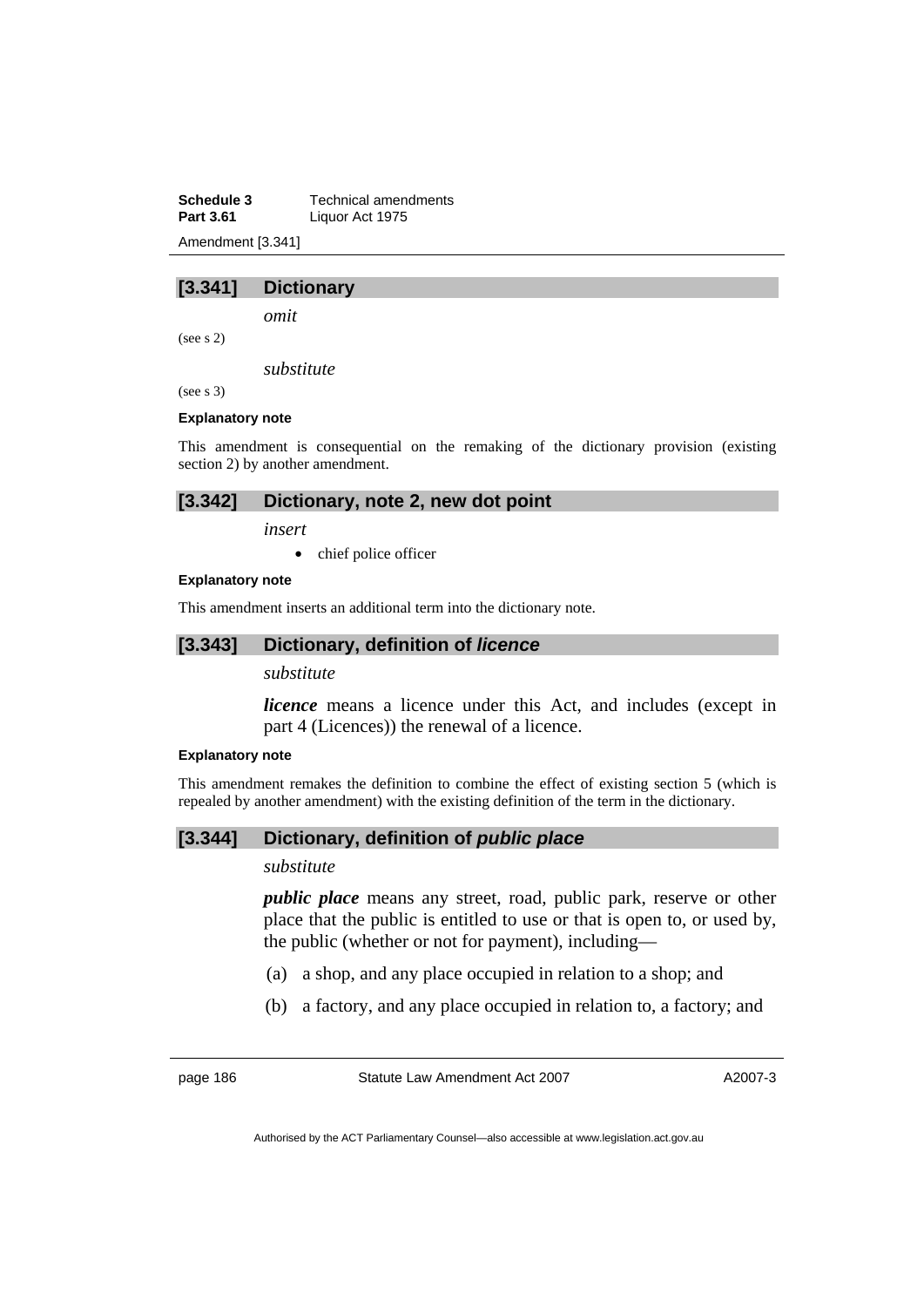Amendment [3.345]

- (c) a building or part of a building occupied by a club, and any place occupied in relation to a club; and
- (d) any private property that is commonly used by the public, whether as trespassers or otherwise.

#### **Explanatory note**

This amendment omits a reference to the *Public Parks Act 1928* which has been repealed, and updates the language of the definition to bring it more closely into line with current drafting practice.

# **Part 3.62 Listening Devices Act 1992**

# **[3.345] Section 1**

*substitute* 

# **1 Name of Act**

This Act is the *Listening Devices Act 1992*.

#### **Explanatory note**

This amendment brings the naming section into line with current drafting practice.

### **[3.346] Section 2, definition of** *engage in conduct*

*omit* 

#### **Explanatory note**

This amendment omits a definition that is included in an updated form in the new dictionary that is inserted by another amendment.

# **[3.347] Section 2, definitions (as amended)**

*relocate to dictionary* 

#### **Explanatory note**

This amendment relocates the definitions to a new dictionary that is inserted by another amendment.

A2007-3

Statute Law Amendment Act 2007

page 187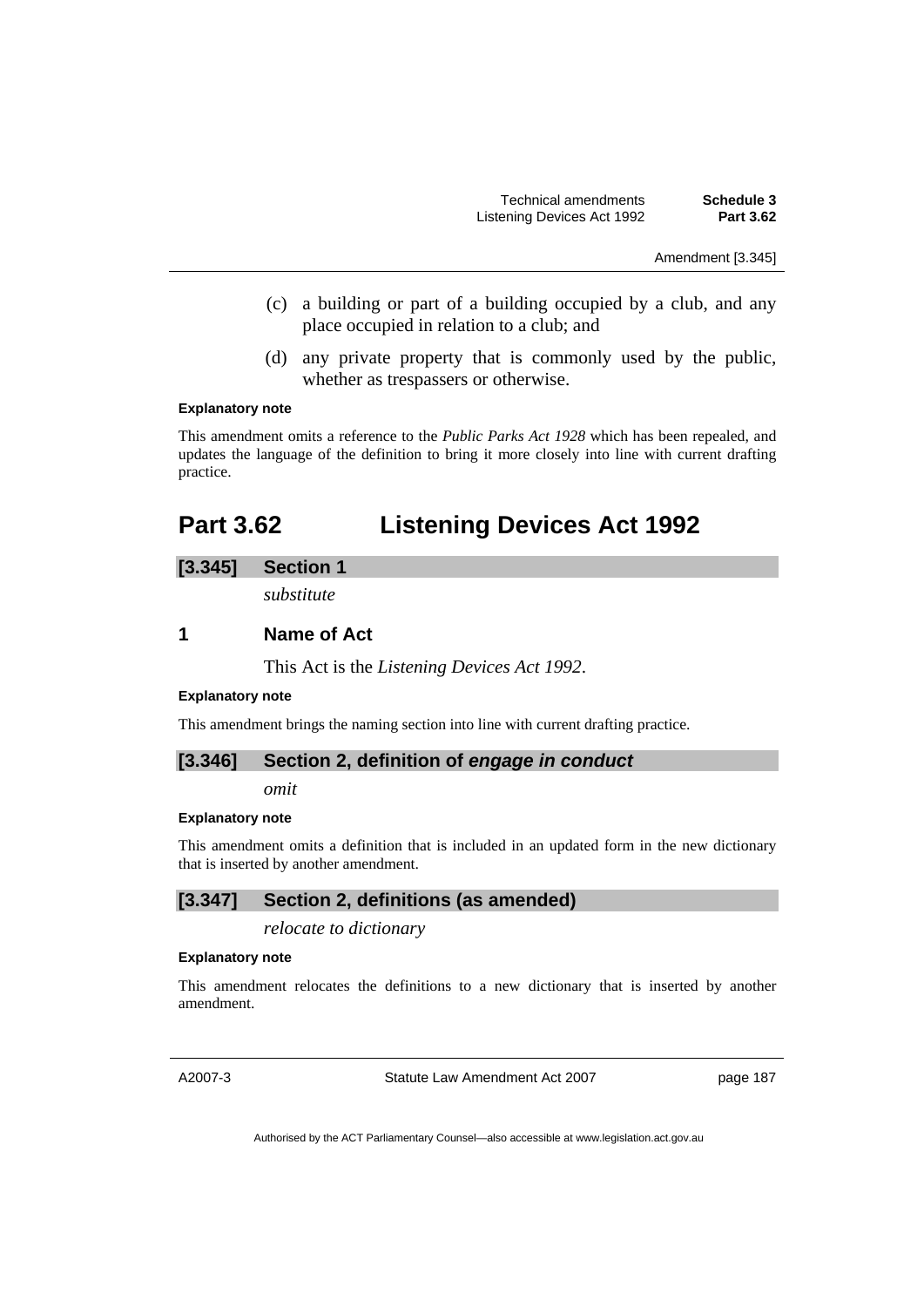**Schedule 3 Technical amendments**<br>**Part 3.62 Listening Devices Act 1 Listening Devices Act 1992** Amendment [3.348]

# **[3.348] Section 2, remainder**

*substitute* 

# **2 Dictionary**

The dictionary at the end of this Act is part of this Act.

*Note 1* The dictionary at the end of this Act defines certain terms used in this Act, and includes references (*signpost definitions*) to other terms defined elsewhere.

> For example, the signpost definition '*engage in conduct*—see the Criminal Code, section 13.' means that the term 'engage in conduct' is defined in that section and the definition applies to this Act.

*Note 2* A definition in the dictionary (including a signpost definition) applies to the entire Act unless the definition, or another provision of the Act, provides otherwise or the contrary intention otherwise appears (see Legislation Act,  $s$  155 and  $s$  156 (1)).

#### **Explanatory note**

This amendment inserts a standard dictionary provision consequent on the insertion of a new dictionary by another amendment.

#### **[3.349] New dictionary**

*insert* 

# **Dictionary**

(see s 2)

*Note 1* The Legislation Act contains definitions and other provisions relevant to this Act.

*Note 2* For example, the Legislation Act, dict, pt 1, defines the following terms:

- Commonwealth
- contravene
- disallowable instrument (see s 9)

page 188 Statute Law Amendment Act 2007

A2007-3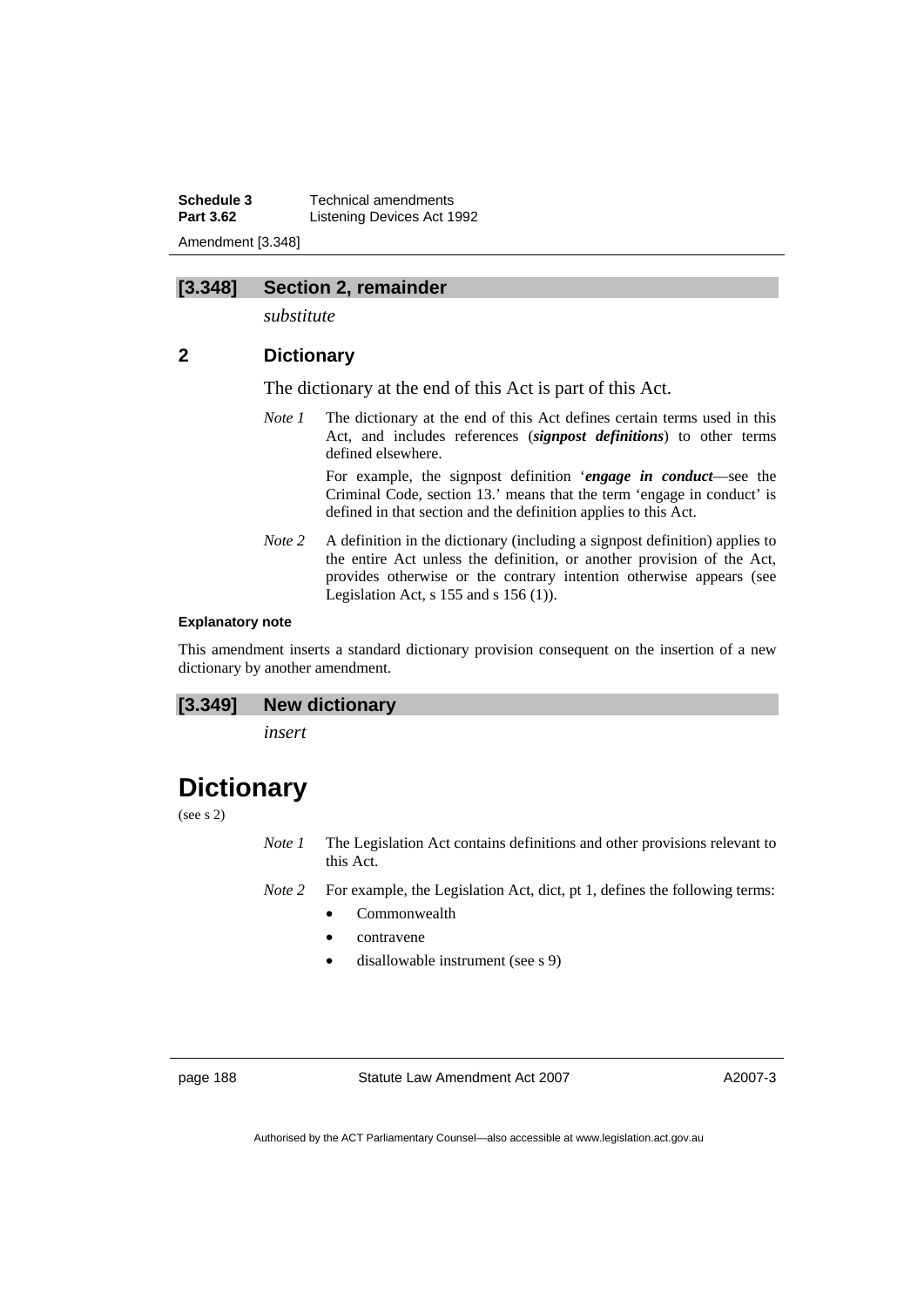Amendment [3.350]

- **Executive**
- *individual*
- penalty unit (see s 133)
- person
- the Territory.

*engage in conduct*—see the Criminal Code, section 13.

*evidence*—giving of *evidence* of a private conversation, for part 3 (Evidence)—see section 9.

#### **Explanatory note**

This amendment inserts a new dictionary in accordance with current drafting practice. It includes a new definition of *engage in conduct* consequent on the omission of the definition of this term from section 2 by another amendment. It also inserts a signpost definition of *evidence* in accordance with current drafting practice.

# **Part 3.63 Long Service Leave Act 1976**

# **[3.350] Section 13D (4) (a)**

*omit*  a natural person *substitute*  an individual

#### **Explanatory note**

This amendment updates language.

A2007-3

Statute Law Amendment Act 2007

page 189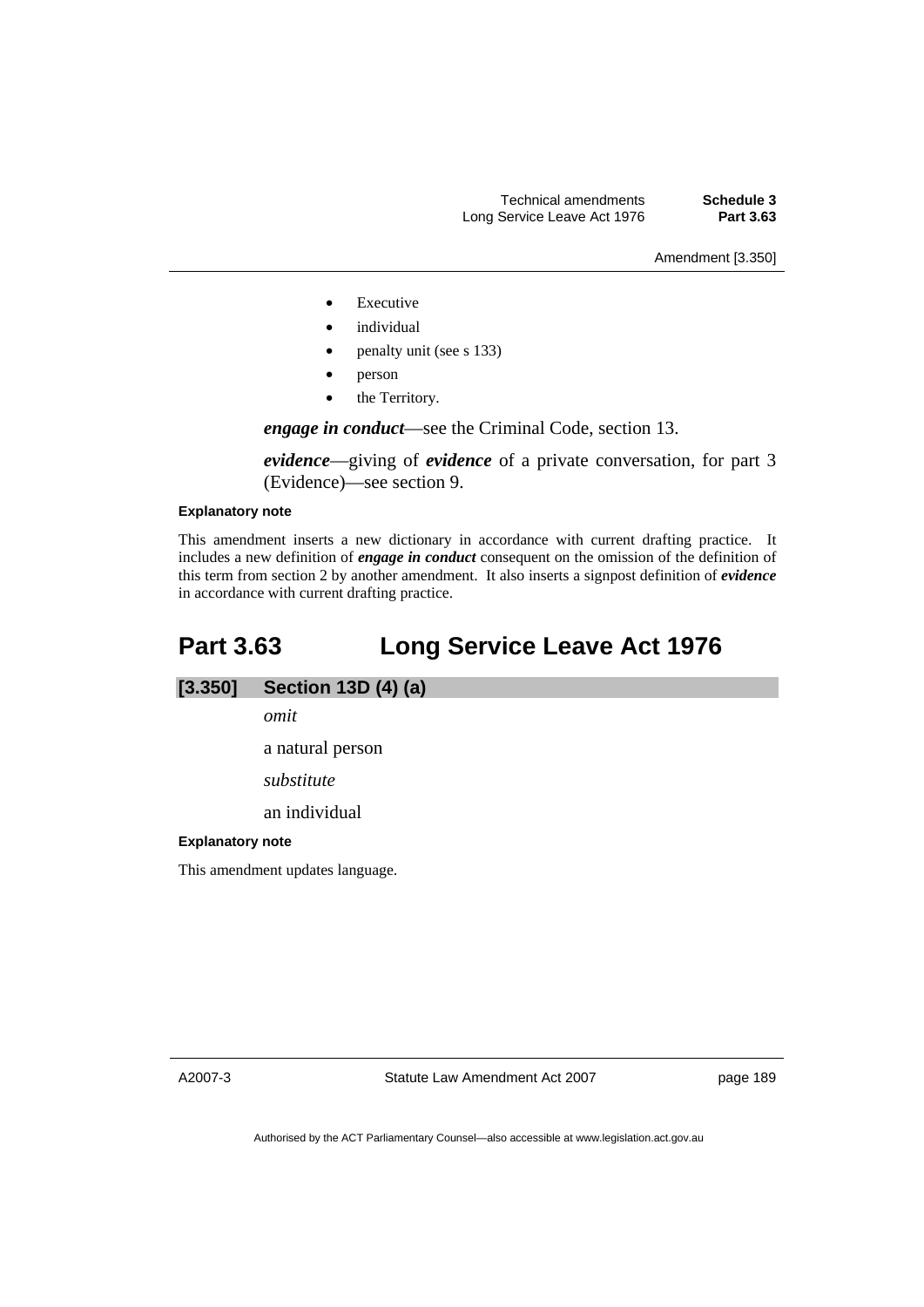**Schedule 3 Technical amendments**<br>**Part 3.63 Long Service Leave Act Long Service Leave Act 1976** Amendment [3.351]

# **[3.351] Section 13J**

*substitute* 

# **13J Liability**

An action or other proceeding does not lie against the registrar or an authorised officer in relation to an honest act or omission in the exercise of his or her functions under this Act.

*Note* A reference to an Act includes a reference to the statutory instruments made or in force under the Act, including any regulation (see Legislation Act, s 104).

#### **Explanatory note**

This amendment brings the section more closely into line with current drafting practice. In particular, it omits a reference to 'good faith' and substitutes 'honest', which is the current drafting term.

# **[3.352] Section 13K**

*substitute* 

# **13K Delegation by registrar**

The registrar may delegate to a person the registrar's functions under this Act, other than the registrar's powers under section 13F (Review of directions by registrar).

*Note* For the making of delegations and the exercise of delegated functions, see the Legislation Act, pt 19.4.

#### **Explanatory note**

This amendment updates the delegation provision. The reference to 'any of the registrar's powers' is omitted because the Legislation Act, section 234 allows the delegation of any part of functions that may be delegated.

page 190 Statute Law Amendment Act 2007

A2007-3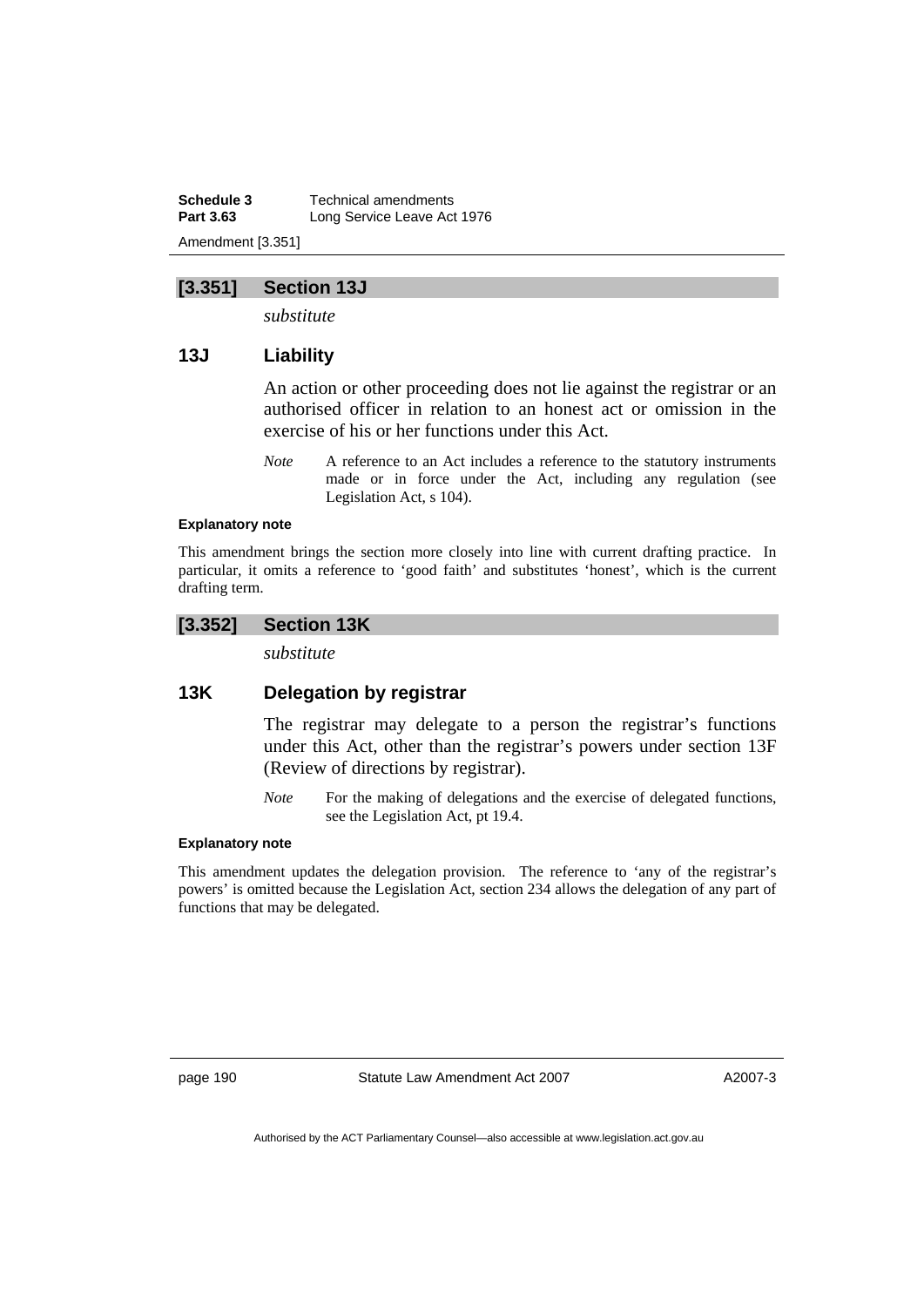Amendment [3.353]

# **[3.353] Section 17 (2), new note**

*insert* 

*Note* For other provisions about forms, see the Legislation Act, s 255.

#### **Explanatory note**

This amendment inserts a standard note to assist users of the legislation.

# **Part 3.64 Machinery Act 1949**

# **[3.354] Section 1**

*substitute* 

# **1 Name of Act**

This Act is the *Machinery Act 1949*.

#### **Explanatory note**

This amendment brings the naming section into line with current drafting practice.

# **[3.355] Section 2, definitions**

*relocate to dictionary* 

#### **Explanatory note**

This amendment relocates the definitions to a new dictionary that is inserted by another amendment.

### **[3.356] Section 2, remainder**

*substitute* 

# **2 Dictionary**

The dictionary at the end of this Act is part of this Act.

*Note 1* The dictionary at the end of this Act defines certain terms used in this Act.

A2007-3

Statute Law Amendment Act 2007

page 191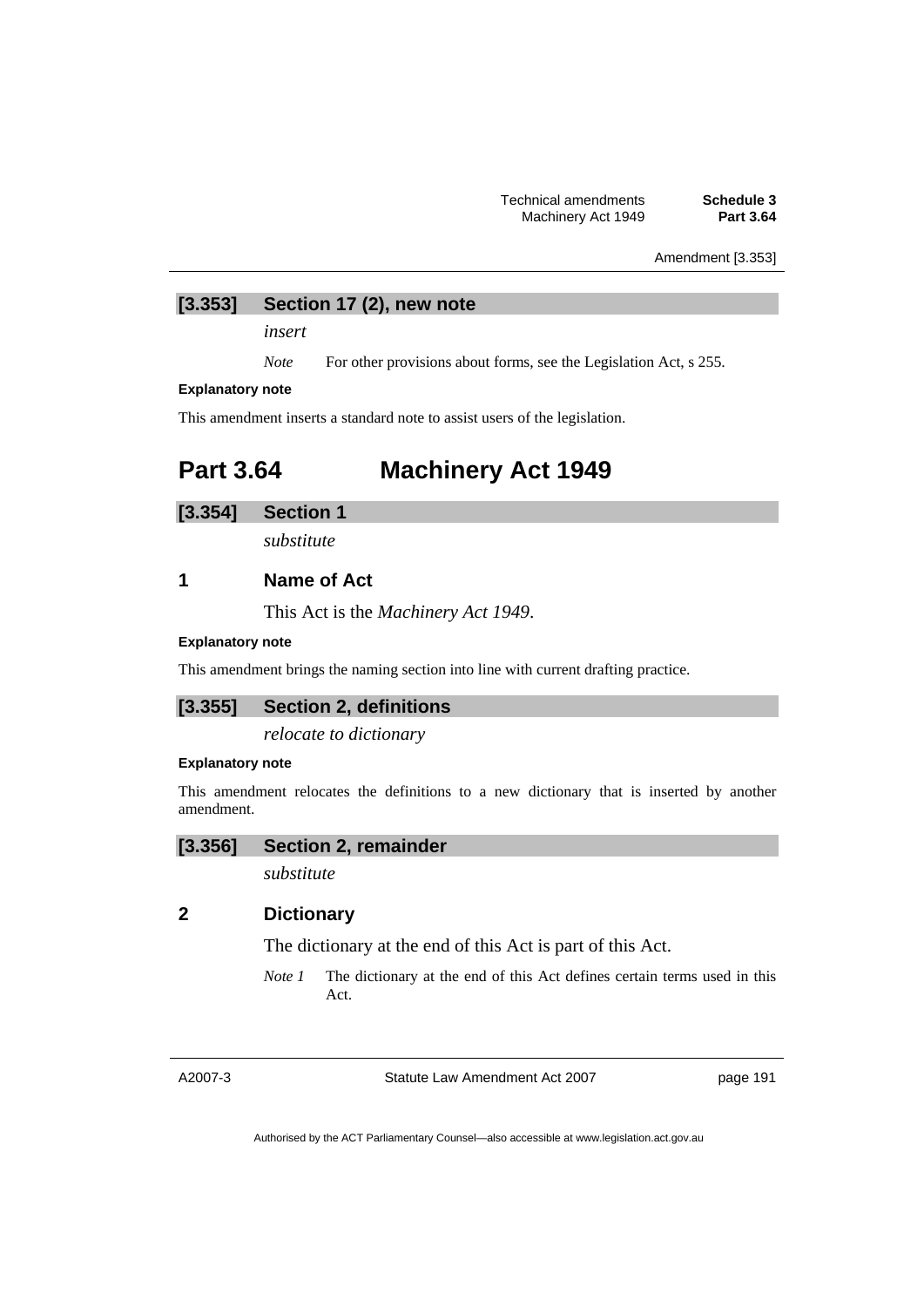| Schedule 3<br><b>Part 3.64</b> | Technical amendments |
|--------------------------------|----------------------|
|                                | Machinery Act 1949   |
| Amendment [3.357]              |                      |

*Note 2* A definition in the dictionary applies to the entire Act unless the definition, or another provision of the Act, provides otherwise or the contrary intention otherwise appears (see Legislation Act, s 155 and s 156 (1)).

### **2A Notes**

A note included in this Act is explanatory and is not part of this Act.

*Note* See the Legislation Act, s 127 (1), (4) and (5) for the legal status of notes.

#### **Explanatory note**

This amendment inserts standard dictionary and notes provisions consequent on the insertion of a new dictionary by another amendment.

# **[3.357] Sections 3 and 4**

*substitute* 

# **3 Chief Inspector of Machinery**

- (1) The chief executive must appoint a public servant as the Chief Inspector of Machinery.
	- *Note 1* For the making of appointments (including acting appointments), see the Legislation Act, pt 19.3.
	- *Note* 2 In particular, an appointment may be made by naming a person or nominating the occupant of a position (see Legislation Act, s 207).
- (2) Until the chief executive makes an appointment under subsection (1), the chief inspector is the public servant for the time being exercising the duties of the public service office the duties of which include exercising the functions of the chief inspector.
- (3) Subsection (2) is a law to which the Legislation Act, section 88 (Repeal does not end effect of transitional laws etc) applies.

A2007-3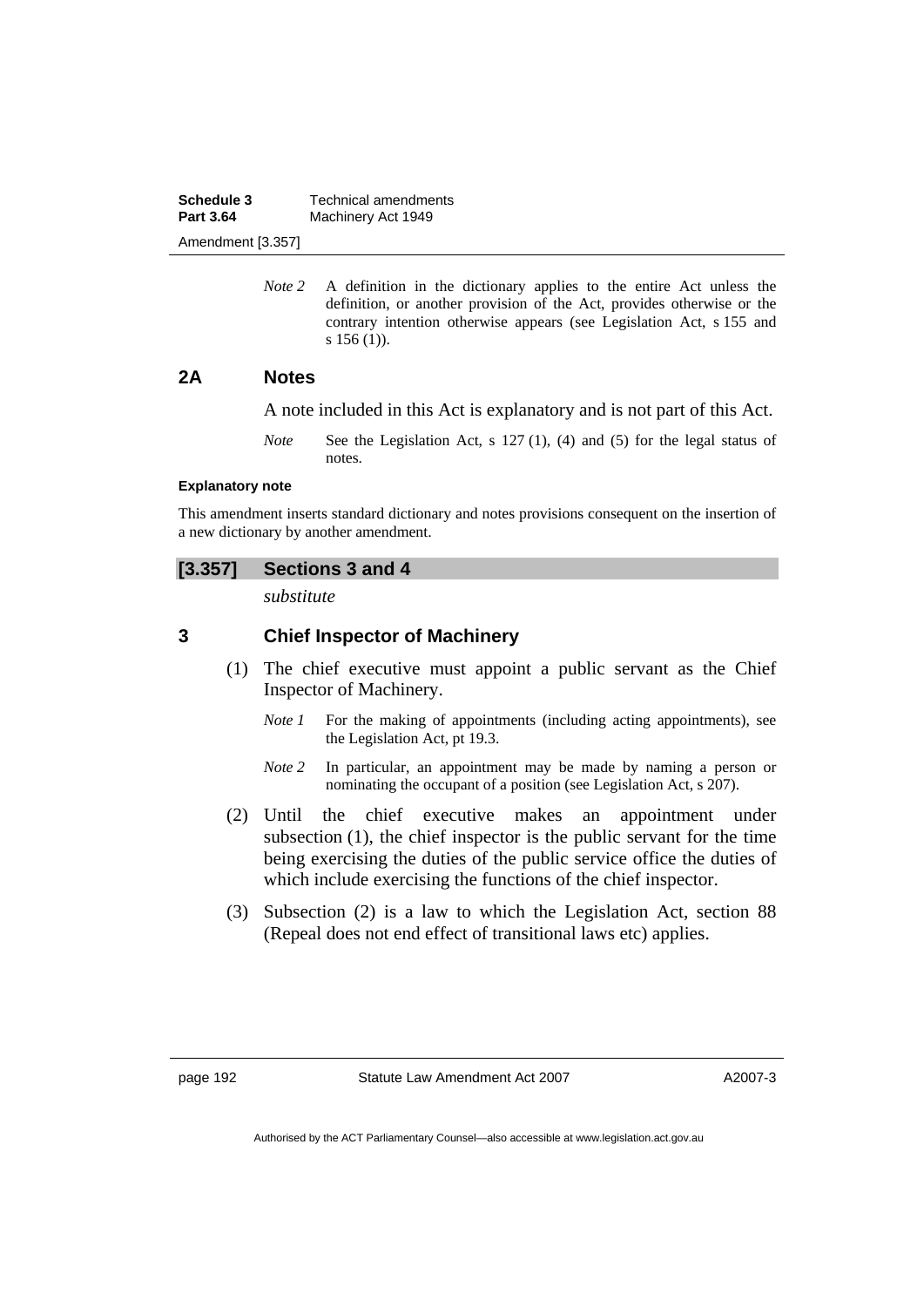(4) Subsections (2) and (3) and this subsection expire 1 year after the day this section commences.

# **4 Inspectors of machinery**

- (1) The chief executive may appoint a public servant as an inspector.
	- *Note 1* For the making of appointments (including acting appointments), see the Legislation Act, pt 19.3.
	- *Note 2* In particular, an appointment may be made by naming a person or nominating the occupant of a position (see Legislation Act, s 207).
- (2) The chief inspector is also an inspector.
- (3) Until the chief executive makes an appointment under subsection (1), an inspector is, in addition to the chief inspector, a public servant for the time being exercising the duties of a public service office the duties of which include exercising the functions of an inspector.
- (4) Subsection (3) is a law to which the Legislation Act, section 88 (Repeal does not end effect of transitional laws etc) applies.
- (5) Subsections (3) and (4) and this subsection expire 1 year after the day this section commences.

#### **Explanatory note**

This amendment removes the requirement that the chief executive must create and maintain offices of the chief inspector and inspector in the public service. The Legislation Act, section 207 provides that an appointment may be made by naming the person appointed or by nominating the occupant of a position (however described), at a particular time or from time to time.

The amendment includes transitional arrangements that operate until new appointments are made. Proposed section 3 (3) and section 4 (4) ensure that these transitional arrangements will, if necessary, continue to operate after the expiry of proposed section 3 (2) to (4) and section 4 (3) to (5). The amendment also inserts standard notes about appointments.

A2007-3

Statute Law Amendment Act 2007

page 193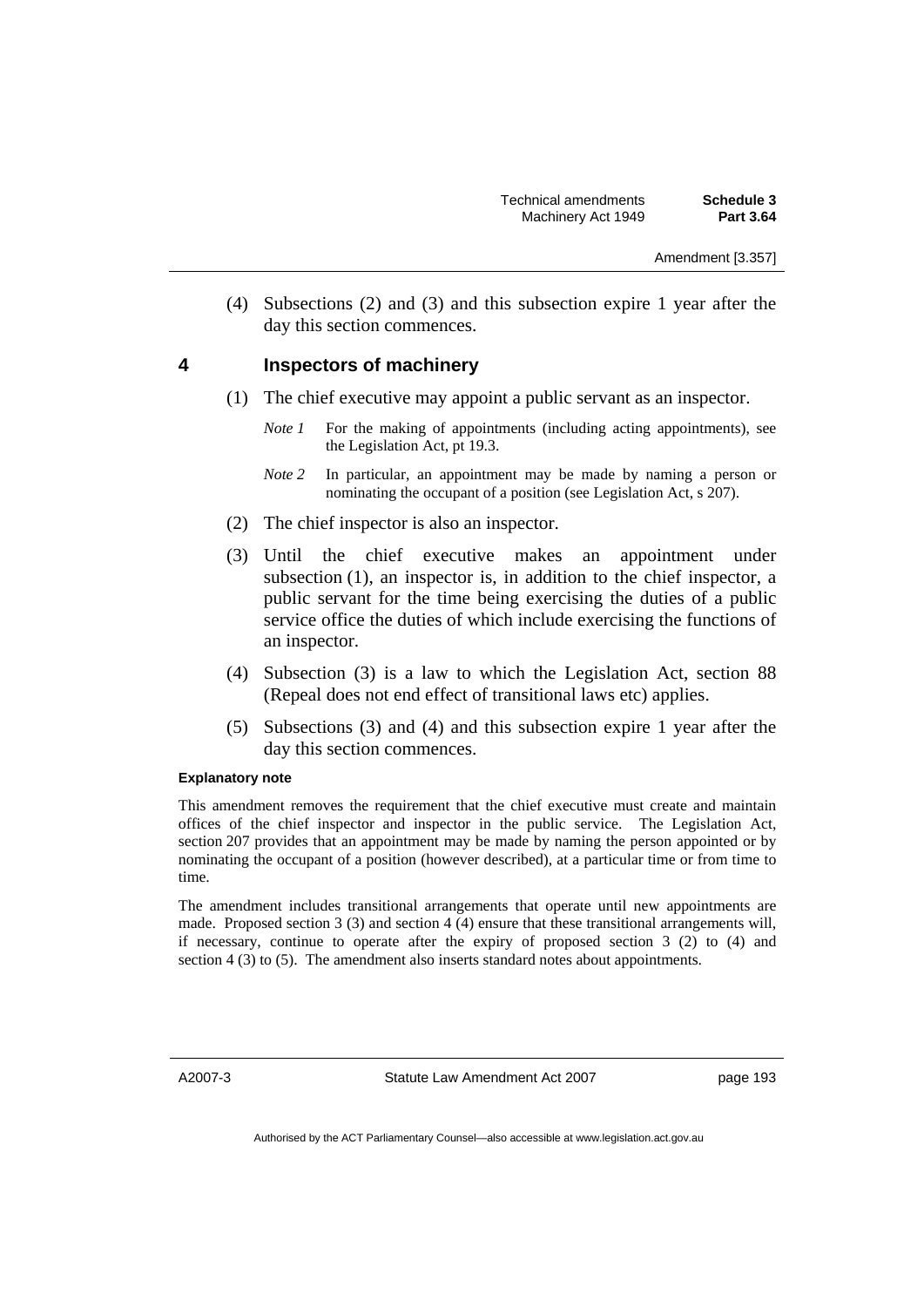**Schedule 3 Technical amendments**<br>**Part 3.65 Machinery Regulation 1 Machinery Regulation 1950** 

Amendment [3.358]

#### **[3.358] Section 6 (2), new note**

*insert* 

*Note* For other provisions about forms, see the Legislation Act, s 255.

#### **Explanatory note**

This amendment inserts a standard note to assist users of the legislation.



*insert* 

# **Dictionary**

(see s 2)

- *Note 1* The Legislation Act contains definitions and other provisions relevant to this Act.
- *Note 2* For example, the Legislation Act, dict, pt 1, defines the following terms:
	- chief executive (see s 163)
	- Minister (see s 162).

#### **Explanatory note**

This amendment inserts a new dictionary in accordance with current drafting practice.

# **Part 3.65 Machinery Regulation 1950**

# **[3.360] Section 4, definitions of** *chief inspector* **and** *inspector*

*omit* 

#### **Explanatory note**

This amendment omits unnecessary definitions of terms which are defined in the *Machinery Act 1949* and which apply to the regulation (see Legislation Act, s 148).

page 194 Statute Law Amendment Act 2007

A2007-3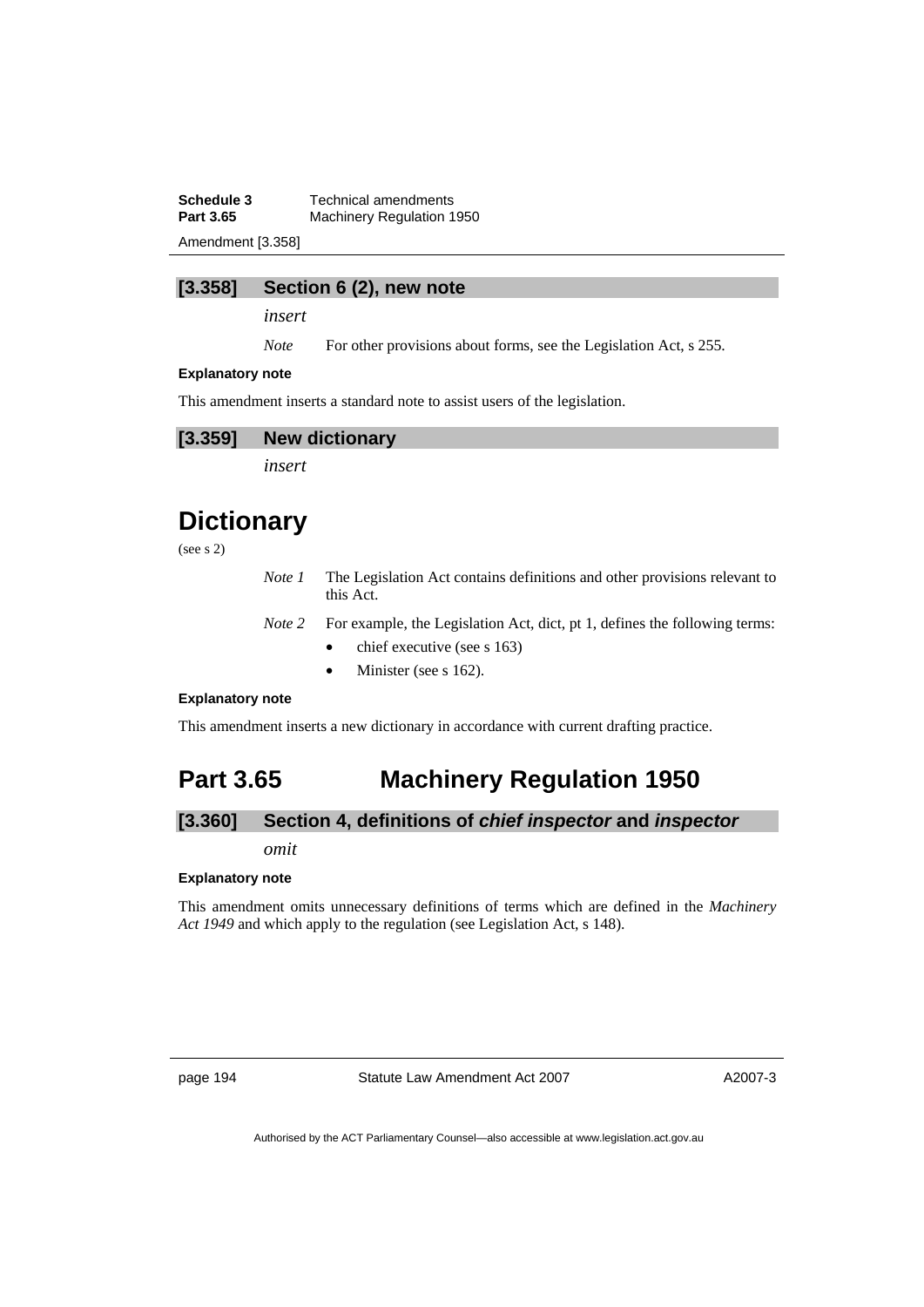Amendment [3.361]

# **[3.361] Section 4, definitions (as amended)**

*relocate to dictionary* 

#### **Explanatory note**

This amendment relocates the definitions to a new dictionary that is inserted by another amendment.

# **[3.362] Section 4, remainder**

*substitute* 

# **2 Dictionary**

The dictionary at the end of this regulation is part of this regulation.

*Note 1* The dictionary at the end of this regulation defines certain terms used in this regulation, and includes references (*signpost definitions*) to other terms defined elsewhere in this regulation.

> For example, the signpost definition '*ear protection device*, for part 4 (Noise)—see section 22A.' means that the term 'ear protection device' is defined in that section for part 4.

*Note 2* A definition in the dictionary (including a signpost definition) applies to the entire regulation unless the definition, or another provision of the regulation, provides otherwise or the contrary intention otherwise appears (see Legislation Act, s 155 and s 156 (1)).

# **3 Notes**

A note included in this regulation is explanatory and is not part of this regulation.

*Note* See the Legislation Act, s 127 (1), (4) and (5) for the legal status of notes.

### **Explanatory note**

This amendment inserts standard dictionary and notes provisions consequent on the insertion of a new dictionary by another amendment.

A2007-3

Statute Law Amendment Act 2007

page 195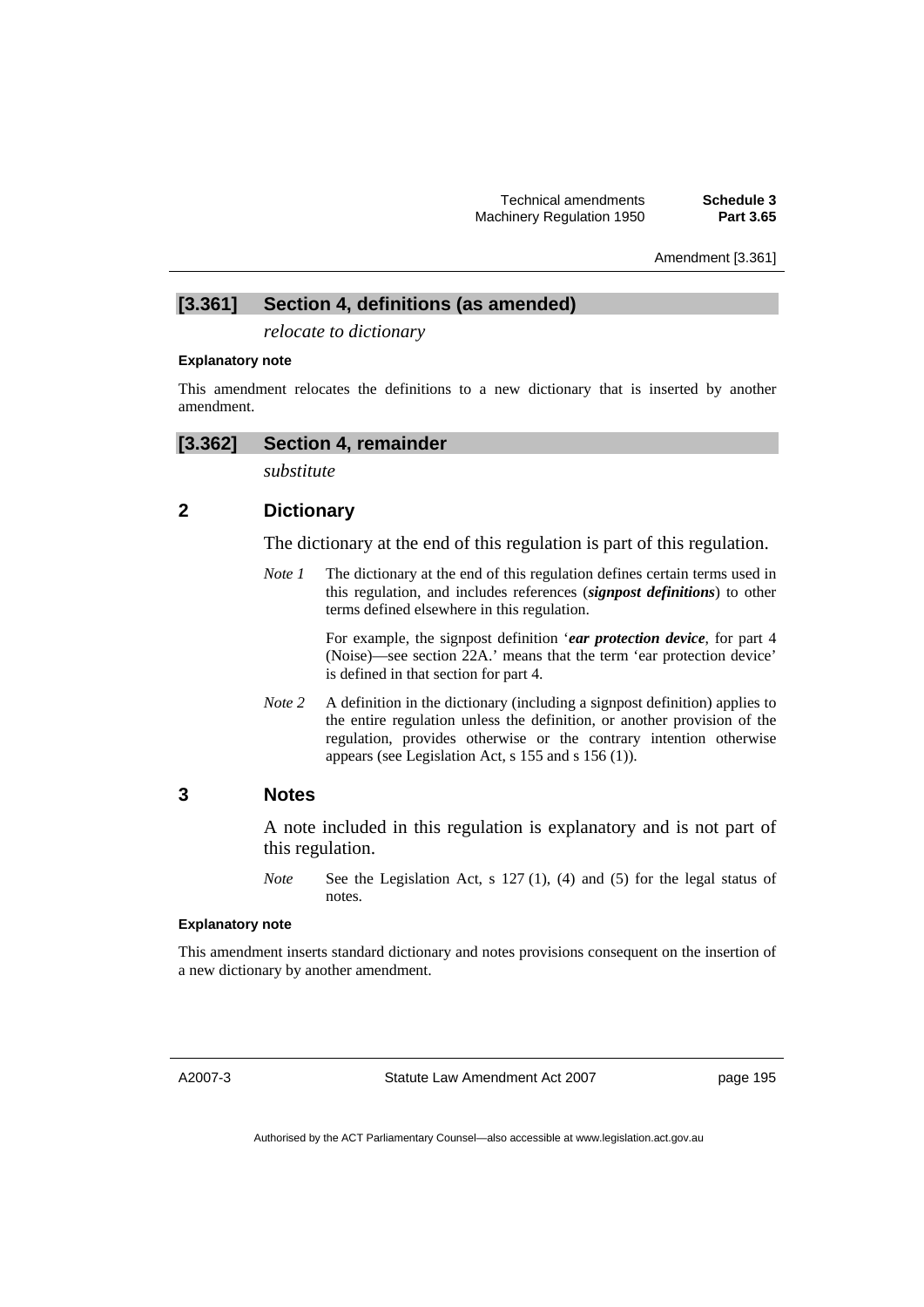**Schedule 3 Technical amendments**<br>**Part 3.65 Machinery Regulation 1 Machinery Regulation 1950** 

Amendment [3.363]

# **[3.363] Sections 17 (1), 19 (1) and 20, new note**

*insert* 

*Note* For how documents may be served, see the Legislation Act, pt 19.5.

#### **Explanatory note**

This amendment inserts notes to assist users of the legislation.

| [3.364] | Parts 3A and 4 |
|---------|----------------|
|---------|----------------|

*renumber as parts 4 and 5* 

#### **Explanatory note**

This amendment renumbers parts of the regulation.

# **[3.365] Section 24**

*omit* 

#### **Explanatory note**

This amendment omits a redundant provision about the service of documents. The Legislation Act, part 19.5 provides for the service of documents.

page 196 Statute Law Amendment Act 2007

A2007-3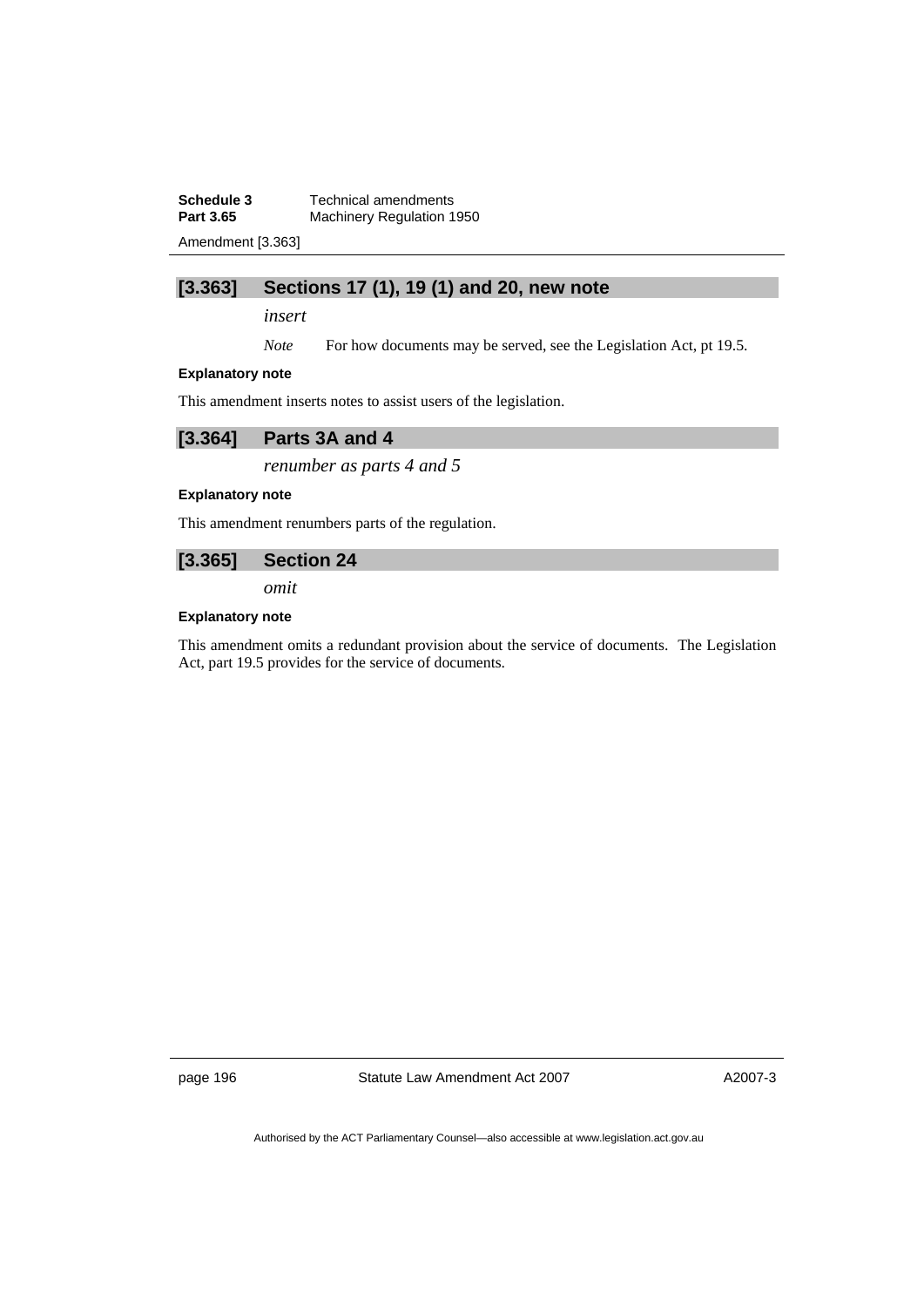#### Amendment [3.366]

# **[3.366] New dictionary**

*insert* 

# **Dictionary**

(see s 2)

- *Note 1* The Legislation Act contains definitions and other provisions relevant to this regulation.
- *Note 2* For example, the Legislation Act, dict, pt 1, defines the following terms:
	- Minister (see s 162)
	- notifiable instrument (see s 10)
	- person.
- *Note 3* Terms used in this regulation have the same meaning that they have in the *Machinery Act 1949* (see Legislation Act, s 148). For example, the following terms are defined in the *Machinery Act 1949*, dict:
	- chief inspector
	- inspector.

*ear protection device*, for part 4 (Noise)—see section 22A.

#### **Explanatory note**

This amendment inserts a new dictionary in accordance with current drafting practice. It includes a signpost definition for a term that is not included in the existing interpretation section.

A2007-3

Statute Law Amendment Act 2007

page 197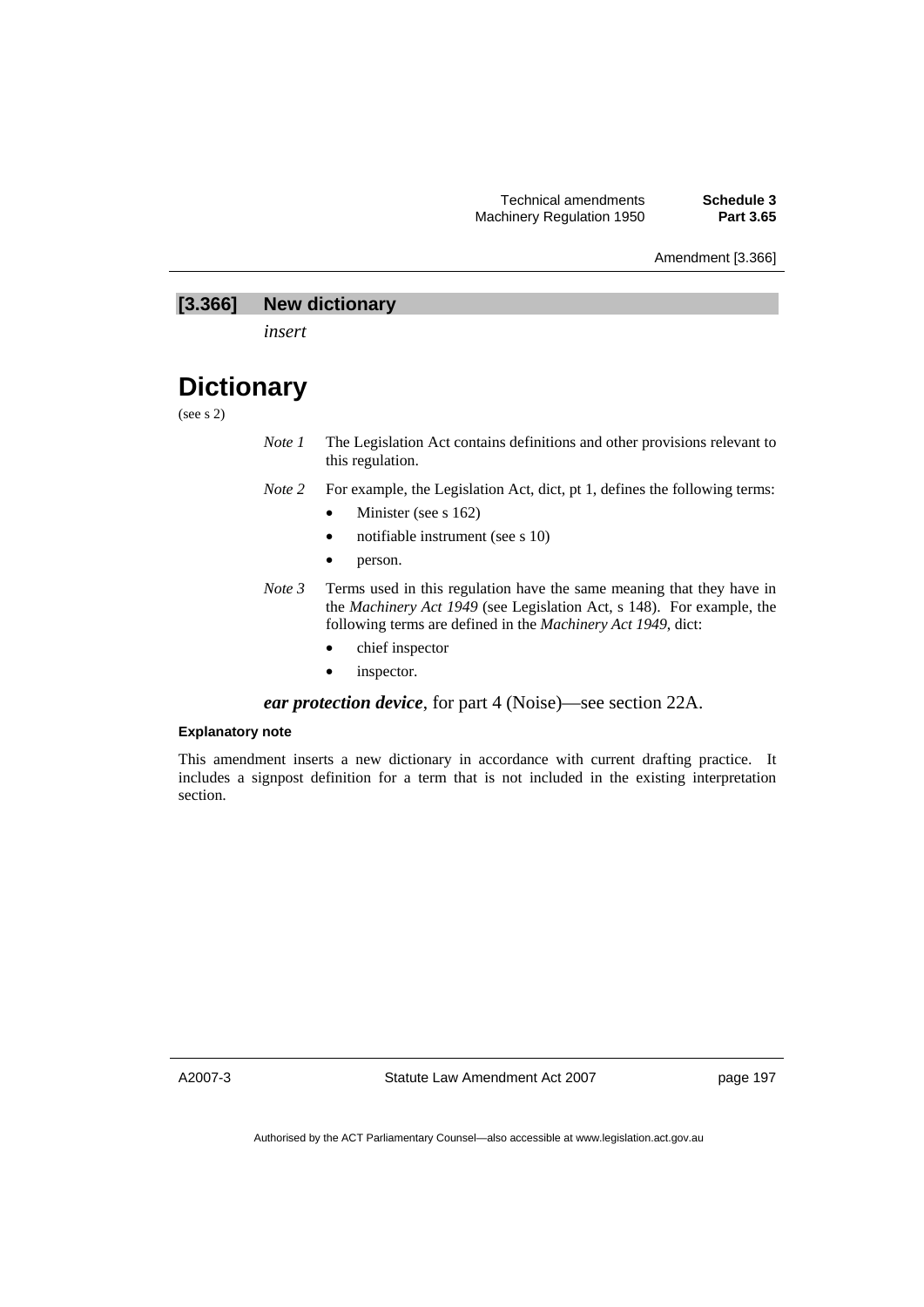**Schedule 3 Technical amendments**<br>**Part 3.66 Magistrates Court (Environgle Magistrates Court (Environment Protection Infringement Notices)** Regulation 2005

Amendment [3.367]

# **Part 3.66 Magistrates Court (Environment Protection Infringement Notices) Regulation 2005**

### **[3.367] Section 4, notes 1 and 2**

#### *substitute*

*Note 1* The dictionary at the end of this regulation defines certain terms used in this regulation, and includes references (*signpost definitions*) to other terms defined elsewhere.

> For example, the signpost definition '*authorised officer*—see the *Environment Protection Act 1997*, dictionary.' means that the term 'authorised officer' is defined in that dictionary and the definition applies to this regulation.

*Note 2* A definition in the dictionary (including a signpost definition) applies to the entire regulation unless the definition, or another provision of the regulation, provides otherwise or the contrary intention otherwise appears (see Legislation Act, s 155 and s 156 (1)).

#### **Explanatory note**

This amendment is consequential on the insertion of a new dictionary into the *Environment Protection Act 1997* by another amendment.

#### **[3.368] Dictionary, definition of** *authorised officer*

#### *substitute*

*authorised officer*—see the *Environment Protection Act 1997*, dictionary.

#### **Explanatory note**

This amendment is consequential on the insertion of a new dictionary into the *Environment Protection Act 1997* by another amendment.

page 198 Statute Law Amendment Act 2007

A2007-3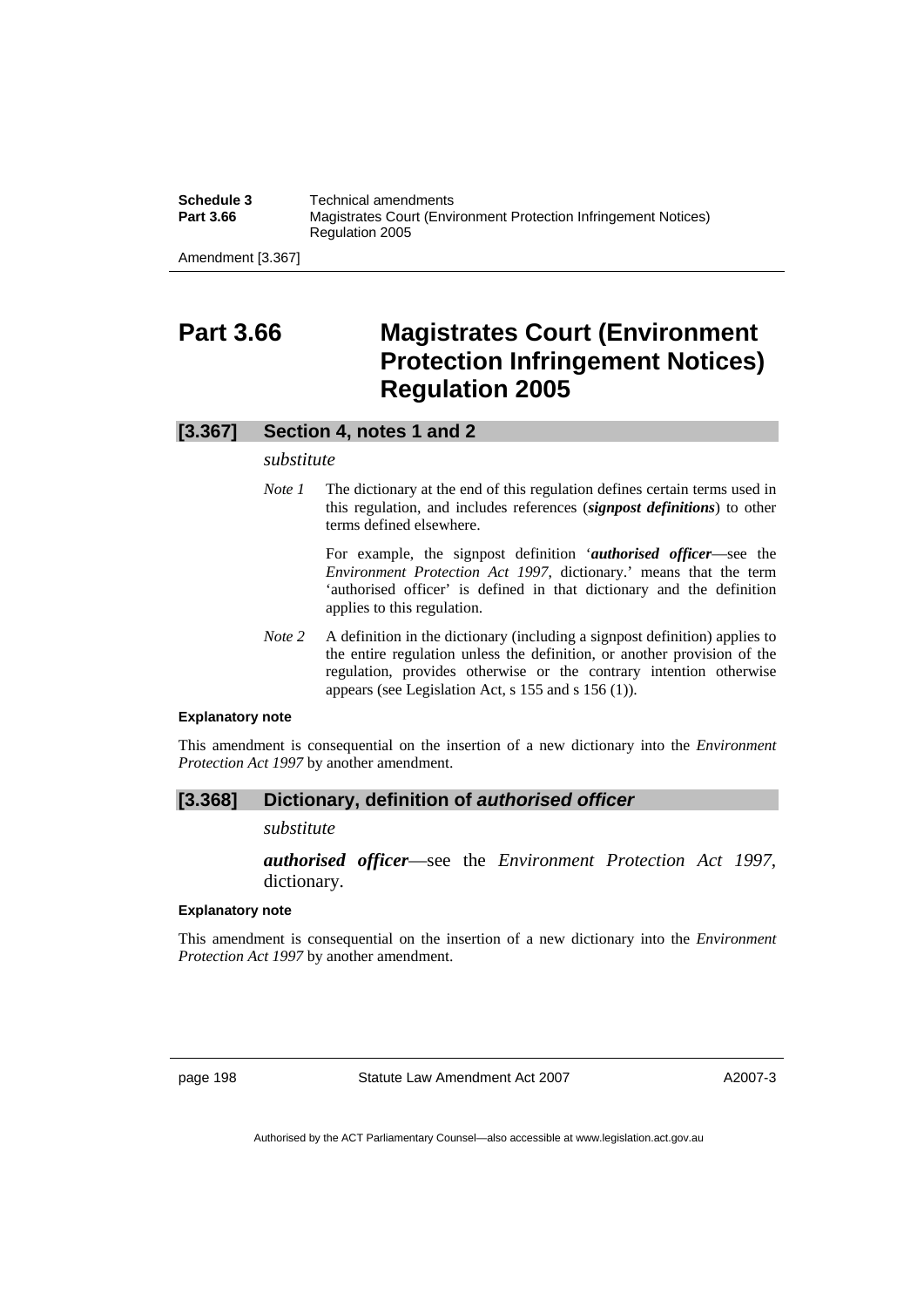Amendment [3.369]

# **Part 3.67 Married Persons Property Act 1986**

# **[3.369] New sections 1A and 1B**

*insert* 

### **1A Dictionary**

The dictionary at the end of this Act is part of this Act.

*Note 1* The dictionary at the end of this Act defines certain terms used in this Act, and includes references (*signpost definitions*) to other terms defined elsewhere in this Act.

> For example, the signpost definition '*court*—see section 2.' means that the term 'court' is defined in that section.

*Note* 2 A definition in the dictionary (including a signpost definition) applies to the entire Act unless the definition, or another provision of the Act, provides otherwise or the contrary intention otherwise appears (see Legislation Act,  $s$  155 and  $s$  156 (1)).

### **1B Notes**

A note included in this Act is explanatory and is not part of this Act.

*Note* See the Legislation Act, s 127 (1), (4) and (5) for the legal status of notes.

#### **Explanatory note**

This amendment inserts standard dictionary and notes provisions consequent on the insertion of a new dictionary by another amendment.

A2007-3

Statute Law Amendment Act 2007

page 199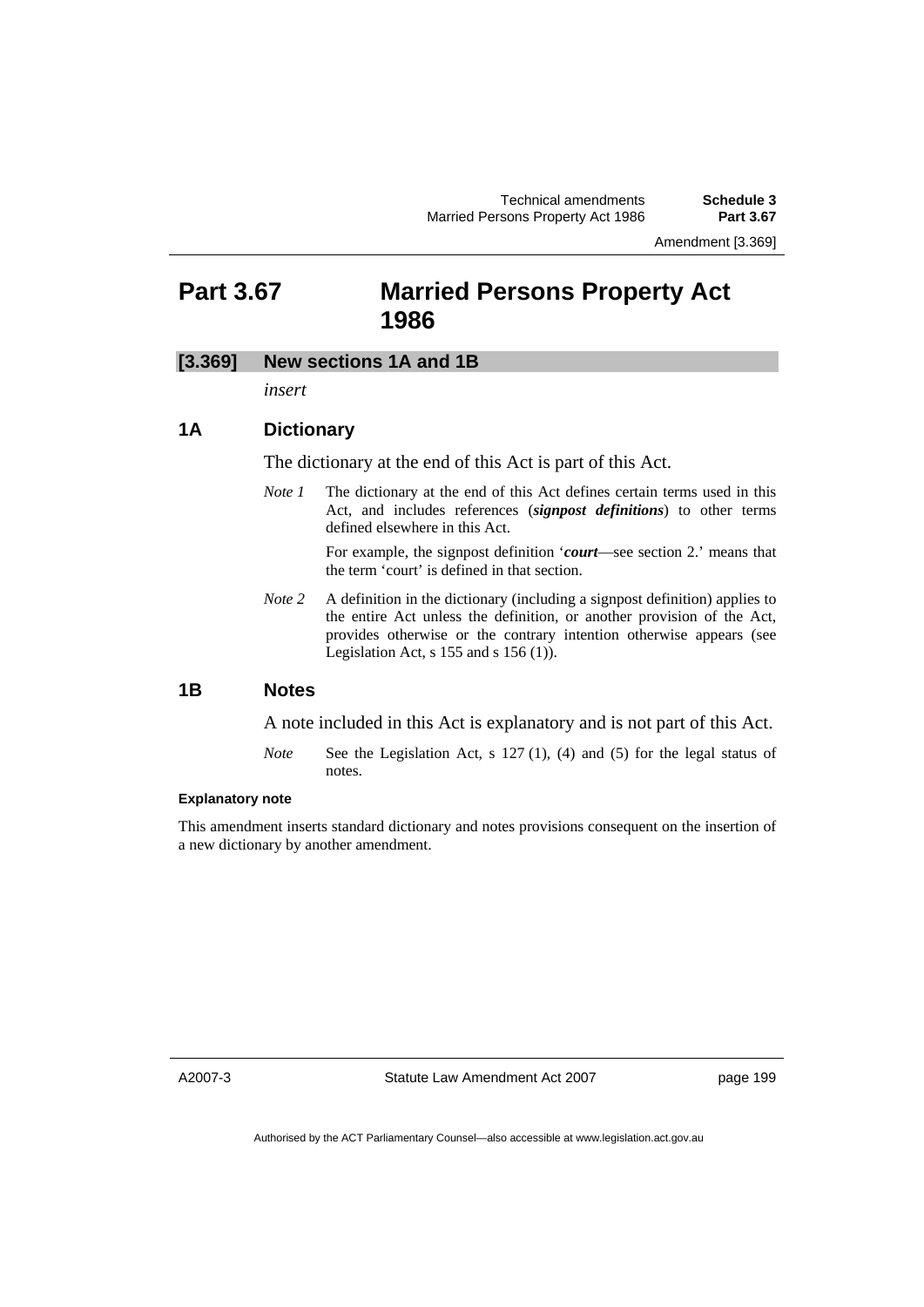**Schedule 3 Technical amendments**<br>**Part 3.68 Mutual Recognition (Australian**) **Part 3.68** Mutual Recognition (Australian Capital Territory) Act 1992 Amendment [3.370]

# **[3.370] New dictionary**

*insert* 

# **Dictionary**

(see s 1A)

*Note 1* The Legislation Act contains definitions and other provisions relevant to this Act.

*Note 2* For example, the Legislation Act, dict, pt 1 defines the following terms:

- Magistrates Court
- Supreme Court
- territory law.

*court*—see section 2.

#### **Explanatory note**

This amendment inserts a new dictionary in accordance with current drafting practice. A signpost definition of *court* is inserted in accordance with current drafting practice.

# **Part 3.68 Mutual Recognition (Australian Capital Territory) Act 1992**

# **[3.371] Section 1**

*substitute* 

# **1 Name of Act**

This Act is the *Mutual Recognition (Australian Capital Territory) Act 1992*.

#### **Explanatory note**

This amendment brings the naming section into line with current drafting practice.

page 200 Statute Law Amendment Act 2007

A2007-3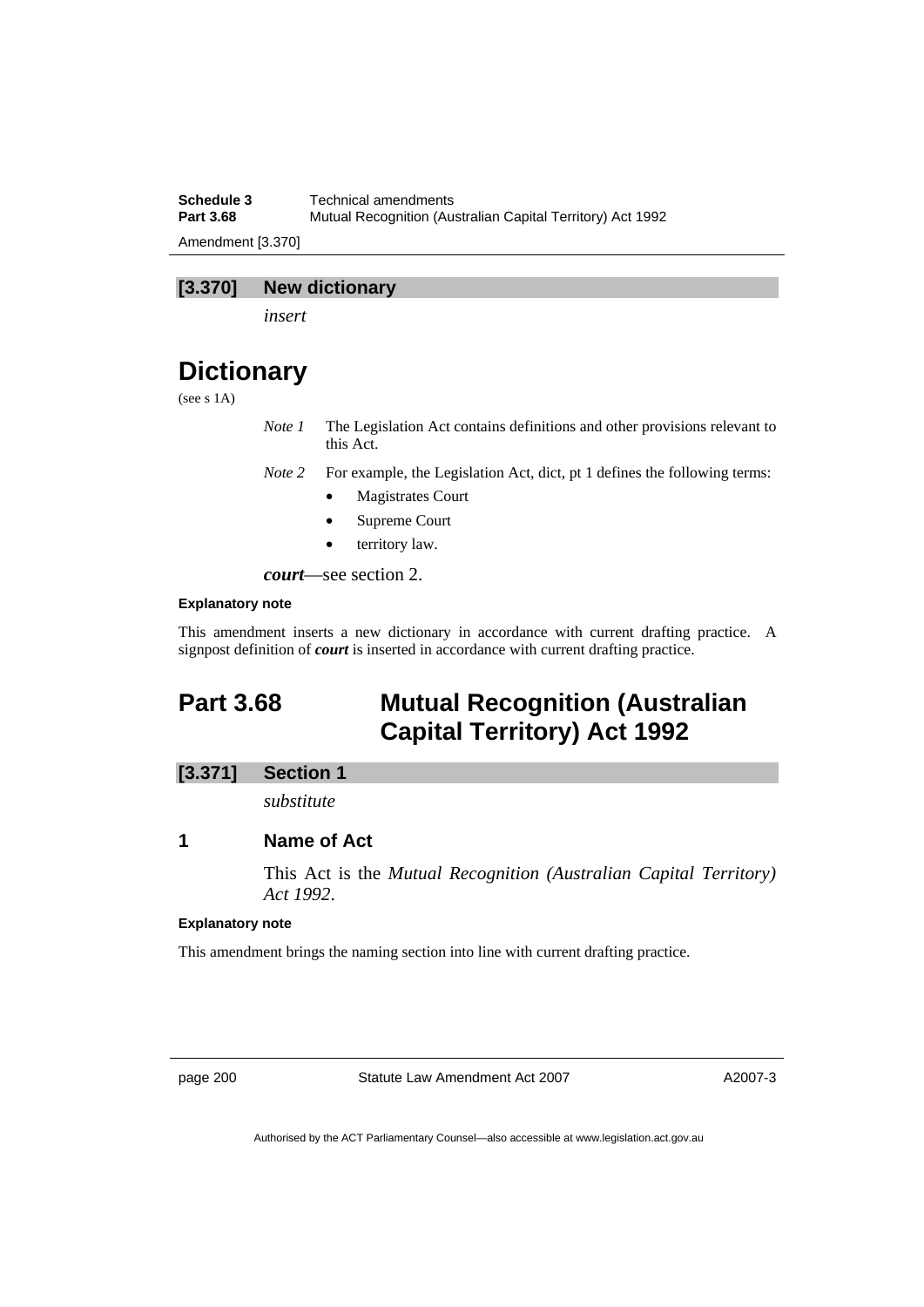#### **[3.372] New sections 2 and 2A**

*insert* 

# **2 Dictionary**

The dictionary at the end of this Act is part of this Act.

*Note 1* The dictionary at the end of this Act defines certain terms used in this Act, and includes references (signpost definitions) to other terms defined elsewhere in this Act.

> For example, the signpost definition '*Commonwealth Act*—see section 4.' means that the term 'Commonwealth Act' is defined in that section.

*Note 2* A definition in the dictionary (including a signpost definition) applies to the entire Act unless the definition, or another provision of the Act, provides otherwise or the contrary intention otherwise appears (see Legislation Act,  $s$  155 and  $s$  156 (1)).

### **2A Notes**

A note included in this Act is explanatory and is not part of this Act.

*Note* See the Legislation Act, s 127 (1), (4) and (5) for the legal status of notes.

#### **Explanatory note**

This amendment inserts standard dictionary and notes provisions consequent on the insertion of a new dictionary by another amendment.

A2007-3

Statute Law Amendment Act 2007

page 201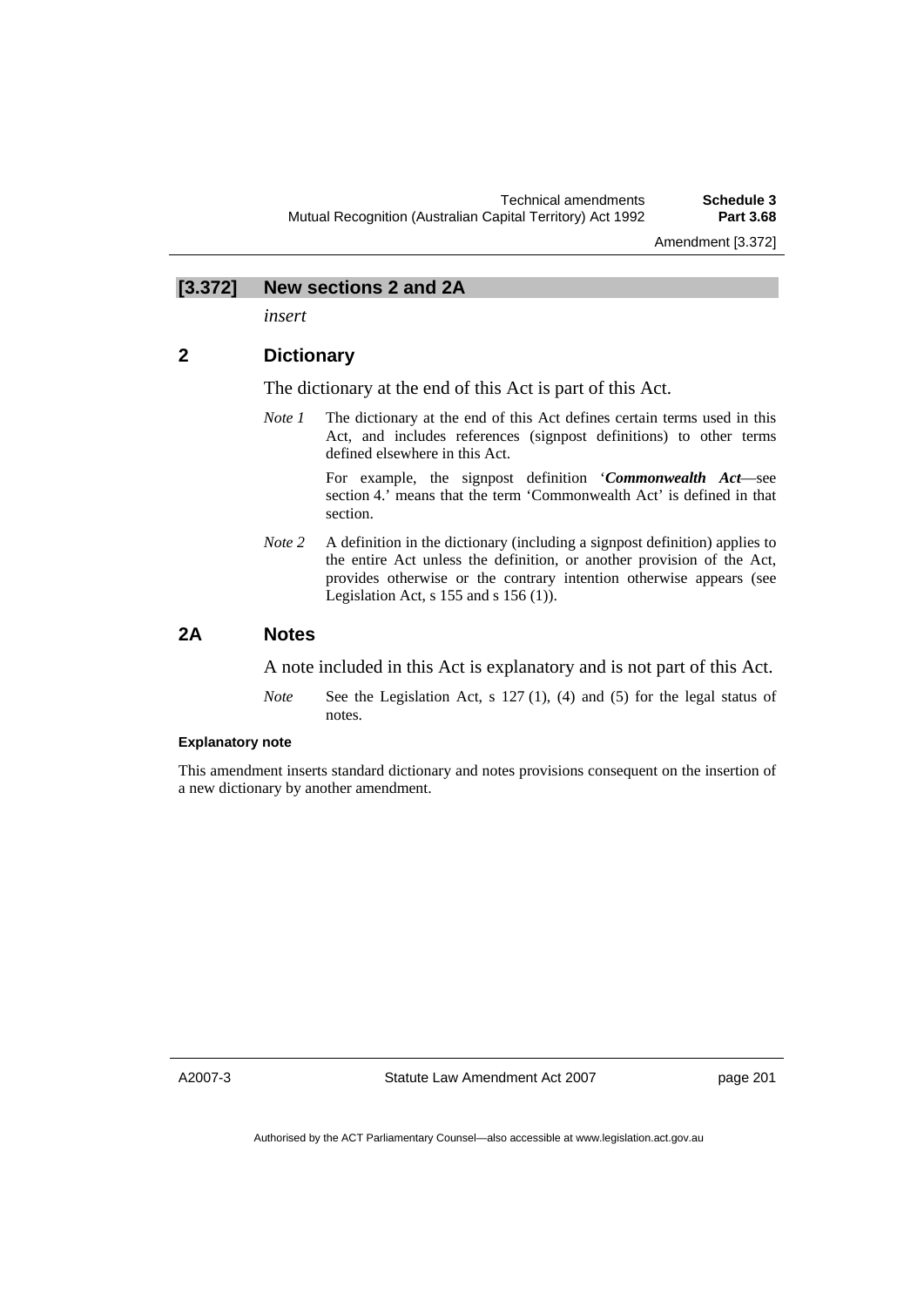**Schedule 3 Technical amendments**<br>**Part 3.69 National Environment P National Environment Protection Council Act 1994** Amendment [3.373]

# **[3.373] New dictionary**

*insert* 

# **Dictionary**

(see s 2)

*Note 1* The Legislation Act contains definitions and other provisions relevant to this Act.

*Note 2* For example, the Legislation Act, dict, pt 1, defines the following terms:

- ACT
- Chief Minister
- Commonwealth
- the Territory.

*Commonwealth Act*—see section 4.

#### **Explanatory note**

This amendment inserts a new dictionary in accordance with current drafting practice. A signpost definition of *Commonwealth Act* is inserted in accordance with current drafting practice.

# **Part 3.69 National Environment Protection Council Act 1994**

### **[3.374] Section 1**

*substitute* 

# **1 Name of Act**

This Act is the *National Environment Protection Council Act 1994*.

#### **Explanatory note**

This amendment brings the naming section into line with current drafting practice.

page 202 Statute Law Amendment Act 2007

A2007-3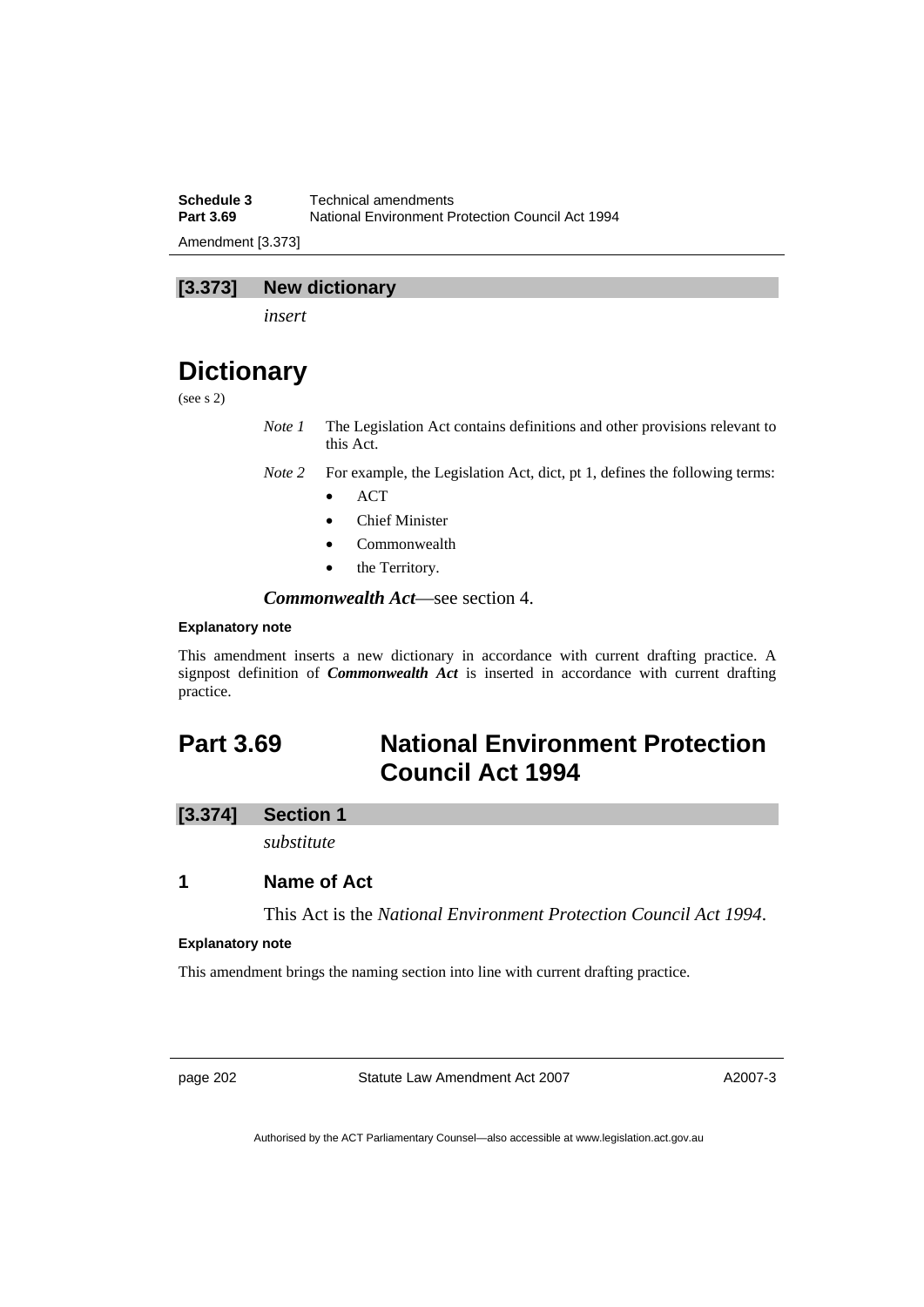Amendment [3.375]

# **[3.375] Section 42 (1)**

*substitute* 

 (1) The NEPC executive officer has such recreation leave entitlements as are determined by the remuneration tribunal of the Commonwealth in accordance with the law of the Commonwealth.

#### **Explanatory note**

This amendment brings the subsection more closely into line with the relevant provision in the *National Environment Protection Council Act 1994* (Cwlth) by omitting a reference to the repealed *Public Service Act 1922* (Cwlth).

# **Part 3.70 Nature Conservation Act 1980**

# **[3.376] Sections 7 and 8**

*substitute* 

# **7 Conservator of Flora and Fauna**

- (1) The chief executive must appoint a public servant as the Conservator of Flora and Fauna.
	- *Note 1* For the making of appointments (including acting appointments), see the Legislation Act, pt 19.3.
	- *Note 2* In particular, an appointment may be made by naming a person or nominating the occupant of a position (see Legislation Act, s 207).
- (2) Until the chief executive makes an appointment under subsection (1), the conservator is the public servant for the time being exercising the duties of the public service office the duties of which include exercising the functions of the conservator.
- (3) Subsection (2) is a law to which the Legislation Act, section 88 (Repeal does not end effect of transitional laws etc) applies.

A2007-3

page 203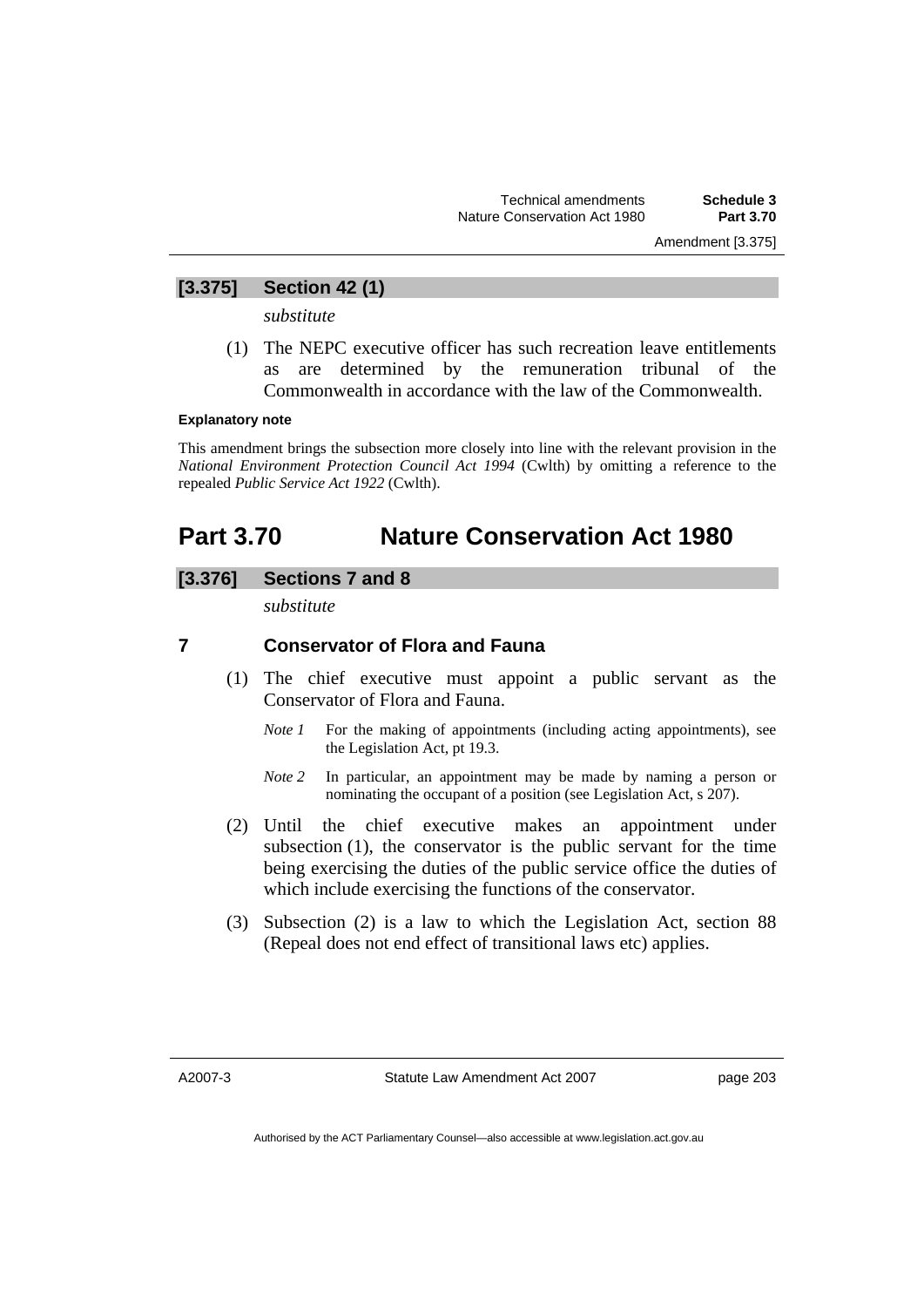(4) Subsections (2) and (3) and this subsection expire 1 year after the day this section commences.

# **8 Conservation officers**

- (1) The chief executive may appoint a person as a conservation officer.
	- *Note 1* For the making of appointments (including acting appointments), see the Legislation Act, pt 19.3.
	- *Note 2* In particular, an appointment may be made by naming a person or nominating the occupant of a position (see Legislation Act, s 207).
- (2) The conservator is also a conservation officer.
- (3) Until the chief executive makes an appointment under subsection (1), a conservation officer is—
	- (a) a public servant for the time being exercising the duties of a public service office the duties of which include exercising the functions of a conservation officer; or
	- (b) the conservator; or
	- (c) anyone else appointed by the chief executive.
- (4) Subsection (3) is a law to which the Legislation Act, section 88 (Repeal does not end effect of transitional laws etc) applies.
- (5) Subsections (3) and (4) and this subsection expire 1 year after the day this section commences.

#### **Explanatory note**

This amendment removes the requirement that the chief executive must create and maintain offices of the conservator and conservation officers in the public service. The Legislation Act, section 207 provides that an appointment may be made by naming the person appointed or by nominating the occupant of a position (however described), at a particular time or from time to time.

The amendment includes transitional arrangements that operate until new appointments are made. Proposed section 7 (3) and section 8 (4) ensure that these transitional arrangements will, if necessary, continue to operate after the expiry of proposed section  $7(2)$  to  $(4)$  and section 8 (3) to (5). The amendment also inserts standard notes about appointments.

page 204 Statute Law Amendment Act 2007

A2007-3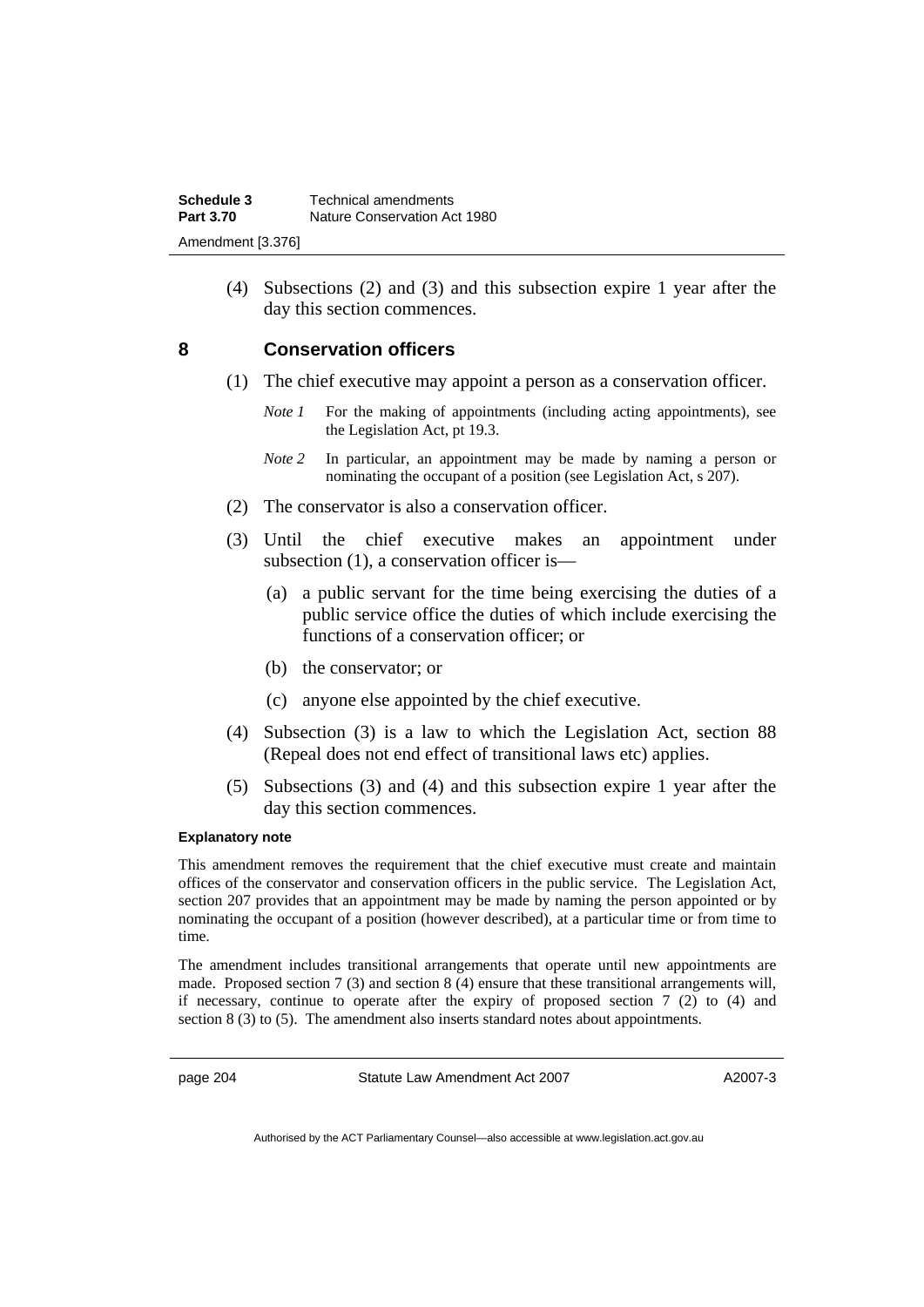Amendment [3.377]

**[3.377] Section 9 (3) (c)** 

*omit* 

section  $8(3)(c)$ 

*substitute* 

section 8

#### **Explanatory note**

This amendment is consequential on the amendment of section 8 by another amendment.

| [3.378] Dictionary, definition of native animal |
|-------------------------------------------------|
|                                                 |

*substitute* 

### *native animal*—

- (a) for this Act generally, means an animal, other than a pest animal—
	- (i) of a kind indigenous to Australia; or
	- (ii) of a kind indigenous to the Australian coastal sea or the seabed and subsoil beneath that sea; or
	- (iii) of a kind indigenous to the continental shelf of Australia or the superjacent waters; or
	- (iv) that is a migratory animal of a kind that periodically or occasionally visits Australia, the Australian coastal sea or the sea over the continental shelf of Australia; or
	- (v) of a kind introduced into Australia, directly or indirectly, by Aboriginals before the year 1788; and
- (b) for part 7 (Conservation directions)—see section 58.

#### **Explanatory note**

This amendment brings the definition into line with current drafting practice by including a signpost definition for the term defined for part 7 of the Act.

A2007-3

Statute Law Amendment Act 2007

page 205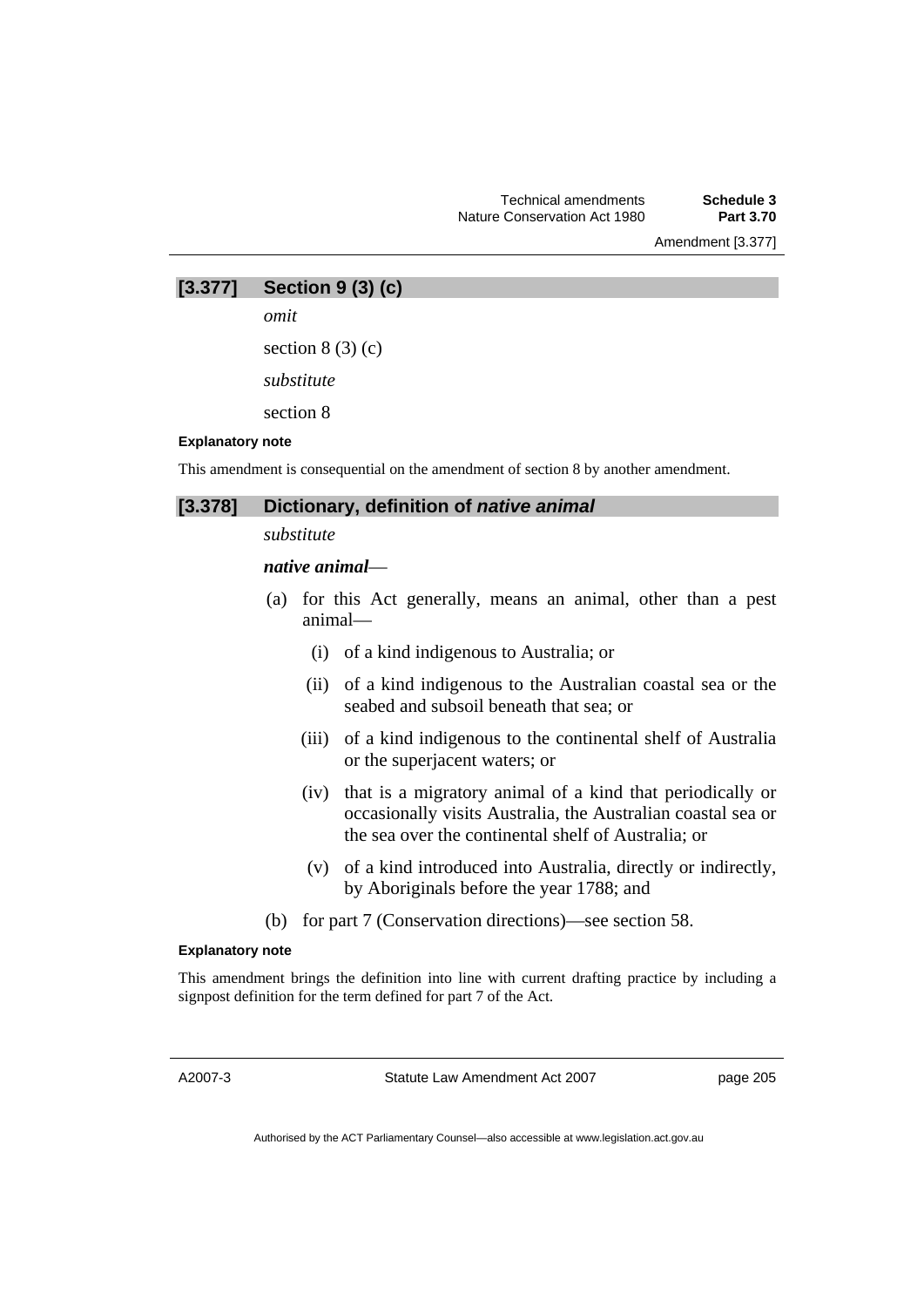**Schedule 3 Technical amendments**<br>**Part 3.71 NRMA-ACT Road Safet NRMA-ACT Road Safety Trust Act 1992** 

Amendment [3.379]

# **Part 3.71 NRMA-ACT Road Safety Trust Act 1992**

# **[3.379] Section 2, definitions**

*relocate to dictionary* 

#### **Explanatory note**

This amendment relocates the definitions to a new dictionary that is inserted by another amendment.

| [3.380] | <b>Section 2, remainder</b> |
|---------|-----------------------------|
|         |                             |

*substitute* 

# **2 Dictionary**

The dictionary at the end of this Act is part of this Act.

- *Note 1* The dictionary at the end of this Act defines certain terms used in this Act.
- *Note* 2 A definition in the dictionary applies to the entire Act unless the definition, or another provision of the Act, provides otherwise or the contrary intention otherwise appears (see Legislation Act, s 155 and s 156 (1)).

### **2A Notes**

A note included in this Act is explanatory and is not part of this Act.

*Note* See the Legislation Act, s 127 (1), (4) and (5) for the legal status of notes.

#### **Explanatory note**

This amendment inserts standard dictionary and notes provisions consequent on the insertion of a new dictionary by another amendment.

page 206 Statute Law Amendment Act 2007

A2007-3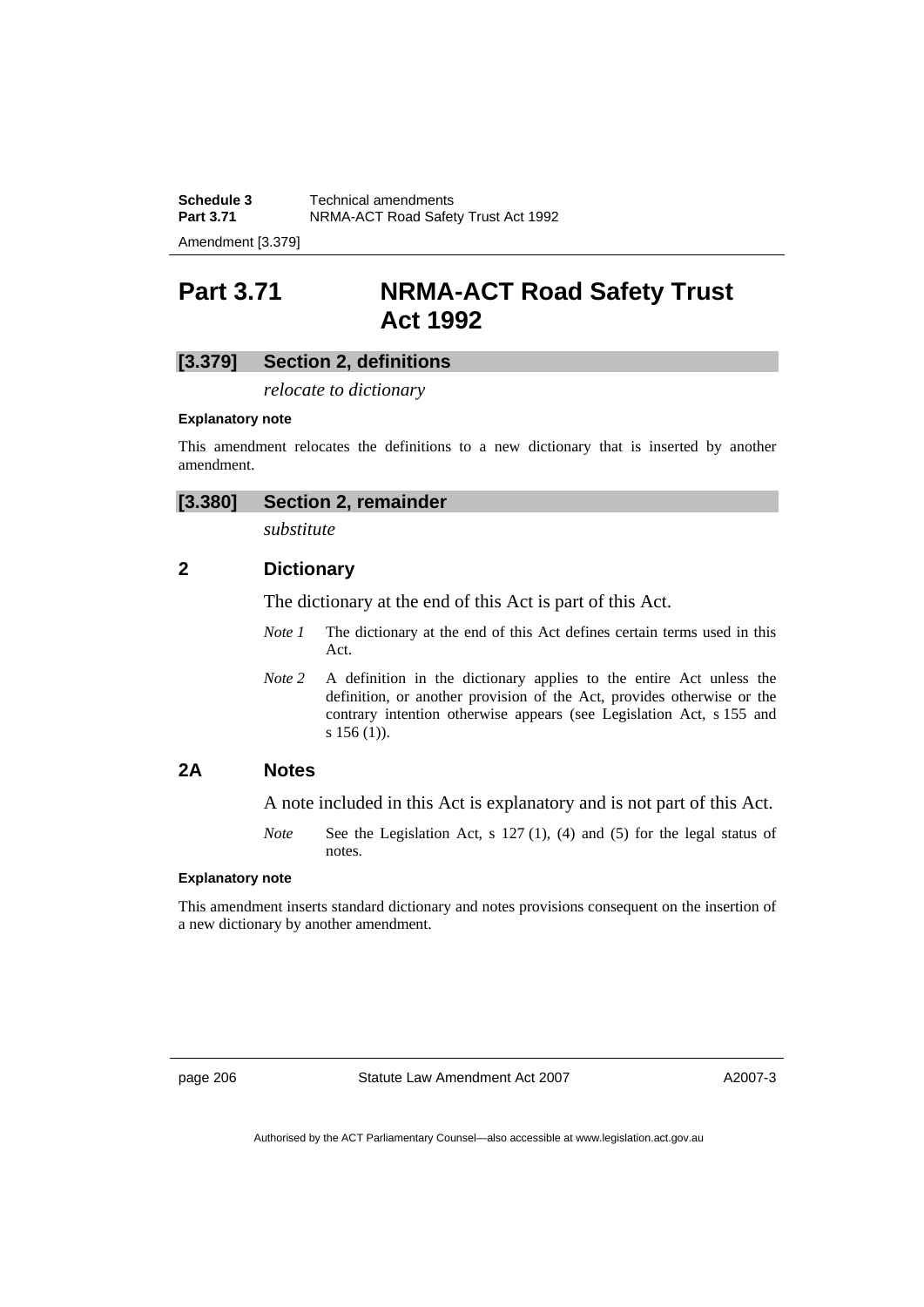Amendment [3.381]

# **[3.381] New dictionary**

*insert* 

# **Dictionary**

(see s 2)

*Note 1* The Legislation Act contains definitions and other provisions relevant to this Act.

*Note 2* For example, the Legislation Act, dict, pt 1 defines the following terms:

- ACT
- person
- the Territory.

### **Explanatory note**

This amendment inserts a new dictionary in accordance with current drafting practice.

# **Part 3.72 Ombudsman Act 1989**

**[3.382] Section 3 (1), definition of** *prescribed authority*, **paragraph (a) (ii)** 

*omit* 

subsection (2)

*substitute* 

section 3 (1) (Entities not necessarily prescribed authorities)

(commencement: the later of the commencement of this Act and the *Human Rights Commission Legislation Amendment Act 2005*, schedule 1, part 1.10)

#### **Explanatory note**

This amendment is consequential on the remaking of existing section  $3(2)$  as new section  $3(1)$ by another amendment.

A2007-3

Statute Law Amendment Act 2007

page 207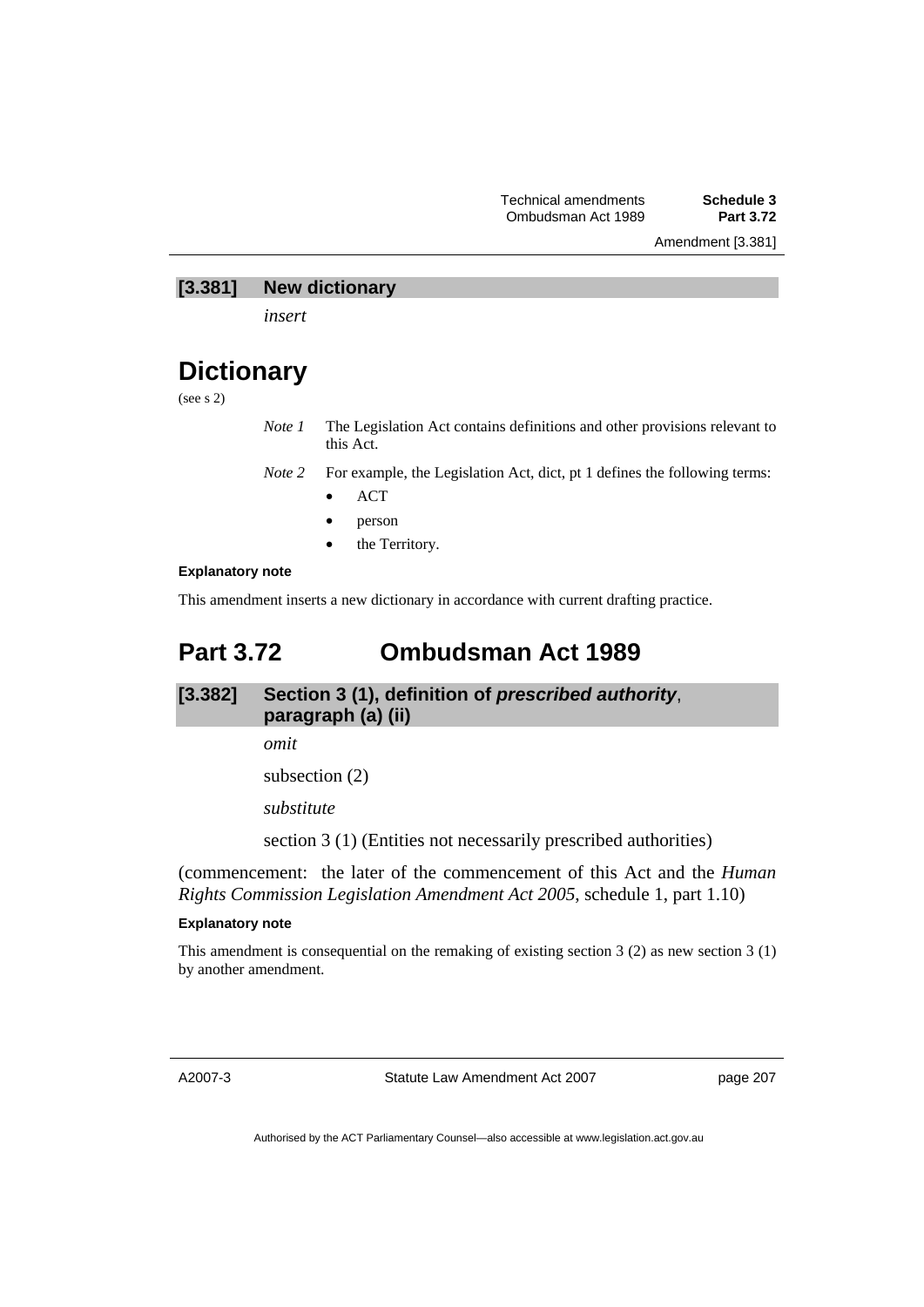**Schedule 3 Technical amendments**<br>**Part 3.72 Combudsman Act 1989 Part 3.72** Ombudsman Act 1989 Amendment [3.383]

# **[3.383] Section 3 (1), definition of** *prescribed authority***, paragraph (c)**

*omit* 

subsection (3)

*substitute* 

section 3 (2)

(commencement: the later of the commencement of this Act and the *Human Rights Commission Legislation Amendment Act 2005*, schedule 1, part 1.10)

#### **Explanatory note**

This amendment is consequential on the remaking of existing section 3 (3) as new section 3 (2) and (3) by another amendment.

# **[3.384] Section 3 (1), definitions (as amended)**

*relocate to dictionary* 

(commencement: the later of the commencement of this Act and the *Human Rights Commission Legislation Amendment Act 2005*, schedule 1, part 1.10)

#### **Explanatory note**

This amendment relocates the definitions to a new dictionary that is inserted by another amendment.

page 208 Statute Law Amendment Act 2007

A2007-3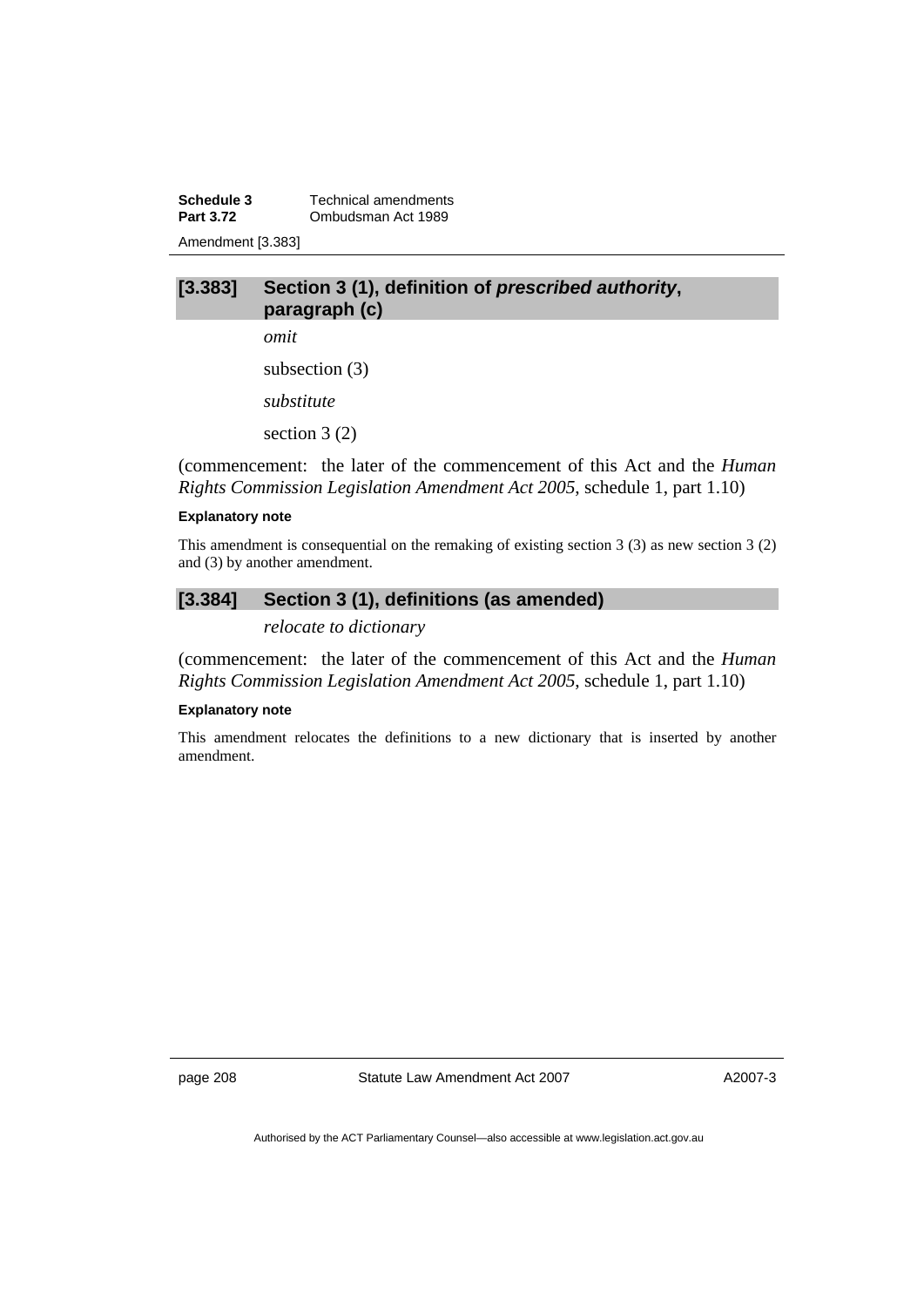# **[3.385] Section 3, remainder**

*substitute* 

# **2 Dictionary**

The dictionary at the end of this Act is part of this Act.

*Note 1* The dictionary at the end of this Act defines certain terms used in this Act, and includes references (*signpost definitions*) to other terms defined elsewhere.

> For example, the signpost definition '*National Electricity (ACT) Law* see the *Electricity (National Scheme) Act 1997*, section 5 (Application in ACT of National Electricity Law).' means that the term 'National electricity (ACT) Law' is defined in that section and the definition applies to this Act.

*Note* 2 A definition in the dictionary (including a signpost definition) applies to the entire Act unless the definition, or another provision of the Act, provides otherwise or the contrary intention otherwise appears (see Legislation Act,  $s$  155 and  $s$  156 (1)).

### **2A Notes**

A note included in this Act is explanatory and is not part of this Act.

*Note* See the Legislation Act, s 127 (1), (4) and (5) for the legal status of notes.

# **3 Entities not necessarily prescribed authorities**

 (1) For this Act, an unincorporated body established under an enactment for the purpose of assisting, or exercising functions connected with, a prescribed authority is not taken to be a prescribed authority but action taken by the body, or by a person for the body, is taken to be action by the prescribed authority.

#### **Examples of bodies**

A board, council and committee

*Note 1 Body* includes any group of people joined together for a common purpose (see Legislation Act, dict, pt 1).

A2007-3

Statute Law Amendment Act 2007

page 209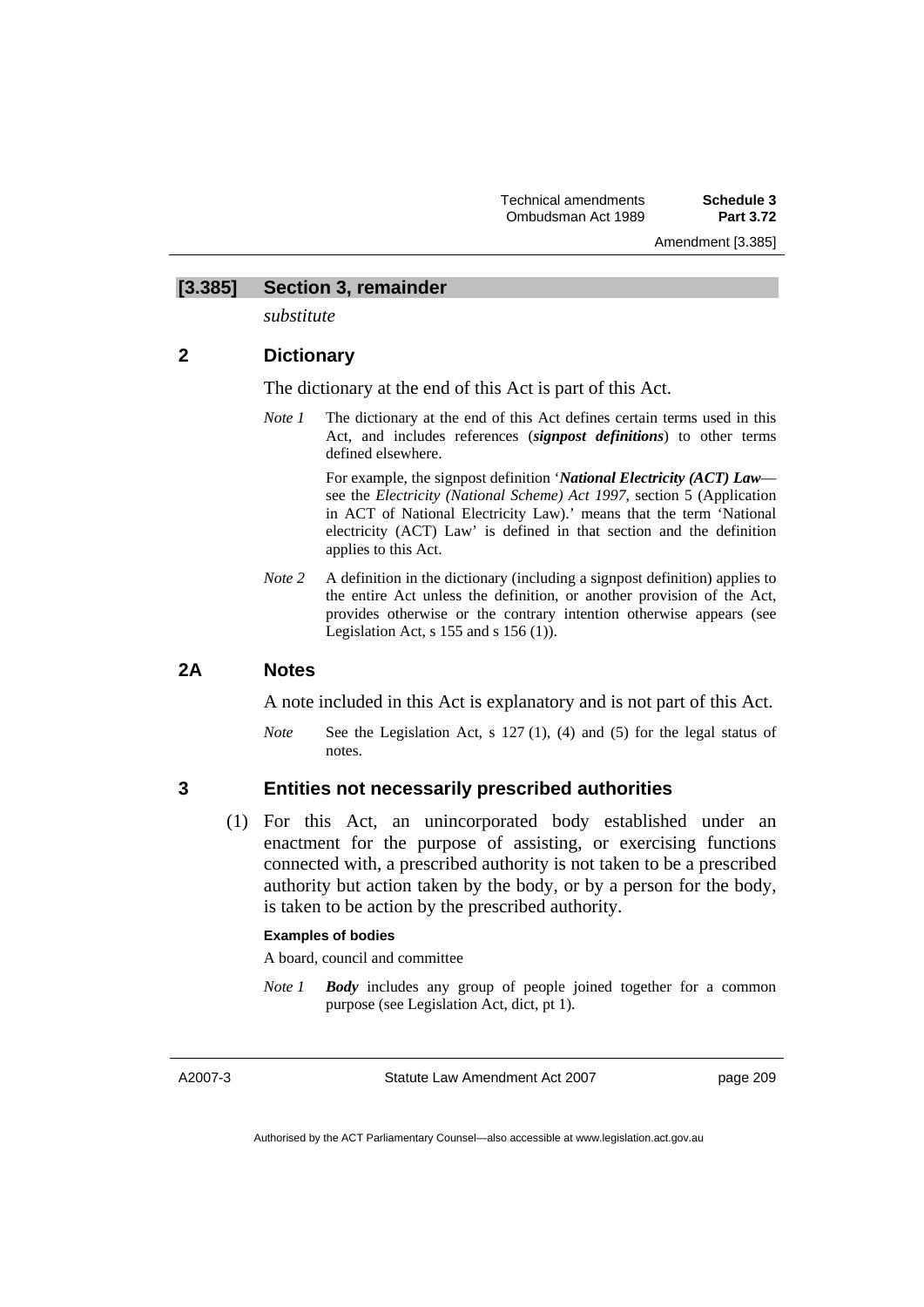- *Note 2* An example is part of the Act, is not exhaustive and may extend, but does not limit, the meaning of the provision in which it appears (see Legislation Act, s 126 and s 132).
- (2) For this Act, a person is not taken to be a prescribed authority only because the person holds or performs the duties of a specified office, but any action taken by or for the person is taken to have been taken by the agency or body concerned.

*Note Agency* includes a prescribed authority (see dictionary).

(3) In this section:

*specified office* means—

- (a) an office the duties of which the person performs as employment duties as an officer of an agency; or
- (b) an office of a member of a body; or
- (c) an office established by an enactment for a prescribed authority; or
- (d) an office prescribed by regulation.

# **3A Conduct by person taken as conduct by administrative unit**

- (1) For this Act, an action taken by an officer of an administrative unit is taken as an action by the unit if the officer takes, or purports to take, the action—
	- (a) because of being an officer of the unit, whether or not—
		- (i) the action is taken in connection with, or as incidental to, the exercise of the functions of the unit; or
		- (ii) the taking of the action is within the duties of the officer; or
	- (b) in the exercise of functions given to the officer by an enactment.

A2007-3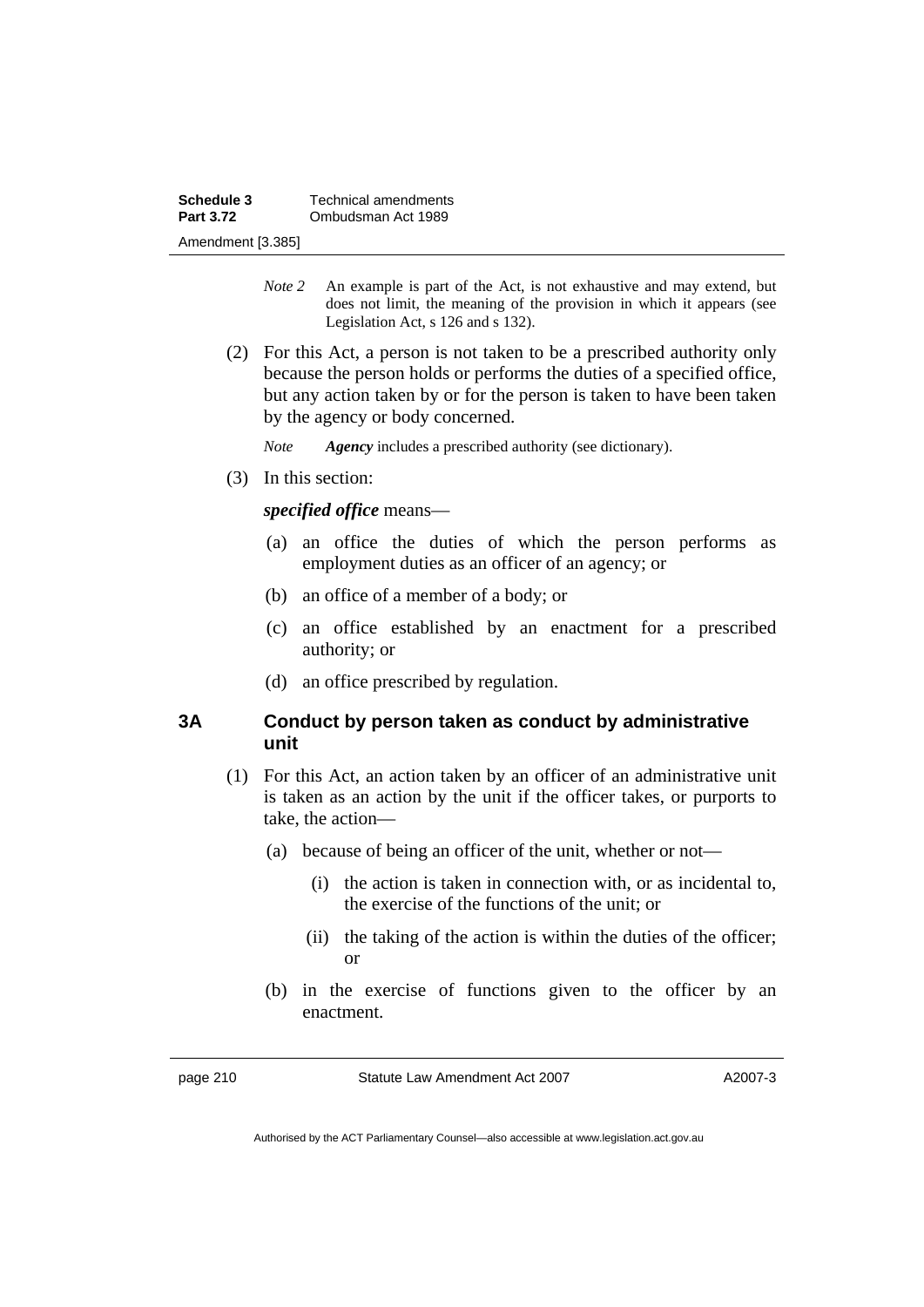- (2) Despite subsection (1), if a regulation provides that a person holding, or performing the duties of, an office established by an enactment is not a prescribed authority for this Act, a regulation may also provide that action taken by an officer of an administrative unit for the duties of the office, must, for this Act, be taken not to be action taken by the administrative unit.
- (3) For this Act, an action taken by a person, who is not an officer of an agency, in the exercise of a function that the person is authorised to exercise because the person holds an appointment made, or because of authority given, by the Executive, a Minister or a chief executive of an administrative unit is taken to be action by the administrative unit responsible for dealing with the matter in connection with which the action is taken if the person does not exercise the function because the person—
	- (a) holds, or performs the duties of, an office established under an enactment; or
	- (b) is a judge of a court created by the Commonwealth Parliament or of a court of a State; or
	- (c) is a Commonwealth or State magistrate.
	- *Note State* includes the Northern Territory (see Legislation Act, dictionary part 1).
- (4) Despite subsection (3), if a person is authorised to exercise a function because the person holds an appointment made, or because of authority given, by the Executive, a Minister or a chief executive of an administrative unit otherwise than under an enactment, a regulation may provide that action taken by the person in the exercise of the function must not be taken to be taken, for this Act, by the administrative unit responsible for dealing with the matter in connection with which the action is taken.

A2007-3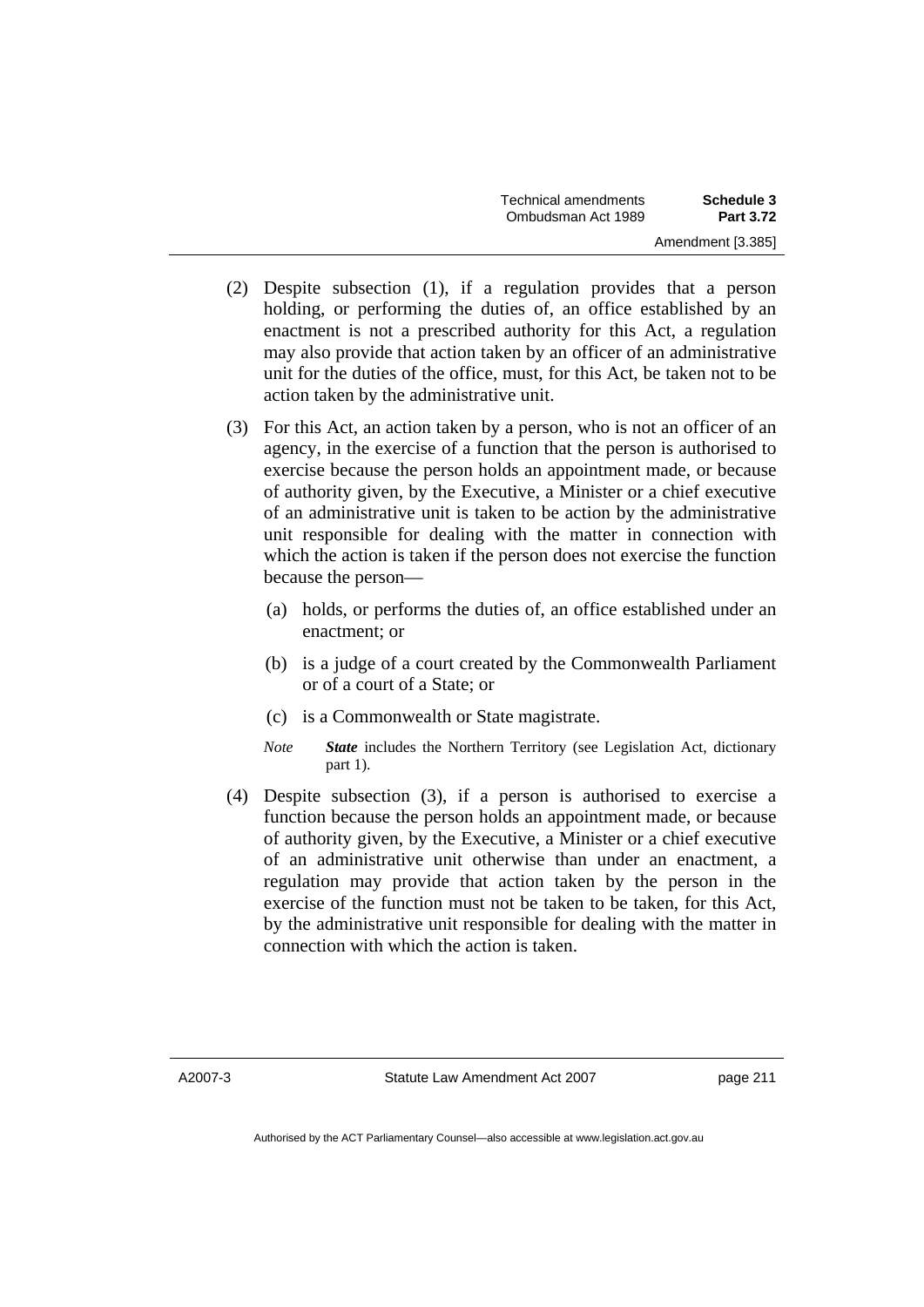**Schedule 3 Technical amendments**<br>**Part 3.72 Combudsman Act 1989 Part 3.72** Ombudsman Act 1989 Amendment [3.386]

### **3B Conduct by person taken as conduct by prescribed authority**

For this Act, an action taken by an officer of a prescribed authority is taken as an action by the authority if the officer takes, or purports to take, the action—

- (a) because of being an officer of the authority, whether or not—
	- (i) the action is taken in connection with, or as incidental to, the exercise of the functions of the authority; or
	- (ii) the taking of the action is within the duties of the officer; or
- (b) in the exercise of functions given to the officer by an enactment.

(commencement: the later of the commencement of this Act and the *Human Rights Commission Legislation Amendment Act 2005*, schedule 1, part 1.10)

#### **Explanatory note**

This amendment inserts standard dictionary and notes provisions consequent on the insertion of a new dictionary by another amendment. It also remakes existing section 3 (2) to (8) to bring them more closely into line with current drafting practice. Existing section 3 (2) and (3) is remade as new section 3. Existing section 3 (6) and (7) is remade as new section 3A (1) and (2) and existing section 3 (4) and (5) is remade as new section 3A (3) and (4). Existing section 3 (8) is remade as new section 3B. Definitions based on existing section 3 (9) to (11) are included in the new dictionary which is inserted by another amendment.

### **[3.386] Section 3A**

### *renumber as section 3C*

(commencement: the later of the commencement of this Act and the *Human Rights Commission Legislation Amendment Act 2005*, schedule 1, part 1.10)

### **Explanatory note**

This amendment is consequential on the previous amendment.

page 212 Statute Law Amendment Act 2007

A2007-3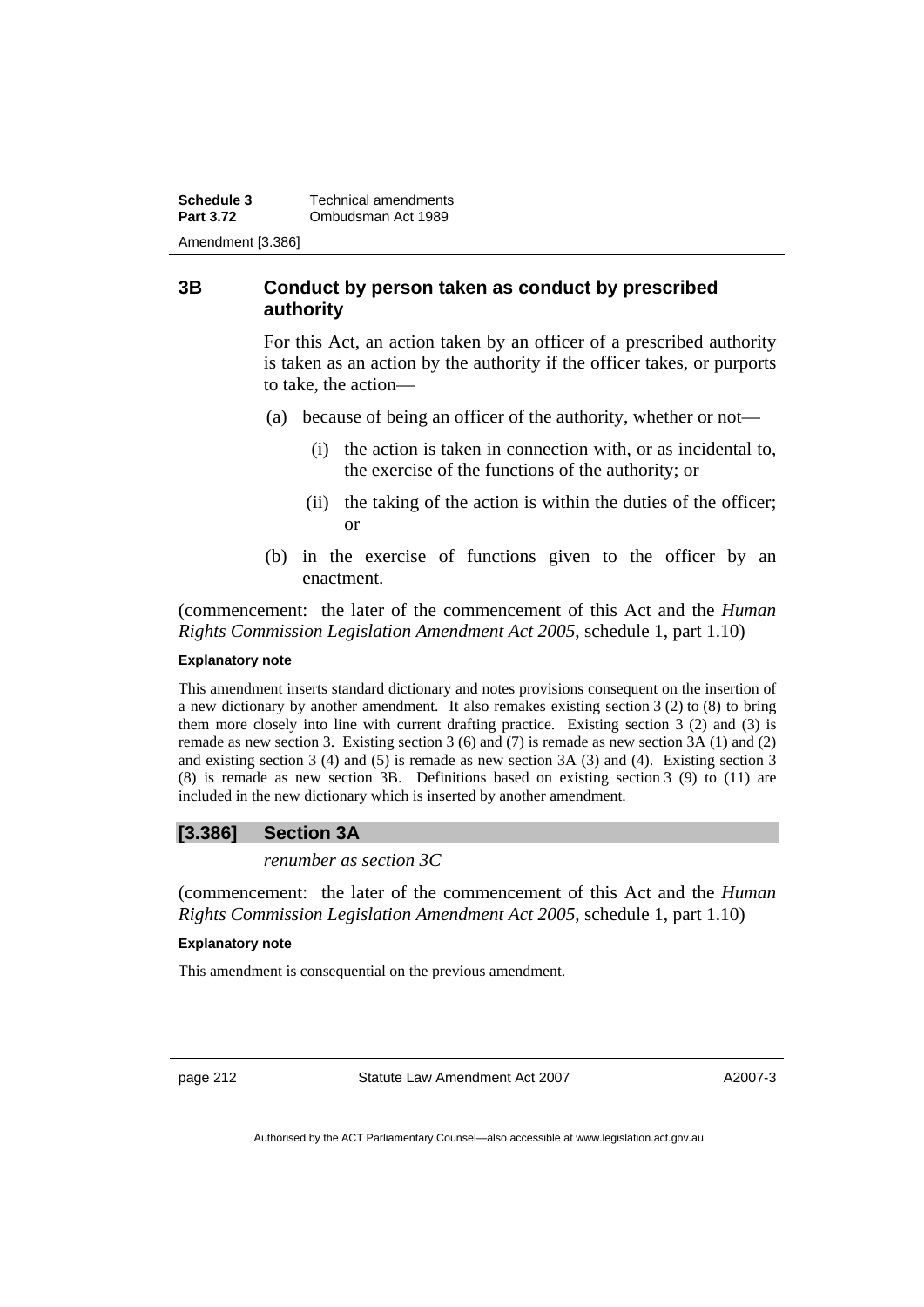Amendment [3.387]

### **[3.387] Section 21 (4)**

*omit* 

the Minister shall cause the report to be laid before

*substitute* 

the Minister must present the report to

(commencement: the later of the commencement of this Act and the *Human Rights Commission Legislation Amendment Act 2005*, schedule 1, part 1.10)

#### **Explanatory note**

This amendment updates language.

### **[3.388] Section 22 (1)**

*substitute* 

- (1) The Executive must appoint a person as ombudsman.
	- *Note 1* For the making of appointments (including acting appointments), see the Legislation Act, pt 19.3.
	- *Note 2* In particular, an appointment may be made by naming a person or nominating the occupant of a position (see Legislation Act, s 207).

(commencement: the later of the commencement of this Act and the *Human Rights Commission Legislation Amendment Act 2005*, schedule 1, part 1.10)

#### **Explanatory note**

This amendment updates the subsection and inserts standard appointment notes.

A2007-3

Statute Law Amendment Act 2007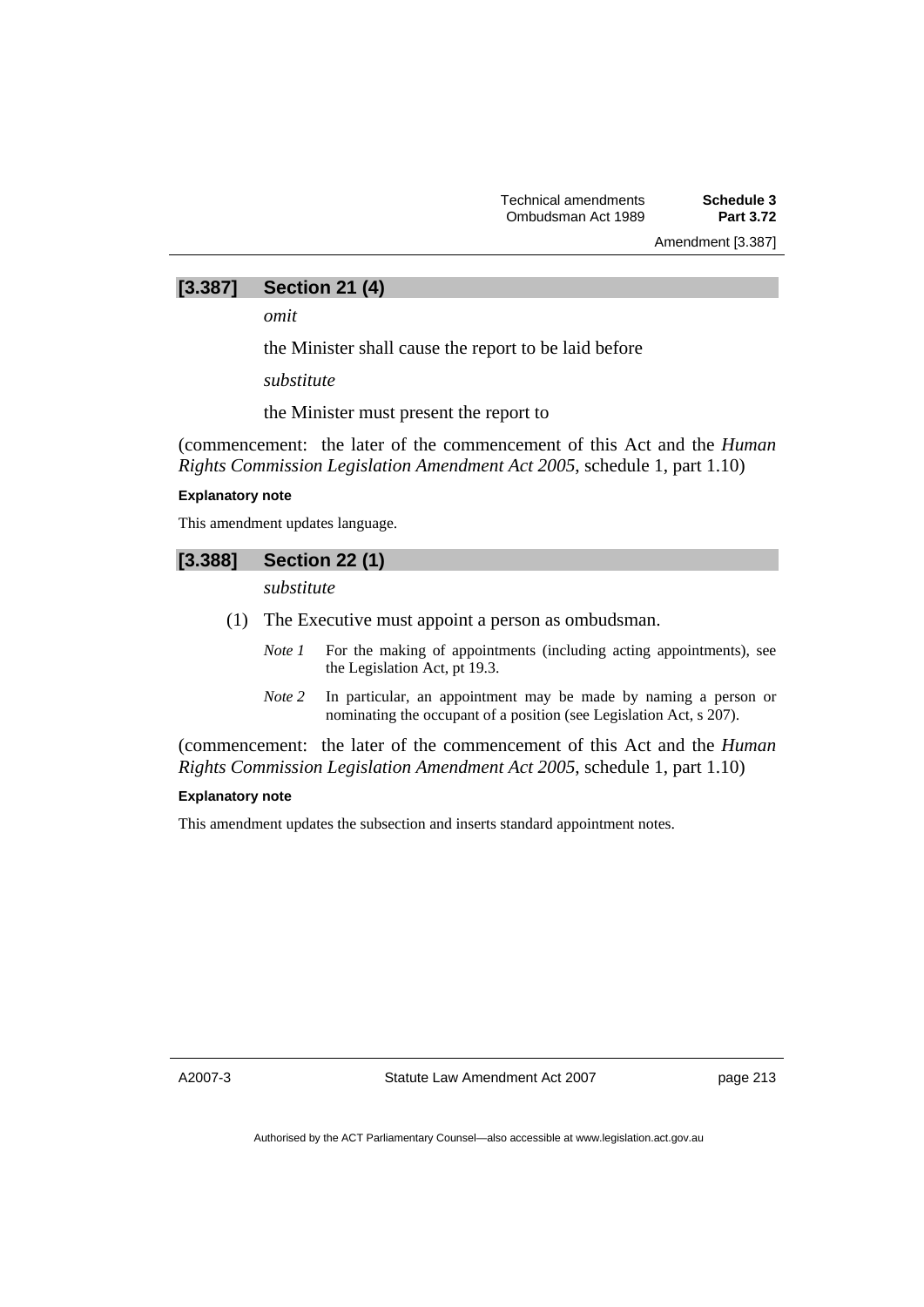**Schedule 3 Technical amendments**<br>**Part 3.72 Combudsman Act 1989 Part 3.72** Ombudsman Act 1989 Amendment [3.389]

### **[3.389] Section 23 (1)**

*substitute* 

- (1) Subject to this part, the ombudsman must not be appointed for more than 7 years.
	- *Note* A person may be reappointed to a position if the person is eligible to be appointed to the position (see Legislation Act, s 208 and dict, pt 1, def *appoint*).

(commencement: the later of the commencement of this Act and the *Human Rights Commission Legislation Amendment Act 2005*, schedule 1, part 1.10)

#### **Explanatory note**

This amendment remakes the subsection in accordance with current drafting practice.

The existing reference to holding office for the period specified in the instrument of appointment is omitted. It is unnecessary because the Legislation Act, section 206 (2) provides that if a law provides for a maximum period of appointment, the instrument of appointment must state the period for which the appointment is made.

The existing reference to eligibility for reappointment is unnecessary because the Legislation Act, section 208 (1) provides that if a person is eligible for appointment the person may be reappointed. A standard note about reappointment is added.

#### **[3.390] Section 26**

*omit* 

(commencement: the later of the commencement of this Act and the *Human Rights Commission Legislation Amendment Act 2005*, schedule 1, part 1.10)

#### **Explanatory note**

This amendment removes an unnecessary provision about resignation from office. The Legislation Act, section 210 provides for the resignation of a person from a statutory appointment. A standard note about resignation is added to section 28 (1) by the next amendment.

page 214 Statute Law Amendment Act 2007

A2007-3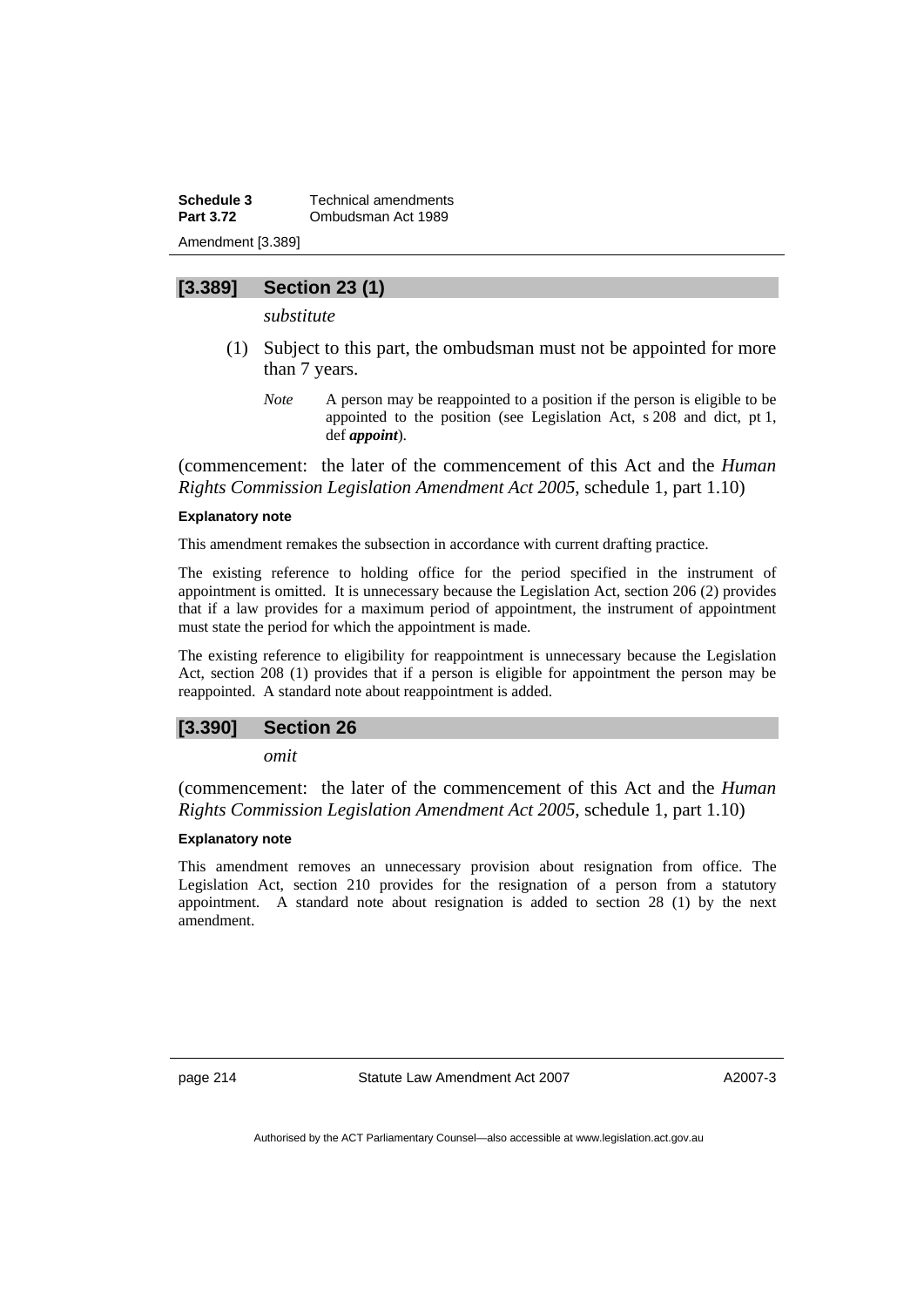Amendment [3.391]

#### **[3.391] Section 28 (1), new note**

*insert* 

*Note* The ombudsman's appointment also ends if the ombudsman resigns (see Legislation Act, s 210).

(commencement: the later of the commencement of this Act and the *Human Rights Commission Legislation Amendment Act 2005*, schedule 1, part 1.10)

#### **Explanatory note**

This amendment is consequential on the omission of section 26 by the previous amendment.

### **[3.392] Section 28 (3) and (4)**

*substitute* 

- (3) The Minister must present a statement of the grounds of the suspension to the Legislative Assembly not later than 7 sitting days after the day the ombudsman is suspended from office.
- (4) If a statement is presented to the Legislative Assembly under subsection (3)—
	- (a) the Assembly may, not later than 15 sitting days after the day the statement is presented to the Assembly, by resolution, declare that the ombudsman should be removed from office; and
	- (b) if the Assembly makes a declaration under paragraph (a)—the Executive must remove the ombudsman from office.

(commencement: the later of the commencement of this Act and the *Human Rights Commission Legislation Amendment Act 2005*, schedule 1, part 1.10)

#### **Explanatory note**

This amendment updates language.

A2007-3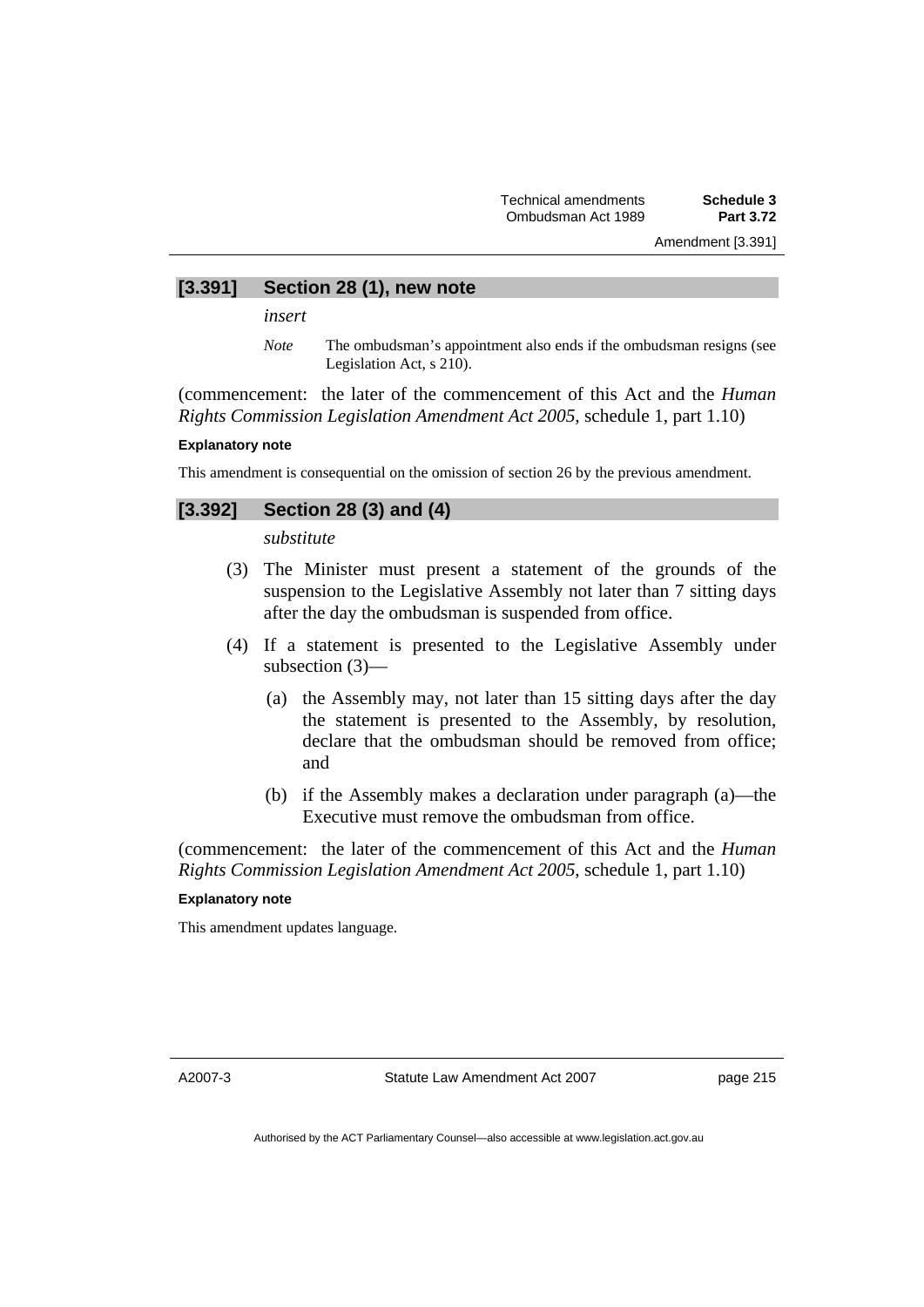**Schedule 3** Technical amendments **Part 3.72 Ombudsman Act 1989** Amendment [3.393]

### **[3.393] Section 28 (6)**

*substitute* 

 (6) The Executive must remove the ombudsman from office if the ombudsman becomes bankrupt or executes a personal insolvency agreement.

(commencement: the later of the commencement of this Act and the *Human Rights Commission Legislation Amendment Act 2005*, schedule 1, part 1.10)

#### **Explanatory note**

The *Bankruptcy Legislation Amendment Act 2004* (Cwlth) amended the *Bankruptcy Act 1966*  (Cwlth) to replace the concepts of deed of assignment, deed of arrangement and composition with the new single concept of personal insolvency agreement. This amendment updates language and brings the subsection into line with the new concept.

#### **[3.394] Section 29**

*substitute* 

### **29 Acting appointment**

If the Commonwealth ombudsman holds the office of ombudsman, a person appointed under the *Ombudsman Act 1976* (Cwlth) to act in the office of Commonwealth ombudsman during an absence or unavailability of the Commonwealth ombudsman may act in the office of ombudsman under this Act during the absence or unavailability.

(commencement: the later of the commencement of this Act and the *Human Rights Commission Legislation Amendment Act 2005*, schedule 1, part 1.10)

#### **Explanatory note**

This amendment omits unnecessary provisions about acting appointments.

Section 29 (1), which is about the circumstances of when an acting appointment may be made, is unnecessary because of the Legislation Act, section 209, which provides the circumstances where acting appointments may be made, including during any period when an appointee cannot for any reason exercise functions of the position.

page 216 Statute Law Amendment Act 2007

A2007-3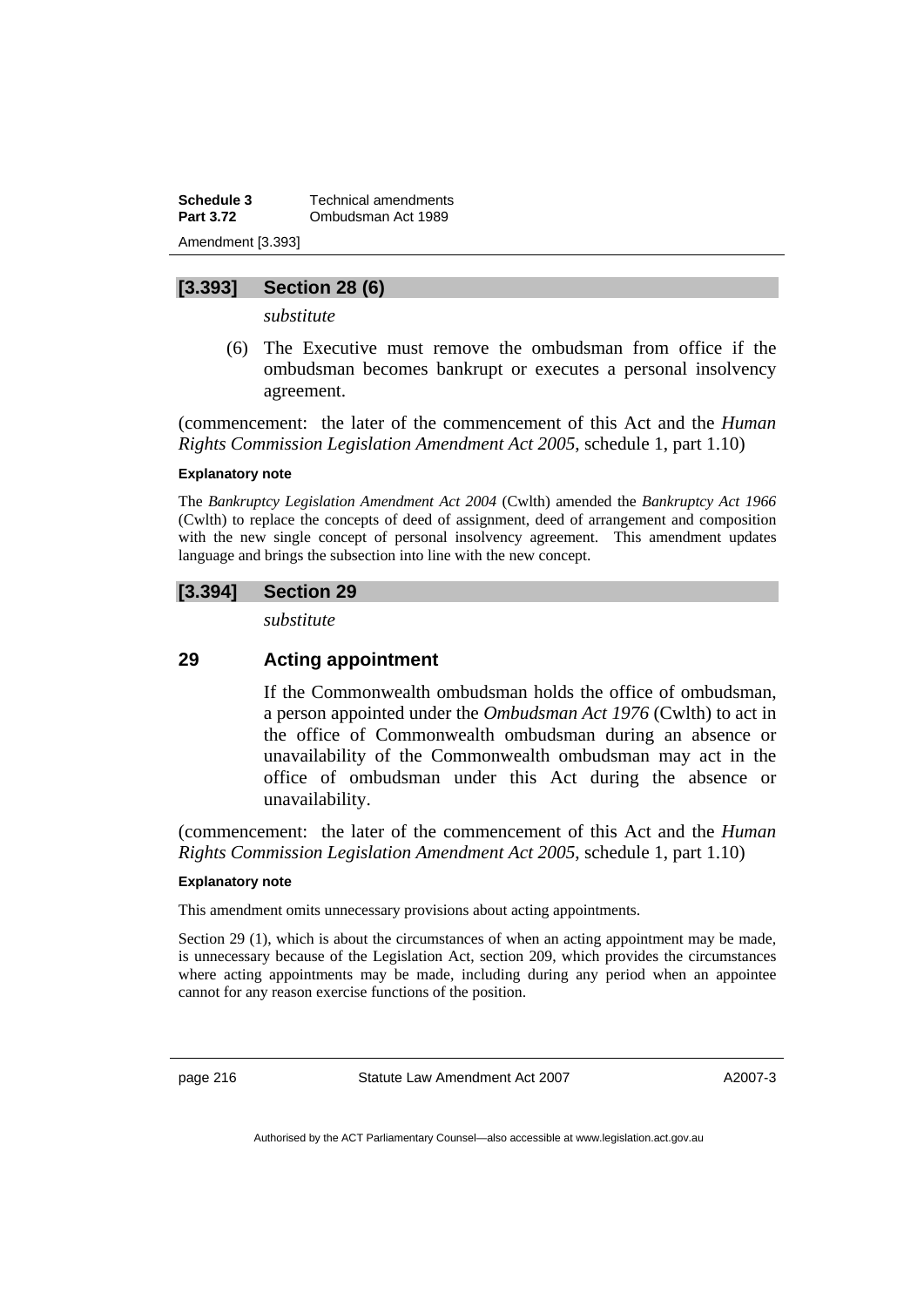Section 29 (3) provides that anything done by or in relation to an acting member is not invalid merely because the occasion for the appointment had not arisen, there was a defect or irregularity in relation to the appointment, the appointment had ceased to have effect or the occasion to act had not arisen or had ceased. This provision is unnecessary because the Legislation Act, section 225 is to the same effect as the subsection.

## **[3.395] Section 31 (2)**

*omit* 

(commencement: the later of the commencement of this Act and the *Human Rights Commission Legislation Amendment Act 2005*, schedule 1, part 1.10)

#### **Explanatory note**

This amendment removes an unnecessary provision. The Legislation Act, section 239 provides that anything done by or in relation to the delegate in the exercise of the delegation is taken to have been done by or in relation to the appointer.

### **[3.396] New dictionary**

*insert* 

# **Dictionary**

(see s 2)

- *Note 1* The Legislation Act contains definitions and other provisions relevant to this Act.
- *Note 2* For example, the Legislation Act, dict, pt 1 defines the following terms:
	- ACT
	- body
	- Commonwealth
	- exercise
	- function
	- sitting day
	- **State**
	- the Territory.

A2007-3

Statute Law Amendment Act 2007

page 217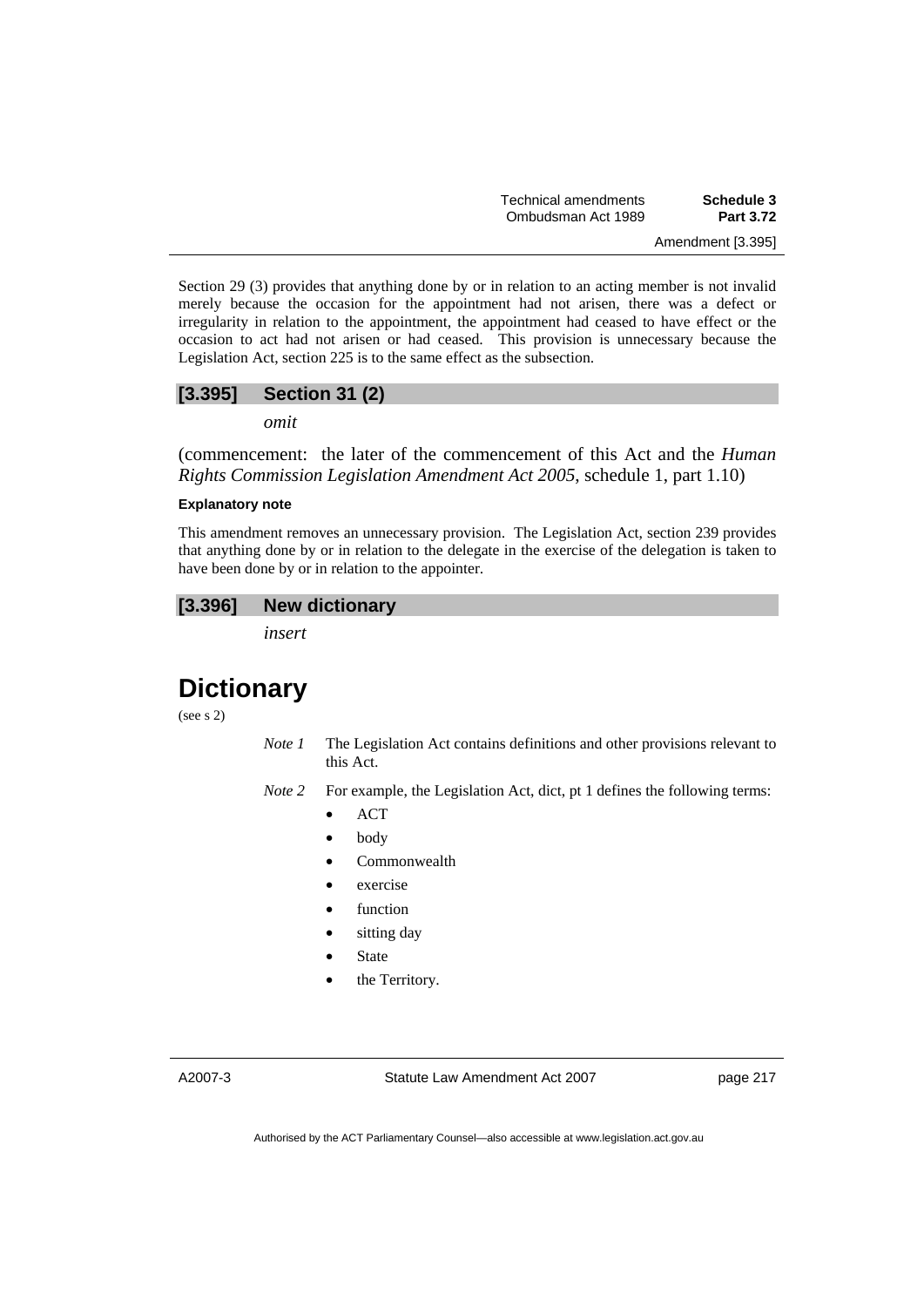**Schedule 3 Technical amendments**<br>**Part 3.73 Combudsman Requlation Ombudsman Regulation 1989** Amendment [3.397]

> *ombudsman*, of a State, includes a person exercising, under a law of a State, functions similar to the functions exercised by the ombudsman under part 2 (Establishment, functions, powers and duties of ombudsman).

*Note State* includes the Northern Territory (see Legislation Act, dict, pt 1).

*taking of action* includes—

- (a) making a decision or recommendation; and
- (b) formulating a proposal; and
- (c) failing to—
	- (i) take an action; or
	- (ii) make a decision; or
	- (iii) make a recommendation; or
	- (iv) formulate a proposal.

(commencement: the later of the commencement of this Act and the *Human Rights Commission Legislation Amendment Act 2005*, schedule 1, part 1.10)

#### **Explanatory note**

This amendment inserts a new dictionary in accordance with current drafting practice. The definitions of *ombudsman* of a State, and *taking of action*, are based on existing section 3 (9) to (11) which is omitted by another amendment.

## **Part 3.73 Ombudsman Regulation 1989**

### **[3.397] Section 3**

*omit* 

#### **Explanatory note**

Schedule 2 of the regulation has been omitted. This amendment omits a section that was made redundant by the omission of the schedule.

page 218 Statute Law Amendment Act 2007

A2007-3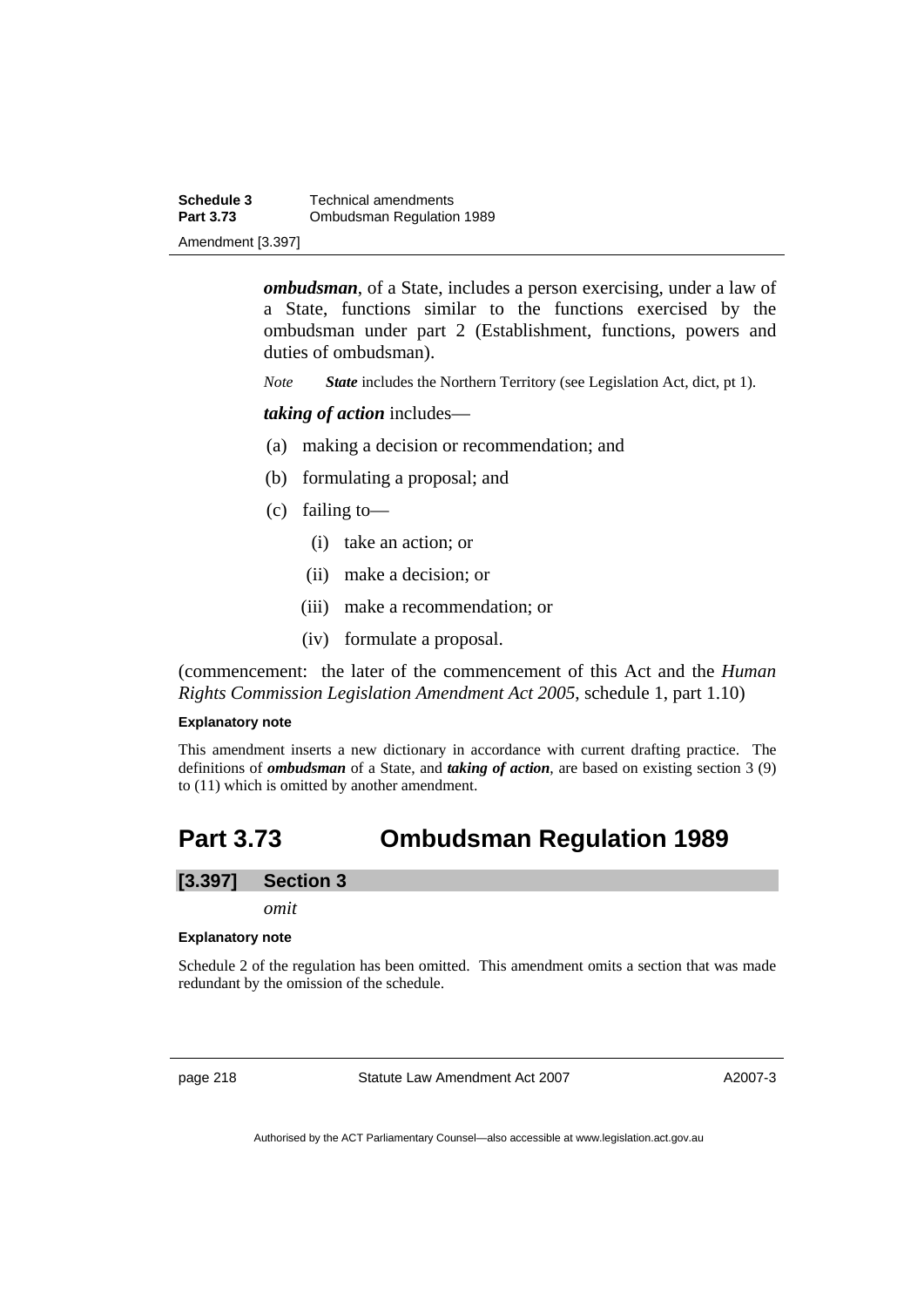## **Part 3.74 Parental Leave (Private Sector Employees) Act 1992**

### **[3.398] Section 1**

*substitute* 

### **1 Name of Act**

This Act is the *Parental Leave (Private Sector Employees) Act 1992*.

#### **Explanatory note**

This amendment brings the naming section into line with current drafting practice.

#### **[3.399] Section 3, definitions**

*relocate to dictionary* 

### **Explanatory note**

This amendment relocates the definitions to a new dictionary that is inserted by another amendment.

### **[3.400] Section 3, remainder**

*substitute* 

### **2 Dictionary**

The dictionary at the end of this Act is part of this Act.

*Note 1* The dictionary at the end of this Act defines certain terms used in this Act, and includes references (*signpost definitions*) to other terms defined elsewhere.

> For example, the signpost definition '*award*—see the *Workplace Relations Act 1996* (Cwlth), section 4.' means that the term 'award' is defined in that section and the definition applies to this Act.

*Note* 2 A definition in the dictionary (including a signpost definition) applies to the entire Act unless the definition, or another provision of the Act, provides otherwise or the contrary intention otherwise appears (see Legislation Act,  $s$  155 and  $s$  156 (1)).

A2007-3

Statute Law Amendment Act 2007

page 219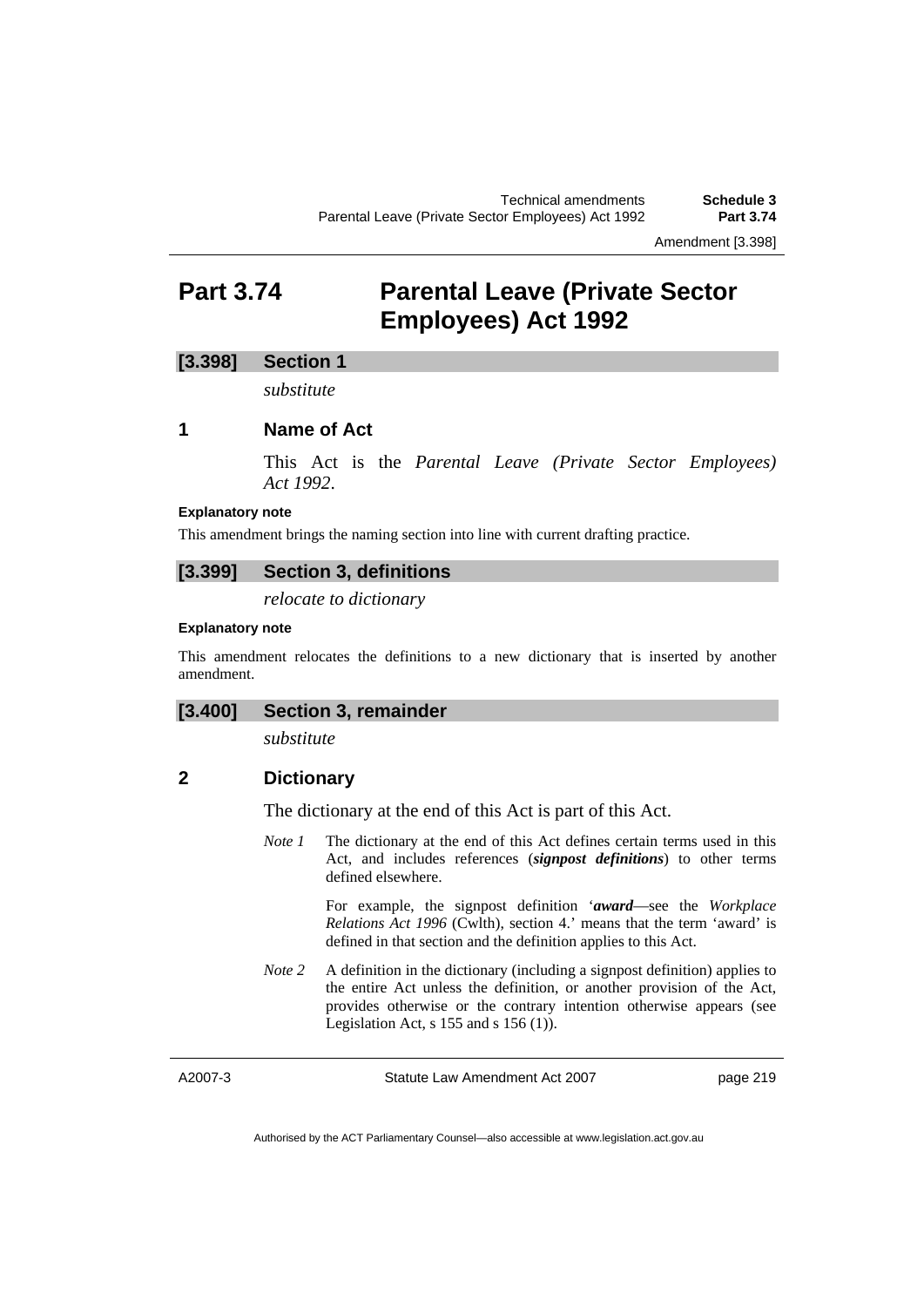**Schedule 3 Technical amendments**<br>**Part 3.74 Parental Leave (Private** Parental Leave (Private Sector Employees) Act 1992

Amendment [3.401]

### **3 Notes**

A note included in this Act is explanatory and is not part of this Act.

*Note* See the Legislation Act, s 127 (1), (4) and (5) for the legal status of notes.

#### **Explanatory note**

This amendment inserts standard dictionary and notes provisions consequent on the insertion of a new dictionary by another amendment.

*insert* 

# **Dictionary**

(see s 2)

*Note 1* The Legislation Act contains definitions and other provisions relevant to this Act.

*Note 2* For example, the Legislation Act, dict, pt 1 defines the following terms:

- ACT
- Commonwealth
- **State**
- the Territory.

#### **Explanatory note**

This amendment inserts a new dictionary in accordance with current drafting practice.

page 220 Statute Law Amendment Act 2007

A2007-3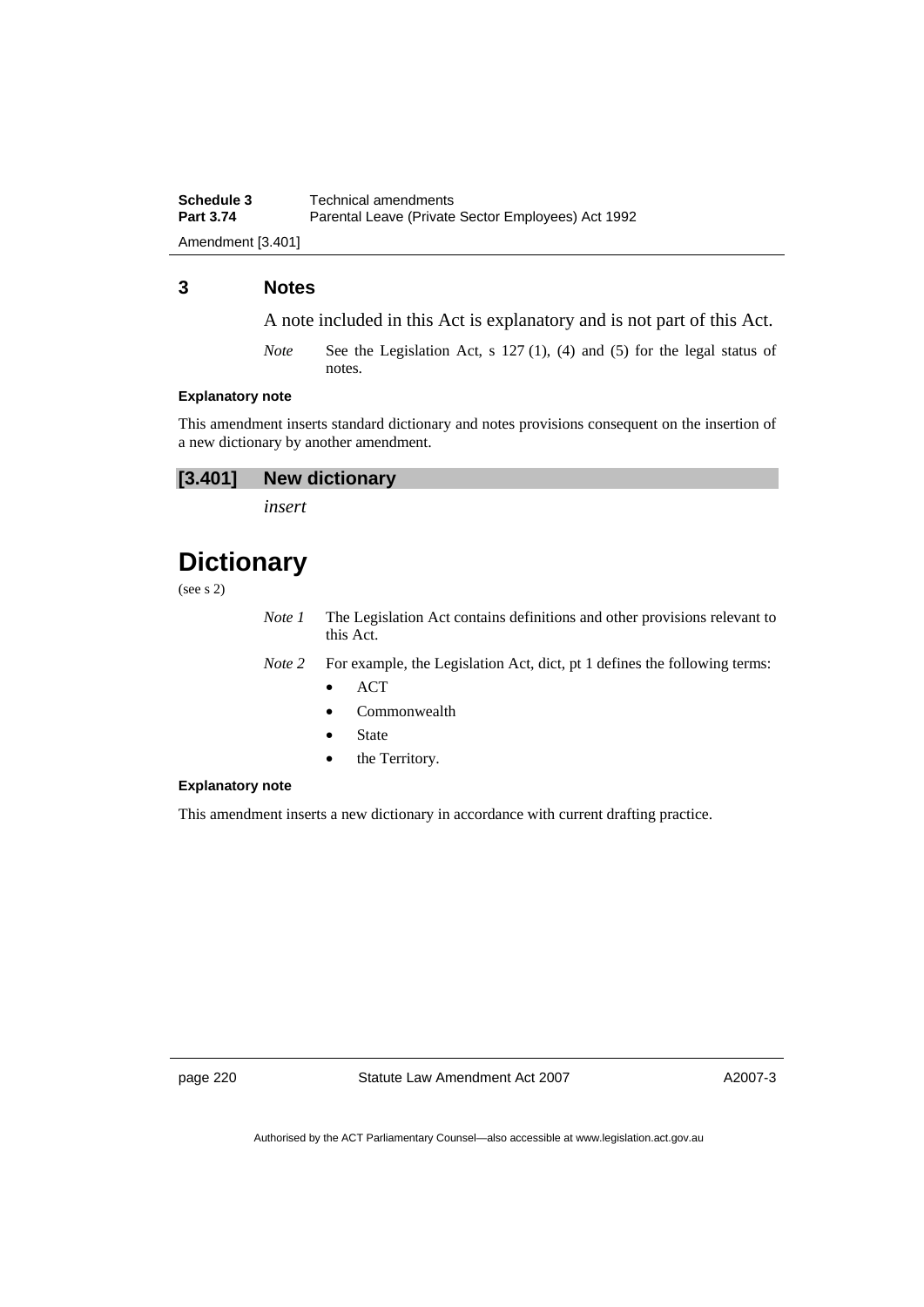Amendment [3.402]

## **Part 3.75 Perpetuities and Accumulations Act 1985**

### **[3.402] Section 1**

*substitute* 

### **1 Name of Act**

This Act is the *Perpetuities and Accumulations Act 1985*.

#### **Explanatory note**

This amendment brings the naming section into line with current drafting practice.

#### **[3.403] Section 2, definition of** *interest*

*omit* 

#### **Explanatory note**

This amendment omits an unnecessary definition. The term *interest* is defined in the Legislation Act, dictionary, part 1.

### **[3.404] Section 2, definitions (as amended)**

*relocate to dictionary* 

#### **Explanatory note**

This amendment relocates the definitions to a new dictionary that is inserted by another amendment.

#### **[3.405] Section 2, remainder**

*substitute* 

### **2 Dictionary**

The dictionary at the end of this Act is part of this Act.

*Note 1* The dictionary at the end of this Act defines certain terms used in this Act, and includes references (*signpost definitions*) to other terms defined elsewhere.

A2007-3

Statute Law Amendment Act 2007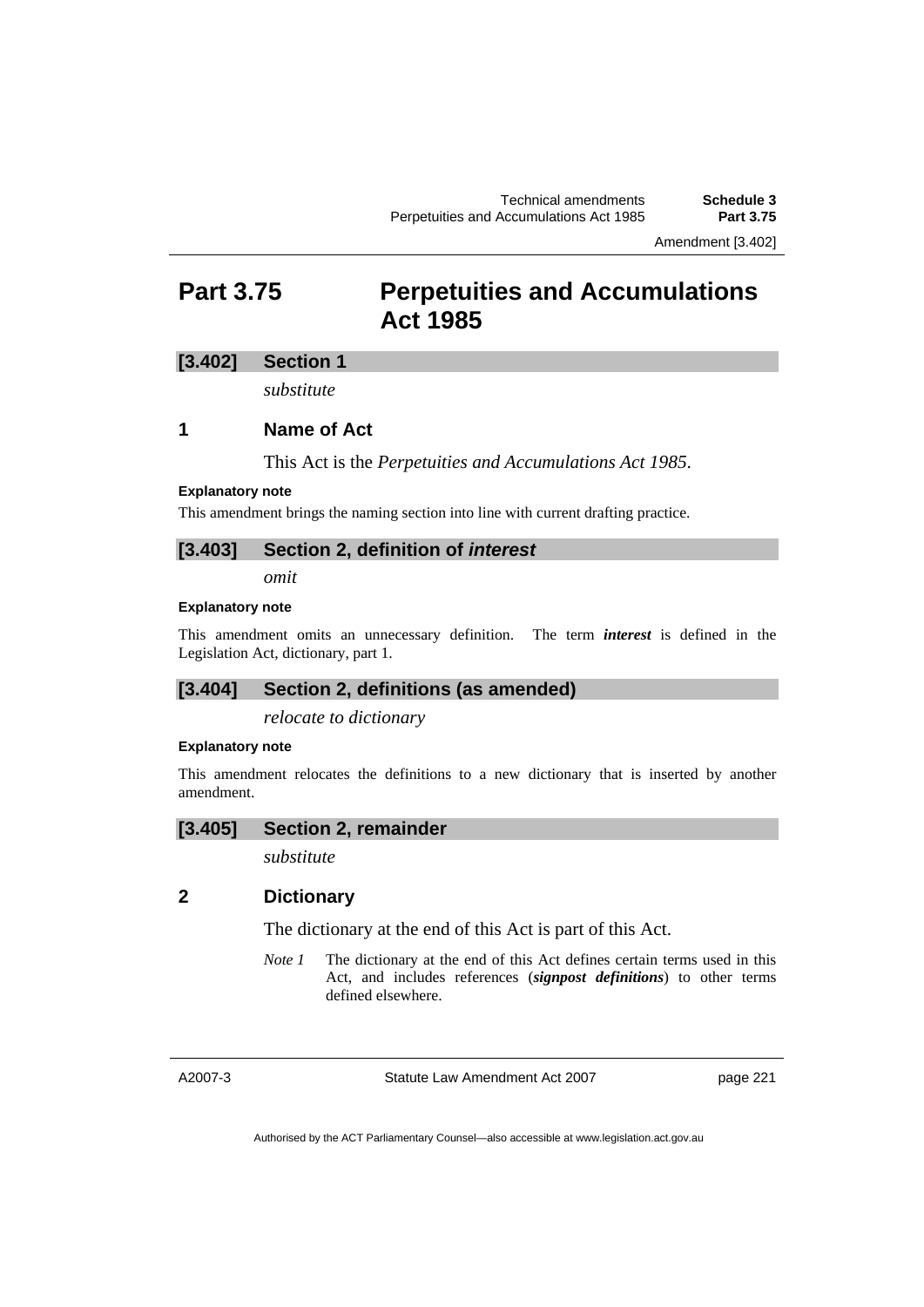| Schedule 3        | Technical amendments                    |
|-------------------|-----------------------------------------|
| Part 3.75         | Perpetuities and Accumulations Act 1985 |
| Amendment [3.406] |                                         |

For example, the signpost definition '*trustee*—see the *Trustee Act 1925*, dictionary.' means that the term 'trustee' is defined in that dictionary and the definition applies to this Act.

*Note 2* A definition in the dictionary (including a signpost definition) applies to the entire Act unless the definition, or another provision of the Act, provides otherwise or the contrary intention otherwise appears (see Legislation Act,  $s$  155 and  $s$  156 (1)).

### **2A Notes**

A note included in this Act is explanatory and is not part of this Act.

*Note* See the Legislation Act, s 127 (1), (4) and (5) for the legal status of notes.

#### **Explanatory note**

This amendment inserts standard dictionary and notes provisions consequent on the insertion of a new dictionary by another amendment.

#### **[3.406] New dictionary**

*insert* 

# **Dictionary**

(see s 2)

- *Note 1* The Legislation Act contains definitions and other provisions relevant to this Act.
- *Note 2* For example, the Legislation Act, dict, pt 1 defines the following terms:
	- ACT
	- exercise
	- interest
	- the Territory.

#### **Explanatory note**

This amendment inserts a new dictionary in accordance with current drafting practice.

page 222 Statute Law Amendment Act 2007

A2007-3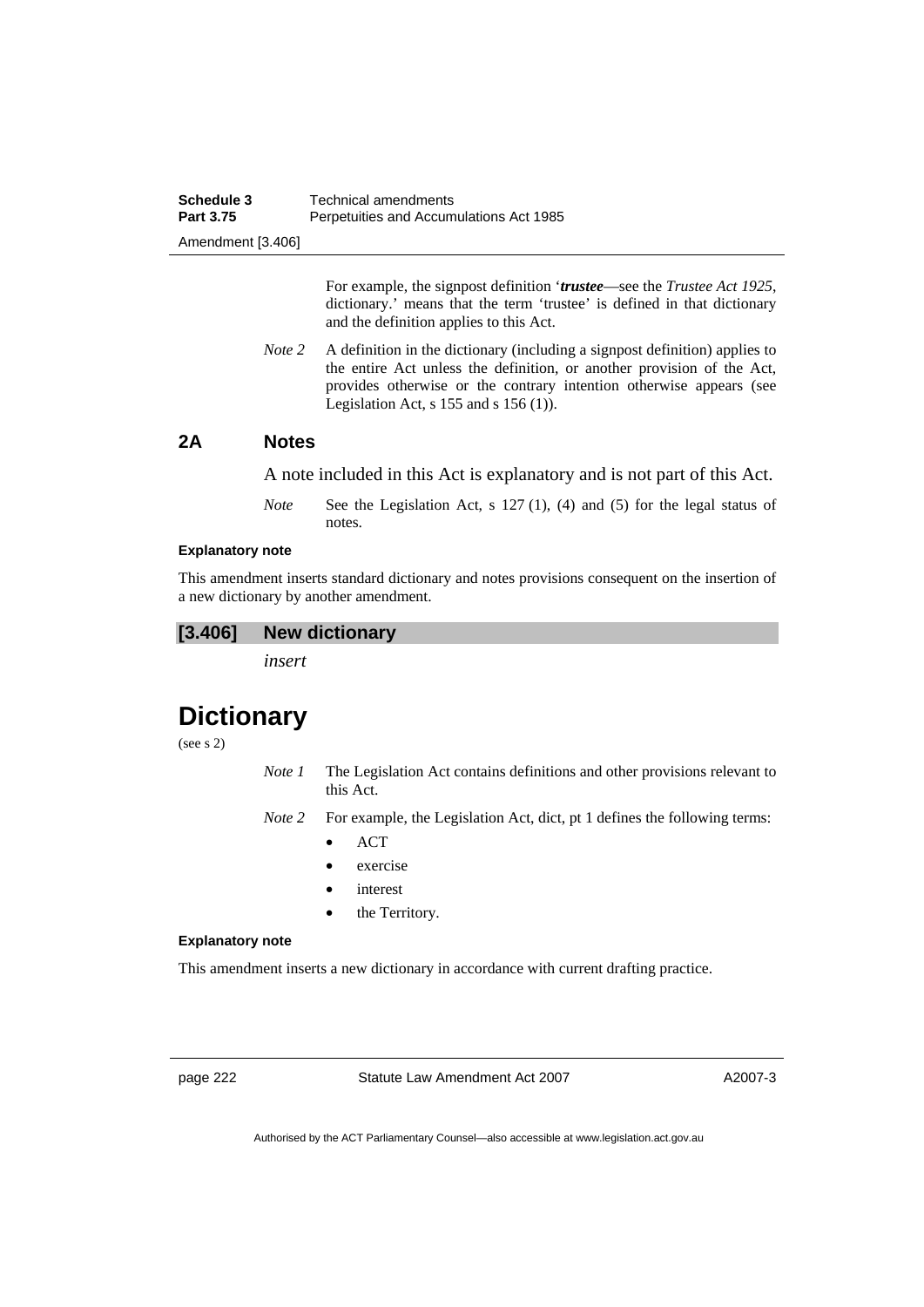Amendment [3.407]

# **Part 3.76 Planning and Land Act 2002**

#### **[3.407] Section 51, note**

*omit* 

Under that Act, s 3, def *chief executive officer*

*substitute* 

Under that Act, dict, def *chief executive officer*

#### **Explanatory note**

This amendment is consequential on the insertion of a new dictionary into the *Public Sector Management Act 1994* by another amendment.

## **Part 3.77 Powers of Attorney Act 2006**

### **[3.408] Section 37 (2), definition of** *non-regenerative tissue*

*substitute* 

*non-regenerative tissue*—see the *Transplantation and Anatomy Act 1978*, dictionary.

(commencement: the later of the commencement of this Act and the *Powers of Attorney Act 2006*)

#### **Explanatory note**

This amendment is consequential on the insertion of a new dictionary into the *Transplantation and Anatomy Act 1978* by another amendment.

A2007-3

Statute Law Amendment Act 2007

page 223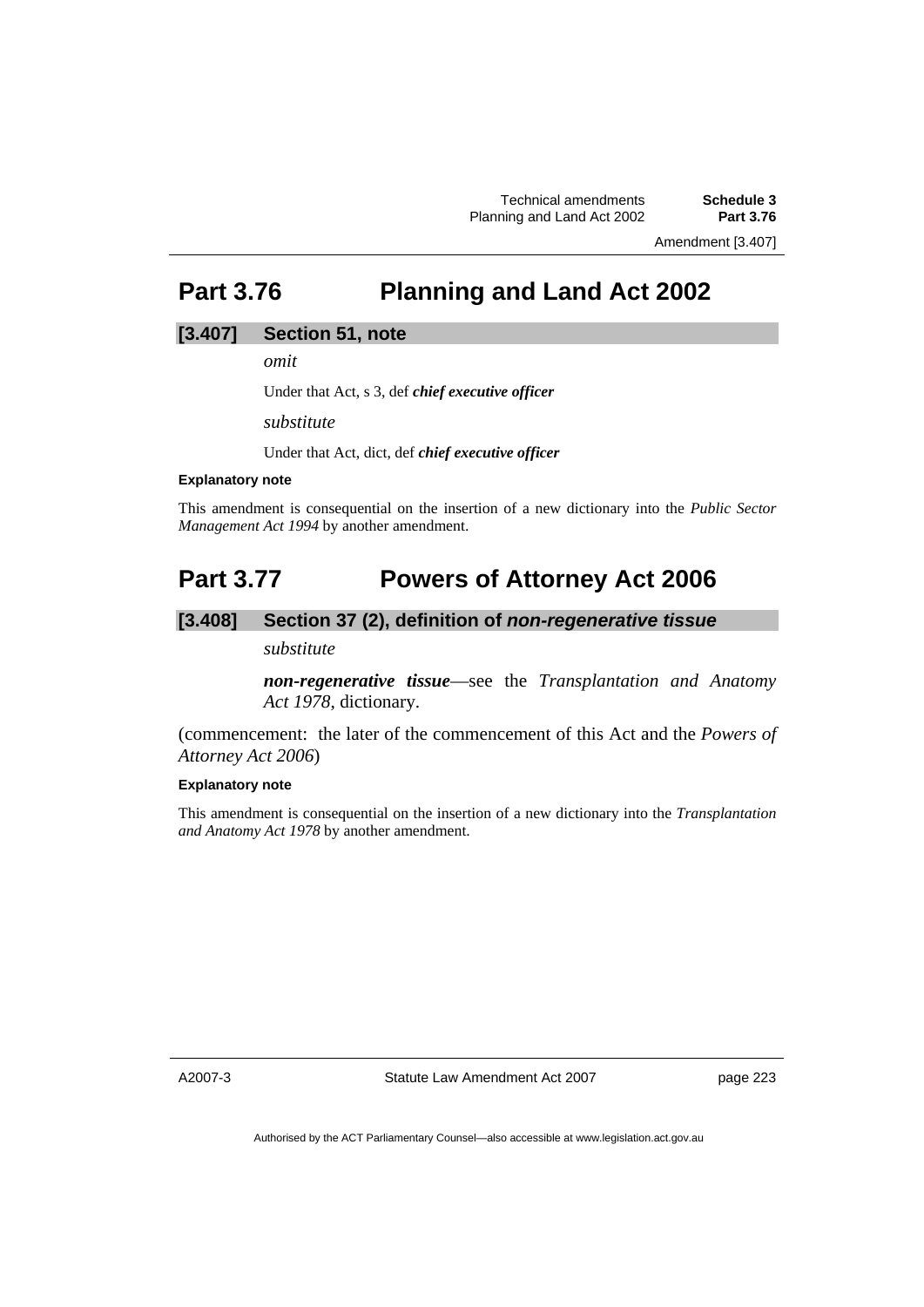Amendment [3.409]

## **Part 3.78 Public Baths and Public Bathing Act 1956**

### **[3.409] Section 1**

*substitute* 

### **1 Name of Act**

This Act is the *Public Baths and Public Bathing Act 1956*.

#### **Explanatory note**

This amendment brings the naming section into line with current drafting practice.

### **[3.410] Section 5, definition of** *public baths*

#### *substitute*

### *public baths*—

- (a) for this Act generally, means any baths or swimming pool declared under section 6 (2) to be public baths (and includes all land, buildings and other improvements within the boundary fences and boundary walls enclosing the baths or swimming pool); and
- (b) for part 2 (Public baths, other than leased public baths)—see section 8.

#### **Explanatory note**

This amendment updates the definition of *public baths* to include the meaning of the definition for part 2.

### **[3.411] Section 5, definition of** *the manager*

*omit* 

### **Explanatory note**

This amendment omits the definition consequent on the inclusion of a new definition of *manager* in the new dictionary that is inserted by another amendment.

page 224 Statute Law Amendment Act 2007

A2007-3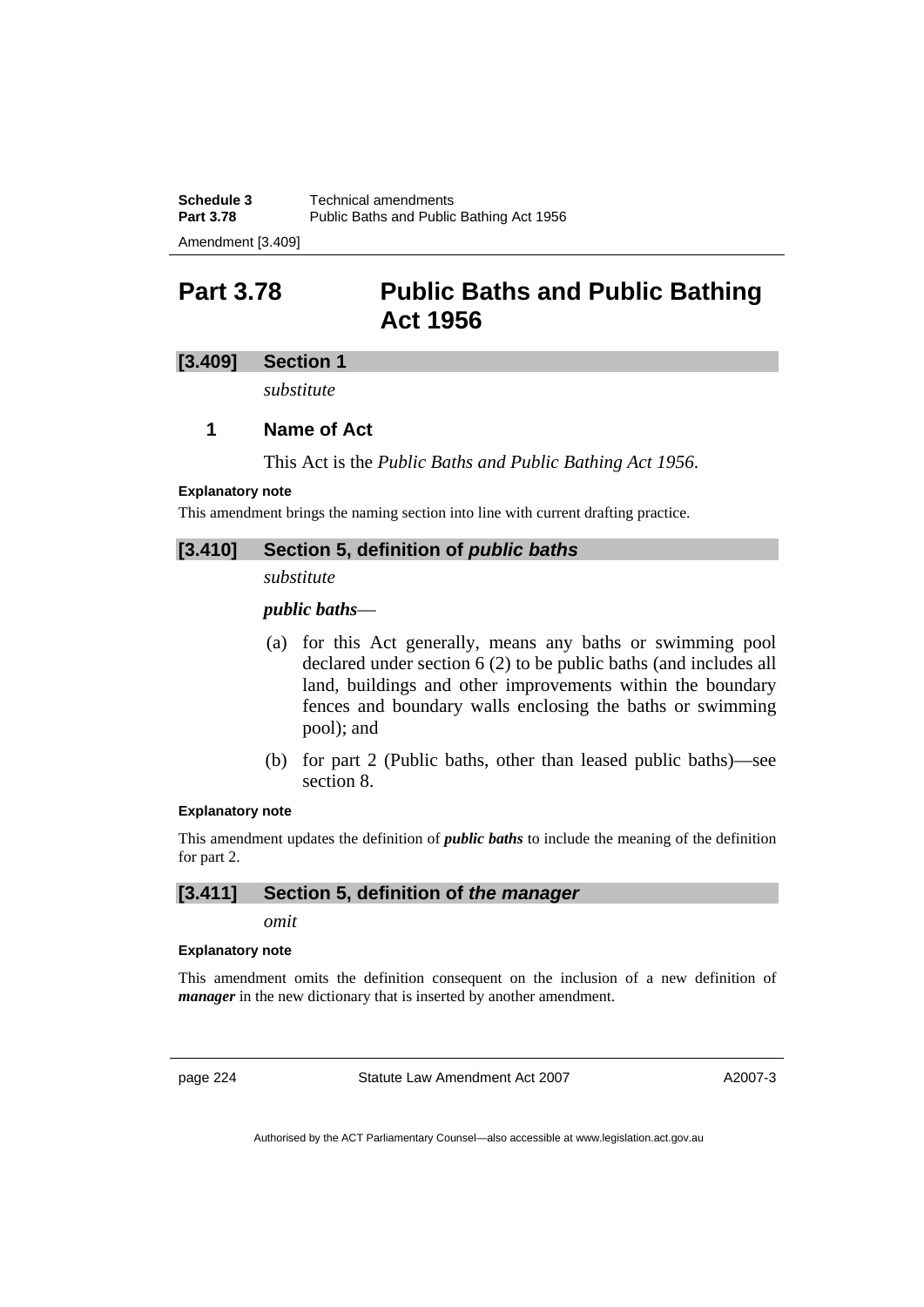Amendment [3.412]

### **[3.412] Section 5, definitions (as amended)**

*relocate to dictionary* 

#### **Explanatory note**

This amendment relocates the definitions to a new dictionary that is inserted by another amendment.

#### **[3.413] Section 5, remainder**

*substitute* 

### **2 Dictionary**

The dictionary at the end of this Act is part of this Act.

*Note 1* The dictionary at the end of this Act defines certain terms used in this Act, and includes references (*signpost definitions*) to other terms defined elsewhere in this Act.

> For example, the signpost definition '*blind person*, for part 3 (Public baths, including leased public baths)—see section 15A' means that the term 'blind person' is defined in that section for part 3.

*Note* 2 A definition in the dictionary (including a signpost definition) applies to the entire Act unless the definition, or another provision of the Act, provides otherwise or the contrary intention otherwise appears (see Legislation Act,  $s$  155 and  $s$  156 (1)).

### **3 Notes**

A note included in this Act is explanatory and is not part of this Act.

*Note* See the Legislation Act, s 127 (1), (4) and (5) for the legal status of notes.

### **Explanatory note**

This amendment inserts standard dictionary and notes provisions consequent on the insertion of a new dictionary by another amendment.

A2007-3

Statute Law Amendment Act 2007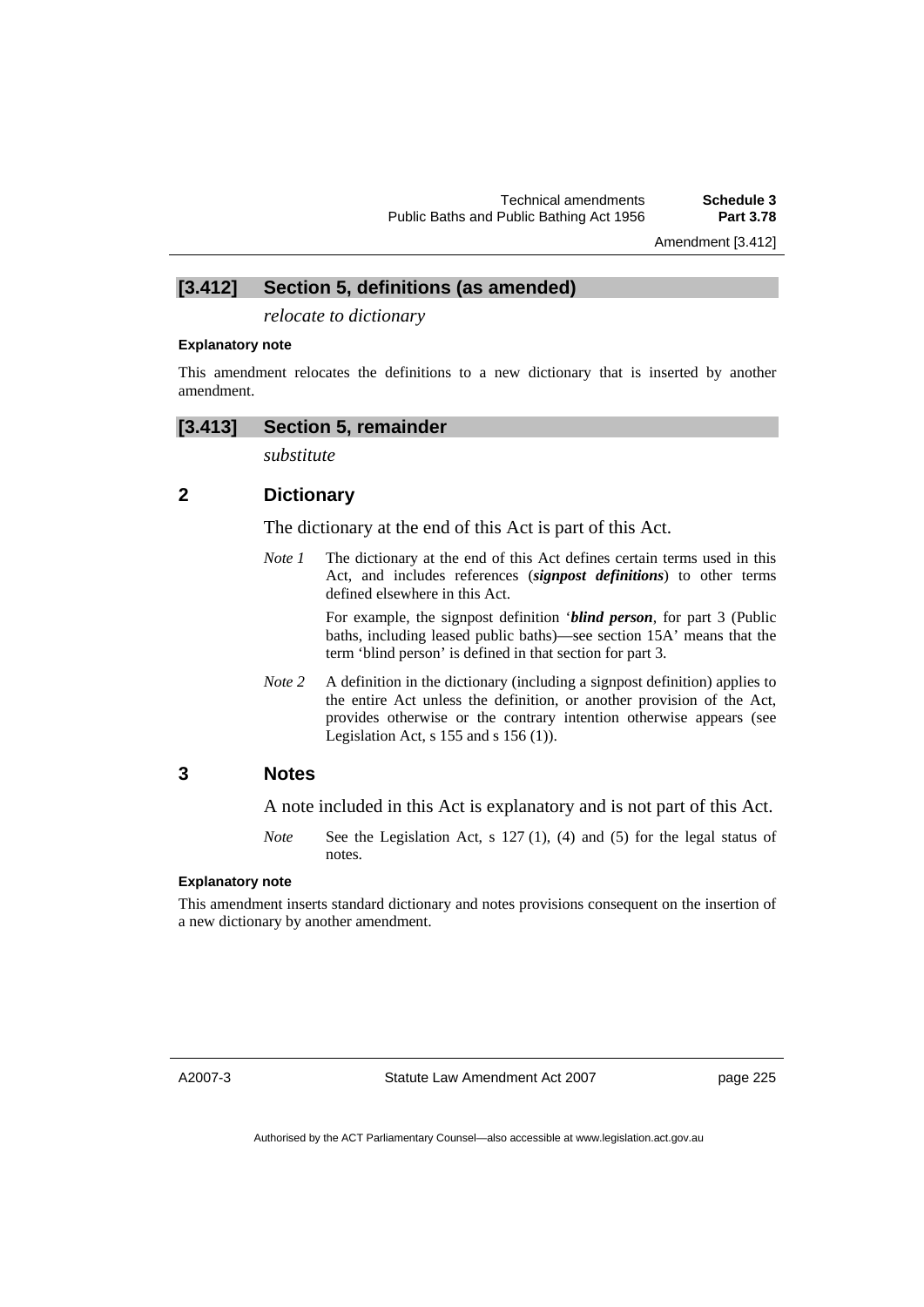### **[3.414] Section 7**

*substitute* 

### **7 Inspectors**

- (1) The chief executive may appoint a public servant as an inspector.
	- *Note 1* For the making of appointments (including acting appointments), see the Legislation Act, pt 19.3.
	- *Note 2* In particular, an appointment may be made by naming a person or nominating the occupant of a position (see Legislation Act, s 207).
- (2) A police officer is also an inspector.
- (3) Until the chief executive makes an appointment under subsection (1), an inspector is, in addition to a police officer, a public servant for the time being exercising the duties of a public service office the duties of which include exercising the functions of an inspector.
- (4) Subsection (3) is a law to which the Legislation Act, section 88 (Repeal does not end effect of transitional laws etc) applies.
- (5) Subsections (3) and (4) and this subsection expire 1 year after the day this section commences.

#### **Explanatory note**

This amendment removes the requirement that the chief executive must create and maintain an office of an inspector in the public service. The Legislation Act, section 207 provides that an appointment may be made by naming the person appointed or by nominating the occupant of a position (however described), at a particular time or from time to time.

The amendment includes transitional arrangements that operate until new appointments are made. Proposed section 7 (4) ensures that these transitional arrangements will, if necessary, continue to operate after the expiry of proposed section  $7(3)$  to  $(5)$ . The amendment also inserts standard notes about appointments.

page 226 Statute Law Amendment Act 2007

A2007-3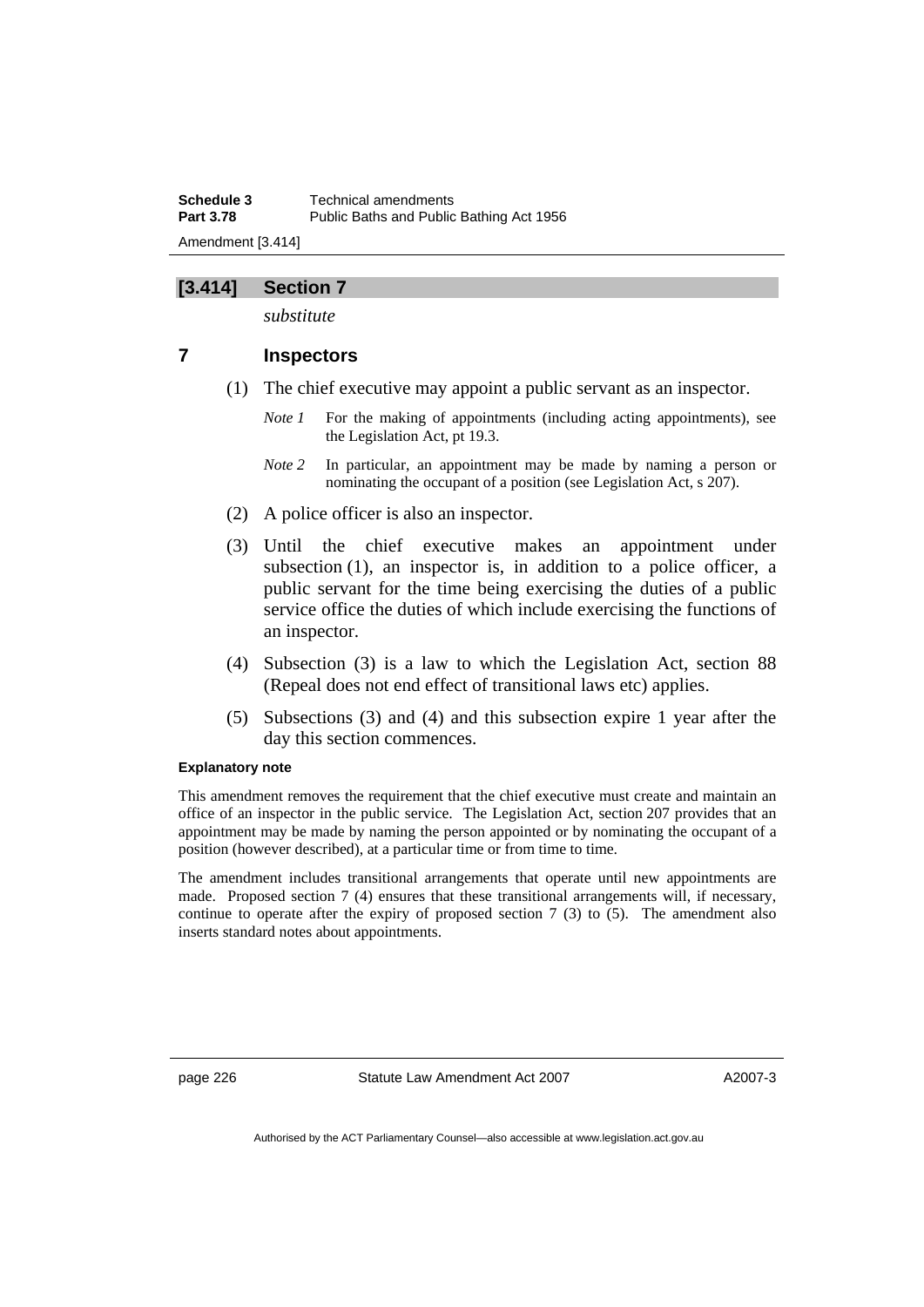Amendment [3.415]

### **[3.415] Section 15A**

*substitute* 

### **15A Definitions—pt 3**

In this part:

*blind person* means a person who is totally or partially blind.

*deaf person* means a person who is totally or partially deaf.

*guide dog* means a dog that has been trained in the guidance of the blind and is, or is to be, used for the guidance of a blind person.

*hearing dog* means a dog that has been trained in the assistance of the deaf and is, or is to be, used for the assistance of a deaf person.

#### **Explanatory note**

The existing section defines terms by reference to the repealed *Dog Control Act 1975*. The *Dog Control Act 1975* was replaced by the *Domestic Animals Act 2000* which does not include the above definitions. This amendment remakes the definitions that previously referred to the definitions within the repealed Act.

## **[3.416] New dictionary**

*insert* 

## **Dictionary**

(see s 2)

*Note 1* The Legislation Act contains definitions and other provisions relevant to this Act.

*Note 2* For example, the Legislation Act, dict, pt 1 defines the following terms:

- exercise
- function
- occupy
- the Territory.

A2007-3

Statute Law Amendment Act 2007

page 227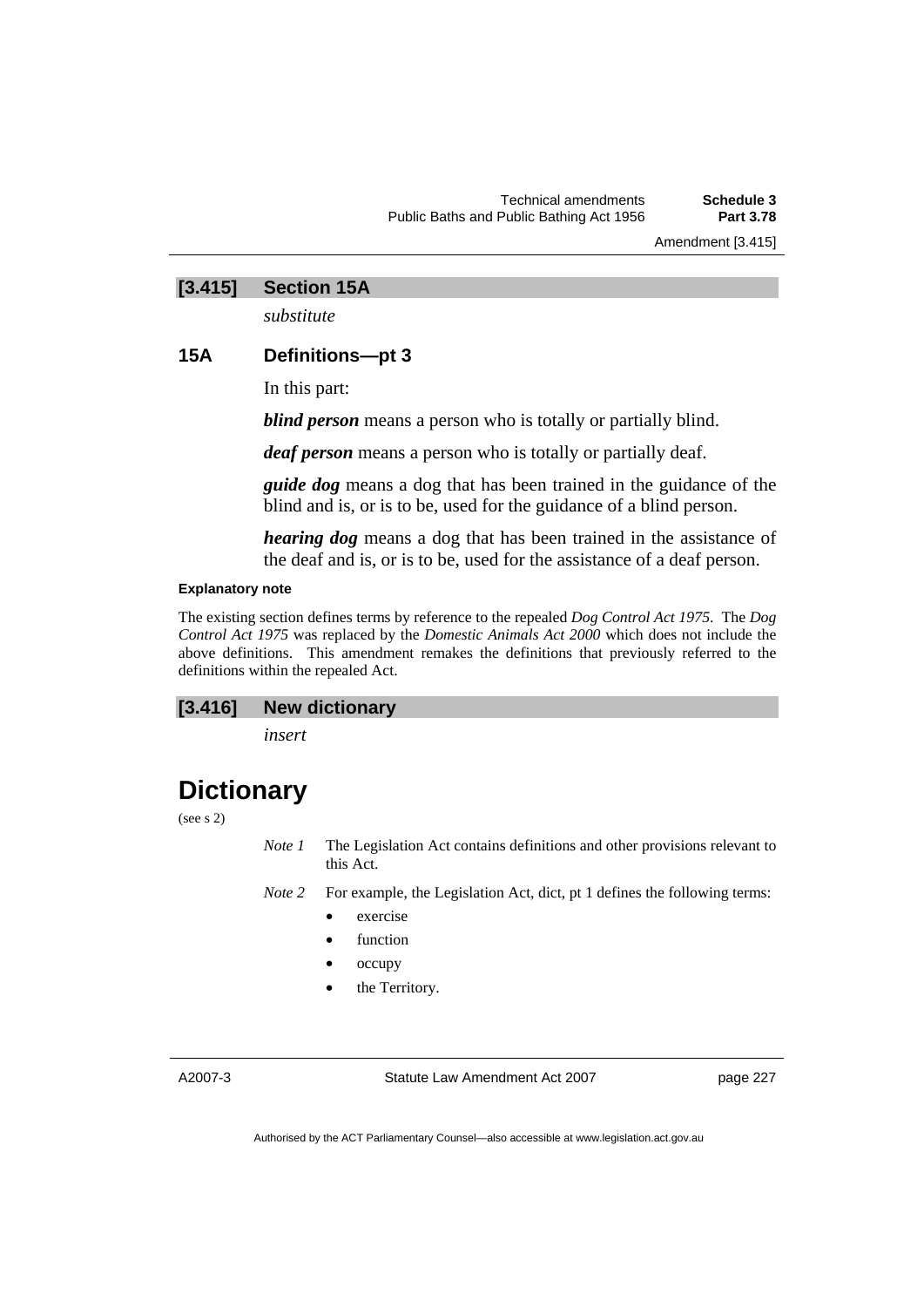Amendment [3.416]

*blind person*, for part 3 (Public baths, including leased public baths)—see section 15A.

*deaf person*, for part 3 (Public baths, including leased public baths)—see section 15A.

*guide dog*, for part 3 (Public baths, including leased public baths) see section 15A.

*hearing dog*, for part 3 (Public baths, including leased public baths)—see section 15A.

#### *manager* means—

- (a) for public baths that are not leased public baths—the person occupying the position of manager of the baths or, if there is no manager of the baths, the person who, for the time being, is the senior attendant at the baths; and
- (b) in relation to leased public baths—the lessee of the baths.

*public bathing convenience*, for part 5 (Public Bathing)—see section 28.

#### **Explanatory note**

This amendment inserts a new dictionary in accordance with current drafting practice. It includes signpost definitions for terms that are not included in the existing interpretation section and an updated definition of *manager*.

page 228 Statute Law Amendment Act 2007

A2007-3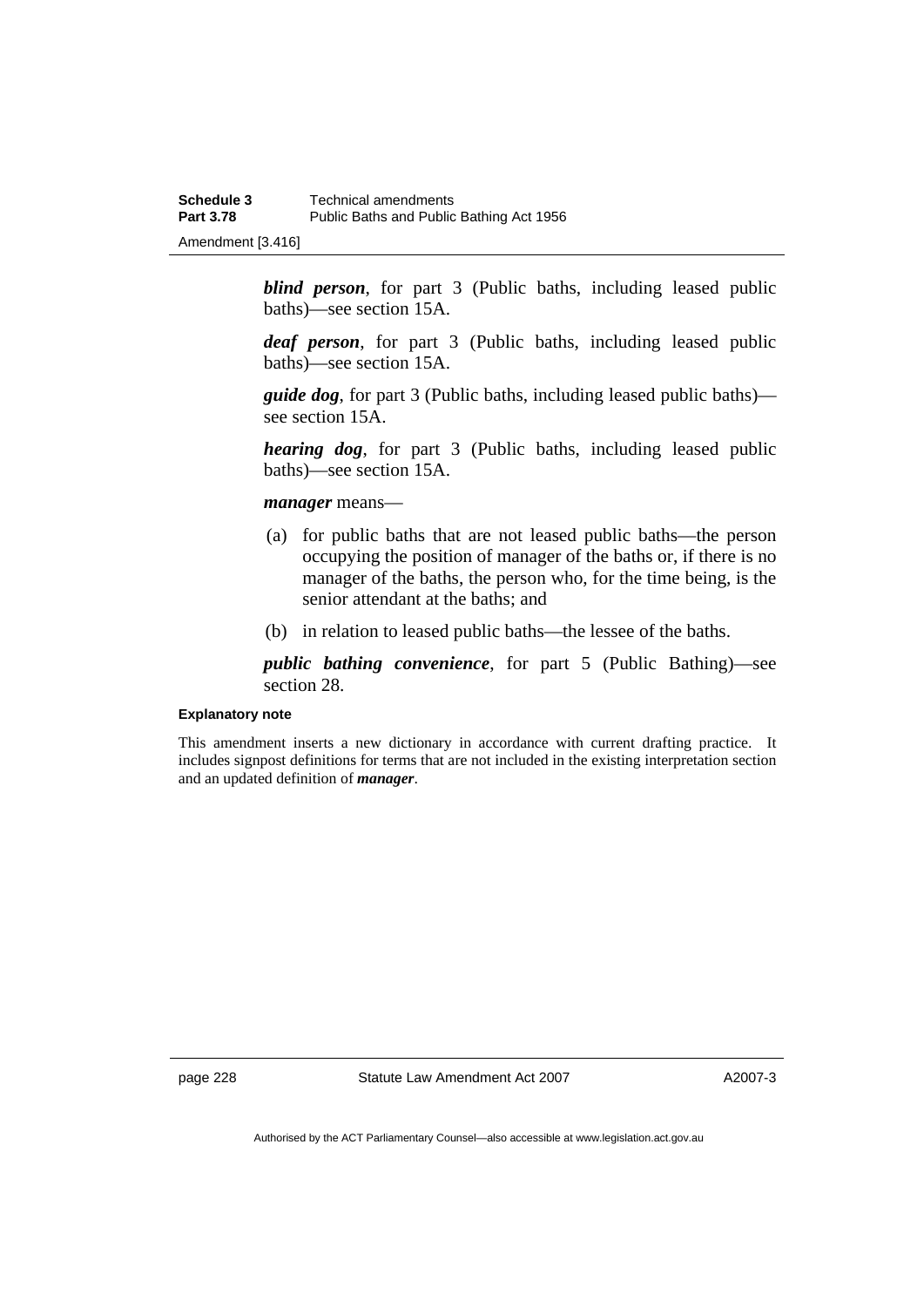Amendment [3.417]

## **Part 3.79 Public Place Names Act 1989**

### **[3.417] New sections 1A and 1B**

*insert* 

### **1A Dictionary**

The dictionary at the end of this Act is part of this Act.

*Note 1* The dictionary at the end of this Act defines certain terms used in this Act, and includes references (*signpost definitions*) to other terms defined elsewhere in this Act.

> For example, the signpost definition '*public place*—see section 2.' means that the term 'public place' is defined in that section.

*Note 2* A definition in the dictionary (including a signpost definition) applies to the entire Act unless the definition, or another provision of the Act, provides otherwise or the contrary intention otherwise appears (see Legislation Act,  $s$  155 and  $s$  156 (1)).

### **1B Notes**

A note included in this Act is explanatory and is not part of this Act.

*Note* See the Legislation Act s 127 (1), (4) and (5) for the legal status of notes.

#### **Explanatory note**

This amendment inserts standard dictionary and notes provisions consequent on the insertion of a new dictionary by another amendment.

A2007-3

Statute Law Amendment Act 2007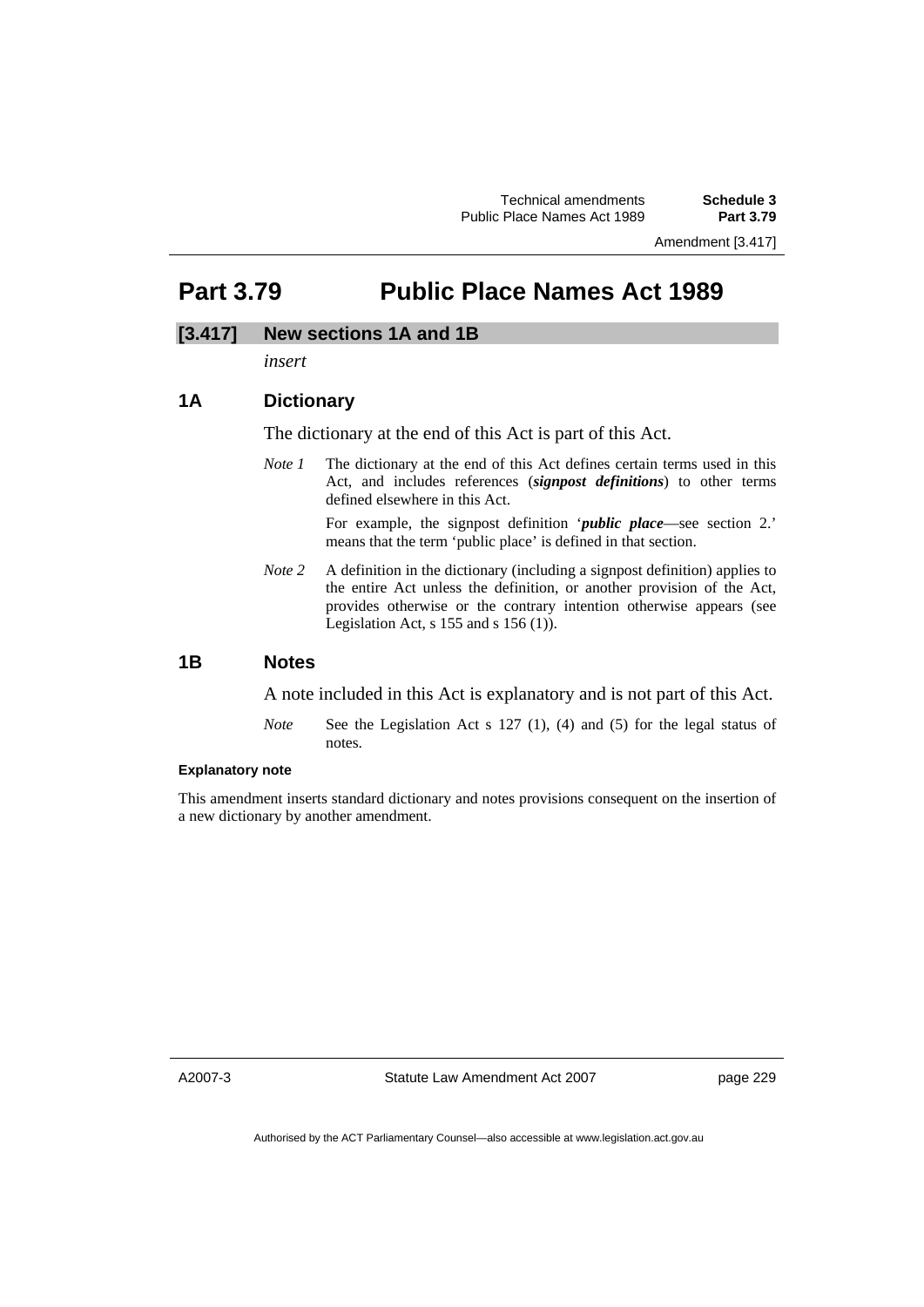**Schedule 3 Technical amendments**<br>**Part 3.80 Public Roads Act 1902** Public Roads Act 1902 Amendment [3.418]

### **[3.418] New dictionary**

*insert* 

## **Dictionary**

(see s 1A)

*Note 1* The Legislation Act contains definitions and other provisions relevant to this Act.

*Note 2* For example, the Legislation Act, dict, pt 1, defines the following terms:

- **Executive**
- Minister (see s 162)
- territory land.

*public place*—see section 2.

#### **Explanatory note**

This amendment inserts a new dictionary in accordance with current drafting practice. A signpost definition of *public place* is inserted in accordance with current drafting practice.

## **Part 3.80 Public Roads Act 1902**

### **[3.419] Section 6, definitions**

*relocate to dictionary* 

#### **Explanatory note**

This amendment relocates the definitions to a new dictionary that is inserted by another amendment.

#### **[3.420] Section 6, remainder**

*substitute* 

### **2 Dictionary**

The dictionary at the end of this Act is part of this Act.

*Note 1* The dictionary at the end of this Act defines certain terms used in this Act.

page 230 Statute Law Amendment Act 2007

A2007-3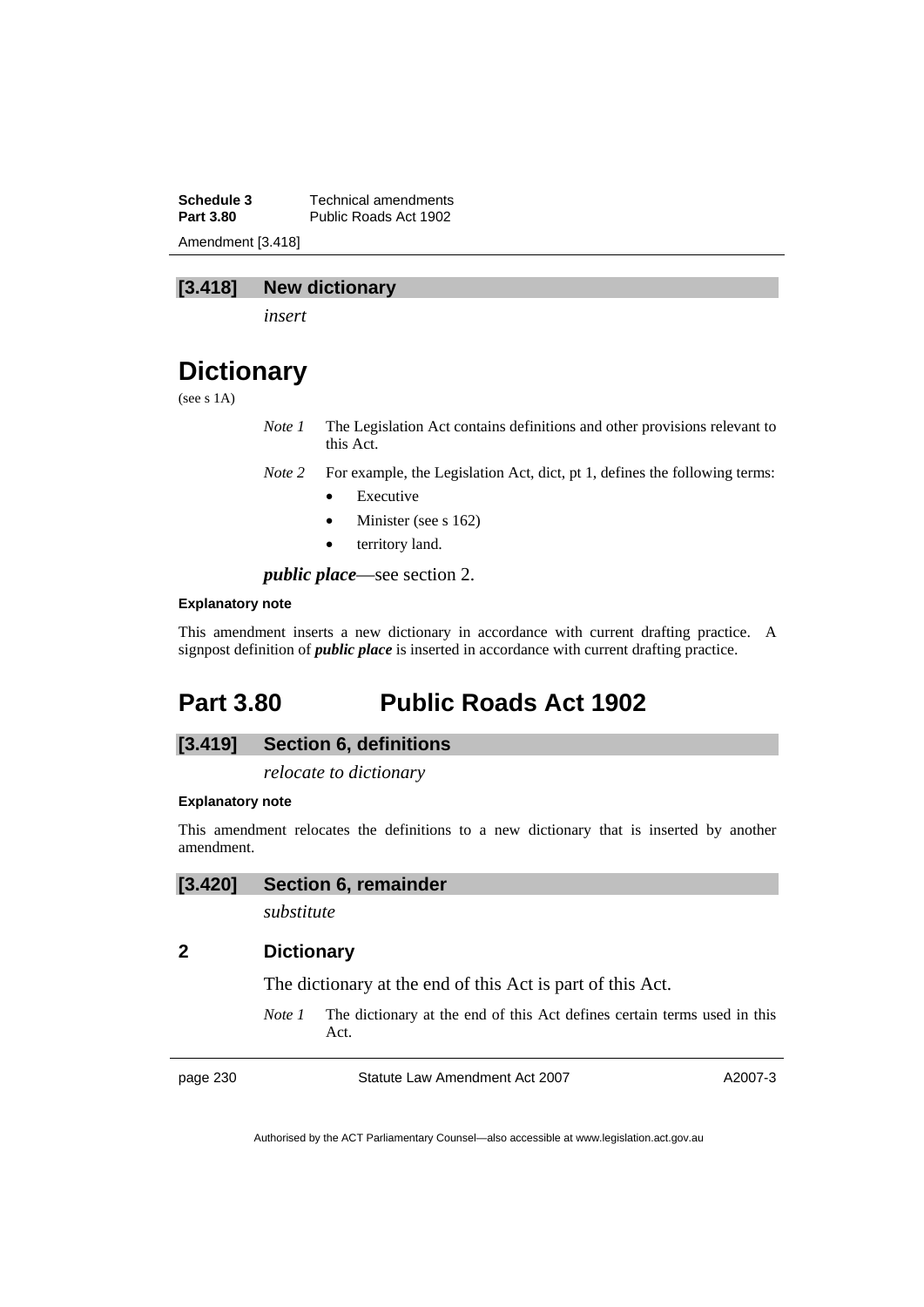*Note 2* A definition in the dictionary applies to the entire Act unless the definition, or another provision of the Act, provides otherwise or the contrary intention otherwise appears (see Legislation Act, s 155 and s 156 (1)).

### **3 Notes**

A note included in this Act is explanatory and is not part of this Act.

*Note* See the Legislation Act, s 127 (1), (4) and (5) for the legal status of notes.

#### **Explanatory note**

This amendment inserts standard dictionary and notes provisions consequent on the insertion of a new dictionary by another amendment.

### **[3.421] New dictionary**

*insert* 

## **Dictionary**

(see s 2)

- *Note 1* The Legislation Act contains definitions and other provisions relevant to this Act.
- *Note 2* For example, the Legislation Act, dict, pt 1 defines the following terms:
	- ACT
	- Commonwealth
	- Minister (see s 162)
	- the Territory.

#### **Explanatory note**

This amendment inserts a new dictionary in accordance with current drafting practice.

A2007-3

Statute Law Amendment Act 2007

page 231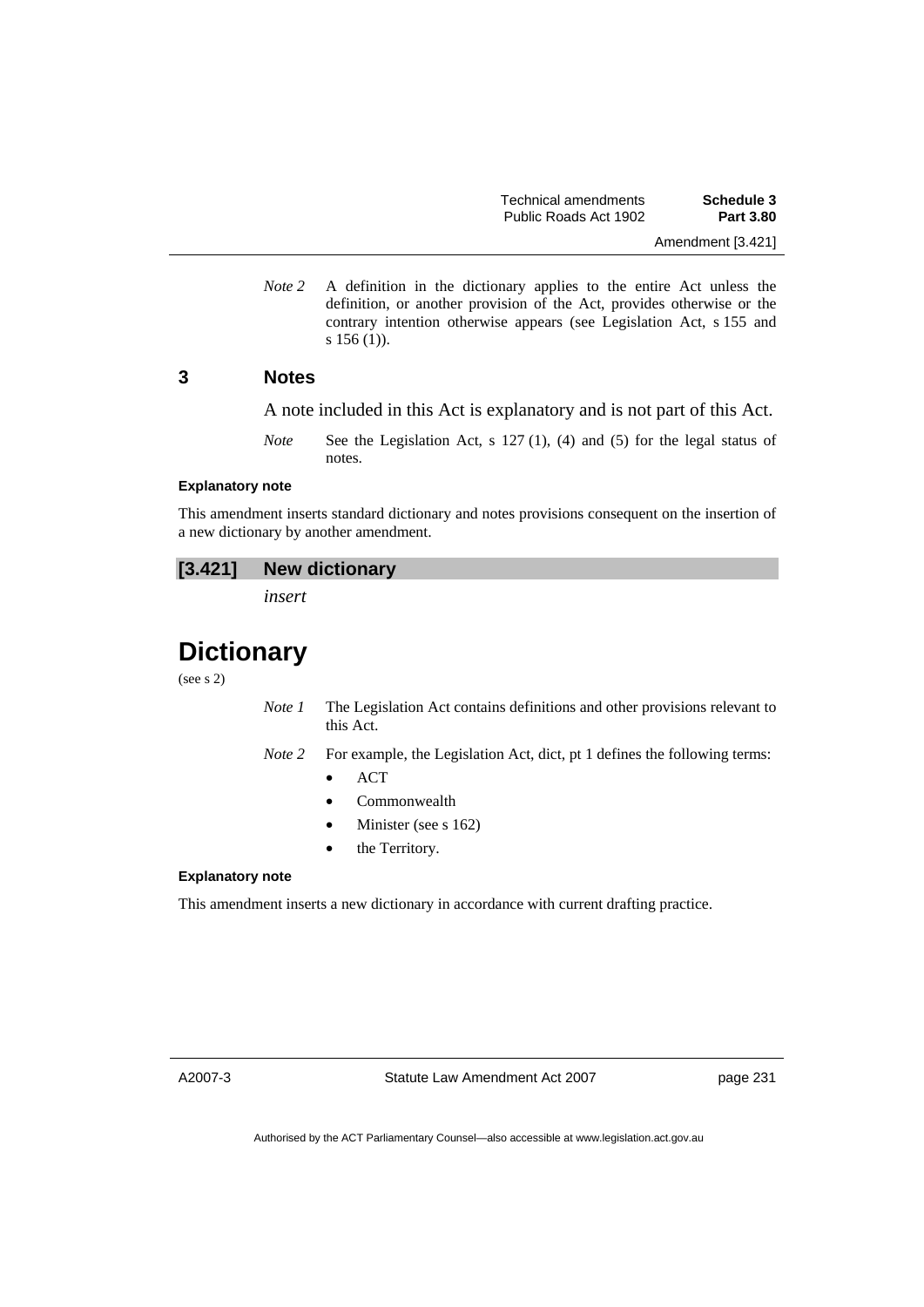Amendment [3.422]

## **Part 3.81 Public Sector Management Act 1994**

### **[3.422] Section 3, definition of** *chief executive*

*substitute* 

### *chief executive*—

- (a) for this Act generally, means a person employed under section 28 (Chief executives—engagement) or section 30 (Chief executives—temporary contracts) to perform the duties of an office of chief executive; and
- (b) for division 9.6 (Disciplinary appeal committees)—see section 203.

#### **Explanatory note**

This amendment brings the definition into line with current drafting practice by including a signpost definition for the term defined for division 9.6 of the Act.

### **[3.423] Section 3, definitions of** *chief executive officer*

### *substitute*

*chief executive officer* means—

- (a) in relation to a territory instrumentality—the person who has responsibility for managing the affairs of the instrumentality; and
- (b) in relation to an autonomous instrumentality—
	- (i) for the auditor-general's office—the auditor-general; and
	- (ii) for the Office of the Director of Public Prosecutions—the director of public prosecutions.

#### **Explanatory note**

This amendment combines 2 definitions for the same term in line with current drafting practice.

page 232 Statute Law Amendment Act 2007

A2007-3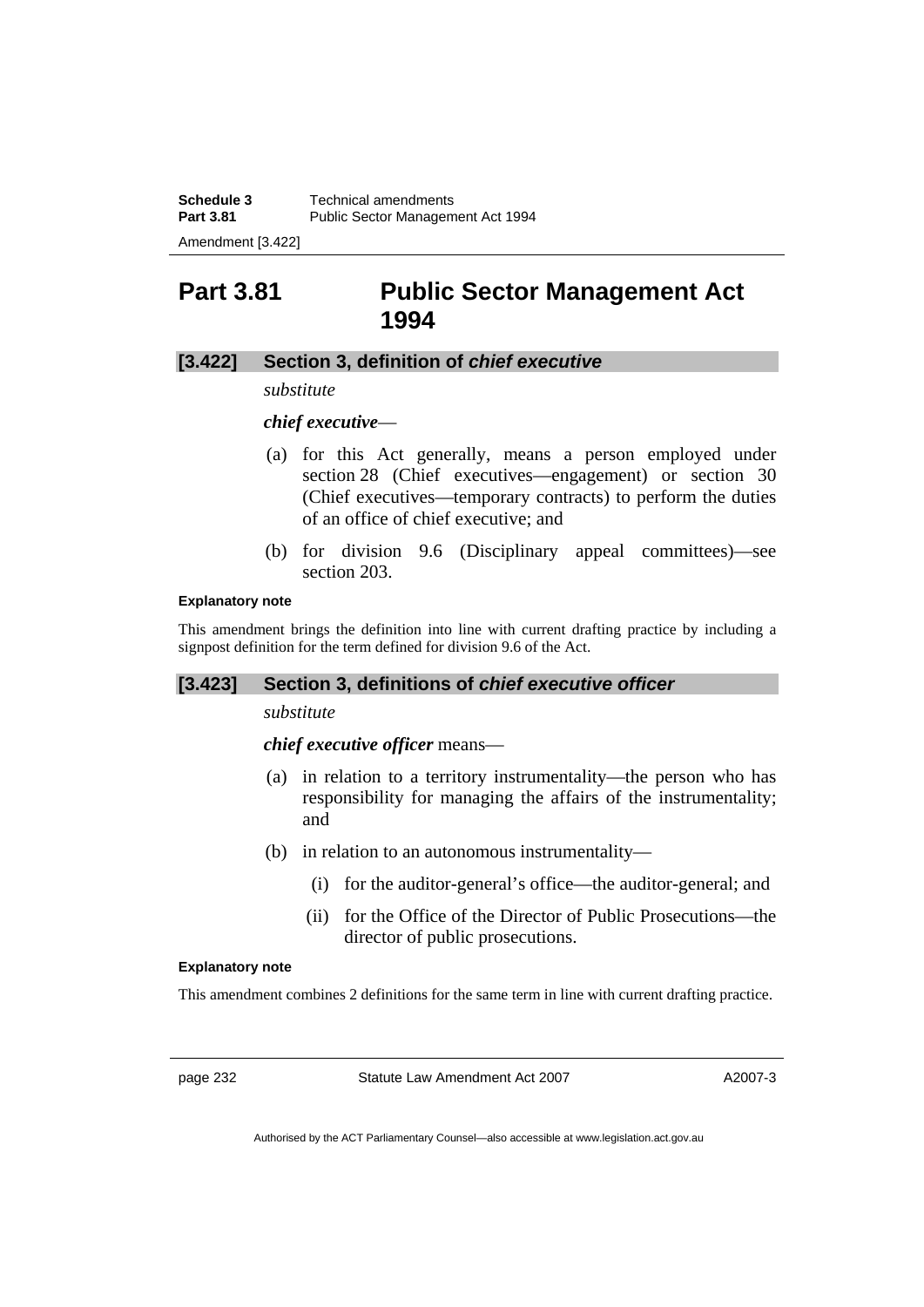Amendment [3.424]

### **[3.424] Section 3, definition of** *Commonwealth officer*

*omit* 

*Public Service Act 1922* (Cwlth), section 10

*substitute* 

*Public Service Act 1999* (Cwlth), section 9

#### **Explanatory note**

This amendment updates the reference to the relevant Commonwealth legislation.

| [3.425] Section 3, definition of employee |
|-------------------------------------------|
|                                           |

*substitute* 

### *employee*—

- (a) for this Act generally, means—
	- (i) a chief executive; or
	- (ii) an executive; or
	- (iii) a person engaged under division 5.7 (Temporary employment); or
	- (iv) a person who is an employee because of the *Public Sector Management (Consequential and Transitional Provisions) Act 1994*; or
- (b) for division 9.5 (Employees other than chief executives and executives)—see section 201; or
- (c) for part 11 (Review of certain decisions and investigation of grievances)—see section 223.

#### **Explanatory note**

This amendment brings the definition into line with current drafting practice by including signpost definitions for the term defined for particular provisions of the Act.

A2007-3

Statute Law Amendment Act 2007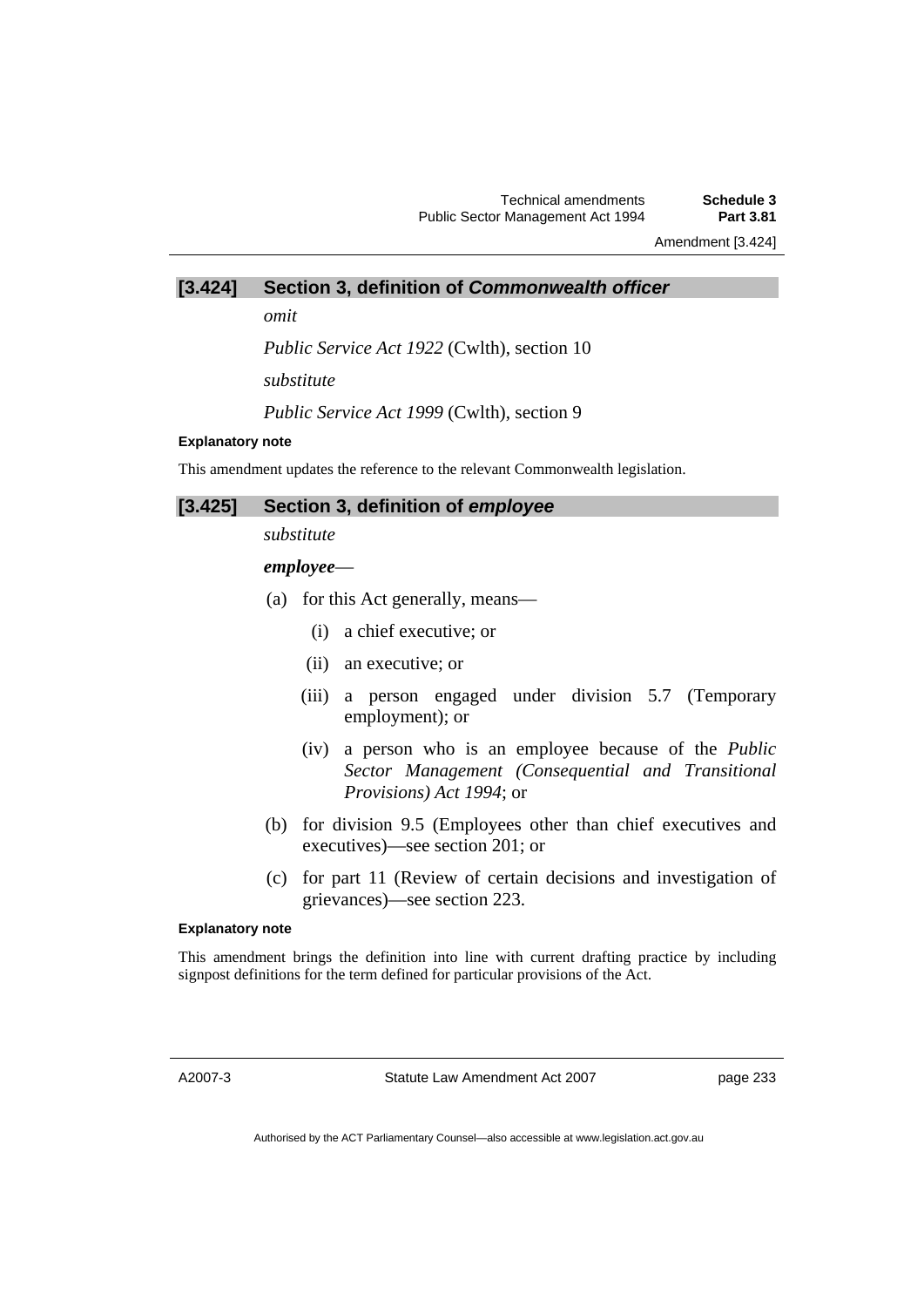**Schedule 3 Technical amendments**<br>**Part 3.81 Public Sector Managem** Public Sector Management Act 1994 Amendment [3.426]

### **[3.426] Section 3, definition of** *officer*

*substitute* 

*officer*—

- (a) means a person who is—
	- (i) an officer because of the *Public Sector Management (Consequential and Transitional Provisions) Act 1994*; or
	- (ii) appointed as an officer under division 5.3 (Appointment of officers) or division 5.8 (Miscellaneous); or
	- (iii) taken to be an officer in accordance with section 115A (Mobility rights of certain employees of ACTEW Corporation Limited); and
- (b) for part 3 (Management of the service)—see section 17; and
- (c) for part 6 (Retirement and redeployment of officers other than chief executives and executives)—see section 139; and
- (d) for part 7 (Long service leave)—see section 148; and
- (e) for part 8 (Maternity leave)—see section 167.

### **Explanatory note**

This amendment brings the definition into line with current drafting practice by including signpost definitions for the term defined for particular provisions of the Act.

### **[3.427] Section 3, definition of** *part-time office*

*omit* 

section 33 or

#### **Explanatory note**

This amendment omits an outdated reference to a provision that is no longer relevant.

page 234 Statute Law Amendment Act 2007

A2007-3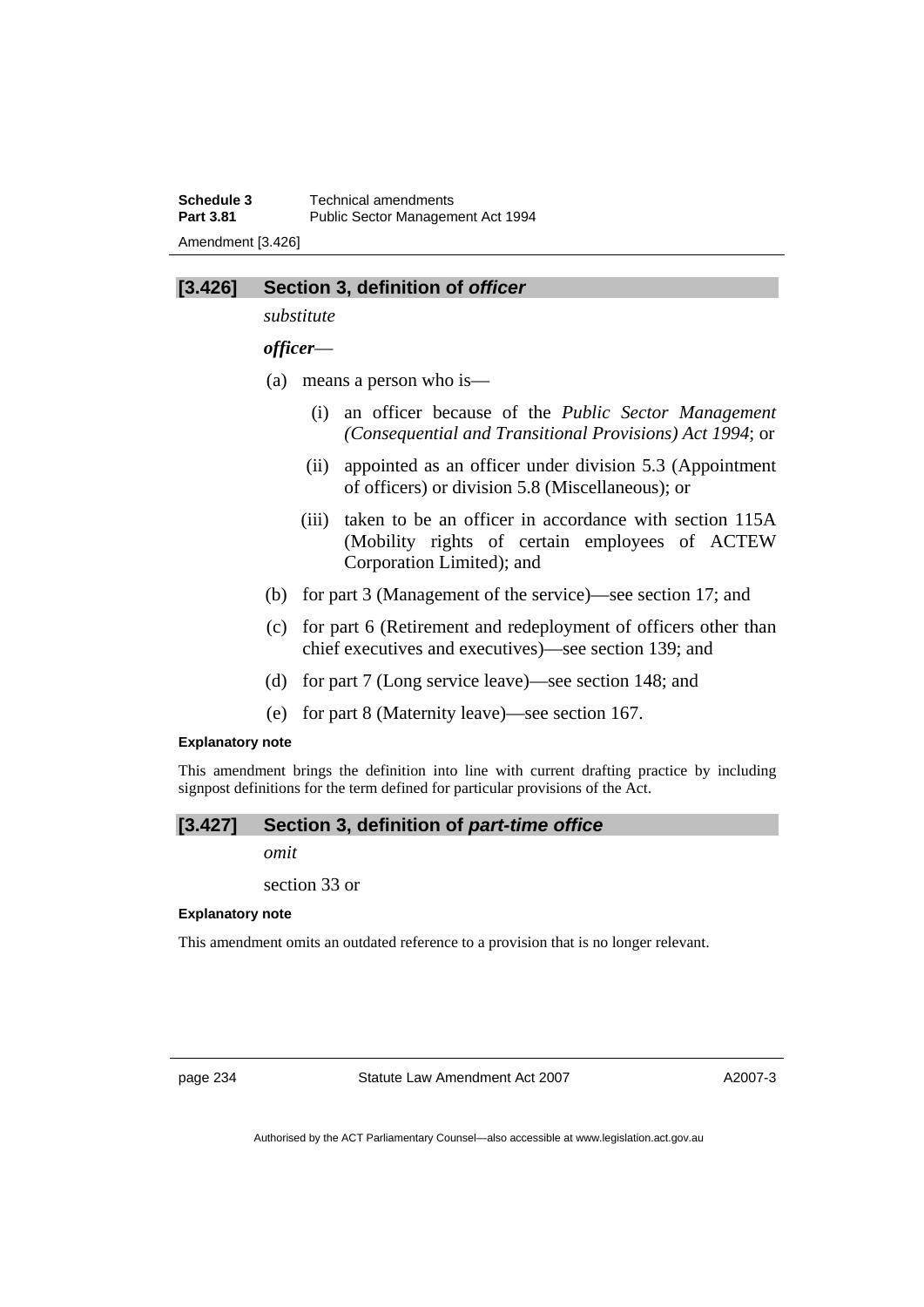Amendment [3.428]

### **[3.428] Section 3, definitions (as amended)**

*relocate to dictionary* 

#### **Explanatory note**

This amendment relocates the definitions to a new dictionary that is inserted by another amendment.

#### **[3.429] Section 3, remainder**

*substitute* 

### **2 Dictionary**

The dictionary at the end of this Act is part of this Act.

*Note 1* The dictionary at the end of this Act defines certain terms used in this Act, and includes references (*signpost definitions*) to other terms defined elsewhere in this Act.

> For example, the signpost definition '*clerk*, for division 3.8 (Legislative Assembly—clerk and secretariat)—see section 45.' means that the term 'clerk' is defined in that section for division 3.8.

*Note* 2 A definition in the dictionary (including a signpost definition) applies to the entire Act unless the definition, or another provision of the Act, provides otherwise or the contrary intention otherwise appears (see Legislation Act,  $s$  155 and  $s$  156 (1)).

### **2A Notes**

A note included in this Act is explanatory and is not part of this Act.

*Note* See the Legislation Act s 127 (1), (4) and (5) for the legal status of notes.

#### **Explanatory note**

This amendment inserts standard dictionary and notes provisions consequent on the insertion of a new dictionary by another amendment.

A2007-3

Statute Law Amendment Act 2007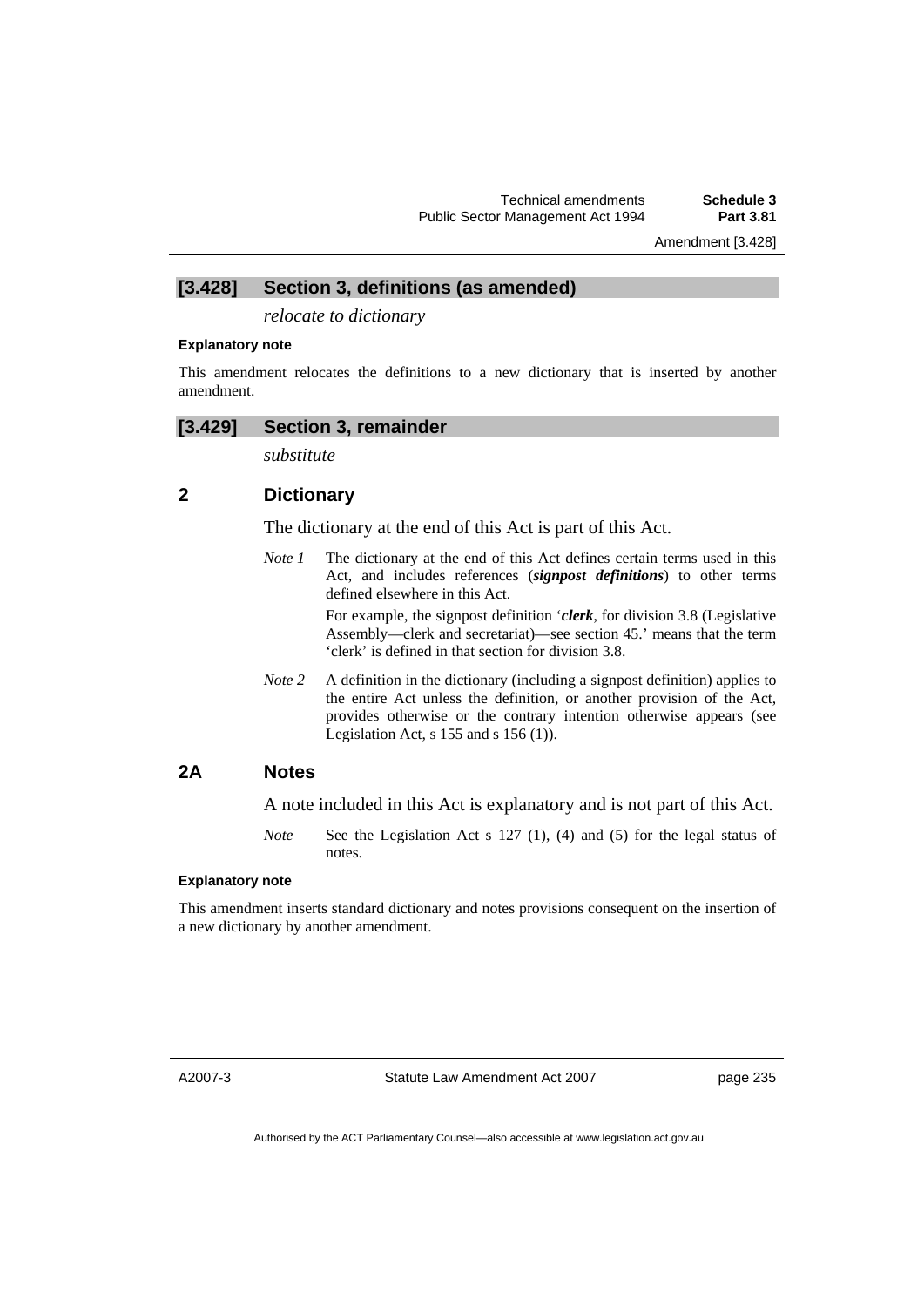**Schedule 3 Technical amendments**<br>**Part 3.81 Public Sector Managem** Public Sector Management Act 1994 Amendment [3.430]

### **[3.430] Section 18 (1)**

*substitute* 

- (1) The Chief Minister may appoint a person as the Commissioner for Public Administration.
	- *Note 1* For the making of appointments (including acting appointments), see the Legislation Act, pt 19.3.
	- *Note 2* In particular, an appointment may be made by naming a person or nominating the occupant of a position (see Legislation Act, s 207).
	- *Note 3* Certain Ministerial appointments require consultation with an Assembly committee and are disallowable (see Legislation Act, div 19.3.3).
- (1A) Section 65 (Application of merit principle) does not apply to the appointment of an acting commissioner.

#### **Explanatory note**

This amendment updates the appointment section by omitting the words 'in writing' because the Legislation Act, section 206 provides that an appointment must be made, or evidenced, by writing signed by the appointer. New section (1A) is added consequent on the omission of section 19 (Acting appointment) by the next amendment. The Legislation Act, section 215 provides a power to make acting appointments.

The amendment also inserts standard appointment notes.

### **[3.431] Section 19**

*omit* 

#### **Explanatory note**

The amendment is consequential on the previous amendment.

### **[3.432] Section 36 (2), new note**

### *insert*

*Note* For the making of delegations and the exercise of delegated functions, see the Legislation Act, pt 19.4.

#### **Explanatory note**

The amendment inserts a standard note to assist users of the legislation.

page 236 Statute Law Amendment Act 2007

A2007-3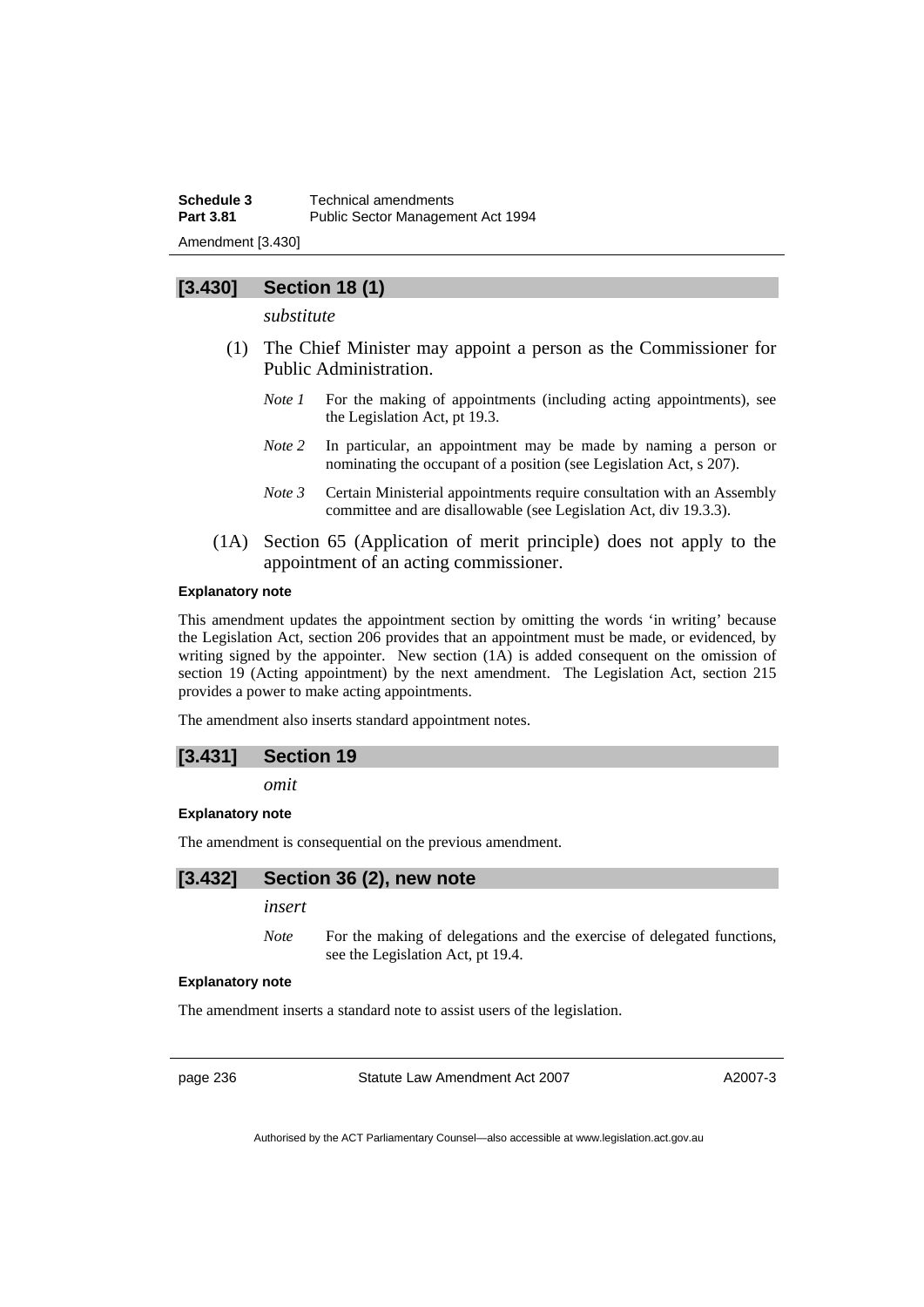Amendment [3.433]

**[3.433] Section 63 (1)** 

*omit* 

In this division

*substitute* 

In this part

#### **Explanatory note**

The amendment corrects an error. Section 63 (1) defines the term *employment matters* for division 5.1. The term is not used in the division but is used elsewhere in part 5.

### **[3.434] Section 217, new note**

*insert* 

*Note* For the making of delegations and the exercise of delegated functions, see the Legislation Act, pt 19.4.

#### **Explanatory note**

The amendment inserts a standard note to assist users of the legislation.

### **[3.435] New dictionary**

*insert* 

## **Dictionary**

#### (see s 2)

*Note 1* The Legislation Act contains definitions and other provisions relevant to this Act.

*Note 2* For example, the Legislation Act, dict, pt 1, defines the following terms:

- ACT
- Chief Minister
- Commonwealth
- document
- **Executive**
- function

A2007-3

Statute Law Amendment Act 2007

page 237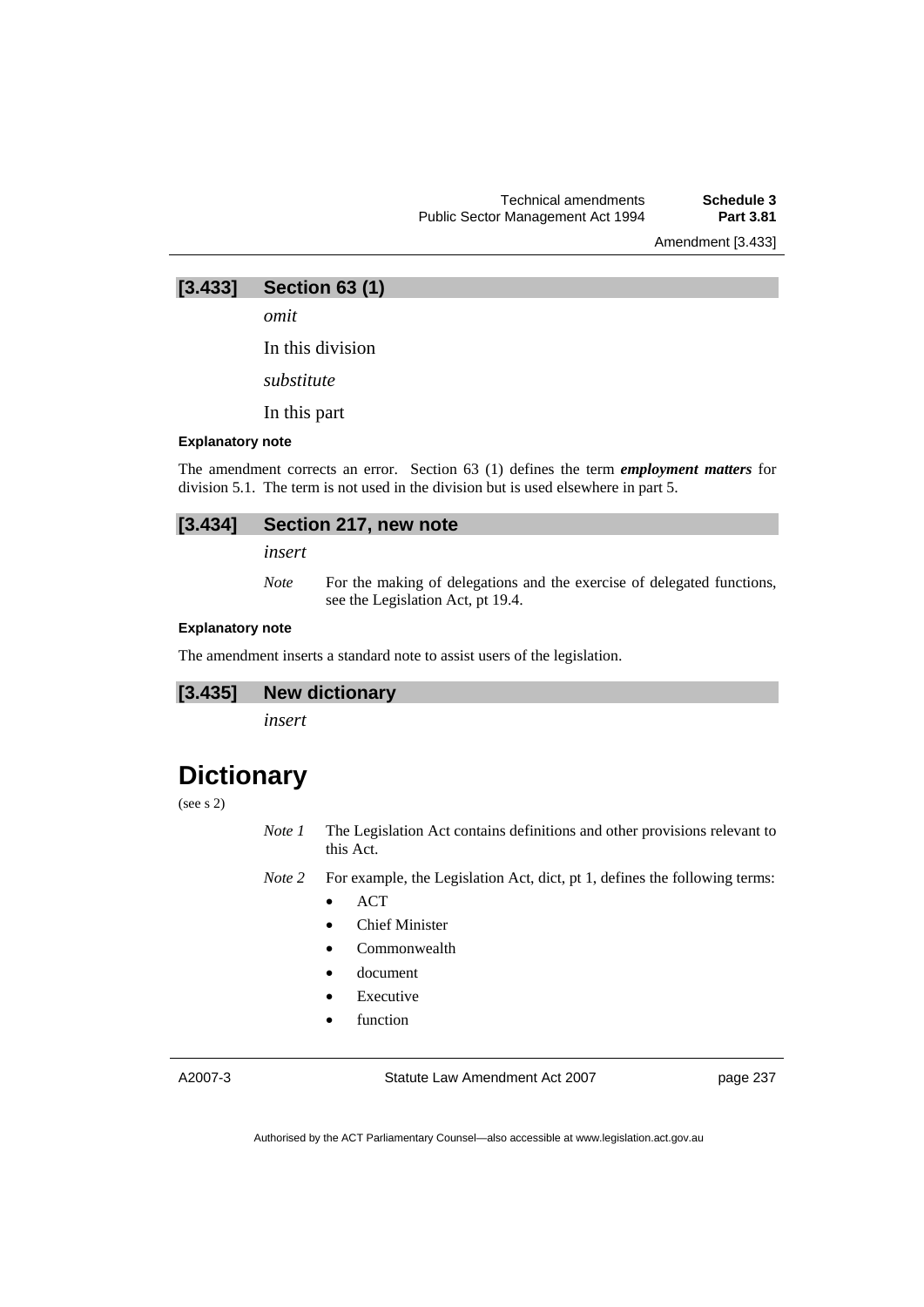- judge
- Legislative Assembly
- magistrate
- occupy
- **Speaker**
- Supreme Court
- the Territory.

*access and equity principle*, for division 3.7 (Whole-of-government management responsibilities)—see section 39.

*access and equity program*, for division 3.7 (Whole-of-government management responsibilities)—see section 39.

*action*, for part 11 (Review of certain decisions and investigation of grievances)—see section 223.

*appeal committee*, for part 6 (Retirement and redeployment of officers other than chief executives and executives)—see section 139.

*appellable promotion*, for division 5.6 (Temporary performance of duties—offices other than offices of chief executive and executive offices)—see section 99.

*approving authority*, for part 7 (Long service leave)—see section 148.

*authorised officer*, for division 9.5 (Employees other than chief executives and executives)—see section 201.

*authorised person*, for part 11 (Review of certain decisions and investigation of grievances)—see section 223.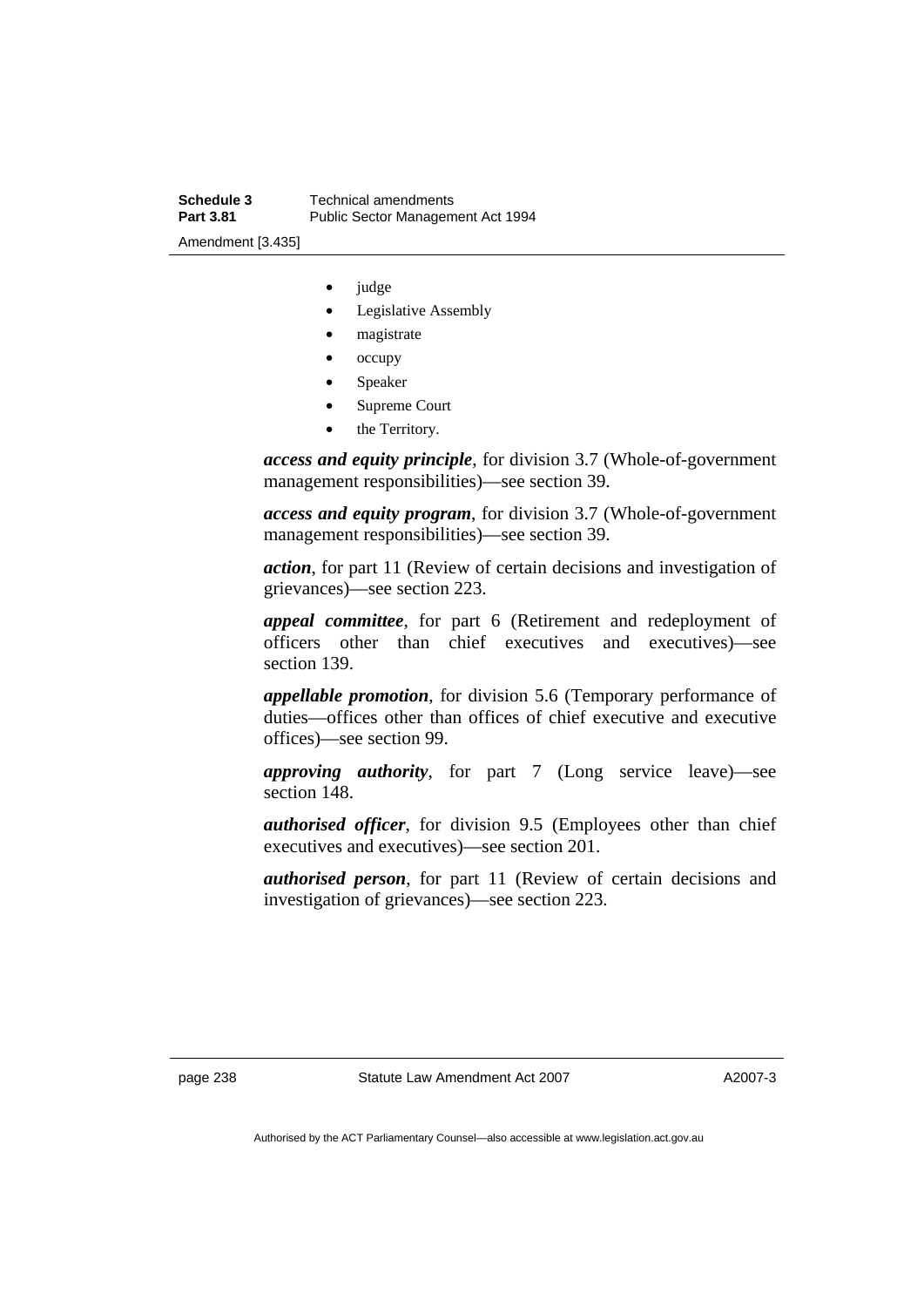*category A officer*, for part 7 (Long service leave)—see section 148.

*category B officer*, for part 7 (Long service leave)—see section 148.

*Commonwealth Long Service Leave Act*, for part 7 (Long service leave)—see section 148.

*confinement*, for part 8 (Maternity leave)—see section 167.

*decision*, for part 11 (Review of certain decisions and investigation of grievances)—see section 223.

*designated group*, for division 3.7 (Whole-of-government management responsibilities)—see section 39.

*detached officer*, for division 9.4 (Officers employed otherwise than in the service)—see section 194.

*direction*, for division 5.6 (Temporary performance of duties offices other than offices of chief executive and executive offices) see section 99.

*disability*, for division 3.7 (Whole-of-government management responsibilities)—see section 39.

*disciplinary appeal committee*, for part 9 (Discipline)—see section 178.

*discrimination*, for division 3.7 (Whole-of-government management responsibilities)—see section 39.

*eligible public employment*, for part 9 (Discipline)—see section 178.

*employment*, for part 9 (Discipline)—see section 178.

#### *employment matters*—

- (a) for division 3.7 (Whole-of-government management responsibilities)—see section 39; and
- (b) for part 5 (Employment in the service)—see section 63.

Statute Law Amendment Act 2007

page 239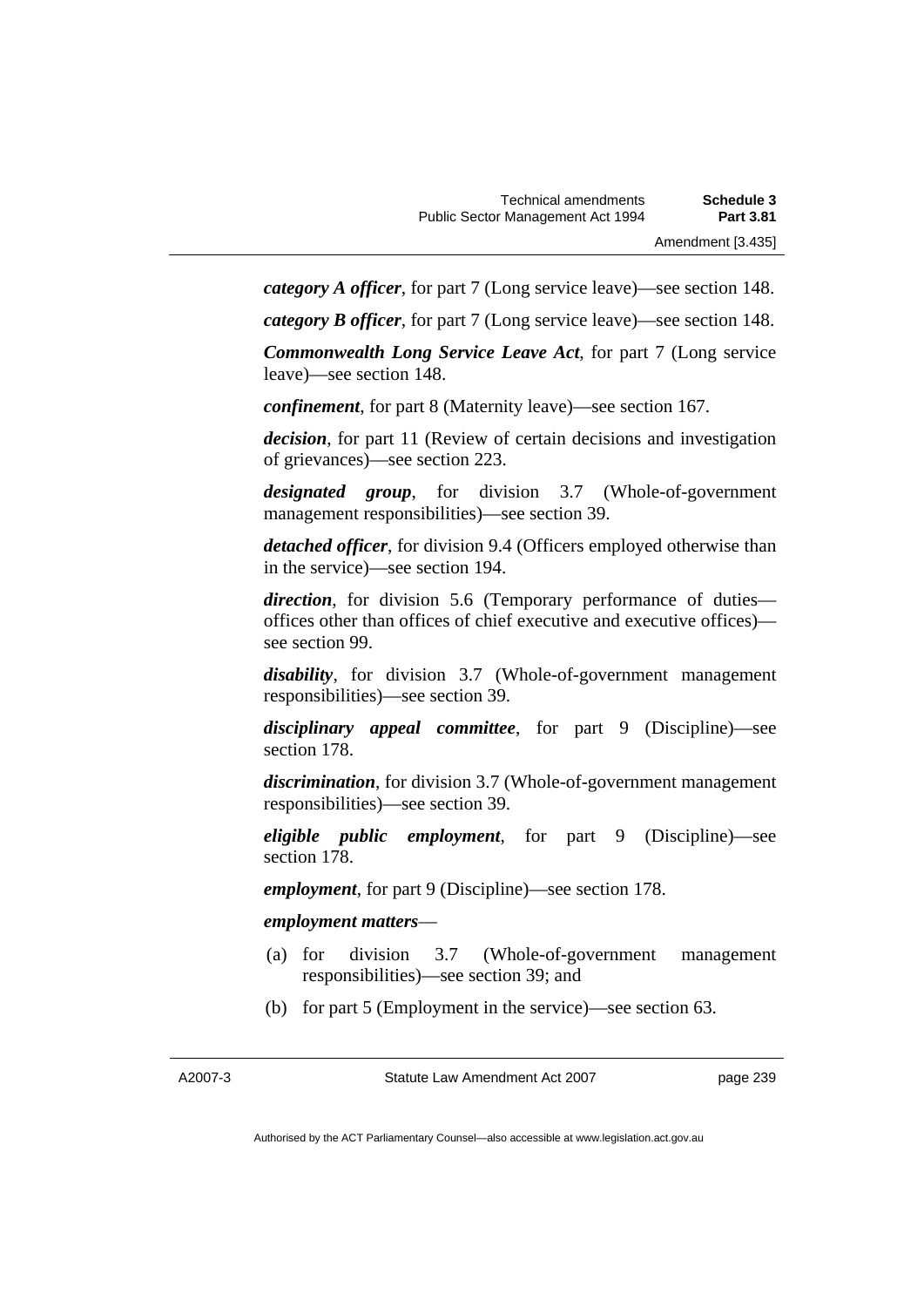Amendment [3.435]

*equal employment opportunity program*, for division 3.7 (Whole-of-government management responsibilities)—see section 39.

*excess officer*, for part 6 (Retirement and redeployment of officers other than chief executives and executives)—see section 139.

*industrial democracy program*, for division 3.7 (Whole-of-government management responsibilities)—see section 39.

*internal appeal officer*, for part 11 (Review of certain decisions and investigation of grievances)—see section 223.

*leave*, for part 7 (Long service leave)—see section 148.

*leave officer*, for part 8 (Maternity leave)—see section 167.

*long service leave*, for part 7 (Long service leave)—see section 148.

*maternity leave*, for part 8 (Maternity leave)—see section 167.

### *misconduct*—

- (a) for part 9 (Discipline)—see section 178; but
- (b) for division 9.4 (Officers employed otherwise than in the service)—see section 194.

*notified*, for division 5.6 (Temporary performance of duties offices other than offices of chief executive and executive offices) see section 99.

*office* means—

- (a) for division 4.1A (Creation and abolition of offices other than offices of chief executives and executive offices)—see section 54B; and
- (b) for division 4.2 (Part-time offices)—see section 59A; and
- (c) for division 5.5 (Promotions and transfers of officers)—see section 82; and

page 240 Statute Law Amendment Act 2007

A2007-3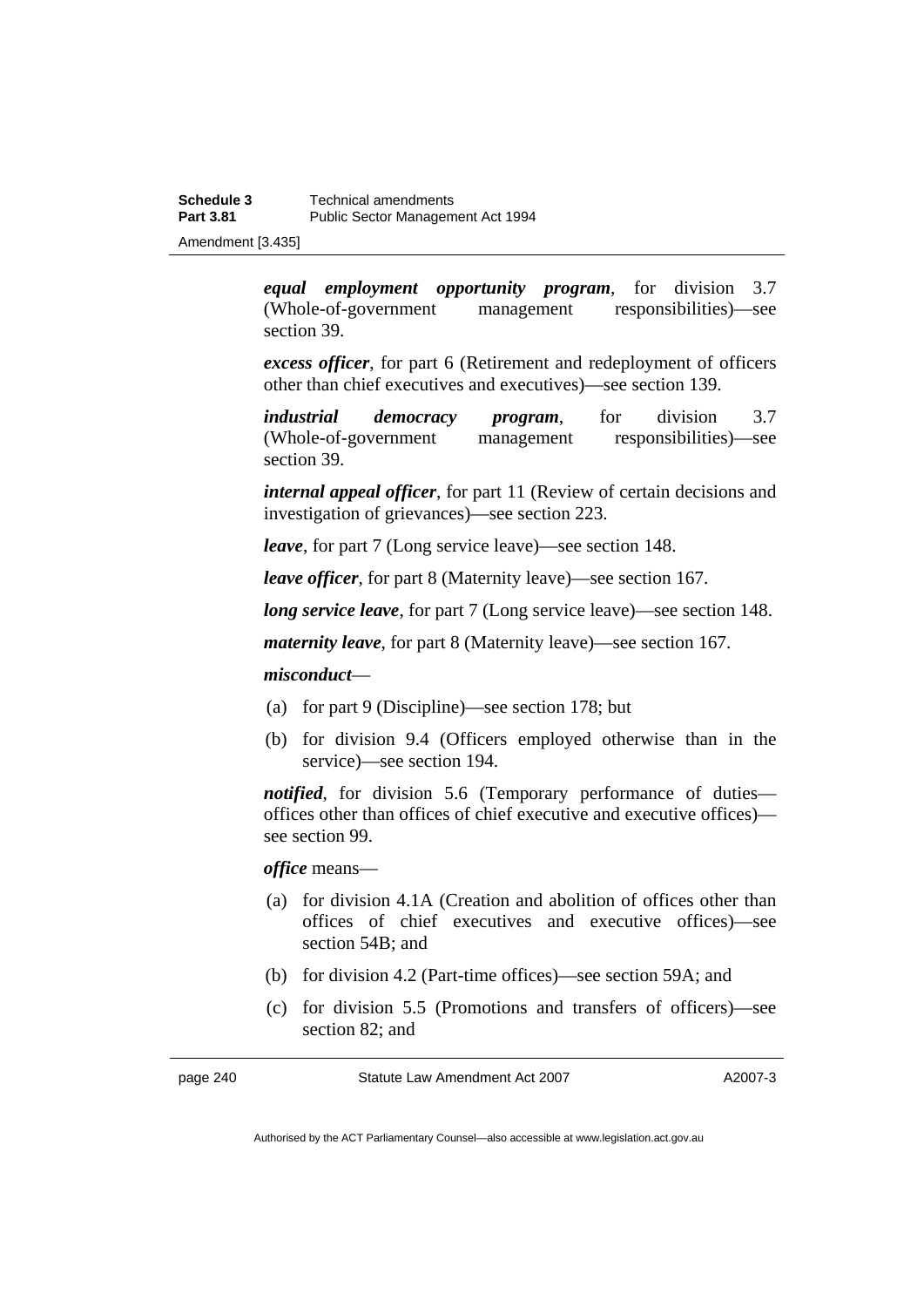(d) for division 5.6 (Temporary performance of duties—offices other than offices of chief executive and executive offices) see section 99.

*original office*, for part 9 (Discipline)—see section 178.

*proceeding*, for division 9.6 (Disciplinary appeal committees)—see section 203.

*public office*, for part 9 (Discipline)—see section 178.

*redundancy*, for part 7 (Long service leave)—see section 148.

*review*, for division 9.6 (Disciplinary appeal committees)—see section 203.

*salary*, for part 9 (Discipline)—see section 178.

*specified*, for division 5.6 (Temporary performance of duties offices other than offices of chief executive and executive offices) see section 99.

*study bank*, for part 11 (Review of certain decisions and investigation of grievances)—see section 223.

*unauthorised absence*, for part 8 (Maternity leave)—see section 167.

#### **Explanatory note**

This amendment inserts a new dictionary in accordance with current drafting practice. It includes signpost definitions for terms that are not included in the existing interpretation section.

A2007-3

Statute Law Amendment Act 2007

page 241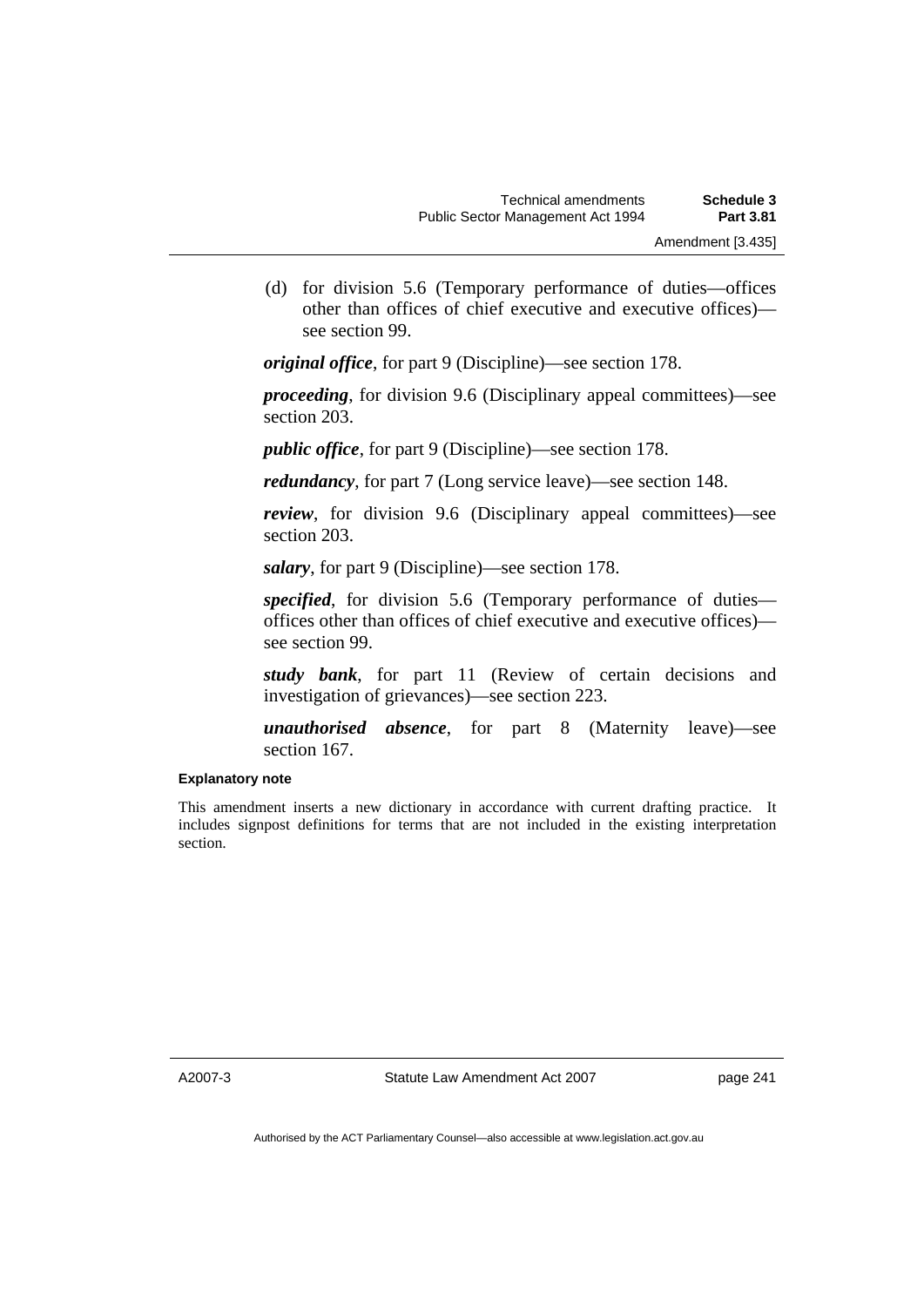**Schedule 3 Technical amendments**<br>**Part 3.82 Public Trustee Act 1985** Public Trustee Act 1985 Amendment [3.436]

## **Part 3.82 Public Trustee Act 1985**

### **[3.436] Section 66 (2)**

*omit* 

*Auctioneers Act 1959* 

*substitute* 

*Second-hand Dealers Act 1906* 

#### **Explanatory note**

This amendment updates an out-of-date reference to the repealed *Auctioneers Act 1959*.

## **Part 3.83 Rates Act 2004**

### **[3.437] Section 45, definition of** *domestic relationship*

### *substitute*

*domestic relationship*—see the *Domestic Relationships Act 1994*, section 3.

#### **Explanatory note**

This amendment is consequential on the insertion of a new dictionary into the *Domestic Relationships Act 1994* by another amendment.

| [3.438] Section 45, definition of pensioner, note for paragraphs |
|------------------------------------------------------------------|
| $(d)$ , $(e)$ and $(f)$                                          |

*omit* 

s 3 (1)

*substitute* 

s 3

#### **Explanatory note**

This amendment is consequential on the insertion of a new dictionary into the *Domestic Relationships Act 1994* by another amendment.

page 242 Statute Law Amendment Act 2007

A2007-3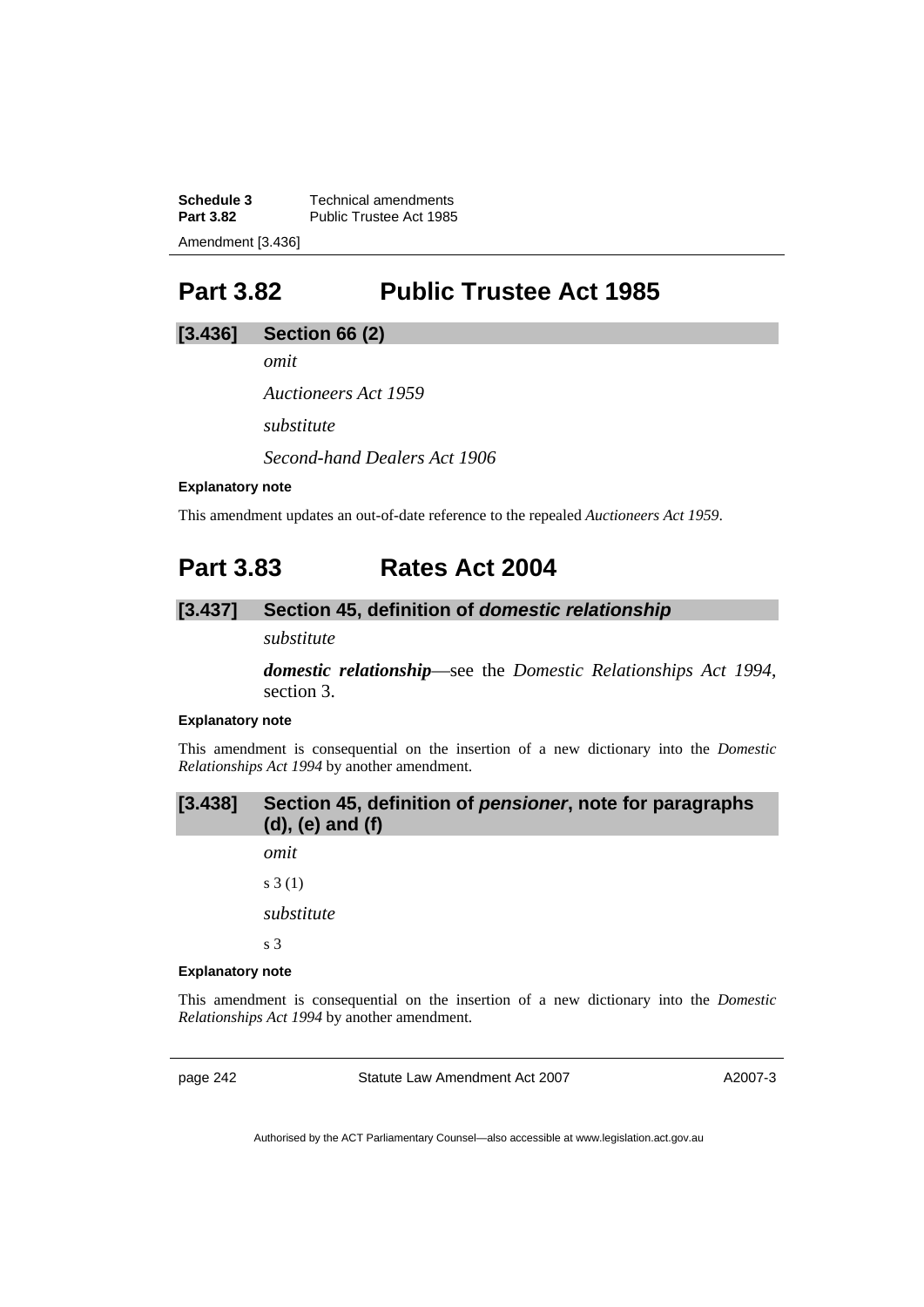## **Part 3.84 Referendum (Machinery Provisions) Act 1994**

### **[3.439] Section 1**

*substitute* 

### **1 Name of Act**

This Act is the *Referendum (Machinery Provisions) Act 1994*.

#### **Explanatory note**

This amendment brings the naming section into line with current drafting practice.

### **[3.440] Section 3 (1), definitions**

*relocate to dictionary* 

### **Explanatory note**

This amendment relocates the definitions to a new dictionary that is inserted by another amendment.

### **[3.441] Section 3, remainder**

*substitute* 

### **2 Dictionary**

The dictionary at the end of this Act is part of this Act.

- *Note 1* The dictionary at the end of this Act defines certain terms used in this Act.
- *Note 2* A definition in the dictionary applies to the entire Act unless the definition, or another provision of the Act, provides otherwise or the contrary intention otherwise appears (see Legislation Act, s 155 and s 156 (1)).

A2007-3

Statute Law Amendment Act 2007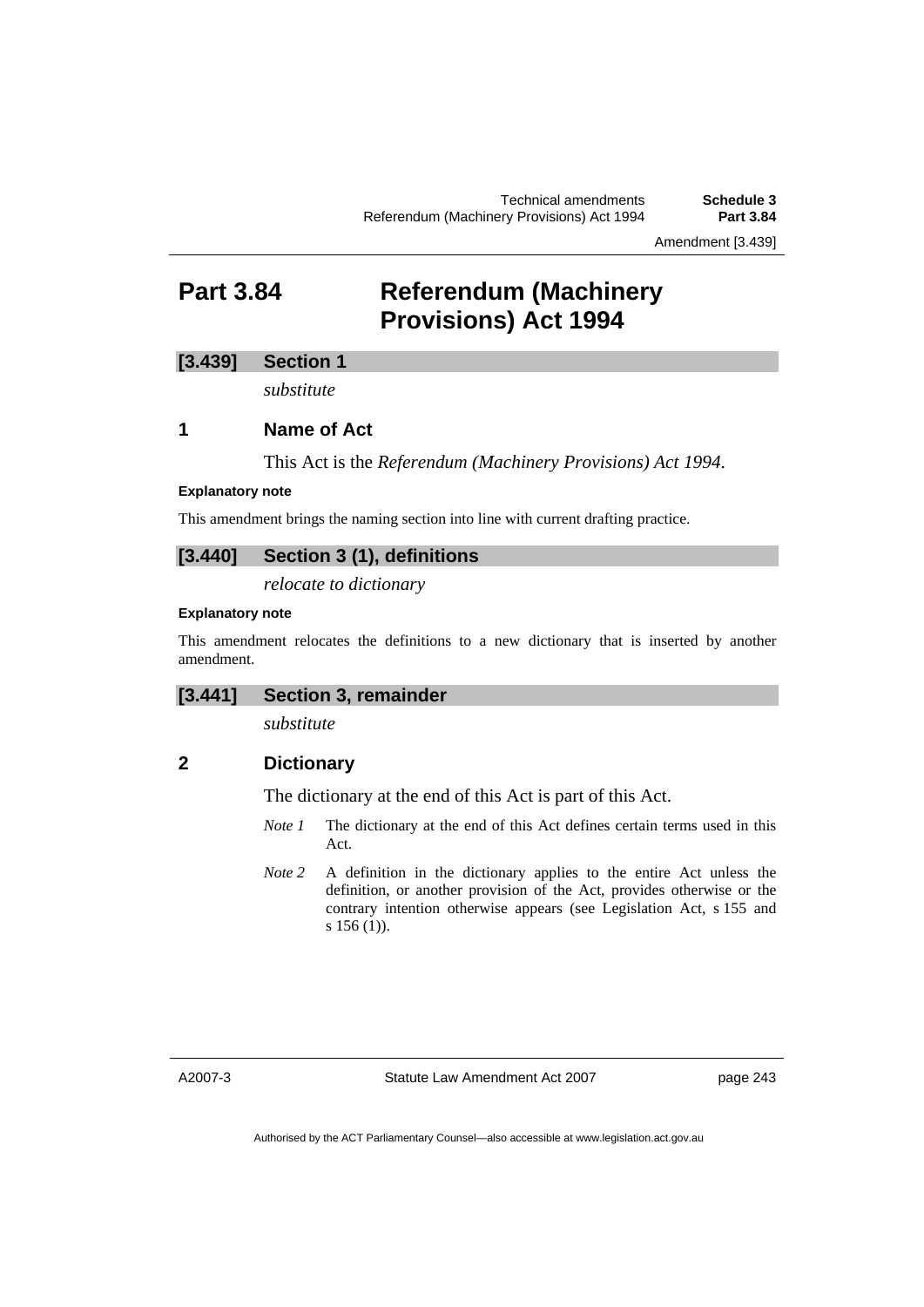Amendment [3.442]

### **3 Notes**

A note included in this Act is explanatory and is not part of this Act.

*Note* See the Legislation Act, s 127 (1), (4) and (5) for the legal status of notes.

### **3A Terms used in Electoral Act**

A term used in the Electoral Act has the same meaning in this Act.

#### **Explanatory note**

This amendment inserts standard dictionary and notes provisions consequent on the insertion of a new dictionary by another amendment. Existing section 3 (2) is remade as new section 3A.

*insert* 

## **Dictionary**

(see s 2)

*Note 1* The Legislation Act contains definitions and other provisions relevant to this Act.

- *Note 2* For example, the Legislation Act, dict, pt 1 defines the following terms:
	- $ACT$
	- Commonwealth
	- electoral commissioner
	- the Territory.

#### **Explanatory note**

This amendment inserts a new dictionary in accordance with current drafting practice.

page 244 Statute Law Amendment Act 2007

A2007-3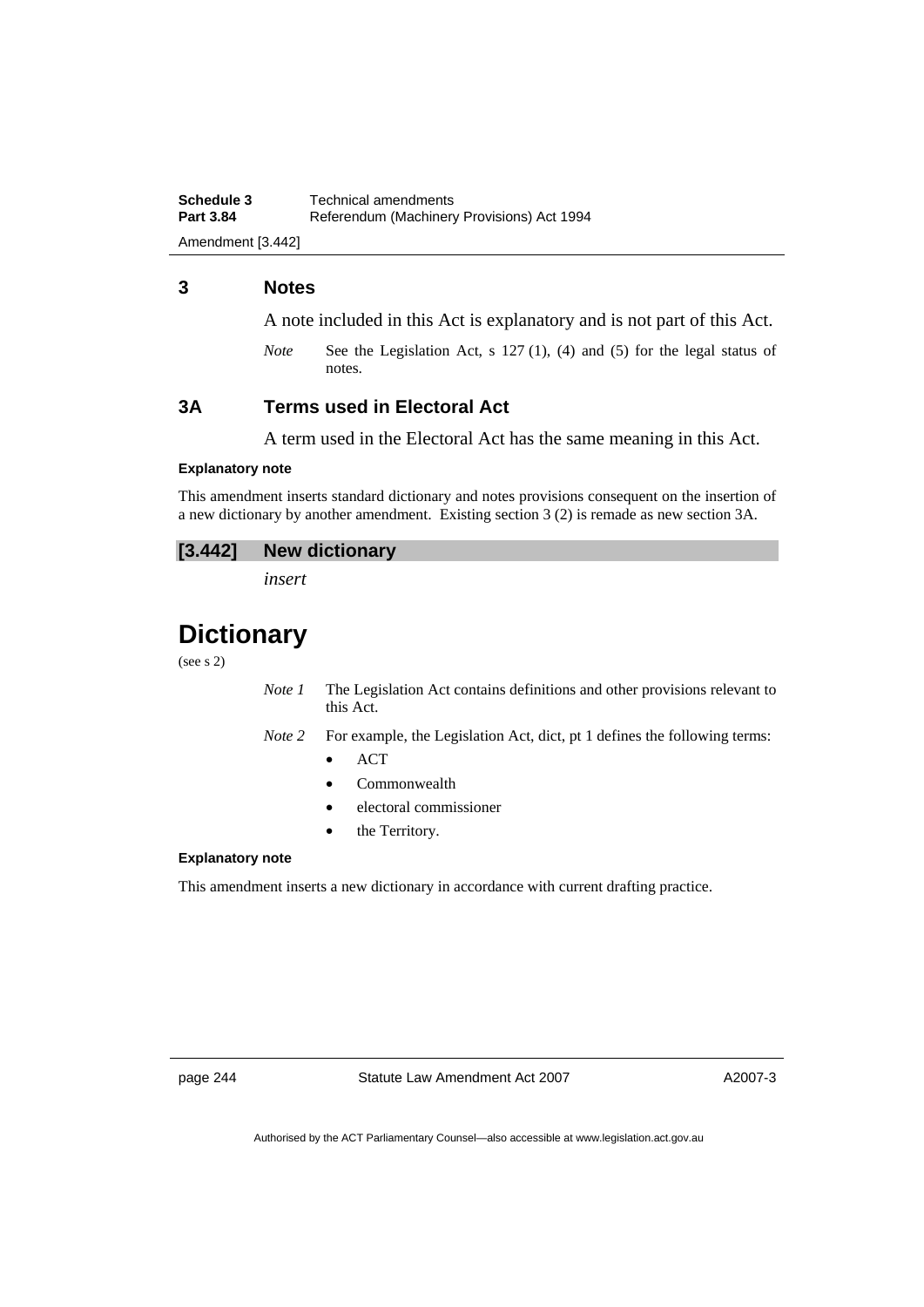Amendment [3.443]

## **Part 3.85 Registrar-General Act 1993**

### **[3.443] Section 1**

*substitute* 

### **1 Name of Act**

This Act is the *Registrar-General Act 1993*.

### **Explanatory note**

This amendment brings the naming section into line with current drafting practice.

### **[3.444] Section 3**

*substitute* 

### **2 Dictionary**

The dictionary at the end of this Act is part of this Act.

- *Note 1* The dictionary at the end of this Act defines certain terms used in this Act.
- *Note 2* A definition in the dictionary applies to the entire Act unless the definition, or another provision of the Act, provides otherwise or the contrary intention otherwise appears (see Legislation Act, s 155 and s 156 (1)).

### **3 Notes**

A note included in this Act is explanatory and is not part of this Act.

*Note* See the Legislation Act, s 127 (1), (4) and (5) for the legal status of notes.

#### **Explanatory note**

This amendment inserts standard dictionary and notes provisions consequent on the insertion of a new dictionary by another amendment. The existing definitions are included in an updated form in the new dictionary.

A2007-3

Statute Law Amendment Act 2007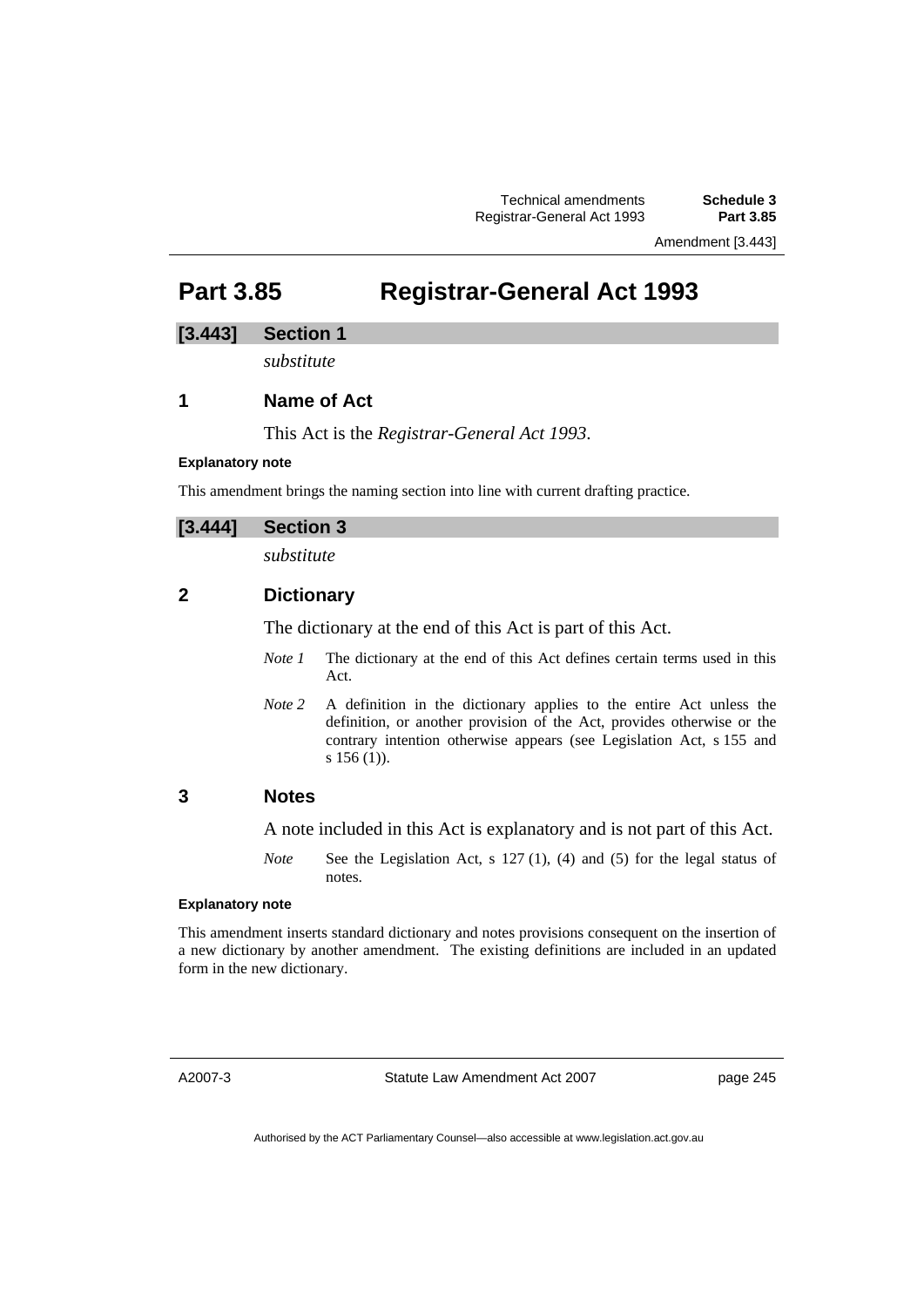**Schedule 3 Technical amendments**<br>**Part 3.85 Registrar-General Act 1 Part 3.85** Registrar-General Act 1993 Amendment [3.445]

### **[3.445] Sections 4 and 4A**

*substitute* 

### **4 Registrar-General**

- (1) The chief executive must appoint a public servant as the Registrar-General.
	- *Note 1* For the making of appointments (including acting appointments), see the Legislation Act, pt 19.3.
	- *Note 2* In particular, an appointment may be made by naming a person or nominating the occupant of a position (see Legislation Act, s 207).
- (2) The registrar-general has the functions given to the registrar-general by any law in force in the ACT.
- (3) Until the chief executive makes an appointment under subsection (1), the registrar-general is the public servant for the time being exercising the duties of the public service office the duties of which include exercising the functions of the registrar-general.
- (4) Subsection (3) is a law to which the Legislation Act, section 88 (Repeal does not end effect of transitional laws etc) applies.
- (5) Subsections (3) and (4) and this subsection expire 1 year after the day this section commences.

### **4A Deputy Registrars-General**

- (1) The chief executive may appoint a public servant as a Deputy Registrar-General.
- (2) A deputy registrar-general may exercise any function of the registrar, subject to any direction of the registrar-general.
- (3) A function of the registrar-general, when exercised by a deputy registrar-general, is taken to have been exercised by the registrar-general.

A2007-3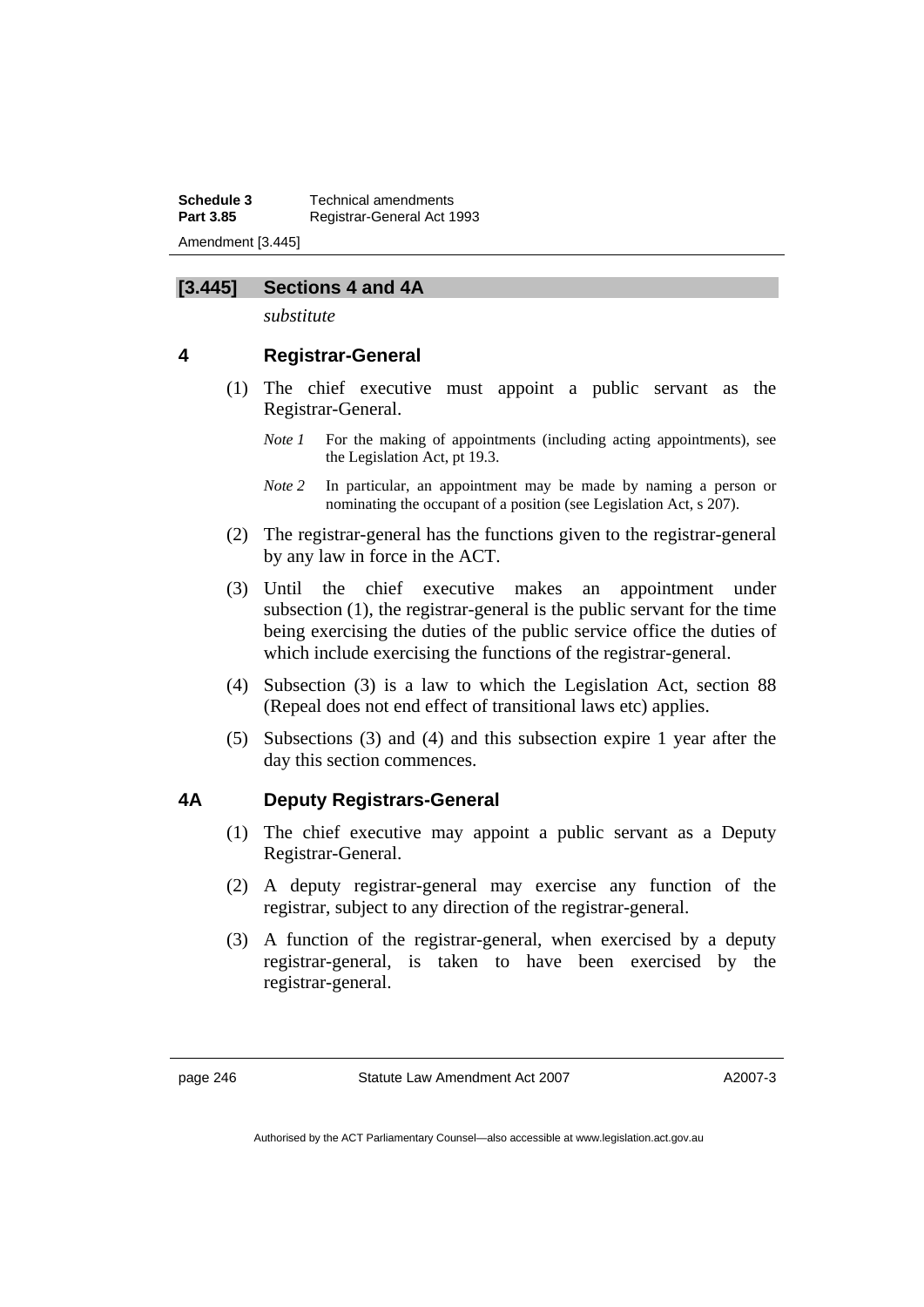- (4) Until the chief executive makes an appointment under subsection (1), a deputy registrar-general is a public servant for the time being exercising the duties of a public service office the duties of which include exercising the functions of a deputy registrar-general of tobacco.
- (5) Subsection (4) is a law to which the Legislation Act, section 88 (Repeal does not end effect of transitional laws etc) applies.
- (6) Subsections (4) and (5) and this subsection expire 1 year after the day this section commences.

#### **Explanatory note**

This amendment removes the requirement that the chief executive must create and maintain offices of the registrar-general and deputy registrars-general in the public service. The Legislation Act, section 207 provides that an appointment may be made by naming the person appointed or by nominating the occupant of a position (however described), at a particular time or from time to time.

The amendment includes transitional arrangements that operate until new appointments are made. Proposed section 4 (4) and section 4A (5) ensure that these transitional arrangements will, if necessary, continue to operate after the expiry of proposed section 4 (3) to (5) and section 4A (4) to (6). The amendment also inserts standard notes about appointments.

New section 4 (2) remakes existing section 6 (1) in accordance with current drafting practice.

New section 4A (2) remakes existing section 6 (2) in accordance with current drafting practice.

New section 4A (3) remakes existing section 6 (3) in accordance with current drafting practice.

| [3.446]                 | <b>Section 5 (1) (c)</b>         |                                |          |
|-------------------------|----------------------------------|--------------------------------|----------|
|                         | omit                             |                                |          |
|                         | shall                            |                                |          |
|                         | substitute                       |                                |          |
|                         | must                             |                                |          |
| <b>Explanatory note</b> |                                  |                                |          |
|                         | This amendment updates language. |                                |          |
|                         |                                  |                                |          |
| A2007-3                 |                                  | Statute Law Amendment Act 2007 | page 247 |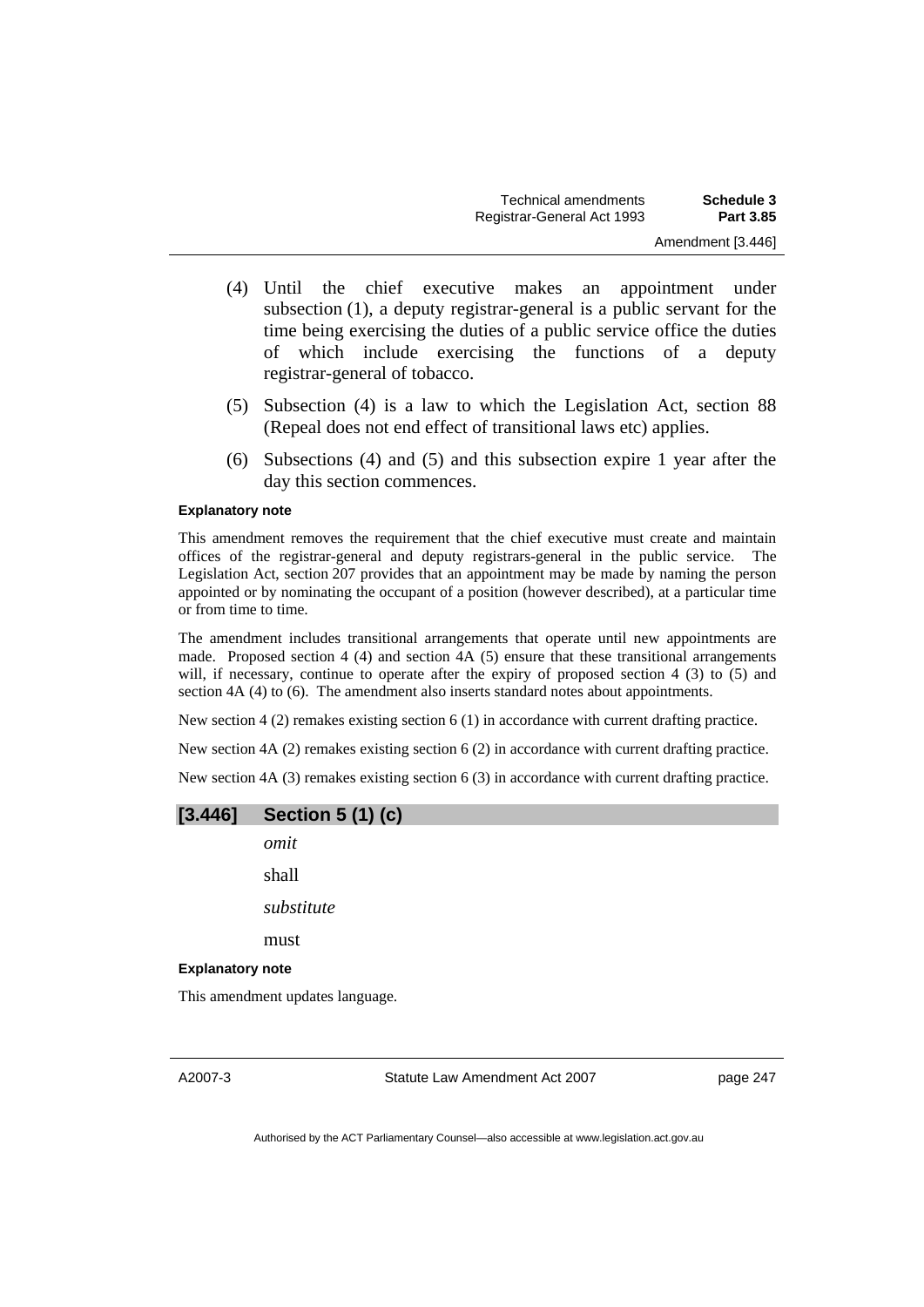**Schedule 3 Technical amendments**<br>**Part 3.85 Registrar-General Act 1 Part 3.85** Registrar-General Act 1993 Amendment [3.447]

## **[3.447] Section 6**

*substitute* 

## **6 No enquiry required about deputy registrar-general's compliance with directions**

A person dealing with a deputy registrar-general is not bound to enquire whether the deputy registrar-general, in exercising a function in relation to the dealing—

- (a) was subject to a direction of the registrar-general; or
- (b) complied with a direction of the registrar-general to which the deputy registrar-general was subject.

#### **Explanatory note**

This amendment remakes existing section 6 (4) to bring it into line with current drafting practice. It omits the reference to 'exercising a power or performing a function'. *Exercise* a function is defined in the Legislation Act, dictionary, part 1 to include perform the function. It is the drafting term that is now used in relation to functions.

Existing section 6 (1) is remade in an updated form as new section 4 (2) by another amendment.

Existing section 6 (2) and (3) is remade in an updated form as new section  $4A$  (2) and (3) by another amendment.

page 248 Statute Law Amendment Act 2007

A2007-3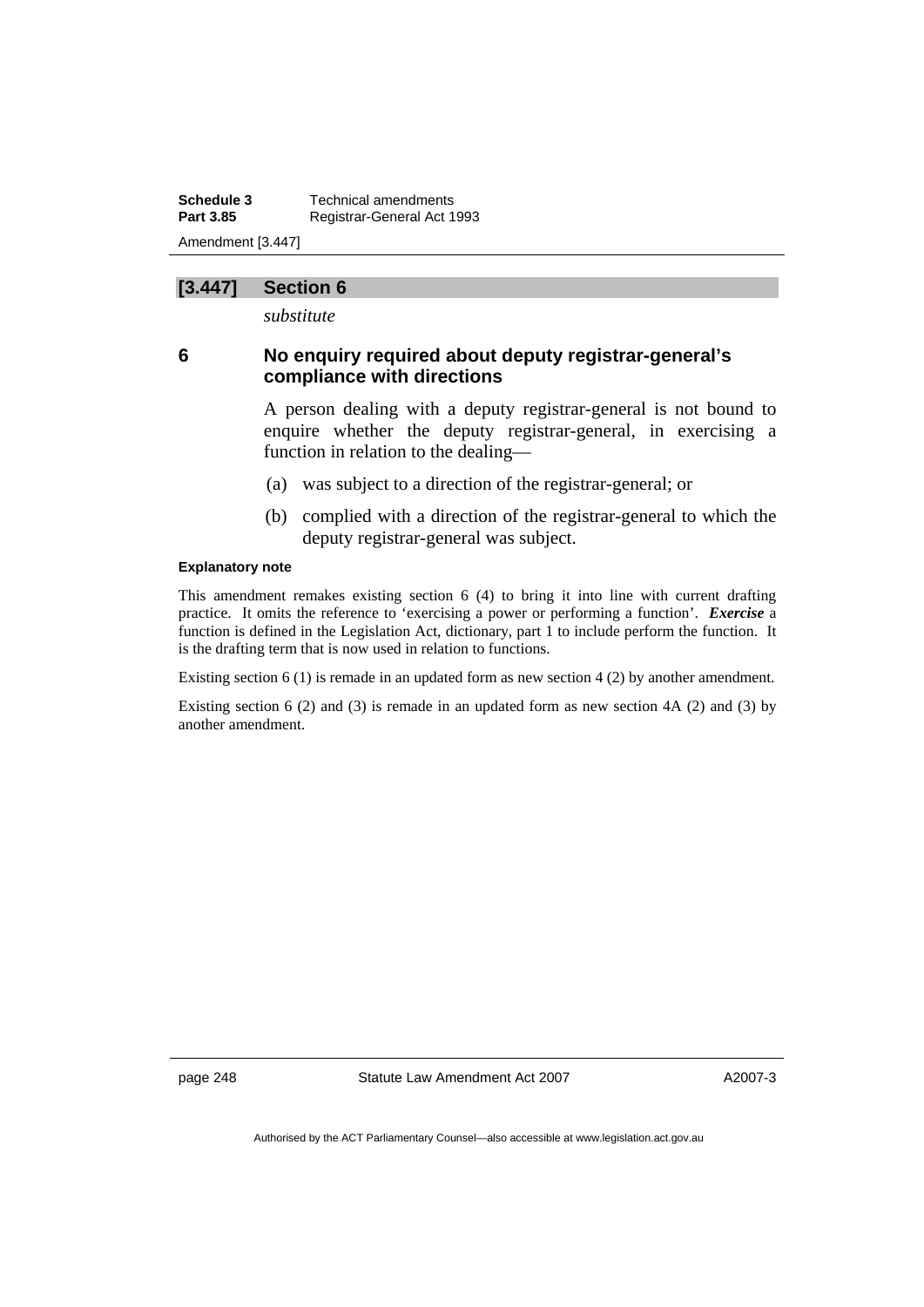## Amendment [3.448]

## **[3.448] Section 8 (1)**

*substitute* 

 (1) A person who exercises, or has exercised, the functions of the registrar-general or a deputy registrar-general is not personally liable to an action or other proceeding in relation to an act or omission done honestly in the exercise or purported exercise of the function.

#### **Explanatory note**

This amendment brings the subsection more closely into line with current drafting practice. It omits references to the 'performance of functions'. *Exercise* a function is defined in the Legislation Act, dictionary, part 1 to include perform the function. It is the drafting term that is now used in relation to functions. The amendment also omits a reference to 'good faith' and substitutes 'honestly', which is the current drafting term.



**[3.450] New dictionary** 

*insert* 

## **Dictionary**

(see s 2)

- *Note 1* The Legislation Act contains definitions and other provisions relevant to this Act.
- *Note 2* For example, the Legislation Act, dict, pt 1, defines the following terms: • ACT

| A2007- |
|--------|
|--------|

Statute Law Amendment Act 2007

page 249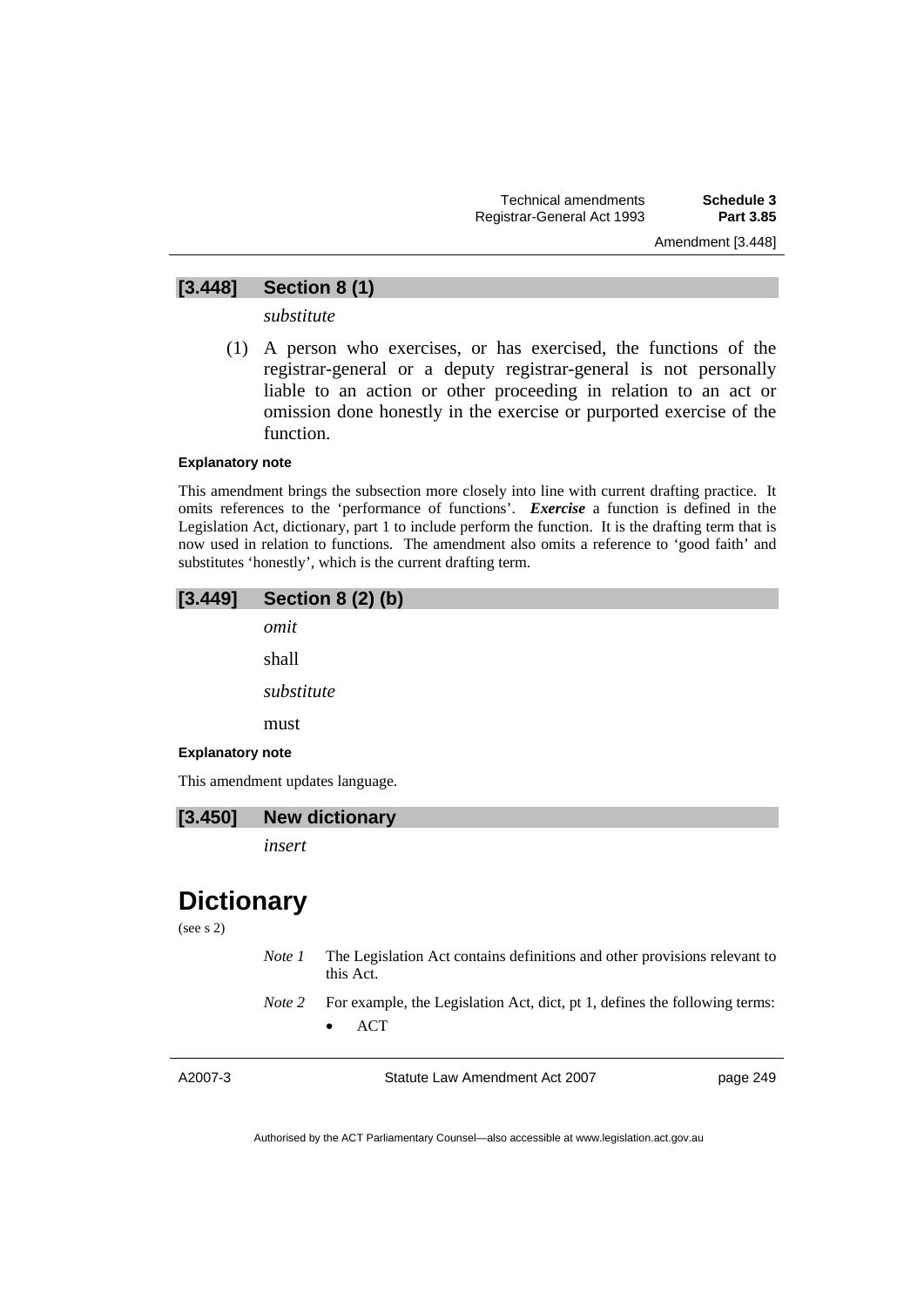- exercise
- function
- Minister (see s 162).

*registrar-general* means—

- (a) the Registrar-General under section 4; or
- (b) the Registrar-General of the Australian Capital Territory in its corporate capacity under section 5.

*seal* means the official seal of the registrar-general mentioned in section  $5(1)(c)$ .

#### **Explanatory note**

This amendment inserts a new dictionary in accordance with current drafting practice. The definitions in existing section 3 are included in the new dictionary. The definitions have been updated to bring them into line with current drafting practice.

## **Part 3.86 Registration of Deeds Act 1957**

#### **[3.451] Section 1**

*substitute* 

**1 Name of Act** 

This Act is the *Registration of Deeds Act 1957*.

#### **Explanatory note**

This amendment brings the naming section into line with current drafting practice.

#### **[3.452] Section 2, definitions**

*relocate to dictionary* 

#### **Explanatory note**

This amendment relocates the definitions to a new dictionary that is inserted by another amendment.

page 250 Statute Law Amendment Act 2007

A2007-3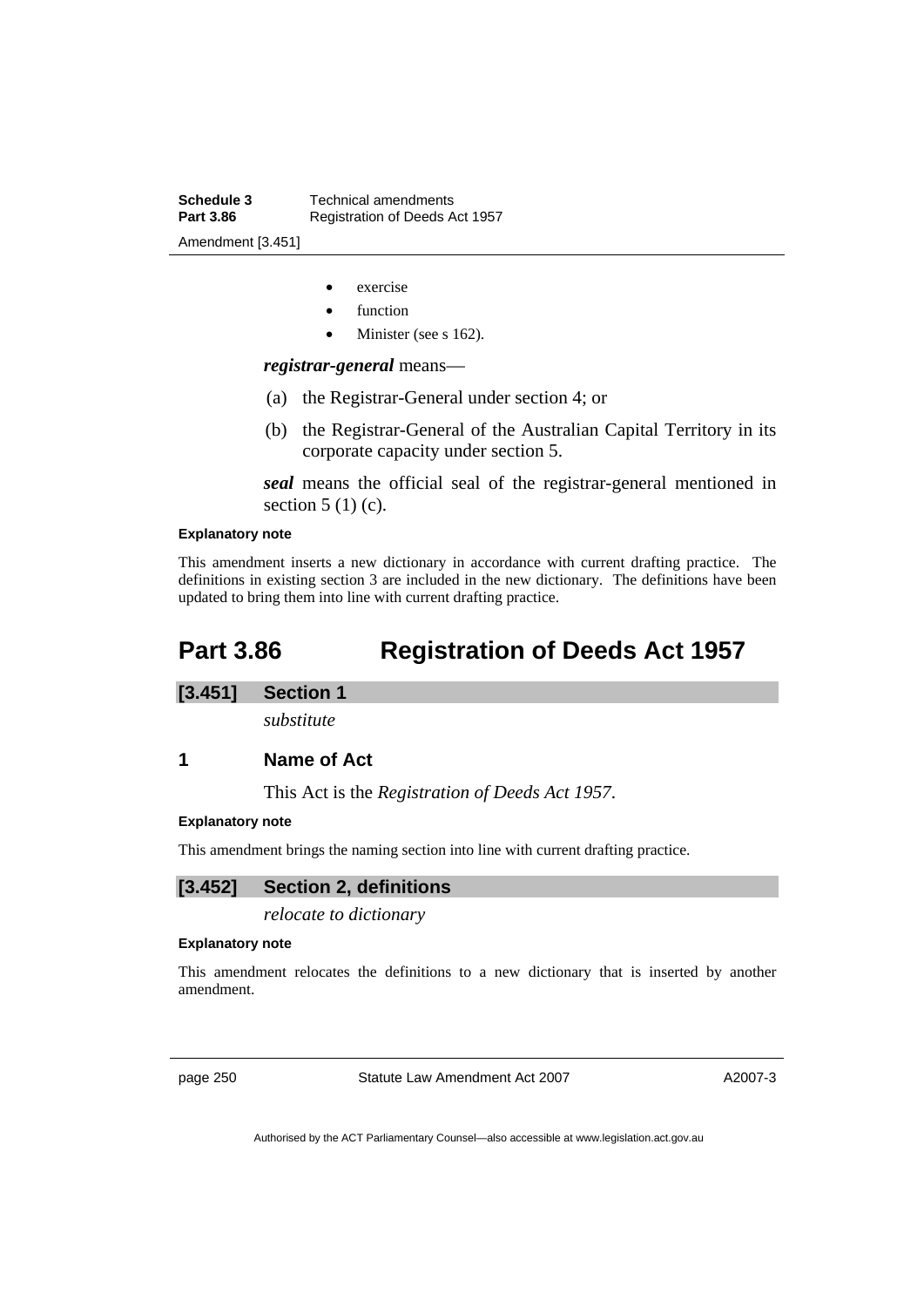Amendment [3.453]

**[3.453] Section 2, remainder** 

*substitute* 

## **2 Dictionary**

The dictionary at the end of this Act is part of this Act.

- *Note 1* The dictionary at the end of this Act defines certain terms used in this Act.
- *Note 2* A definition in the dictionary applies to the entire Act unless the definition, or another provision of the Act, provides otherwise or the contrary intention otherwise appears (see Legislation Act, s 155 and s 156 (1)).

## **2A Notes**

A note included in this Act is explanatory and is not part of this Act.

*Note* See the Legislation Act, s 127 (1), (4) and (5) for the legal status of notes.

#### **Explanatory note**

This amendment inserts standard dictionary and notes provisions consequent on the insertion of a new dictionary by another amendment.

### **[3.454] Section 4 (1)**

*omit* 

, whether the deed was executed before, or is executed after, the commencement of this Act

#### **Explanatory note**

This amendment omits redundant text.

A2007-3

Statute Law Amendment Act 2007

page 251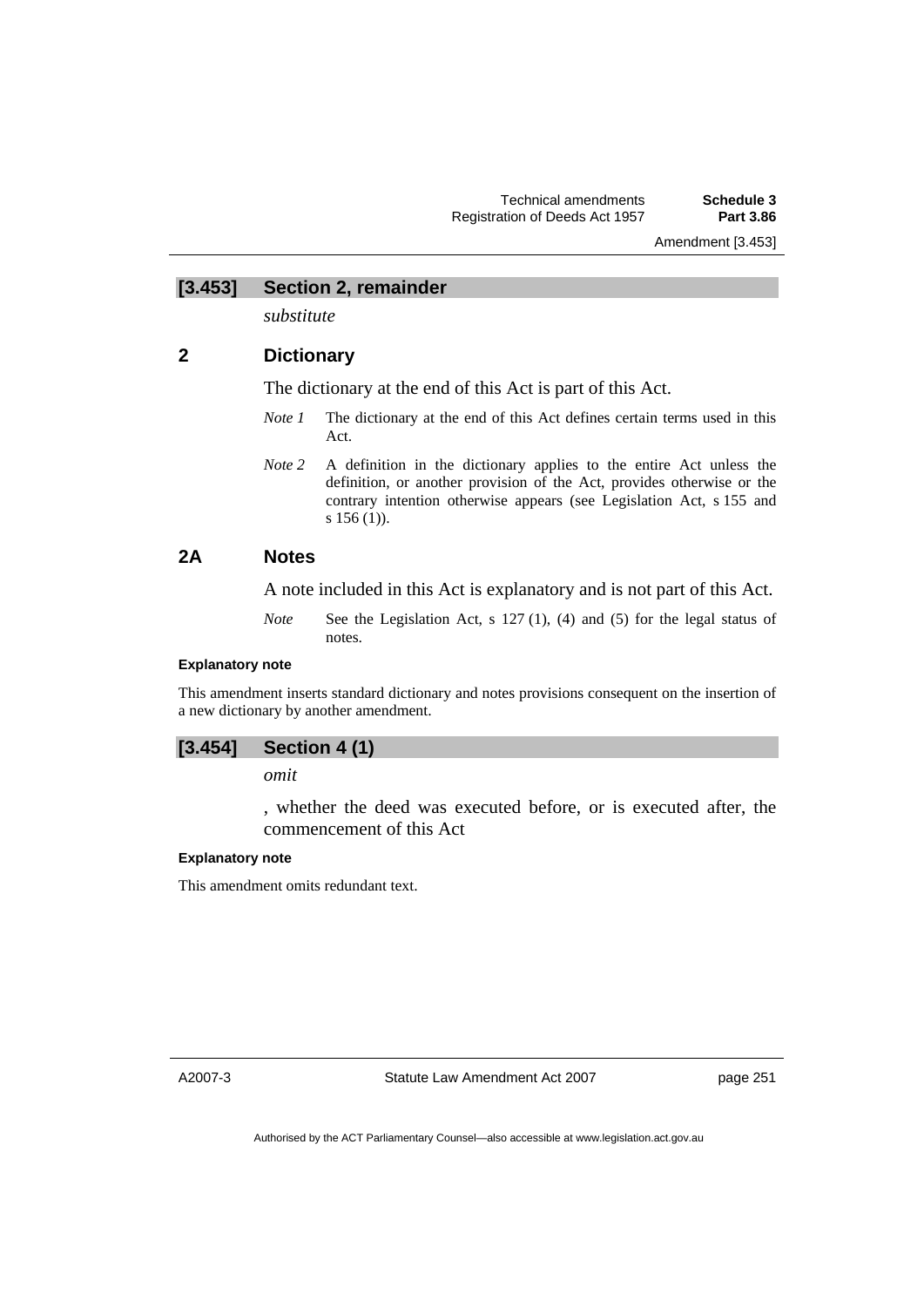**Schedule 3 Technical amendments**<br>**Part 3.87 Roads and Public Place Part 3.87** Roads and Public Places Act 1937 Amendment [3.455]

## **[3.455] New dictionary**

*insert* 

## **Dictionary**

(see s 2)

*Note 1* The Legislation Act contains definitions and other provisions relevant to this Act.

*Note 2* For example, the Legislation Act, dict, pt 1 defines the following terms:

- land
- Minister (see s 162)
- person
- registrar-general.

#### **Explanatory note**

This amendment inserts a new dictionary in accordance with current drafting practice.

## **Part 3.87 Roads and Public Places Act 1937**

### **[3.456] Section 2, notes 1 and 2**

#### *substitute*

*Note 1* The dictionary at the end of this Act defines certain terms used in this Act, and includes references (*signpost definitions*) to other terms defined elsewhere.

> For example, the signpost definition '*retention area*—see the *Uncollected Goods Act 1996*, dictionary.' means that the term 'retention area' is defined in that dictionary and the definition applies to this Act.

page 252 Statute Law Amendment Act 2007

A2007-3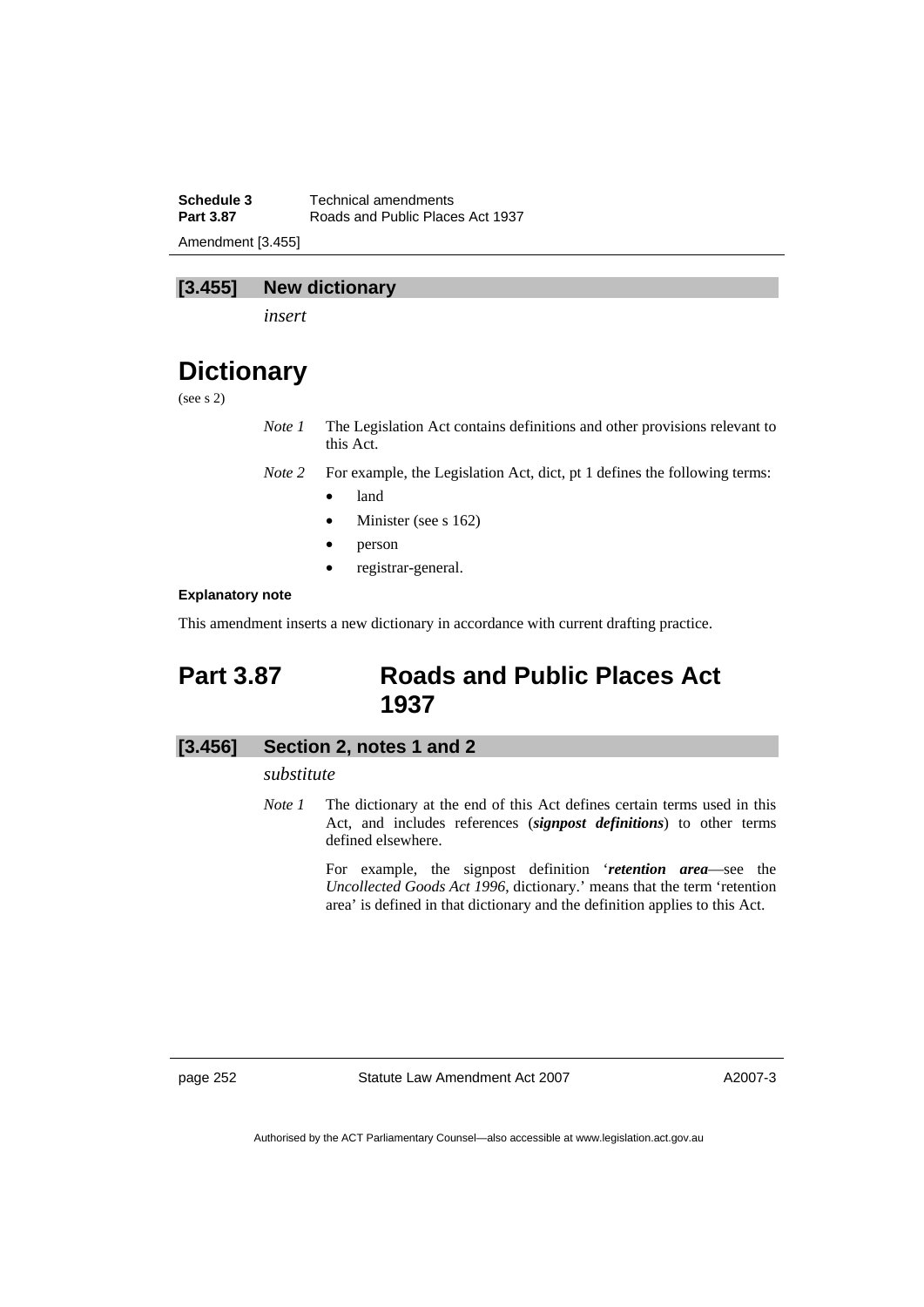*Note* 2 A definition in the dictionary (including a signpost definition) applies to the entire Act unless the definition, or another provision of the Act, provides otherwise or the contrary intention otherwise appears (see legislation Act, s 155 and s 156 (1)).

#### **Explanatory note**

This amendment is consequential on the insertion of a new dictionary into the *Uncollected Goods Act 1996* by another amendment.

### **[3.457] Dictionary, definition of** *retention area*

*substitute* 

*retention area*—see the *Uncollected Goods Act 1996*, dictionary.

#### **Explanatory note**

This amendment is consequential on the insertion of a new dictionary into the *Uncollected Goods Act 1996* by another amendment.

# **Part 3.88 Road Transport (Safety and Traffic Management) Act 1999**

### **[3.458] Dictionary, definition of** *retention area*

*substitute* 

*retention area*—see the *Uncollected Goods Act 1996*, dictionary.

#### **Explanatory note**

This amendment is consequential on the insertion of a new dictionary into the *Uncollected Goods Act 1996* by another amendment.

A2007-3

Statute Law Amendment Act 2007

page 253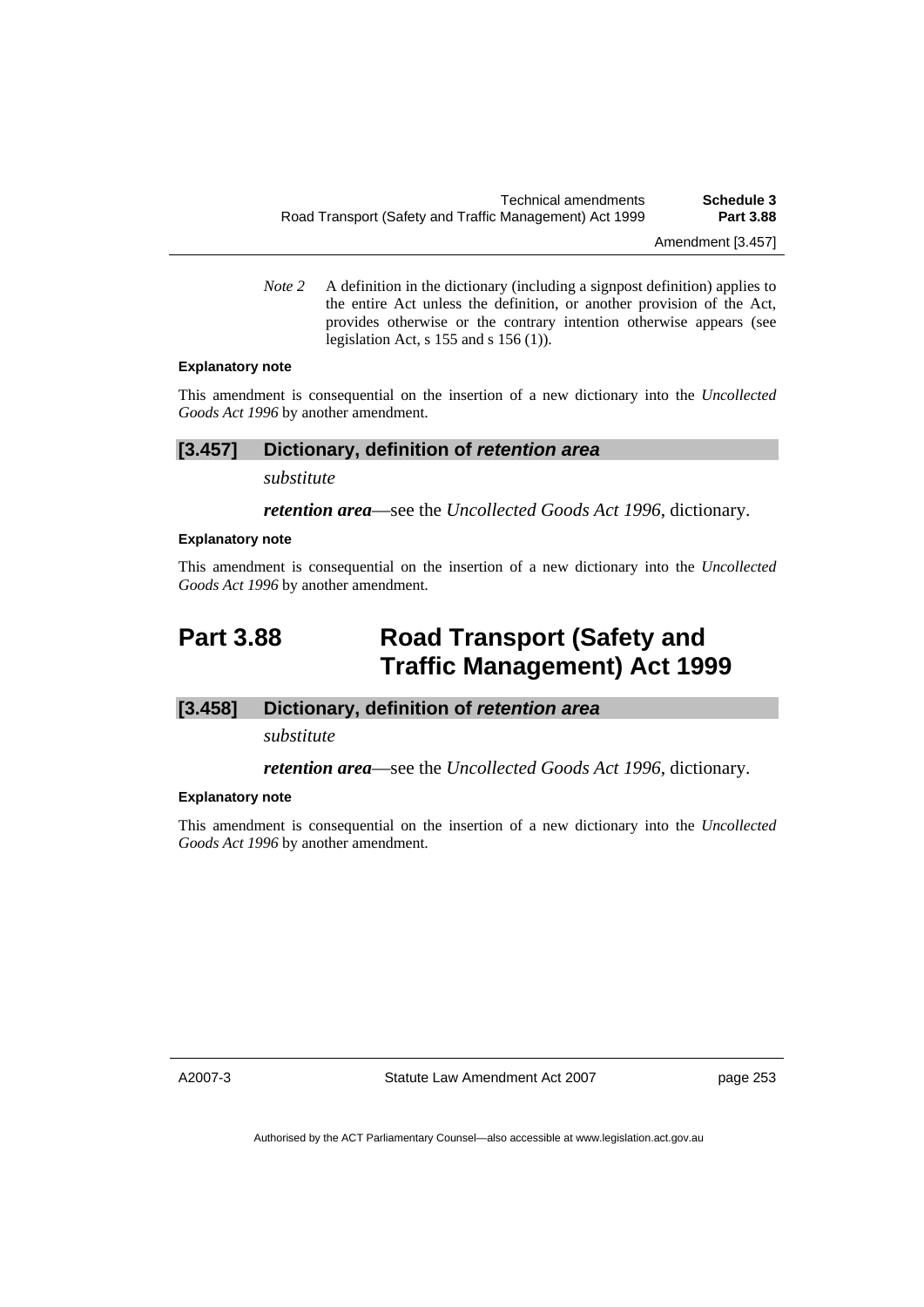**Schedule 3 Technical amendments**<br>**Part 3.89 Sale of Goods (Vienna 0)** Sale of Goods (Vienna Convention) Act 1987

Amendment [3.459]

# **Part 3.89 Sale of Goods (Vienna Convention) Act 1987**

## **[3.459] New sections 2 and 2A**

*insert* 

## **2 Dictionary**

The dictionary at the end of this Act is part of this Act.

*Note 1* The dictionary at the end of this Act defines certain terms used in this Act, and includes references (*signpost definitions*) to other terms defined elsewhere in this Act.

> For example, the signpost definition '*convention*—see section 3.' means that the term 'convention' is defined in that section.

*Note 2* A definition in the dictionary (including a signpost definition) applies to the entire Act unless the definition, or another provision of the Act, provides otherwise or the contrary intention otherwise appears (see Legislation Act,  $s$  155 and  $s$  156 (1)).

## **2A Notes**

A note included in this Act is explanatory and is not part of this Act.

*Note* See the Legislation Act, s 127 (1), (4) and (5) for the legal status of notes.

#### **Explanatory note**

This amendment inserts standard dictionary and notes provisions consequent on the insertion of a new dictionary by another amendment.

page 254 Statute Law Amendment Act 2007

A2007-3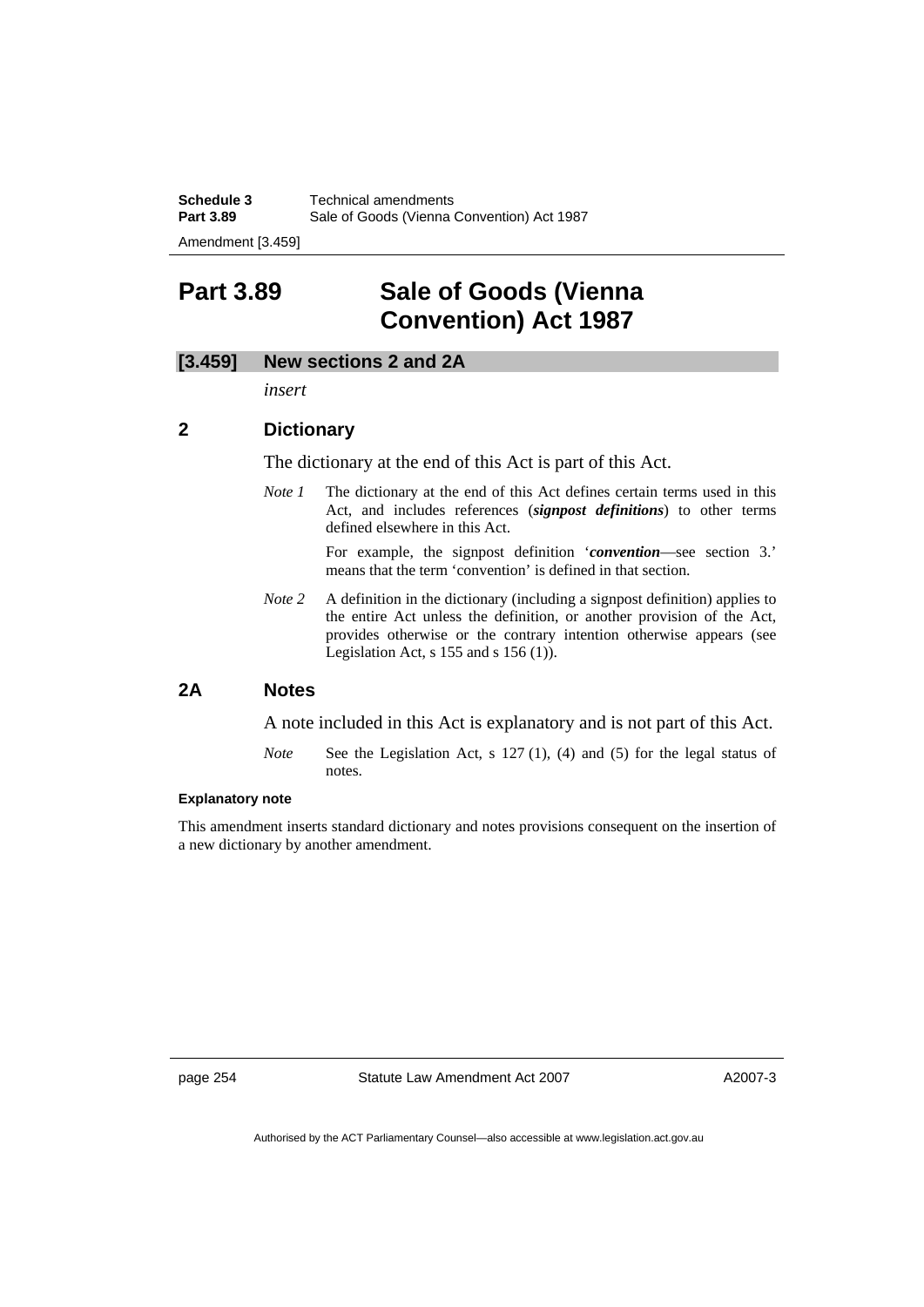Amendment [3.460]

## **[3.460] New dictionary**

*insert* 

## **Dictionary**

(see s 2)

*Note 1* The Legislation Act contains definitions and other provisions relevant to this Act.

*Note 2* For example, the Legislation Act, dict, pt 1, defines the following terms:

- ACT
- document
- Minister (see s 162).

*convention*—see section 3.

#### **Explanatory note**

This amendment inserts a new dictionary in accordance with current drafting practice. A signpost definition of *convention* is inserted in accordance with current drafting practice.

# **Part 3.90 Sale of Motor Vehicles Act 1977**

### **[3.461] Section 4**

*relocate as section 2A* 

#### **Explanatory note**

This amendment brings the sequence of the section about the legal status of notes into line with current drafting practice.

A2007-3

Statute Law Amendment Act 2007

page 255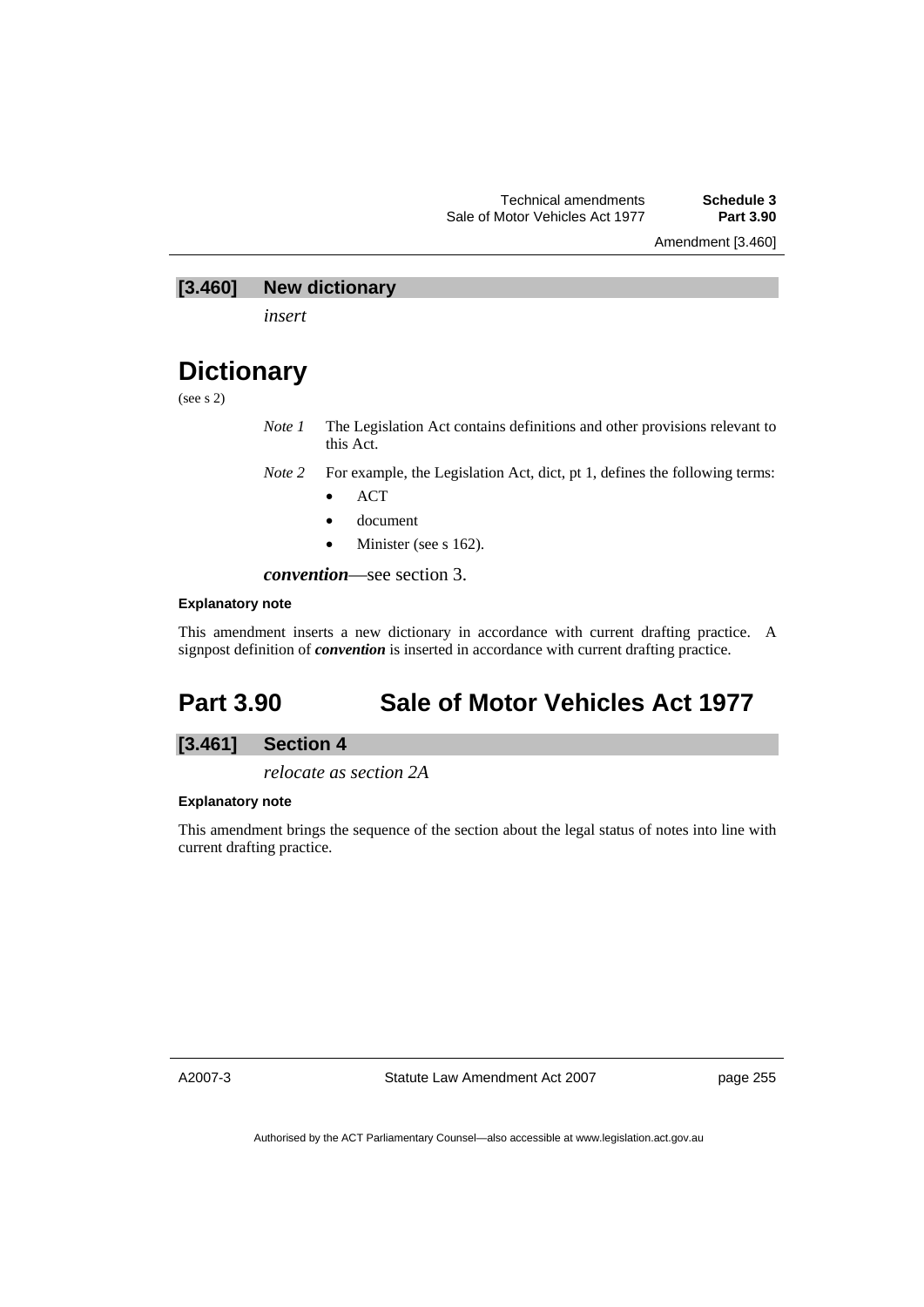**Schedule 3 Technical amendments**<br>**Part 3.91 Scaffolding and Lifts Act Scaffolding and Lifts Act 1912** 

Amendment [3.462]

#### **[3.462] Section 49 (8), new notes**

*insert* 

- *Note 1* For the making of appointments (including acting appointments), see the Legislation Act, pt 19.3.
- *Note 2* In particular, an appointment may be made by naming a person or nominating the occupant of a position (see Legislation Act, s 207).

#### **Explanatory note**

This amendment inserts standard notes to assist users of the legislation.

#### **[3.463] Dictionary, definition of** *inspector*

*omit* 

but, for part 10 (Enforcement), does not include a police officer

#### **Explanatory note**

This amendment omits a redundant element of the definition for part 10 of the Act. The term is no longer used in part 10.

## **Part 3.91 Scaffolding and Lifts Act 1912**

#### **[3.464] Section 2, notes 1 and 2**

#### *substitute*

*Note 1* The dictionary at the end of this Act defines certain terms used in this Act, and includes references (*signpost definitions*) to other terms defined elsewhere in this Act.

> For example, the signpost definition '*chief inspector*—see section 5.' means that the term 'chief inspector' is defined in that section.

*Note* 2 A definition in the dictionary (including a signpost definition) applies to the entire Act unless the definition, or another provision of the Act, provides otherwise or the contrary intention otherwise appears (see Legislation Act,  $s$  155 and  $s$  156 (1)).

#### **Explanatory note**

This amendment brings the notes into line with current drafting practice.

page 256 Statute Law Amendment Act 2007

A2007-3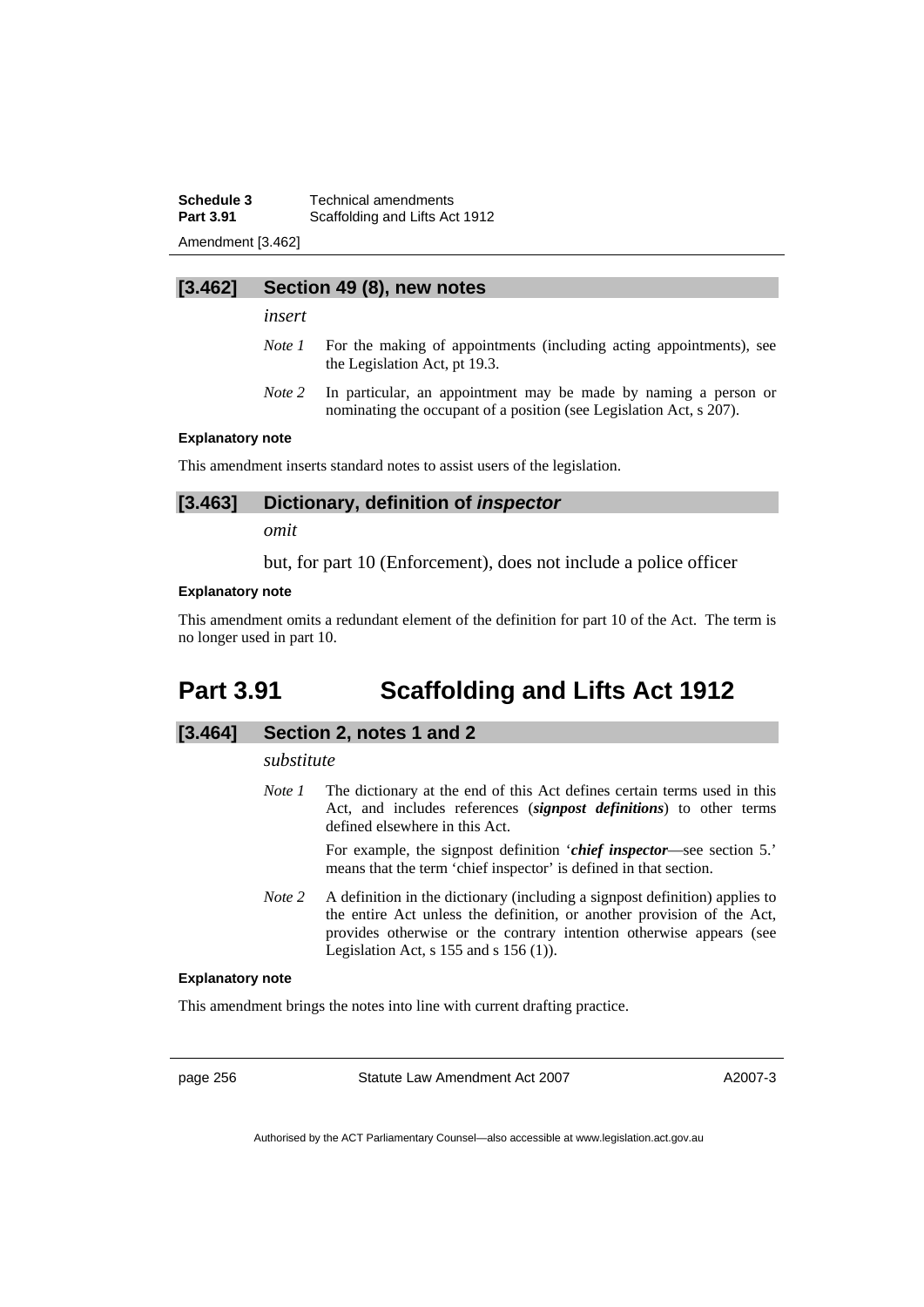### Technical amendments **Schedule 3**  Scaffolding and Lifts Act 1912

Amendment [3.465]

## **[3.465] Sections 5 and 5A (1), new notes**

*insert* 

- *Note 1* For the making of appointments (including acting appointments), see the Legislation Act, pt 19.3.
- *Note 2* In particular, an appointment may be made by naming a person or nominating the occupant of a position (see Legislation Act, s 207).

#### **Explanatory note**

This amendment inserts standard notes to assist users of the legislation.

### **[3.466] Sections 10 and 18 (1), new note**

*insert* 

*Note* For how documents may be given, see the Legislation Act, pt 19.5.

#### **Explanatory note**

This amendment inserts standard notes to assist users of the legislation.

| [3.467] | Dictionary, new notes |                                                                                                       |
|---------|-----------------------|-------------------------------------------------------------------------------------------------------|
|         | insert                |                                                                                                       |
|         | Note 1                | The Legislation Act contains definitions and other provisions relevant to<br>this Act.                |
|         | Note 2                | For example, the Legislation Act, dict, pt 1, defines the following terms:<br>Minister (see s $162$ ) |

person.

#### **Explanatory note**

This amendment inserts standard dictionary notes in accordance with current drafting practice.

#### **[3.468] Dictionary, definition of** *credit card*

*omit* 

#### **Explanatory note**

This amendment omits the definition of a term which is no longer used in the Act.

A2007-3

Statute Law Amendment Act 2007

page 257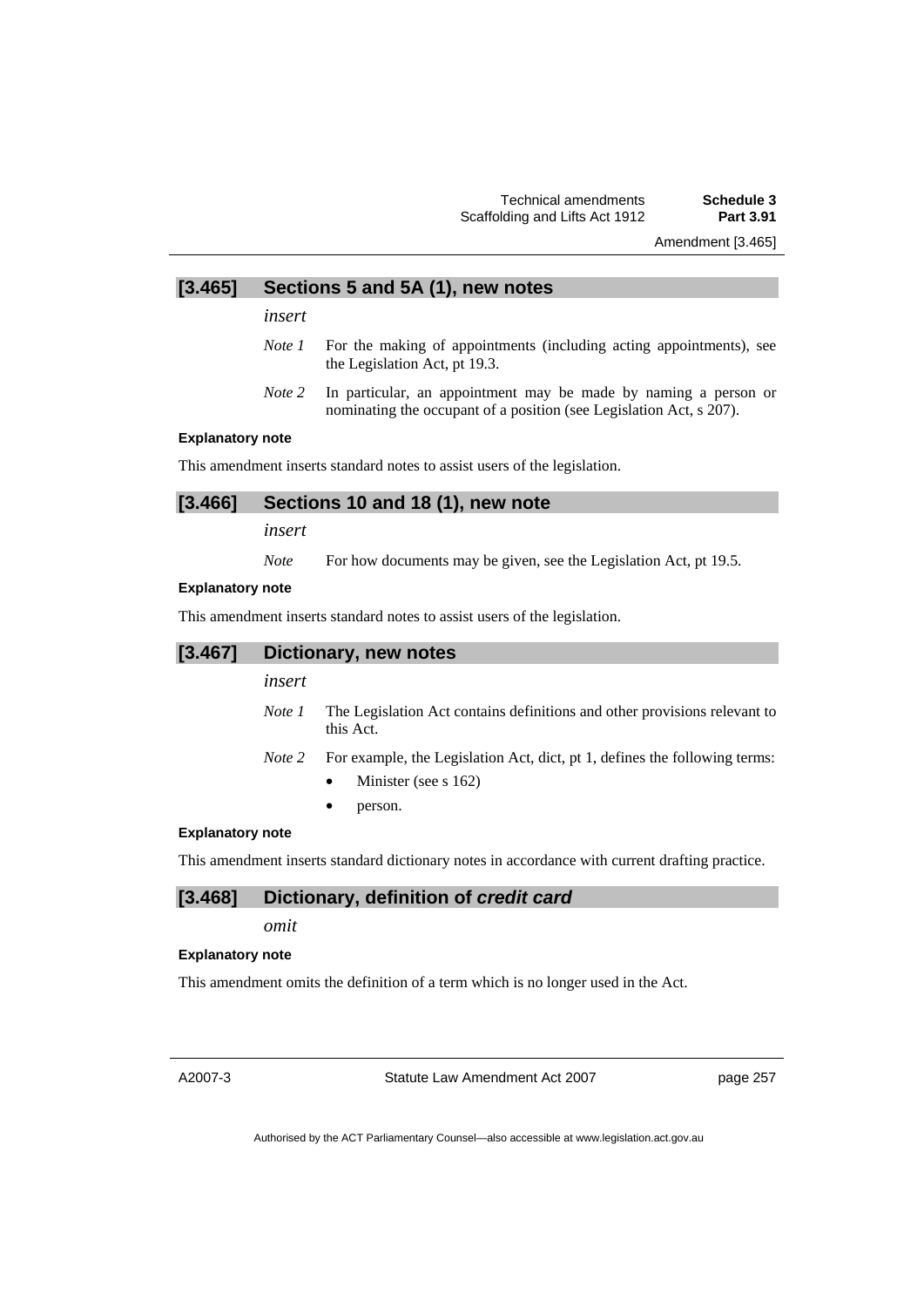Amendment [3.469]

## **Part 3.92 Scaffolding and Lifts Regulation 1950**

## **[3.469] Section 3, definitions of** *chief inspector* **and** *inspector*

*omit* 

#### **Explanatory note**

This amendment omits unnecessary definitions of terms which are defined in the *Scaffolding and Lifts Act 1912* and which apply to the regulation (see Legislation Act, section 148).

## **[3.470] Section 3, definitions (as amended)**

*relocate to dictionary* 

#### **Explanatory note**

This amendment relocates the definitions to a new dictionary that is inserted by another amendment.

#### **[3.471] Section 3, remainder**

*substitute* 

## **2 Dictionary**

The dictionary at the end of this regulation is part of this regulation.

*Note 1* The dictionary at the end of this regulation defines certain terms used in this regulation, and includes references (*signpost definitions*) to other terms defined elsewhere in this regulation.

> For example, the signpost definition '*cantilever scaffolding*—see section 85.' means that the term 'cantilever scaffolding' is defined in that section.

*Note 2* A definition in the dictionary (including a signpost definition) applies to the entire regulation unless the definition, or another provision of the regulation, provides otherwise or the contrary intention otherwise appears (see Legislation Act, s 155 and s 156 (1)).

page 258 Statute Law Amendment Act 2007

A2007-3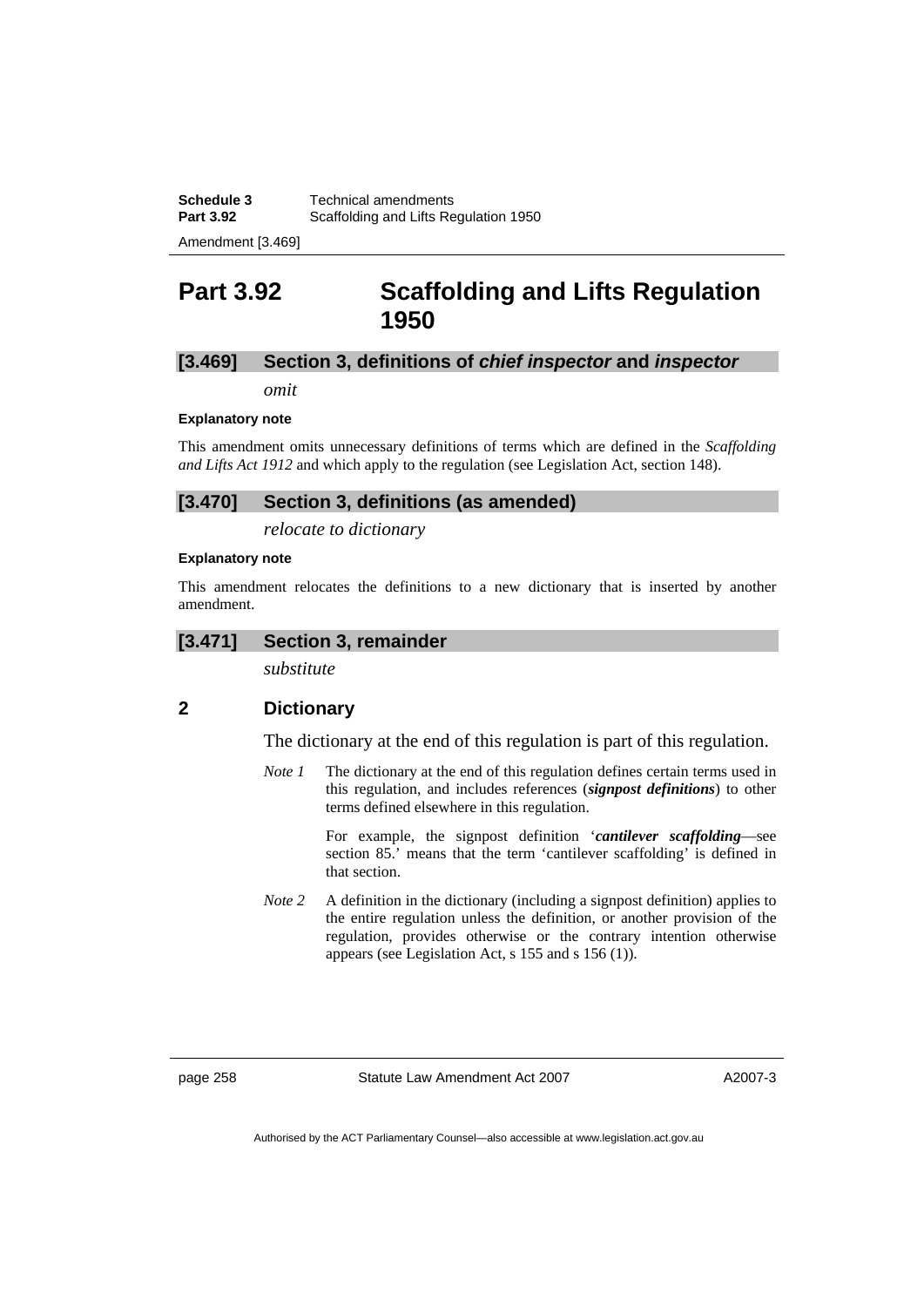## **3 Notes**

A note included in this regulation is explanatory and is not part of this regulation.

*Note* See the Legislation Act, s 127 (1), (4) and (5) for the legal status of notes.

#### **Explanatory note**

This amendment inserts standard dictionary and notes provisions consequent on the insertion of a new dictionary by another amendment.

| [3.472] | <b>Part 9A heading</b> |
|---------|------------------------|
|---------|------------------------|

*substitute* 

## **Part 9A Explosive-powered tools—safety measures**

#### **Explanatory note**

This amendment brings the heading into line with current drafting practice.

#### **[3.473] New dictionary**

*insert* 

# **Dictionary**

(see s 2)

*Note 1* The Legislation Act contains definitions and other provisions relevant to this regulation.

*Note 2* For example, the Legislation Act, dict, pt 1, defines the following terms:

- document
- person.

A2007-3

Statute Law Amendment Act 2007

page 259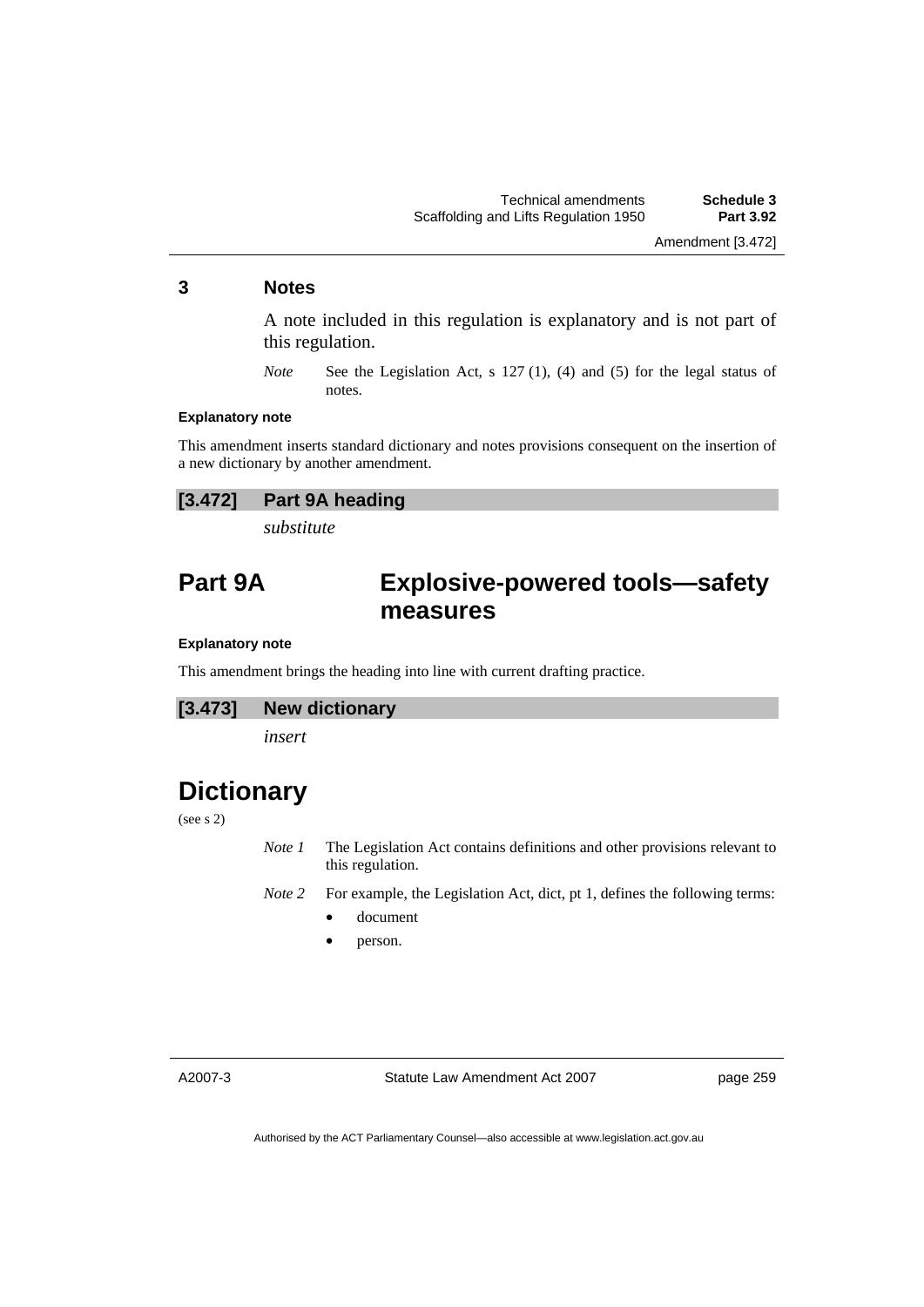*Note 3* Terms used in this regulation have the same meaning that they have in the *Scaffolding and Lifts Act 1912* (see Legislation Act, s 148). For example, the following terms are defined in the *Scaffolding and Lifts Act 1912*, dict:

- crane
- dogger
- gear
- *inspector*
- lift
- plant.

*birdcage scaffolding*—see section 85.

*cantilever scaffolding*—see section 85.

*conveyor*, for part 4 (Lifts)—see section 16.

*explosive-powered tool*, for part 9A (Explosive-powered tools safety measures)—see section 118A.

*heavy duty scaffolding*—see section 85.

*independent pole scaffolding*—see section 85.

*light duty scaffolding*—see section 85.

*light swinging stage*—see section 85.

*projectile*, for part 9A (Explosive-powered tools—safety measures)—see section 118A.

*qualified operator*, for part 9A (Explosive-powered tools—safety measures)—see section 118A.

*run*—see section 85.

*safety gear*, for part 4 (Lifts)—see section 16.

*service lift*, for part 4 (Lifts)—see section 16.

*single pole scaffolding*—see section 85.

*suspended scaffolding*—see section 85.

page 260 Statute Law Amendment Act 2007

A2007-3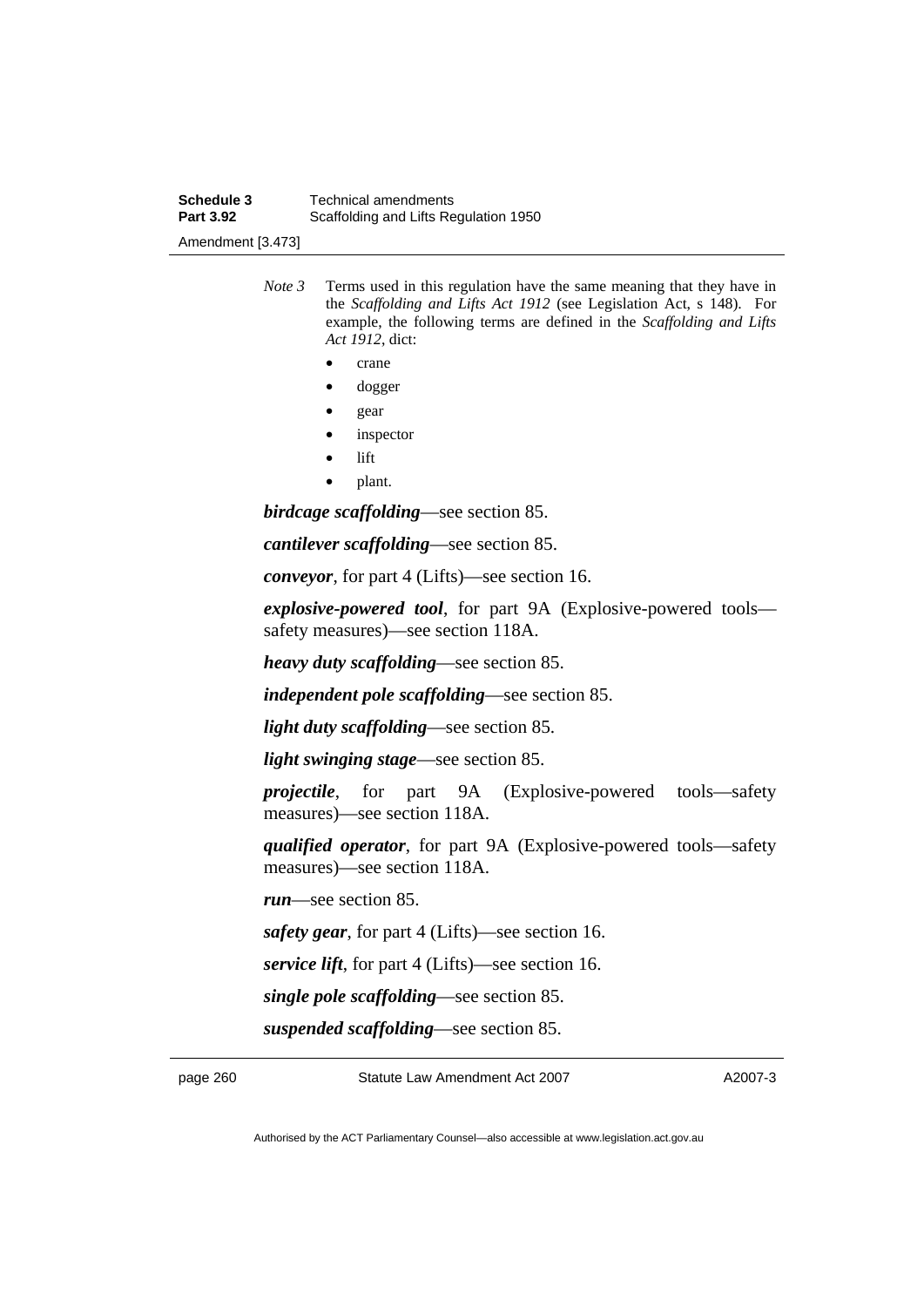*toe board*—see section 85.

*tool*, for part 9A (Explosive-powered tools—safety measures)—see section 118A.

*use*, an explosive-powered tool, for part 9A (Explosive-powered tools—safety measures)—see section 118A (3).

*work*, for part 9A (Explosive-powered tools—safety measures)—see section 118A.

#### **Explanatory note**

This amendment inserts a new dictionary in accordance with current drafting practice. It includes signpost definitions for terms that are not included in the existing interpretation section.

## **Part 3.93 Second-hand Dealers Act 1906**

## **[3.474] Section 18 (3), new note**

*insert* 

*Note* For other provisions about forms, see the Legislation Act, s 255.

#### **Explanatory note**

This amendment inserts a standard note to assist users of the legislation.

## **[3.475] Dictionary, definition of** *licensed auctioneer*

*omit* 

## **Explanatory note**

This amendment omits an out-of-date definition which refers to the repealed *Auctioneers Act 1959*.

A2007-3

Statute Law Amendment Act 2007

page 261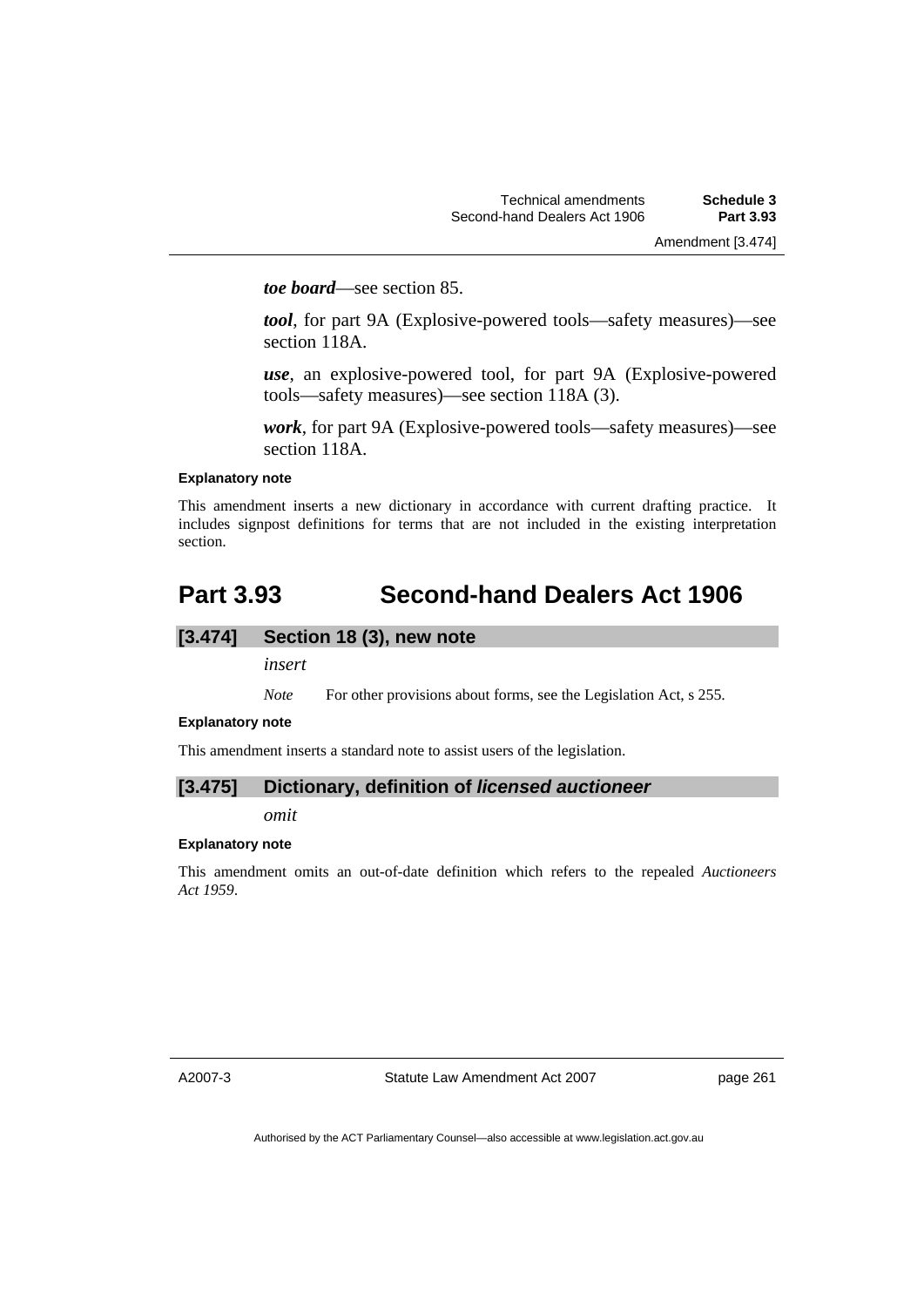**Schedule 3** Technical amendments Part 3.94 **Security Industry Act 2003** Amendment [3.476]

## **Part 3.94 Security Industry Act 2003**

## **[3.476] Section 41 (4), definition of** *investigator*

*substitute* 

*investigator*—see the *Fair Trading (Consumer Affairs) Act 1973*, dictionary.

#### **Explanatory note**

This amendment is consequential on the insertion of a new dictionary into the *Fair Trading (Consumer Affairs) Act 1973* by another amendment.

# **Part 3.95 Superannuation (Legislative Assembly Members) Act 1991**

## **[3.477] Section 1**

*substitute* 

## **1 Name of Act**

This Act is the *Superannuation (Legislative Assembly Members) Act 1991*.

#### **Explanatory note**

This amendment brings the naming section of the Act into line with current drafting practice.

## **[3.478] Section 3, definitions of** *approved deposit fund***,** *approved purposes***,** *approved rules* **and** *superannuation fund*

*omit* 

#### **Explanatory note**

The definitions of *approved deposit fund* and *superannuation fund* are used only in section 18 and are inserted into that section in accordance with current drafting practice by another amendment. The definitions of *approved purposes* and *approved rules* are used only in the definition of *approved deposit fund*. They are omitted and their substance incorporated into the revised definition of *approved deposit fund*.

page 262 Statute Law Amendment Act 2007

A2007-3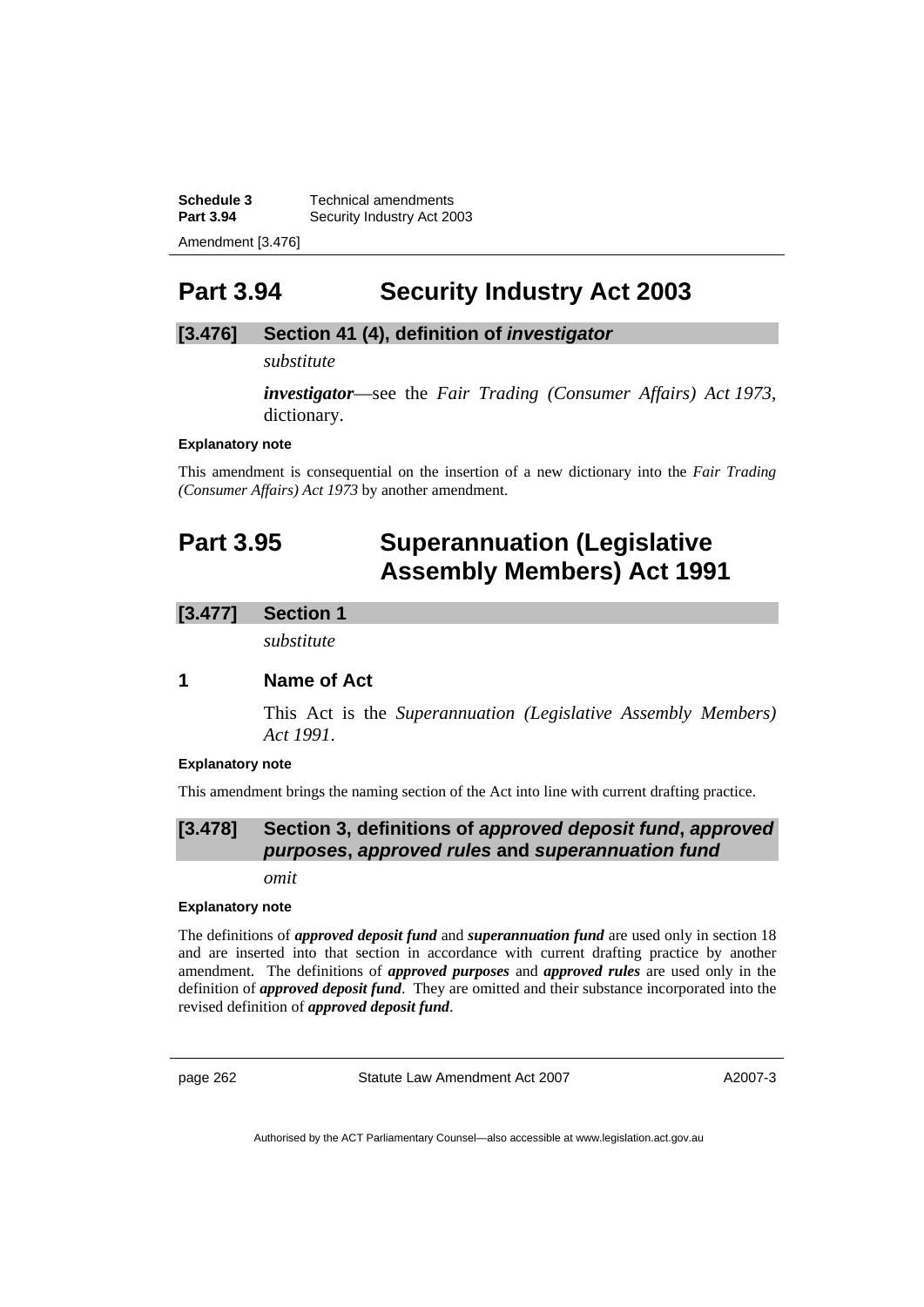Amendment [3.479]

**[3.479] Section 3, definitions (as amended)** 

*relocate to dictionary* 

#### **Explanatory note**

This amendment relocates the definitions to a new dictionary that is inserted by another amendment.

#### **[3.480] Section 3, remainder**

*substitute* 

## **2 Dictionary**

The dictionary at the end of this Act is part of this Act.

- *Note 1* The dictionary at the end of this Act defines certain terms used in this Act.
- *Note* 2 A definition in the dictionary applies to the entire Act unless the definition, or another provision of the Act, provides otherwise or the contrary intention otherwise appears (see Legislation Act, s 155 and s 156 (1)).

## **3 Notes**

A note included in this Act is explanatory and is not part of this Act.

*Note* See the Legislation Act, s 127 (1), (4) and (5) for the legal status of notes.

#### **Explanatory note**

This amendment inserts standard dictionary and notes provisions consequent on the insertion of a new dictionary by another amendment.

## **[3.481] New section 18 (4)**

*insert* 

(4) In this section:

*approved deposit fund* means a fund that—

(a) is an indefinitely continuing fund; and

A2007-3

Statute Law Amendment Act 2007

page 263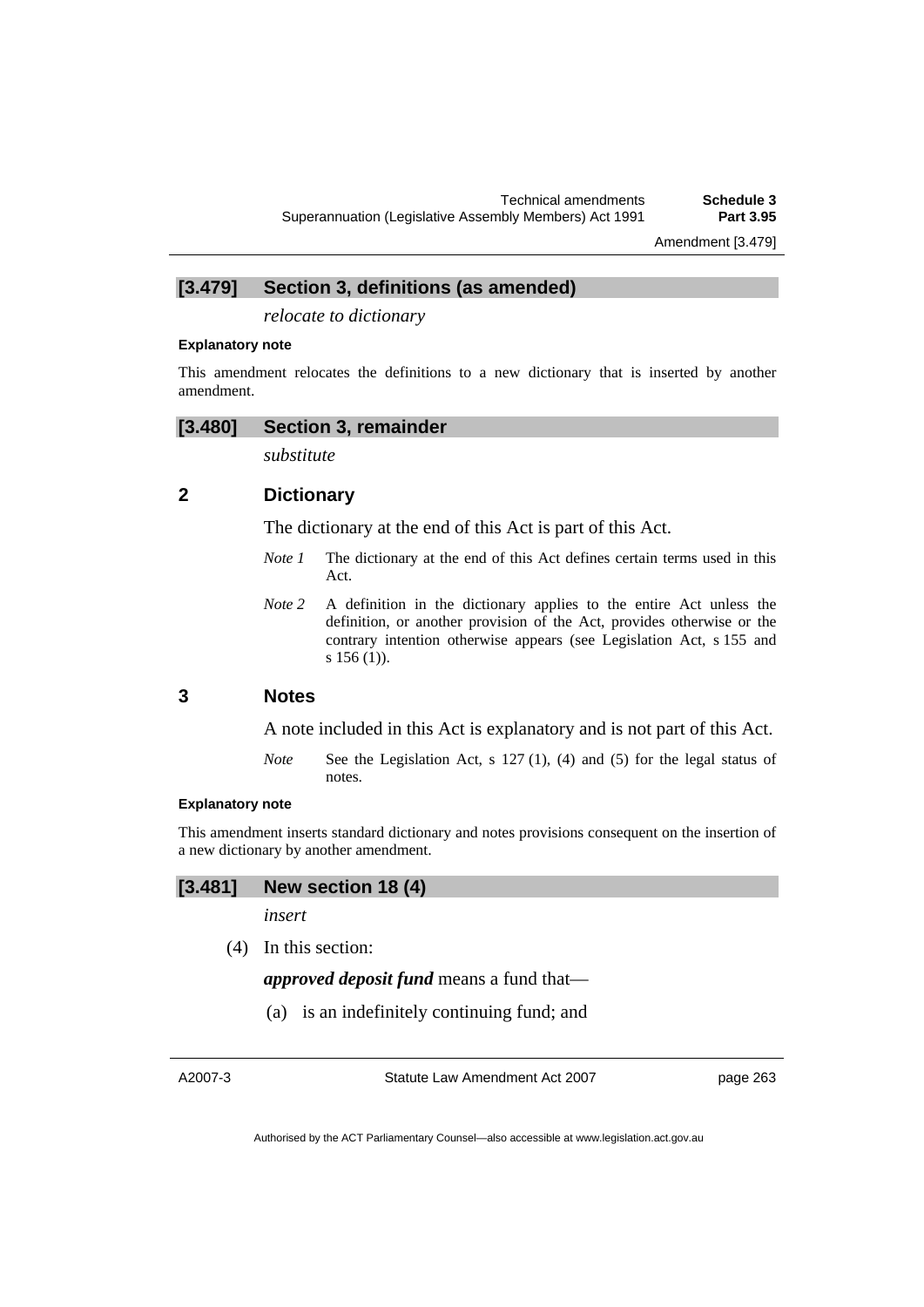- (b) is maintained by a trustee or trustees solely for approved purposes under the *Occupational Superannuation Standards Act 1987* (Cwlth); and
- (c) has approved rules under that Act.

*superannuation fund* means a fund that is an indefinitely continuing fund and—

- (a) that is maintained solely for either or both of the following purposes:
	- (i) the provision of benefits for each member of the fund on the member's retirement from any business, trade, profession, vocation, calling, occupation or employment in which that member is engaged;
	- (ii) the provision of benefits for dependants of each member of the fund on the member's death; or
- (b) that is maintained for—
	- (i) either or both of the purposes mentioned in paragraph (a); and
	- (ii) any ancillary purposes that the insurance and superannuation commissioner under the *Insurance and Superannuation Commissioner Act 1987* (Cwlth) approves.

#### **Explanatory note**

This amendment is consequential on another amendment omitting several definitions from existing section 3. The definitions of *approved deposit fund* and *superannuation fund* are only used in section 18 and are relocated to this section in accordance with current drafting practice. The definition of *approved deposit fund* has been revised to incorporate the substance of the definitions of *approved purposes* and *approved rules* in existing section 3.

page 264 Statute Law Amendment Act 2007

A2007-3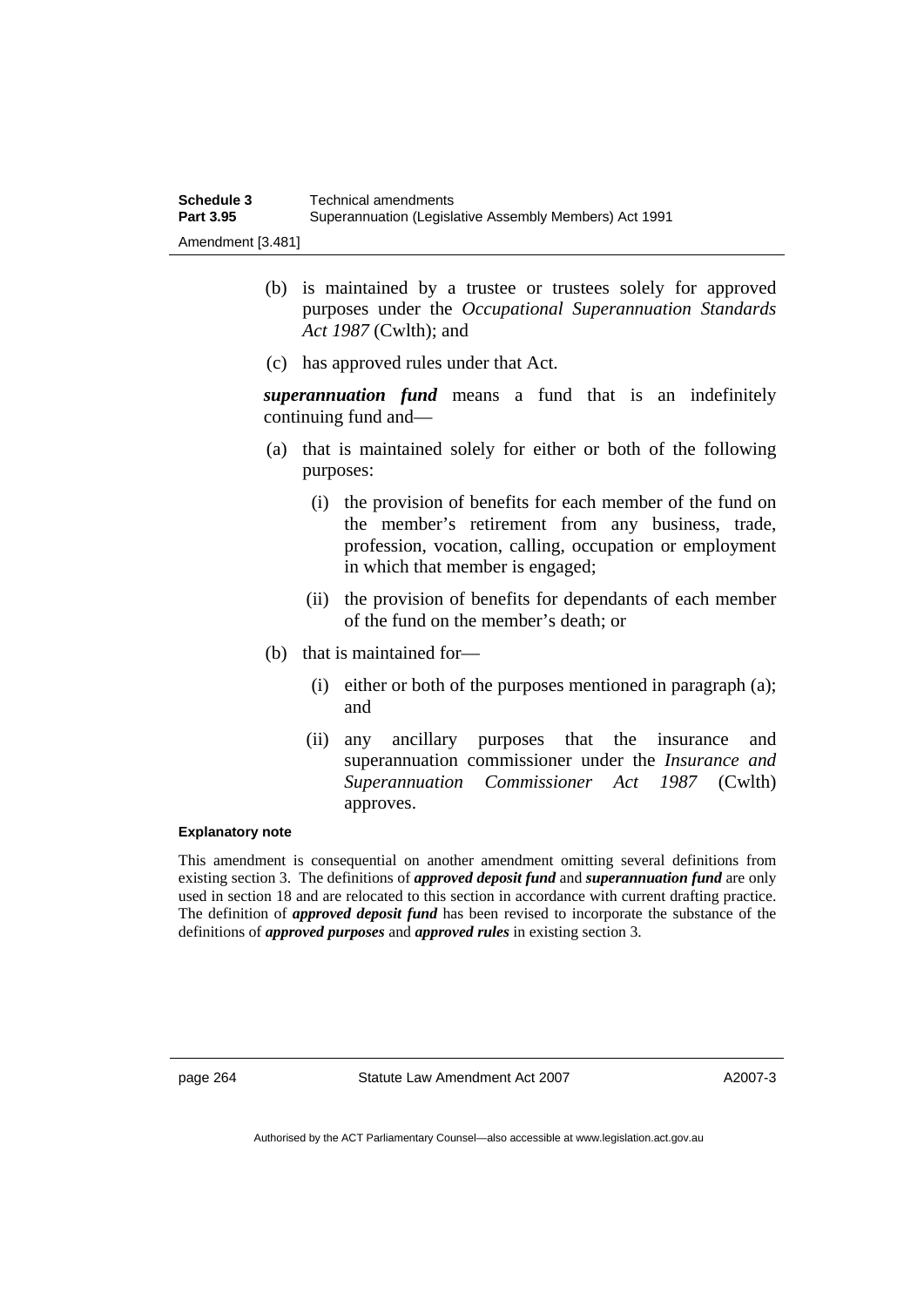Amendment [3.482]

### **[3.482] New dictionary**

*insert* 

## **Dictionary**

(see s 2)

*Note 1* The Legislation Act contains definitions and other provisions relevant to this Act.

*Note 2* For example, the Legislation Act, dict, pt 1 defines the following terms:

- administrative appeals tribunal
- Deputy Speaker
- exercise
- **function**
- Legislative Assembly
- Self-Government Act
- Speaker.

#### **Explanatory note**

This amendment inserts a new dictionary in accordance with current drafting practice.

## **Part 3.96 Territory Records Act 2002**

## **[3.483] Section 4, notes 1 and 2**

## *substitute*

*Note 1* The dictionary at the end of this Act defines certain terms used in this Act, and includes references (*signpost definitions*) to other terms defined elsewhere.

> For example, the signpost definition '*prescribed authority*—see the *Freedom of Information Act 1989*, dictionary.' means that the term 'prescribed authority' is defined in that dictionary and the definition applies to this Act.

A2007-3

Statute Law Amendment Act 2007

page 265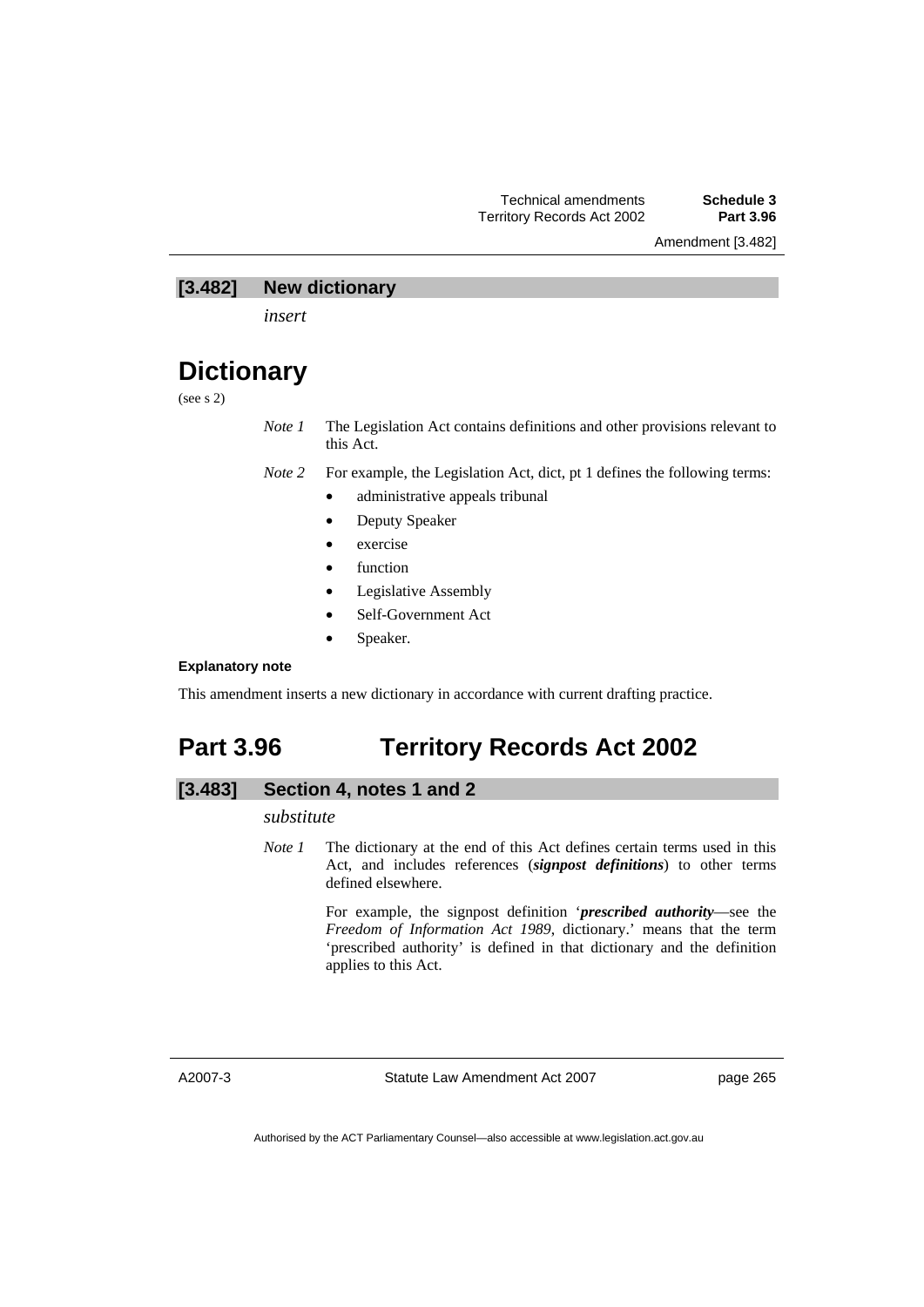| Schedule 3        | Technical amendments       |
|-------------------|----------------------------|
| <b>Part 3.96</b>  | Territory Records Act 2002 |
| Amendment [3.484] |                            |

*Note 2* A definition in the dictionary (including a signpost definition) applies to the entire Act unless the definition, or another provision of the Act, provides otherwise or the contrary intention otherwise appears (see Legislation Act,  $s$  155 and  $s$  156 (1)).

#### **Explanatory note**

This amendment is consequential on the insertion of a new dictionary into the *Freedom of Information Act 1989* by another amendment.

| [3.484] Section 42, new note |  |
|------------------------------|--|
| insert                       |  |

*Note* A provision of a law that gives an entity (including a person) a function also gives the entity the powers necessary and convenient to exercise the function (see Legislation Act, s 196 (1) and dict, pt 1, defs of *entity* and *function*).

#### **Explanatory note**

This amendment inserts a standard note to assist users of the legislation.

| [3.485]                 | Dictionary, new notes |                                                                                                |
|-------------------------|-----------------------|------------------------------------------------------------------------------------------------|
|                         | insert                |                                                                                                |
|                         | Note 1                | The Legislation Act contains definitions and other provisions relevant to<br>this Act.         |
|                         | Note 2                | For example, the Legislation Act, dict, pt 1, defines the following terms:                     |
|                         |                       | chief executive (see s 163)                                                                    |
|                         |                       | document                                                                                       |
|                         |                       | entity                                                                                         |
|                         |                       | Minister (see s 162)                                                                           |
|                         |                       | person.                                                                                        |
| <b>Explanatory note</b> |                       |                                                                                                |
|                         |                       | This amendment inserts standard dictionary notes in accordance with current drafting practice. |

page 266 Statute Law Amendment Act 2007

A2007-3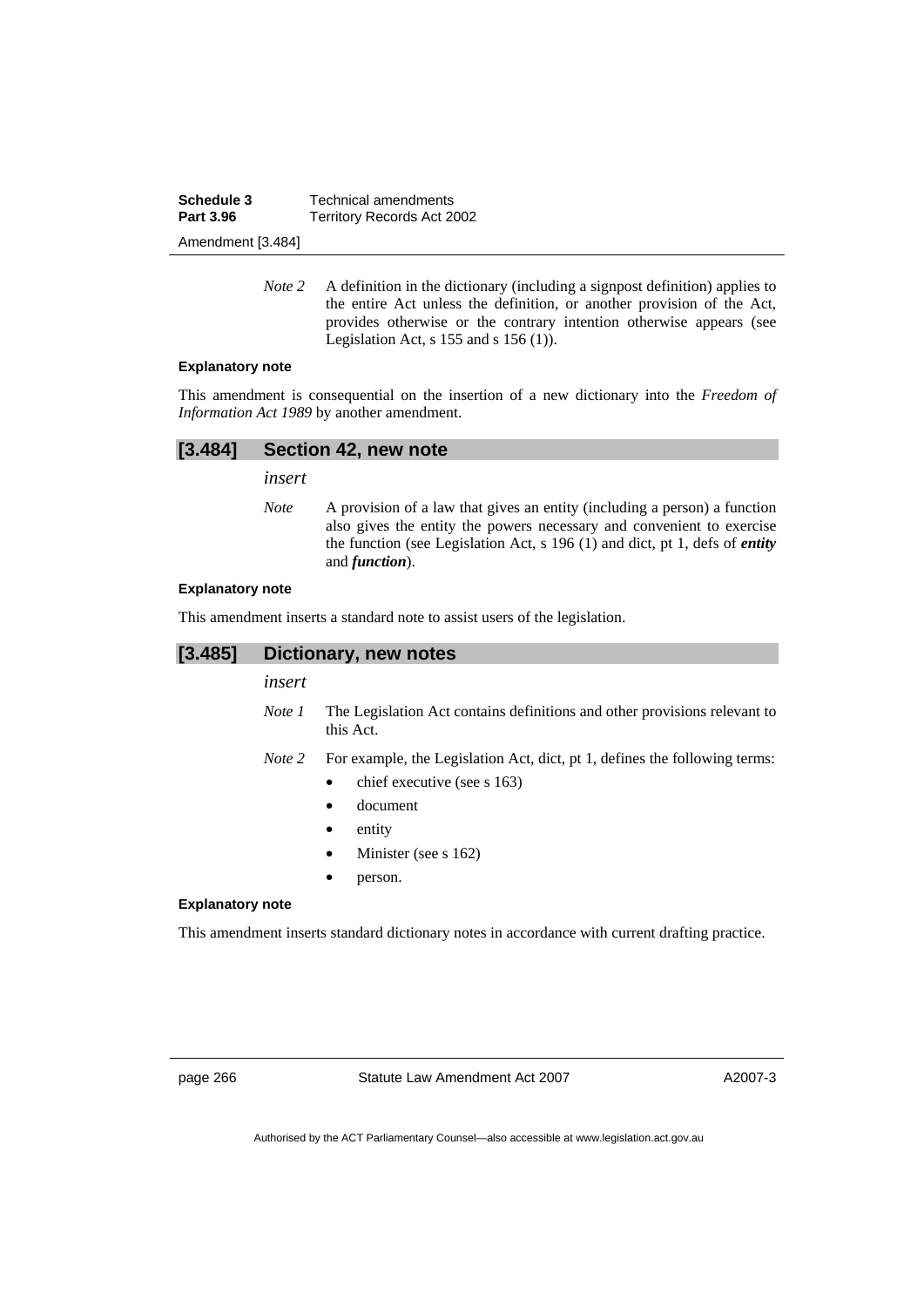Amendment [3.486]

# **[3.486] Dictionary, definition of** *prescribed authority*

*substitute* 

*prescribed authority*—see the *Freedom of Information Act 1989*, dictionary.

#### **Explanatory note**

This amendment is consequential on the insertion of a new dictionary into the *Freedom of Information Act 1989* by another amendment.

## **Part 3.97 Tertiary Accreditation and Registration Act 2003**

## **[3.487] Sections 49 (2) and 74 (2)**

*substitute* 

- (2) The committee must include as members—
	- (a) people who are, in the council's opinion, qualified in the area of study of the course; and
	- (b) people who are, in the council's opinion, qualified to assess the educational and management capacity of the proposed provider of the course; and
	- (c) people who are, in the council's opinion, qualified to assess the suitability of the course and of the proposed methods of delivery of the course.

#### **Explanatory note**

This amendment makes it clear that expert committees for the accreditation of a vocational educational and training course and a higher education course must have among its members people who have all the relevant qualifications and that every committee member is not required to possess all the relevant qualifications. It brings the sections into line with section 62 (2) about an expert committee for registration as a higher education provider.

A2007-3

Statute Law Amendment Act 2007

page 267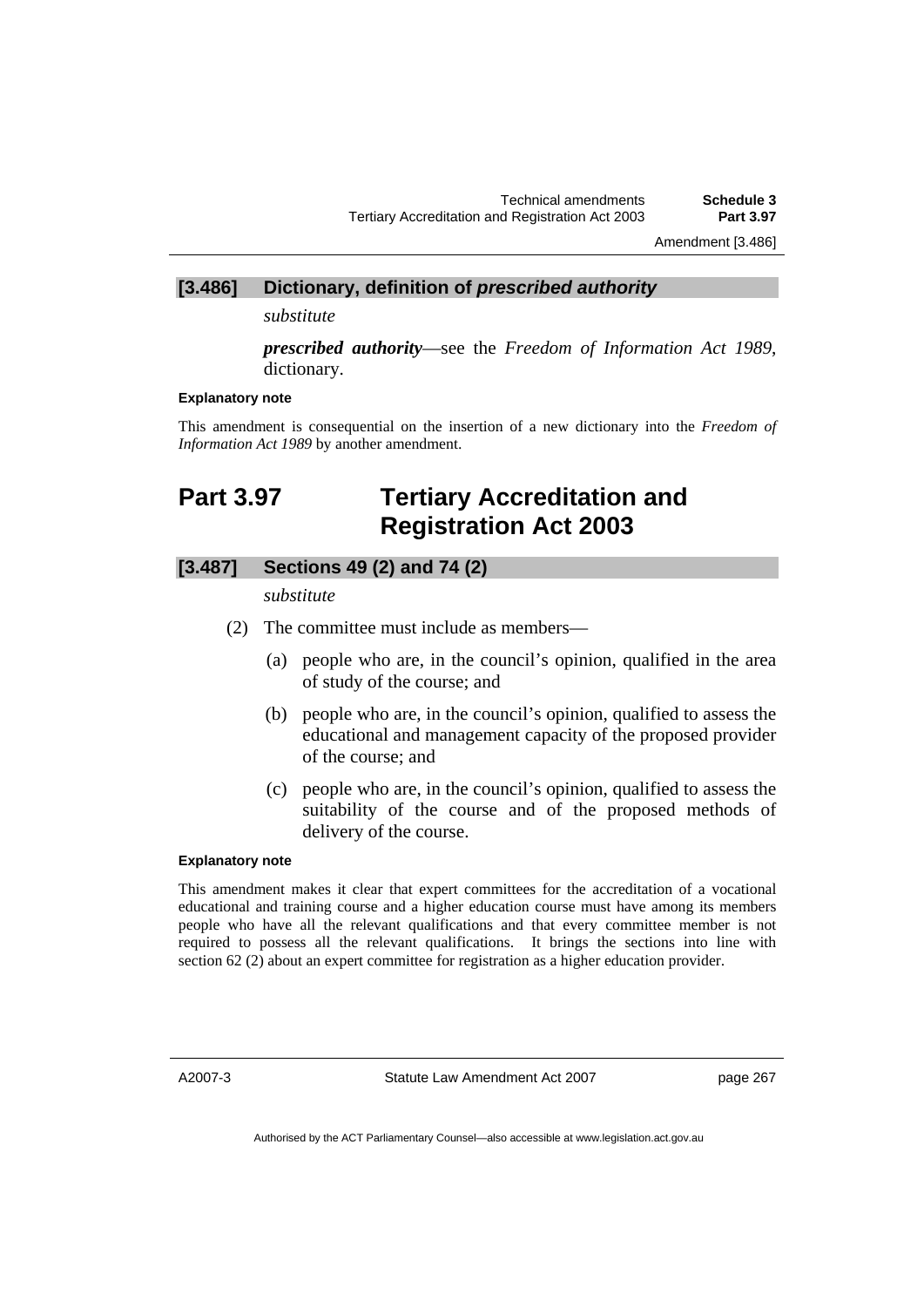Amendment [3.488]

## **Part 3.98 Testamentary Guardianship Act 1984**

## **[3.488] Section 1**

*substitute* 

## **1 Name of Act**

This Act is the *Testamentary Guardianship Act 1984*.

#### **Explanatory note**

This amendment brings the naming section into line with current drafting practice.

## **[3.489] Section 2 (1), definitions**

*relocate to dictionary* 

#### **Explanatory note**

This amendment relocates the definitions to a new dictionary that is inserted by another amendment.

## **[3.490] Section 2, remainder**

*substitute* 

## **2 Dictionary**

The dictionary at the end of this Act is part of this Act.

*Note 1* The dictionary at the end of this Act defines certain terms used in this Act, and includes references (*signpost definitions*) to other terms defined elsewhere in this Act.

> For example, the signpost definition '*guardian*, of a child—see section 2C.' means that the term 'guardian' is defined in that section.

*Note 2* A definition in the dictionary (including a signpost definition) applies to the entire Act unless the definition, or another provision of the Act, provides otherwise or the contrary intention otherwise appears (see Legislation Act, s 155 and s 156 (1)).

page 268 Statute Law Amendment Act 2007

A2007-3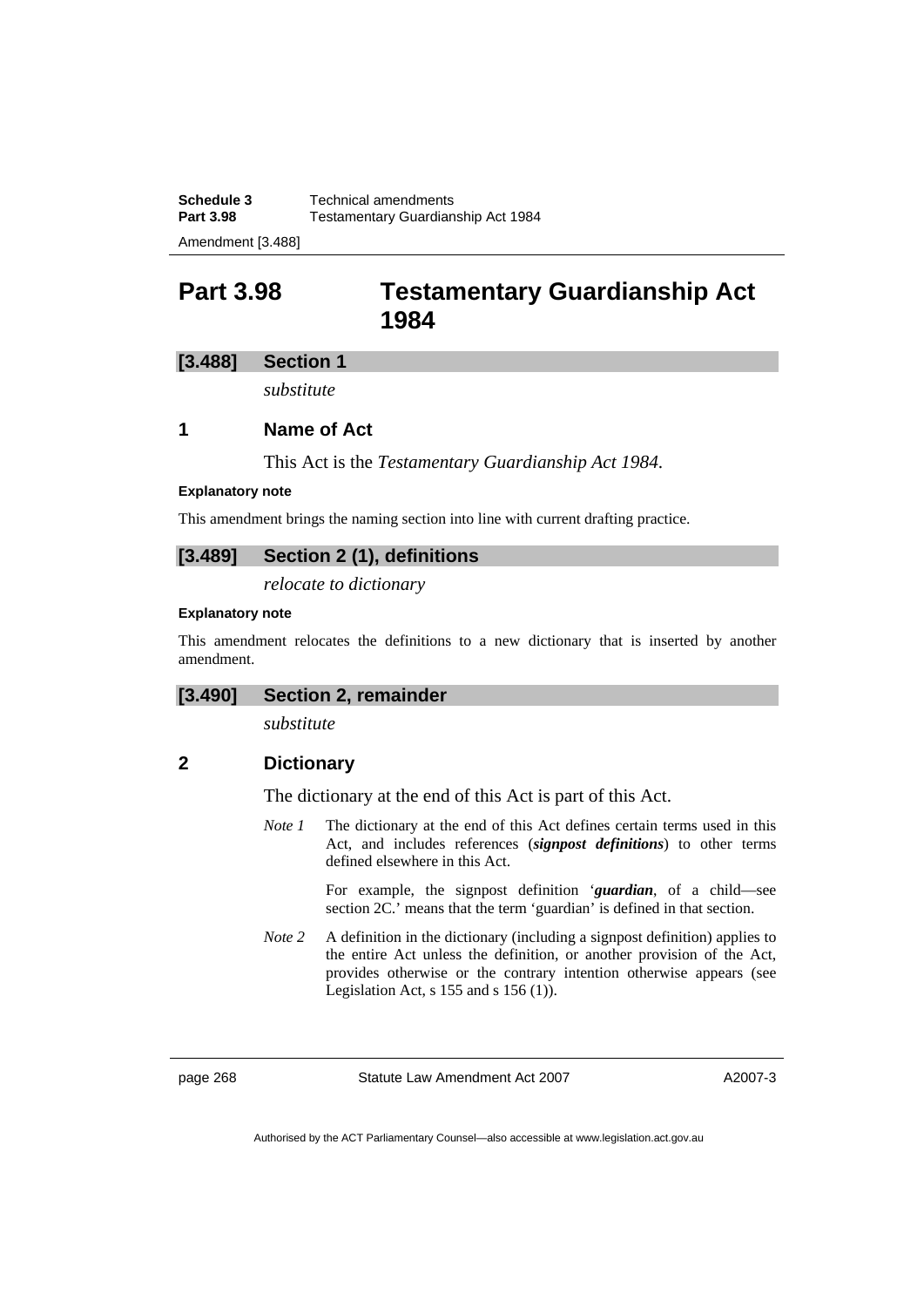## **2A Notes**

A note included in this Act is explanatory and is not part of this Act.

*Note* See the Legislation Act, s 127 (1), (4) and (5) for the legal status of notes.

## **2B Meaning of** *parent*

In this Act:

*parent* of a child does not include—

- (a) the father of an exnuptial child; or
- (b) a parent whose guardianship of the child has been abrogated  $by-$ 
	- (i) a judgment, decree or order of a federal court or a court of a State that is in force; or
	- (ii) a judgment, decree or order of a court in a foreign country that is in force and that would be recognised by a Territory court in conformity with the common law rules of private international law.

*Note State* includes the Northern Territory (see Legislation Act, dict, pt 1).

## **2C Meaning of** *guardian*

- (1) For this Act, a *guardian* of a child (other than a reference to a testamentary guardian) means any guardian of the child, whether appointed—
	- (a) in accordance with this Act or a law of a State; or
	- (b) by a judgment, decree or order of a federal court or a court of a State; or

page 269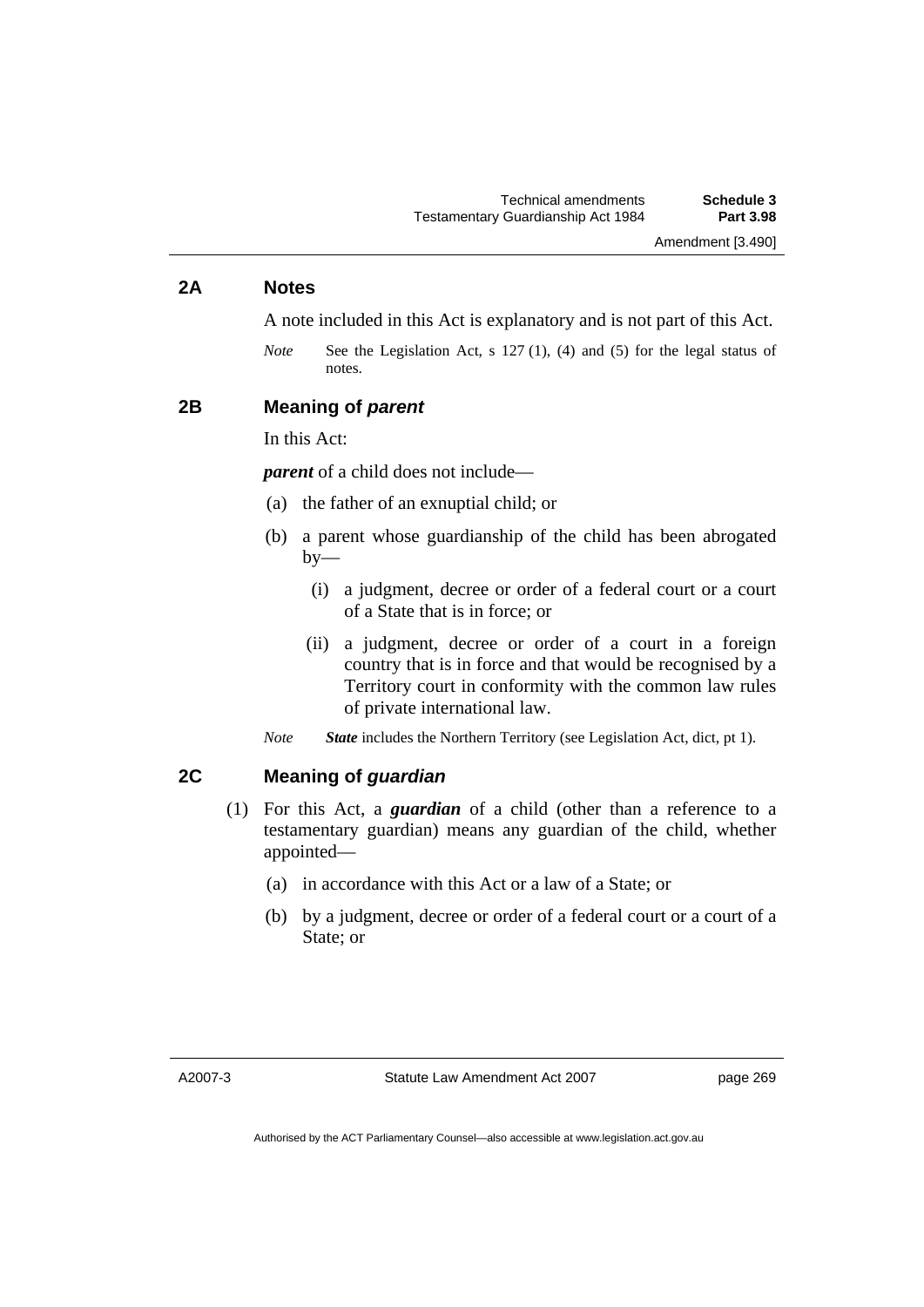- (c) in accordance with a law of a foreign country or part of a foreign country or by a judgment, decree or order of a court in a foreign country and that would be recognised by a Territory court in conformity with the common law rules of private international law.
- (2) However, a *guardian* of a child does not include—
	- (a) the chief executive responsible for administering the *Children and Young People Act 1999*, chapter 2 (General objects, principles and parental responsibility); or
	- (b) a Minister of the Commonwealth or of a State who, under a law of the Commonwealth or of the State is, in his or her capacity as Minister, the guardian of the child.

*Note State* includes the Northern Territory (see Legislation Act, dict, pt 1).

## **2D Meaning of** *testamentary guardian*

In this Act:

*testamentary guardian* means a guardian appointed under section 4.

#### **Explanatory note**

This amendment inserts standard dictionary and notes provisions consequent on the insertion of a new dictionary by another amendment.

Existing section 2 (2) is remade in an updated form as new section 2B. A reference to 'an overseas country' in existing section 2 (2) (b) (ii) has been changed to 'a foreign country' in accordance with current drafting practice. That term is defined in the Legislation Act, dictionary, part 1.

Existing section 2 (3) and (5) is remade in an updated form as new section 2C. References to 'an overseas country' in existing section 2 (3) have been changed to 'a foreign country' in new section  $2C(1)(c)$ .

Existing section 2 (4) is remade in an updated form as new section 2D.

page 270 Statute Law Amendment Act 2007

A2007-3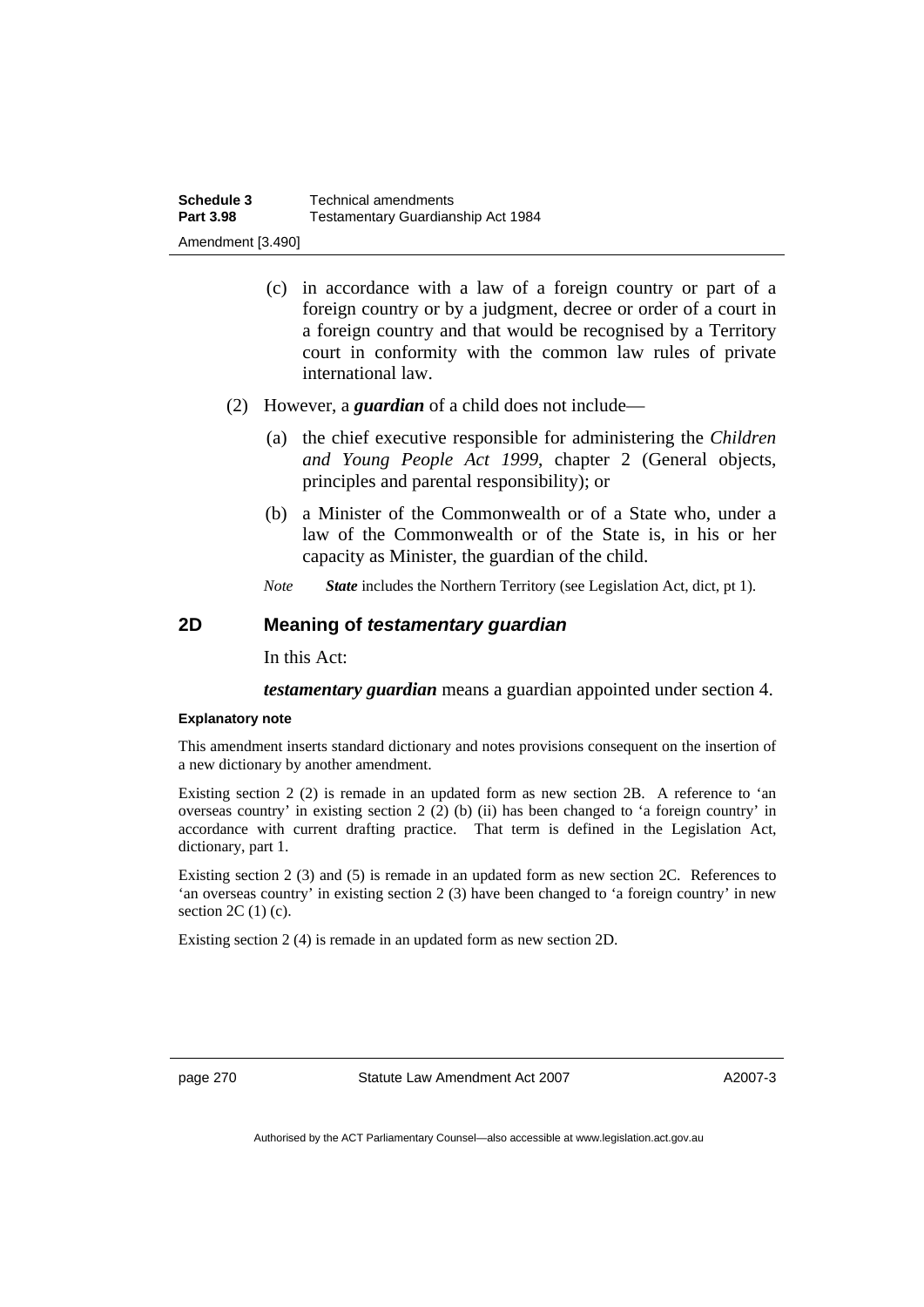Amendment [3.491]



*omit* 

forthwith

*substitute* 

immediately

#### **Explanatory note**

This amendment updates language.



*omit* 

#### **Explanatory note**

The subsection provides that the Supreme Court has jurisdiction to hear and determine applications under the Act. It is unnecessary because the Self-Government Act, section 48A gives the Supreme Court all original and appellate jurisdiction that is necessary for the administration of justice in the ACT.

## **[3.493] New dictionary**

*insert* 

# **Dictionary**

(see s 2)

*Note 1* The Legislation Act contains definitions and other provisions relevant to this Act.

*Note 2* For example, the Legislation Act, dict, pt 1, defines the following terms:

- ACT
- child
- foreign country
- **State**
- Supreme Court
- the Territory.

A2007-3

Statute Law Amendment Act 2007

page 271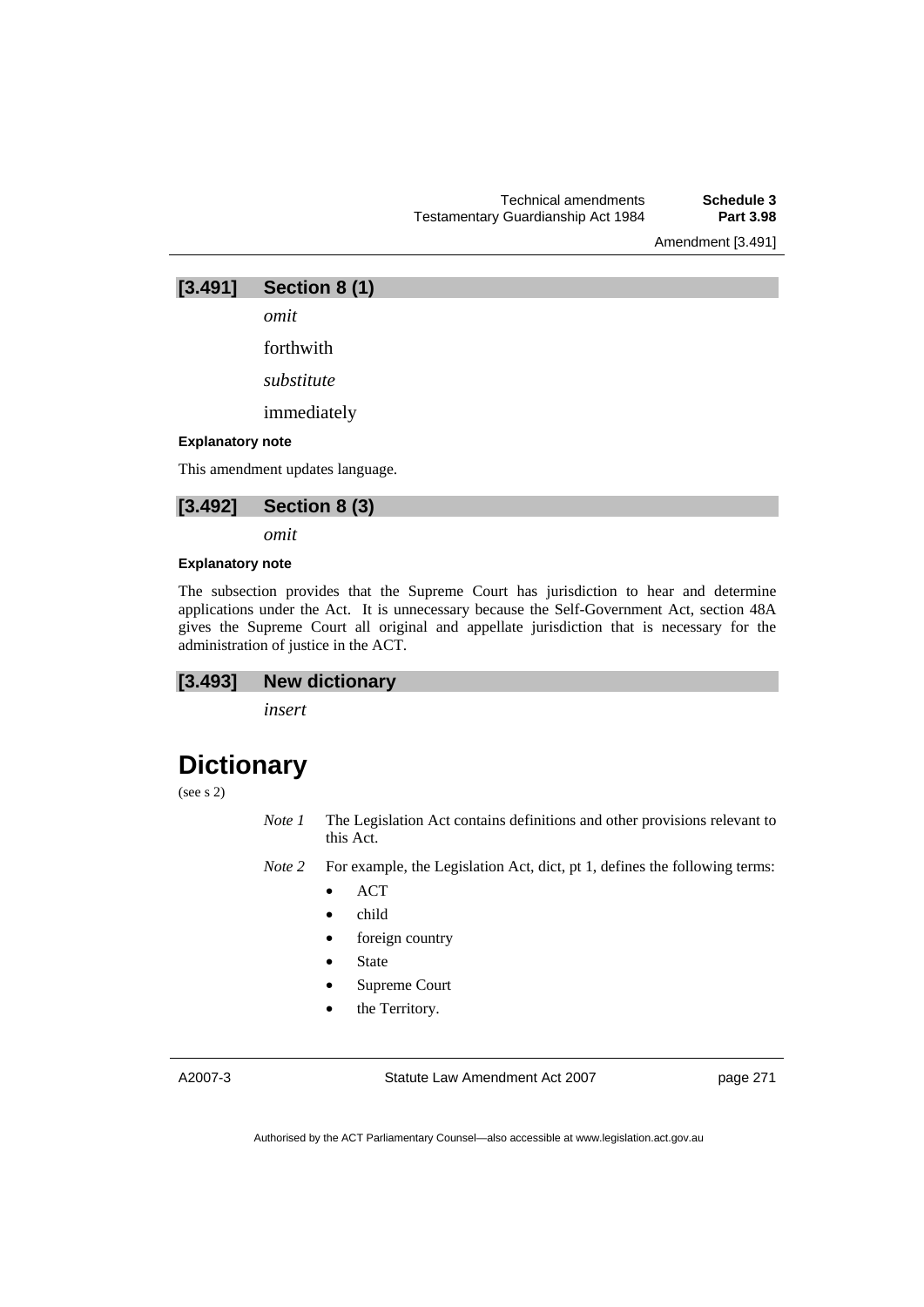**Schedule 3 Technical amendments**<br>**Part 3.99 Tobacco Act 1927 Part 3.99** Tobacco Act 1927 Amendment [3.494]

*guardian*, of a child—see section 2C.

*parent*, of a child—see section 2B.

*testamentary guardian*—see section 2D.

#### **Explanatory note**

This amendment inserts a new dictionary in accordance with current drafting practice.

## **[3.494] Sections 1 to 9**

*renumber sections when Act next republished under Legislation Act* 

#### **Explanatory note**

This amendment renumbers the sections of the Act.

## **Part 3.99 Tobacco Act 1927**

### **[3.495] Sections 29 and 30**

*substitute* 

## **29 Registrar of tobacco**

- (1) The chief executive must appoint a public servant as the Registrar of Tobacco.
	- *Note 1* For the making of appointments (including acting appointments), see the Legislation Act, pt 19.3.
	- *Note 2* In particular, an appointment may be made by naming a person or nominating the occupant of a position (see Legislation Act, s 207).
- (2) Until the chief executive makes an appointment under subsection (1), the registrar is the public servant for the time being exercising the duties of the public service office the duties of which include exercising the functions of the registrar.
- (3) Subsection (2) is a law to which the Legislation Act, section 88 (Repeal does not end effect of transitional laws etc) applies.

page 272 Statute Law Amendment Act 2007

A2007-3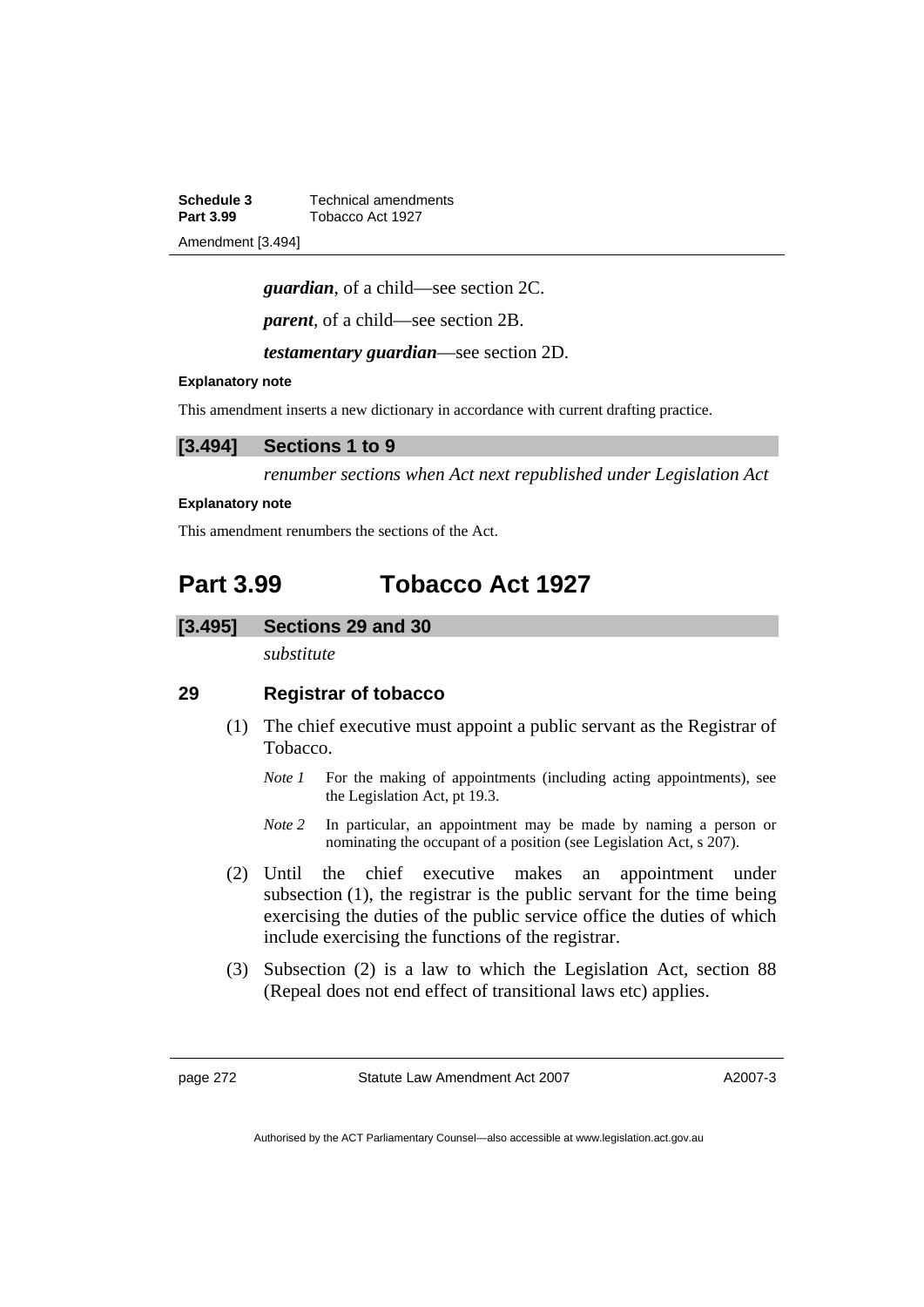(4) Subsections (2) and (3) and this subsection expire 1 year after the day this section commences.

## **30 Deputy registrars of tobacco**

- (1) The chief executive may appoint a public servant as a Deputy Registrar of Tobacco.
- (2) A deputy registrar may perform any function of the registrar, subject to any direction of the registrar.
- (3) Until the chief executive makes an appointment under subsection (1), a deputy registrar of tobacco is a public servant for the time being exercising the duties of a public service office the duties of which include exercising the functions of a deputy registrar of tobacco.
- (4) Subsection (3) is a law to which the Legislation Act, section 88 (Repeal does not end effect of transitional laws etc) applies.
- (5) Subsections (3) and (4) and this subsection expire 1 year after the day this section commences.

#### **Explanatory note**

This amendment removes the requirement that the chief executive must create and maintain offices of the registrar and deputy registrar in the public service. The Legislation Act, section 207 provides that an appointment may be made by naming the person appointed or by nominating the occupant of a position (however described), at a particular time or from time to time.

The amendment includes transitional arrangements that operate until new appointments are made. Proposed section 29 (3) and section 30 (4) ensure that these transitional arrangements will, if necessary, continue to operate after the expiry of proposed section 29 (2) to (4) and section 30 (3) to (5). The amendment also inserts standard notes about appointments.

A2007-3

Statute Law Amendment Act 2007

page 273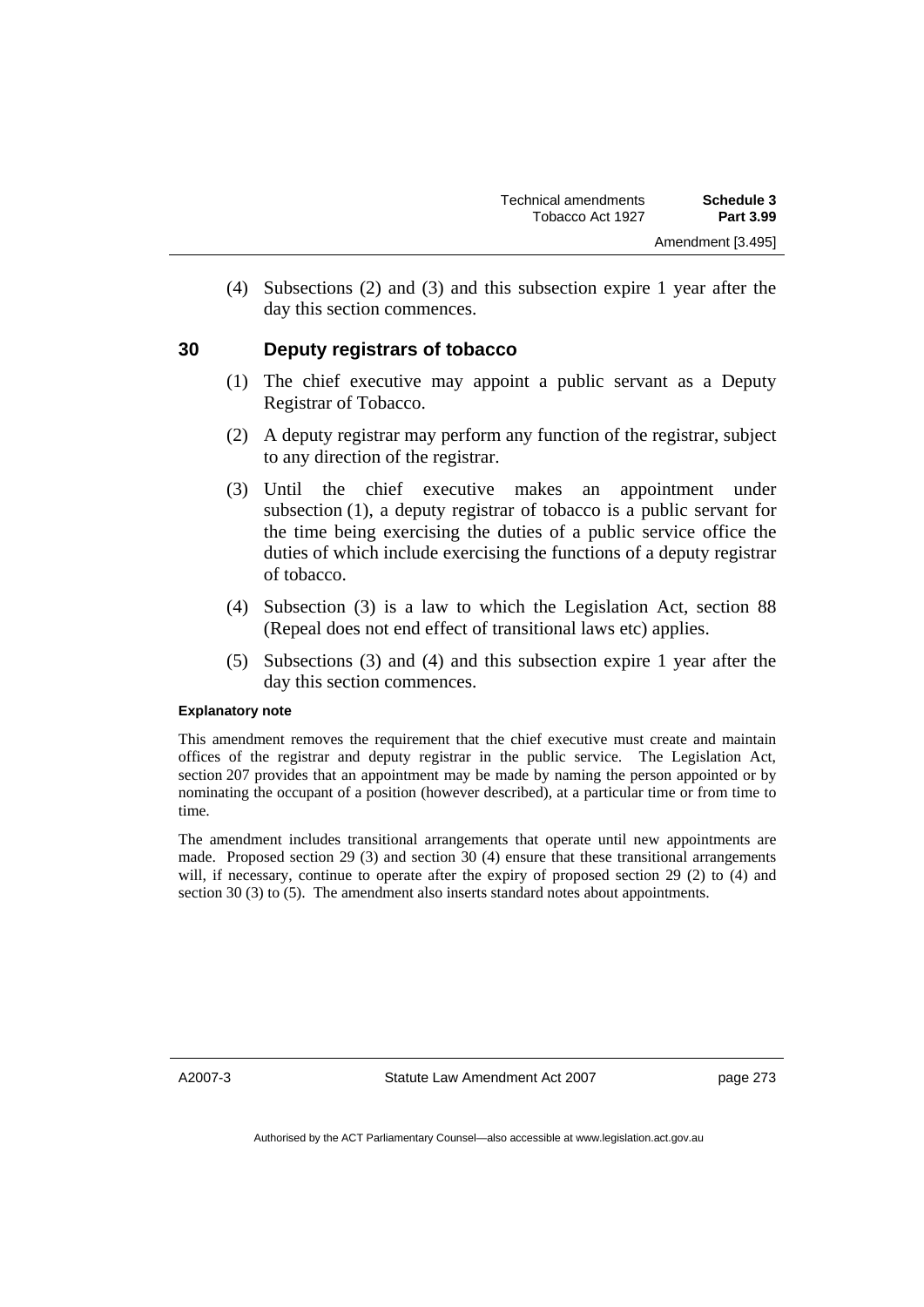**Schedule 3 Technical amendments**<br>**Part 3.99 Tobacco Act 1927 Part 3.99** Tobacco Act 1927 Amendment [3.496]

## **[3.496] Section 32**

*substitute* 

## **32 Authorised officers**

- (1) The chief executive may appoint a public servant as an authorised officer.
	- *Note 1* For the making of appointments (including acting appointments), see the Legislation Act, pt 19.3.
	- *Note 2* In particular, an appointment may be made by naming a person or nominating the occupant of a position (see Legislation Act, s 207).
- (2) The following are also authorised officers:
	- (a) the registrar;
	- (b) a public health officer under the *Public Health Act 1997*;
	- (c) a police officer.
- (3) Until the chief executive makes an appointment under subsection (1), an authorised officer is, in addition to the people mentioned in subsection (2), a public servant for the time being exercising the duties of a public service office the duties of which include exercising the functions of an authorised officer.
- (4) Subsection (3) is a law to which the Legislation Act, section 88 (Repeal does not end effect of transitional laws etc) applies.
- (5) Subsections (3) and (4) and this subsection expire 1 year after the day this section commences.

#### **Explanatory note**

This amendment removes the requirement that the chief executive must create and maintain an office of an authorised officer in the public service. The Legislation Act, section 207 provides that an appointment may be made by naming the person appointed or by nominating the occupant of a position (however described), at a particular time or from time to time.

page 274 Statute Law Amendment Act 2007

A2007-3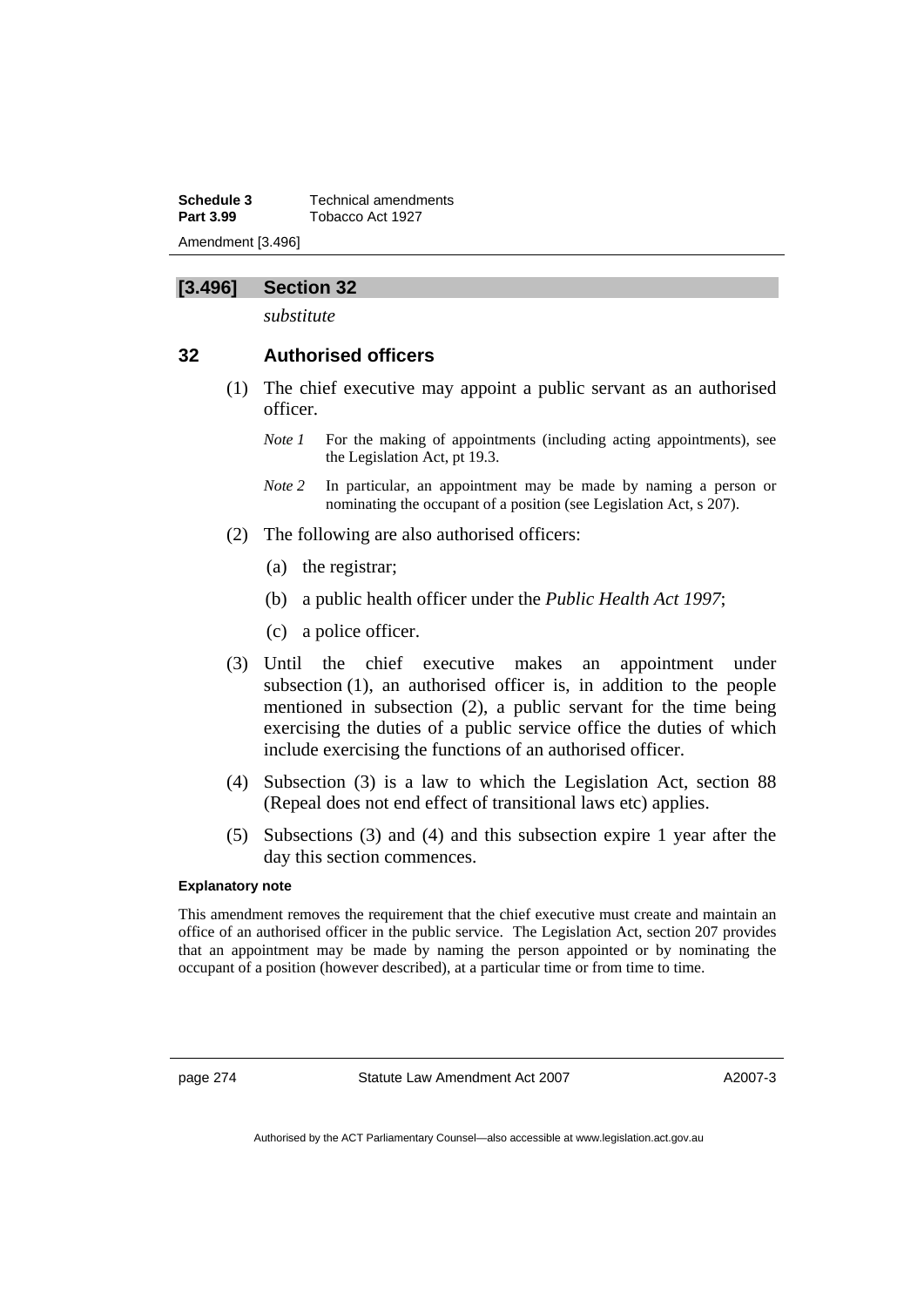Amendment [3.497]

The amendment includes transitional arrangements that operate until new appointments are made. Proposed section 32 (4) ensures that these transitional arrangements will, if necessary, continue to operate after the expiry of proposed section 32 (3) to (5). The amendment also inserts standard notes about appointments.

## **[3.497] Section 72A (2), new note**

*insert* 

*Note* For other provisions about forms, see the Legislation Act, s 255.

#### **Explanatory note**

This amendment inserts a standard note to assist users of the legislation.

## **[3.498] Dictionary, definition of** *identity card***, paragraph (b)**

*omit* 

commissioner of police

*substitute* 

chief police officer

### **Explanatory note**

This amendment changes a reference to the commissioner of police to the chief police officer. The chief police officer is the senior police officer for the ACT.

#### **[3.499] Dictionary, new definitions**

*insert* 

*connected*, for part 6 (Enforcement)—see section 31.

*licensee*, for part 7 (Licences)—see section 43.

#### **Explanatory note**

This amendment inserts signpost definitions into the dictionary for terms that are defined for parts of the Act.

A2007-3

Statute Law Amendment Act 2007

page 275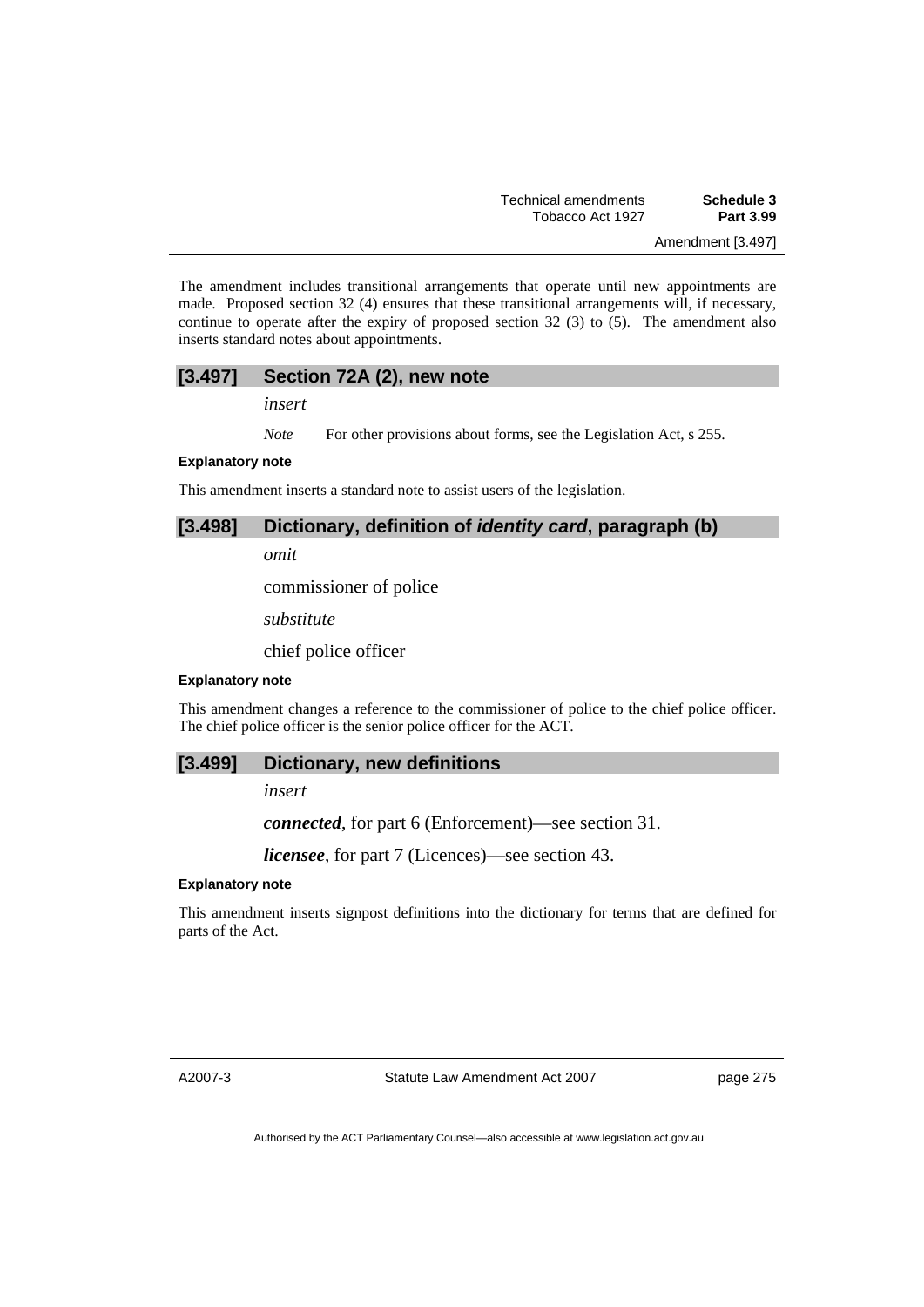**Schedule 3 Technical amendments**<br>**Part 3.99 Tobacco Act 1927 Part 3.99** Tobacco Act 1927 Amendment [3.500]

### **[3.500] Dictionary, definition of** *occupier*

*substitute* 

*occupier*, of premises—

- (a) for this Act generally, means a person having the management or control, or otherwise being in charge, of the premises; and
- (b) for part 6 (Enforcement)—see section 31.

#### **Explanatory note**

This amendment revises the existing definition by including a signpost definition for the term as defined for part 6.

#### **[3.501] Dictionary, new definitions**

*insert* 

*offence* for part 6 (Enforcement)—see section 31.

*retail tobacconist's licence*, for part 7 (Licences)—see section 43.

*tobacco licence*, for part 7 (Licences)—see section 43.

*tobacco retailing*, for part 7 (Licences)—see section 44.

*tobacco wholesaling*, for part 7 (Licences)—see section 45.

*wholesale tobacco merchant's licence*, for part 7 (Licences)—see section 43.

#### **Explanatory note**

This amendment inserts signpost definitions into the dictionary for terms that are defined for parts of the Act.

page 276 Statute Law Amendment Act 2007

A2007-3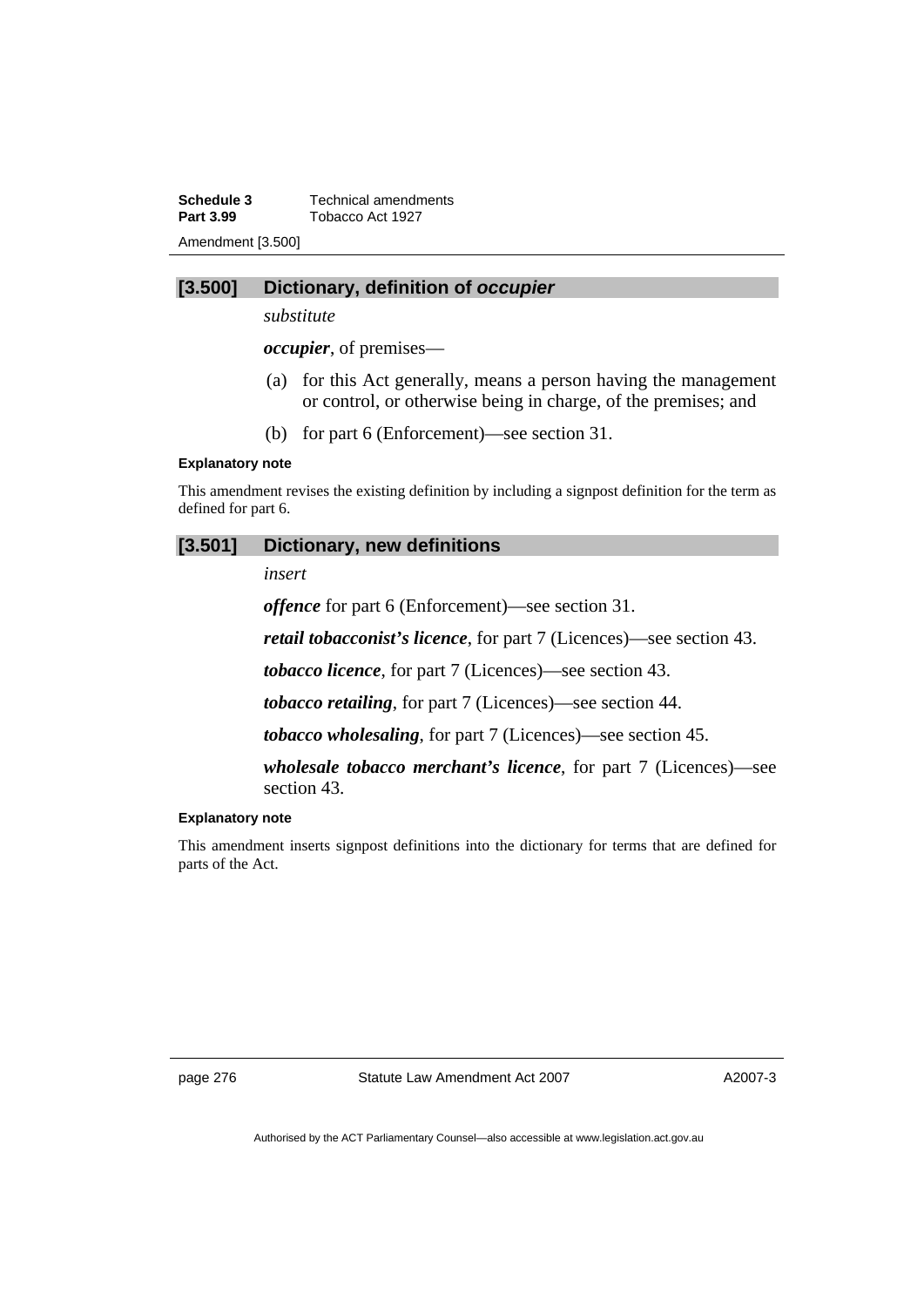Amendment [3.502]

# **Part 3.100 Trade Measurement Act 1991**

## **[3.502] New section 2A**

*insert* 

## **2A Notes**

A note included in this Act is explanatory and is not part of this Act.

*Note* See the Legislation Act s 127 (1), (4) and (5) for the legal status of notes.

#### **Explanatory note**

This amendment inserts a standard notes provision in accordance with current drafting practice.

## **[3.503] Dictionary, definition of** *inspector*

*substitute* 

*inspector*—see the Administration Act, dictionary.

#### **Explanatory note**

This amendment is consequential on the insertion of a new dictionary into the *Trade Measurement (Administration) Act 1991* by another amendment.

# **Part 3.101 Trade Measurement (Administration) Act 1991**

## **[3.504] Section 1**

*substitute* 

## **1 Name of Act**

This Act is the *Trade Measurement (Administration) Act 1991*.

#### **Explanatory note**

This amendment brings the naming section into line with current drafting practice.

A2007-3

Statute Law Amendment Act 2007

page 277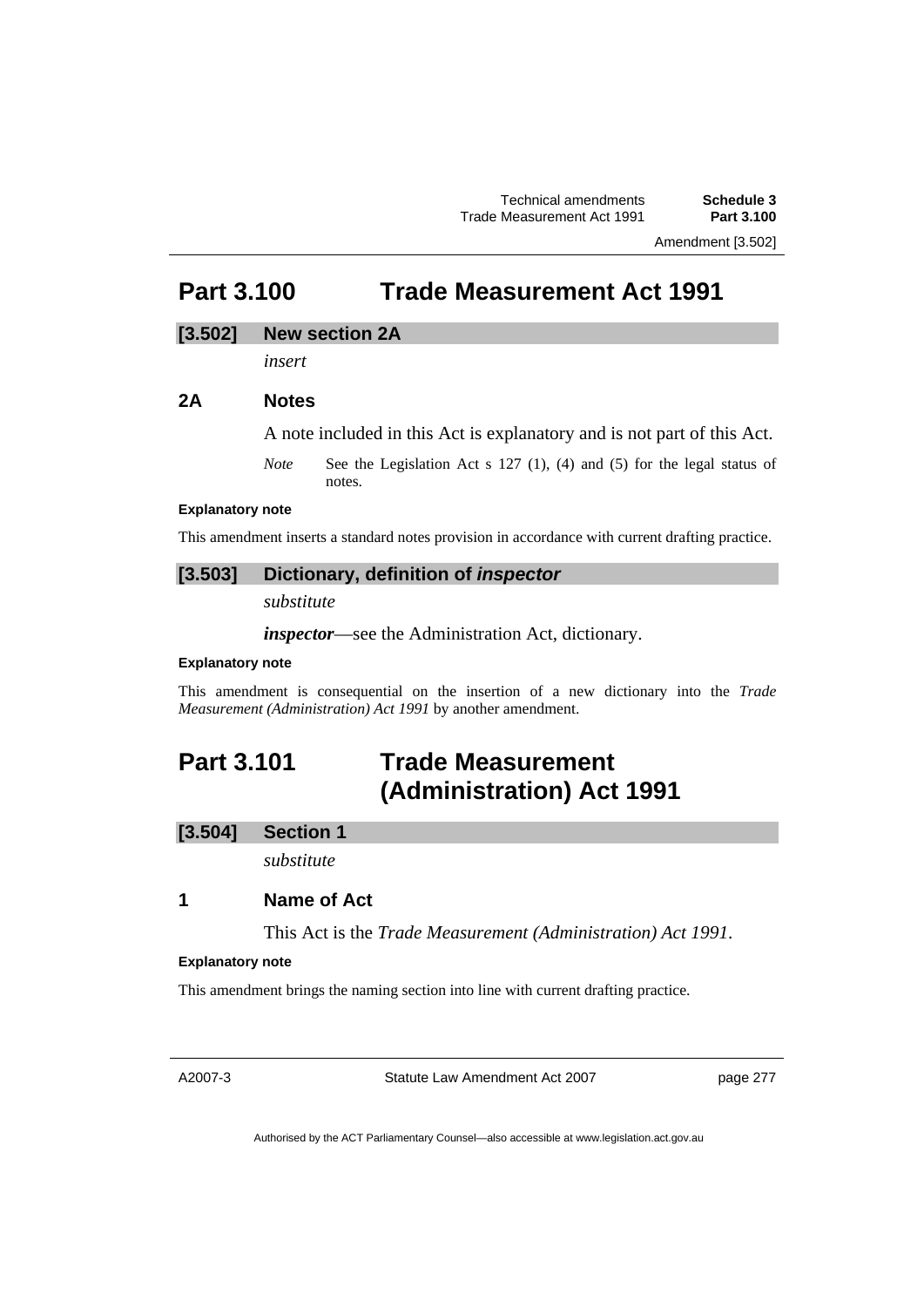**Schedule 3 Technical amendments**<br>**Part 3.101 Trade Measurement (Ad Trade Measurement (Administration) Act 1991** 

Amendment [3.505]

## **[3.505] Section 3, definitions**

*relocate to dictionary* 

#### **Explanatory note**

This amendment relocates the definitions to a new dictionary that is inserted by another amendment.

#### **[3.506] Section 3, remainder**

*substitute* 

## **2 Dictionary**

The dictionary at the end of this Act is part of this Act.

- *Note 1* The dictionary at the end of this Act defines certain terms used in this Act.
- *Note* 2 A definition in the dictionary applies to the entire Act unless the definition, or another provision of the Act, provides otherwise or the contrary intention otherwise appears (see Legislation Act, s 155 and s 156 (1)).

## **3 Notes**

A note included in this Act is explanatory and is not part of this Act.

*Note* See the Legislation Act s 127 (1), (4) and (5) for the legal status of notes.

#### **Explanatory note**

This amendment inserts standard dictionary and notes provisions consequent on the insertion of a new dictionary by another amendment.

## **[3.507] Section 7 (1)**

*substitute* 

- (1) The commissioner may appoint a public servant as an inspector for the trade measurement legislation.
- *Note 1* For the making of appointments (including acting appointments), see Legislation Act, pt 19.3.

page 278 Statute Law Amendment Act 2007

A2007-3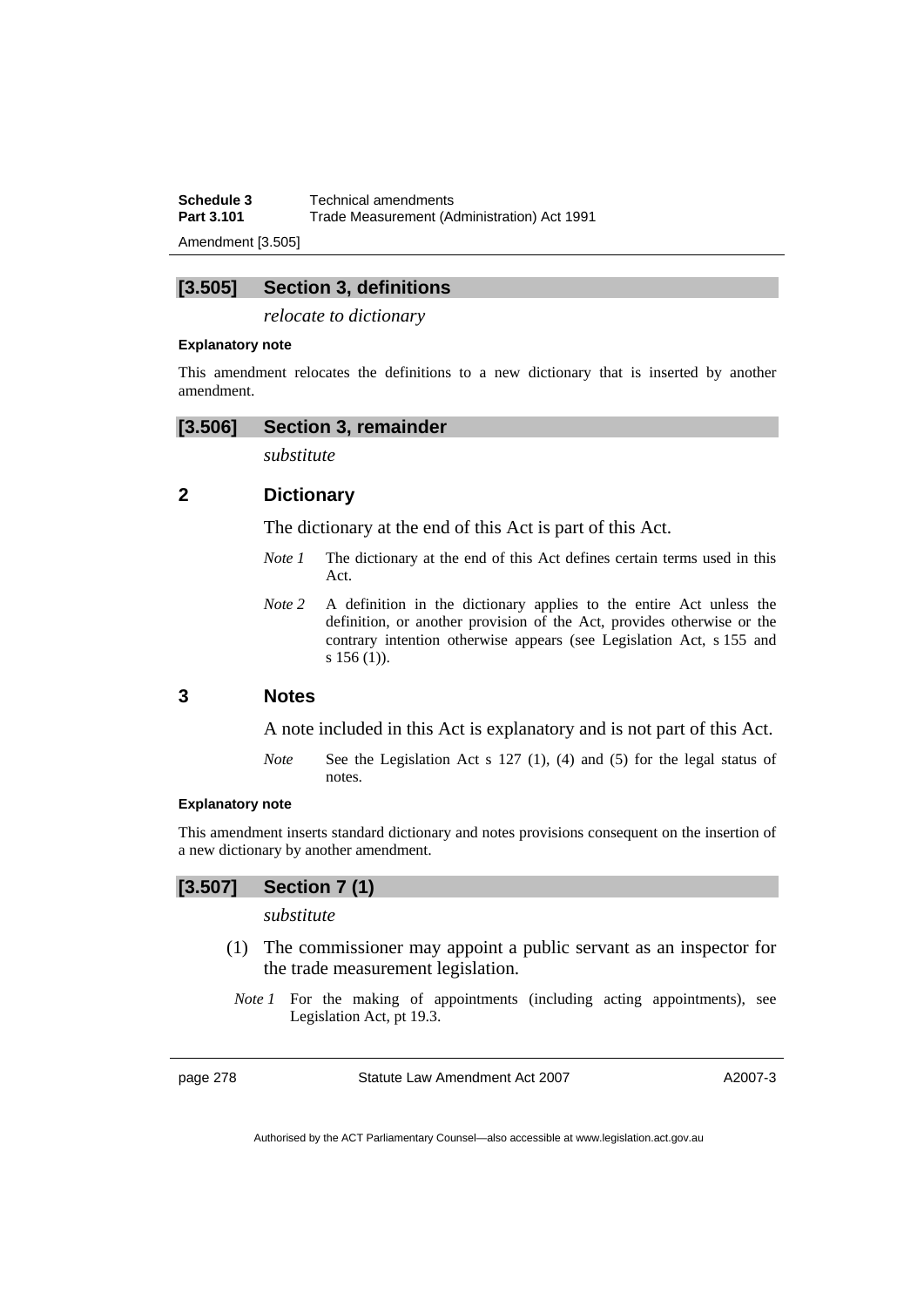*Note 2* In particular, an appointment may be made by naming a person or nominating the occupant of a position (see Legislation Act, s 207).

#### **Explanatory note**

This amendment updates the subsection by omitting the words 'in writing' because the Legislation Act, section 206 provides that an appointment must be made, or evidenced, by writing signed by the appointer.

The amendment also inserts standard appointment notes.

## **[3.508] Section 17 (2), new note**

*insert* 

*Note* For other provisions about forms, see the Legislation Act, s 255.

#### **Explanatory note**

This amendment inserts a standard note to assist users of the legislation.

#### **[3.509] New dictionary**

*insert* 

# **Dictionary**

(see s 2)

- *Note 1* The Legislation Act contains definitions and other provisions relevant to this Act.
- *Note 2* For example, the Legislation Act, dict, pt 1, defines the following terms:
	- chief executive (see s 163)
	- disallowable instrument (see s 9)
	- document
	- magistrate
	- Minister (see s 162).

#### **Explanatory note**

This amendment inserts a new dictionary in accordance with current drafting practice.

A2007-3

Statute Law Amendment Act 2007

page 279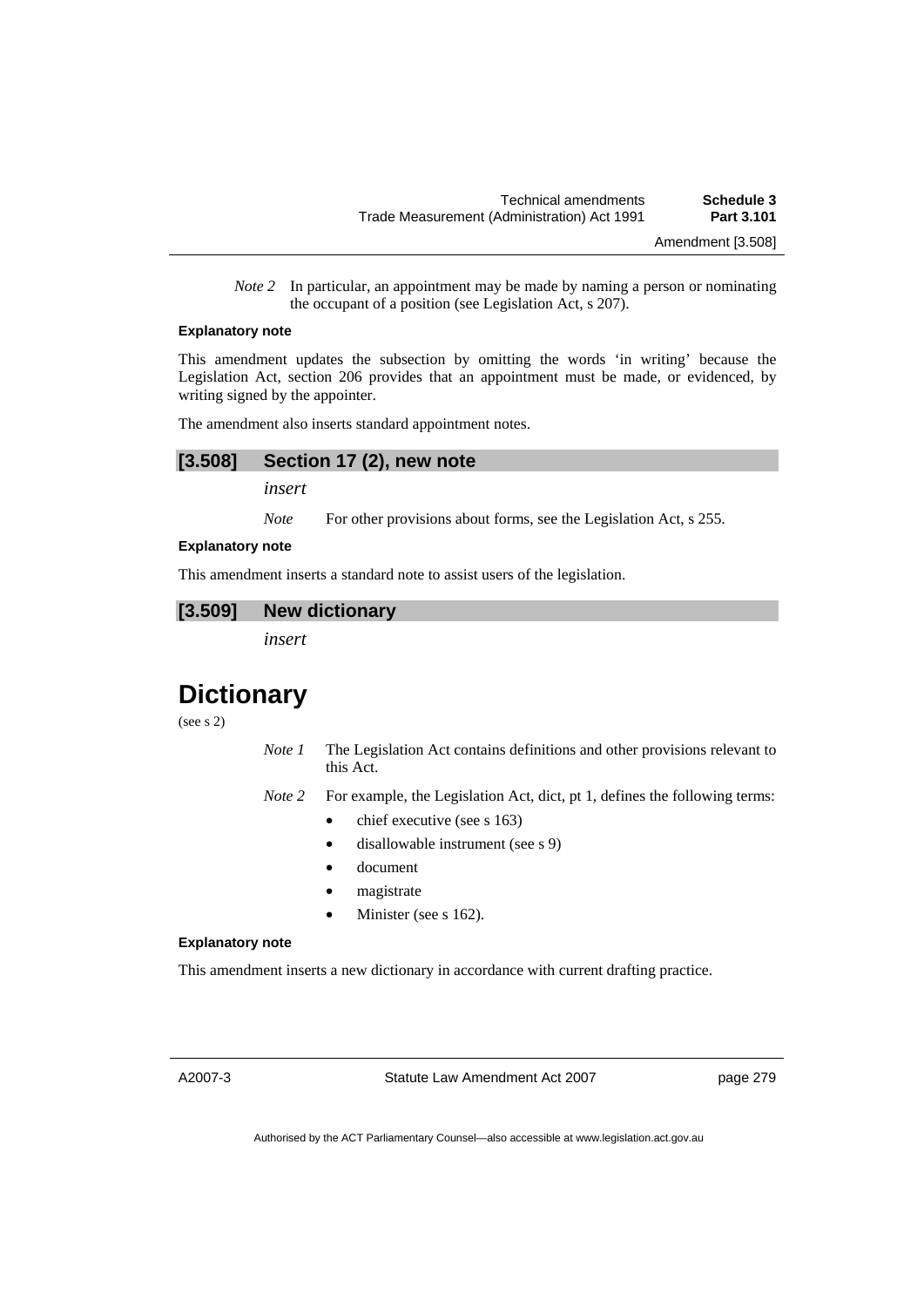**Schedule 3 Technical amendments**<br>**Part 3.102 Trade Measurement (M Part 3.102** Trade Measurement (Measuring Instruments) Regulation 1991

Amendment [3.510]

## **Part 3.102 Trade Measurement (Measuring Instruments) Regulation 1991**

## **[3.510] Section 2, definitions**

*relocate to dictionary* 

#### **Explanatory note**

This amendment relocates the definitions to a new dictionary that is inserted by another amendment.

|--|

*substitute* 

## **2 Dictionary**

The dictionary at the end of this regulation is part of this regulation.

*Note 1* The dictionary at the end of this regulation defines certain terms used in this regulation, and includes references (*signpost definitions*) to other terms defined elsewhere in this regulation.

For example, the signpost definition '*approval*, for part 3 (Batch testing and marking)—see section 12.' means that the term 'approval' is defined in that section for part 3.

*Note 2* A definition in the dictionary (including a signpost definition) applies to the entire regulation unless the definition, or another provision of the regulation, provides otherwise or the contrary intention otherwise appears (see Legislation Act, s 155 and s 156 (1)).

### **2A Notes**

A note included in this regulation is explanatory and is not part of this regulation.

*Note* See the Legislation Act s 127 (1), (4) and (5) for the legal status of notes.

#### **Explanatory note**

This amendment inserts standard dictionary and notes provisions consequent on the insertion of a new dictionary by another amendment.

page 280 Statute Law Amendment Act 2007

A2007-3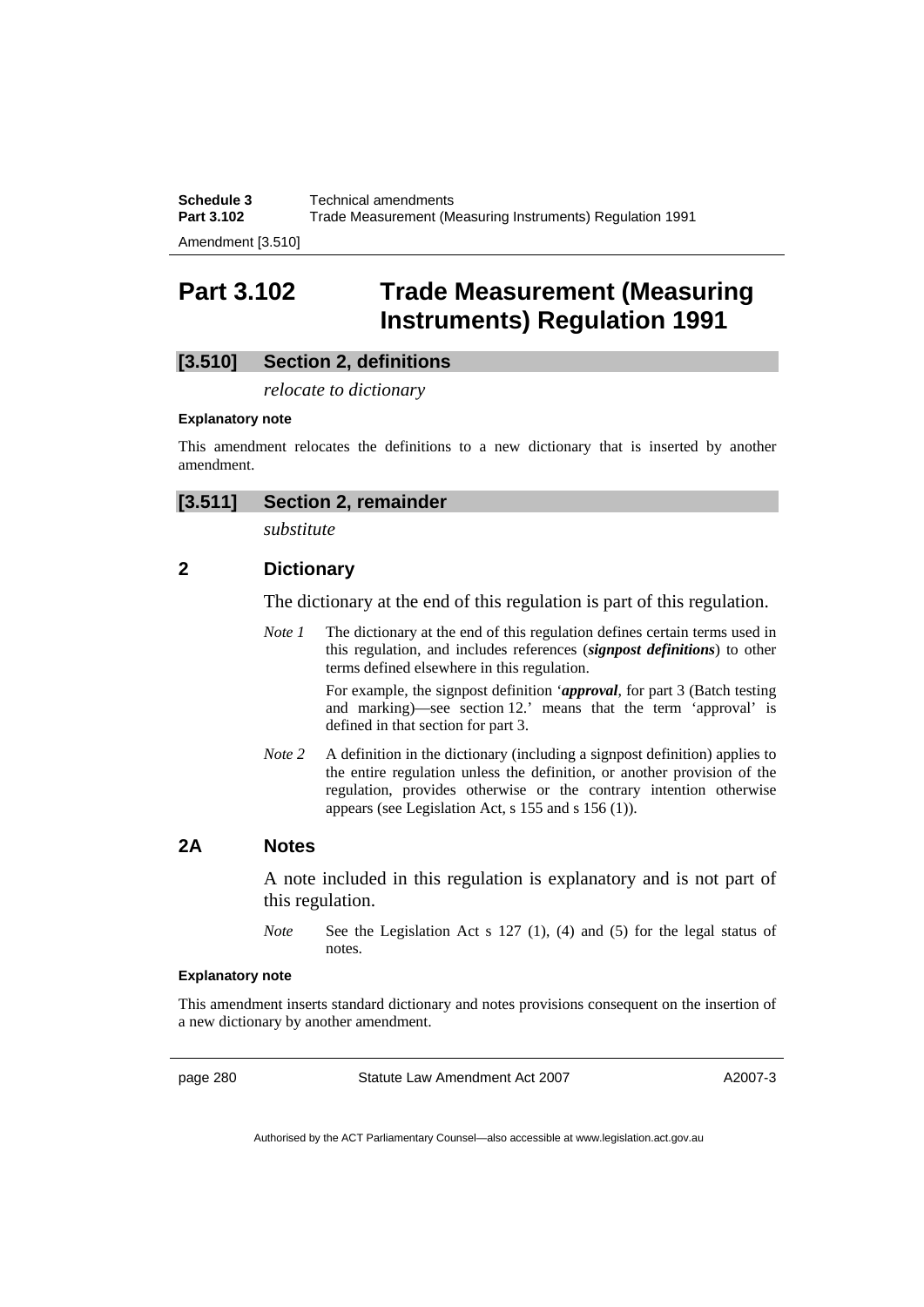## **[3.512] New dictionary**

*insert* 

## **Dictionary**

(see s 2)

- *Note 1* The Legislation Act contains definitions and other provisions relevant to this regulation.
- *Note 2* For example, the Legislation Act, dict, pt 1, defines the following terms:
	- corporation
	- *individual*
	- penalty unit (see s 133)
	- person.
- *Note 3* Terms used in this regulation have the same meaning that they have in the *Trade Measurement Act 1991* (see Legislation Act, s 148). For example, the following terms are defined in the *Trade Measurement Act 1991*, dict:
	- administering authority
	- approved pattern
	- inspector
	- licence
	- verify (see s 11).

*approval*, for part 3 (Batch testing and marking)—see section 12.

*glass*, in relation to a container or drinking vessel, for part 3 (Batch testing and marking)—see section 12.

*glass measure*, for part 3 (Batch testing and marking)—see section 12.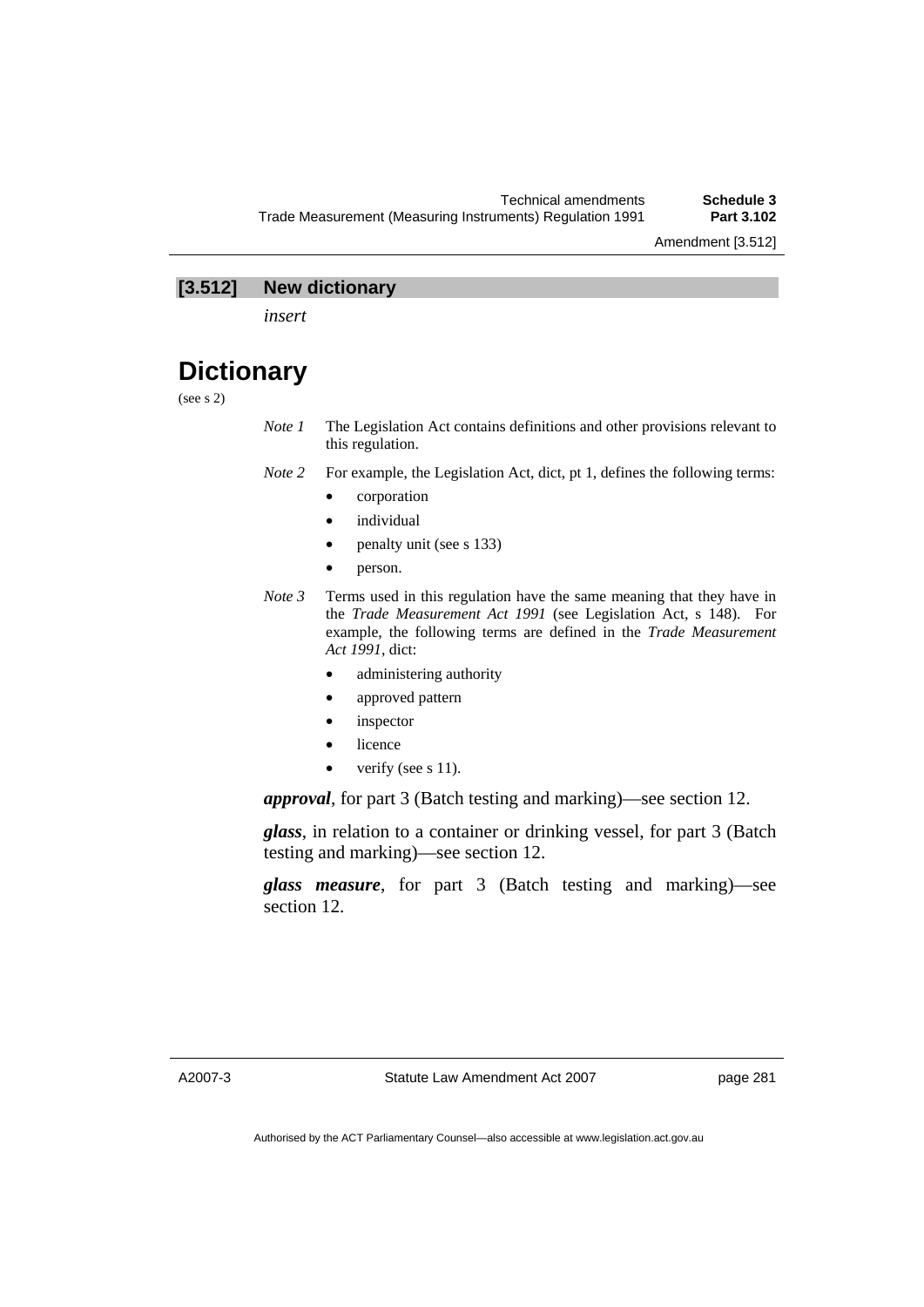| Schedule 3 | Technical amendments                                   |
|------------|--------------------------------------------------------|
| Part 3.103 | Trade Measurement (Prepacked Articles) Regulation 1991 |
|            |                                                        |

Amendment [3.513]

*testing facilities*, for part 3 (Batch testing and marking)—see section 12.

#### **Explanatory note**

This amendment inserts a dictionary and standard dictionary notes. It includes signpost definitions for terms that are not included in the existing interpretation section.

# **Part 3.103 Trade Measurement (Prepacked Articles) Regulation 1991**

## **[3.513] Sections 2 and 3, definitions**

*relocate to dictionary* 

#### **Explanatory note**

This amendment relocates the definitions to a new dictionary that is inserted by another amendment.

#### **[3.514] Sections 2 and 3, remainder**

*substitute* 

## **2 Dictionary**

The dictionary at the end of this regulation is part of this regulation.

*Note 1* The dictionary at the end of this regulation defines certain terms used in this regulation, and includes references (*signpost definitions*) to other terms defined elsewhere in this regulation.

> For example, the signpost definition '*permissible average deficiency*, for part 5 (Short measure)—see section 31A.' means that the term 'permissible average deficiency' is defined in that section for part 5.

*Note 2* A definition in the dictionary (including a signpost definition) applies to the entire regulation unless the definition, or another provision of the regulation, provides otherwise or the contrary intention otherwise appears (see Legislation Act, s 155 and s 156 (1)).

page 282 Statute Law Amendment Act 2007

A2007-3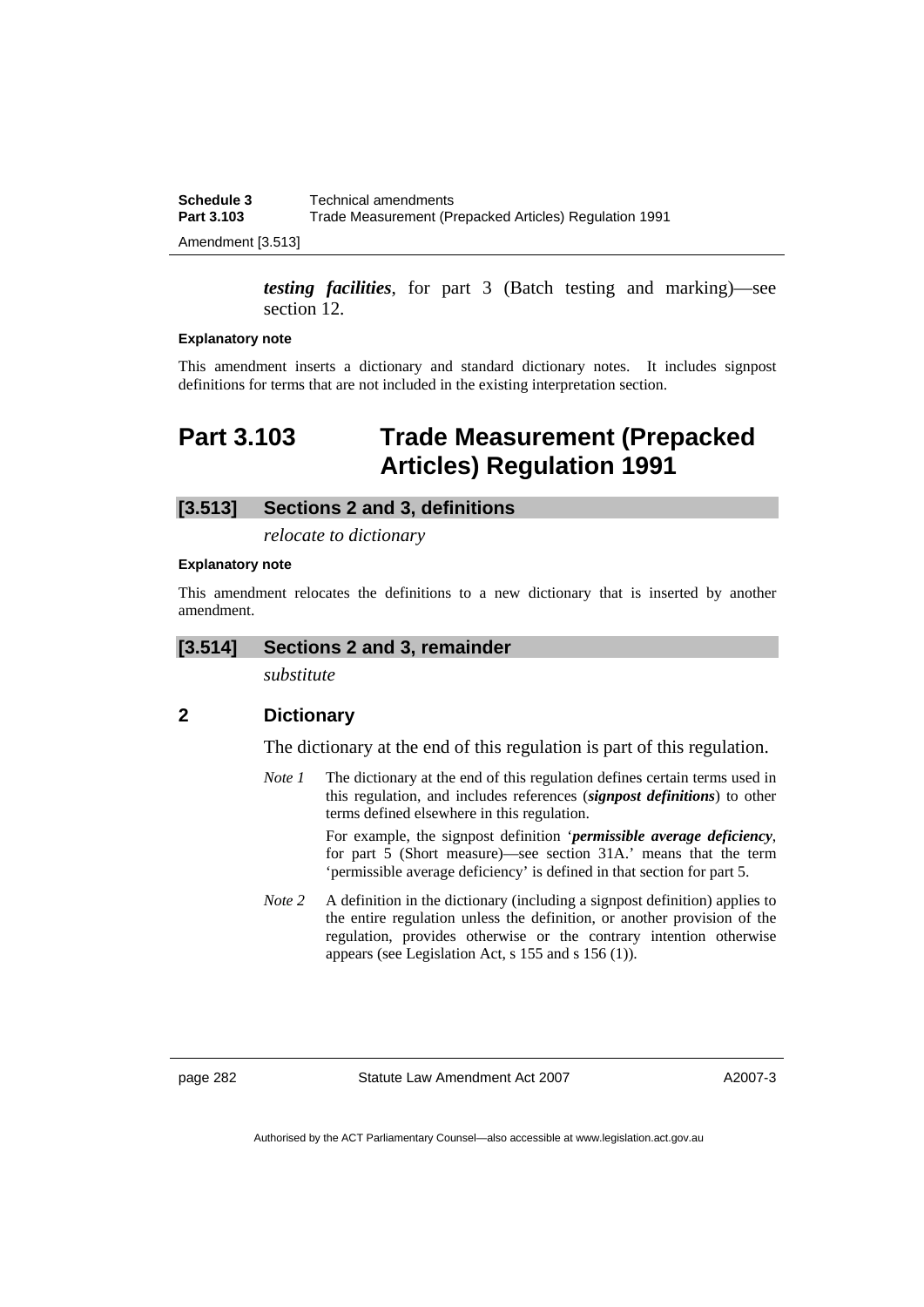## **2A Notes**

A note included in this regulation is explanatory and is not part of this regulation.

*Note* See the Legislation Act s 127 (1), (4) and (5) for the legal status of notes.

### **Explanatory note**

This amendment inserts standard dictionary and notes provisions consequent on the insertion of a new dictionary by another amendment.

# **[3.515] New section 31A**

*in part 5, insert* 

# **31A Meaning of** *permissible actual deficiency* **and** *permissible average deficiency***—pt 5**

In this part:

*permissible actual deficiency* means the deficiency in actual measurement permitted for the Act, section 33 (1) (a).

*permissible average deficiency* means the deficiency in the average of the actual measurements of a number of like articles permitted for the Act, section  $33(1)(b)$ .

#### **Explanatory note**

This amendment remakes existing section 32 (2) to bring the definitions for part 5 into line with current drafting practice.

# **[3.516] Section 32 (2)**

*omit* 

### **Explanatory note**

This amendment is consequential on the previous amendment.

A2007-3

Statute Law Amendment Act 2007

page 283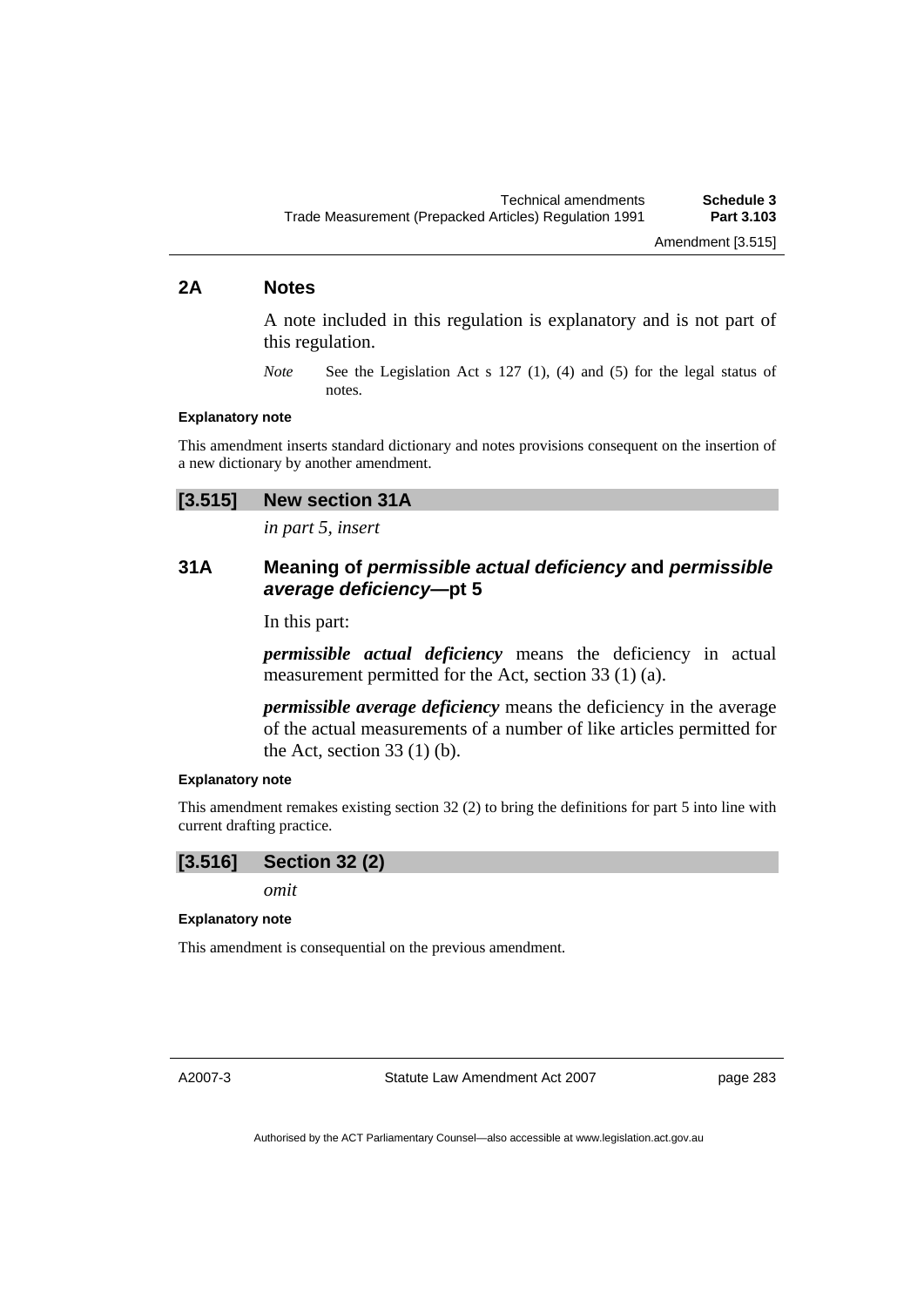**Schedule 3 Technical amendments**<br>**Part 3.103 Trade Measurement (Pro Part 3.103** Trade Measurement (Prepacked Articles) Regulation 1991 Amendment [3.517]

# **[3.517] New dictionary**

*insert* 

# **Dictionary**

(see s 2)

- *Note 1* The Legislation Act contains definitions and other provisions relevant to this regulation.
- *Note 2* For example, the Legislation Act, dict, pt 1, defines the following terms:
	- corporation
	- individual
	- penalty unit (see s 133)
	- person.
- *Note 3* Terms used in this regulation have the same meaning that they have in the *Trade Measurement Act 1991* (see Legislation Act, s 148). For example, the following terms are defined in the *Trade Measurement Act 1991*, dict:
	- administering authority
	- inspector
	- prepacked article
	- sell.

*permissible actual deficiency*, for part 5 (Short measure)—see section 31A.

*permissible average deficiency*, for part 5 (Short measure)—see section 31A.

### **Explanatory note**

This amendment inserts a new dictionary in accordance with current drafting practice. It also inserts signpost definitions in accordance with current drafting practice.

page 284 Statute Law Amendment Act 2007

A2007-3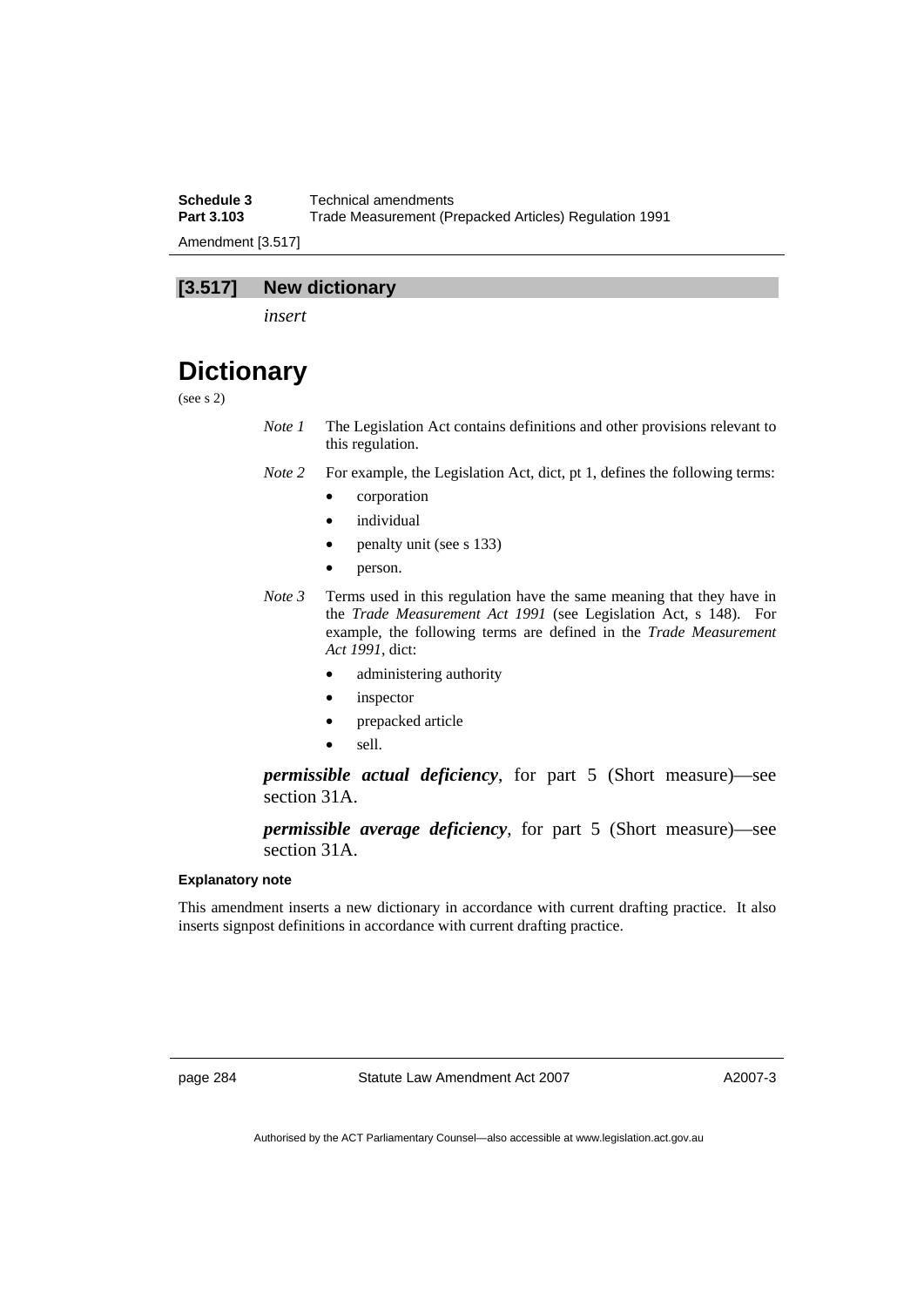Amendment [3.518]

# **Part 3.104 Trade Measurement (Weighbridges) Regulation 1991**

# **[3.518] Section 3, definitions**

*relocate to dictionary* 

### **Explanatory note**

This amendment relocates the definitions to a new dictionary that is inserted by another amendment.

| [3.519] | <b>Section 3, remainder</b> |
|---------|-----------------------------|
|         |                             |

*substitute* 

# **2 Dictionary**

The dictionary at the end of this regulation is part of this regulation.

- *Note 1* The dictionary at the end of this regulation defines certain terms used in this regulation.
- *Note* 2 A definition in the dictionary applies to the entire regulation unless the definition, or another provision of the regulation, provides otherwise or the contrary intention otherwise appears (see Legislation Act, s 155 and s 156 (1)).

## **3 Notes**

A note included in this regulation is explanatory and is not part of this regulation.

*Note* See the Legislation Act s 127 (1), (4) and (5) for the legal status of notes.

### **Explanatory note**

This amendment inserts standard dictionary and notes provisions consequent on the insertion of a new dictionary by another amendment.

A2007-3

Statute Law Amendment Act 2007

page 285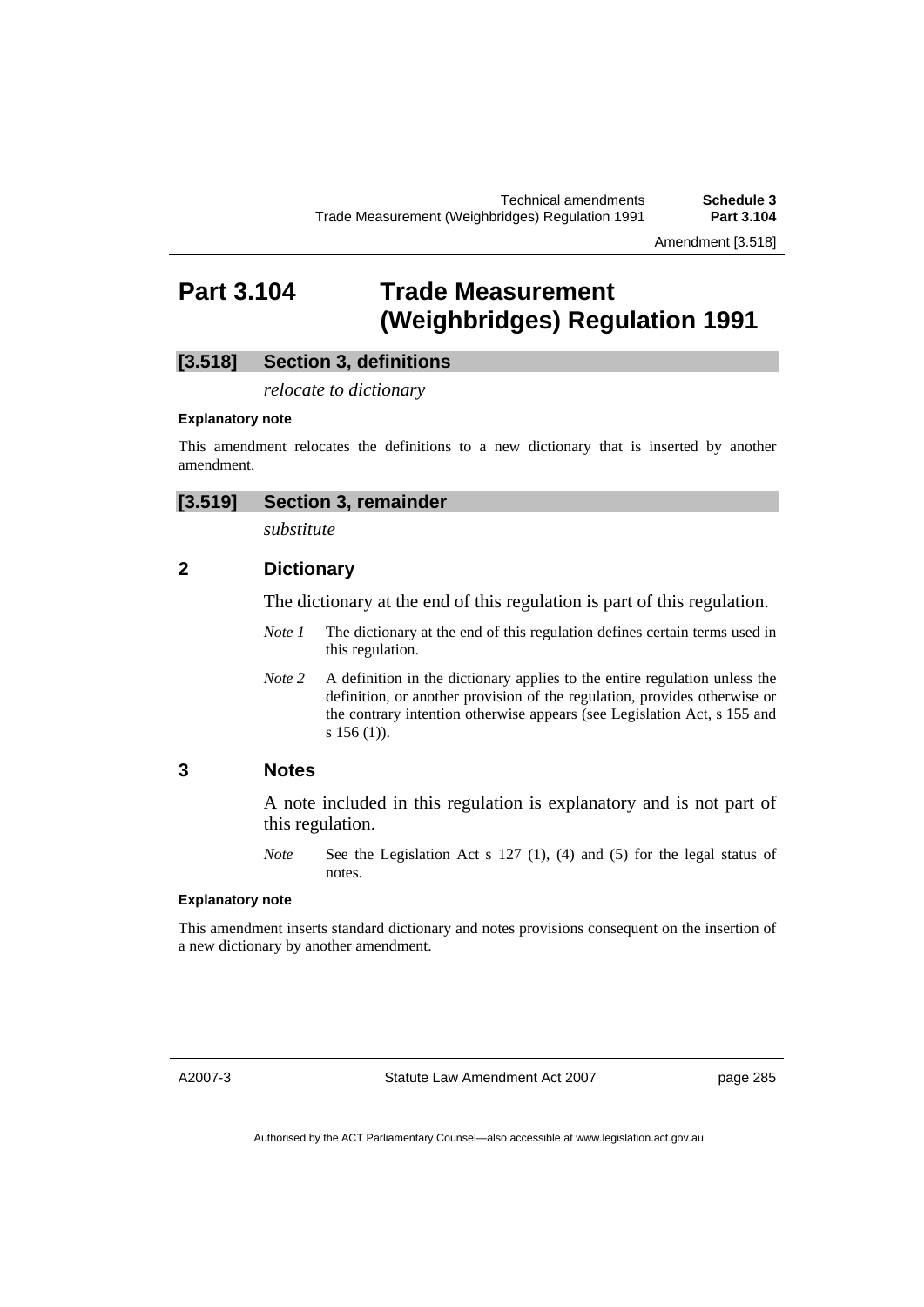**Schedule 3 Technical amendments**<br>**Part 3.104 Trade Measurement (W Part 3.104** Trade Measurement (Weighbridges) Regulation 1991 Amendment [3.520]

# **[3.520] New dictionary**

*insert* 

# **Dictionary**

(see s 2)

- *Note 1* The Legislation Act contains definitions and other provisions relevant to this regulation.
- *Note 2* For example, the Legislation Act, dict, pt 1, defines the following terms:
	- corporation
	- *individual*
	- penalty unit (see s 133)
	- person.
- *Note 3* Terms used in this regulation have the same meaning that they have in the *Trade Measurement Act 1991* (see Legislation Act, s 148). For example, the following terms are defined in the *Trade Measurement Act 1991*, dict:
	- administering authority
	- inspector
	- public weighbridge
	- seller.

### **Explanatory note**

This amendment inserts a new dictionary in accordance with current drafting practice.

page 286 Statute Law Amendment Act 2007

A2007-3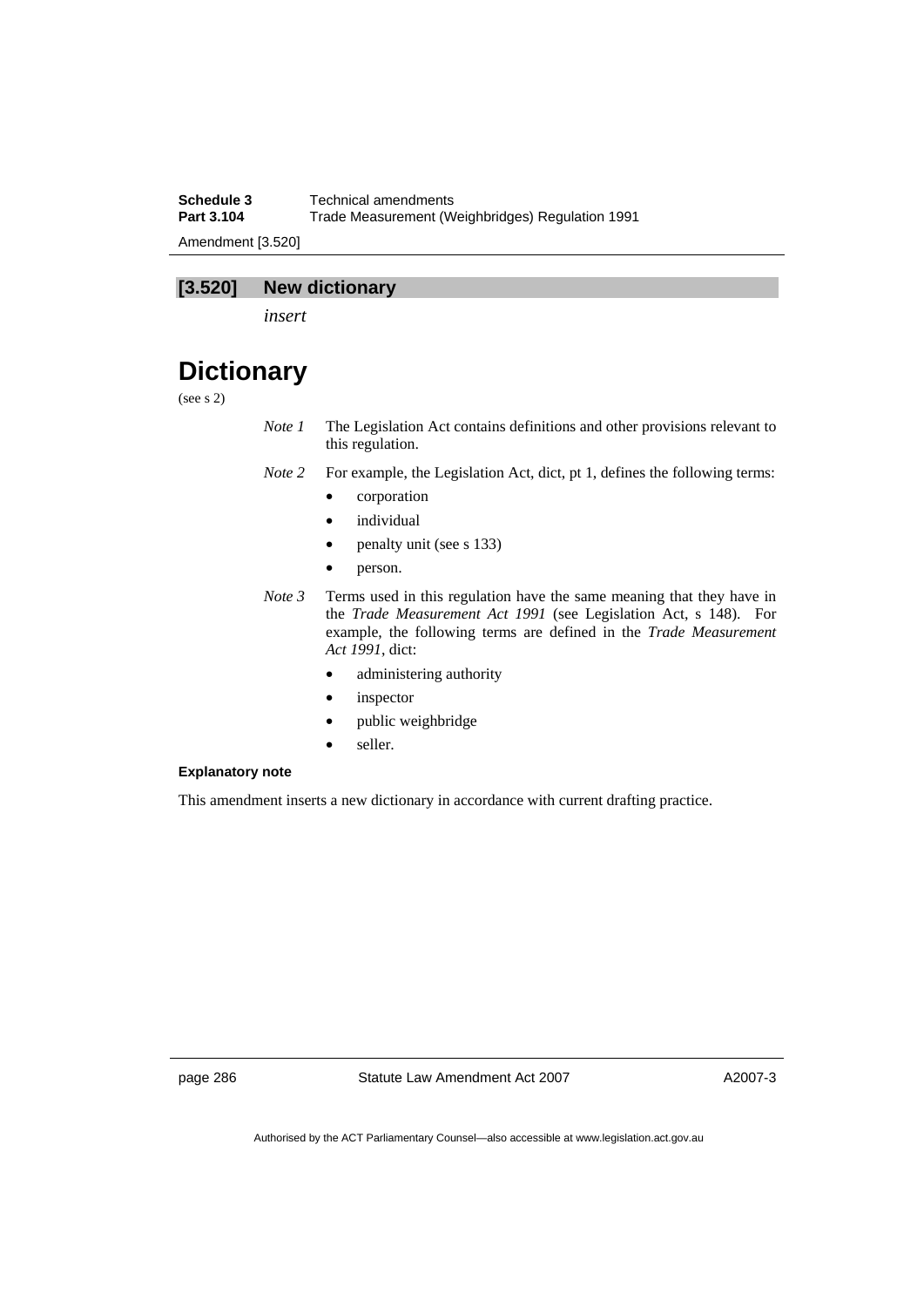# **Part 3.105 Transplantation and Anatomy Act 1978**

# **[3.521] Section 4 (1), definitions**

### *relocate to dictionary*

(commencement: the later of the commencement of this Act and the *Powers of Attorney Act 2006*)

#### **Explanatory note**

This amendment relocates the definitions to a new dictionary that is inserted by another amendment.

### **[3.522] Section 4, remainder**

*substitute* 

# **2 Dictionary**

The dictionary at the end of this Act is part of this Act.

*Note 1* The dictionary at the end of this Act defines certain terms used in this Act, and includes references (*signpost definitions*) to other terms defined elsewhere in this Act.

> For example, the signpost definition '*school of anatomy*, for part 5 (Donations for anatomical purposes)—see section 36.' means that the term 'school of anatomy' is defined in that section for part 5.

*Note* 2 A definition in the dictionary (including a signpost definition) applies to the entire Act unless the definition, or another provision of the Act, provides otherwise or the contrary intention otherwise appears (see Legislation Act,  $s$  155 and  $s$  156 (1)).

## **3 Notes**

A note included in this Act is explanatory and is not part of this Act.

*Note* See the Legislation Act s 127 (1), (4) and (5) for the legal status of notes.

### A2007-3

Statute Law Amendment Act 2007

page 287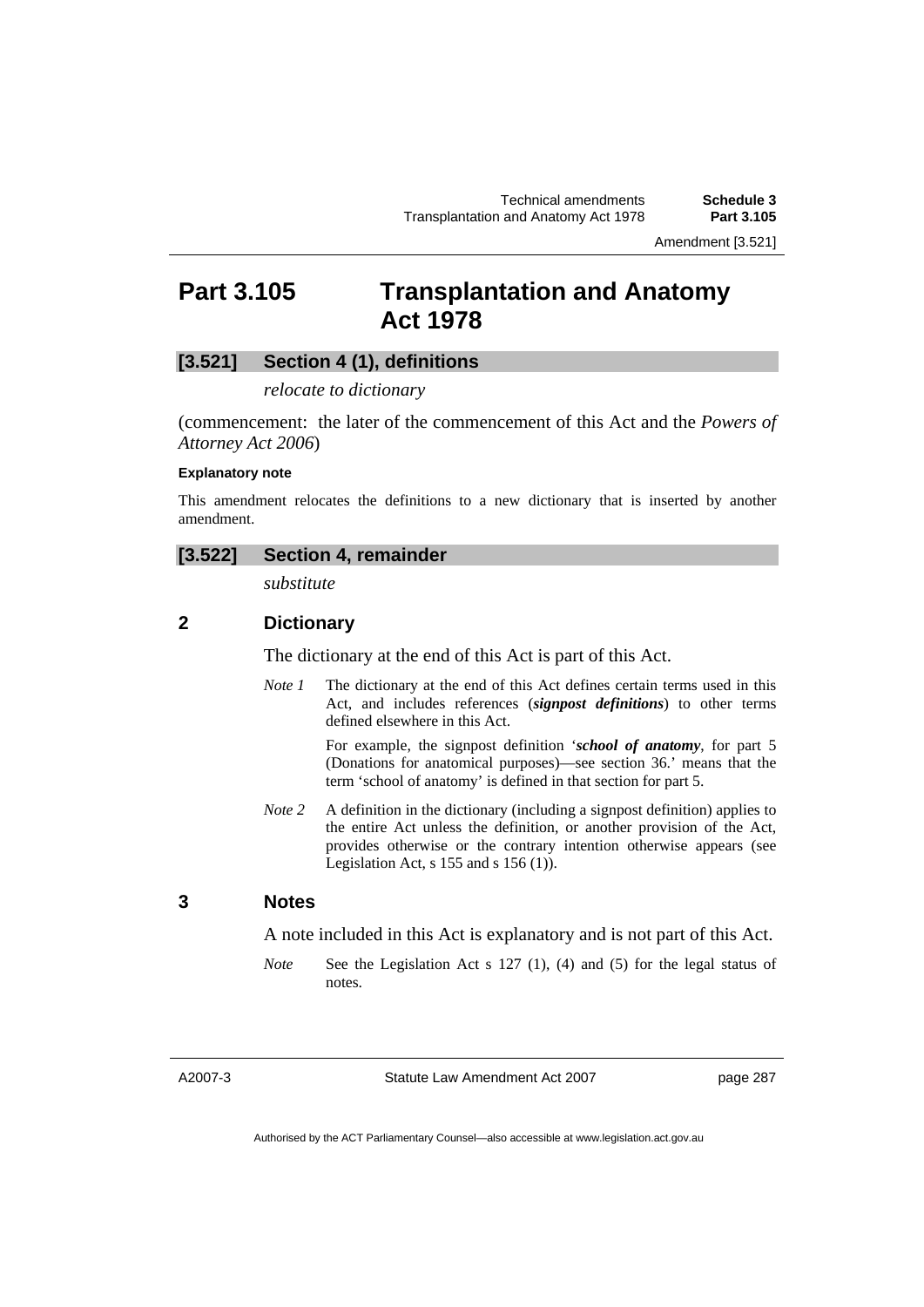**Schedule 3 Technical amendments**<br>**Part 3.105 Transplantation and Ana Part 3.105** Transplantation and Anatomy Act 1978 Amendment [3.523]

# **4 Meaning of** *transplantation*

For this Act, the *transplantation* of tissue includes the transplantation of any part of the tissue and the transplantation of a substance obtained from the tissue.

(commencement: the later of the commencement of this Act and the *Powers of Attorney Act 2006*)

## **Explanatory note**

This amendment inserts standard dictionary and notes provisions consequent on the insertion of a new dictionary by another amendment. New section 4 remakes existing section 4 (2) in line with current drafting practice.

# **[3.523] Section 31 (4)**

*omit* 

(commencement: the later of the commencement of this Act and the *Powers of Attorney Act 2006*)

#### **Explanatory note**

This amendment omits a redundant definition. The term *chief health officer* is defined in the Legislation Act, dictionary, part 1.

### **[3.524] New dictionary**

*insert* 

# **Dictionary**

#### (see s 2)

*Note 1* The Legislation Act contains definitions and other provisions relevant to this Act.

*Note 2* For example, the Legislation Act, dict, pt 1, defines the following terms:

- chief health officer
- judge
- nurse
- penalty unit (see s 133)

page 288 Statute Law Amendment Act 2007

A2007-3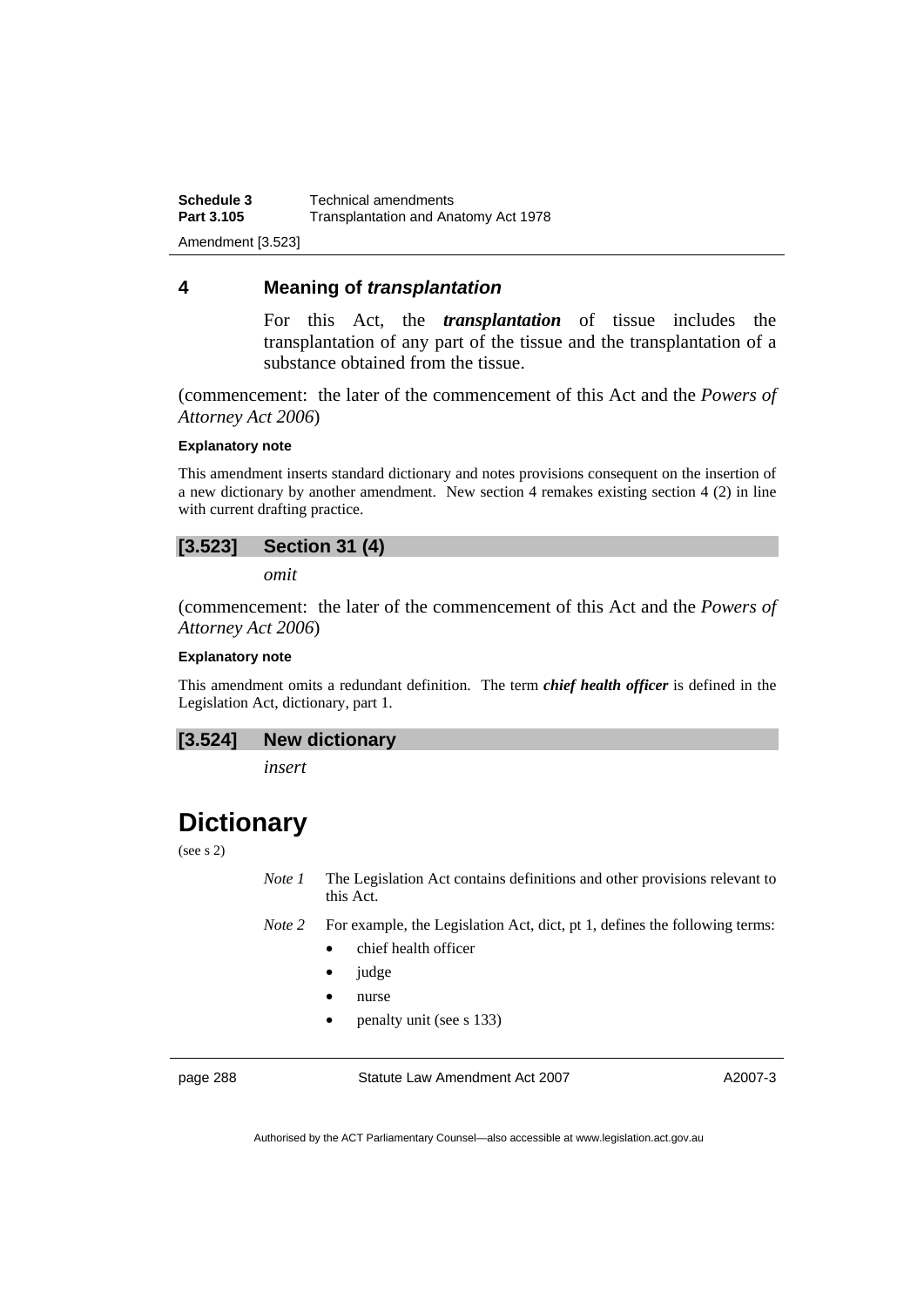- person
- Supreme Court.

*school of anatomy*, for part 5 (Donations for anatomical purposes)—see section 36.

*tissue*, for part 2 (Donations of tissue by living persons)—see section 6

*transplantation* of tissue—see section 4.

(commencement: the later of the commencement of this Act and the *Powers of Attorney Act 2006*)

#### **Explanatory note**

This amendment inserts a new dictionary in accordance with current drafting practice. It includes signpost definitions for terms that are not included in the existing interpretation section.

## **[3.525] Further amendments, references to** *section 4 (1)*

*omit* 

section  $4(1)$ 

*substitute* 

the dictionary

*in* 

- $\bullet$  section 27 (5)
- section  $28(2)(b)$
- section  $32(5)$
- section  $33(2)(b)$
- section  $37(4)$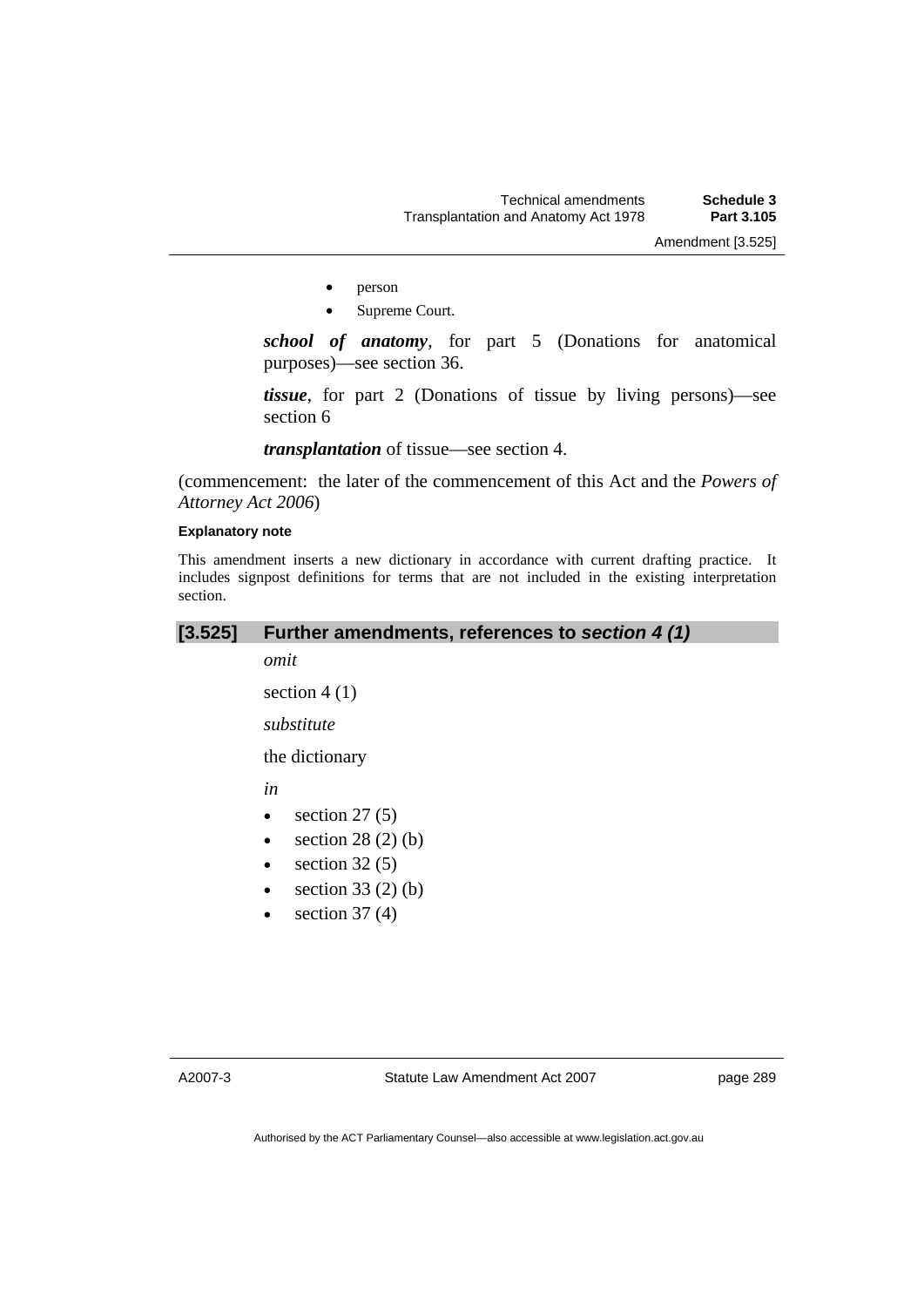| Schedule 3        | Technical amendments                     |  |
|-------------------|------------------------------------------|--|
| Part 3.106        | Trans-Tasman Mutual Recognition Act 1997 |  |
| Amendment [3.526] |                                          |  |

section  $38(2)(b)$ 

(commencement: the later of the commencement of this Act and the *Powers of Attorney Act 2006*)

#### **Explanatory note**

This amendment is consequential on the insertion of a new dictionary by another amendment.

# **Part 3.106 Trans-Tasman Mutual Recognition Act 1997**

## **[3.526] New sections 2 and 2A**

*insert* 

# **2 Dictionary**

The dictionary at the end of this Act is part of this Act.

*Note 1* The dictionary at the end of this Act defines certain terms used in this Act, and includes references (*signpost definitions*) to other terms defined elsewhere in this Act.

> For example, the signpost definition '*Commonwealth Act*—see section 4.' means that the term 'Commonwealth Act' is defined in that section.

*Note 2* A definition in the dictionary (including a signpost definition) applies to the entire Act unless the definition, or another provision of the Act, provides otherwise or the contrary intention otherwise appears (see Legislation Act,  $s$  155 and  $s$  156 (1)).

## **2A Notes**

A note included in this Act is explanatory and is not part of this Act.

*Note* See the Legislation Act, s 127 (1), (4) and (5) for the legal status of notes.

### **Explanatory note**

This amendment inserts standard dictionary and notes provisions consequent on the insertion of a new dictionary by another amendment.

page 290 Statute Law Amendment Act 2007

A2007-3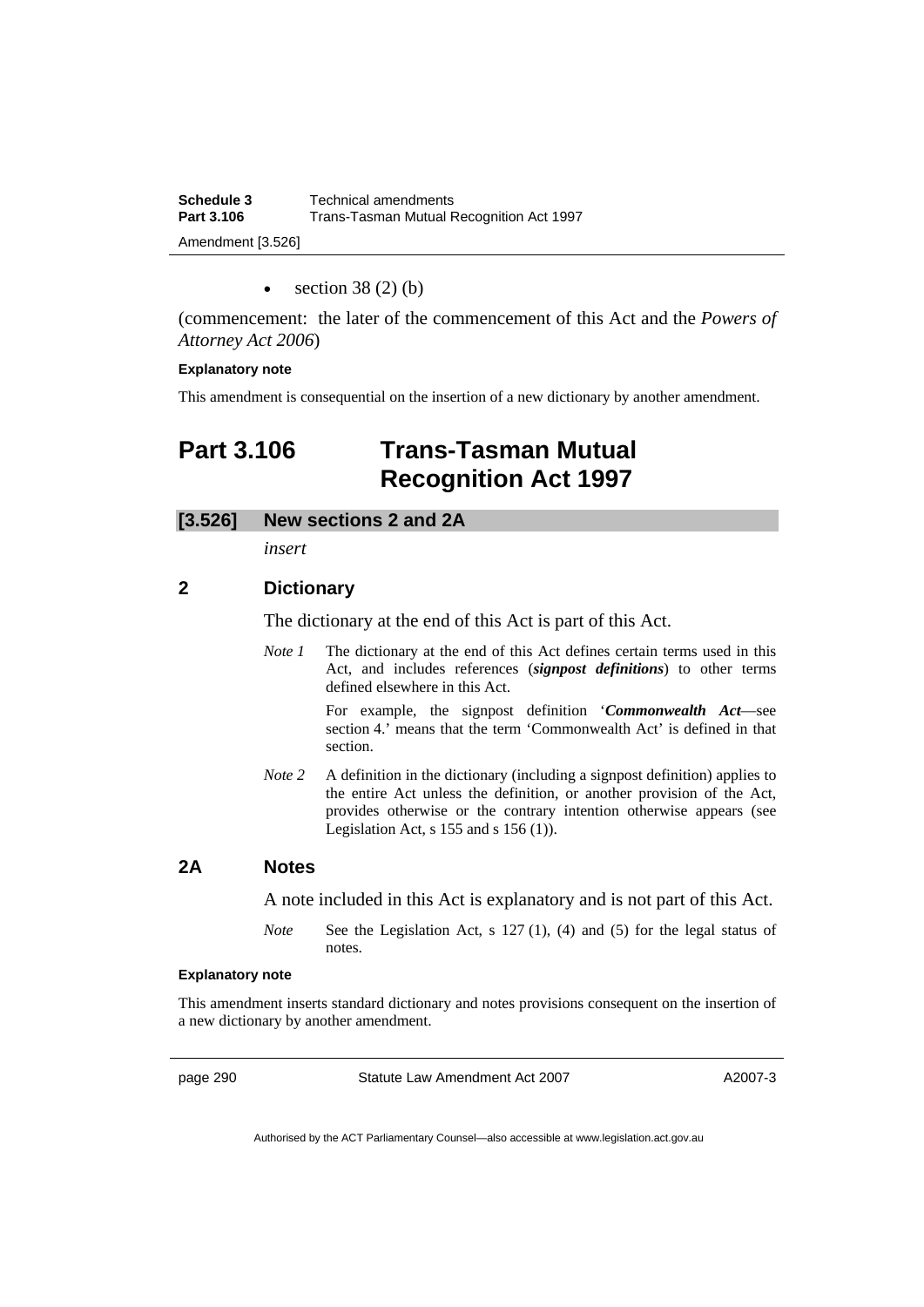Amendment [3.527]

## **[3.527] New dictionary**

*insert* 

# **Dictionary**

(see s 2)

*Note 1* The Legislation Act contains definitions and other provisions relevant to this Act.

*Note 2* For example, the Legislation Act, dict, pt 1, defines the following terms:

- ACT
- Chief Minister
- Commonwealth
- the Territory.

*Commonwealth Act*—see section 4.

### **Explanatory note**

This amendment inserts a new dictionary in accordance with current drafting practice. A signpost definition of *Commonwealth Act* is inserted in accordance with current drafting practice.

# **Part 3.107 Trespass on Territory Land Act 1932**

# **[3.528] Section 3, definitions**

*relocate to dictionary* 

#### **Explanatory note**

This amendment relocates the definitions to a new dictionary that is inserted by another amendment.

A2007-3

Statute Law Amendment Act 2007

page 291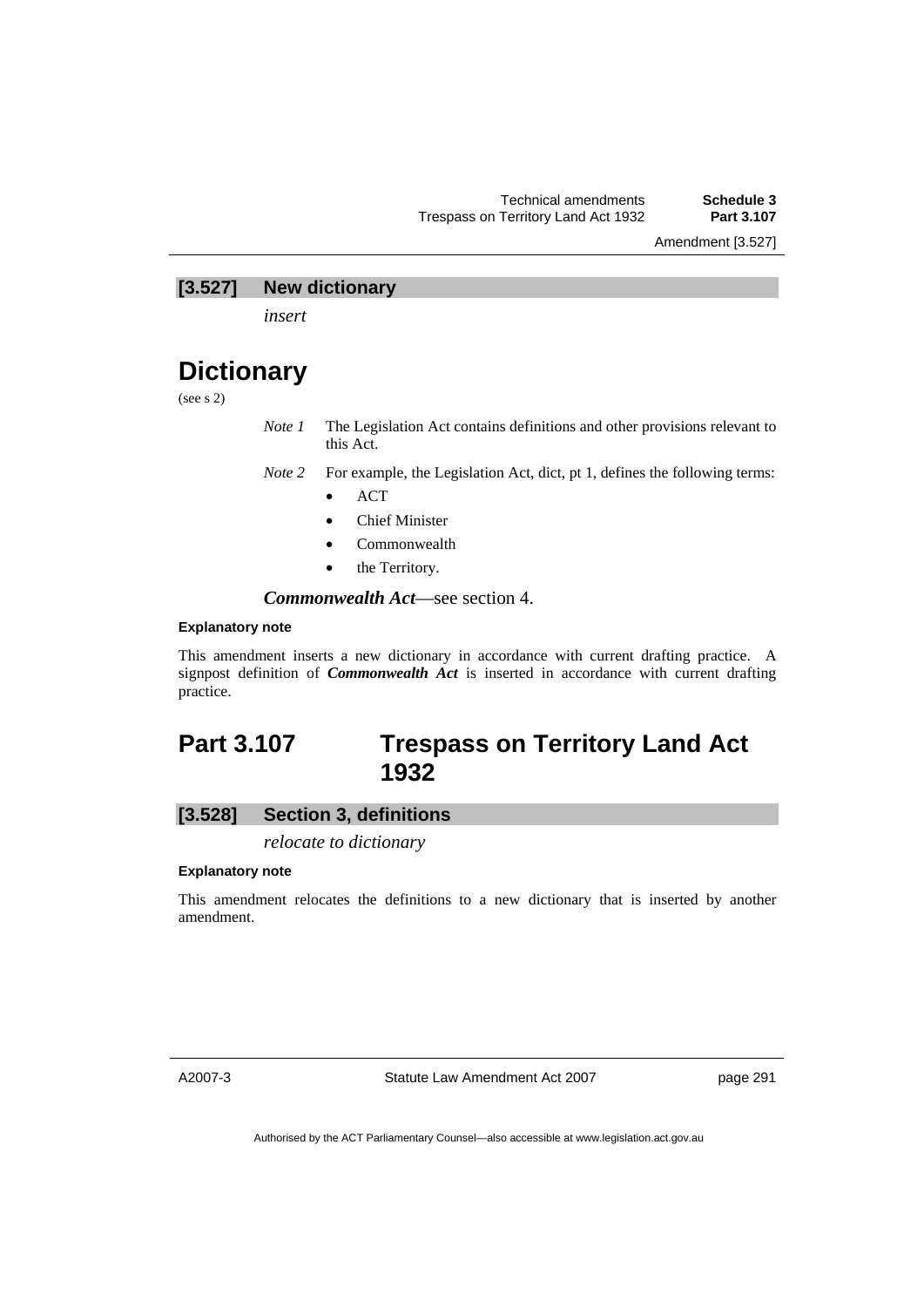**Schedule 3 Technical amendments**<br>**Part 3.107 Trespass on Territory Langle Trespass on Territory Land Act 1932** Amendment [3.529]

## **[3.529] Section 3, remainder**

*substitute* 

# **2 Dictionary**

The dictionary at the end of this Act is part of this Act.

*Note 1* The dictionary at the end of this Act defines certain terms used in this Act, and includes references (*signpost definitions*) to other terms defined elsewhere.

> For example, the signpost definition '*vehicle*—see the *Road Transport (Vehicle Registration) Act 1999*, dictionary.' means that the term 'vehicle' is defined in that dictionary and the definition applies to this Act.

*Note 2* A definition in the dictionary (including a signpost definition) applies to the entire Act unless the definition, or another provision of the Act, provides otherwise or the contrary intention otherwise appears (see Legislation Act,  $s$  155 and  $s$  156 (1)).

### **3 Notes**

A note included in this Act is explanatory and is not part of this Act.

*Note* See the Legislation Act, s 127 (1), (4) and (5) for the legal status of notes.

### **Explanatory note**

This amendment inserts standard dictionary and notes provisions consequent on the insertion of a new dictionary by another amendment.



*substitute* 

### **3A Inspectors**

- (1) The chief executive may appoint a public servant as an inspector.
	- *Note 1* For the making of appointments (including acting appointments), see the Legislation Act, pt 19.3.

page 292 Statute Law Amendment Act 2007

A2007-3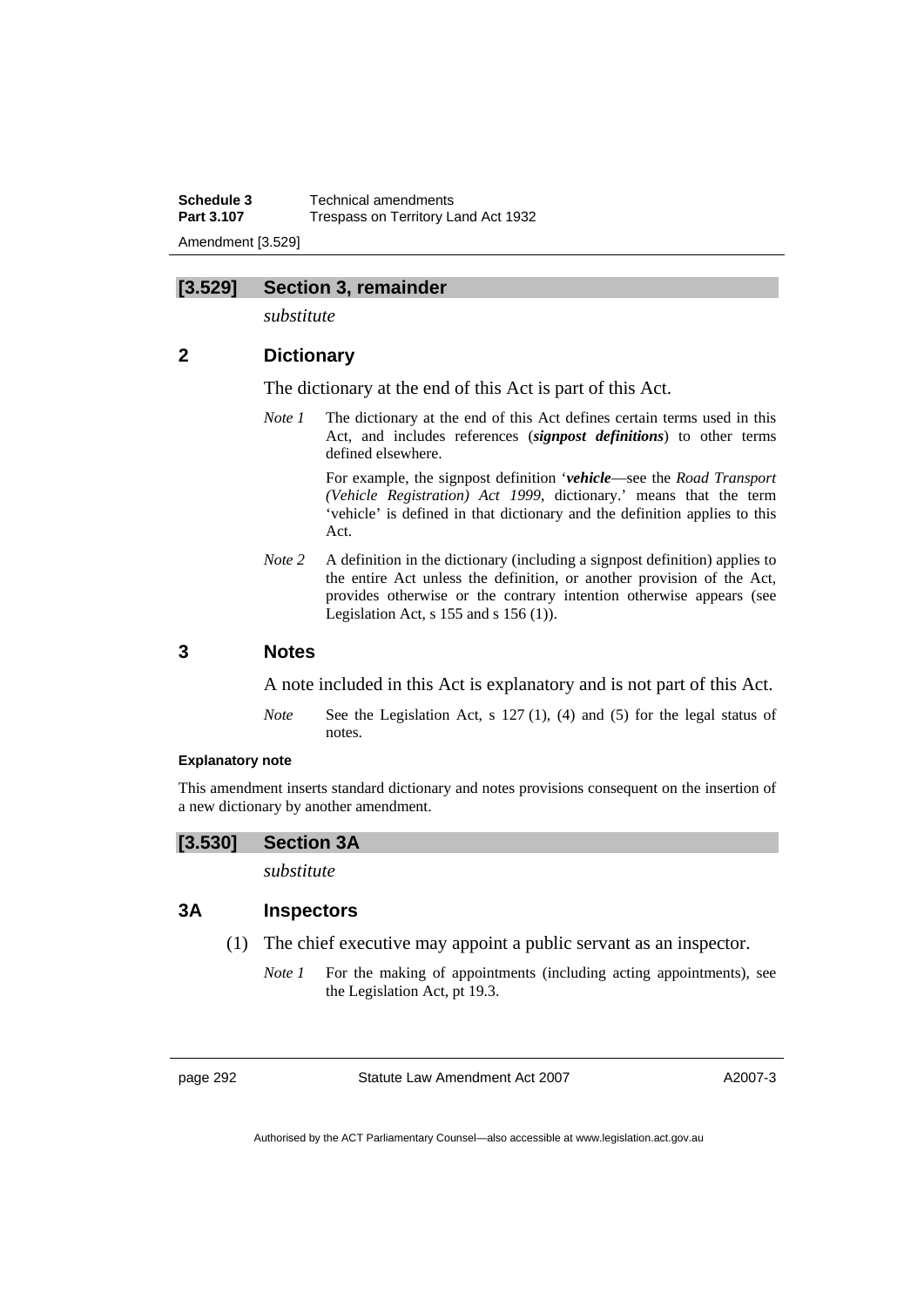*Note 2* In particular, an appointment may be made by naming a person or nominating the occupant of a position (see Legislation Act, s 207).

- (2) A police officer is also an inspector.
- (3) Until the chief executive makes an appointment under subsection (1), an inspector is, in addition to a police officer, a public servant for the time being exercising the duties of a public service office the duties of which include exercising the functions of an inspector.
- (4) Subsection (3) is a law to which the Legislation Act, section 88 (Repeal does not end effect of transitional laws etc) applies.
- (5) Subsections (3) and (4) and this subsection expire 1 year after the day this section commences.

### **Explanatory note**

This amendment removes the requirement that the chief executive must create and maintain an office of an inspector in the public service. The Legislation Act, section 207 provides that an appointment may be made by naming the person appointed or by nominating the occupant of a position (however described), at a particular time or from time to time.

The amendment includes transitional arrangements that operate until new appointments are made. Proposed section 3A (4) ensures that these transitional arrangements will, if necessary, continue to operate after the expiry of proposed section 3A (3) to (5). The amendment also inserts standard notes about appointments.

# **[3.531] Section 8A (7) to (9)**

*omit* 

commissioner of police

*substitute* 

chief police officer

#### **Explanatory note**

This amendment changes references to the commissioner of police to the chief police officer. The chief police officer is the senior police officer for the ACT.

A2007-3

Statute Law Amendment Act 2007

page 293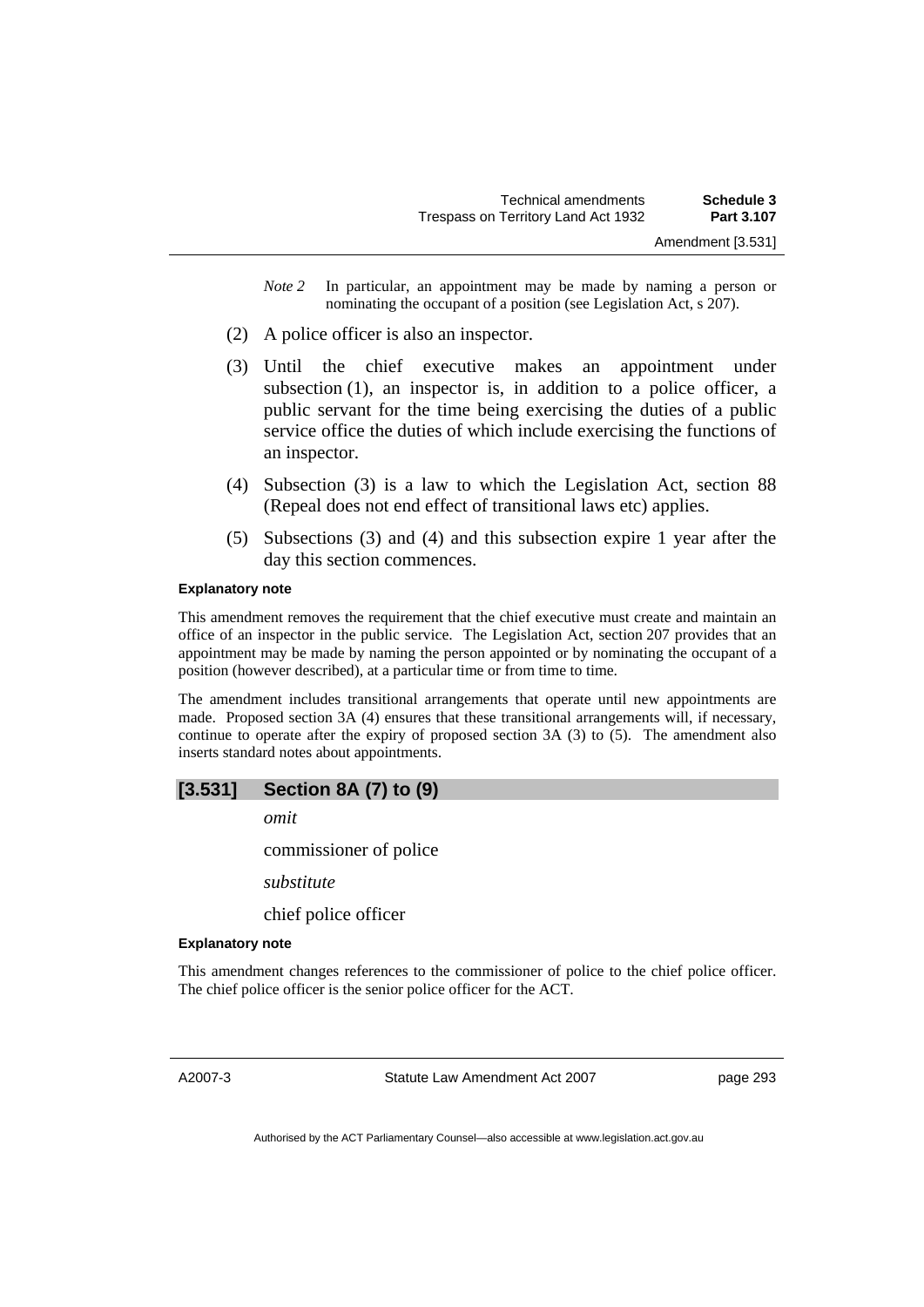**Schedule 3 Technical amendments**<br>**Part 3.108 Truck Act 1900 Part 3.108** Truck Act 1900 Amendment [3.532]

# **[3.532] New dictionary**

*insert* 

# **Dictionary**

(see s 2)

*Note 1* The Legislation Act contains definitions and other provisions relevant to this Act.

*Note 2* For example, the Legislation Act, dict, pt 1, defines the following terms:

- chief police officer
- Commonwealth
- land
- Minister (see s 162)
- police officer
- territory land.

### **Explanatory note**

This amendment inserts a new dictionary in accordance with current drafting practice.

# **Part 3.108 Truck Act 1900**

# **[3.533] Section 1B, definitions**

*relocate to dictionary* 

### **Explanatory note**

This amendment relocates the definitions to a new dictionary that is inserted by another amendment.

page 294 Statute Law Amendment Act 2007

A2007-3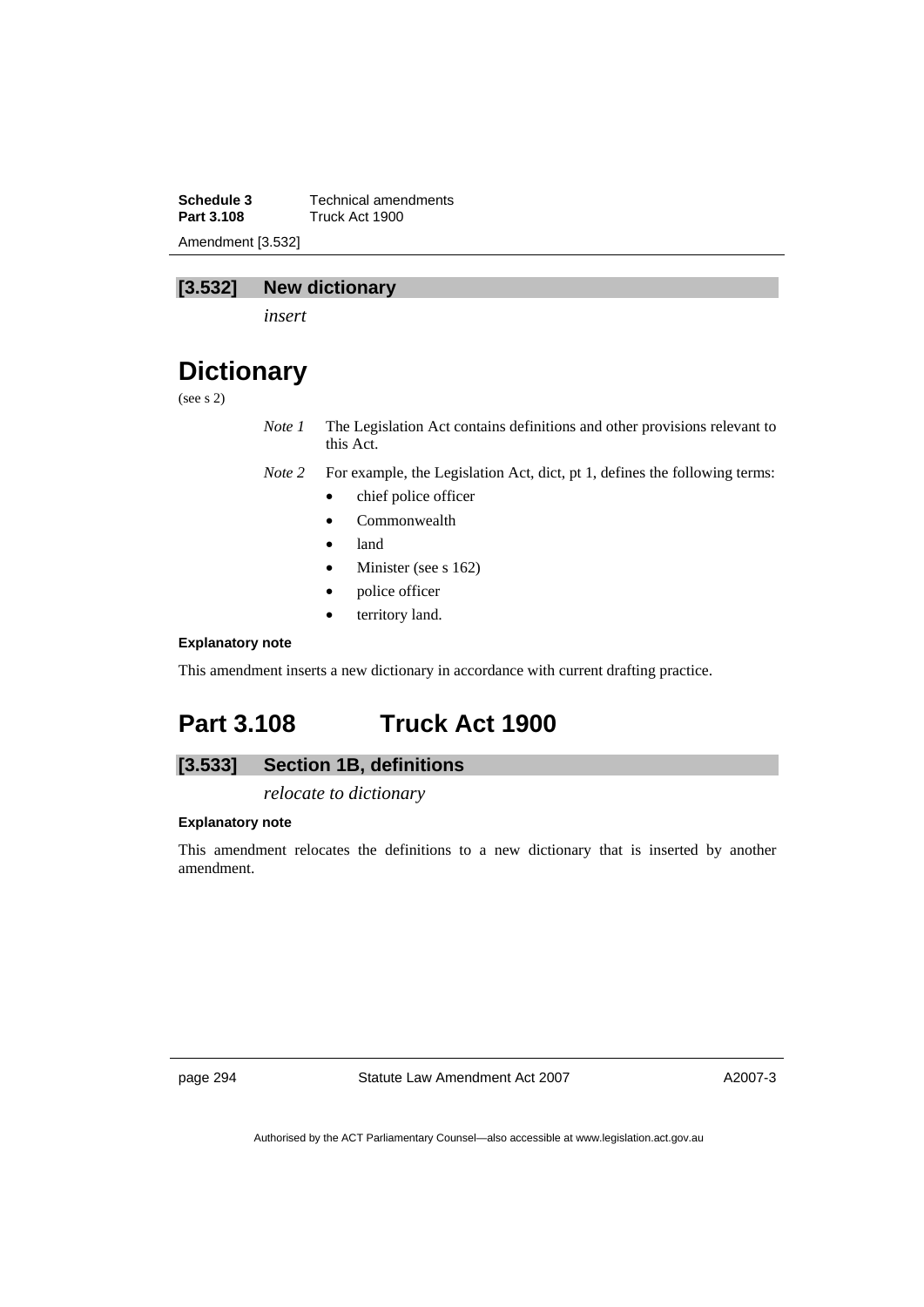### **[3.534] Section 1B, remainder**

*substitute* 

# **1B Dictionary**

The dictionary at the end of this Act is part of this Act.

- *Note 1* The dictionary at the end of this Act defines certain terms used in this Act.
- *Note 2* A definition in the dictionary applies to the entire Act unless the definition, or another provision of the Act, provides otherwise or the contrary intention otherwise appears (see Legislation Act, s 155 and s 156 (1)).

# **1C Notes**

A note included in this Act is explanatory and is not part of this Act.

*Note* See the Legislation Act s 127 (1), (4) and (5) for the legal status of notes.

### **Explanatory note**

This amendment inserts standard dictionary and notes provisions consequent on the insertion of a new dictionary by another amendment.

## **[3.535] New dictionary**

*insert* 

# **Dictionary**

### (see s 1B)

*Note 1* The Legislation Act contains definitions and other provisions relevant to this Act.

- *Note 2* For example, the Legislation Act, dict, pt 1, defines the following terms:
	- ACT
	- bank

A2007-3

Statute Law Amendment Act 2007

page 295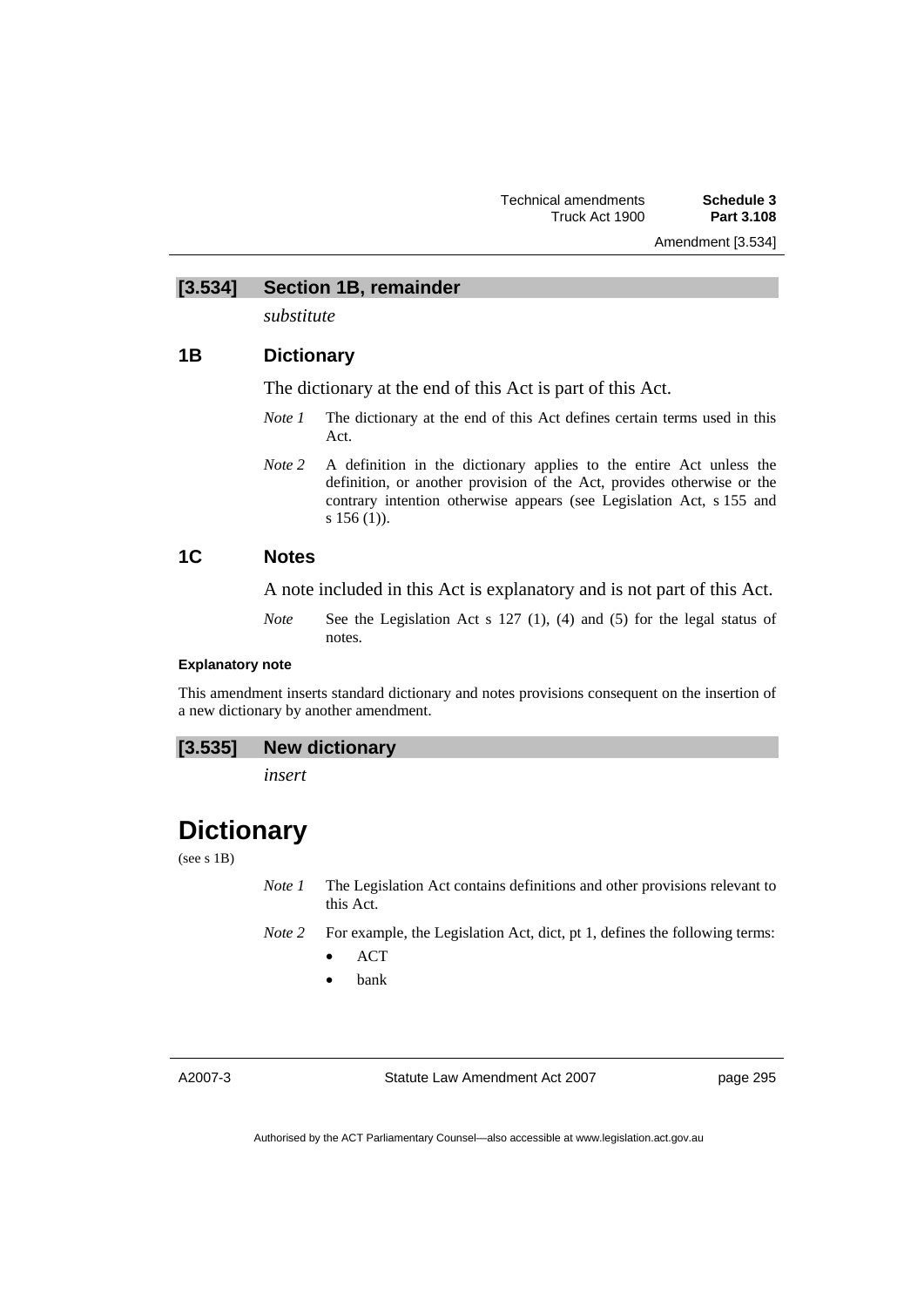**Schedule 3 Technical amendments**<br>**Part 3.109 Trustee Act 1925 Part 3.109** Trustee Act 1925 Amendment [3.536]

- credit union
- penalty unit (see s 133).

#### **Explanatory note**

This amendment inserts a new dictionary in accordance with current drafting practice.

# **Part 3.109 Trustee Act 1925**

**[3.536] Section 36 (6)** 

*omit* 

*Liquor Act 1929* 

*substitute* 

*Liquor Act 1975* 

(commencement: the later of the commencement of this Act and the *Civil Law (Property) Act 2006*, schedule 1)

### **Explanatory note**

This amendment corrects a reference to the name of an Act.

# **[3.537] Dictionary, definitions of** *mortgage***,** *mortgagee* **and**  *mortgagor*

*omit* 

section  $6(1)$ 

*substitute* 

dictionary

# **Explanatory note**

This amendment is consequential on the insertion of a new dictionary into the *Land Titles Act 1925* by another amendment.

page 296 Statute Law Amendment Act 2007

A2007-3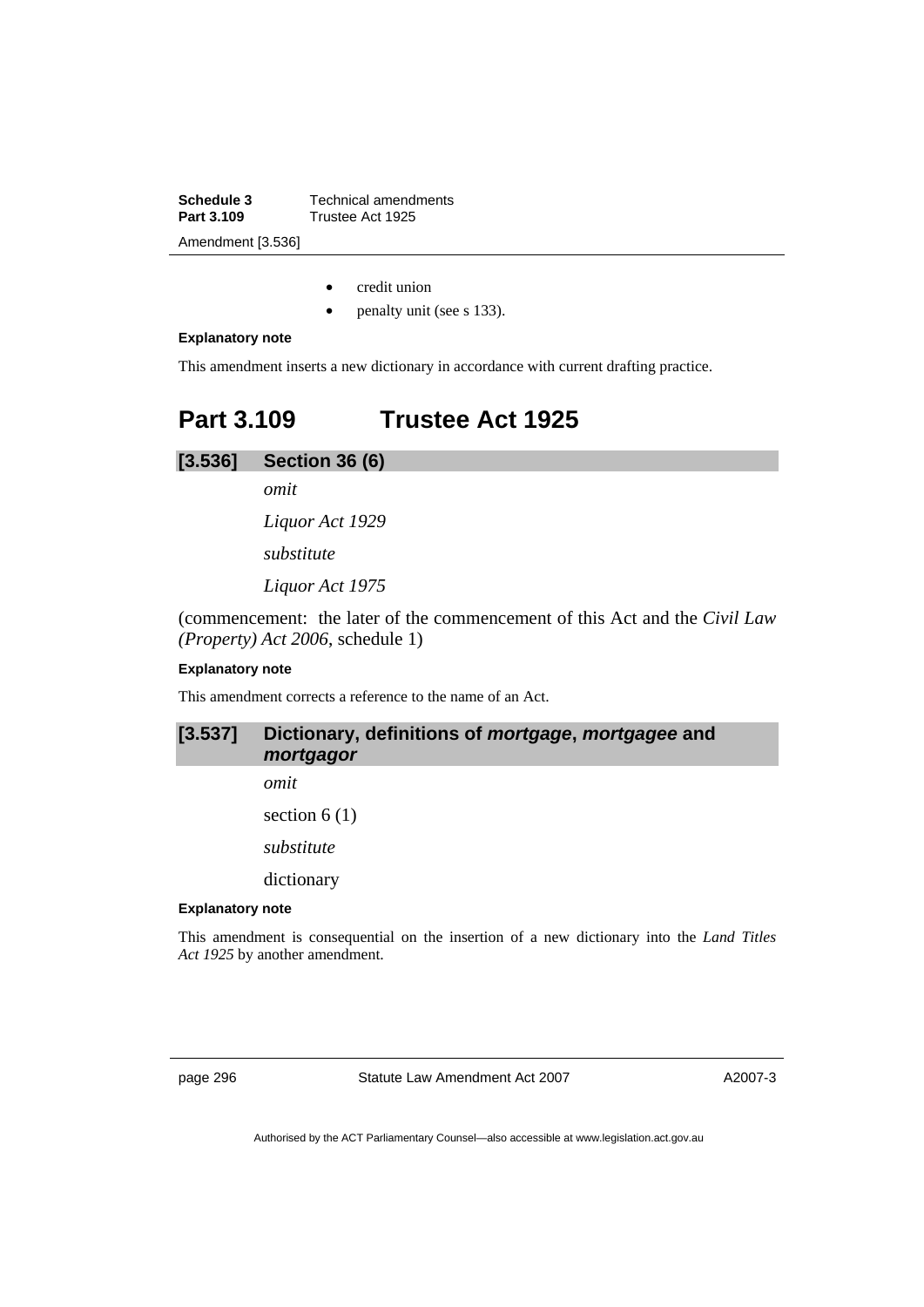Amendment [3.538]

# **Part 3.110 Uncollected Goods Act 1996**

### **[3.538] Section 1**

*substitute* 

# **1 Name of Act**

This Act is the *Uncollected Goods Act 1996*.

### **Explanatory note**

This amendment brings the naming section into line with current drafting practice.

# **[3.539] Sections 2 and 2A**

*substitute* 

# **2 Dictionary**

The dictionary at the end of this Act is part of this Act.

*Note 1* The dictionary at the end of this Act defines certain terms used in this Act, and includes references (*signpost definitions*) to other terms defined elsewhere in this Act.

> For example, the signpost definition '*uncollected goods*—see section 5.' means that the term 'uncollected goods' is defined in that section.

*Note* 2 A definition in the dictionary (including a signpost definition) applies to the entire Act unless the definition, or another provision of the Act, provides otherwise or the contrary intention otherwise appears (see Legislation Act, s  $155$  and s  $156$  (1)).

## **2A Notes**

A note included in this Act is explanatory and is not part of this Act.

*Note* See the Legislation Act, s 127 (1), (4) and (5) for the legal status of notes.

A2007-3

Statute Law Amendment Act 2007

page 297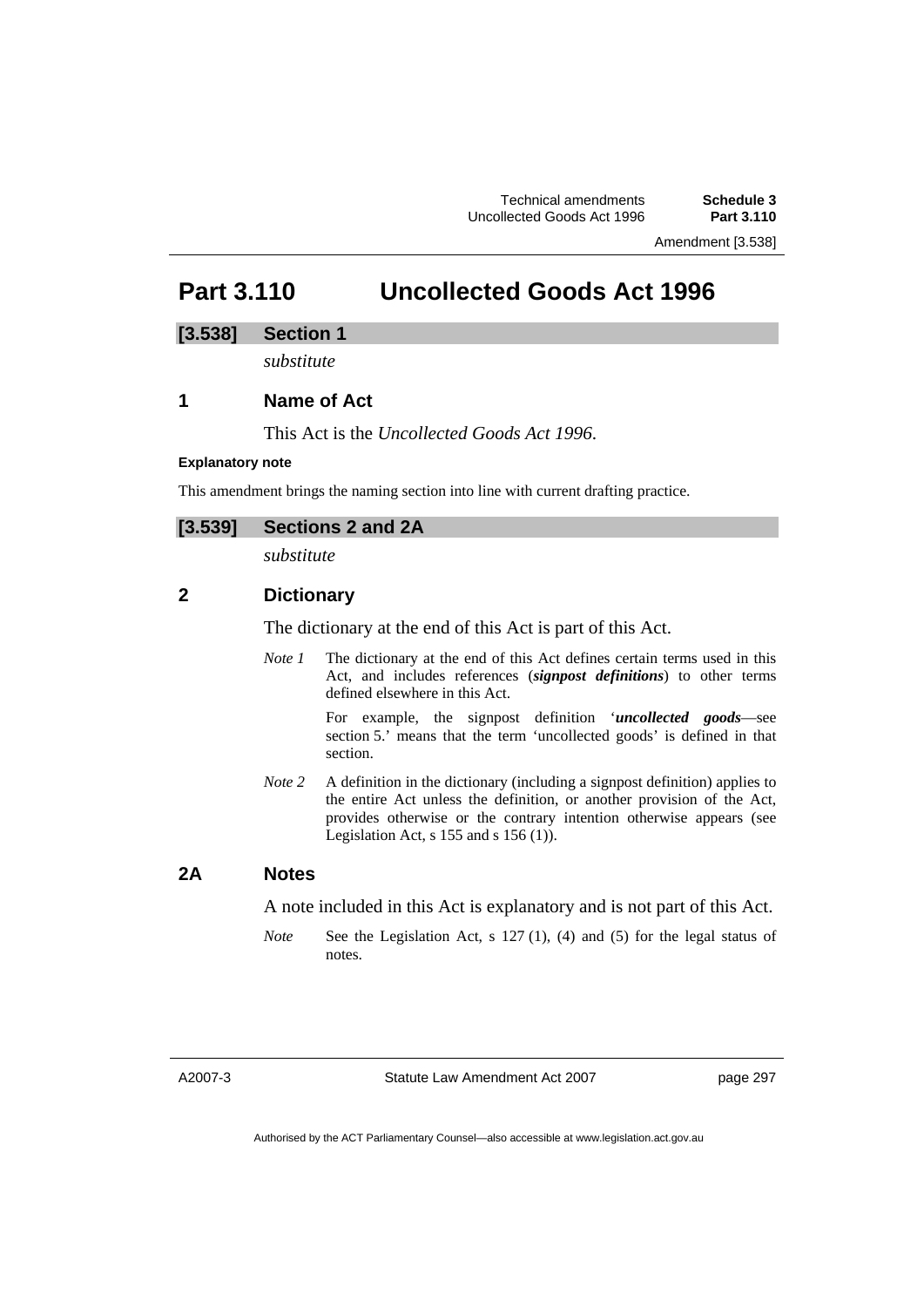# **2B Offences against Act—application of Criminal Code etc**

Other legislation applies in relation to offences against this Act.

*Note 1 Criminal Code*

The Criminal Code, ch 2 applies to all offences against this Act (see Code, pt 2.1).

The chapter sets out the general principles of criminal responsibility (including burdens of proof and general defences), and defines terms used for offences to which the Code applies (eg *conduct*, *intention*, *recklessness* and *strict liability*).

*Note 2 Penalty units* 

The Legislation Act, s 133 deals with the meaning of offence penalties that are expressed in penalty units.

#### **Explanatory note**

This amendment inserts a standard dictionary provision consequent on the insertion of a new dictionary by another amendment and brings the sequence of the notes and Criminal Code provisions into line with current drafting practice.

### **[3.540] Section 3 (2) (d)**

*substitute* 

 (d) animals under the *Domestic Animals Act 2000* or the *Stock Act 2005;* or

### **Explanatory note**

This amendment omits a reference to the repealed *Dog Control Act 1975* and updates the section exempting animals under the *Domestic Animals Act 2000* and the *Stock Act 2005* from the application of the Act.

# **[3.541] Section 4, definitions of** *leased public baths* **and** *manager*

# *substitute*

*leased public baths*—see the *Public Baths and Public Bathing Act 1956*, dictionary.

page 298 Statute Law Amendment Act 2007

A2007-3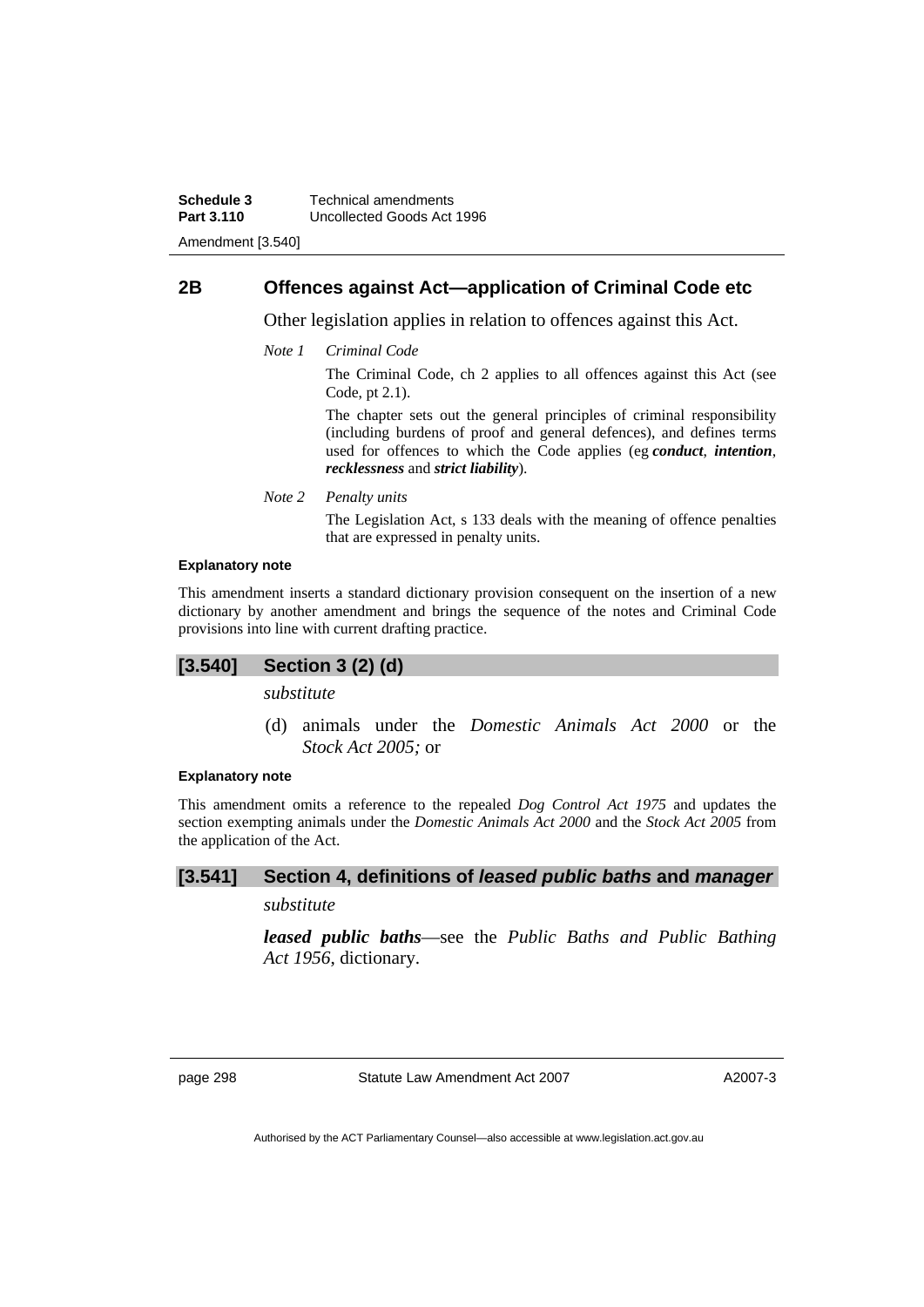Amendment [3.542]

*manager*—see the *Public Baths and Public Bathing Act 1956*, dictionary.

#### **Explanatory note**

The existing definitions are effectively identical to the definitions in the *Public Baths and Public Bathing Act 1956*, section 5. This amendment brings them into line with current drafting practice by changing them into signpost definitions and is also consequential on the insertion of a new dictionary into the *Public Baths and Public Bathing Act 1956* by another amendment.

### **[3.542] Section 4, definition of** *public baths*

*substitute* 

*public baths*—see the *Public Baths and Public Bathing Act 1956*, dictionary.

### **Explanatory note**

The existing definition is effectively identical to the definition in the *Public Baths and Public Bathing Act 1956*, section 5. This amendment brings the definition into line with current drafting practice by changing it into signpost definition and is also consequential on the insertion of a new dictionary into the *Public Baths and Public Bathing Act 1956* by another amendment.

### **[3.543] Section 4, definitions (as amended)**

*relocate to dictionary* 

#### **Explanatory note**

This amendment relocates the definitions to a new dictionary that is inserted by another amendment.

### **[3.544] Section 4, remainder**

*omit* 

#### **Explanatory note**

This amendment is consequent on other amendments relocating the definitions within existing section 4 to a new dictionary.

A2007-3

Statute Law Amendment Act 2007

page 299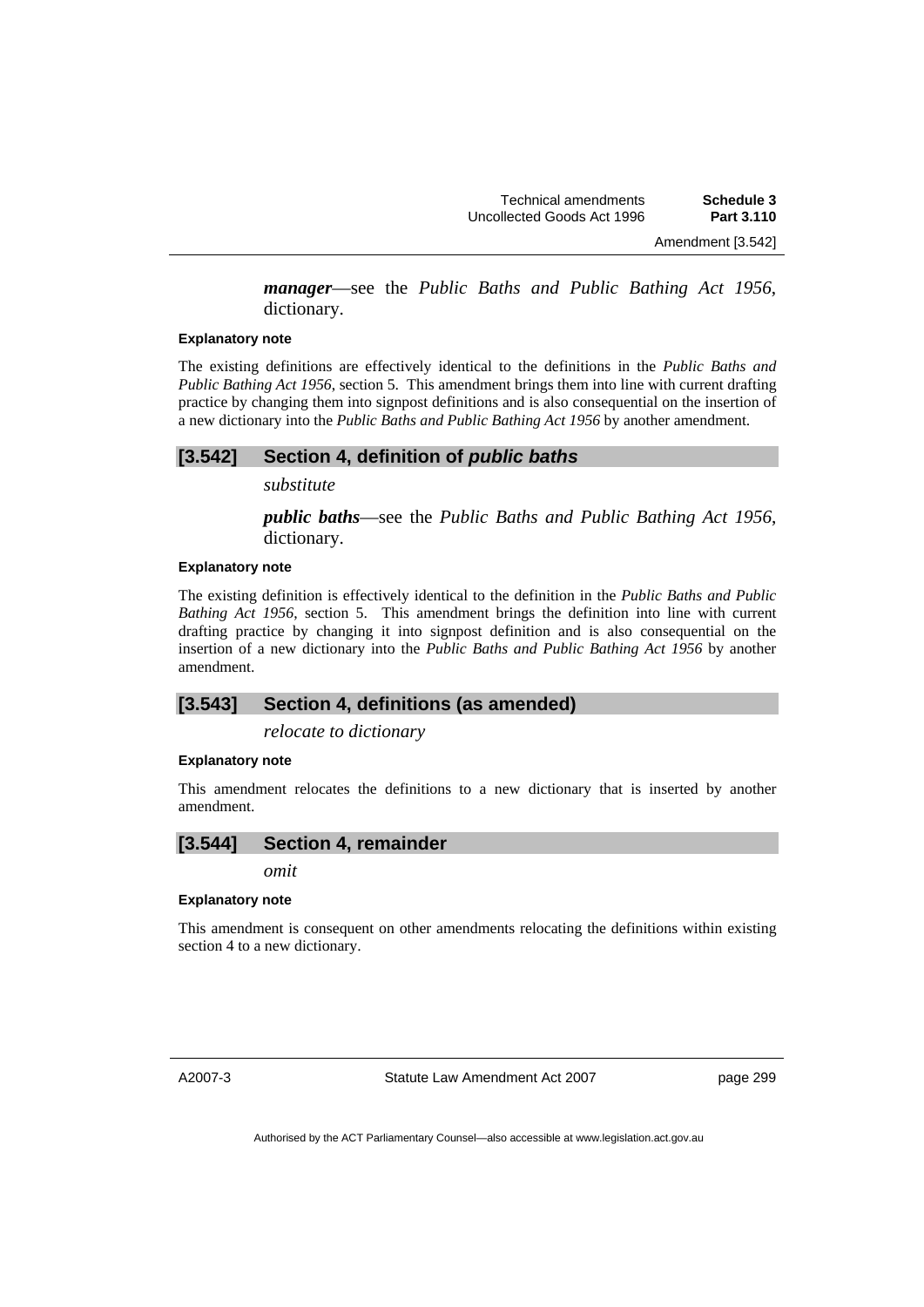**Schedule 3** Technical amendments **Part 3.110** Uncollected Goods Act 1996 Amendment [3.545]

## **[3.545] Section 16**

*substitute* 

# **16 Authorised officers**

- (1) The chief executive may appoint a person as an authorised officer.
	- *Note 1* For the making of appointments (including acting appointments), see the Legislation Act, pt 19.3.
	- *Note 2* In particular, an appointment may be made by naming a person or nominating the occupant of a position (see Legislation Act, s 207).
- (2) Until the chief executive makes an appointment under subsection (1), an authorised officer is—
	- (a) a public servant for the time being exercising the duties of a public service office the duties of which include exercising the functions of an authorised officer; or
	- (b) anyone else appointed as an authorised officer by the chief executive.
- (3) Subsection (2) is a law to which the Legislation Act, section 88 (Repeal does not end effect of transitional laws etc) applies.
- (4) Subsections (2) and (3) and this subsection expire 1 year after the day this section commences.

#### **Explanatory note**

This amendment removes the requirement that the chief executive must create and maintain an office of an authorised officer in the public service. The Legislation Act, section 207 provides that an appointment may be made by naming the person appointed or by nominating the occupant of a position (however described), at a particular time or from time to time.

The amendment includes transitional arrangements that operate until new appointments are made. Proposed section 16 (3) ensures that these transitional arrangements will, if necessary, continue to operate after the expiry of proposed section 16 (2) to (4). The amendment also inserts standard notes about appointments.

page 300 Statute Law Amendment Act 2007

A2007-3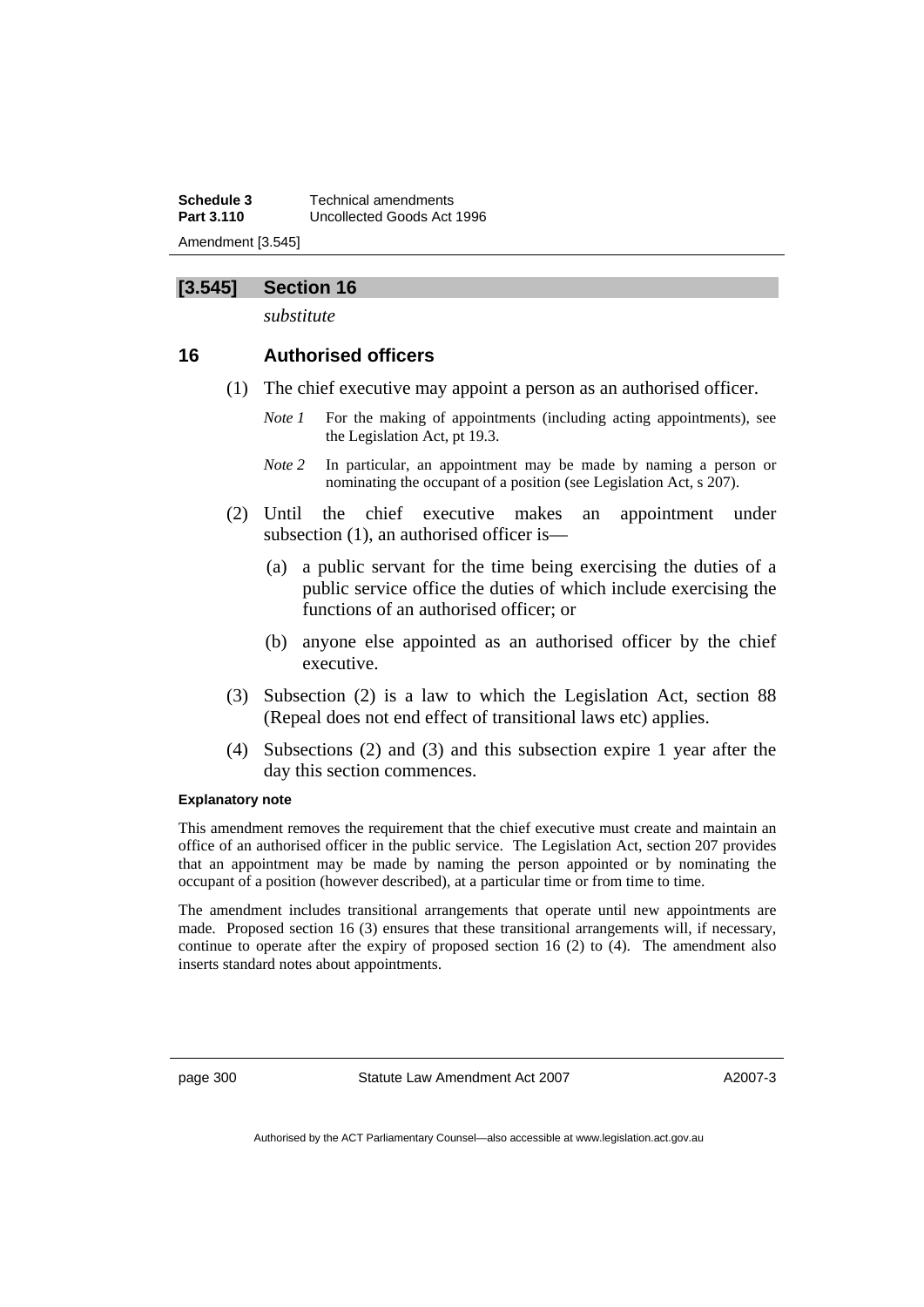Amendment [3.546]

## **[3.546] New dictionary**

*insert* 

# **Dictionary**

(see s 2)

*Note 1* The Legislation Act contains definitions and other provisions relevant to this Act.

*Note 2* For example, the Legislation Act, dict, pt 1 defines the following terms:

- ACT
- Commonwealth
- **State**
- the Territory.

### **Explanatory note**

This amendment inserts a new dictionary in accordance with current drafting practice.

# **Part 3.111 Wills Act 1968**

### **[3.547] Section 1**

*substitute* 

# **1 Name of Act**

This Act is the *Wills Act 1968*.

### **Explanatory note**

This amendment brings the naming section into line with current drafting practice.

## **[3.548] Section 4, definition of** *will*

*substitute* 

*will*—

(a) for this Act generally, includes a codicil; and

A2007-3

Statute Law Amendment Act 2007

page 301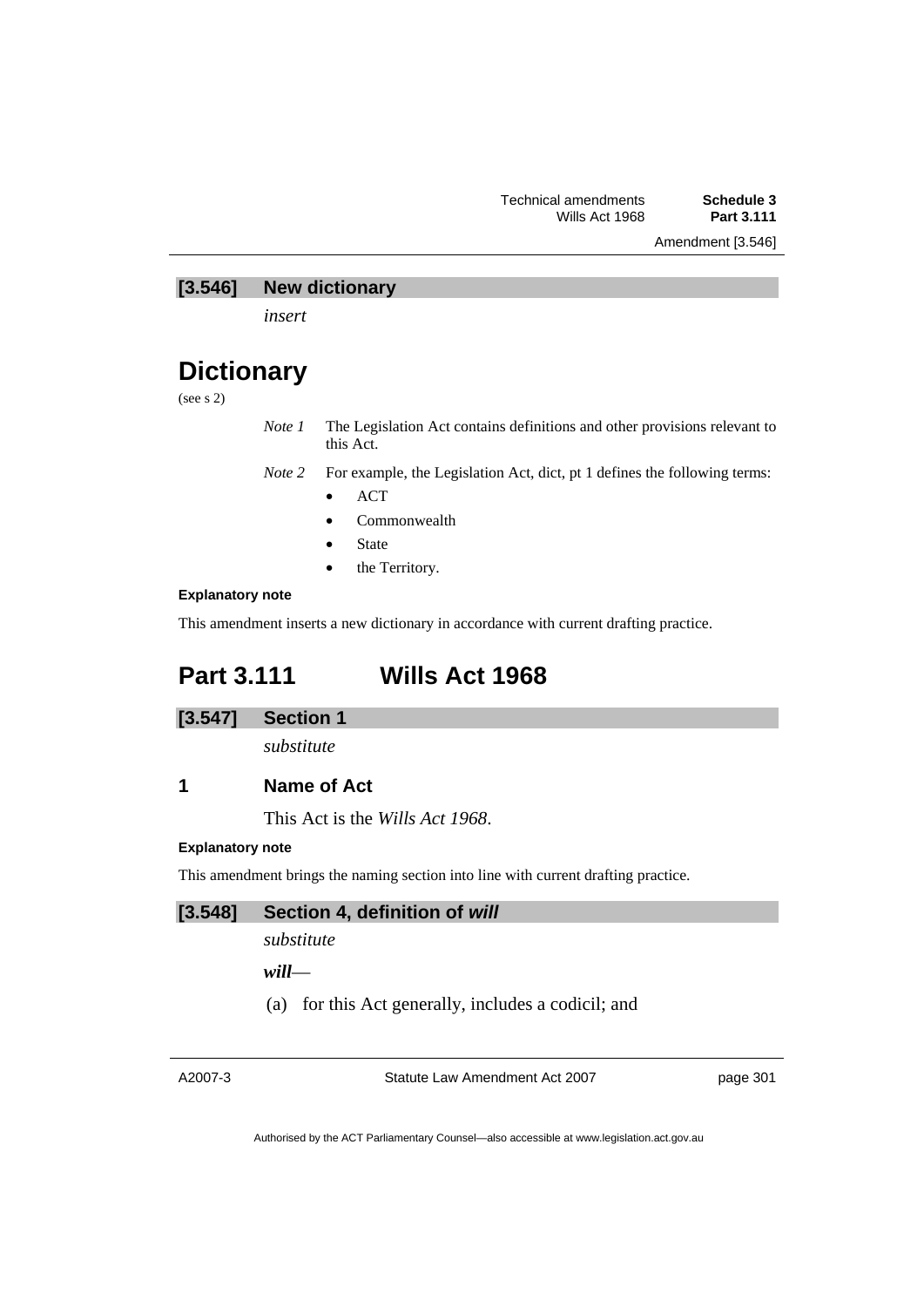| <b>Schedule 3</b> | <b>Technical amendments</b> |
|-------------------|-----------------------------|
| <b>Part 3.111</b> | Wills Act 1968              |
|                   |                             |

Amendment [3.549]

## (b) for part 4 (Miscellaneous)—see section 17.

#### **Explanatory note**

This amendment includes a signpost definition to the meaning of will for section 17 in accordance with current drafting practice.

## **[3.549] Section 4, definitions (as amended)**

*relocate to dictionary* 

### **Explanatory note**

This amendment relocates the definitions to a new dictionary that is inserted by another amendment.

# **[3.550] Section 4, remainder**

*substitute* 

# **2 Dictionary**

The dictionary at the end of this Act is part of this Act.

- *Note 1* The dictionary at the end of this Act defines certain terms used in this Act.
- *Note 2* A definition in the dictionary applies to the entire Act unless the definition, or another provision of the Act, provides otherwise or the contrary intention otherwise appears (see Legislation Act, s 155 and s 156 (1)).

## **3 Notes**

A note included in this Act is explanatory and is not part of this Act.

*Note* See the Legislation Act, s 127 (1), (4) and (5) for the legal status of notes.

#### **Explanatory note**

This amendment inserts standard dictionary and notes provisions consequent on the insertion of a new dictionary by another amendment.

page 302 Statute Law Amendment Act 2007

A2007-3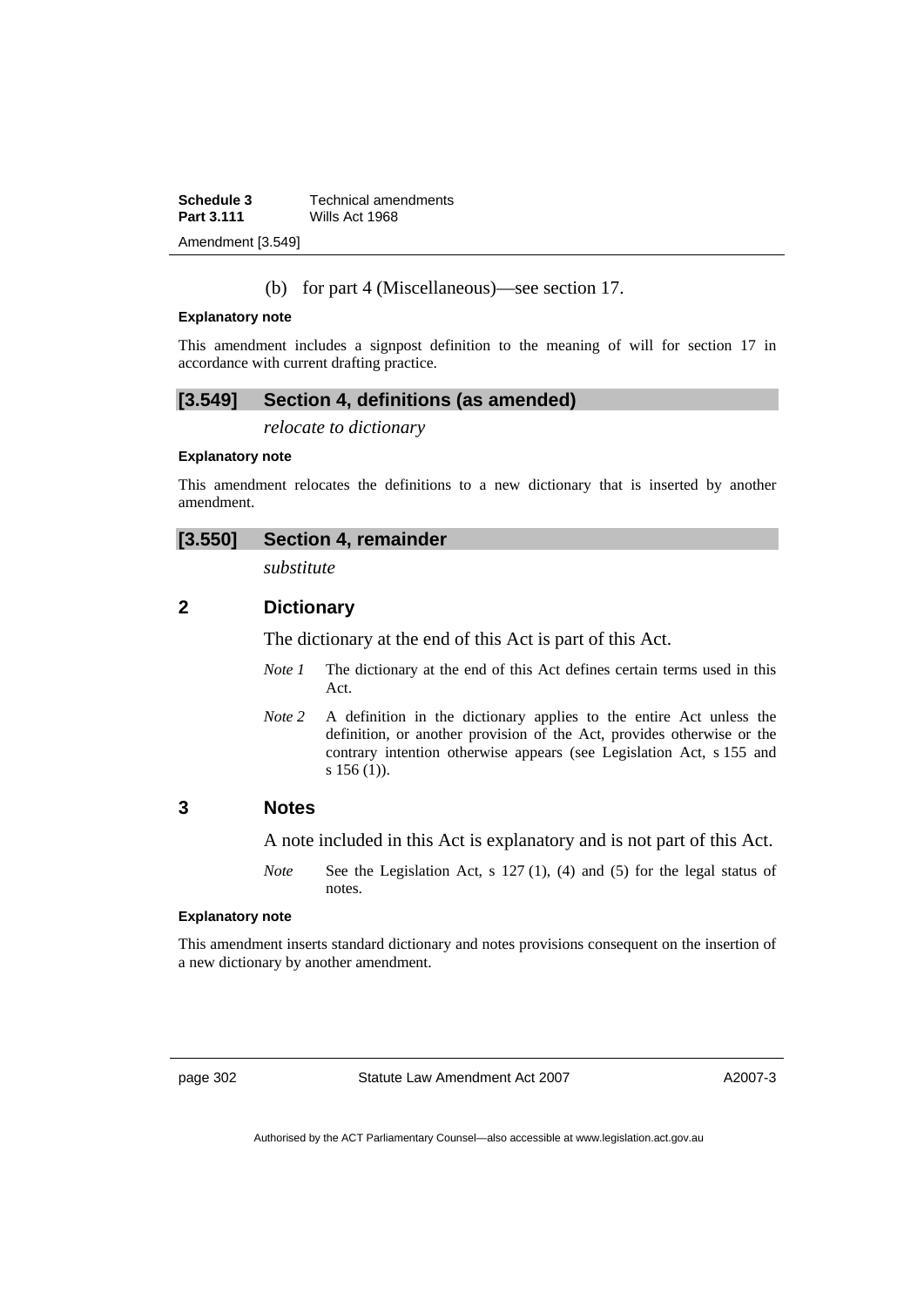Amendment [3.551]

# **[3.551] Section 5, new note**

*insert* 

*Note* See section 35 for particular provisions about wills made or republished after 24 March 1989 or taking effect after 7 November 1991.

#### **Explanatory note**

This amendment inserts a note after section 5, which is about the application of the Act, to assist users of the legislation.

# **[3.552] Section 8 heading**

*substitute* 

# **8 Children—testamentary capacity**

### **Explanatory note**

This amendment updates the language of the heading by changing 'Minors' to 'Children'.

## **[3.553] Sections 8 to 8B**

*omit* 

minor

*substitute* 

child

### **Explanatory note**

This amendment updates language.

A2007-3

Statute Law Amendment Act 2007

page 303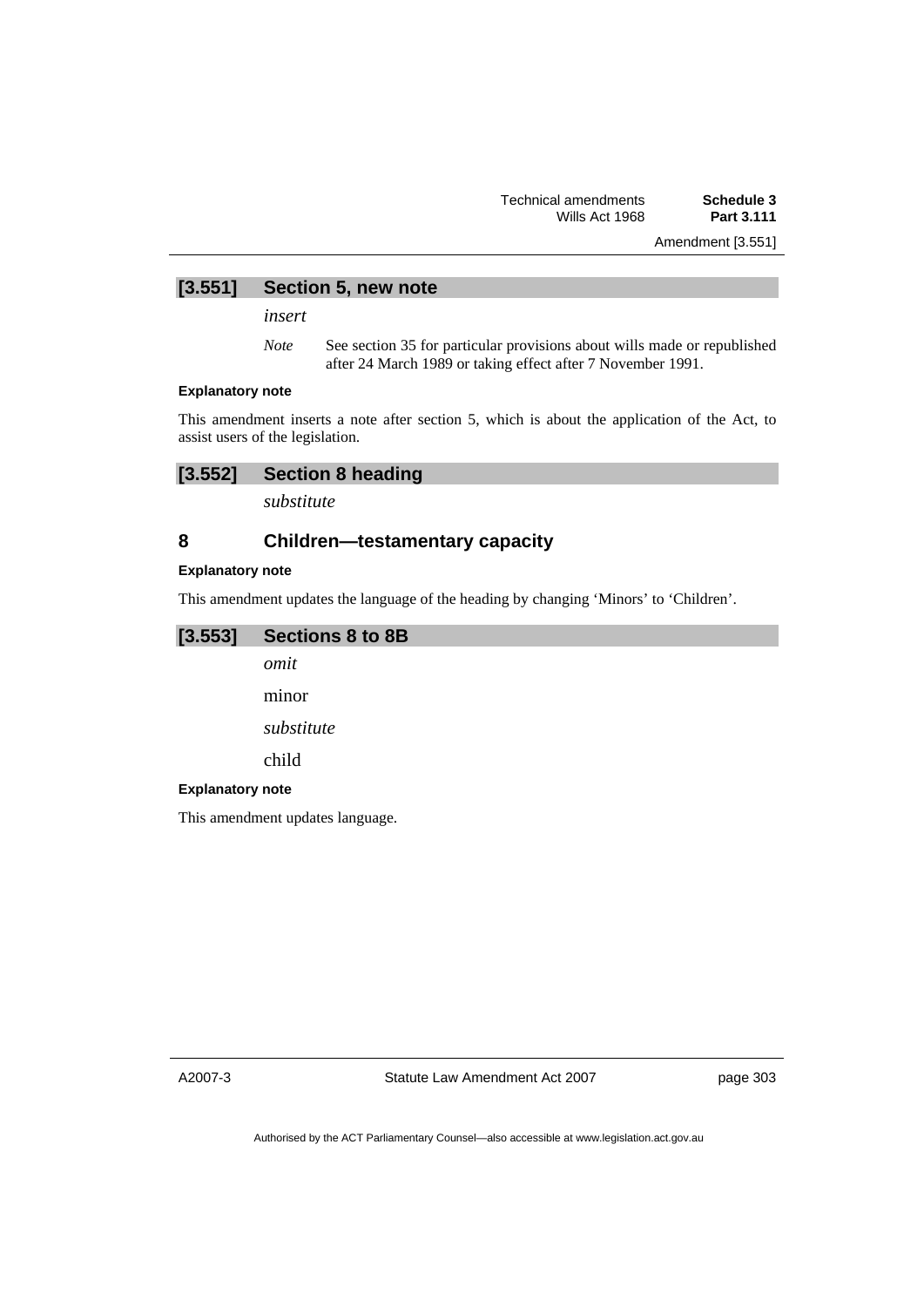**Schedule 3 Technical amendments**<br>**Part 3.111** *Wills Act 1968* **Part 3.111** Wills Act 1968 Amendment [3.554]



*omit* 

court

*substitute* 

Supreme Court

#### **Explanatory note**

This amendment is consequential on the omission of the definition of *the court* from section 12A (7) by another amendment.

# **[3.555] Section 12A (2)**

*substitute* 

- (2) The Supreme Court may order that the probate copy of the last will of a testator be rectified to give effect to the testator's probable intention if satisfied that—
	- (a) any of the following apply in relation to circumstances or events (whether they existed or happened before, at or after the execution of the will):
		- (i) the circumstances or events were not known to, or anticipated by, the testator;
		- (ii) the effects of the circumstances or events were not fully appreciated by the testator;
		- (iii) the circumstances or events arose or happened at or after the death of the testator; and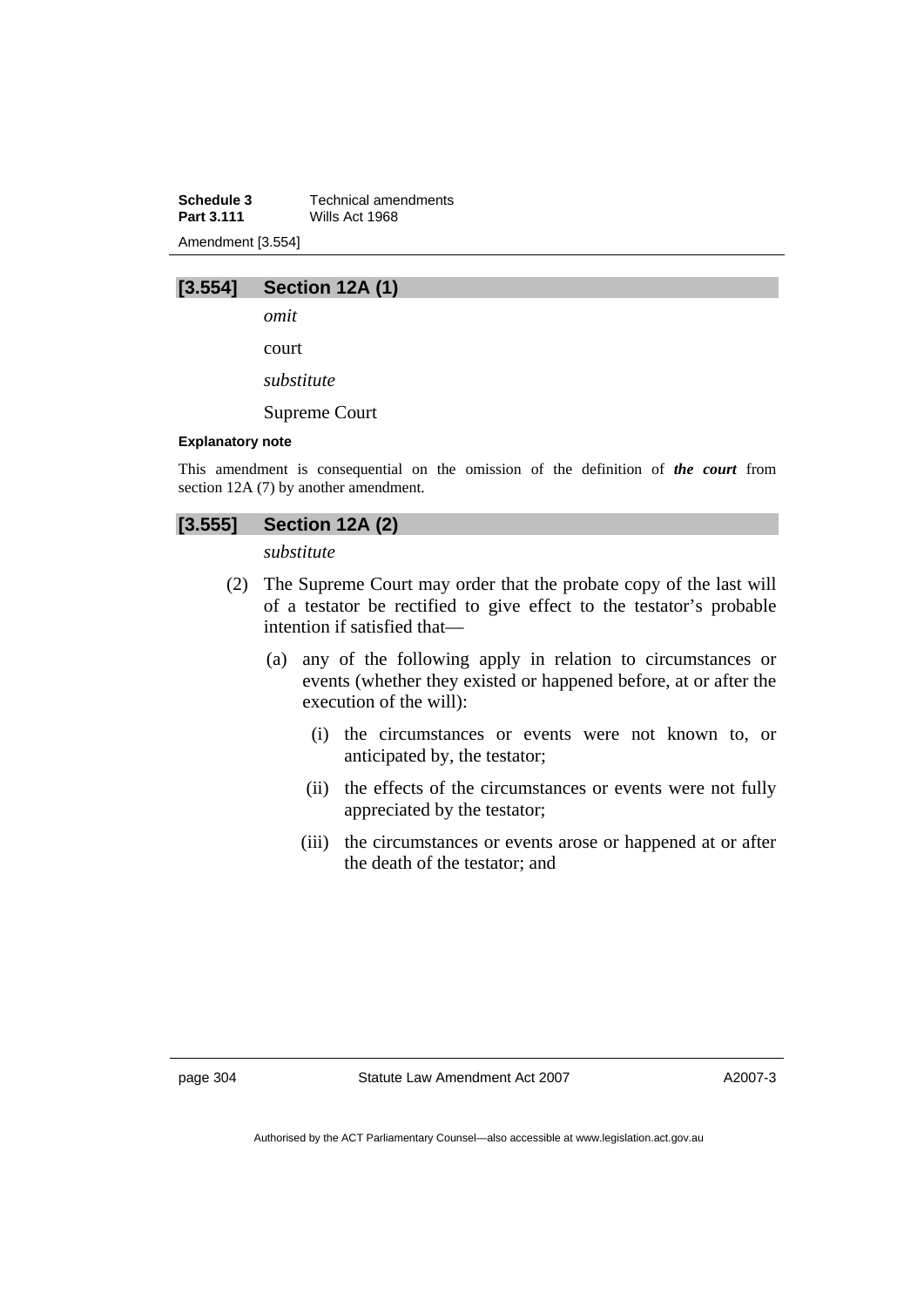(b) because of the circumstances or events, the application of the provisions of the will according to their tenor would fail to give effect to the probable intention of the testator if the testator had known of, anticipated or fully appreciated their effects.

#### **Explanatory note**

This amendment brings the structure of the subsection more closely into line with current drafting practice.

| [3.556] | Section 12A (3)      |
|---------|----------------------|
|         | omit                 |
|         | of the court         |
|         | substitute           |
|         | of the Supreme Court |

#### **Explanatory note**

This amendment is consequential on the omission of the definition of *the court* from section 12A (7) by another amendment.

| [3.557] | Section 12A (5) (a) |  |  |  |
|---------|---------------------|--|--|--|
|---------|---------------------|--|--|--|

*omit* 

court

*substitute* 

Supreme Court

### **Explanatory note**

This amendment is consequential on the omission of the definition of *the court* from section 12A (7) by another amendment.

Statute Law Amendment Act 2007

page 305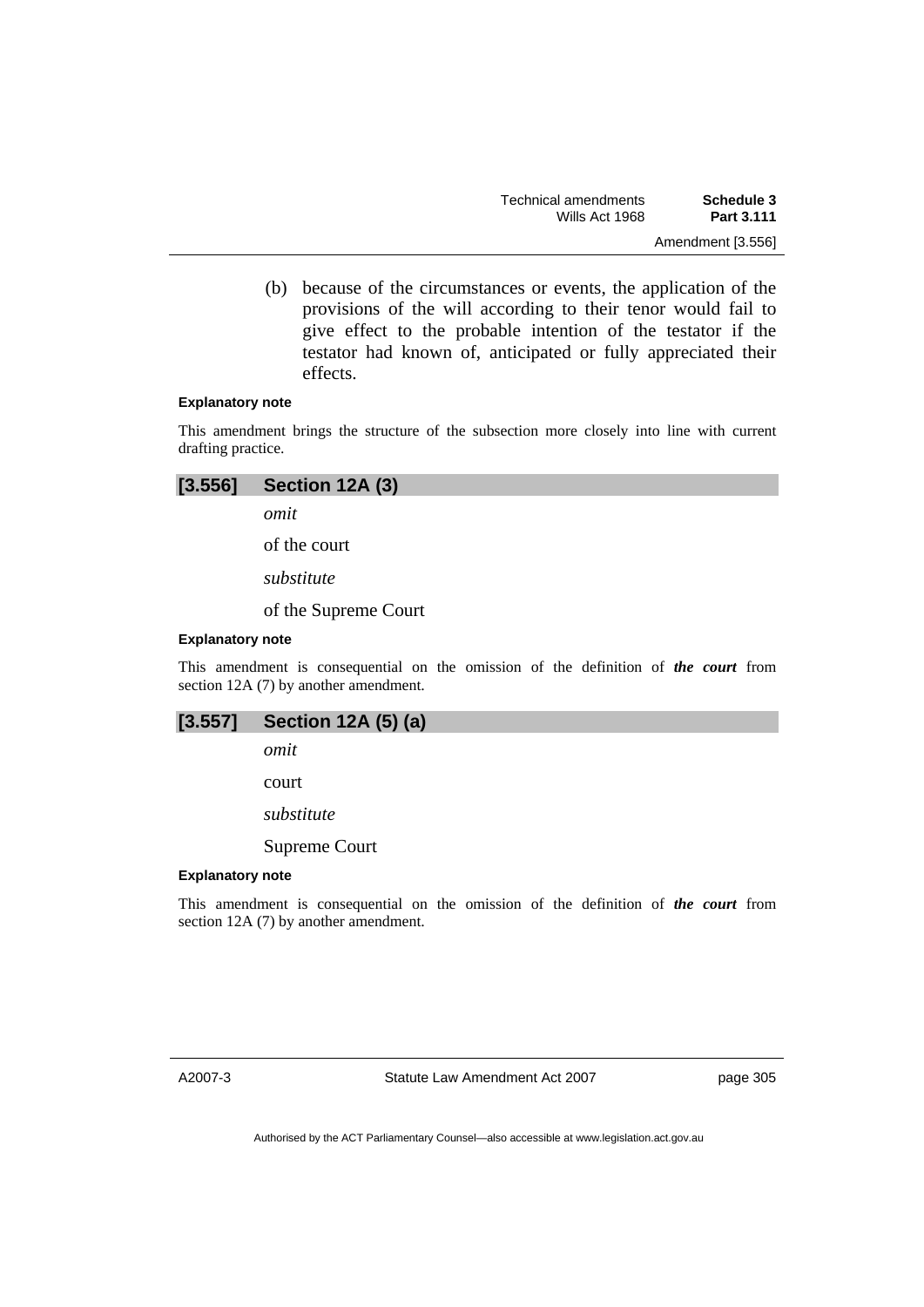**Schedule 3 Technical amendments**<br>**Part 3.111 Wills Act 1968 Part 3.111** Wills Act 1968

Amendment [3.558]

# **[3.558] Section 12A (7), definition of** *court*

*omit* 

#### **Explanatory note**

This amendment omits the definition consequent on amendments of section 12A by other amendments.

# **[3.559] Section 20 (3)**

*omit* 

being a devise, bequest, appointment or conferral

*substitute* 

that is

### **Explanatory note**

This amendment brings the subsection more closely into line with current drafting practice.

### **[3.560] Section 31 (5)**

*omit* 

being a contingency other than surviving the testator or attaining a specified age

*substitute* 

other than a contingency of surviving the testator or attaining a stated age

### **Explanatory note**

This amendment brings the subsection more closely into line with current drafting practice.

page 306 Statute Law Amendment Act 2007

A2007-3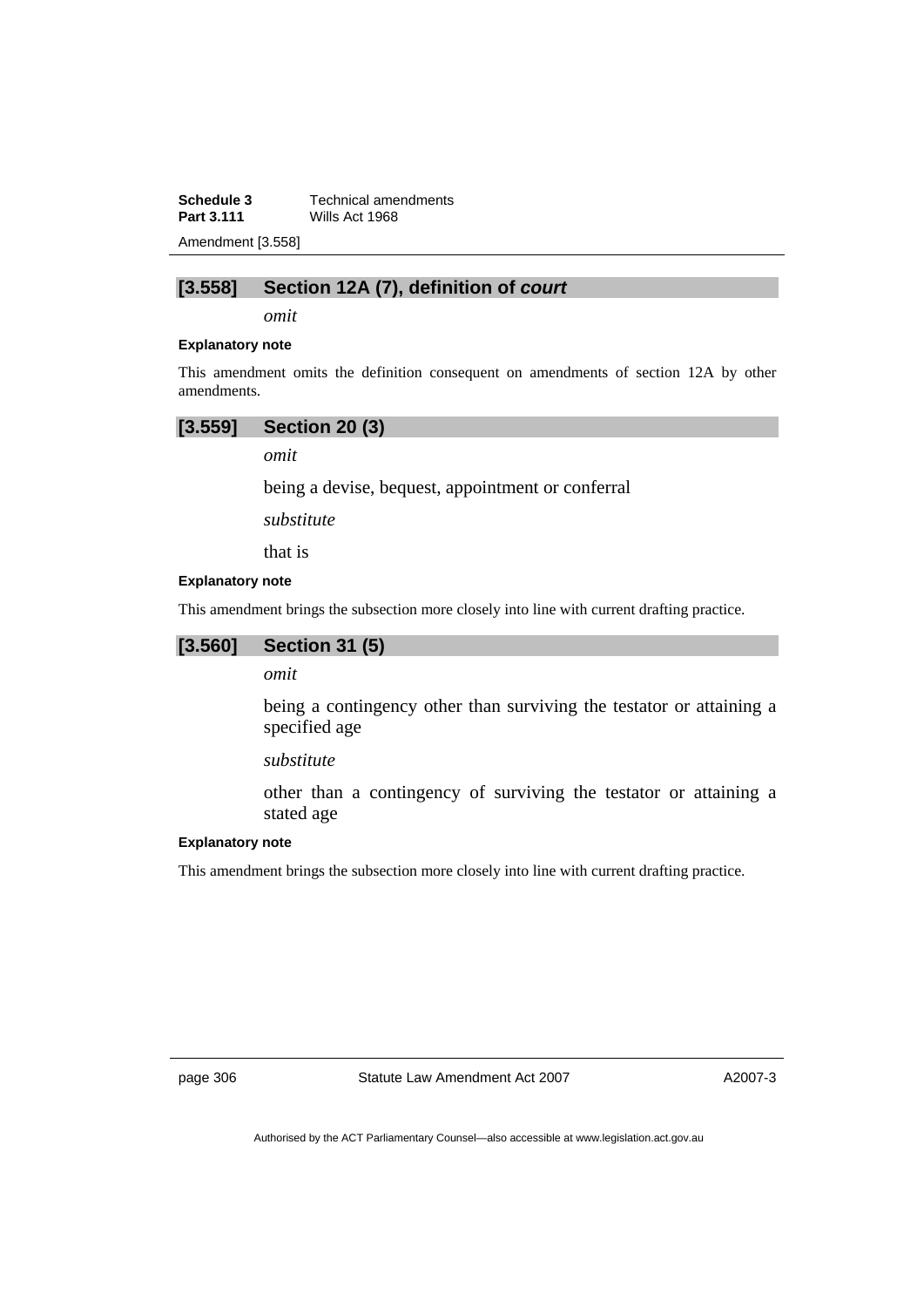Amendment [3.561]

# **[3.561] New dictionary**

*insert* 

# **Dictionary**

(see s 2)

*Note 1* The Legislation Act contains definitions and other provisions relevant to this Act.

*Note 2* For example, the Legislation Act, dict, pt 1, defines the following terms:

- ACT
- estate
- interest
- land
- person.

### **Explanatory note**

This amendment inserts a new dictionary in accordance with current drafting practice.

A2007-3

Statute Law Amendment Act 2007

page 307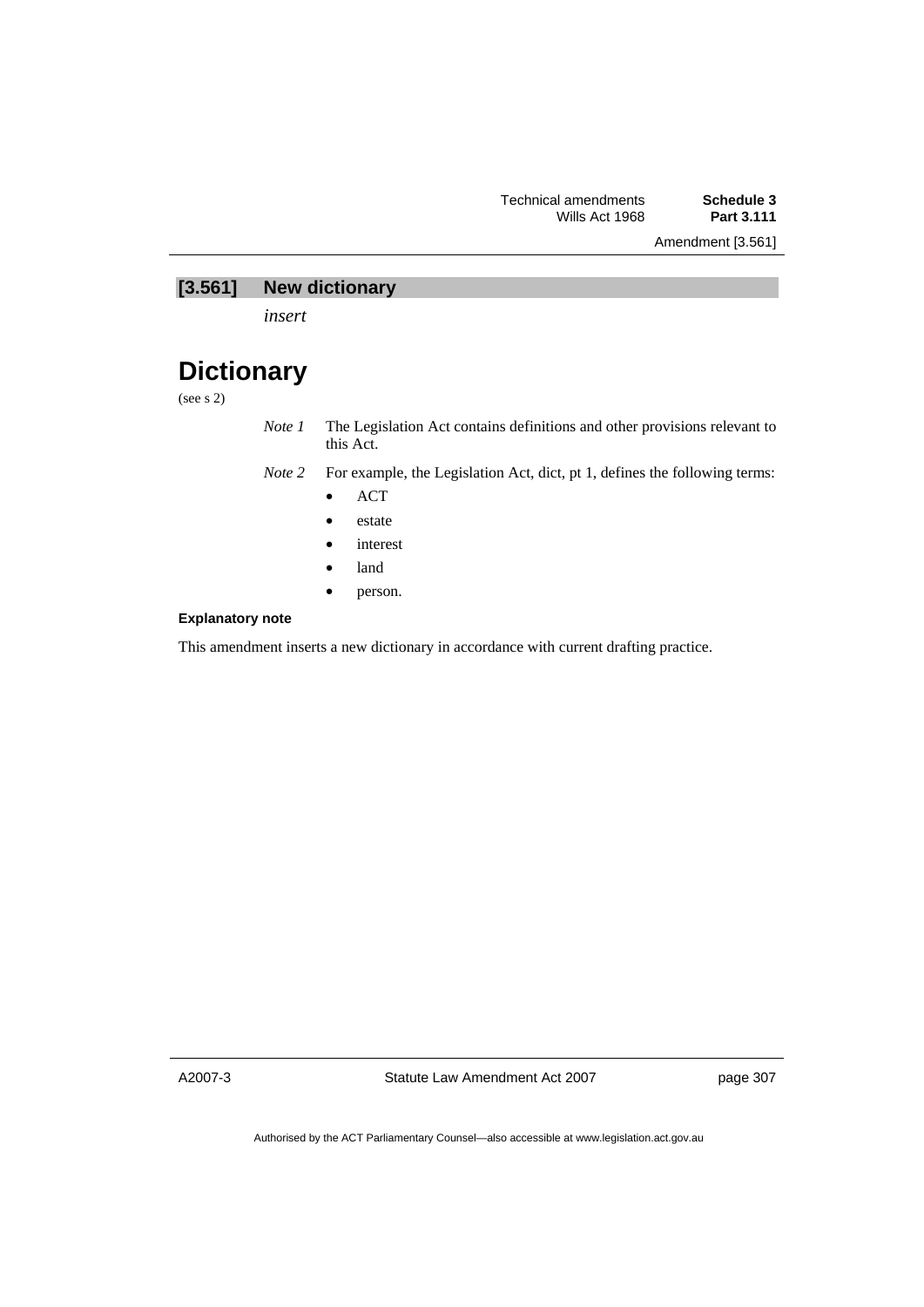**Schedule 3** Technical amendments **Part 3.112** Workers Compensation Amendment Act 2006

Amendment [3.562]

# **Part 3.112 Workers Compensation Amendment Act 2006**

# **[3.562] Schedule 2, amendment 2.2**

*substitute* 

# **[2.2] Dictionary, definition of** *associated law***, paragraphs (e) and (f)**

*substitute* 

(e) any other Act or subordinate law, or provision of an Act or subordinate law, prescribed by regulation.

(commencement: 1 July 2006)

### **Explanatory note**

The *Emergencies Amendment Act 2005*, schedule 1, amendment 1.7 amended the *Occupational Health and Safety Act 1989*, dictionary, definition of *associated law* by renumbering paragraphs (b) to (f) as paragraphs (a) to (e).

The *Workers Compensation Amendment Act 2006*, schedule 2, amendment 2.2 substituted a new paragraph (f) for paragraphs (f) and (g) of the definition. Because of the renumbering made by the *Emergencies Amendment Act 2005*, it should have substituted a new paragraph (e) for paragraphs (e) and (f).

Consequent on the commencement of the amendment made by the *Workers Compensation Amendment Act 2006*, the *Occupational Health and Safety Act 1989* was amended editorially under the Legislation Act, part 11.3 (Editorial changes) to substitute a new paragraph (e) for paragraphs (e) and (f).

This amendment confirms the editorial amendment.

page 308 Statute Law Amendment Act 2007

A2007-3